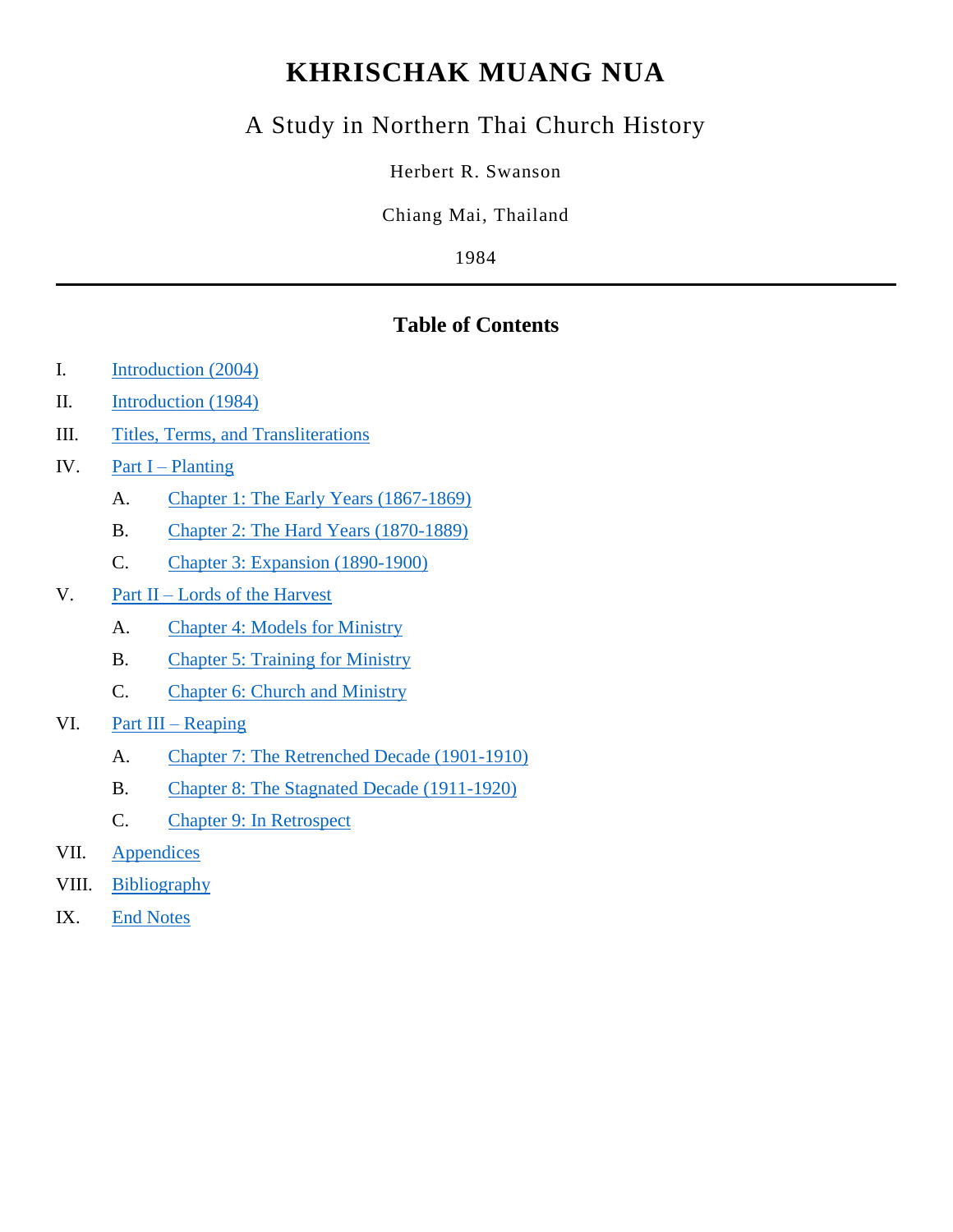# **2004 Introduction**

<span id="page-1-0"></span>*Khrischak Muang Nua* was written in 1984, and in the course of the past twenty years has sold some 900-plus copies out of the original 1000 printed. Effectively, it is out of print and stock. While these sales figures fall somewhat short of the Harry Potter series, the book itself remains important to the study of Thai church history generally and northern Thai church history in particular. In 1984, Thai church history barely existed as an academic field, and *Khrischak Muang Nua* is one of a handful of publications that helped to expand the study of that history into something more akin to a full-fledged, if still modest, field of scholarship. The book, furthermore, has had a role in discrediting the hagiographic approach to the Protestant missionary past, which dominated the historical consciousness of the Thai Protestant and Thailand missionary communities into the early 1980s. It also, finally, mirrors the times in which it was written, those same early 1980s, and while much of its advice and some of its perspective is irrelevant to the northern Thai churches today, *Khrischak Muang Nua*is an historical document in its own right and deserves preservation as such.

Reprinting *Khrischak Muang Nua* has never been, however, an option. For various reasons, it has a number of flaws that simply cannot be patched up. It virtually ignores the vastly complex political and diplomatic context of the Laos Mission, which context had major influence on the life of the mission and its churches. At points, it is a self-important work that is nearly as insensitive to a Thai perspective as its protagonists, the old-time missionaries. Some of its criticisms of the Presbyterian missionaries in northern Siam are overstated, and a few are just plain wrong. In the intervening years since 1984, moreover, a large number of new sources of material have been uncovered, which make this book truly dated.

*Khrischak Muang Nua*, in sum, is too important to toss on the rubbish heap and not well enough done to warrant reprinting without massive revisions that would amount to a new work. This website provides an excellent alternative, one that allows me to make the book available to interested readers without going through the trials and tribulations of a reprint. Although *herbswanson.com* is not yet a year old at this writing, I trust that it will provide a good home for *Khrischak Muang Nua* for many years to come.

In this online edition, I have not tampered with the text of the original other than to make a raft of needed corrections of typographical errors and a few errors in fact. I have tinkered with the prose somewhat, but not a lot; it is generally what I wrote in 1984-on a typewriter, if you can believe that. The process of scanning and editing has inevitably contributed a few new typographical errors not found in the original; and while I've done my best to catch all of the mistakes, old and new, I know that several of the sniggering little twerps are still lurking here and there in the text. I have not corrected what I now consider to be errors of interpretation, but there are a number of places where I have toned down my youthful rhetoric and dispensed with the "creative" theatrics.

Let me take this opportunity, finally, to renew the dedication of *Khrischak Muang Nua*, which was and is dedicated to my wife, Warunee. Twenty years later, we are still trekking along together. I cannot even conceive of life without her presence and love anymore, so constant have they both been over the years. Thank you, Nee, now more than ever. Peace.

> Herb Swanson Ban Dok Daeng February 2004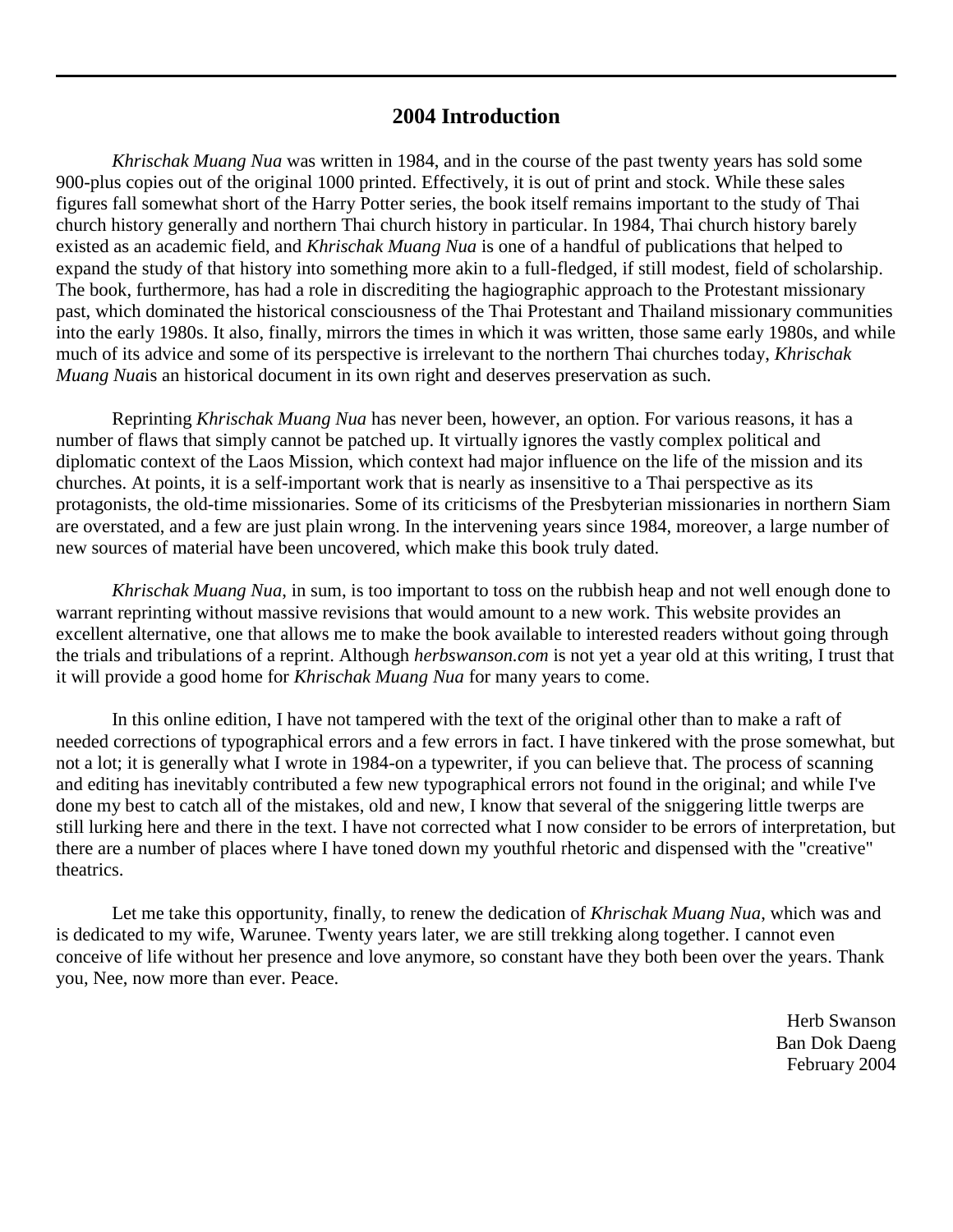# **1984 Introduction**

<span id="page-2-0"></span>The substance of this study first took form in classroom lectures I presented during the second term of the 1983 - 1984 school year at the McGilvary Faculty of Theology, Payap College. It was an exciting experience for me to see the response of the dozen or so students in the course. Unlike any previous history course I taught, the students showed an involvement in the "meat" of the course. They learned something about themselves. They learned something about how their identity as Christians emerged. Time-and-again, they said to me*,* "That is just like *my* church!" One student said that the course was the first one he had ever taken that was about *him*.

And that, for me, is what makes the "study of northern Thai church history" so potentially important. I hope that it will say something meaningful and relevant to the struggling church in northern Thailand today about how it came to be and why it is what it is. As a field of study, northern Thai Protestant church history has been ignored since Daniel McGilvary published his autobiography in 1912. [\(1\)](http://herbswanson.com/post.php?pid=47#i1) Indeed, excepting only Philip Hughes' brief but useful study of the communication of the Gospel in the North and three articles by myself, even northern Thai missionary history has been ignored as a field of study in its own right. [\(2\)](http://herbswanson.com/post.php?pid=47#i2) The "'standard" books in the field treat northern Thai church history only in the context of and as a part of national church history and then only in the context of missionary history. [\(3\)](http://herbswanson.com/post.php?pid=47#i3)

Yet, the history of the Protestant churches in northern Thailand is something more than just an adjunct to the history of the church in the whole nation. For fifty years the churches in the North had no links with those to the south. The church grew out of a distinctive missionary, cultural, and political environment. At the same time, the history of the church in the North is not the same as that of the missionary movement in the North. Habitually, those who look into the history of the church in all of Thailand see it as simply one manifestation of the history of the missionary movement, a movement that also included the introduction of "modern" education, medicine, and technology into Thailand. In this study, I have shifted that focus by ninety degrees: here the missionary movement is deemed important only for its influence (very significant) on the church. You may find that change of perspective as startling as the students in my course found it.

The purpose, then, of this study is to provide an introduction to northern Thai church history. It is an introduction in two ways. First, the study covers the major events and changes in the history of the Protestant church in the North from 1867 to 1920. Each chapter here could be made into a major study of its own without any problem. Thus, in its brevity and inclusiveness the study introduces the reader to the field of northern Thai Protestant church history. Secondly, it is the first critical historical study of the church in the North, and as such it charts the major themes and patterns of that history for the first time. In hacking through the veritable tangle of historical data available, I found few guideposts, trail markers, or even abandoned campsites of previous researchers to assist me. I fully expect that later researchers will find this "chart" inaccurate at points, inconsequential at points, and misleading at points. Nevertheless, the "chart" does point out where the major ranges and rivers are found. It's a start — an introduction.

As I undertake this study, I am particularly conscious of how little in esteem many in the church and in professional historical circles hold church history. Personal experience tells me that it is useless to try to argue about the supposed relevance of church history to the life of the church and that the experience of the students in my course is not unusual: they could care less about church history as such, but in its concrete form as their own story church history excites and challenges them. Hans Küng has written that, "The real Church is first and foremost a happening, a fact, an historical event. *The real essence of the real Church is expressed in historical form.*" [\(4\)](http://herbswanson.com/post.php?pid=47#i4) Whatever the theoretical attitude, it is impossible, in fact, to understand the church apart from its past, its accumulation of experiences. Berger and Luckmann put it this way, "Institutions always have a history of which they are the products. It is impossible to understand an institution adequately without an understanding of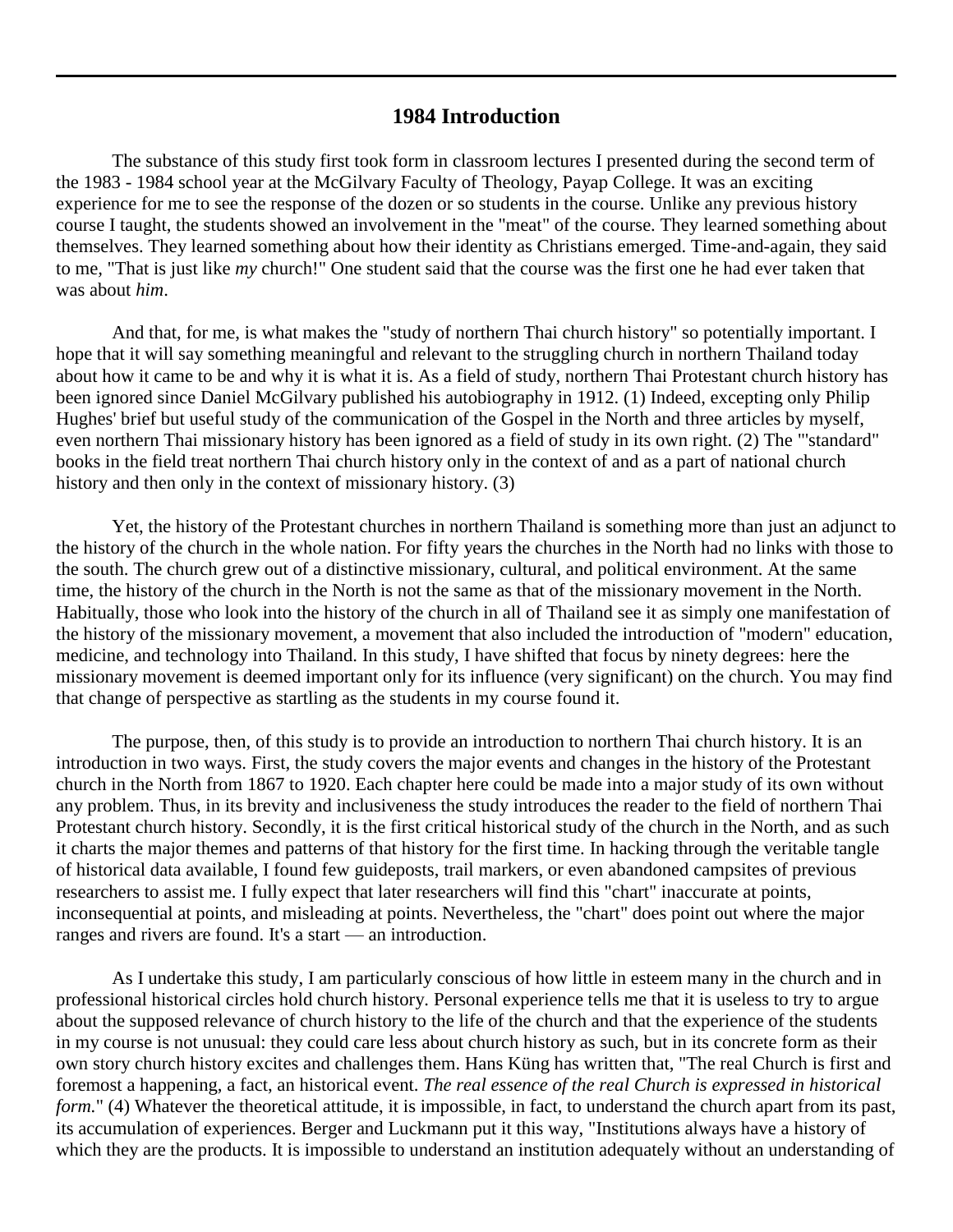the historical process in which it was produced." [\(5\)](http://herbswanson.com/post.php?pid=47#i5) The church has a history. That history expresses its essence.

There is no more difficult field of historical study than church history. Church history requires the historian to apply a rigorous historical method in the pursuit of essentially theological concerns. Paul Tillich wrote.

Writing church history...requires a double viewpoint in the description of every particular development. First, church history must show facts and their relations with the best methods of historical research and must do so without bringing in divine providence as a particular cause in the general chain of causes and effects. The church historian is not supposed to write a history of divine interferences in world history when he writes the history of the Christian churches. Secondly, the church historian, as a theologian, must remain aware of the fact that he speaks about a historical reality in which the Spiritual Community is effective and by which the Kingdom of God is represented. [\(6\)](http://herbswanson.com/post.php?pid=47#i6)

This dual task/role of historian and theologian described by Tillich puts the church historian on something of a hot seat. Historiography, after all, is a critical art based on the scientific method's attitude and requires a "neutral" attitude about the subject of study. The historian engages in evaluation and judgment of the sources and the events they describe in order to provide an adequate statement of what actually happened, why it happened, and the significance of what happened. The church historian, however, must also go beyond simply recounting past events. The church historian, as a theologian-historian, necessarily *interprets* past events in the light of the Gospel. Church history has to do finally, with the church's institutionalized struggle to comprehend the in-dwelling of the divine in the life-shattering servanthood of Jesus of Nazareth. That struggle is an historical struggle that, however, can only be understood theologically.

Therefore, church history, both as history and as theology, necessarily involves the researcher in making critical judgments about the past. We judge what happened. We judge which events of the past are significant. We judge those significant events in light of the Christ Event. It is naive to suggest, as many do, that we should not be critical of people in the past, that we should simply accept that they lived in a different time with different standards. In the first place, the past (whatever past we are speaking of) was not some manner of simplistic place where everyone thought the same way and had the same standards. In the case of the northern Thai church and the Laos Mission that created it, various individuals and groups differed with each other seriously about strategy and policy. Men such as Briggs, Crooks, Freeman, Irwin, and Taylor at various times voiced extremely critical judgments about the Laos Mission. One of the most cogent critiques of that mission was written in 1915 by Robert Speer. It is unlikely that the historian could excel these men in critically judging the missionary movement in northern Siam. Secondly, even if the modern historian treats the past "unfairly" by evaluating it critically (an idea I do not accept), it behooves us for the sake of our present and future to understand how the past has shaped us in the present. The past is a part of us — it belongs to us. If we do not understand it, it chains us to ways of thinking and behaving that are counter-productive. Or, for the church, the past chains us to patterns of faithlessness to the Gospel if we remain ignorant of it.

This, then, is a critical study. One thing needs to be made particularly clear from the beginning: my perspective is not essentially anti-missionary but, rather, it is pro-church in the sense that in spite of its many serious faults the church is still the vehicle for telling the Good News of Jesus Christ. That which weakens the church blocks the paths of grace between God and us. I will warn you now that this entire study is highly critical of the missionary movement in northern Siam in the period of this study. I trust that the reasons for my perspective will become apparent as I present my interpretation of the historical data. It is not that the missionaries were such bad people. In fact, it is clear that many of them were quite the opposite, essentially decent individuals with a deep sense of commitment, a willingness to sacrifice, and even courage. In my studies of the missionary role in modernization, I have discovered that men like Hugh Taylor in Nan and D.G. Collins at the Mission Press in Chiang Mai were very competent administrators and technologists. If one looks at the missionary role in modernization-in education, in medicine, in technology-the missionary record is little short of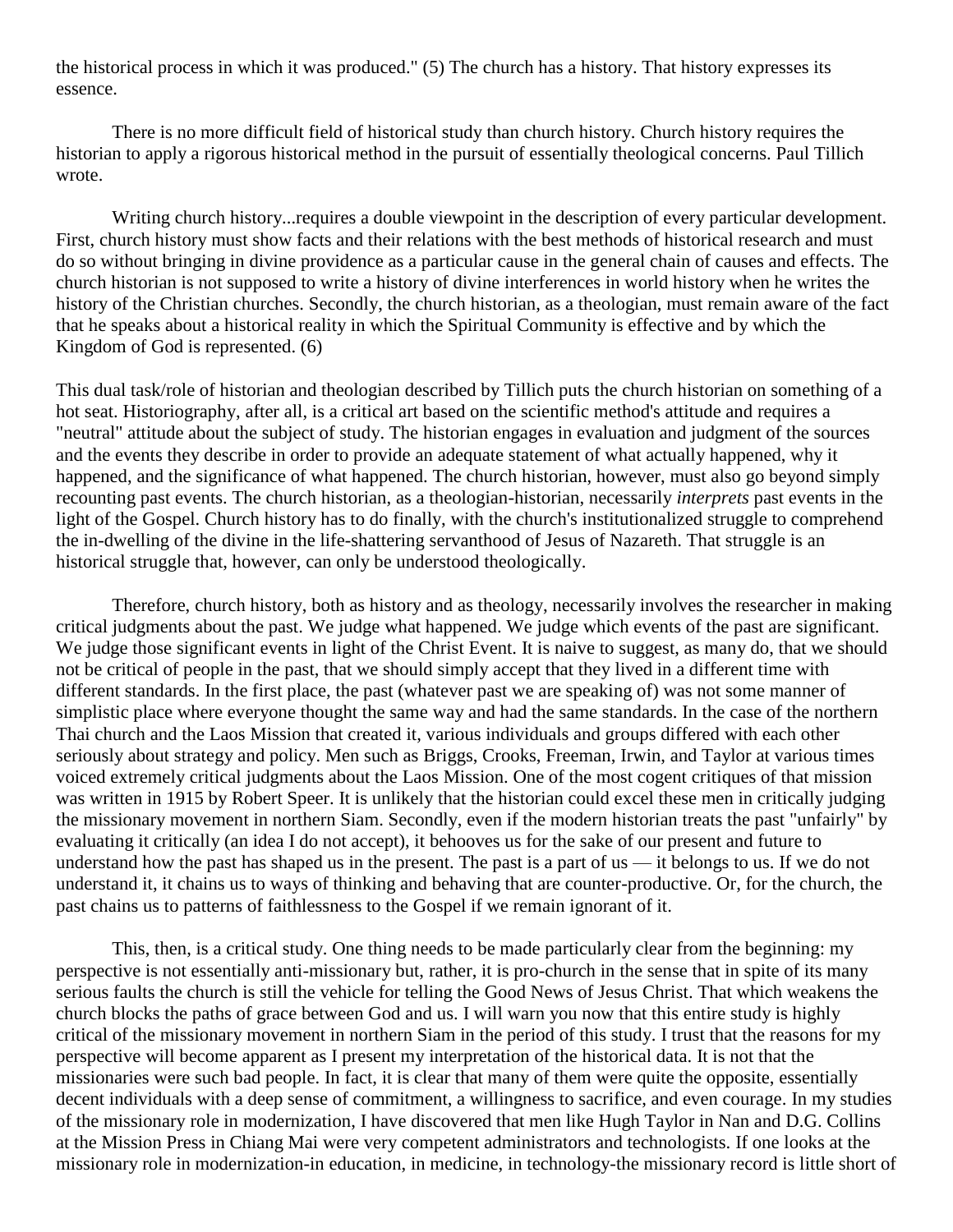remarkable. They brought important forms of human liberation in their introduction of women's education, vaccines, educational techniques, hospitals, and new technologies. People accused of demon possession, people in poverty, and lepers all found a hope in missionary Christianity they could not find in their own society. However, this study is not about these things, it is a history of the *church* in northern Siam in the period 1867 - 1920.

This shift in perspective is extremely important because it treats both the churches and the missionaries in a way that they have not been treated before historically. It is likely that many of you who read this study are going to conclude that I have "overstated" the negative side of mission work with the churches. One is always at a loss when writing history to be 100% sure he has been totally fair, but I will say this; as I shifted my study of missionary records from modernization to the church I was absolutely astounded at the change in attitude I underwent about those records. I simply did not expect to find the things that I found there which, eventually, began to add up to a serious mismanagement and demeaning of the church by the Laos Mission. Systematic. Consistent. Persistent. My personal sense of the integrity of the church as the church of Jesus Christ was angered and saddened in ways that I did not expect, and I have not tried to hide nor downplay what I learned from my study. As I say, if you think this is negative, you should read some of the correspondence. Good, solid. conservative men like Crooks. Freeman, and Briggs clearly stated that the mission in the North was incompetent and a disgrace.

Yet, I might even be so bold as to argue that, in fact, what you are about to read is quite positive in the sense that it sees the northern Thai church in a new light, one that suggests the very real possibility that this church does have the resources and has always had the resources to witness to the Gospel in a faithful, liberating way. Thus, I would like to invite the reader who shares my concern for a faithful church to also share my perspective, a perspective that looks from the church outward and "past-ward" to discover the roots of the church's present faithlessness, the hope for her future faithfulness.

What is important is the manner in which we pass judgment on the past. Is our judgment fair to the events as they actually took place? Does it portray honestly the significance of those events? Does it tell us something important about them? In short, our interpretation of the past should help to open the past up to fuller understanding rather than shut off the possibility of knowing what actually happened.

It has become a truism among professional historians that there is no such thing as an unbiased history. Each historian has a perspective, which informs and determines the way in which that historian portrays the past. Since biases are unavoidable, the historian has a responsibility to clearly state her or his biases. In fact, historians have come to realize that a well-stated bias can be useful in seeing "old" events in a "new" light. Therefore, you, the reader, need to know the bias upon which I evaluate the history of the northern Thai church and its relations to Presbyterian missions in the North:

### From my perspective:

- "salvation" is not dependent upon ascribing to a set of theological propositions (including the proposition that only Christians are saved) but, rather, has to do with reorienting one's life along an axis of servanthood and self-giving.

- the theological test of the historical faithfulness of the church is the depth of its servanthood and self-giving. The church, in order to be faithful, must fully share in the culture of its place and time, be rooted in its culture - even as God in Christ took the immeasurable risk of being born in one time and one place.

- at the same time. the church always questions and challenges the ways-of-power and the ways-of-belief of the culture in which it finds itself. It tells of a "new way" of relating to others. It sets a "new agenda" for living. Being fully a part of its culture, it strains to move itself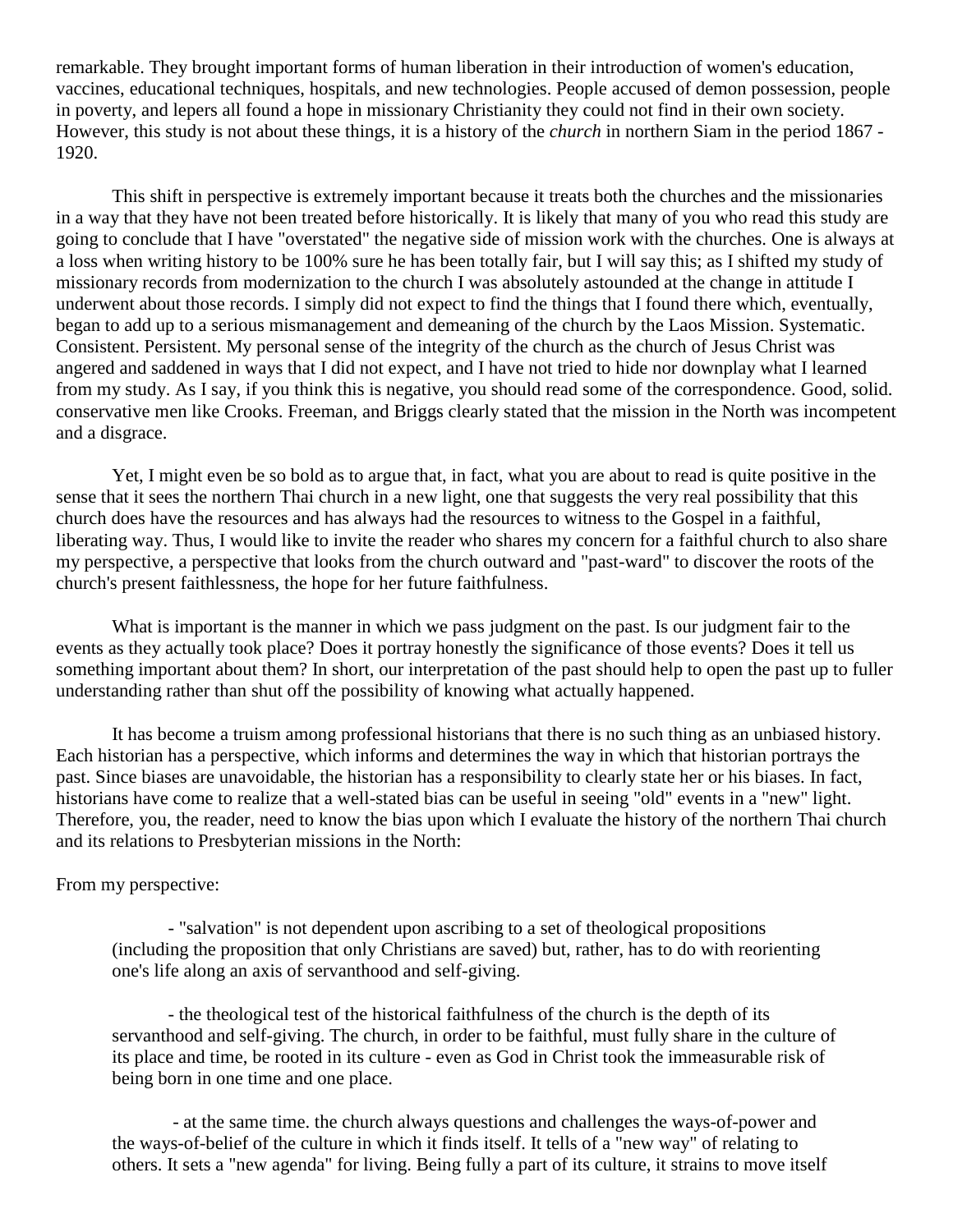and its culture toward the self-draining, self-giving, selfless life of the Servant. It is the representative of love and justice in an unlovely and unjust world.

- ultimately, the church in every culture lives in the freedom of God's grace, which allows it to agonize for others and strive for justice without succumbing to a crushing and anesthetizing burden of guilt because of its inevitable inability to be faithful. Where grace is not the keynote of the Christian message, the church has failed to see the direction and intent of the Old Testament and to hear the message of the New Testament.

As I write this study, I am very consciously asking myself, "To what extent was the church in northern Siam faithful to its Lord and Saviour ?" And where I find that it was not faithful, I must ask the further question, "Why not?" Yet, this essentially theological approach will be rendered absolutely useless if I have not credibly carried out the basic task common to every historian. One must be an historian first, then a church historian, and then (and only then) may one incorporate theological concerns into historical study.

No one writes in a vacuum. I would like to take this opportunity to express my deepest thanks to a number of individuals and groups who have helped to bring this study to completion. The staff of the Payap College Archives has invested time and concern both as colleagues and as friends in the work that led to this study. The Archives Committee of the Church of Christ in Thailand encouraged the study and assisted in its production. The Slatington Presbyterian Church, Slatington, Pennsylvania USA provided part of the funding needed to print the study. And the people of the Suwan Duangrit Church, Ban Dok Daeng kept my thinking about the northern Thai church's past rooted in the real world of the village church.

My special thanks goes to Josephene Maclean who gave of her time and talents to illustrate this volume and prepare the cover for it. She has provided an artistic relief for the reader's weary eyes!

Finally, dedicating a book to the one who has put up with me and made loneliness an impossibility for a decade seems like a miserly form of compensation, but her patience and her encouragement are responsible for the good things you might find here. Thank you, Nee.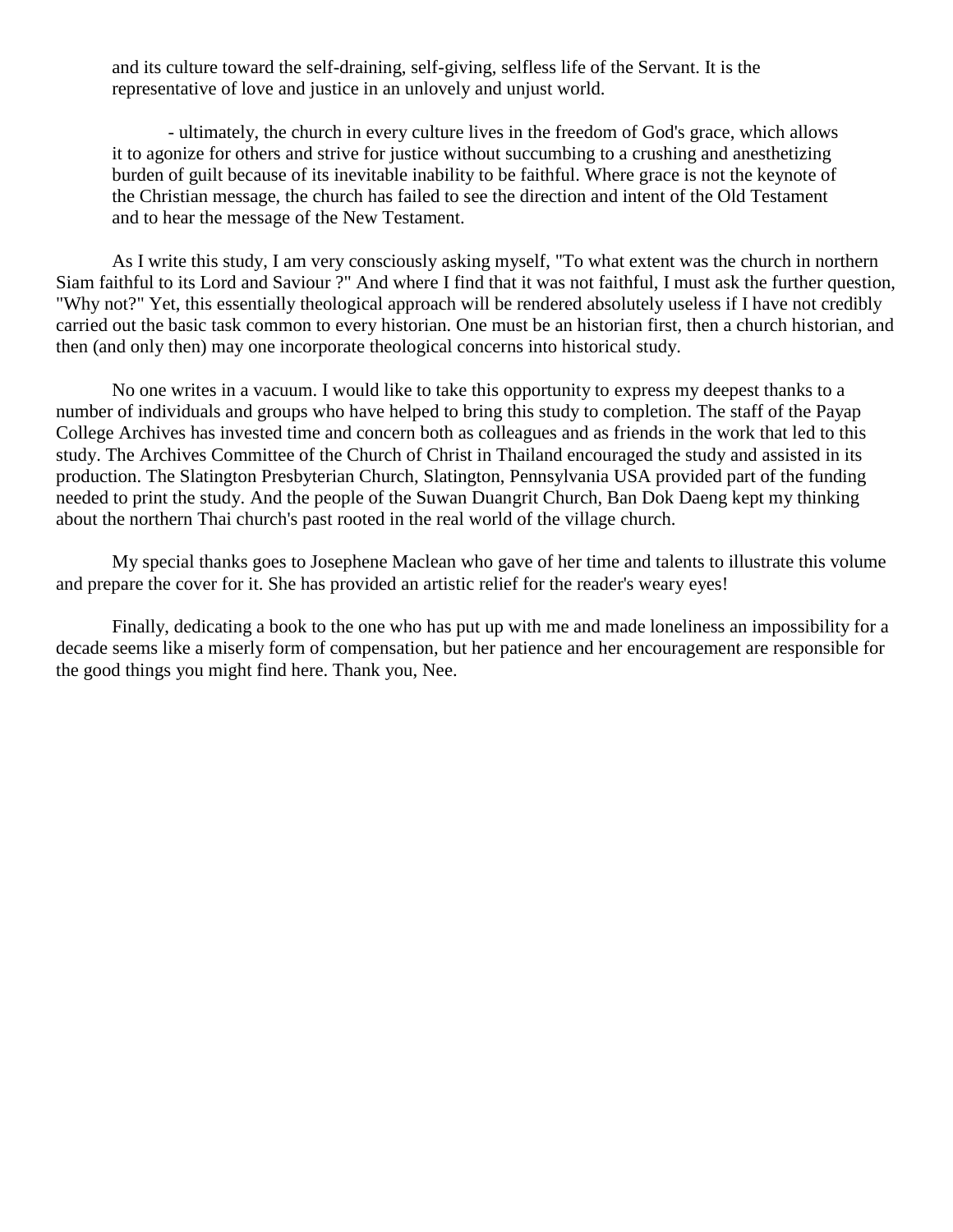# **Titles, Terms, and Transliterations**

<span id="page-6-0"></span>This study follows the transliteration system introduced by the Royal Thai Institute in 1939 without using diacritical marks and with two exceptions: one, place names for which the original cannot be determined, and, two, personal names, for which I have followed the most common form in the historical records.

Regarding geographical terms, I have chosen to use "Siam" to refer to modern day Thailand in the period of study, 1867-1920, and "northern Thai" to refer to the people and language of contemporary northern Thailand -those who refer to themselves as *khon muang* - in that period. "Siamese" refers to the people and language of central Thailand. I have dropped the usage of the terms "Laos" and "Lan Na" to refer to northern Siam.

The reader should note that this study always uses the contemporary forms for Lampang (formerly called "Lakawn") and Tak (formerly called "Rahaeng").

Finally, common northern Thai titles and honorifics are capitalized and not italicized. The most common are:

<span id="page-6-1"></span>

| Chao       | a member of the upper, ruling class.                          |
|------------|---------------------------------------------------------------|
| Chao Muang | the absolute ruler of a northern Thai state.                  |
| Kru        | "teacher". Used for clergymen and other educated individuals. |
| Nan        | honorific for a "retired" monk.                               |
| Noi        | honorific for a "retired" novice.                             |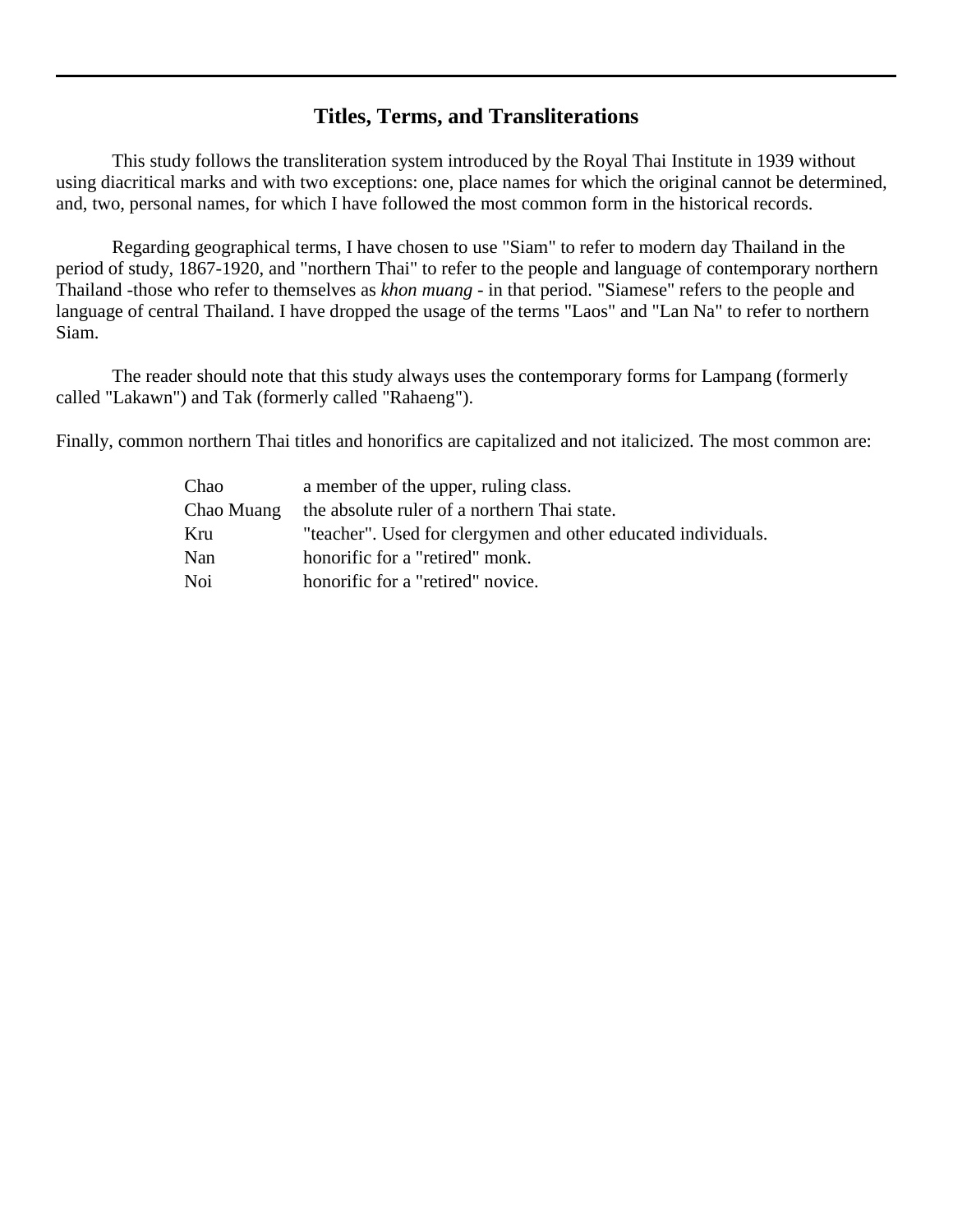# **Part I - Planting**

The greatest accomplishment of America is the conquest of the continent, and the greatest achievement of the American churches has been the extension of their work westward across the vast stretches of the continent, keeping abreast with the restless and ever moving population... Throughout this whole period the churches were in continuous contact with frontier conditions and frontier needs, and no single fact is more significant in its influence upon American religion.

> William Warren Sweet *The Story of Religion in America*, 1950, p. 3

# **Chapter 1 The Early Years (1867-1869)**

<span id="page-7-0"></span>The course of events that led ultimately to the founding of the northern Thai church by the Laos Mission of the Presbyterian Church in the United States of America in 1867 may be traced back to any number of starting points; the period of great revivals in early nineteenth century America: the beginnings of the missionary movement in England and the United States; or the events leading to the founding of the Board of Foreign Missions of the Presbyterian Church in the 1830s. An enterprising historian might boldly plunge into the frigid waters of Scottish Presbyterianism, the baptismal font of Daniel McGilvary's own religious experience. [\(1\)](http://herbswanson.com/post.php?pid=47#c1e1) Or, one might rightly explore the implications of certain concepts coming out of American frontier and expansionist experience-such as the concepts of the "go-getter" and the "booster" as described by Daniel Boorstin among others. [\(2\)](http://herbswanson.com/post.php?pid=47#c1e2)

So, then, where to start? For my purposes it is enough to begin with Siam.

### **Missions to Siam** [\(3\)](http://herbswanson.com/post.php?pid=47#c1e3)

Evidently, the first Christian tract printed in Siamese and the first Siamese convert resulted from Ann Judson's work in 1819 in Rangoon with Siamese captives carried off by the Burmese. The road to Chiang Mai began there and in Singapore, also in 1819, where Samuel Milton of the London Missionary Society based himself and laid plans for an L.M.S. mission to Bangkok. After a number of unsuccessful attempts to initiate a Bangkok mission, the first L.M.S. (and Protestant) missionaries finally reached Bangkok in August 1828. But they did not stay very long, and the L.M.S. failed to plant the first permanent mission in Siam.

In fact, one could get into quite a little discussion over which mission was first. That honor is usually given to the American Board of Commissioners for Foreign Missions since their first missionary couple arrived in Bangkok in July 1831. [\(4\)](http://herbswanson.com/post.php?pid=47#c1e4) But they also did not remain as illness drove them out of the country in January 1832. Thus, if "permanent presence" means continuous residence, the Baptist Mission begun in March 1833 established the first permanent mission in Siam. The A.B.C.F.M. did not return until July 1834. For the next fifteen years, then, these two missions, Baptist and A.B.C.F.M., carried on the difficult work of Protestant missions in Bangkok.

They were hard years. The political situation was dangerous since the King of Siam wanted as little to do with the West as necessary and feared Western designs on his nation. The people did not respond to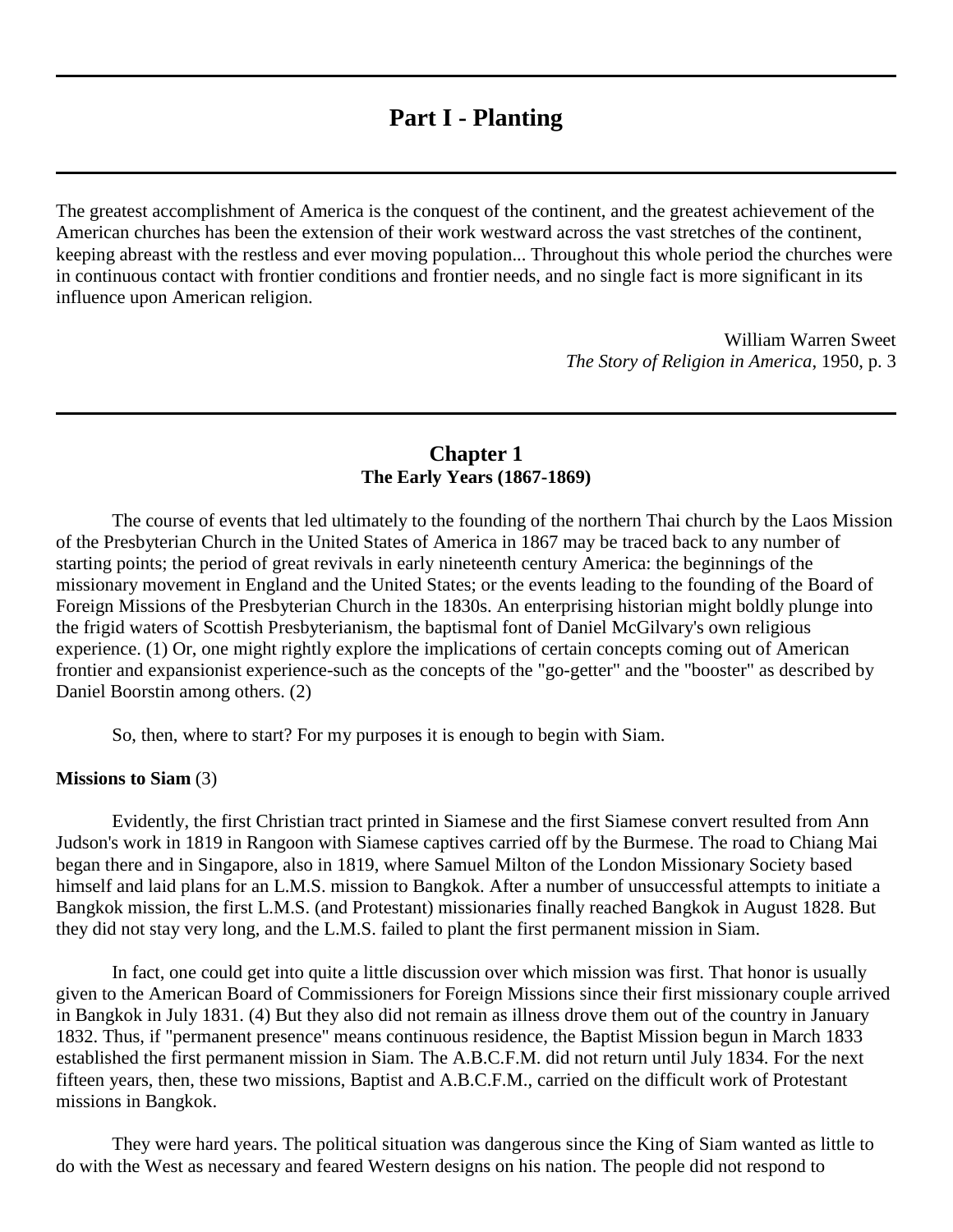preaching, and illness and death dogged every effort, every undertaking. The A.B.C.F.M. mission showed the strain within a decade, especially after China "opened up," and the A.B.C.F.M. began to reassign some of its Bangkok forces to China. The specter of theological controversy raised its head in the mission as well, causing the mission's two most capable members, Jesse Caswell and Dan Beach Bradley, to withdraw. The last A.B.C.F.M. missionary left Bangkok at the end of 1849. The Baptist mission was only slightly more successful but considerably more tenacious. Never a strong mission, it too suffered from the opening of China since personnel and resources were drawn off from Siam for China. The mission hung on until the last Baptist missionary finally left Siam in 1893.

While the Baptist mission struggled on, the breakaway Caswell-Bradley mission sought to establish itself. After they resigned from the A.B.C.F.M., Bradley returned to the United States in 1847 to see what he could get started. He contacted the American Missionary Association, a body primarily concerned with slaves in the American South, and the A.M.A. agreed lo accept Bradley and Caswells as their missionaries to Siam. Unfortunately. Caswell died in September 1848. Bradley and his second wife, Sarah Blachly Bradley, returned in 1850 with three others to begin the A.M.A. Bangkok mission, but within a short time feuding erupted in the mission, and by 1855 only the Bradleys remained on the field. The mission lingered on until Bradley died in 1873.

These three missions faced a formidable set of circumstances. Health was a serious limitation. Their political standing fluctuated but was never quite secure. They fought with each other and with other foreigners. [\(5\)](http://herbswanson.com/post.php?pid=47#c1e5) The people at home showed more interest in China than Siam. The Siamese themselves totally ignored the religious message of the missionaries. The available resources for the work were always inadequate, the personnel never enough. The missionaries themselves felt alienated from Siamese culture. They had to learn the language without benefit of any linguistic tools or methodologies. They came with cement-hard stereotypical ideas about Siamese culture that only slowly modified through contact with the more benign reality of that culture. Yet, without their efforts the church in northern Siam could not have come into existence.

### **The Presbyterians**

The first permanently assigned Presbyterian couple, the Buells, arrived in Bangkok in August 1840, but "permanent" in Siam in those days was a relative term. They left in early 1844 both ill and disillusioned with the prospects in Siam. The mission was reestablished by the Board of Foreign Missions three years later with the appointment of the Mattoons and Dr. Samuel Reynolds House, all of whom arrived on the field in March 1847. The work developed only slowly and fitfully. More as an act of faith than a sign of evangelistic success, the mission established its first church on 3 September 1849. It took another decade before the first Siamese converted to the Christian faith.

The period around 1850 proved to be a difficult one for all three of the minions in Siam, Presbyterian, Baptist, and the A.M.A. The King increasingly distrusted the missionaries and applied more political pressure on them until the Presbyterians seriously considered withdrawing entirely. But, then, the King died in 1851, and Prince Mongkut, a man friendly with and tolerant of the missionaries, came to the throne. The period of trial by fire ended.

The Siam Mission remained small, its work limited, until the Rev. Jonathan Wilson Family and the Rev. Daniel McGilvary arrived in June 1858. Their arrival marked an important transition period not only for the Siam Mission but also for the possibility of a northern mission. In September, the mission founded the Siam Presbytery to govern its still unborn churches. The year 1861 marked another important turning point for the Siam Mission and all mission work in the country. In June, the mission sent the McGilvarys and the recently arrived McFarlands off to open the first station outside of Bangkok at Phet Buri.

Although the Siam Mission had few converts to show for its first twenty- five years, it accomplished a stability and growth of activities at a time when the only other Bangkok missions were already in decline. It laid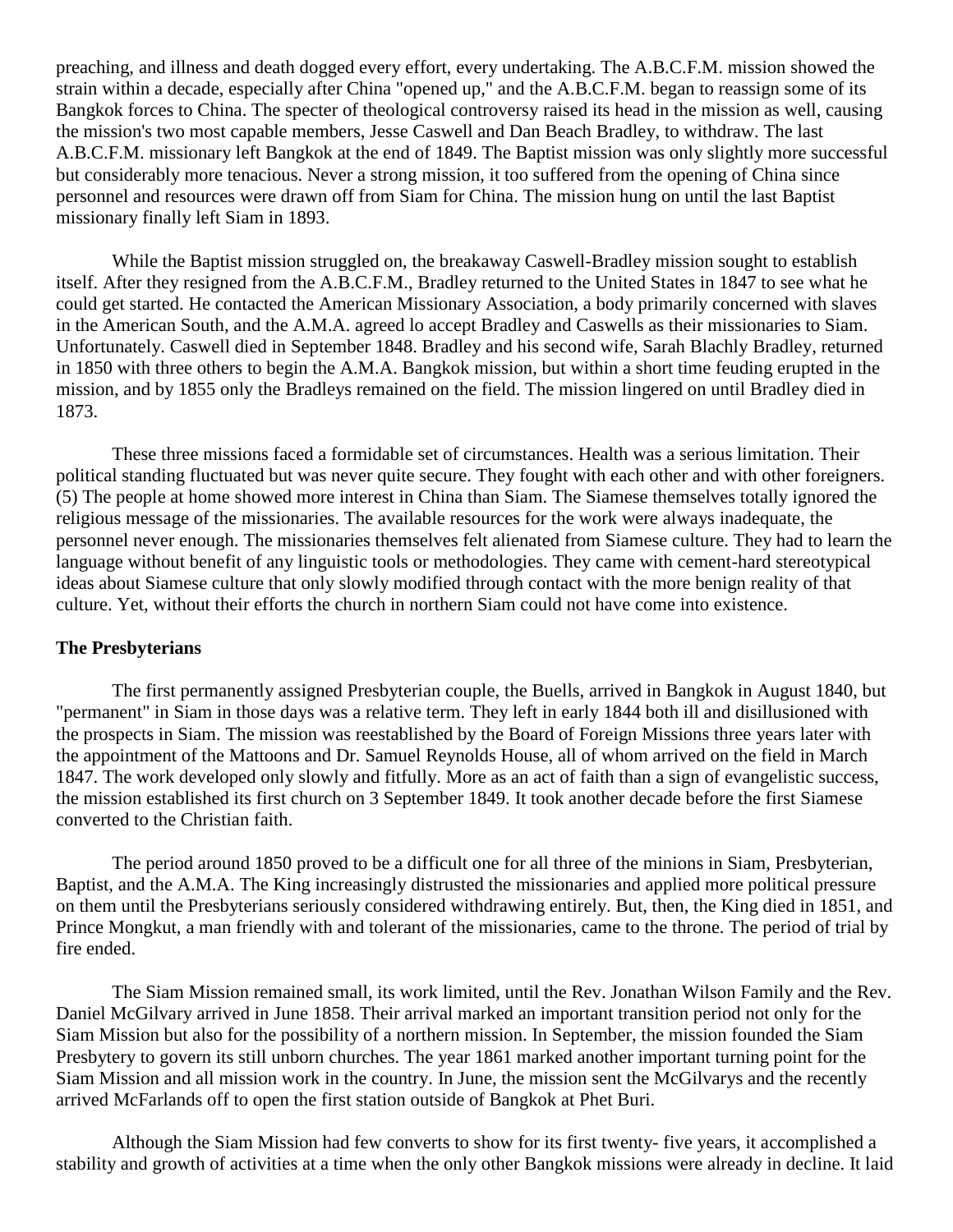the first foundations for the Siamese church and the base upon which the history of the Laos Mission and its churches was built.

## **Close Encounters**

Although the Presbyterians founded missionary work in the North, the vision for that work began with Dr. Bradley, the premier first generation missionary in Siam. He came to know of the northern Thai through delegations that came down frequently and lodged at a temple near his compound. The northern Thai intrigued him, and he went out of his way to make their acquaintance. [\(6\)](http://herbswanson.com/post.php?pid=47#c1e6) Others in missionary circles were also aware of these strangers from the North. House expressed the first Presbyterian interest in them in 1854, and he recorded the first expression of a desire to fund a "Laos" Mission." [\(7\)](http://herbswanson.com/post.php?pid=47#c1e7) But it was Bradley who seems to have been most influential in setting the direction towards Chiang Mai.

There is little wonder that the northern Thai, a people the missionaries knew little about and even the extent to which escaped them, intrigued Bradley and others. The six northern principalities were only loosely related to Siam. Centuries earlier they composed a strong union, the Lan Na Kingdom, which was a center of Southeast Asian Buddhist culture and militarily strong enough to seriously threaten the Siamese kingdoms on its southern border. The power of the Lan Na Kingdom came to an end and its culture rapidly deteriorated when most of the region fell under the Burmese. Only in the early nineteenth century did the Lan Na states, now tributary to Bangkok, begin to emerge from the chaos of two hundred years of war and revolution. Chiang Mai led the emergence and remained the central and strongest of the states, something more than just the first among equals, but still a dependent of Siam. It was, however, a distant dependency. The power of the Siamese King in the region was limited, and the Chao Muang of states like Chiang Mai and Nan had considerable freedom, particularly in internal matters. Only a handful of Europeans had ever traveled to Chiang Mai.

Early missionary interest in the northern Thai focused on Phet Buri, south of Bangkok, where there resided people who were, apparently, ethnic northern Thai. In 1859, Bradley visited a number of those northern Thai villages, and the fact that they did not practice Buddhism and resembled the Karens particularly struck Bradley. His appetite for a northern Thai mission increased. He experimented with printing the distinctive northern Thai alphabet and in about 1860 produced the first known example of northern Thai printing, a brief tract. At some point, probably also in 1860, he formally requested funds for the establishment of a Laos Mission from his supporting board, but the Rev. George Whipple, of the American Missionary Association, replied with a regretful but firm. "No." There were no funds available. [\(8\)](http://herbswanson.com/post.php?pid=47#c1e8) Bradley did not give up, and it was he who interested the eventual founder of northern missions, McGilvary, in the northern Thai.

Daniel McGilvary, Bradley's son-in-law, was born into a rigid, devout Scottish Presbyterian family in Moore County, North Carolina on 16 May 1828. He grew up in strict surroundings in which religion always played a central part. After teaching for a period, McGilvary attended Princeton Theological Seminary where he came under the influence of Dr. Charles Hodge, a strong supporter of foreign missions. While there, he and another young seminarian, Jonathan Wilson, met and spoke with Dr. House who convinced them to consider joining the Siam Mission. After graduation, McGilvary went back to North Carolina and served as a pastor for one year, then applied for the Siam mission field, and along with the Wilson family arrived in Bangkok in 1858. [\(9\)](http://herbswanson.com/post.php?pid=47#c1e9)

Interest in the northern Thai turned into a family affair when McGilvary married Sophia Royce Bradley on 6 December 1860. The couple even used their wedding as an occasion for involvement with the northern Thai. Since the Chao Muang of Chiang Mai, Kawilorot, was in town, the newly weds sent over a piece of wedding cake to him, and the following day he repaid the compliment with a visit, it was the first meeting between two men who would come to know each other all too well. Meanwhile, the Siam Mission sought to take advantage of the invitation of local officials in Phet Buri to open that station. It fell to the McGilvarys and the McFarlands to open the station, and McGilvary reported that one reason far his keen interest in Phet Buri was the northern Thais there. [\(10\)](http://herbswanson.com/post.php?pid=47#c1e10)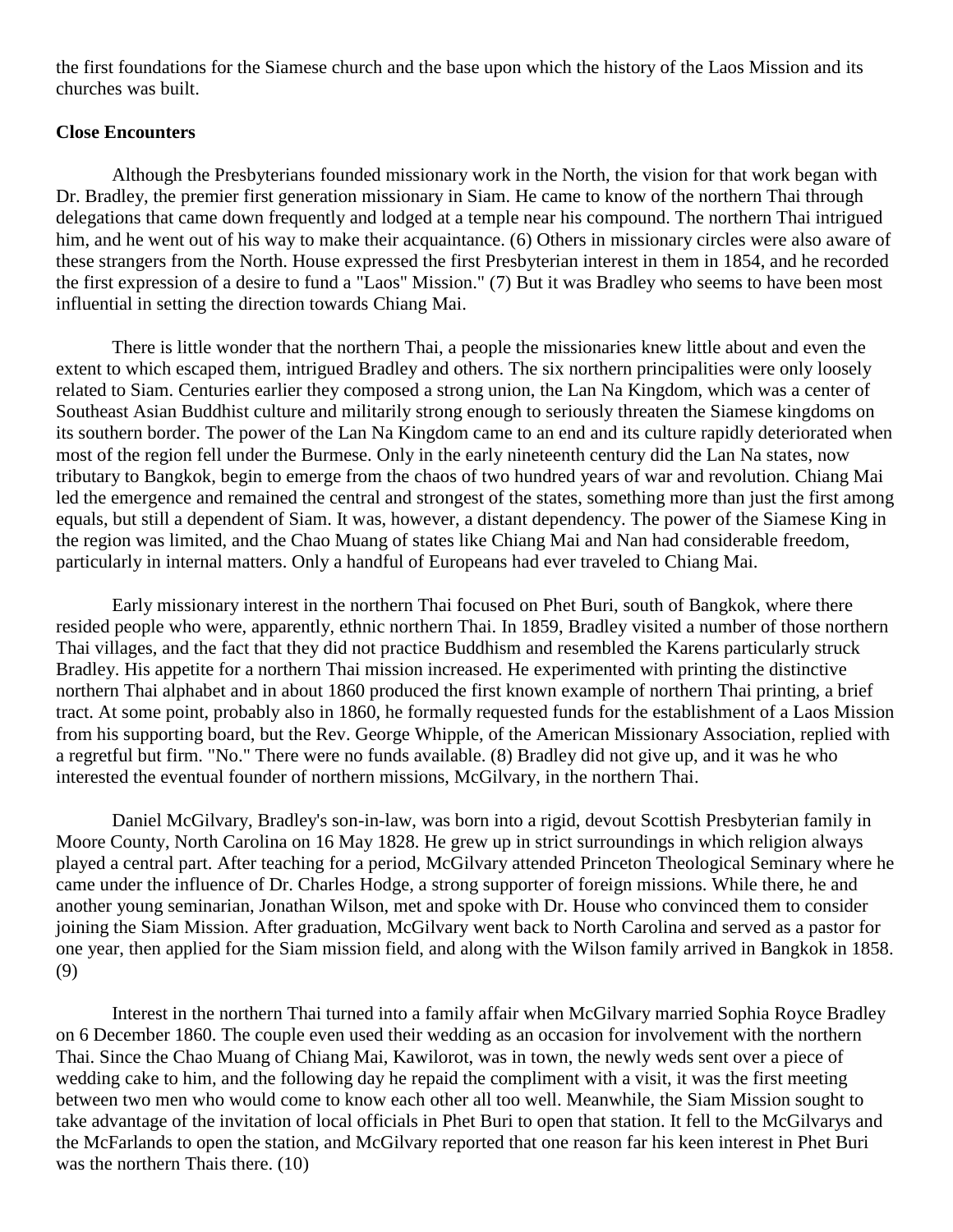By this time, it was clear that McGilvary's classmate from Princeton, Wilson, would also be involved in starting a "Laos Mission", if and when that day came. Thus, Wilson joined McGilvary on a survey trip to the northern cities of Lampang, Lamphun, and Chiang Mai. They left Bangkok on 20 November 1863 and reached Chiang Mai on 7 January 1864. The Chao Muang was on a trip to Bangkok (they had missed him on the river), but the two missionaries were very cordially welcomed by the high officials of Chiang Mai who assured them that they would be just as well received if they decided to live in Chiang Mai. McGilvary commented that Bradley's long-standing friendship with the Chao Muang helped them not a little. [\(11\)](http://herbswanson.com/post.php?pid=47#c1e11)

McGilvary and Wilson spent only ten days in Chiang Mai, returning to Bangkok on 6 February 1864. [\(12\)](http://herbswanson.com/post.php?pid=47#c1e12) McGilvary then wrote enthusiastic letters to the Board describing not only what he had seen but also the wonderful opportunity awaiting the Board in Chiang Mai. The ideas and the language of these letters find their place in the long tradition of correspondence from the field describing the great prospects of some new goal in the North replete with resounding calls to Move Forward! The door is open, McGilvary wrote, and it is God's time. We must depend upon the "divine agency" and trust in God. He urged that Chiang Mai was a distinctly Presbyterian responsibility. It was a special calling for the Presbyterians alone... It is a special opening! How can we let this opportunity pass? A nation, a race is waiting for us! How often northern missionaries in later years wrote in nearly this same way: Always the urgency, the pleas that **this**, this! is the time... God is calling.' Give us permission! Hurry! As in later cases so now, the ones calling for expansion acknowledged that limiting factors existed, considerations that might make the Board hesitate and then still issued a clarion call for Trust in God. In his request for the Board's sanction for Chiang Mai, McGilvary wrote in this same way. [\(13\)](http://herbswanson.com/post.php?pid=47#c1e13)

That sanction came in September 1864, but so did one problem after another. Sophia McGilvary was ill for a good part of the year. There were problems with lack of funding and of personnel. Wilson returned to the United States after both his wife and daughter died. Two years passed. [\(14\)](http://herbswanson.com/post.php?pid=47#c1e14)

Things finally came together in late August and early September of 1866. Wilson returned from his furlough; and he went to visit McGilvary in Phet Buri to consult on the proposed Laos Mission. He brought with him news that Kawilorot, again in Bangkok, had been suddenly called back to Chiang Mai and was about to leave. Since McGilvary knew that everything depended upon Kawilorot's permission, he flew off to Bangkok and spent a whirlwind, exciting week consulting with Kawilorot, Siamese officials, the U.S. Consul, and his mission colleagues. At the end of that week, he had permission from everyone concerned to go as soon as possible after the rains stopped to open the "Laos Mission". [\(15\)](http://herbswanson.com/post.php?pid=47#c1e15) Presbyterian work in Chiang Mai was about to begin.

## **Getting Started**

Hot. Dusty. Chiang Mai in April: the heat clings to the land... no comfort.. at night or in the shade..no getting away from the heat anywhere. The two older McGilvarys and their two small children landed in Chiang Mai on the third of April to live in a crowded little guest sala (rest house) in the hottest month of the year. Chiang Mai in 1867 was weeks away from "civilization", an outpost of the old Asia. The McGilvarys became her first permanent Western residents, and heat was not their only problem. Milling crowds of silent, gawking

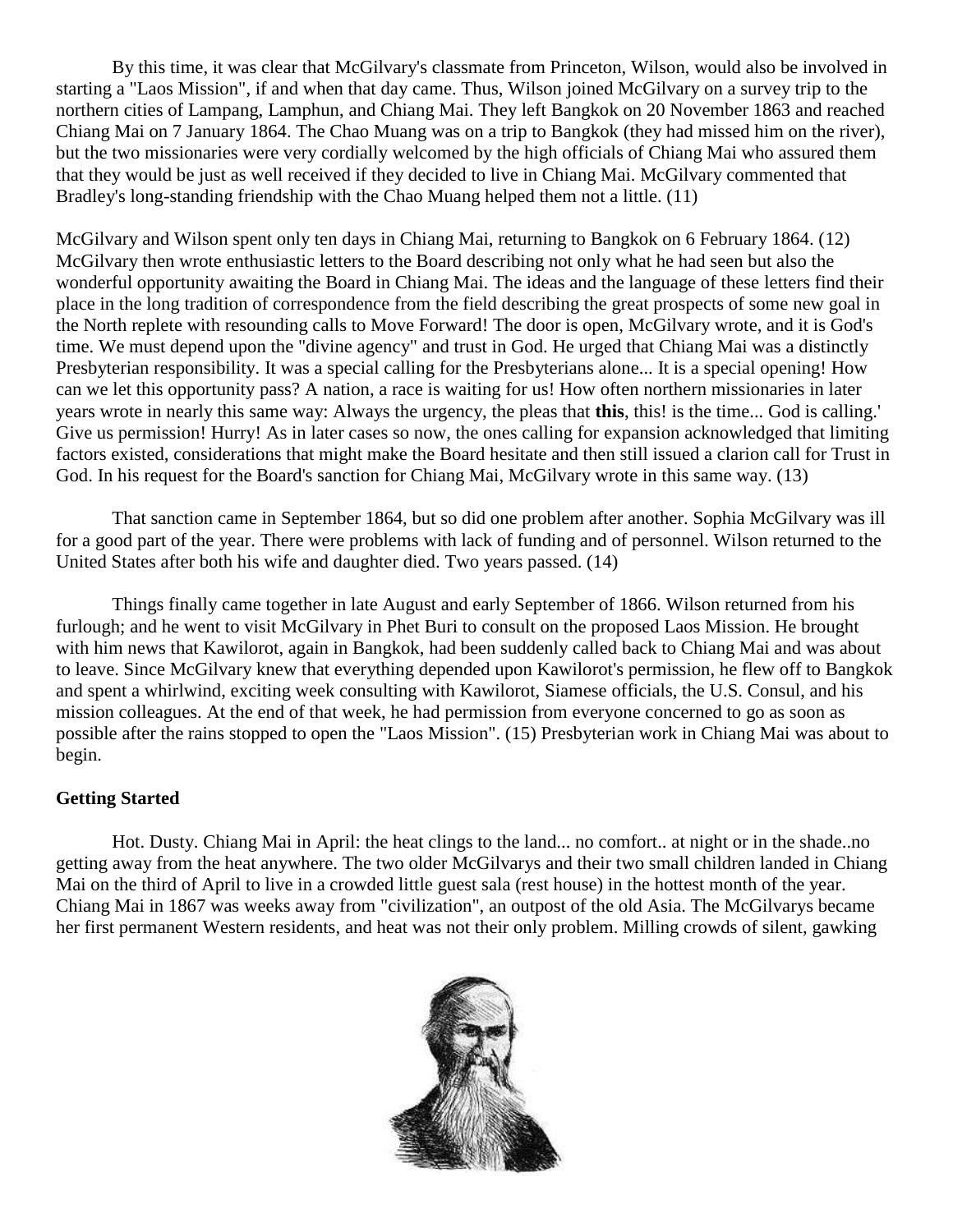visitors for months and months swarmed around the tiny open sala. People watched them eat; listened to them talk; watched them at prayer. They had precious little privacy even a year later.

## *Daniel McGilvary*

Although the constant attention must have weighed upon them, the missionary couple also relished this attention because it gave them an opportunity to talk with the people, to engage them in conversations that often led around to the topic of religion. They spent hours and hours in conversations. McGilvary practiced what medicine he could. They also visited and received visits from the Chaos and even the Chao Muang himself. Everywhere they were well received, and what appeared to be a hopeful and auspicious beginning was made in those first months in Chiang Mai. [\(16\)](http://herbswanson.com/post.php?pid=47#c1e16)

The excitement of those early months was soon tainted by a growing uncertainty in the McGilvary's relationship with the Chao Muang. Kawilorot was widely respected and feared as a capable but sometimes unpredictable despot who ruled his land with a firm hand. Without his support, the new mission could not have been started, and without his support, it could not continue. By the end of the year, McGilvary reported to New York that Kawilorot appeared to be less supportive than at first. He had acquired an anti-missionary Portuguese advisor who went out of his way to influence his patron to hold the same attitude. McGilvary surmised that he lost some of the Chao Muang's support when one of his grandchildren died after having been inoculated by McGilvary. [\(17\)](http://herbswanson.com/post.php?pid=47#c1e17) In light of later events, we may also assume that the Chao Muang had not expected that his people would respond so favorably to the presence of these foreigners. He observed that in Bangkok people showed little interest in the foreign religion of the missionaries. The first Siamese convert being won only after some thirty years of effort. His own people responded very differently.

That difference became more-and-more clear throughout 1867 and into 1869. There would never again be such a hopeful, exciting time in the history of missionary work in northern Thailand. In February 1868, the Wilsons arrived, and in April, as a symbol of their hope, the missionaries established the first church in northern Thailand. Although no one had yet converted at the time, the prospects were bright. By September 1868, Kawilorot became friendlier again (at least outwardly) to the missionaries, and he even selected a site for the mission compound. Sophia McGilvary held a regular Sandy afternoon class of a group of women interested in the new faith, and McGilvary found an increasingly warm response to his medical skills. Most important of all, a "tall, comely, earnest" man with a "taste for scientific information" was close to converting. [\(18\)](http://herbswanson.com/post.php?pid=47#c1e18)

He did, in fact, convert. Nan Inta spent many hours in conversation with the McGilvarys about both religion and the wider world. The things he heard were attractive to him, but what most impressed him was when McGilvary correctly predicted an eclipse in August 1868. That prediction called into question all of his own beliefs about the world, and after much personal struggle and serious thought Nan Inta became a Christian. Since he was a well-known and widely respected man with a reputation for sincerity in searching for truth, popular interest in the new religion redoubled with his conversion, especially as he was also a relative of the royal family. [\(19\)](http://herbswanson.com/post.php?pid=47#c1e19)

The new year, 1869, opened with great hope for the mission. The history of the church in northern Siam began on the first Sunday of 1869, January third, when Nan Inta received baptism. At that time, at least two members of the royal family also showed serious interest in Christianity, and other converts were on the way. [\(20\)](http://herbswanson.com/post.php?pid=47#c1e20) In May, Noi Sunya [In recent years, Noi Sunya's name has been widely written as "Suriya," a central Thai form. In most of the records of the period, his name is written as "Sunya," and older Christians still pronounce his name in that way.] and Nai ("Mr.") Boon Ma were baptized. In June, Saen (an official rank) Ya Wichai was also baptized, and two months later, in August, another three converts-Nan Chai, Pu Sang, and Noi Kanta -all received baptism.

Along with Nan Inta, three of these last six converts came from what we might consider the "middle class" of Chiang Mai society. Noi Sunya was a well-known traditional doctor and the chief herdsman for the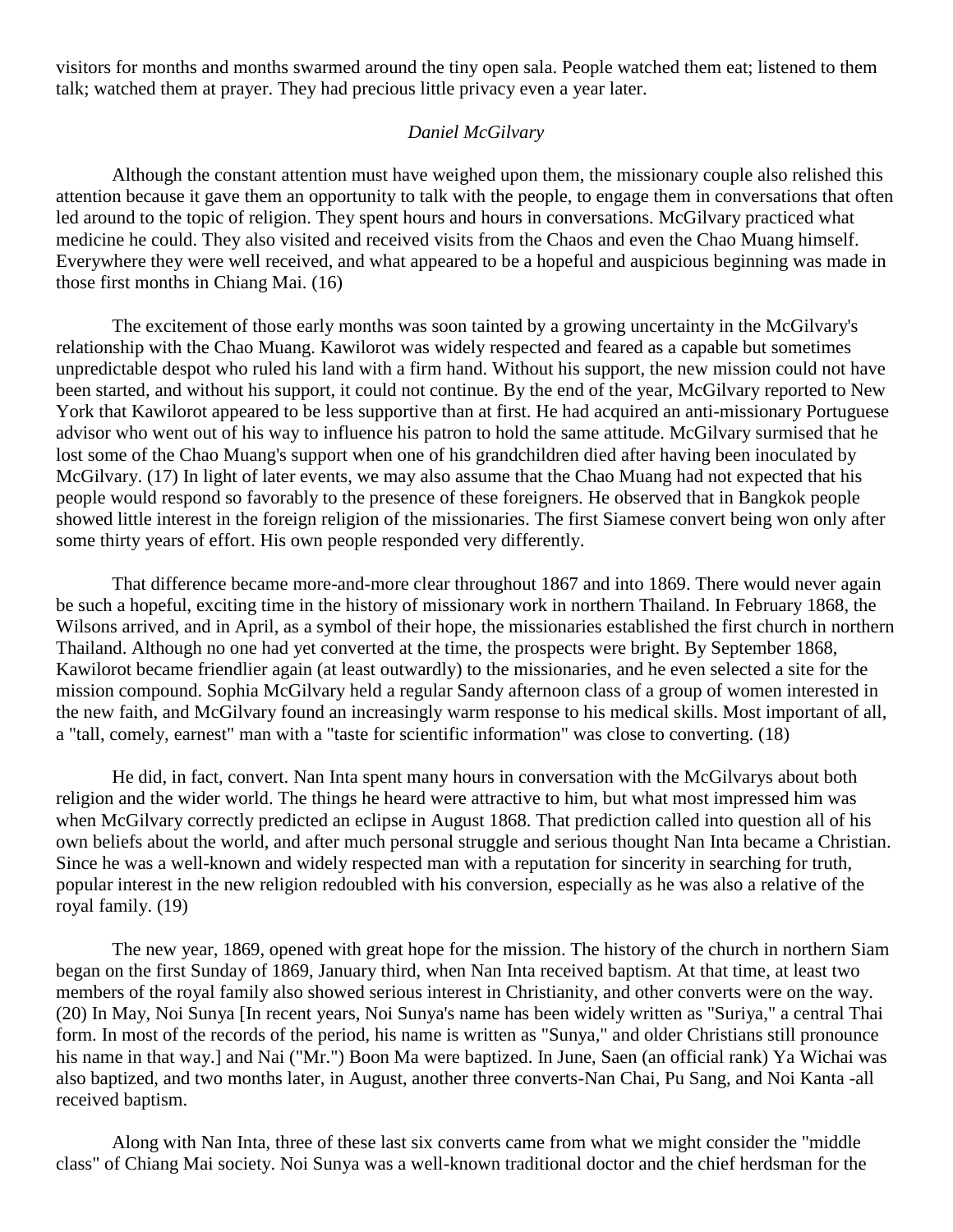Chao Muang's cattle herds. Saen Ya Wichai served as a government officer, lived several days' travel north of Chiang Maim and was a client of the Chao Muang of Lamphun. Years later. McGilvary wrote that in point of time Saen Ya Wichai actually accepted the Gospel before even Nan Inta, and McGilvary honored him with the title, "the first Laos believer." Nan Chai was a widely respected Buddhist scholar and a former abbot of a temple who gave up his paid position as caretaker of a temple in order to join the church. [\(21\)](http://herbswanson.com/post.php?pid=47#c1e21) Thus, four of the first seven converts were men of position and influence. People knew them, and their conversions gained increased respect for the new religion.

McGilvary and Wilson began to make definite plans for the expansion of the church in northern Siam. Among other things, they asked the Siam Presbytery in Bangkok, nominally the supervising body for their Chiang Mai church, for permission to start churches without having to wait for prior permission from the presbytery, which met only yearly in distant Bangkok. [\(22\)](http://herbswanson.com/post.php?pid=47#c1e22) The mission in Chiang Mai expected a great influx into the new faith to take place shortly, and as a further step anticipating that growth, the mission prepared a course of study to train some of the converts for the ordained ministry. The course was to start in October 1869. At the same time, Noi Sunya planned to start a second church in his village a few miles outside of Chiang Mai. [\(23\)](http://herbswanson.com/post.php?pid=47#c1e23)

In just a little over two years, the Chiang Mai mission accomplished far more than the Siam Mission in Bangkok had achieved in twenty long years. The McGilvarys and Wilsons expected great things to happen. Thus, when they heard a rumor in September 1869 that the Chao Muang was laying plans to move against the tiny Christian community they discounted the talk as nothing more than "silly rumor." [\(24\)](http://herbswanson.com/post.php?pid=47#c1e24)

## **Confrontation**[\(25\)](http://herbswanson.com/post.php?pid=47#c1e25)

At least one other person agreed with the McGilvarys and Wilsons that Christianity was on the verge of making serious inroads into traditional religion in Chiang Mai. Kawilorot. We cannot be certain about his thoughts in the months prior to September 1869, but it is quite likely that McGilvary commented on the matter correctly: Kawilorot feared the loss of the old order and his own power. Christianity represented a new set of beliefs and allegiances, which questioned the supremacy of traditional beliefs and allegiances. Kawilorot must have followed with no little concern the problems Nan Inta's patron experienced after Nan Inta became a Christian/ In late January 1869, the patron called him for service, a traditional and mandatory obligation on the part of a client. On this occasion, Nan Inta politely refused to go because it was a Sunday. He could not work on the Sabbath and remain a Christian. The patron did not make an issue of the matter and allowed Nan Inta to makeup the work on another day. However, after this incident was repeated and the patron found that he could not call his client to work on a Sunday, the patron began to grumble. [\(26\)](http://herbswanson.com/post.php?pid=47#c1e26)

The right of the patron to call his client to serve him was fundamental to the social structure of Chiang Mai. The corvée labor system replaced taxation as the means by which the authorities secured their power. Nan Inta demonstrated that his new allegiance and faith meant more to him than the traditional system to which he had previously adhered. This must have been an ominous development to Kawilorot, made even more dangerous because foreigners known to be friendly to Bangkok promoted the idea. As an astute ruler, Kawilorot could not have missed the ramifications and potential dangers inherent in the popularity of Christianity.

How clearly the missionaries understood the threat they posed to the ruling powers is hard to tell. The evidence suggests that they did not understand the seriousness of the situation they created nearly as fully as did one of the converts, namely Nan Chai. In fact, in the first ten days or so of September 1869 things seemed to be going very well. Early in the month, Nan Chai applied to the daughter of the Chao Muang to receive him as her client since he had left temple employment and needed a legal patron. McGilvary went with him when he made the application, and he was closely examined by the Chao regarding his beliefs. The missionaries remembered the communion shared on the following Sunday, 5 September 1869, as a particularly happy occasion; all of the converts were present and everything seemed bright and hopeful.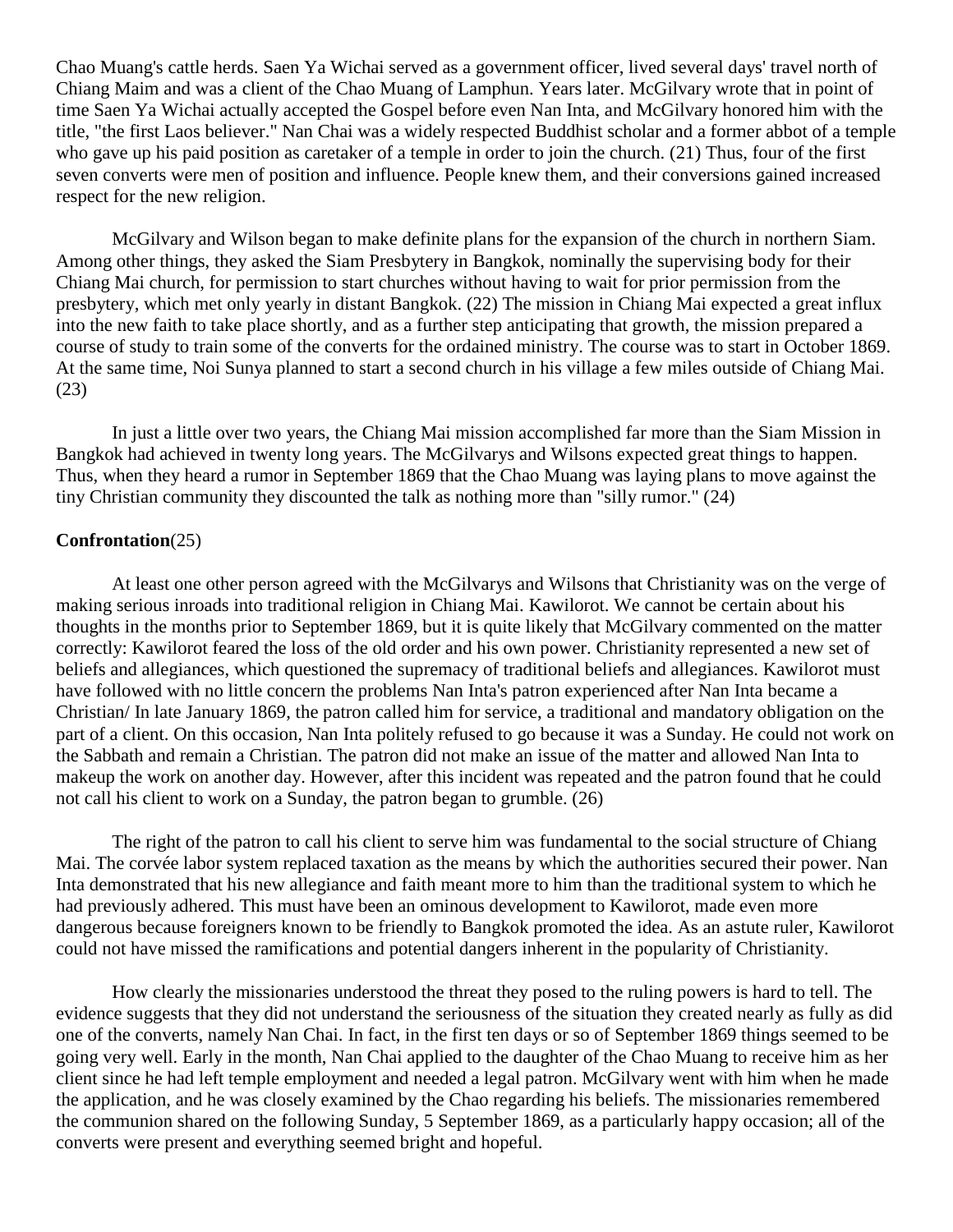But the future was not really so bright after all. On that Sunday, the first hints of rumors reached the missionaries that the Chao Muang planned to take action against the converts. Still, they did not expect any violence, especially since the rumors indicated only that the converts would be forced into exile. Such an exile might even provide an opportunity to spread the Gospel to new places. Less optimistic than the missionaries, Nan Chai grew more-and-more depressed as the early days of September passed. Nothing that the missionaries said lifted him from his despondency. On Saturday, 11 September 1869, he came into Chiang Mai to receive the papers that made him legally a client of the daughter of Kawilorot, and he paid the traditional three rupees required. This should have pleased him since it meant that he was now under her protection, but he continued to feel depressed.

That very day, the 11th, Nan Chai received word from his wife that the head man (*ka ban*) to his village wanted to see him immediately about collecting a piece of timber for the city wall that was required of everyone in the village. Nan Chai received the message during the evening, and early the next morning, the 12th, he rushed off through flood-swollen streams and muddied paths to his village, Mae Pu Kha, without even waiting to attend worship. After he arrived home at about noontime, further word came that he should go see the district headman (*nai kwan*) and collect his friend Noi Sunya on the way. Noi Sunya refused to go. Although they lived within a mile of each other, they had different village headmen, and Noi Sunya's headman had not been the one to summon him. Thus, Nan Chai went on alone, and after meeting, the district headman returned home. It was already evening, and the district headman did not have time to call Noi Sunya through "proper channels."

The next morning, Monday, 13 September 1869, an armed party marched off to fetch the two Christians. Immediately after the party seized Nan Chai, his wife ran to report to the missionaries, but as she approached the mission compound an agent of her village headman stopped her and warned her that if she saw the missionaries she would be killed. She returned. Faced with an armed party, Noi Sunya and his large family immediately understood what would happen and shared in a tearful parting.

When the Christians arrived at the district headman's home, they immediately suffered an examination regarding their beliefs. They were both asked if they had entered the "foreigners' religion" to which both replied that they had. The authorities then bound them in a particularly painful way and examined them further. In the process, Nan Chai was kicked in the eye, causing it to swell up and bleed. They remained bound without relief through the rest of the day and all of that night. Nan Chai's wife appeared and spent time with him, but they could only converse in fits and snatches as the guards prevented anything more. Nan Chai told her that if the missionaries knew their situation the two converts would not be killed. At one point, he also begged the guards not to hurt the employees of the missionaries, as none of them were Christians.

The next morning, 14 September 1869, their captors took the two Christians into the jungle. Nan Chai died at the first blow of the executioner's club. Noi Sunya finally had to be stabbed with a spear thrust before he died.

The McGilvarys and Wilsons had no idea of what was going on. They had been lulled into a false sense of security by the Chao Muang when he left on a three-week "fishing trip." In fact, he went to Lamphun to convince the Chao Muang there to execute Saen Ya Wichai. He escaped that fate only at the behest of his immediate patron who passed him off as an ignoramus who did not understand what he was doing when he became a Christian. But the missionaries knew none of this. They did know something was wrong when the personal servants of both families deserted them on the night of 13 September (Monday). But, for two weeks afterwards they had only conjecture to go on as no one dared tell them anything.

The weeks after that were filled with fear and uncertainty for the two mission families. Rumors flew, one of them having it that a most trusted servant of the mission was executed along with his entire family while en route to Bangkok on mission business The missionaries feared for their own lives and identified their situation with that of the Jewish exiles of the Old Testament whose nation was destroyed and who were carried off into exile in Babylon. McGilvary wrote, "It has been a time of the hiding of God's face. We have had to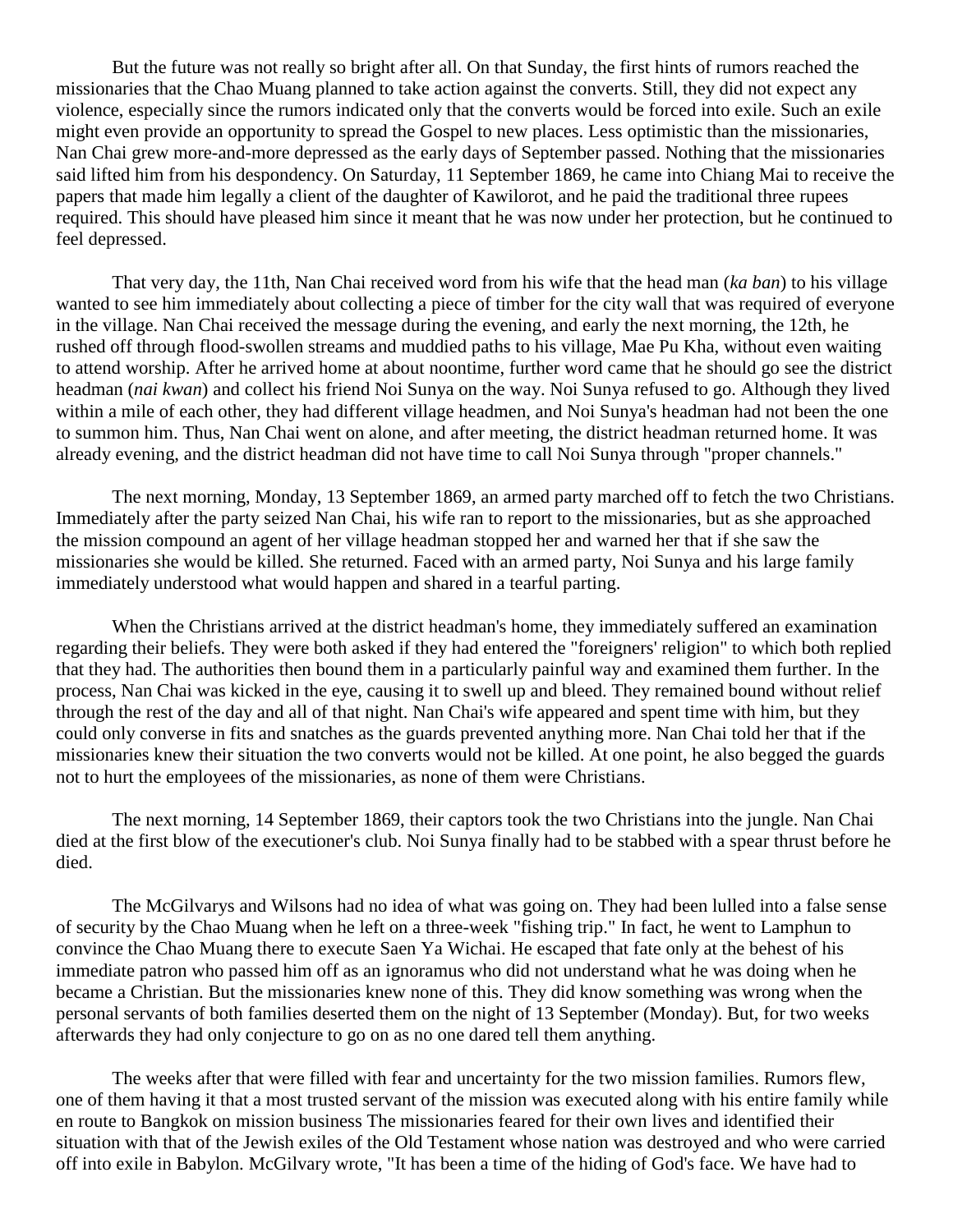hang out harps on the willows-to weep when we remember our former years." [\(27\)](http://herbswanson.com/post.php?pid=47#c1e27) The Christian community was scattered. The servants had fled. The highest authority in the land was moving against them in the security of his own near-absolute power. The whole future of the mission hung in the balance.

## **Round Two** [\(28\)](http://herbswanson.com/post.php?pid=47#c1e28)

The mission families lived in a state of suspense and uncertainty for over two months. Outwardly, they carried on as if nothing had happened, and they did not discuss their fears even in front of their children. They felt the sympathetic support of a number of friends in Chiang Mai including the abbot of a temple and some members of royalty. But the uncertainty remained. In the meantime, they sent word of their situation to the mission community in Bangkok where Bradley and members of the Presbyterian mission immediately arranged a conference with the Regent. The Regent agreed to send a special delegation headed by a "Commissioner" (*ka luang*) to accompany any missionaries who might want to go to Chiang Mai. The Siam Mission selected The Revs. N.A. McDonald and S.C. George to go.

The Chiang Mai missionaries knew nothing about these arrangements until they had word in late November 1869 that a royal delegation and two foreigners had reached Lamphun and were on their way to Chiang Mai. They arrived in the late afternoon of the next day. The Siamese Commissioner carried with him a royal letter addressed to Kawilorot, and arrangements for an audience were quickly made.

28 November 1869. 9:00 AM. Prior to the appointed time for the audience, the Chiang Mai missionaries and their two Bangkok colleagues met for a strategy planning session at which they agreed that the entire matter of the executions had to be brought out into the open no matter what the consequences. With that resolve, they marched off with the procession led by the royal letter to meet with Kawilorot. The audience began quietly enough although McDonald, whom McGilvary called a "naturally timid man," felt that Kawilorot looked pale with suppressed rage. However, when he read the royal letter, there was little of consequence in it; it ordered him to allow the missionaries to stay in Chiang Mai or to leave as they saw fit, and to facilitate their staying or leaving. He was ordered to not harm them.

McDonald then spoke up saying that although the Chao Muang had originally given permission for the missionaries to come to Chiang Mai and had at first received them cordially; more lately there had been some "problems." He mentioned the fact that the servants had all run away and, again, that the missionaries had unsuccessfully sought workers for building their homes. Kawilorot retained his easy manner, replying that he had done nothing to cause these difficulties. He did mention that there had been a couple of recalcitrant slaves executed recently. They disobeyed orders to bring timber to help repair the city wall. With this, Kawilorot prepared to withdraw.

McGilvary could not allow that. He quickly spoke up, accusing the Chao Muang of not telling the truth and of having murdered the two Christians for no other reason than their religion. He charged the Chao Muang with knowing that very few others had brought in their timbers by the time the Christians were killed. In fact, many had not even yet brought in the required timbers.

Kawilorot exploded in rage. In his position of supreme power, few dared speak to him in this manner. Angrily, he declared that he had, indeed, ordered the two Christians executed because of their religion. If anyone dared become a Christian again, he would have him or her executed too. The new religion was treasonous. The missionaries could stay on in Chiang Mai only if they stopped teaching Christianity. It must have been a towering rage, because both McDonald and the Commissioner feared that Kawilorot would attack the missionaries physically. Kawilorot withdrew. The audience ended.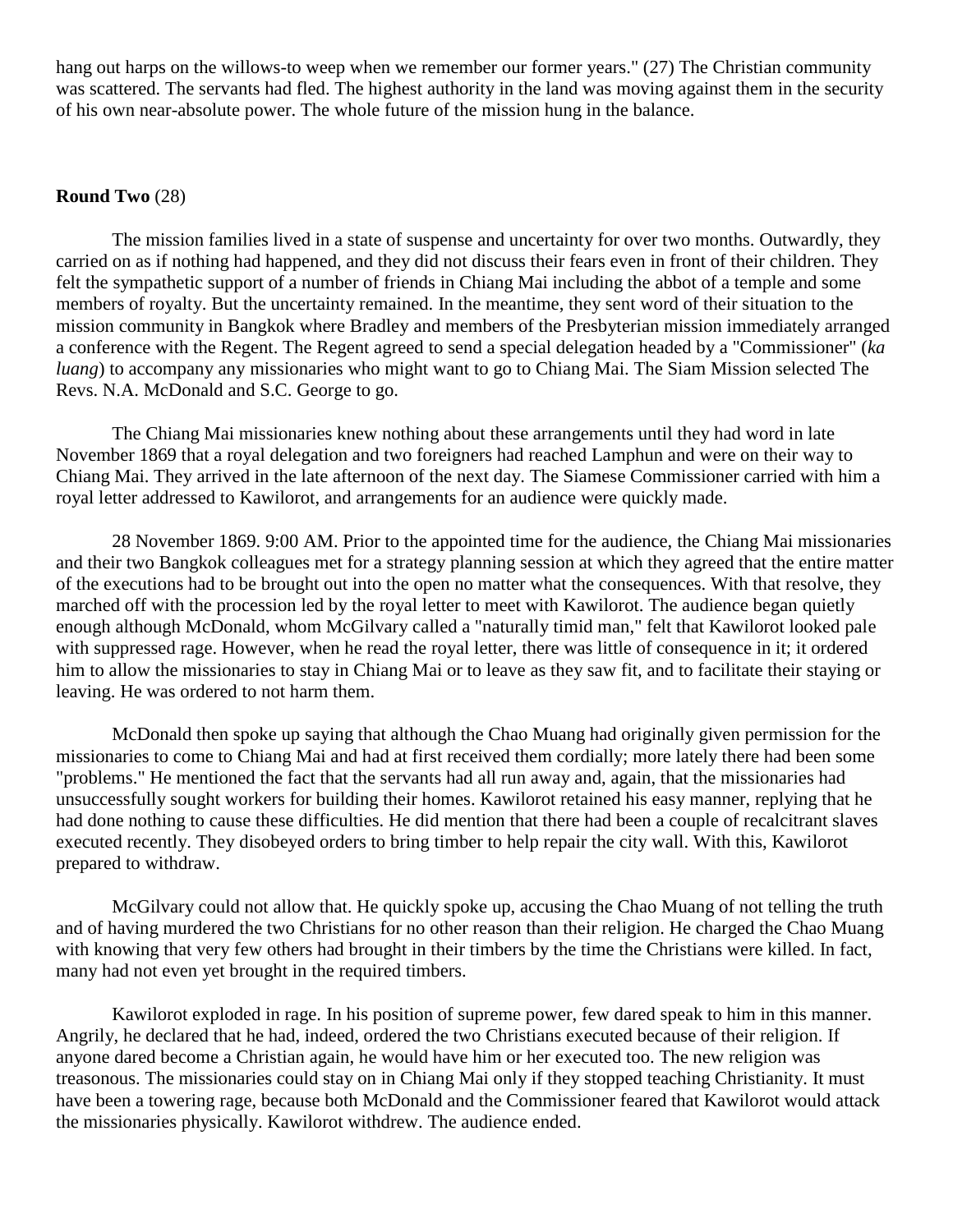McDonald, George, and Wilson agreed (as did the Commissioner and all of the Chiang Mai friends of the missionaries) that the Chiang Mai mission could not continue, as the situation was much too insecure with Kawilorot so angry. McGilvary did not agree, but he allowed the others to send a message to Kawilorot that the two mission families would leave within a few months. They sent the same message down river to the Siam Mission in Bangkok. Wilson later went to McGilvary urging that they reestablish the Chiang Mai Station at Tak on the boundary between Siam proper and the northern States. McGilvary thought that was a very good idea-for the Wilsons. The McGilvarys were not yet ready to leave Chiang Mai.

Not long after this heated confrontation at the palace, Kawilorot began to prepare for one of his months' long trips to Bangkok. In a surprisingly cordial final audience, Kawilorot assured McGilvary he could remain in Chiang Mai at least until Kawilorot returned. McGilvary assumed that this cordial attitude had something to do with his own boldness at the first audience; and, in any event, he gained what he wanted most, namely time. McDonald and George, however, returned to Bangkok convinced that the Chiang Mai mission was ended.

Kawilorot followed them down to Bangkok. During his stay, the United States Consul did everything in his power to intervene with the Siamese government on behalf of the mission in Chiang Mai. He repeatedly asked the government to force Kawilorot to give assurances that he would not harm the missionaries. As it turned out, Kawilorot was quite ill. The Siamese government did not want to "bother" him and. instead, discussed the matter with the "Second King" (*maha upharat*) of Chiang Mai who was known to be friendly with the missionaries. At one point, the Bangkok government decided to call the missionaries back down to Bangkok to examine their case. However, the American Consul reminded the government that the missionaries were the victims not the perpetrators of the events in Chiang Mai. He also reminded the government that if it could not protect American citizens in Chiang Mai, it would have serious difficulties with the American government, No recall was ordered. [\(29\)](http://herbswanson.com/post.php?pid=47#c1e29)

Finally, still very ill, Kawilorot left for Chiang Mai. He never reached the city, dying virtually under its walls in late June 1870. The Chiang Mai mission was saved.

### **The Blood of the Martyrs**

In the midst of all of these momentous events and even before his confrontation with Kawilorot, McGilvary wrote in early November 1869 of certain prospective converts and of his conviction that, "The blood of the martyrs is the seed of the church." [\(30\)](http://herbswanson.com/post.php?pid=47#c1e30) In more recent times, McGilvary's statement of faith in the midst of turmoil has become something of a semi-sacrosanct truism among Protestant Christians in Thailand. Such belief gives an aura of association with the persecution of the early church and a flavor of awe-inspiring sacredness to what was, in fact, a bloody and lawless but very effective suppression of the Christian religion in Chiang Mai. The events of the martyrdom of Nan Chai and Not Sunya and subsequent developments as they actually took place suggest that a serious re-evaluation of those events needs to be made.

*First,* the oppression of the Christians in 1869 and the political pressure put on them for years afterwards wrought a fundamental change in who was willing to become a Christian and measurably reduced the spiritual content of conversion. Four of the first seven converts to Christianity were men who already had a secure place in their society. Others of equal status showed serious interest. McGilvary and Wilson started preparations for much larger numbers of conversions because of relatively important members of Chiang Mai society having already joined the new faith.

Thus, we must observe that the murder of these two Christians had a strong effect on who became Christians. Whereas prior to September 1869, converts were being drawn from the "middle" and "middle high" as well as lower classes, after 1869 the vast majority of converts came from the distressed lower classes and converted more for social than spiritual reasons. The later converts were most often people accused of demon possession or seriously and chronically ill individuals healed by missionary medicine. They often showed little concern with spiritual growth after they had become Christians. [\(31\)](http://herbswanson.com/post.php?pid=47#c1e31)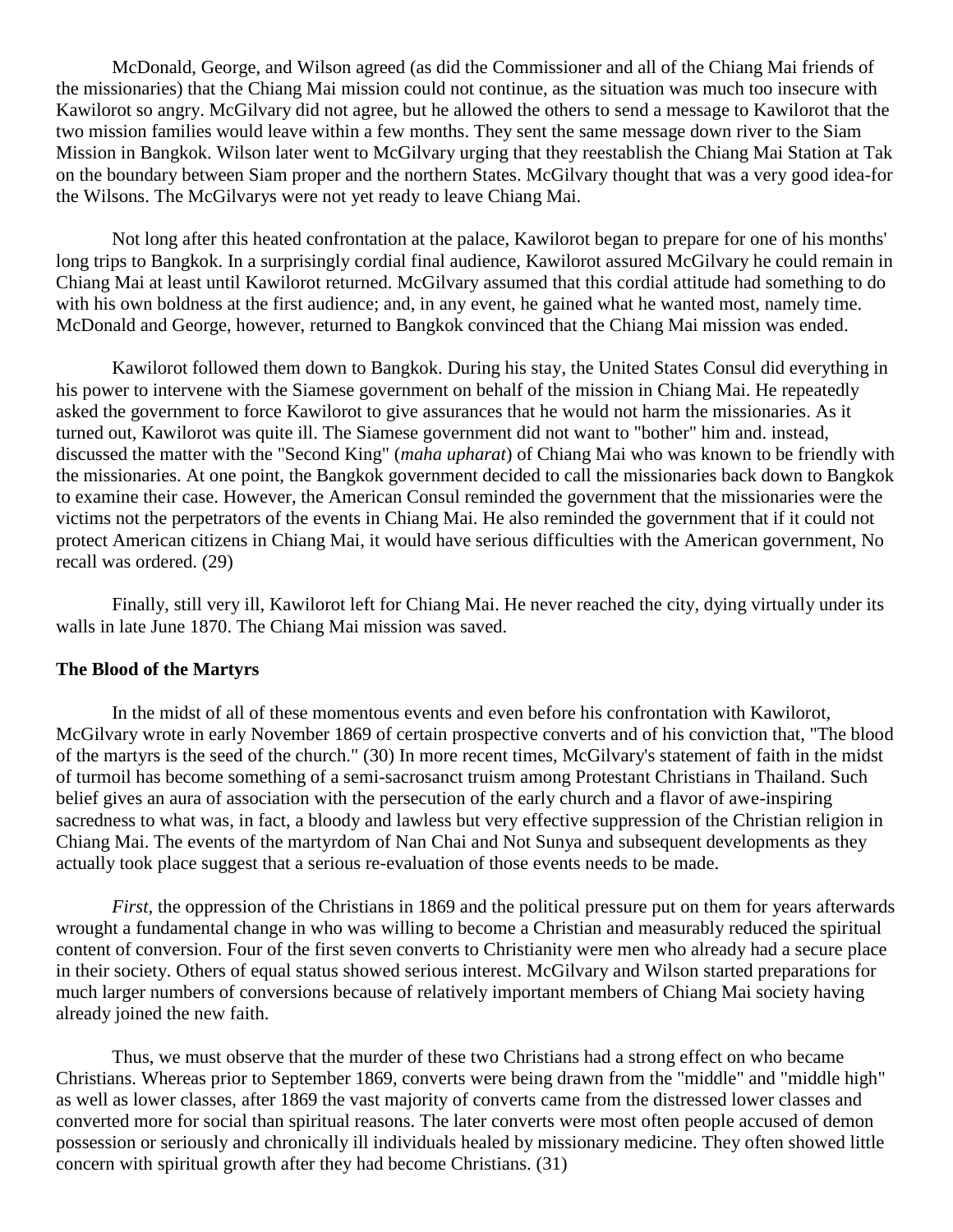*Second,* Kawilorot put an end to any possibility of a mass movement to Christianity taking place. By this one cruel act taken before the Christian movement had grown large enough to absorb the impact of persecution, Kawilorot shattered its gathering momentum. In this case, the "blood of the martyrs" did not lead to further conversions but rather to a scattering of the Christians and an end to any church growth for nearly a decade. From this time onward, Christianity was the religion of the foreigners and never attracted more than a tiny fraction of the total population. Considerable weight must be given to this second point in light of what appeared to have been happening before September 1869.

*Third*, these events led to a change in the relationship between the missionaries and the Christian community. Before 1869, the two mission families lived in relatively humble surroundings much like those of the people themselves and closer to the people than in later years. Living in the circumstances they did, they had not yet become the power figures that they soon would be. The mission had relatively little political pull and attracted people more often out of a genuine concern for religious beliefs than for more mundane reasons.

Here we must note the importance of the audience of November 1869 in changing the missionaries' status in society and their relationship with the church. When McGilvary called Kawilorot a liar, he challenged the most powerful figure of the old order, and did so successfully. At the same time, the Bangkok government demonstrated a certain degree of concern for and willingness to back these foreign missionaries. Thus, the McGilvarys and the Wilsons allied themselves to the growing power of Slam. As time passed, the missionaries enhanced their own status by acquiring large tracts of land, building impressive homes, and hiring considerable numbers of servants. While the Christian "movement" languished, the prestige and the status of the mission grew. As we will see, in later years the missionaries took their place in the highest levels of society and became, for all practical purposes, the real patrons of the converts. In a society sensitive to hierarchical relationships, the mission and the church could not be equal, not when most converts came from the margins of society and the missionaries stood in the top most rungs of that same social system.

*Fourth*, Kawilorot succeeded in delaying the development of a Christian community for a decade even as he succeeded in destroying the attractiveness of the new faith for those with a stake in society. This decadelong delay further changed the relationship between the mission and the church. The mission worked with churches that grew only slowly in a social situation that discouraged growth. Significant growth in numbers came only after the mission was well established.

An entirely different kind of church might have emerged in the North if Kawilorot had not moved against the church so quickly and decisively. Since the mission consisted of only two families and significant reinforcements were years away, the mission would have had to rely much more heavily on indigenous leadership. Indeed, it was preparing to do so. It could not have dominated the churches as it later did. Nor would there have been the time to create a system of church life and government so dependent on the mission itself. It is likely that instead of the mission-focused church that actually came into being the Christian movement might have became a church-focused one.

In conclusion, then, we are struck by a number of observations. Kawilorot in fact, took decisive and effective action to secure his power in the face of the threat of the new religion. He stopped the spread of Christianity, killed some of its best leaders, and destroyed the attractiveness of the alternative faith. He did all of this before the church grew large enough to embrace martyrdom as a means of strengthening the faith. The martyrs did not become the seed of the church.

On the other hand, Christianity before September 1869 had the potential to expand rapidly in northern Siam. It became a sufficiently potent threat to drive Kawilorot to quash it. Something in the unpretentious presentation of the new religion by the mission in its first years caused a growing number of people to withdraw from traditional religion and identify with the new faith.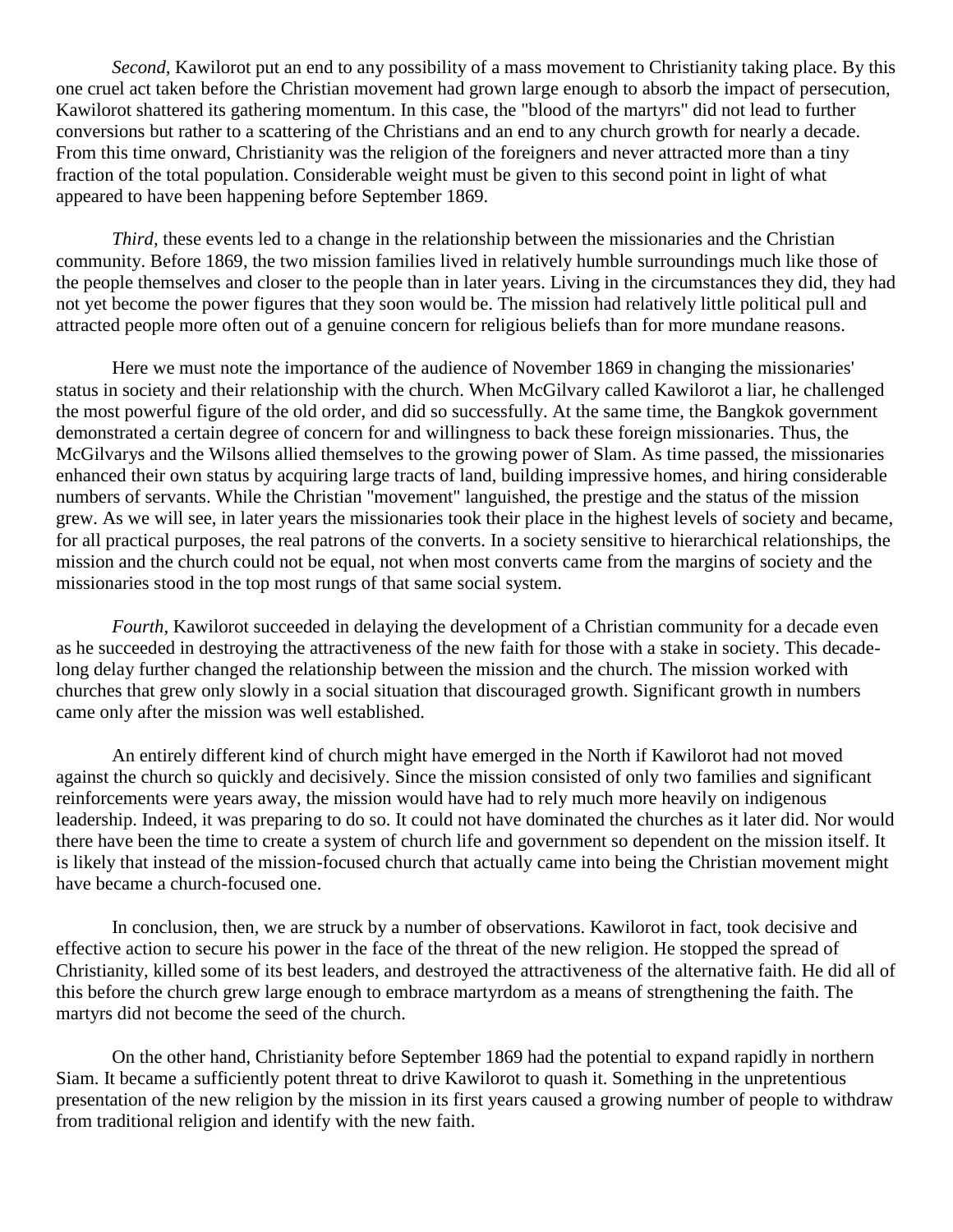Finally, then, we must observe that Kawilorot brought a serious change to the course of northern Thai church history. It was an unmitigated disaster for the church, which it has not recovered from to this day. The events of September and November 1869 have shaped the modern church in the North more than any other events because they literally changed the way the church began.

And one of the reasons that Kawilorot's action against the emerging church proved to be so effective was because the repression of the church in Chiang Mai and other parts of the North did not end with his death.

# **Chapter 2 The Hard Years (1870-1889)**

<span id="page-17-0"></span>The two decades from 1870 to 1889 marked a new era for the Laos Mission in which the mission found itself facing an entirely changed situation. The mission did not just have to start over. It had to start over in a much more hostile environment. Whatever attraction Christianity had in-and-of-itself as an alternative faith was considerably muted not only by Kawilorot's decisive act of repression but also by the increasingly clear alliance between the missionaries and other forces for modernization and "centralization" (of Bangkok's power) in the North. The struggle of the church to find a place in the traditional northern society was linked to the larger processes of modernization and centralization. Traditional society resisted the church just as it tried to resist other agents of modernization since they meant an end to the fully integrated way of life of traditional society.

Indeed, the spread of a system of faith alternative to that of the traditional society threatened the very heart of a society in which all facets of life inseparably integrated themselves with the religious faith of society. Traditional society allowed for only one system of faith, one so intimately connected to the rest of life that it functioned as the unquestioned ground for society and culture. One could not participate in the society fully or meaningfully without being rooted in that ground. An alternative system of faith immediately threatened all facets of social and political life including the systems of allegiance and power. Kawilorot understood the nature of the threat Christianity posed, and in the years after 1869 political and religious leaders as well as the people in a number of localities continued to resist Christianity, often quite openly and on a few occasions violently. Their resistance formed part of the larger struggle to maintain traditional structures, habits, and patterns in the face of modernization and centralization. [\(1\)](http://herbswanson.com/post.php?pid=47#c2e1)

### **Aftermath 1870-1875**

In one sense, very little actually happened in the years immediately after Kawilorot's persecution of the Christian community. The Laos Mission spent its time simply trying to regain its balance. However, on a deeper level these six years were important just because the mission did begin to regain its balance. Patterns of administration and activity emerged, developing quietly into quasi-traditions that greatly influenced the whole shape and direction of the Laos Mission and her churches.

The small congregation created before September 1869 ceased to exist in any meaningful way in this period. Of the five Christians still living, only Nan Inta and Saen Ya Wichai associated with the missionaries, but Saen Ya Wichai lived near Chiang Rai and seldom saw them. In April 1872, Nan Ta (not to be confused with the clergyman of a decade later) converted and was baptized. In December 1872, another three men received baptism even though they did not especially please Wilson with the level of their understanding of Christianity. [\(2\)](http://herbswanson.com/post.php?pid=47#c2e2) However, two soon died, and by the end of 1873 there were only four Christians, all male. This situation continued through the end of 1875. [\(3\)](http://herbswanson.com/post.php?pid=47#c2e3)

In the absence of a meaningful Christian community, the mission carried on with its work. There were seven aspects of that work that I will comment on briefly here in the context of this period. Each aspect is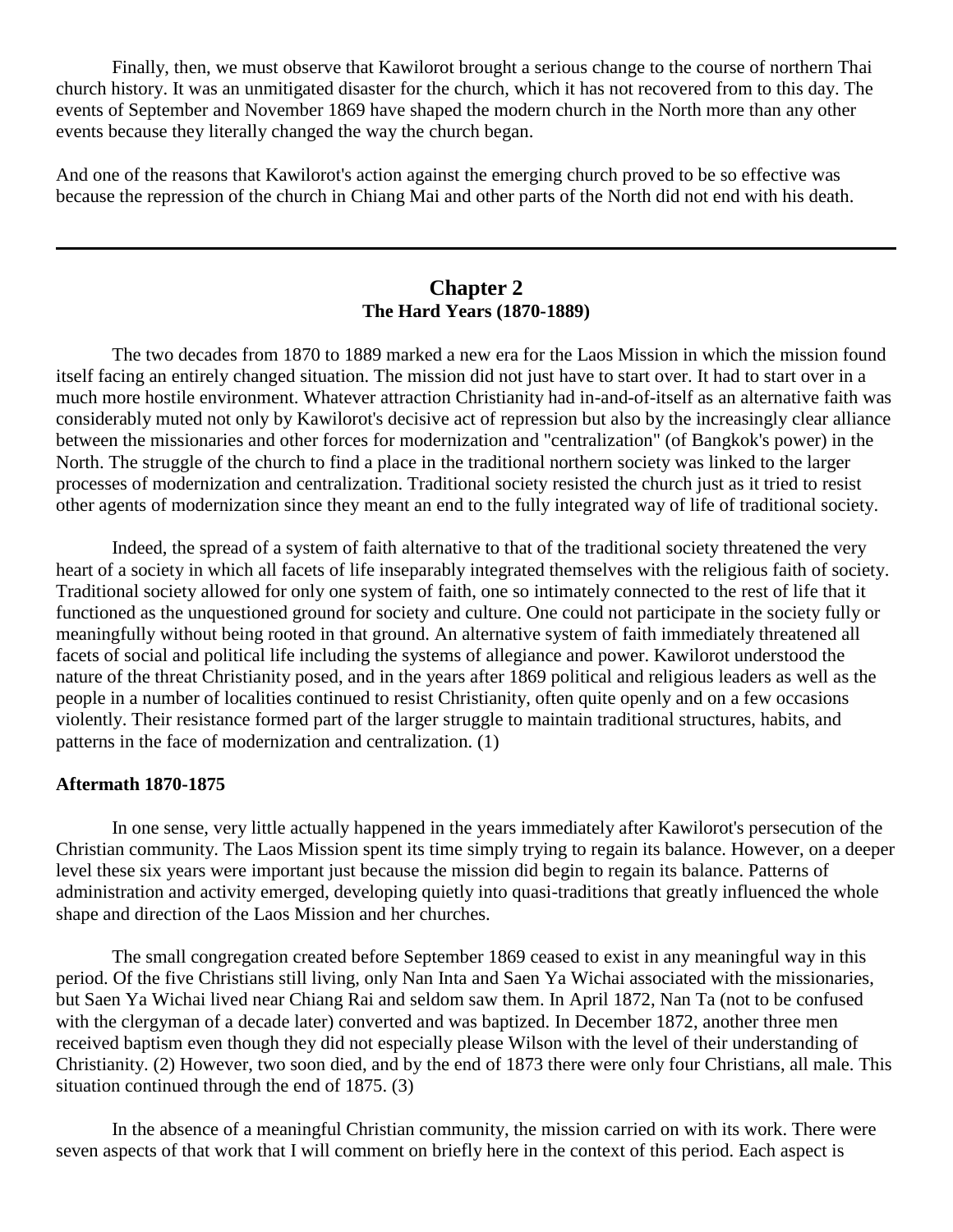important because it marked the emergence of a formative pattern of attitude or activity in the life of the northern Thai church

First, the mission believed that the animist/Buddhist faith of traditional society was "idolatrous" and therefore an affront to the holiness and majesty of God. [\(4\)](http://herbswanson.com/post.php?pid=47#c2e4) Since traditional faith sat at the core of all social life, this attitude meant that the missionaries felt alienated from northern Thai society and sought to alienate their converts from that society as well.

Second, the handful of converts themselves experienced continuing difficulties in their social relationships, especially within their families, because they did become alienated from their society when they converted. Family tensions became particularly acute in times of crisis. In 1873 Nan Ta and Lung (Uncle) Doong, two of the six remaining converts, both fell ill. Their families put great pressure on each of them to renounce their religion and seek healing from the spirits. Nan Ta gave in while Lung Doong refused. Both died. The following year one of the four remaining Christians suffered suspension from worship because he too participated in spirit propitiation. [\(5\)](http://herbswanson.com/post.php?pid=47#c2e5) These first converts found themselves in a particularly difficult position because they had no larger Christian community to help them adjust to their social isolation.

Third, we know surprisingly little about the daily relationships between the converts and the missionaries in this period, but what little we do know reveals evidence of another pattern. Nan Inta, the leading member of the few remaining converts, effectively shifted his client status from a traditional patron to the missionaries by becoming employed by them and by being under their instruction. He worked for the mission as a language teacher and a translator, in 1874 he traveled to Bangkok where the Siam Presbytery took him "under care" in preparation for ordination into the ministry. He never attained that status, but on 10 April 1875 the Chiang Mai Church elected him as the first northern Thai elder. [\(6\)](http://herbswanson.com/post.php?pid=47#c2e6) The pattern of the mission employing the best leadership of the church as mission assistants was, thus, anticipated in the early 1870s.

Four, the Laos Mission began to create the northern Thai church in the image of the Presbyterian Church U.S.A. with all of the organizational and theological implications that meant. The mission emphasized legal forms, procedures, and concerns by which the various governing bodies of the church functioned as "courts." This system of Presbyterian polity expected church members to adhere to certain standards of conduct. When they failed to do so, the ruling body of the local church, the Session, called them before it to present their case and be judged. [\(7\)](http://herbswanson.com/post.php?pid=47#c2e7)

Fifth, the Laos Mission perceived the church as an evangelistic agency for the conversion of northern Siam. [\(8\)](http://herbswanson.com/post.php?pid=47#c2e8) This untested assumption about what the church should be affected the structure of leadership and the focus of activity of the church in later years. At heart, the mission assumed that the northern Thai church should take as its model the mission itself.

Sixth, certain organizational weaknesses hampered the mission's ability to work effectively with the church. The first reinforcement for the tiny mission, Dr. Charles W. Vrooman, arrived in 1872, but he stayed only for a short time before resigning in discouragement. The McGilvarys left for their first furlough in early 1873 and did not return until February 1875. The Wilsons were both ill, and Wilson himself had to give much of his time to overseeing mission construction work. [\(9\)](http://herbswanson.com/post.php?pid=47#c2e9) Discouragement, furloughs, illness, and property and financial concerns limited the time the mission had for work with the churches. One of the most serious weaknesses of the mission was its lack of organizational continuity.

Finally, this period saw the first missionary tour of exploration. In April 1872, McGilvary and Vrooman toured Chiang Rai, Luang Prabang, Nan, and Phrae to survey the extent of their "Laos" field. [\(10\)](http://herbswanson.com/post.php?pid=47#c2e10) These trips established yet another pattern by which the expansionist ideology of the Laos Mission actually determined the geographical situation of the northern Thai churches, not only where they were placed but also how scattered they were.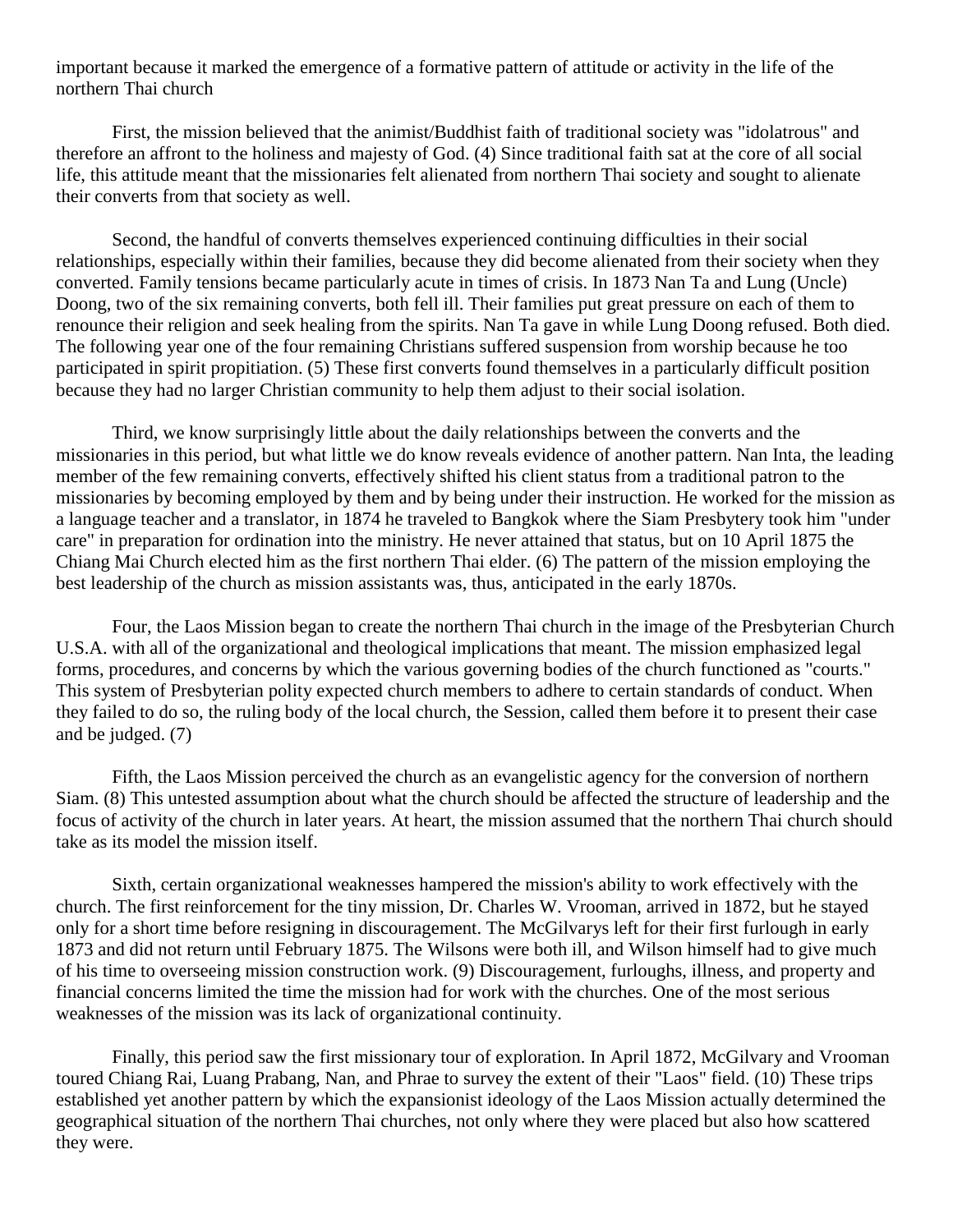In trying to understand the birth and development of the northern Thai church, the significance of the structures and activities of the Laos Mission itself cannot be overlooked. Nor can the fact that those patterns of structure and activity did not develop out of a stated plan be forgotten. The mission and, consequently, the churches did not emerge as a rational organization but rather came into being willy-nilly is a complex of illdefined, contradictory attempt to deal haphazardly with problems as they arose.



*Jonathan Wilson*

## **Rebirth**

Although the church in the North never actually recovered from the hammer blow dealt to it in 1869, it did begin to revive after 1875. Gradually, the nearly hopeless situation of the tiny group of Christians shifted as in ones, two, and threes new converts joined them. Thus, the five years from 1876 through 1880 marked the rebirth of an active Christian community.

A significant moment in this gradual rebirth came in January 1876 when Pa (Aunt) Kammol, wife of Noi Sunya, and Mae (Mother) Noo, a former mission employee, joined the church. [\(11\)](http://herbswanson.com/post.php?pid=47#c2e11) Until this time, all of the converts had been men. In September 1876, another three women including one girl of seventeen also joined, as did Nan Inta's daughter in November. At the end of the year, another four men received baptism, and the church then numbered fourteen members. Among the ten new members was Noi Aliya, the first convert living inside the city walls of Chiang Mai. Nearly all of these new converts had been patients in Dr. Marion Cheek's small, makeshift hospital, which he started after his arrival in 1875. Most of them, including the women, learned to read Siamese at the hospital in order to read the Siamese Christian literature there, since the mission had nothing prepared in northern Thai. Thus, by the end of 1876 a Christian community began to take form, one that included both sexes and families.

Yet, the gravitational pull of the vastly larger traditional society still weighed heavily on the community. The missionaries sitting with Nan Inta as the Session of the Chiang Mal Church finally reinstated Noi Chai, convicted of "complicity with spirit worship" to full membership after two years. In early December 1876, Ma Noo suffered suspension from communion for the same charge of "complicity with spirit worship". McGilvary felt that in spite of extenuating circumstances in her case he had to make an example of her for the sake of the other members of the church. [\(12\)](http://herbswanson.com/post.php?pid=47#c2e12)

None suffered for her conversion more than Pa Kammol. Her brother, head of her extended family, demanded that she make offerings to the family spirits. She refused. The brother then called a family conference and in a violent, forceful manner threatened to take Pa Kammol's "case" to the Chao Muang. She still refused to make an offering, but she did seek a compromise with the brother whereby she would pay the family one lump sum of money to free herself from any obligations to pay the spirit fees. [\(13\)](http://herbswanson.com/post.php?pid=47#c2e13) In effect, conversion to Christianity forced Pa Kammol into having to try to buy her way out of the traditional social system.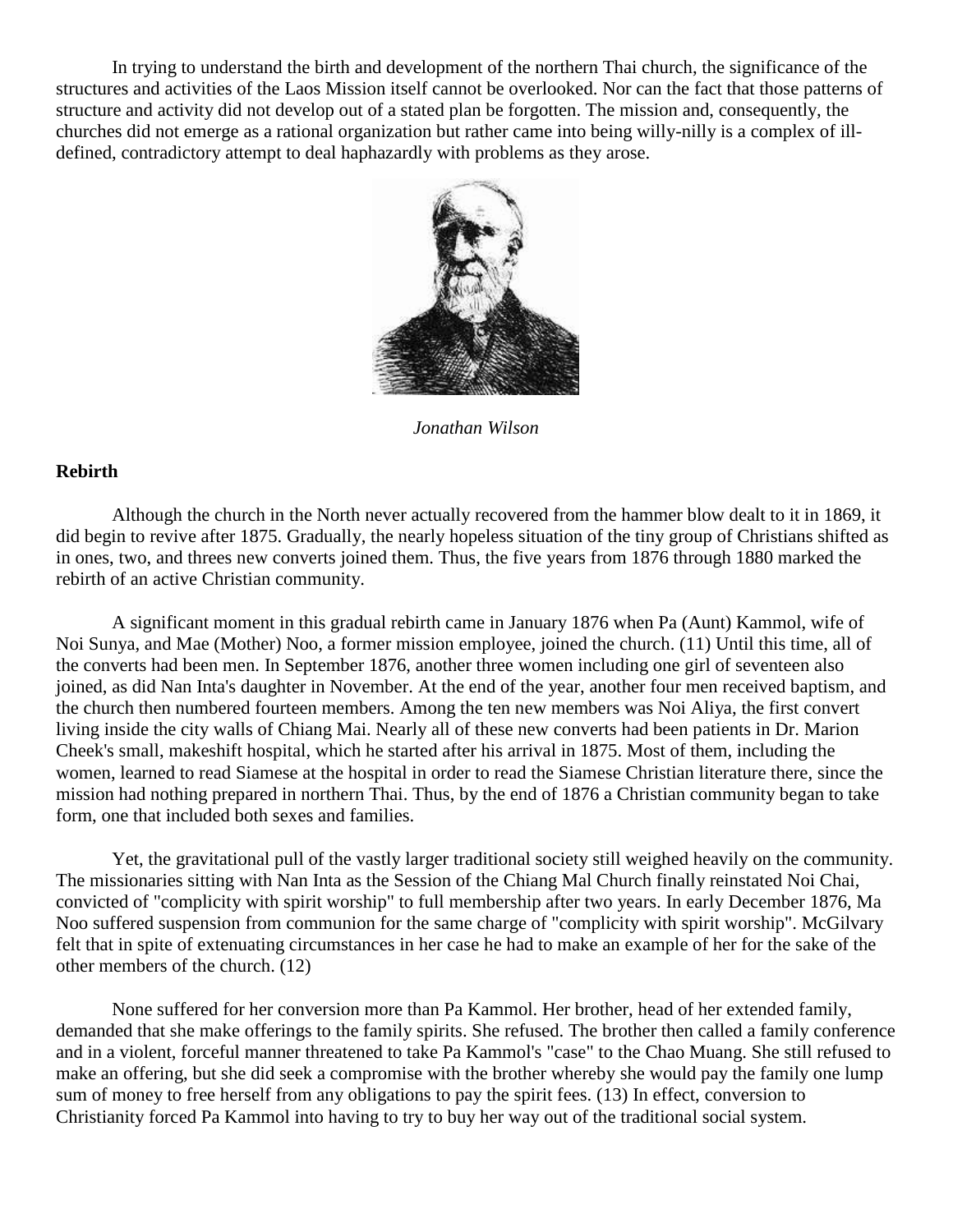As the church grew, the Laos Mission had to begin creating a church program and a set of activities for its life. In the absence of a methodological approach to "church planting" in non-Western cultures, the mission tried to recreate a fundamentally American-style church in the North. That is, the mission simply tried to transplant to northern Siam the church institutions of the missionaries' own childhood and culture.

The first activity the mission engaged in after the beginning of the rebirth in early 1876 was the building of a small, temporary chapel on a corner of the mission compound. This chapel, however, did not satisfy McGilvary. He wrote the Board in New York that the mission needed a substantial brick building planned by an architect and seating 300-350 people. In later years, the mission used church buildings as a means of demonstrating that the church was "here to stay" and had a "substantial" presence, (see Chapter 7) Even at this time, McGilvary linked the need for a solid, permanent building to the fact that the church lacked stability. [\(14\)](http://herbswanson.com/post.php?pid=47#c2e14)

In November 1876, the mission started the first Sunday school for the church. It taught Siamese literacy and the Shorter Catechism, which is the traditional Presbyterian compendium of basic Christian doctrines. Literacy, particularly Siamese literacy, developed into an unofficial litmus test of the desirability of converts seeking admission into the church. Those who could already read northern Thai and/or showed a willingness to learn Siamese were deemed more acceptable as members. The missionaries assumed that these individuals had more intelligence and showed more initiative, traits valued for church membership by the mission. [\(15\)](http://herbswanson.com/post.php?pid=47#c2e15)

The emergence of Christian families led to the first infant baptisms on 7 January 1877 when Ootta. Kan Kao, and Kam Ai-children of Noi Wong and grandchildren of Nan Inta-received the sacrament. That same Sunday marked the beginning of the first "Week of Prayer' in the history of the northern Thai church. [\(16\)](http://herbswanson.com/post.php?pid=47#c2e16) Slowly, then, patterns of the future took shape in the development of church life in 1876-1877.

The situation of the church at this time was much like that of a small satellite launched at great expense from its parent body. The satellite orbited around the parent body in a precarious balance between its own inertia and the gravitational pull of the planet. Its tendency to fall back down into the gravitational well of the planet had to be resisted by counter-balancing force. Northern Thai society acted like a huge Jupiter-sized planet to the tiny Christian satellite, always the "problem" the church had to face, the point of reference for its life, and the gravitational well into which disinterested, disaffected, or disinclined members and potential members might fall.

Like other converts, Lung Tooi felt the gravitational pull of the larger society with particular force. In April 1877, a Chiang Mai chao ordered Lung Tooi to go into the fields and help build a small shanty on a Sunday. The chao warned him in advance that if he did not show up on that day he would go to jail. Lung Tool waited until Sunday afternoon and went at the last possible moment he could and still avoid jail. That way he had also been able to attend worship. Nevertheless, the Session of the church called him to task for having violated the Sabbath as well as on charges of having participated in spirit worship in his home. Lung Tool denied the latter charges, arguing that his family had held spirit services in his home, that he had tried unsuccessfully to prevent the services, and that he had left the house when they took place. The Session dismissed that charge.

However, on the previous charge of violating the Sabbath, Lung Tool admitted what he had done and explained his predicament. The Session pointed out to him that he had violated divine law by breaking the Sabbath and that he should fear breaking that law much more than breaking merely human civil laws. Visibly shaken at the prospect of being suspended from the church, Lung Tool seemed deeply repentant, and the Session decided to be lenient in his case. It took no action against him. [\(17\)](http://herbswanson.com/post.php?pid=47#c2e17) It required no small amount of skill for men like Lung Tool, an illiterate farmer, and Pa Kammol, a widow, to conform to the regulations and expectations of the new religion while avoiding tension with and persecution by the traditional structures of society.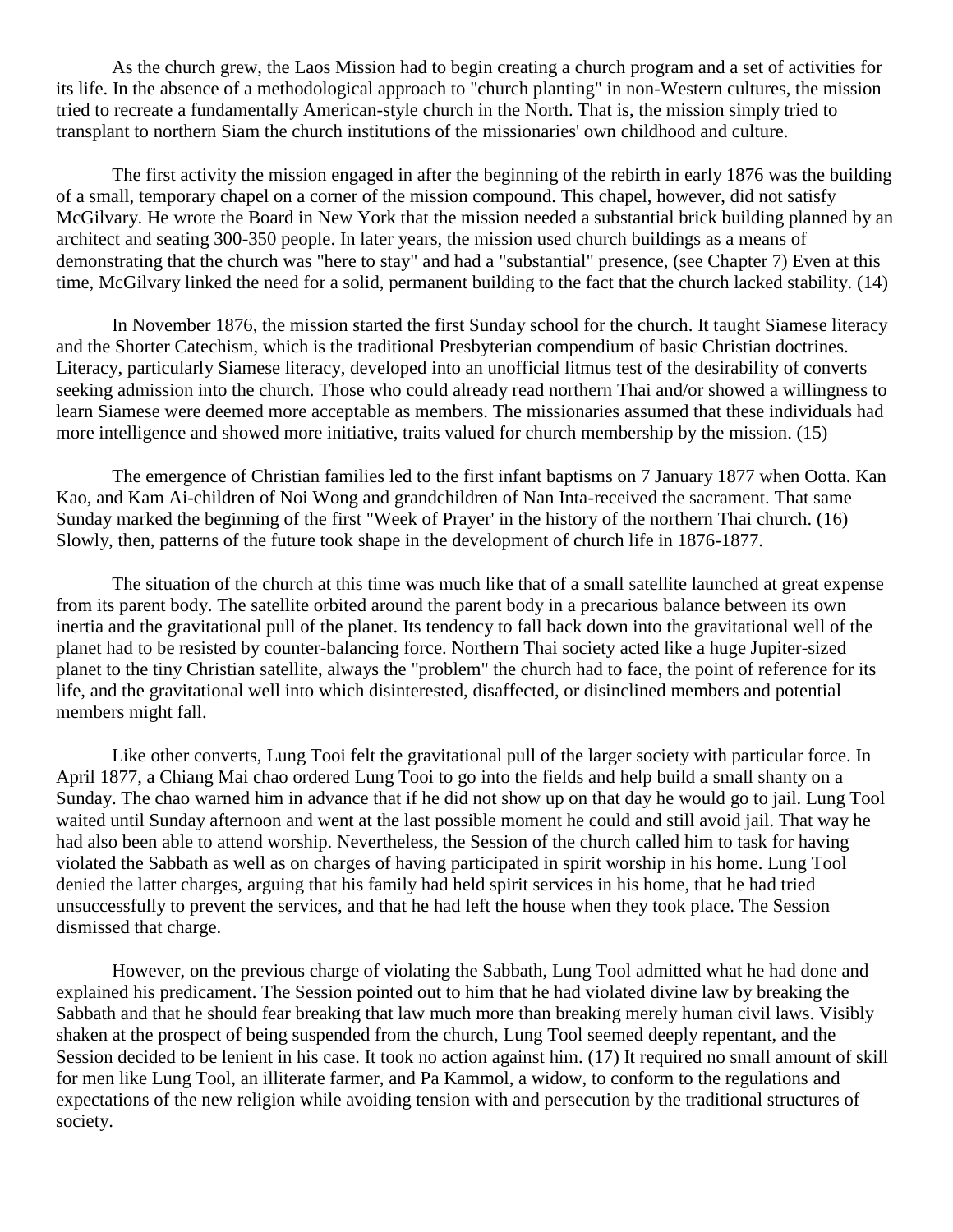Suspicion of the missionaries and their motives was so general in Chiang Mai that the mission did not even reveal to the converts that it kept minutes of the Session's meetings. Most people believed that the mission sent the names of its converts to Bangkok and the United States "to make servants and slaves of them." That impression would only be confirmed, the mission felt, if people knew they kept a record of Session meetings. [\(18\)](http://herbswanson.com/post.php?pid=47#c2e18) The populace associated the mission with alien powers and believed that it tried to create a new pattern of patron-client relationships in which it rather than the traditional rulers was lord. The northern Thai Christians were caught in the middle.

### **The "Edict of Toleration"**

Looking back across some forty years of northern Thai church history, McGilvary pointed to the proclamation of the "Edict of Toleration" as an important turning point for the church. It opened up a new era in which the struggle for mere survival ended. [\(19\)](http://herbswanson.com/post.php?pid=47#c2e19) Within a few years of the Edict itself, a fundamental misapprehension, a "myth" if you will, grew up in which it was alleged that King Chulalongkorn himself issued the Edict and applied it to the entire nation. People believed it secured the fundamental rights of Christiana to freedom of religion. [\(20\)](http://herbswanson.com/post.php?pid=47#c2e20) An examination of events puts the matter into a more modest light.

Those events began when a Christian young couple decided to get married and hold the first Christian marriage in northern Siam They made their plans along with their parents and the missionaries, but when the day came and the wedding guests arrived a serious problem arose. The head of the bride's family refused to give permission for the marriage unless they paid a modest "spirit" fee, the traditional way to legalize a rearrange.

The missionaries appealed to the Siamese Commissioner, but he could only refer them to the Chao Uparat, the "second king" and real power in Chiang Mai. Strongly anti-Christian, he found the whole situation amusing as well as hopeful since Christianity could hardly survive if its young people could not marry. Finally. McGilvary appealed the entire matter to the King in Bangkok

King Chulalongkorn referred the matter back to the Commissioner in Chiang Mai and gave him the authority to issue an edict using whatever language he might choose. The Commissioner issued his edict on 8 October 1878, and the wording of the Edict was very strong. It addressed the leaders and people of the Chiang Mai, Lamphun, and Lampang states saying that a person may choose any religion he or she desires. It specifically affirmed that individuals may become a Christian without hindrance and that Christians had the right to observe the Sabbath. Finally, the Edict stated that no one could prevent American citizens from employing whatever help they wanted to hire. [\(21\)](http://herbswanson.com/post.php?pid=47#c2e21)

Contrary to what is generally believed, the King did not issue this Edict but only gave his permission for it. He left the actual wording and its strength or weakness, up to the Commissioner. The Edict did not apply even to all of the North, and it is questionable that the Edict in-and-of-itself secured the actual freedom of religion of Christians in the North.

McGilvary argued that the Edict had two main benefits for the church: first of all, it marked the effective end of supreme authority for the Chao Muang of Chiang Mai and the transfer of effective authority to the Siamese officials in Chiang Mai. Secondly, it lifted the morale of the Christian community, which resulted in new growth, particularly in two villages where churches were to be founded in 1880. [\(22\)](http://herbswanson.com/post.php?pid=47#c2e22) As these two points suggest, the Edict affected the church more tangentially than directly. It may have helped create an atmosphere ultimately beneficial to the church and given the tiny church a temporary "shot in the arm" in 1876- 1879, but one must treat the idea that the Edict secured the basic rights of the Christians and ushered in a new era more critically.

Contemporary records present a different picture. In July 1880, Wilson commented on two cases of persecution, one in a village and one in which a Chiang Mai chao whipped a slave for attending Christian worship. He concluded that while the Edict was a great event it did not solve every problem. In that same year,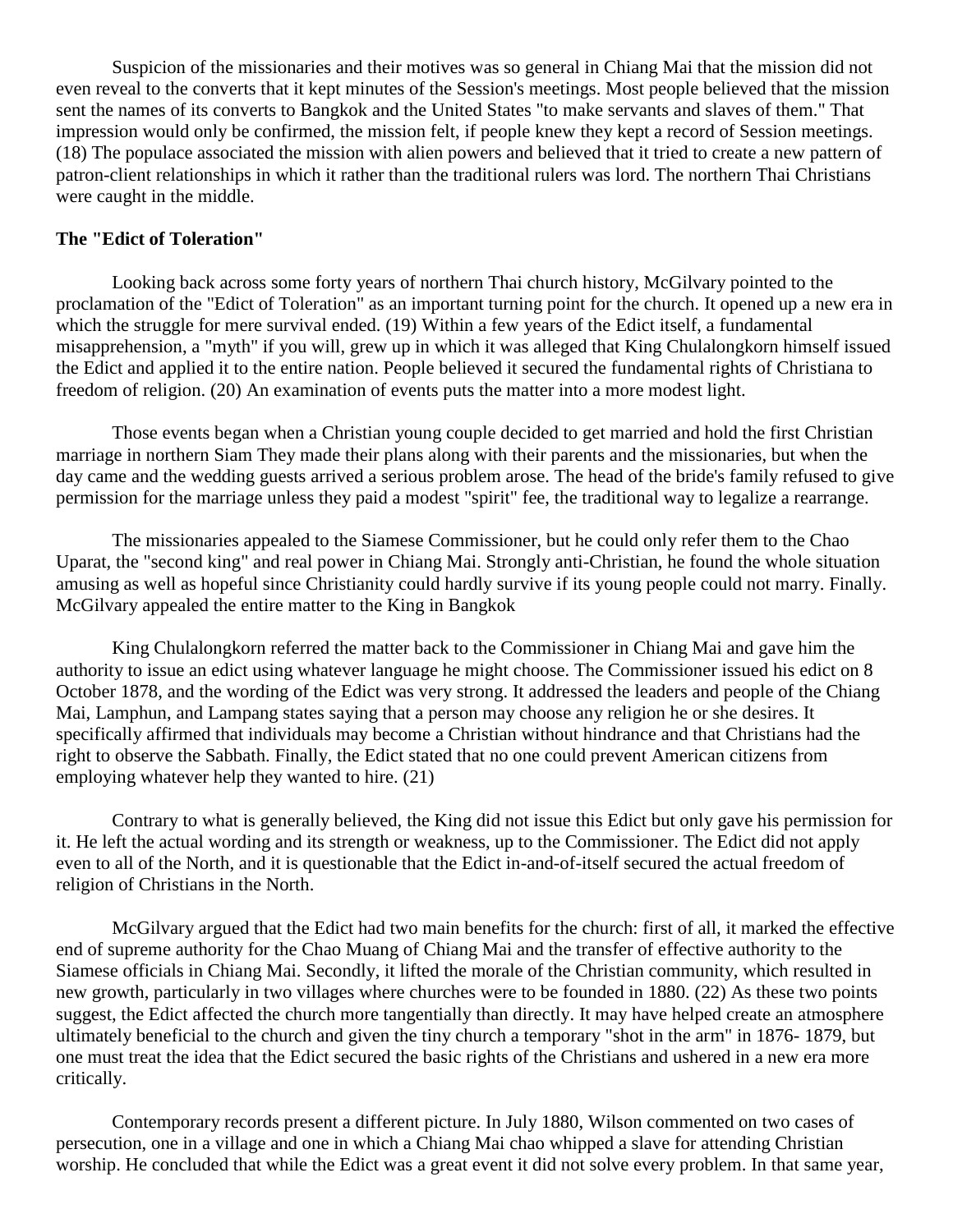another chao threatened a potential convert with a whipping if he converted. [\(23\)](http://herbswanson.com/post.php?pid=47#c2e23) In late 1882, only four years after the Edict, the Chao Uparat of Chiang Mai took overt steps towards isolating the missionaries and preventing further conversions. Wilson understood that Bangkok agreed to leave the cases of new converts (for their punishment) entirely in the hands of the Chao Uparat. [\(24\)](http://herbswanson.com/post.php?pid=47#c2e24)

The widespread social and political harassment of the Christian community continued for years after the Edict. As late as 1894, the chaos of Lamphun, to which the Edict had been addressed, refused to acknowledge that it bound them in any way. [\(25\)](http://herbswanson.com/post.php?pid=47#c2e25) Long before that, the small Christian community in Lampang underwent a period of repression. Indeed, mission records document many instances of repression well into the twentieth century, including a major case in 1889 when the source of the repression was the Siamese Commissioner in Chiang Mai. Although instances did occur in which the Edict effectively ended a persecution of Christians, [\(26\)](http://herbswanson.com/post.php?pid=47#c2e26) those instances are not significant in comparison to the widespread harassment that took place throughout the region. The Edict did not bring about a fundamental change in the relationship between the church and the local political structures and society. Indeed, so much attention has been focused on the Edict, a paperish event, that it has been forgotten that the death of the Chao Uparat, the last anti-Christian northern Thai figure of political consequence in Chiang Mal, was what actually brought relief to the Chiang Mai Christians. In and of itself, the Edict amounted to just one more event in the contest of wills between Bangkok and Chiang Mai and one more moment in the development of a larger and more stable Christian community.

#### **Expansion**

Throughout 1877, 1878, and into 1879, the small church grew at a modest rate. In the year ending September l879, it baptized seventeen adults and eleven children. Among those who now joined the growing band of Christians, was a man who had decided in 1869 become a Christian but fled the persecution by Chao Kawilorot and wandered for a decade. Nan Ta was originally a monk in a royal monastery with close connections to Kawilorot when he became interested in Christianity. In January 1879, he returned to the city and came under instruction. [\(27\)](http://herbswanson.com/post.php?pid=47#c2e27) In the years to come, Nan Ta would become the first ordained northern Thai cleric and the most important northern Thai church leader, an inheritance from the golden days before September 1869.

At some point either in 1877 or 1878, Sophia McGilvary tried to start a small school for girls. In fact, this small band of "scholars" was more of a class than a school until April 1879 when Mary Campbell and Edna S. Cole arrived and took charge. By October 1879, the two young missionaries had 25 students including ten Christians, and by December they had thirty students and an additional eight or nine boys studying with them. [\(28\)](http://herbswanson.com/post.php?pid=47#c2e28) This small girls' school limped along and suffered from a number of changes in missionary administration.

The number of adult baptisms rose from seventeen in 1879 to 39 in 1880, and by the end of the mission year in September 1880 the Laos Mission counted 83 total members in its churches. [\(29\)](http://herbswanson.com/post.php?pid=47#c2e29) Before the end of the year, the mission established three congregations: Bethlehem Church (in July), Lampang Church (October), and Mae Dok Daeng Church (on 25 December).

## **Bethlehem Church**

This congregation, named after Wilson's hometown in Pennsylvania, grew out of the work of Nan Inta in his own and surrounding villages. The congregation began with seventeen members drawn from two extended families, and it faced serious opposition in the community even prior to its founding.

Local political leaders, including one official in particular, and neighbors opposed the establishment of a church in their village. After a number of people in the village converted in May 1880, the local people reported their situation to the Chao Muang of Lamphun. He feared that these converts merely sought to escape having to render service to him, and so he ordered them into the jungle on a Sunday to clear land for planting rice. The Christians tried to satisfy both church and state by hiring replacements to report for work on the following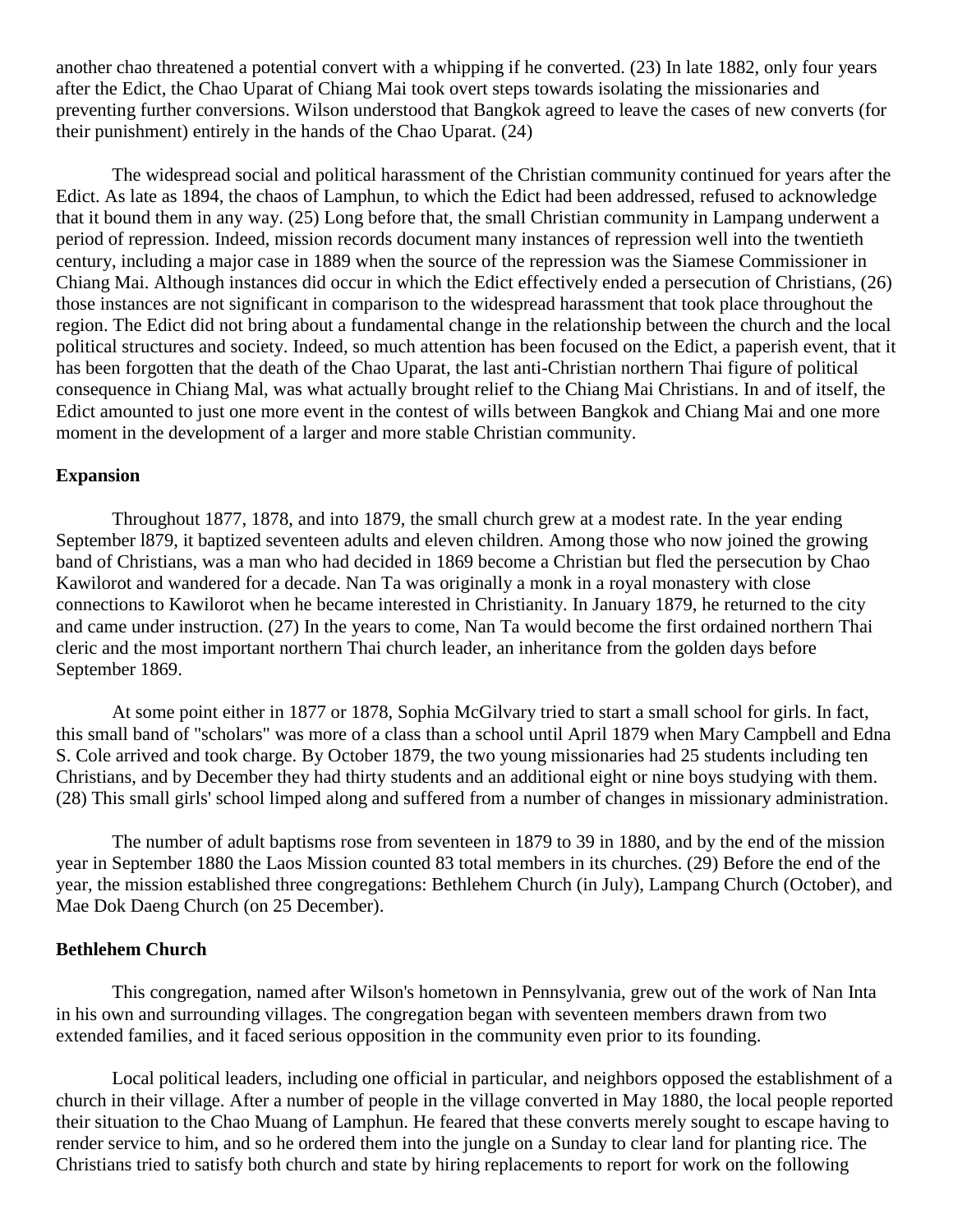Monday. Immediately thereafter, missionaries visited the Chao Muang. Either their presence helped defuse the situation, or it had not been as bad as the Christians thought in the first place. Still, the Christians felt they had been singled out for unusual work only because of their religion. [\(30\)](http://herbswanson.com/post.php?pid=47#c2e30)

The congregation elected Man Inta elder of the church, and he served as virtually the pastor of the congregation. The Bethlehem Church remained a weak, small congregation until after the turn of the century.

# **Lampang Church**

The founding and first years of the Lampang Church were tied to the life of a high court official in Lampang, Chao Phya Sihanot. Some twenty years previously (about 1860), the Chao Phya visited Bangkok on official business and met Dr. Bradley. Bradley gave him some books, and he found that he largely accepted the contents of those books. After Chao Phya Sihanot became an important official, he became embroiled in serious legal and financial difficulties, which drove him to Chiang Mai to see the Chao Uparat for advice and assistance. Chao Phya Sihanot encountered McGilvary during this visit, and after about two months, he received baptism on 8 May 1878. In the meantime, the Chao Uparat refused to help Sihanot when he learned of his interest in Christianity. Sihanot was ordered to return to Lampang where he soon lost both his position and his wealth, but he gathered around him a small number of people who accepted the new religion.

In 1880, McGilvary spent about six months in Tak, and on his return trip, he visited Lampang in October, at which time he baptized five more converts and officially established a small congregation. Chao Phya Sihanot not surprisingly, was elected elder of the church. However, this small congregation soon suffered serious problems for in the following October the Chao Phya was jailed. Ostensibly, he still owed heavy debts, but the Christians believed that he was put in jail because of his religion. He was finally released in 1883, but by that time the small congregation had ceased to exist; and when the mission established its Lampang Station in 1885 the only Christians left were Chao Phya Sihanot, his wife, and one servant. [\(31\)](http://herbswanson.com/post.php?pid=47#c2e31)

To a degree, the Lampang Church's early experience proved to be quite similar to that of Chiang Mai. Initial interest in Christianity started with a person who already had a stake in society and whose contact with the missionaries pre-dated September 1869. When that person became a Christian, he had to try to establish a new relationship with a society that found his religion unacceptable. In the end, he suffered repression and the church disbanded.

## **Mae Dok Daeng Church**

The roots of this church go back to Nan Pannya, who converted just before his death, and his son Nan Suwan who was baptized on 3 June 1877. Over the next year, Nan Suwan convinced members of his own family and a neighboring family to convert. Pa Ruen Kam, his wife and a daughter of the village headman, joined the church in January 1878. The community received further impetus from the interest and support of another important political figure in the area, Saen Kam, overseer of irrigation in the Doi Saket area. Like most converts of the time, Saen Kam received medical treatment from Dr. Cheek along with instruction in the Christian religion. Although he and his family did not immediately convert, they became most sympathetic to the Christian cause in Mae Dok Daeng. [\(32\)](http://herbswanson.com/post.php?pid=47#c2e32)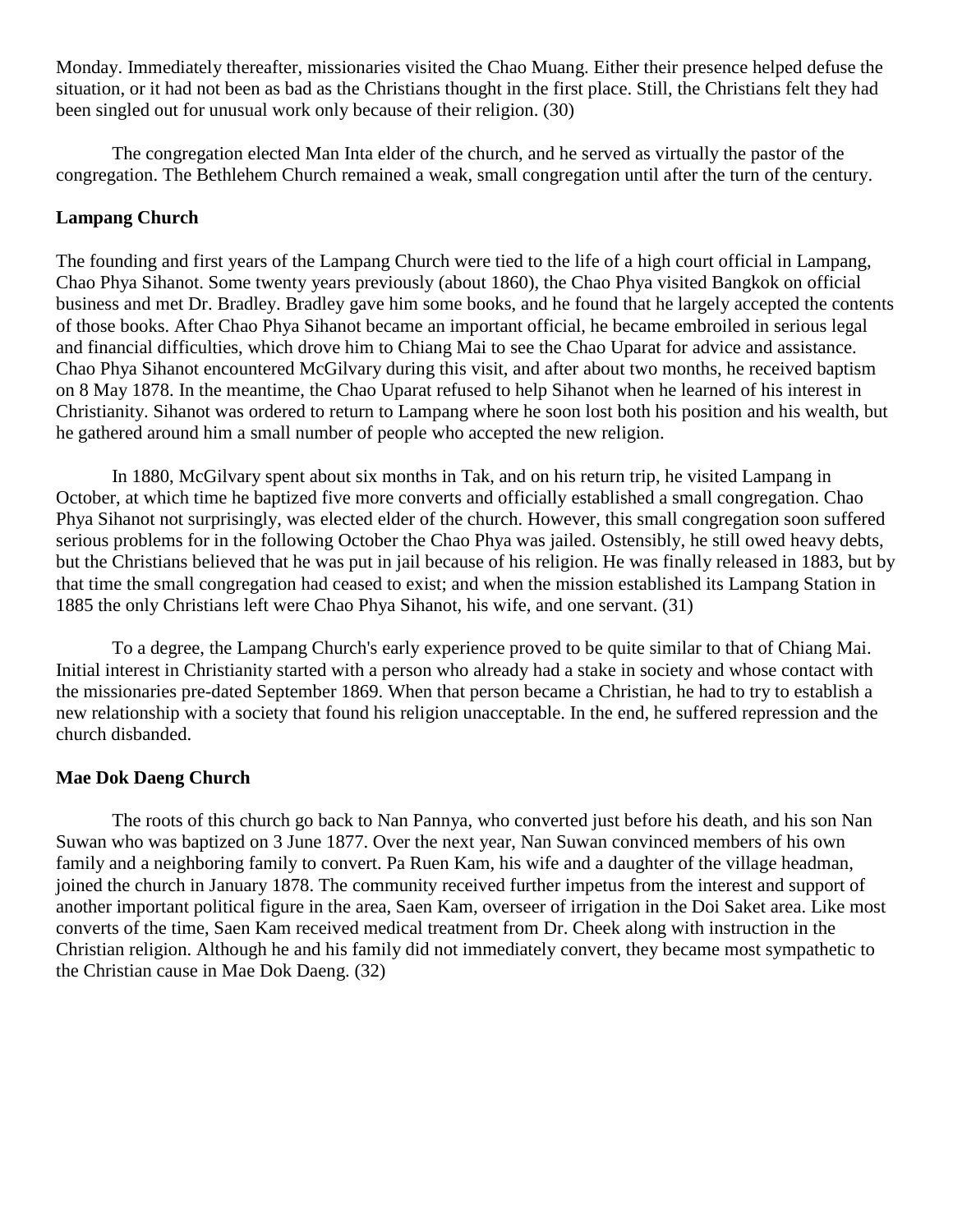

*Nan Suwan*

Nan Suwan gathered the community at Mae Dok Daeng, but he did not participate in its founding as a church because he was among those ordered by the government to resettle the long depopulated Chiang Saen region to the north The events leading to the founding of the church, then, began with another resident of the village who was accused of witchcraft. He fled to the missionaries, and they agreed to help him keep his house from being seized by the local authorities. At the same time, the man himself moved into a forest area, cleared some land, and eventually he and several members of his family received baptism in September 1880. The mission then founded a church on Christmas Day 1880 with six members; ten more joined the following day. The congregation established itself as the strongest of the new churches, and for many years it retained the title of being the "gem" of the northern churches. [\(33\)](http://herbswanson.com/post.php?pid=47#c2e33)

A striking fact about the increased rate of church growth in this period is that the Laos Mission itself played little role in the founding of the Christian communities that grew into churches. McGilvary noted that all of this growth resulted from northern Thai work rather than mission evangelism. [\(34\)](http://herbswanson.com/post.php?pid=47#c2e34) Furthermore, each of these three churches formed around the leadership of one strong, dedicated leader. The Rev. W. C. Dodd commented a decade later that precisely this pattern occurred in nearly every Christian community in northern Siam, that is they were founded through and sustained by the initiative of key individuals [\(35\)](http://herbswanson.com/post.php?pid=47#c2e35)

Yet another pattern in the life of the churches emerged from the founding of the Mae Dok Daeng Church, the pattern of gaining conversions by assisting those accused of witchcraft/demon possession (*phi ka*). McGilvary dates the beginning of the mission's involvement with people accused of witchcraft as August 1878, when a *chao* requested that McGilvary take in a family accused of being *phi ka* that the chao could not protect himself. In later years, numerous people fled to Christianity to escape the persecution suffered by those believed to be under the power of evil spirits. Popular opinion held that the Christians had power over these spirits and freedom from them. [\(36\)](http://herbswanson.com/post.php?pid=47#c2e36)

The first period of sustained growth in the history of the church (1876-1880) came to an end in 1881, and the two years 1881-1882 proved discouraging. In March 1881, McGilvary left for his second furlough, and shortly thereafter, the tragic and disheartening news arrived that Mary Campbell, the lively young missionary teacher who had gone down to Bangkok, had drowned. Wilson, the leader of the small group of remaining missionaries, was generally distracted from church work by the burden of supervising the construction of a number of mission buildings, which remained his chief work throughout these two years. [\(37\)](http://herbswanson.com/post.php?pid=47#c2e37)

The year 1882 proved to be even more difficult. Chao Phya Sihanot remained in chains in Lampang, and the tiny church there disbanded. Nan Inta, ill for some time, died on 27 August 1882. [\(38\)](http://herbswanson.com/post.php?pid=47#c2e38) The churches lost their most important leader. Wilson reached the depths of discouragement during this year, particularly because the churches seemed to be so weak, so ignorant, and so faithless. During the period of McGilvary's absence, a number of the Chiang Mai members quietly drifted away from the church. [\(39\)](http://herbswanson.com/post.php?pid=47#c2e39) Finally, there came a time oppression in the latter part of the year, when the Chao Upharat plotted against the Christians.

Thus, the mission and the churches still depended a great deal upon McGilvary as the leader of both. Even in his failures, he set the tone for the present end the future work of the Laos Mission.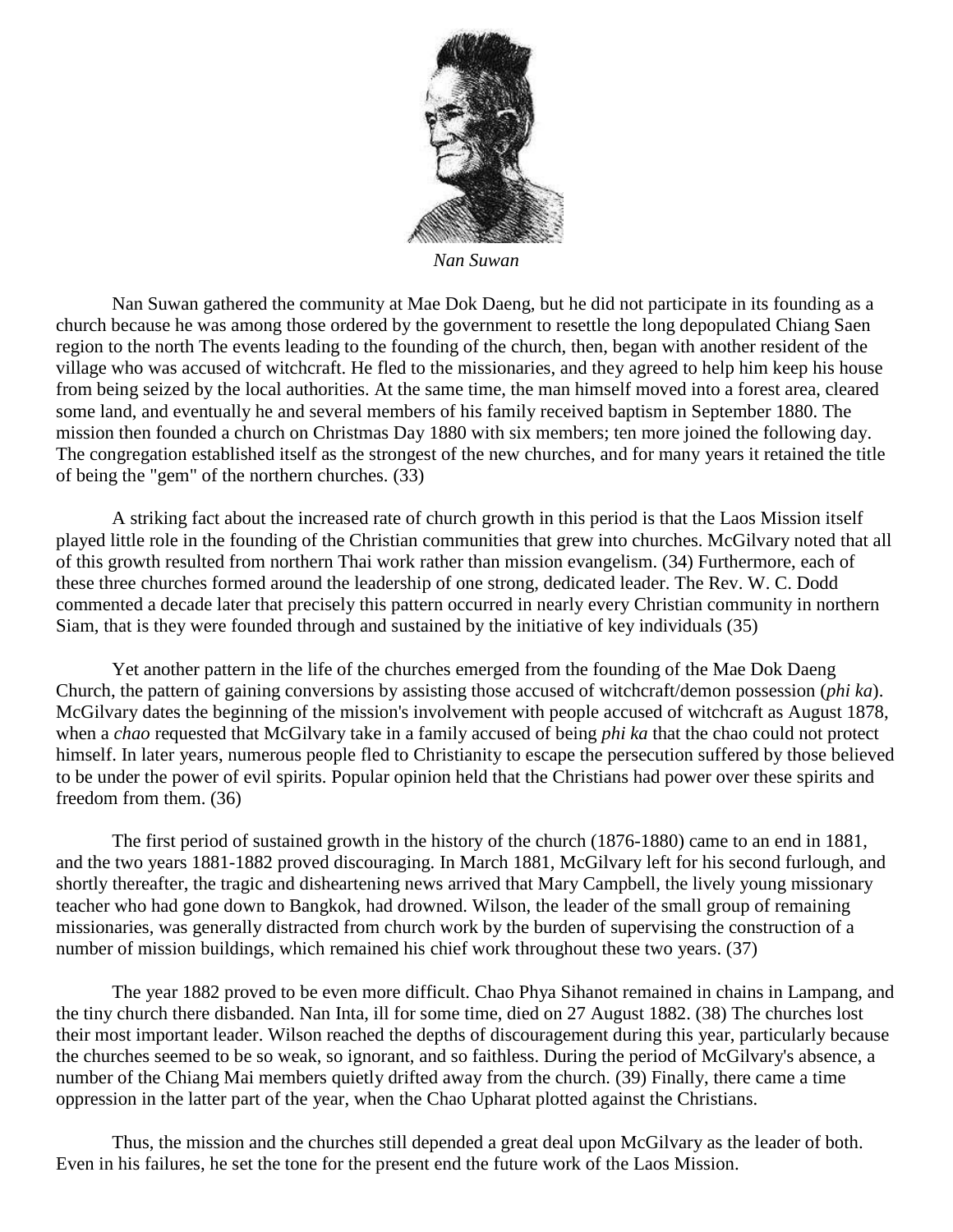## **Beyond Chiang Mai**

When McGilvary returned from his furlough along with new recruits in early 1883, the Laos Mission entered a new phase in which it expanded geographically and institutionally. While on furlough, McGilvary had busily scouted out an impressive group of immediate and near-future reinforcements for the mission. The future of the mission looked bright once again.

However, nearly all of the reinforcements brought out by McGilvary became ill with three of the four withdrawing from the mission after only brief stays. [\(40\)](http://herbswanson.com/post.php?pid=47#c2e40) The Laos Mission remained very weak throughout the 1880s, although the situation did improve slightly in 1887 when another group of "second generation" missionaries arrived. Nevertheless, the situation in late 1885 was typical of the period: of the twelve missionaries on the field, two had withdrawn to engage in private business, two left the field because of illness, and two more were too ill to work. Of the remaining six, the four women engaged in educational or translation work. Only McGilvary and Dr. S.C. Peoples, newly arrived, were both healthy and able to work with the churches, but Peoples spent nearly all of his time supervising mission construction. That left McGilvary. [\(41\)](http://herbswanson.com/post.php?pid=47#c2e41)

In effect, the churches faced a permanent leadership crisis throughout the decade as the mission barely managed to hold itself together. While mission forces remained inadequate to provide leadership for the growing Christian community, the community itself lacked trained leadership since the mission failed to provide training. Throughout the years 1883-1889, members of the mission voiced deep concern about the pressing need for trained church leadership, but the only concrete step the mission took to correct the situation was to ordain Nan Ta in 1889. [\(42\)](http://herbswanson.com/post.php?pid=47#c2e42)

Even in this depleted state, the Laos Mission turned its attention to geographical expansion. As early as 1880, McGilvary seriously considered the possibility of establishing a new station at Tak, but the Board of Foreign Mission refused to sanction such a move. [\(43\)](http://herbswanson.com/post.php?pid=47#c2e43) Now, his thinking turned to Lampang, and in late 1883, he visited Lampang both to try to free Chao Phya Sihanot from jail and to acquire land for a station.

Although he failed to obtain land on that trip, a new and more favorable opportunity arose in the person of the brother of the King, Prince Phichit Prichakon. The Prince took up residence in Chiang Mai in May 1884, and he brought with him a letter from the King that ordered the Prince to help the Laos Mission acquire land in Lampang and also forbid persecution of Christians. (The fact that the King felt he had to write specifically forbidding persecution of Christians further indicates how little attention the "Edict of Toleration" received and how little weight it carried). The King had long urged the mission to open a station in Lampang as a "civilizing agency." The Prince soon acquired very good land for the mission and even provided elephants and other assistance when McGilvary and Dr. and Mrs. Peoples took a survey trip to Lampang in early 1885. The King also sent a large gift of money to assist the mission in starting its Lampang work, and as a result, the Laos Mission appointed the Peoples to open a station there. [\(44\)](http://herbswanson.com/post.php?pid=47#c2e44)

When the Peoples' arrived in Lampang in September 1885, they found only the three members of the church still there. Over the next several years, they made very little progress in Lampang even after relations with the local *chaos* improved. As was generally the case in opening a new station, they had to give much of their time to buildings and property leaving little time for work with the church; arid even when Wilson and Kate Fleeson were assigned to Lampang in 1888, the situation remained largely static. At the end of 1889, the tiny church there still met in Chao Phya Sihanot's house and had only nine members. [\(45\)](http://herbswanson.com/post.php?pid=47#c2e45)

Although the congregation in Lampang made little progress, closer to Chiang Mai the northern Thai church underwent in 1885 another period of rapid growth into new areas. A Karen living in Thung Phaeng, south of Chiang Mai, learned about Christianity while traveling in Burma, and when he returned to the North, he sought out the missionaries and was baptized. He interested some of his neighbors in the new religion, and soon large groups of men visited Chiang Mai to attend worship services. Eventually, a group of prospective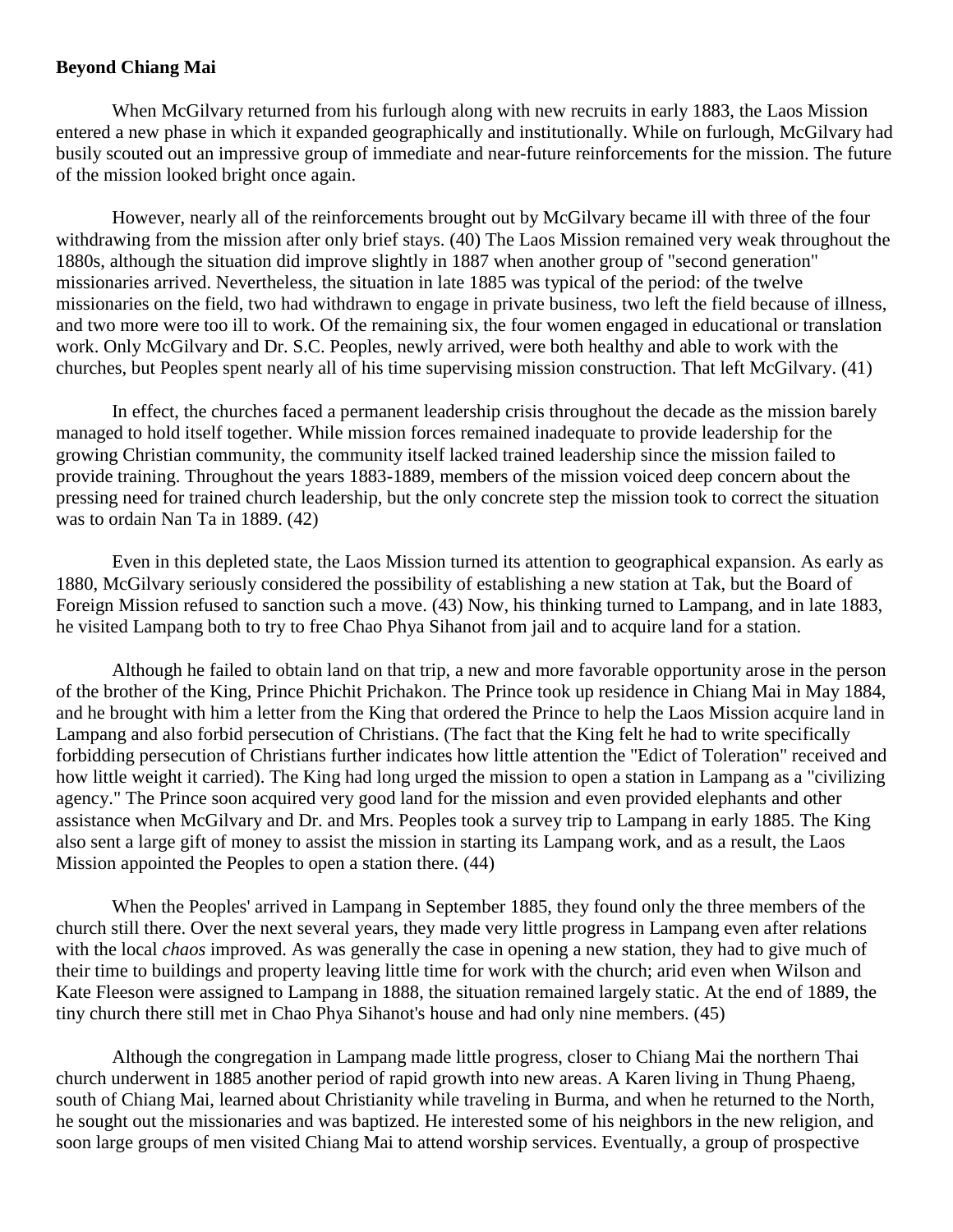converts built a simple chapel at Long Koom village, and Nan Ta spent two weeks with them teaching them Christianity.

Soon, another group of "inquirers" built a chapel at Chang Kam under the leadership of a local man, Nan Chai. Two other villages in the nearby region of Lamphun also began to show signs of interest in Christianity. [\(46\)](http://herbswanson.com/post.php?pid=47#c2e46) McGilvary had an unfortunate experience in one of the villages, Mae Khum Wan, where a group of inquirers built yet another little bamboo chapel. When McGilvary arrived to dedicate the chapel, he discovered that the man who organized its building did so because he thought the missionaries paid all who helped build chapels McGilvary firmly corrected this misunderstanding and left an elder with the people to teach them.

In this same year of 1885, a number of groups of individuals living east of Chiang Mai in the San Kamphaeng area also began to show interest in Christianity, particularly in the villages around Mae Pu Kha, the area the two Martyrs came from. The mission baptized a number of people and made plans to start a church in the district. [\(47\)](http://herbswanson.com/post.php?pid=47#c2e47)

Thus. 1885 proved to be an important year in the expansion of the northern Thai church. The geographical extent of the church more than doubled while church membership grew from 151 to 241 (nearly 60%). On the basis of this growth, the mission established on 17 June 1885 the "Presbytery of North Laos," organized by and under the authority of the Synod of New York of the Presbyterian Church U.S.A. Theoretically, the northern Thai church now had its own structure for ordaining pastors, organizing churches, and developing its own identity. In the Presbyterian system of church government, the presbytery was the only body to have direct authority over the churches in its given geographical area. Yet, there seemed to be a nagging doubt about the spiritual strength of the churches. The 1885 annual report noted that "...many of our church members have not grown in grace as we would desire... " [\(48\)](http://herbswanson.com/post.php?pid=47#c2e48)

Ever since his first trip to the region in 1872, McGilvary showed particular interest in expanding mission work into Chiang Rai. The mission's first opportunity to do so came in 1880 when Nan Suwan of Mae Dok Daeng received orders from the government to immigrate to Chiang Saen. Although Nan Suwan considered paying someone to go in his place, McGilvary convinced him he should go in order to spread Christianity there. Eventually, he moved his family to Chiang Saen and began to quietly work among his neighbors spreading his faith. By 1884, he had gained some interest. [\(49\)](http://herbswanson.com/post.php?pid=47#c2e49)

In 1886, the Rev. Chalmers Martin made a trip northward to Chiang Rai early in the year. Soon thereafter, Nan Ta also went to the Chiang Rai area and brought back a very hopeful report of conditions there and of interest in Christianity. Finally, McGilvary himself traveled to the region and initiated sustained work there by the mission. The result of this tour was that a large number of Christians received baptism at Mae Kon, near Chiang Rai, and more were baptized at Chiang Saen where Nan Suwan's evangelistic efforts gained an increasing number of converts. [\(50\)](http://herbswanson.com/post.php?pid=47#c2e50)

The communities at Chiang Saen and Mae Kon grew rapidly enough during 1887 that presbytery "sent" missionaries in early 1888 to organize churches there. They founded a church at Chiang Saen with 23 members in about April 1886, but the leadership situation at Mac Kon proved too unstable to establish a church. Two years later on 13 April 1890 the "Chiang Rai Church" was organized at Mae Kon. [\(51\)](http://herbswanson.com/post.php?pid=47#c2e51) In future years, some of the most stable and independent-minded churches in the North developed in the Chiang Rai region. The Chiang Saen Church in particular established itself as one of the region's strongest, most active congregations, a church with capable lay leadership.

Meanwhile, sometime during 1888 a delegation arrived from Chiang Dao, also to the north of Chiang Mai, asking that someone be sent to them. Nan Ta made a short visit, and early in 1889, Noi Sali went up to spend a month with the Chiang Dao inquirers. When he returned to Chiang Mai in February, he was seized by the Siamese Commissioner and thrown into jail on the charge of treason. A local official in Chiang Dao reported that Noi Sali taught the people they did not have to perform corvée labor once they converted. The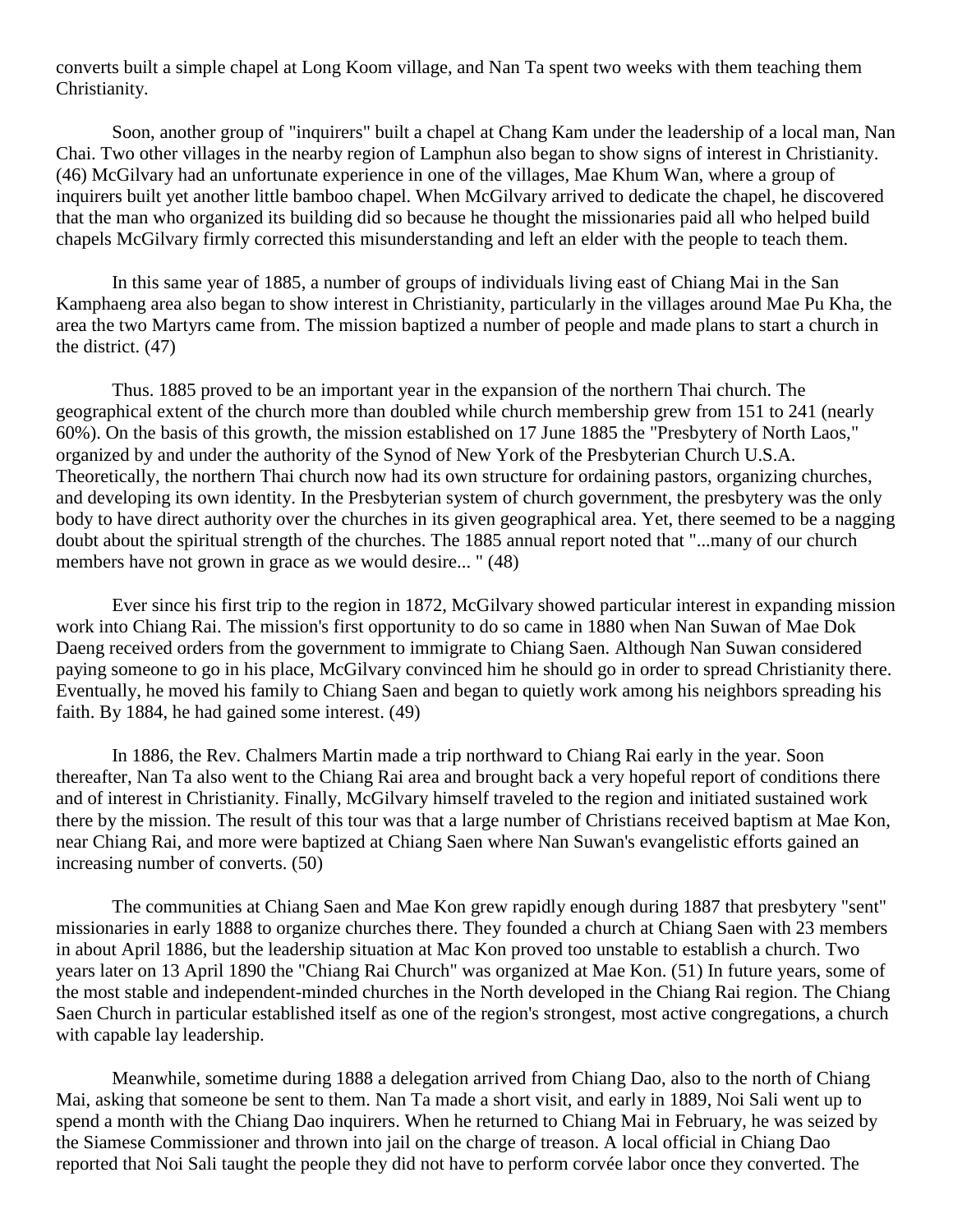mission produced a number of witnesses proving the charges were false, but the Commissioner held Noi Sali for another eight months, long after his innocence had been established. Mission attempts to intervene only made matters worse until it finally appealed through the U.S. Consul to the government for help. Momentarily, at least, this event reduced mission confidence in the Siamese government and caused some younger missionaries to become more pro-northern Siam. [\(52\)](http://herbswanson.com/post.php?pid=47#c2e52)

## **The Foundation of Mission Education**

As early as 1870, McGilvary wanted to establish a mission school on the premise that a strong church required a strong school system. [\(53\)](http://herbswanson.com/post.php?pid=47#c2e53) Opened in 1879, the Girls' School suffered through a decade of frequent changes in teachers and numerous closures due of missionary illness. In August 1888, the Girls' School moved into its own building, and under direction of Ellza Westervalt it began to make rapid progress. All but twelve of its 61 students were boarders. [\(54\)](http://herbswanson.com/post.php?pid=47#c2e54) Meanwhile, the Rev. D.G. Collins, who arrived in 1887, started the Boys' School in March 1888 with sixty students of whom thirty were boarders. Nearly all of the students in both of the schools were Christians. [\(55\)](http://herbswanson.com/post.php?pid=47#c2e55)

The first mission school founded outside of Chiang Mai started in Lamphun where in 1888 Nan Siti, a former Buddhist abbot, took charge of a small school that used traditional instructional methods. [\(56\)](http://herbswanson.com/post.php?pid=47#c2e56) Two year later Kate Fleeson and Dora Belle Taylor opened the Boy's School in Lampang, and in 1891 Fleeson started the Girls' School in that same station. [\(57\)](http://herbswanson.com/post.php?pid=47#c2e57) With the founding of these new schools in Chiang Mai, Lamphun, and Lampang, the mission established a new pattern for its work, one in which mission institutions began to compete with the churches for the attention and resources of the mission.

#### **Conclusion**

When the two decades beginning in 1870 opened, the Laos Mission was under attack with only two couples on the field and only two converts holding to the faith. Two decades later the mission counted sixteen missionaries, five congregations, and 722 members. It had three established schools, prospects for two more, and a training school for evangelists (see Chapter 5). It had also made impressive geographical gains. On the other hand, Christians still comprised only a minute part of the population. It would take the 1890s, the decade of expansion par excellence, to establish the church on a truly firm foundation.

# **Chapter 3 Expansion (1890-1900)**

<span id="page-27-0"></span>From the time the McGilvarys arrived in Chiang Mai, the central dynamic of the Laos Mission's presence was geographical expansion. The ideology of expansion called the missionaries to the borders. The necessity of expansion worked on their consciences. They exhibited the traits of their cultural heritage as Americans with that nation's strong, consistent urge to move westward, to expand, and to bring the "benefits" of "civilization" to 'uncivilized" regions. The Laos Mission went through three phases of geographical expansion. Chapter 2 described the first phase, one that began in 1872 with McGilvary's first trip of exploration and ended in roughly 1890. The second phase opened a period when the mission's expansionist ideology became more articulate and aggressive but still concentrated on expansion within Siamese territory. In the final phase, the Laos Mission began to push expansion beyond Siamese boundaries into French Indochina, British Burma, and China. We will deal with the third phase In Chapter 7.

The purpose of this chapter is to examine Laos Mission territorial and institutional expansion in its second phase with special emphasis on territorial expansion.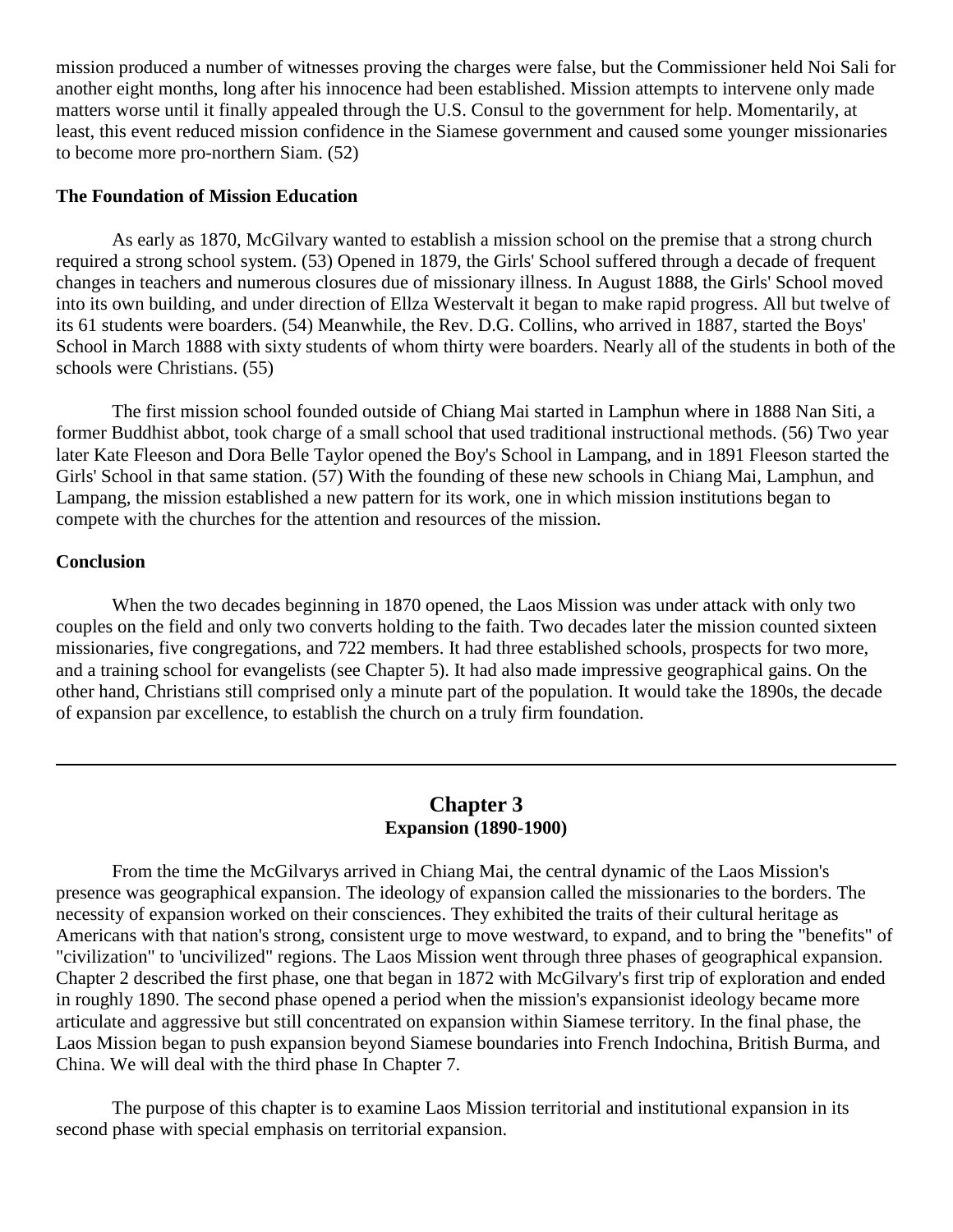## **The Ideology of Expansion**

In 1854, more than a decade before the founding of the Laos Mission Dr. Samuel House of the Siam Mission expressed the rationale for missionary expansion into northern Siam. He urged that the accession of King Mongkut to the Siamese throne provided an excellent opportunity for the Presbyterian Church to expand into the North. He wrote that, "...it will be a reproach on the enterprise of the Christian Church if she leaves the moral darkness of the region ...much longer uncheered by a single taper of divine truth. "[\(1\)](http://herbswanson.com/post.php?pid=47#c3e1) This was only the first in a long line of trumpet calls to expand the frontiers of Presbyterian missions into and beyond the North.

According to the mission, the northern states were not only land of darkness but also a land ruled by Satan. The religion of the people was held to be a counterfeit religion, which could not save. Indeed, the missionaries saw traditional religion (Buddhist and animist) as part of the surreal gloom haunting the land. [\(2\)](http://herbswanson.com/post.php?pid=47#c3e2) Although this attitude made the missionaries most uncomfortable with traditional religion, their deepest concern was that the people of the region were "perishing" in their darkness. They believed that the northern Thai, then, stood in desperate need of the light. [\(3\)](http://herbswanson.com/post.php?pid=47#c3e3)

Since the missionaries believed that Satan ruled northern Siam, they felt that their Christian duty demanded they invade the land, occupy it, and defeat the forces of evil currently in control. Mission literature contains a wealth of military allusions and parallels: seize the land! conquer the land! take the land! In short, the Laos Mission believed that it was conducting a military-like campaign against the forces of the devil in his own territory. Thus...

- the church was called God's militia or soldiers in the war with Satan...
- the missionaries represented the generals leading the troops...
- the missionaries and their assistants who went off to open a new station represented a small army going to war against darkness...
- winning converts in a new village meant that the village had been invaded, the mission had gained a hold, but it also meant fighting for every inch of ground...
- the training of converts won in a period of rapid growth paralleled consolidating the church's lines...
- tours of exploration spied out the land...
- those who reverted to Buddhism had been recaptured by Satan...
- and Buddhist revivals meant that Satan was marshalling his forces while an anti-Christian monk stood as a rallying point for the forces of the Devil. [\(4\)](http://herbswanson.com/post.php?pid=47#c3e4)

The signs of darkness and the Devil in northern Thailand took physical shape. Missionaries saw these evil forces and signs in the temples, the priests, and in the festivals of traditional religion. More generally, the society itself manifested evil because it clung to an "idolatrous religion" and because it persecuted the church. When they went into a new village, missionaries could feel that the people displayed a cold hostility to them. From the beginning, the political structures of the region generally resisted them and made life difficult for the converts. Even geography and climate reminded the missionaries that northern Siam was a hostile land: heat, disease, and the distance from "civilization" were problems severe enough to even cause death in some cases. [\(5\)](http://herbswanson.com/post.php?pid=47#c3e5)

As House stated in 1854, the Laos Mission felt that it had a moral obligation to expand as rapidly as possible into all parts of the region and beyond. The missionaries believed that only Christ could save the northern Thai from eternal damnation, and that God called on the mission to "rescue" as many "sinners" as possible. A deep sense of duty lay at the heart of the expansionist ideology by which the mission believed itself called to bring light to the region. Stated another way, the missionaries sometimes thought of themselves as being like Paul hearing the call to come over, come over to Macedonia. Only "cowards" ignored such a call! This sense of duty bred the mission to a battlefield mentality in which it refused to compromise with any obstacles, physical, cultural, or bureaucratic. In the war with Satan, there could be no compromise. [\(6\)](http://herbswanson.com/post.php?pid=47#c3e6)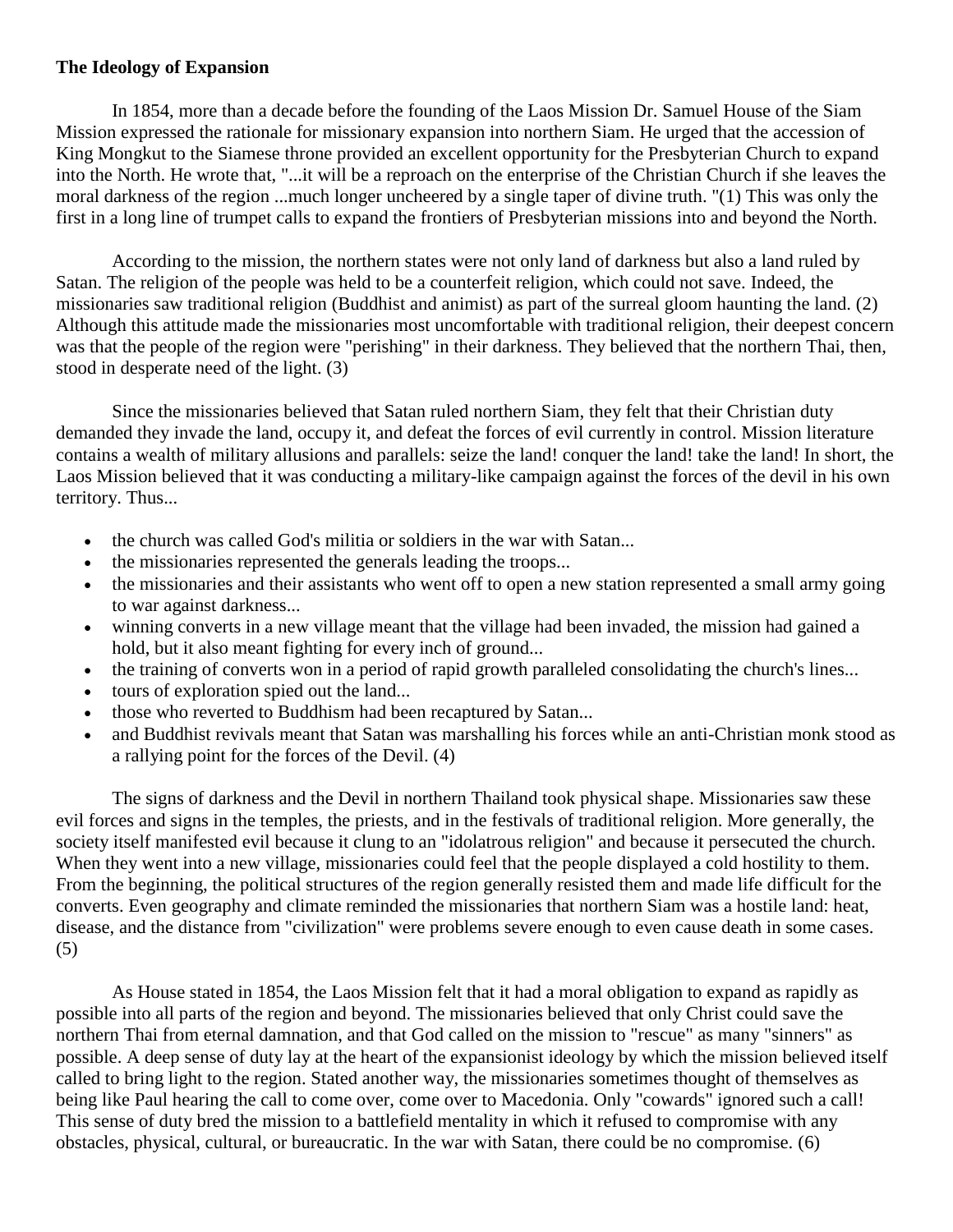Enter the Rev. William Clifton Dodd. Dodd arrived in 1887 and established himself as the chief proponent and apologist for mission expansion. A letter he wrote to the Board in January 1891 stands at the gateway of the second phase of mission expansion and provides a ringing rationale for the events of the next decade. In that letter, he argued that the Presbyterian missions in Siam must expand and to do otherwise would be both sinful and cowardly. His watchword was trust in God, and he cited the example of McGilvary, "Our Missionary Father," as the model to follow. [\(7\)](http://herbswanson.com/post.php?pid=47#c3e7) Dodd himself pursued the dream of distant shores through some thirty years of mission work and participated in the opening of new stations at Lamphun, Chiang Rai, Kengtung, and Chiang Rung.

This expansionist ideology was not simply a cherished ideal. It had power... power to shape the activities of the Laos Mission in a radical way; and as the dominant theme of missionary activity in the 1890s, it also strongly influenced the northern Thai church. In the end, missionary expansionism became a problem for the church as it scattered Christian churches extensively throughout the North in little pockets and as it drew mission attention and resources away from the needs of the churches already created.

Even more fundamentally, the militant/militaristic perspective of mission expansion and its battlefield mentality placed a particular burden on the churches It threw down a rigid battle line across northern Thai culture and society demanding that each convert "cross over" into the culture of the "faithful" Effectively, the church could not witness in society or locate itself in the world. The mission demanded that it totally remove itself from the world.



*William Clifton Dodd*

This was a strangely monastic "tactic" considering the aggressive evangelistic emphasis of the mission. The expansionist-militarist ideology of the Laos Mission tried to cut off the church from its cultural and social roots.

# **New Stations — New Churches**

## **Lamphun Station**

Nowhere were the limitations of the expansionist ideology more clearly obvious than in the drive to open and maintain a mission station In Lamphun, just a few miles distance from Chiang Mai. In the days when Dodd and others pushed for its establishment, they billed the Lamphun Station as absolutely necessary to the growth of the church. But, within a few years most of the mission even doubted if it needed a sub-station at Lamphun.

Evidently, the first family baptized In the Lamphun region was that of Nan Chaiwan who lived at Ban Paen. The family had been accused of witchcraft and fled, but when some of the family converted in 1885 they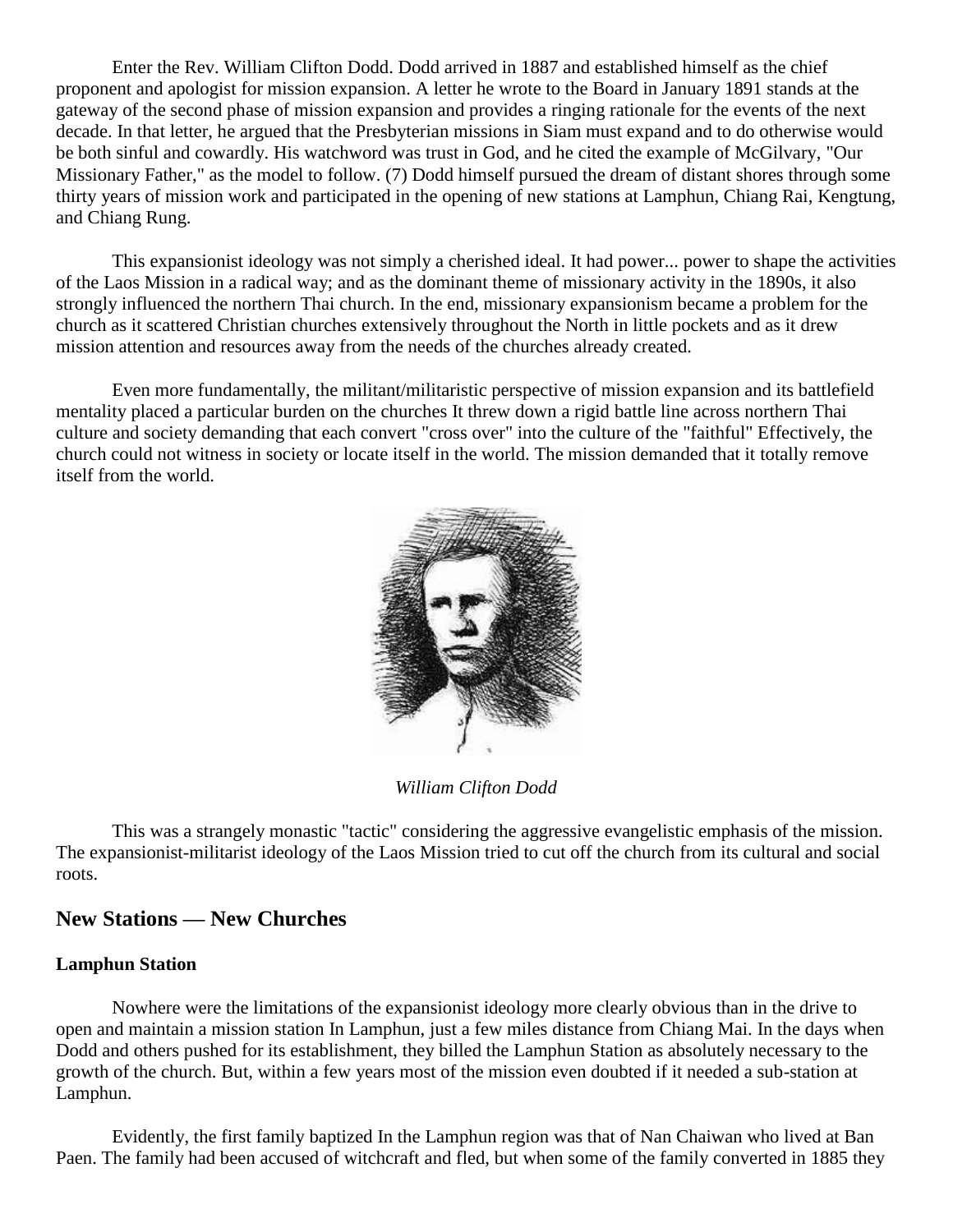were able to return to their home. From this beginning, a Christian community developed that eventually became the Bethel Church. Work in the city of Lamphun itself began in 1888 when the Laos Mission received land from the Chao Muang of Lamphun. As we have already seen, the mission opened a small school there in that year {see Chapter 2), and by 1890 the mission had a growing number of Christians in the area with an number of good local lay leaders among them. [\(8\)](http://herbswanson.com/post.php?pid=47#c3e8)

In the letter of January 1891 mentioned above, Dodd, now Interested in Lamphun, urged the opening of a mission station there. He claimed that the situation was just right and that the time had come. It was urgent to go into Lamphun immediately or the opportune moment would be lost. Within a few months the mission did, indeed, begin to make plans for a Lamphun Station, and the Lampang Station transferred \$2,400 to help get things going. Naturally, the mission appointed the Dodds to the new station along with Elder Noi Lin as assistant. The station opened In September 1891. [\(9\)](http://herbswanson.com/post.php?pid=47#c3e9)

The Christian community In the Lamphun hinterland began to expand quite rapidly, and on 25 December 1891 the presbytery formally established its seventh congregation, the Lamphun Church, with 121 members living in eighteen villages. Although the work continued to prosper numerically during 1892, by 1893 the new station entered into a period of uncertainty. In that year, the Dodds left on furlough and the Rev. Robert lrwin, a relatively new missionary, took their place. At the same time, various members of the mission realized that Lamphun was too small and too close to Chiang Mai to warrant a full station. Some doubted that it even needed a missionary. Nevertheless, the Lamphun Church continued to grow rapidly enough that two daughter churches, the Bethel Church (106 members) and the Wang Mun Church (101 members) split from her in 1895. [\(10\)](http://herbswanson.com/post.php?pid=47#c3e10) The uncertainty of missionary leadership over the Lamphun churches continued. In 1895, the mission transferred lrwin to Nan and appointed the Briggs' to Lamphun. More than ever, some in the mission questioned the need for a family at Lamphun, and in 1897 the mission reached a compromise whereby Lamphun became a sub-station of Chiang Mai Station. [\(11\)](http://herbswanson.com/post.php?pid=47#c3e11)

Lamphun marked the beginning of the new phase of expansion of the Laos Mission. It was the first station opened on the basis of expansionist concerns entirely, making it quite different from the Lampang Station where the mission followed the lead of the King and his brother, Although the Lamphun Station proved a failure the rationale for later expansion into other areas did not change nor did the motif of great hopes wilting into drab realities change either. Yet, within just a few months of the opening of Lamphun Station, the mission started bombarding the Board in New York with requests for permission for even more rapid expansion. It wanted to open stations at Tak, Chiang Rai, and Phrae, with Tak being the priority. At its 1892 annual meeting, the question of expansion dominated the entire set of meetings; and as a consequence the mission again pressed the Board for permission to open the three new stations. [\(12\)](http://herbswanson.com/post.php?pid=47#c3e12)

It did not get permission for three stations, but it did for one...

## **Phrae Station**

The first convert In the Phrae region was a blind man, Noi Wong, who visited the mission hospital at Lampang to see if the mission doctor could restore his sight. Even though his eyes were beyond treatment, he returned to Phrae a believer in the new faith, and on 16 February 1890 McGilvary baptized him in Phrae. [\(13\)](http://herbswanson.com/post.php?pid=47#c3e13)

In 1893, the entire region around both Lampang and Phrae suffered from a severe famine. Peoples from Lampang spent a month in Phrae during the earlier part of the year distributing food and carrying out relief work. He observed a new receptivity to Christianity there and took it upon himself to initiate plans for a station. Yet again, mission letters echo with the demanding, pleading requests to the Board for permission to open a new station: it is urgent! the time is now! the moment will be lost! [\(14\)](http://herbswanson.com/post.php?pid=47#c3e14)

Dr. William Briggs, a young missionary doctor, spent the months of May and June 1893 in Phrae making further preparations for a station even though permission had not yet come from the Board. Briggs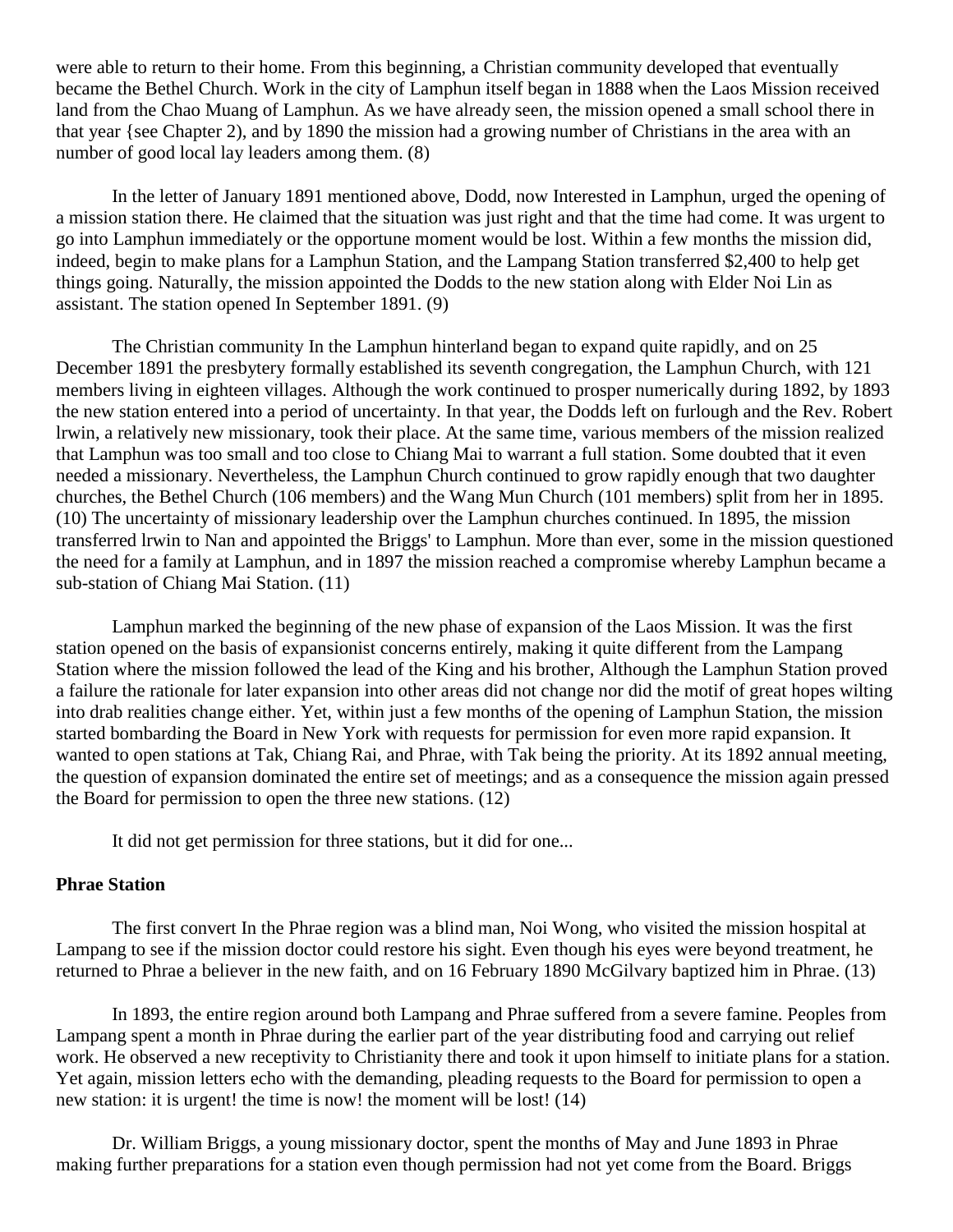found about twelve Christians around Phrae, all of whom had heard about Christianity in Lampang, and another two dozen or so inquirers. Permission for the new station finally came in July 1893, and the mission appointed Briggs to open the station. [\(15\)](http://herbswanson.com/post.php?pid=47#c3e15)

The Phrae Church was started with twelve members on 22 March 1894, and by August the new congregation numbered 27 members and had elected its first two elders, both employed by the station as fulltime evangelists. Education work began in about July 1894 when Anabelle Briggs started a literacy class for women and girls. Soon thereafter Lillian Shields, another new missionary, started a class for small children.

The small Christian community in Phrae experienced repression from the beginning. Government officials in the city moved to prevent conversions and attempted to punish converts by unfairly calling them to do corvee labor. The Chao Muang tried to force two young Christian girls, both servants of the Briggs' into concubinage. In this case, Briggs, a Canadian, threatened to turn the matter into an international incident by asserting his treaty rights as a British subject. The situation quieted down. However, more generally repression continued into 1895, and Briggs gave so much time towards securing Christians' rights that Speer, Secretary of the Board, expressed his concern about the ''native Christians" getting too much political help from missionaries. [\(16\)](http://herbswanson.com/post.php?pid=47#c3e16)

Buildings and property proved to be another important distraction as the small two-family station sought to establish itself. As in the case of Lamphun, in the critical years of creating a new congregation the Phrae Station had trouble giving the church the leadership necessary for encouraging the new community. At the same time, it did not have time to prepare leaders for the church itself, nor did it encourage the emergence of lay leadership. The Phrae Church was further weakened by a number of discipline cases; by the transfer of the Briggs' to Lamphun in early l896; and by a severe reduction in the station's budget in 1897. [\(17\)](http://herbswanson.com/post.php?pid=47#c3e17) One bright spot at Phrae in this period was the work of Julia Hatch. She engaged in women's work in the villages and emphasized practical matters of hygiene and home economics. She promoted the economic growth of Christian families in order to encourage self-reliance among village women. She also seems to have been the first missionary to dress in northern Thai style In order to identify with and be close to the people. [\(18\)](http://herbswanson.com/post.php?pid=47#c3e18)

The Phrae Church was a poor congregation plagued with dissension and discipline problems. In spite of the hoopla raised to convince the Board to open this station, the people in the region showed very little interest in Christianity. Thus, the poverty of the Christian community coupled with its social isolation and unpopularity resulted in a congregation that by 1898 displayed increasing dependence on the station. In fact, Christians from outside of the city started, in some cases, to move into Phrae in order to be closer to the source of their economic livelihood. The missionaries in Phrae felt frustrated with the church because it showed almost no interest in regular study or in education for Christian children. [\(19\)](http://herbswanson.com/post.php?pid=47#c3e19)

Both the church and the station in Phrae remained small and their situation difficult. At various times, dissension between mission families further weakened the work. The church did grow slowly in numbers, but the station just barely held on so that by 1900 only one missionary still resided in Phrae. [\(20\)](http://herbswanson.com/post.php?pid=47#c3e20)

## **Nan Station**

From his first visit to Nan in 1872, McGilvary showed a special fondness for Nan and long hoped to open a station there. However, the move to establish a mission station in Nan did not begin until 1893. In that period of international tension, the mission feared an imminent takeover of Nan by the French, which would close the area to the Presbyterians and pave the way for a Catholic "occupation" of Nan. The mission appointed Dr. Peoples to visit Nan, which he did in 1894. Unwilling to allow the Laos Mission to over extend itself, the Board refused permission for a permanent station in Nan. However, at its 1894 annual meeting the mission decided to risk Nan anyway, hoping for its eventual permission. Work began in Nan in I895 under the Peoples', and the station developed a reputation as the most distant, difficult, and unhealthy station of the Laos Mission, one in which disease and isolation sapped the strength of those assigned to it. [\(21\)](http://herbswanson.com/post.php?pid=47#c3e21)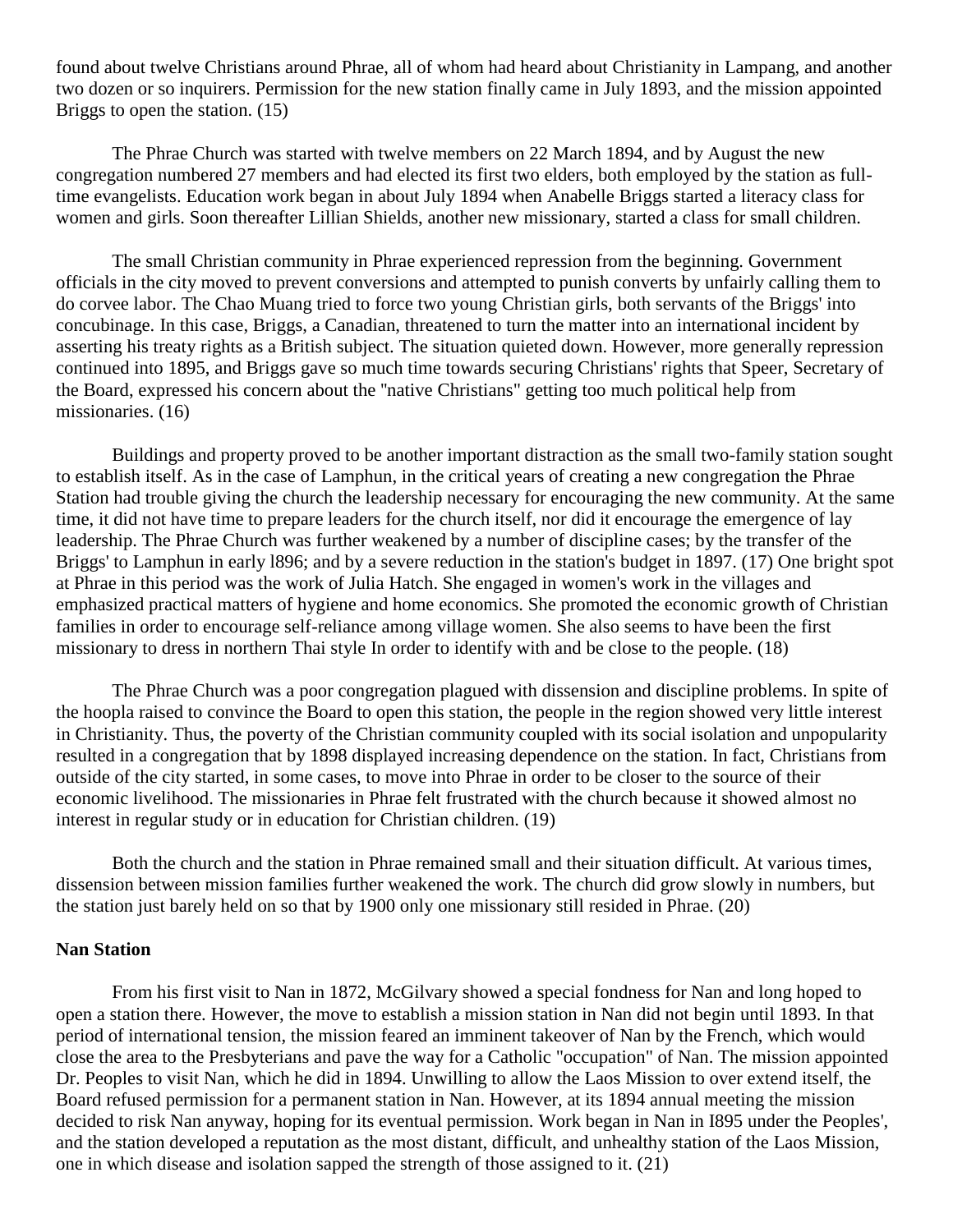The Nan Church was officially established in September 1896 with sixteen members. Again, we see the pattern in which frequent changes in personnel due to ill health, furloughs, and absences for meetings resulted in a situation of unstable station leadership. The development of the newly formed church received insufficient attention. [\(22\)](http://herbswanson.com/post.php?pid=47#c3e22) Yet, the style of leadership that the church received in its early years differed from that of the other station churches. As "moderator" of the Nan Church, Robert lrwin emphasized self- government and selfsupport, and he tried to gear all of the church's activities to those ends. He involved church members in decision-making and left it to the Session of the church to solve congregational problems. In one startling departure, he put the little Nan school entirely in the hands of the church and purposely left it small so that by running and funding the school the church might learn something about self-government and self-support. [\(23\)](http://herbswanson.com/post.php?pid=47#c3e23)

lrwin also attempted to introduce an evangelistic scheme that provided immediate leadership for newly emerging Christian communities and reduced the role of the missionary. He wanted to place Christian families in eleven sub-regional centers around Nan. These families would then be responsible for developing churches in each center; lrwin initiated the program by sending Kru Wong to Muang Thoeng and Nan Moon to Chiang Kham with one supported by the church and one by lrwin personally. They received money to buy homes and land, and the station expected that after the first year they would support themselves. Irwin's plan worked particularly well at Muang Thoeng until the mission unexpectedly transferred that community to the closer Chiang Rai Station in 1898. [\(24\)](http://herbswanson.com/post.php?pid=47#c3e24)

In 1899, the mission also transferred Chiang Kham to the Chiang Rai Station. Amid the shambles of his dream for evangelistic growth based in Nan, lrwin reported that the Nan Church felt angry and upset with the mission for transferring both places to Chiang Rat Two factions emerged in the small Christian community at M. Thoeng. Kru Wong, founder of the community, led the pro-Nan faction. Chiang Rai Station sent its own elders to M. Theong to settle matters, but the hostility between the two groups grew so intense that one member of the pro-Nan faction murdered another Christian. Briggs, now at Chiang Rai, said that Kru Wong had fallen in with a group of criminals.  $(25)$ 

Nan Station repeated the pattern of Lamphun and Phrae: the mission started a small station with insufficient personnel to set up the station and concentrate on church work. The Nan Church may have been initially more active and self-reliant than other stations' churches, but in the long run it developed only slowly. It remained a conglomerate of separate Christian individuals, families, and groups scattered across Nan Province.

#### **Chiang Rai Station**

In one sense, the founding of Chiang Rai Station broke the pattern of the three previous stations. Whereas none of those stations had churches before the founding of the station and only Lamphun showed any serious potential for growth, the Chiang Rai Station opened well after the first churches securely based themselves in the region. Those three churches - Chiang Saen (1888), Chiang Rai (1890), and Wiang Pa Pao (1892) - were all in good condition in spite of persecution at Wiang Pa Pao and had 234 members, all gained entirely through the efforts of the churches themselves. [\(26\)](http://herbswanson.com/post.php?pid=47#c3e26)

The initial discussions regarding a Chiang Rai station started in 1892, but the Laos Mission literally ran out of people to open yet another station. The man eventually chosen to go, the Rev. Stanley K. Phraner, fell ill and died, and the mission could not make concrete plans for Chiang Rai until 1896. Finally, in early 1897, the Dodds and the Denmans arrived in Chiang Rai and began setting up the station. They spent much of their first months in building and property matters, but they did report that the churches seemed more active after they arrived. [\(27\)](http://herbswanson.com/post.php?pid=47#c3e27)

The Chiang Rai area churches had a more independent spirit than other Laos Mission congregations. The Chiang Saen Church was well known for its active program and competent leadership. The Chiang Rai Church, still centered on Mae Kon, demonstrated its independence by resisting Denman's attempts to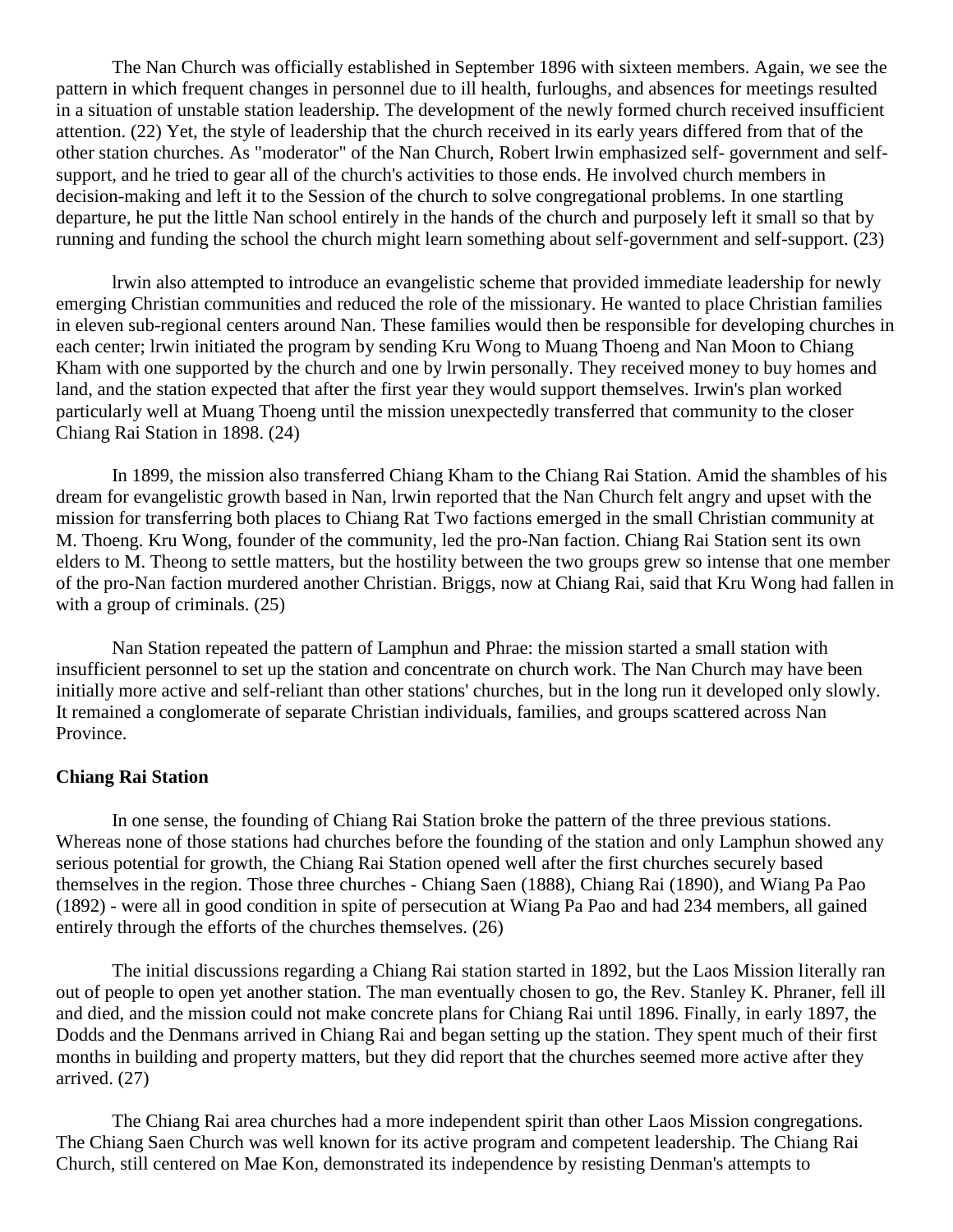"reorganize" its life and by holding an election in I899 for new church officers without obtaining the prior consent of the station. In a step without precedence, this church in that same year elected women to three of the four offices in the local Christian Endeavor Society. [\(28\)](http://herbswanson.com/post.php?pid=47#c3e28)

Although a small station, the Chiang Rai churches under it exhibited considerably more strength than those in Phrae or Nan, and they continued to expand more rapidly both In numbers and geographically. The opening of the Chiang Rat Station brought to a close the second phase of mission expansion; however, some expansion had also taken place in the older stations, and we need to scan that expansion as well.

## **The Older Stations**

Chiang Mai Station, heart of the Laos Mission, fully shared in the expansionist dynamic that drove the mission into new regions and opened up her own new area in the Chiang Dao-Muang Phrao region. Interest in Christianity first emerged in Chiang Dao in 1888 and led to the persecution of Noi Sali in 1889 (see Chapter 2). The Rev. D.G. Collins made the first missionary visit to Chiang Dao in 1890, and Christianity spread quickly enough so that the North Laos Presbytery established a church there on 5 November 1893. Like many churches of the time, this congregation was scattered over a considerable area with some members living as far away as Muang Phrao.

After this initial success, problems arose in Chiang Dao, and the congregation lost a significant number of families who reverted to traditional religious practices. Missionaries seldom visited these Christians, and not until 1899 did the mission, in the person of McGilvary, make an effort to recover the situation. McGilvary visited the church and took action to reclaim some who had drifted away and clean the church rolls of the rest. At the same time, he made plans for a separate congregation at Muang Phrao where the Christian community had remained stable and grown quietly under the gentle leadership of Kru Chai Ma, a semi-retired clergyman. [\(29\)](http://herbswanson.com/post.php?pid=47#c3e29)

A year after the founding of the Chiang Dao Church in 1893, the Chiang Mai station organized two more congregations: the first at San Sai (21 March 1894) and the other at Mae Pu Kha (1 July 1894). [\(30\)](http://herbswanson.com/post.php?pid=47#c3e30) Throughout the period, the under-staffed Lampang Station showed relatively little growth, and the only significant community that developed there in the 1890s grew up at Chae Hom, where in 1891 a Christian girl with some training at the Chiang Mai Girls' School began teaching her neighbors about Christ. By 1894, over forty Christians lived in several villages scattered about the neighborhood. [\(31\)](http://herbswanson.com/post.php?pid=47#c3e31)

Ten years made a remarkable difference, at least statistically, when one looks back to 1889 from the perspective of 1899. At the end of 1899, the Laos Mission had fifteen churches (from Chiang Mai with 821 members to Wiang Pa Pao with 45 members) and 2,257 communicant members. In that year alone, it received 210 new members on confession. The churches had one hundred elected elders and nearly 1300 students in Sunday schools from all of the congregations. [\(32\)](http://herbswanson.com/post.php?pid=47#c3e32)

# **Tribal Expansion**

In the late 1890s and early 1900s, the Laos Mission articulated a doctrine of expansion that theoretically focused upon ethnic rather than geographical concerns. As the mission became embroiled in attempts to expand its work beyond the borders of Siam, it asserted a claim over the "Tai" peoples wherever they might be found. [\(33\)](http://herbswanson.com/post.php?pid=47#c3e33) Nevertheless, within the boundaries of northern Siam the mission felt called to work with all peoples. Therefore, its concern to spread the Gospel into every corner of northern Thailand involved it with ethnic minorities as a matter of course.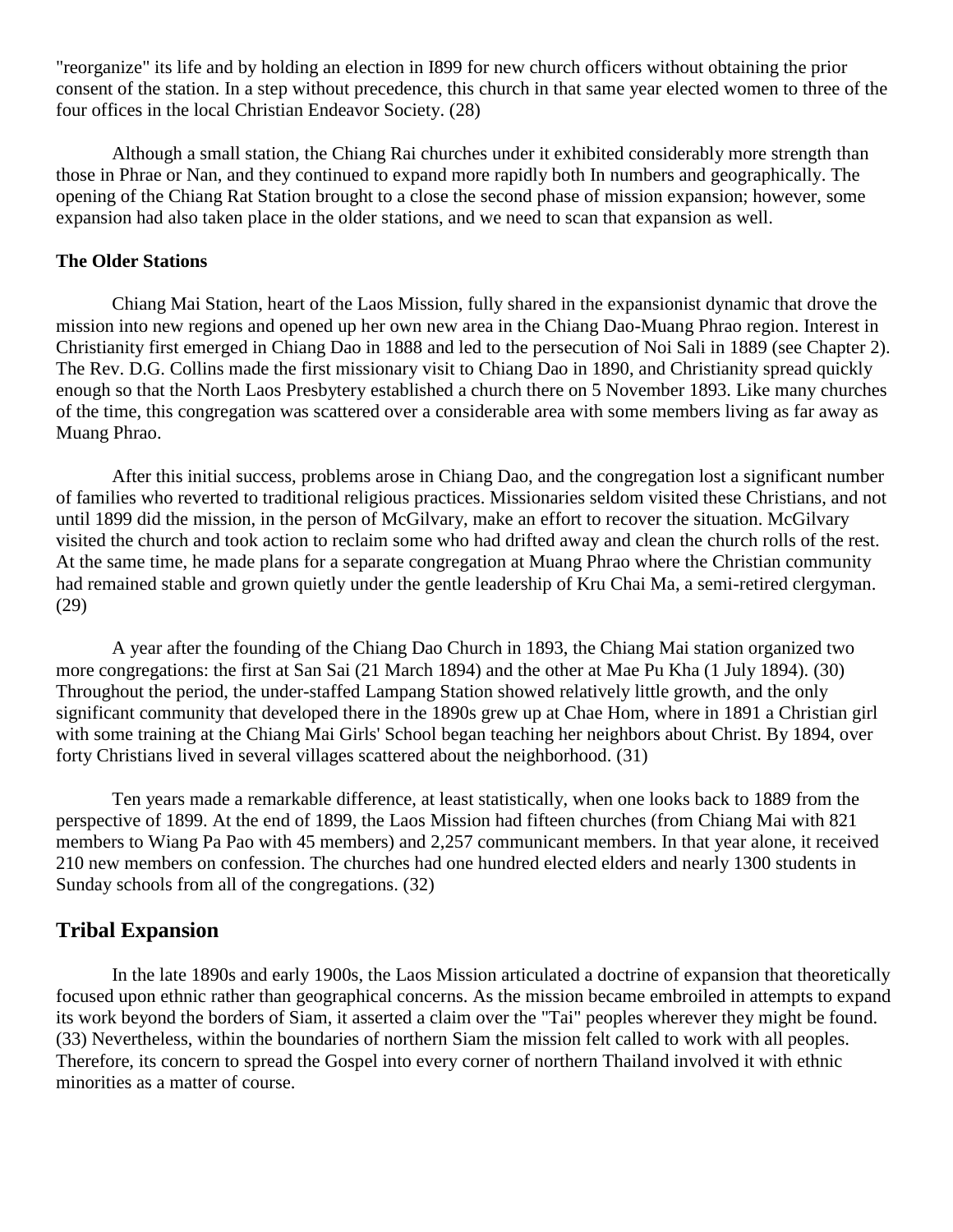## **The Lahu**

As early as 1886, the mission had some contact with the Lahu peoples of the Chiang Rai region, and in 1891 McGilvary and Phraner met with Akha, another tribal group, and even took one boy along with them to teach him reading. [\(34\)](http://herbswanson.com/post.php?pid=47#c3e34) The following year, 1892, McGilvary returned to the area with Dr. James W. McKean, at which time the mission developed its first sustained contact with the Lahu A significant group of Lahu showed interest in Christianity, and by the end of their stay the two missionaries had baptized thirteen La h us. The following year two more families received baptism. At this time, the Christian Lahu groups lived only about four miles from Mae Kon, and they became members of the Chiang Rai Church and participated in some of its activities. By 1899, yet another four Lahu families became Christians, and the leader of the Lahu Christian community was reputed to be a man of some influence in Lahu circles. [\(35\)](http://herbswanson.com/post.php?pid=47#c3e35)

In 1904, the Laos Mission started to spread Christianity among the Lahu on the French side of the Mekong River. In 1905, missionaries spent three weeks each with groups on both sides of the river, and the work on the French side seemed to be especially promising. Lahu on the Siamese side suffered from opium addiction and showed much less interest in Christianity because of the mission's insistence that they give up the drug. [\(36\)](http://herbswanson.com/post.php?pid=47#c3e36) In 1910, Lahu church membership was transfered from the Chiang Rai Church to the Nang Lae Church. Contacts continued right up to 1920: in 1915, the mission started a school for the Lahu and had two Lahu boys studying in Chiang Rai. One reason for the school was to try to keep the Lahu young people from loosing interest in Christianity, a thing they were prone to do. In 1917, the mission included over fifty Lahu Christians. By that year, they had again transferred membership, this time to the Muang Phan Church. [\(37\)](http://herbswanson.com/post.php?pid=47#c3e37)

## **The Kamu**

Kamu work did not begin until a few years after the Lahu, but at one time it looked as though it would become a major concern of the Laos Mission. As one might expect, McGilvary again made the first contact, this time in French territory in 1897. The prospects among the Kamu so excited him that he returned in 1898 to spend several months with the people, and things came to the point where McGilvary expected a mass movement to begin at any moment. Ten villages showed a serious interest In Christianity. In one of those, the headman converted while in the others headmen were near conversion. But, the Chao Muang of Luang Prabang, subject to the French, complained to the French authorities about American missionary work from across the border. He feared unrest among the Kamu, and the French immediately ordered McGilvary to cease his work with the Kamu. [\(38\)](http://herbswanson.com/post.php?pid=47#c3e38)

The mission refused to give up such promising work and decided to make the Kamu into a major mission project for the northern Thai churches. If missionaries could not go into French territory... then send "native" evangelists! The mission also sought to involve the churches in financial support of the Kamu work In 1899, elders went over to work with the Kamu, and things went so well that when they left 87 Kamu were ready to receive baptism. The Lampang Church became interested in the Kamu and proved to be a good source of funding for that work. [\(39\)](http://herbswanson.com/post.php?pid=47#c3e39)

The mission decided to send one of its clergymen, Kru Chai Ma (not the same person as the pastor at Muang Phrao) and two elders into French territory. These men left in early 1900 and soon baptized 41 more converts. Four more villages announced their intentions to join the new faith. But, just when things seemed to be going well again, the mission had to recall its three men in Kamu territory for (unspecified) serious errors. A mission investigation of the behavior of Kru Chai Ma and the elders revealed that they had been in the wrong and that the Kamu Christiana remained "faithful." [\(40\)](http://herbswanson.com/post.php?pid=47#c3e40)

The mission tried to maintain some contact with the nearly one hundred baptized Kamu, but when two American missionaries again crossed over into French territory in 1903 the French immediately ordered them out of the country. In later years, the mission did sustain brief contacts with the Kamu Christian community and also worked with Kamu groups near Nan (1908) and Lampang (1914). At one stage, the mission sent money (in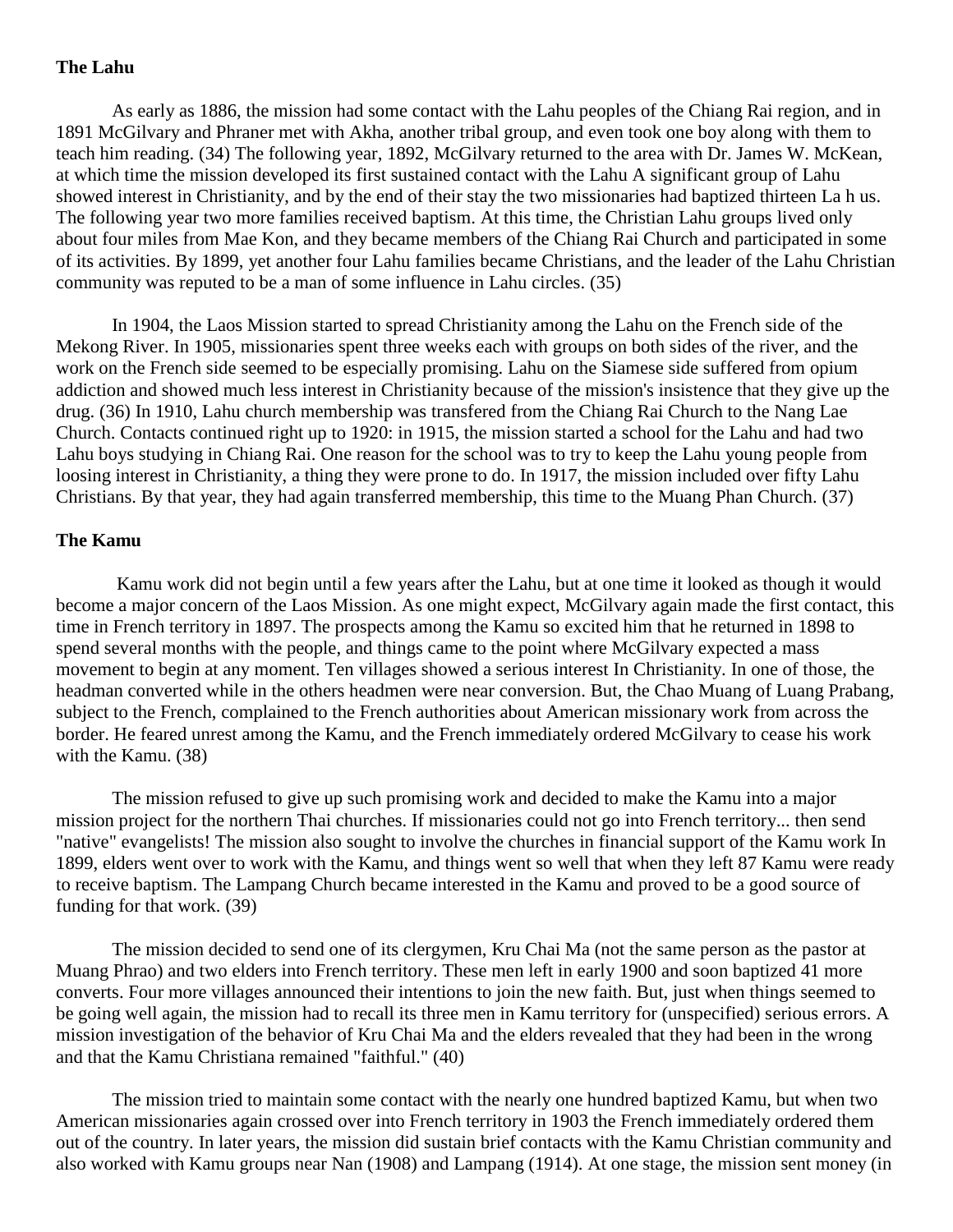1904) to support a group of French Protestant missionaries who came out to work with the Kamu. In yet another attempt to reach the Kamu, the mission planned to train four Kamu Christians, who worked and studied with the Chiang Rai Station, as missionaries to their own people. The Kamu Christian community, in any event, sustained its life and even showed signs of growth even though it had almost no outside assistance. In 1916, Mrs. Crooks at Lampang translated the Epistles of Peter into Kamu using the northern Thai script as a further attempt to assist the Kamu Christian com m unity. [\(41\)](http://herbswanson.com/post.php?pid=47#c3e41)

The Laos Mission had brief contact with other tribal groups, such as the Yao in the Chiang Rai area, but virtually nothing came of these contacts. The mission faced a number of fundamental problems in its attempt to establish tribal missions: it lacked both the personnel and the funds to sustain any kind of continuous work. The missionaries involved in tribal outreach had other regularly assigned d duties that kept them from spending more than a very few weeks per year with tribal peoples. Furthermore, the tribal peoples lived in places difficult to get to and spoke languages very different from northern Thai. Thus, the Laos Mission had to "reach" across the gulf of administrative, geographical, and linguistic distance to tribal peoples when it did not even have resources to adequately cope with its primary responsibility, the lowland northern Thai.

# **Expansion of the Mission's Institutional Base**

Mission work in northern Siam divided into two general categories: church-evangelistic work and institutional work. Theoretically, the institutions began and developed as mechanisms for supporting church and evangelistic work, but they actually developed quite apart from the church.

### **Schools and Hospitals.**

In 1899, the sum total of mission institutions amounted to the two schools in Chiang Mai, one small school in Lamphun, and the only recently reorganized mission hospital in Chiang Mai. Over the next ten years, the situation changed dramatically, and institutional expansion became yet another expression of the Laos Mission's fundamental drive to expand.

By the end of the nineteenth century, both Chiang Mai and Lampang had the full set of mission institutions, that is, two schools, a hospital, and a medical dispensary. The Lampang set was established after 1890. Of the remaining three stations, Chiang Rai attained greater institutional growth than either Phrae or Nan. It had a day school, a small hospital, and a dispensary. Phrae had a small school and an equally small hospital. Finally, distant Nan ran a very small day school and carried out medical work although it seems not to have had a hospital or dispensary as such.

In short, during the decade of the 1890s the Laos Mission began to seriously establish its institutional base of schools and hospitals. In order to maintain this growing institutional establishment, the mission invested nine of its members in medical (4 individuals) and educational (5 individuals) work another four members took the mission press or translation and literary work as their primary activity. In comparison to these thirteen, nine members of the mission engaged primarily in evangelistic and church work. [\(42\)](http://herbswanson.com/post.php?pid=47#c3e42) Clearly, the Laos Mission began to make a major investment in its institutions during the 1890s.

## **The Mission Press.**

The most important single departure in institutional development during the 1890s was the founding of the Chiang Mai Mission Press in 1892. Even before their arrival in the 1860s, McGilvary and Wilson wanted a press. However, their numerous attempts to obtain one were thwarted until Dr. Peoples finally secured a northern Thai font of type in 1890. The press opened in early 1892 under the capable direction of the Collins' with its primary purpose being to produce evangelistic literature in northern Thai. The press also made possible the publication of the Bible in northern Thai.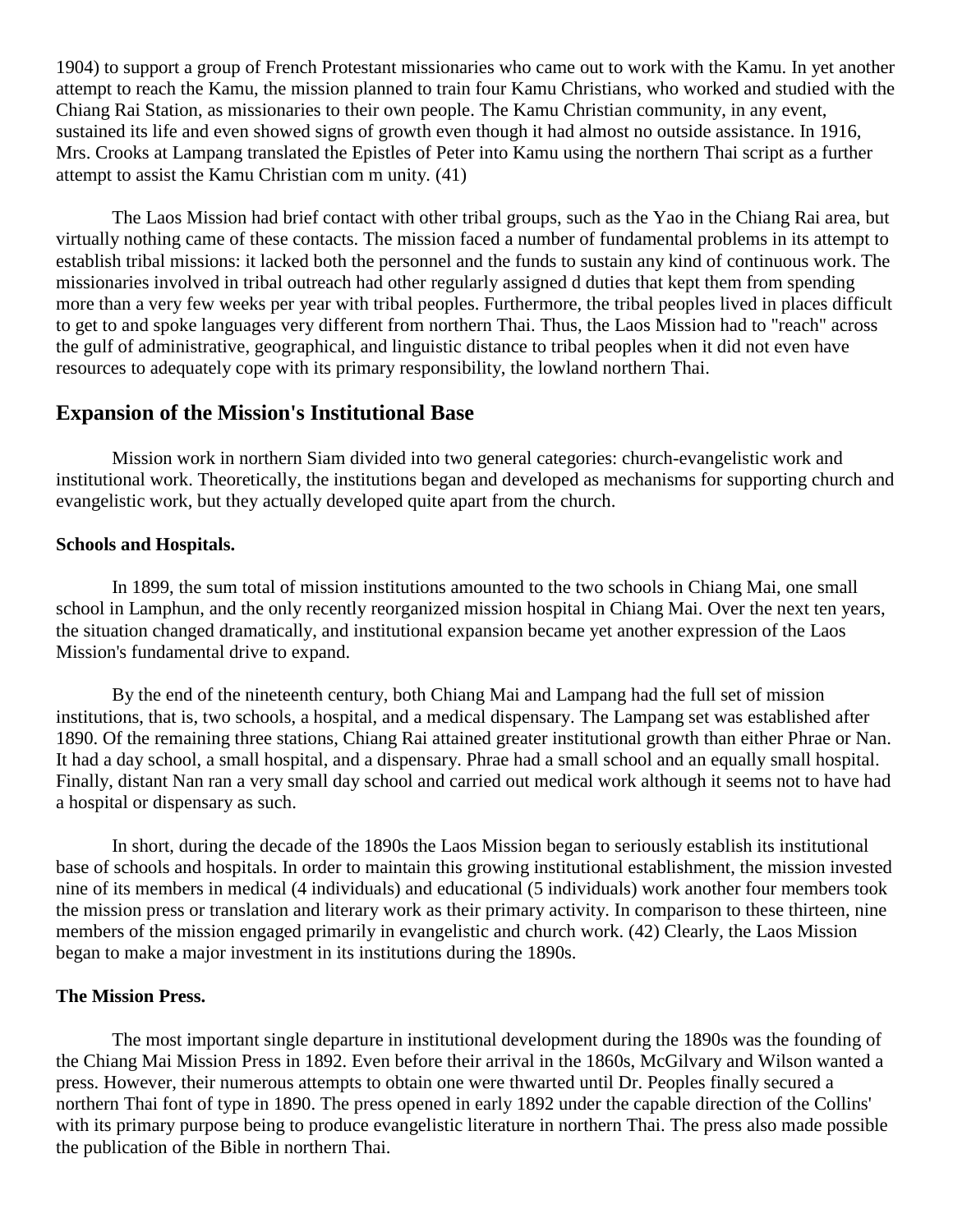From the beginning, the Mission Press faced two serious problems that limited its effectiveness as a mission institution: first, only a very few missionaries could give time to writing and translation, which meant that it produced relatively little Christian literature for publication. Second, since the press had to support itself, it emphasized commercial printing. The bulk of its business came from the Siamese government. [\(43\)](http://herbswanson.com/post.php?pid=47#c3e43)

Nevertheless, the Mission Press did print material useful to the churches. Although the range of biblical materials translated in the 1890s was limited mostly to some books of the New Testament, the press produced large numbers of scripture portions as well as Wilson's northern Thai hymnal, first published in 1894. McGilvary claimed that Wilson's hymnals provided the best Christian education instruction that many converts would ever receive. [\(44\)](http://herbswanson.com/post.php?pid=47#c3e44) The Mission Press also printed Sunday School/Christian Endeavor lessons (beginning in 1898), which were widely used among the churches. These printed lessons eventually developed into a monthly newspaper, *nangsu sirikitisap* (literally, "The Good News Book"), which began publication in northern That In 1903 and long remained the only news publication in the North. It contained national, inter- national, and church new as well as Sunday school lessons. [\(45\)](http://herbswanson.com/post.php?pid=47#c3e45)

The Mission Press produced only a very modest body of Christian literature, and I have argued elsewhere [\(46\)](http://herbswanson.com/post.php?pid=47#c3e46) that the press had a much greater impact on the processes of change in northern Siam than in either evangelism or church work. From the perspective of modernization, the Mission Press played an impressive role in introducing new ideas throughout northern Siam. From the perspective of this study, the church, it played a much more modest role.

## **Christian Endeavor**

The most important programmatic change during the 1890s as far as the church itself was concerned was the introduction of Christian Endeavor Societies into the local churches. The mission's experience with Christian Endeavor indicates the problems the mission and the churches faced in developing vital congregational life in the churches.

Young missionaries fresh from the United States, where the "C.E." movement was sweeping the nation, first introduced Christian Endeavor in 1894, and it eventually became an important part of the mission's total Christian education program. Robert lrwin organized the first local C. E. society in the Lamphun Church early the next year and also set up C.E. societies at Chiang Rai, Mae Kon, Nang Lae, and Chiang Saen In 1895. The mission then sponsored the first Christian Endeavor convention to be held in the North in December 1895. The next year the movement spread to the other stations, and eventually many churches and a number of local Christian communities had their own societies. [\(47\)](http://herbswanson.com/post.php?pid=47#c3e47)

The Christian Endeavor societies were established as part of the life of the local congregations and carried out quite varied activities including Bible study, prayer meetings, and evangelism. The missionaries generally tried to use C.E. as a training ground for developing leadership and congregational self-government. They also tried to have local church members take charge although missionaries often had effective responsibility for the local C.E. societies themselves. The Chiang Mai Church developed the strongest of the C.E. societies. [\(48\)](http://herbswanson.com/post.php?pid=47#c3e48)

After the Initial enthusiasm for Christian Endeavor subsided, the movement began to quietly disappear. The situation in Lampang in 1901 seems to have been typical: less interest, dwindling attendance. C.E. did linger on for a few years. Nan Church still had a prayer group in 1904 that had grown out of earlier C.E. work, and Chiang Mai had two C.E. societies as late as 1905. [\(49\)](http://herbswanson.com/post.php?pid=47#c3e49) We may assume that C.E. died away for at least two reasons: in the first place, there was no compelling need for these societies as their membership simply duplicated the active membership of a church. C.E. meetings and educational activities also duplicated the form of usual church activities. Second, local C.E. societies did not arise out of perceived local needs and depended largely on the mission for program ideas and even for leadership. Therefore. C.E. societies could be sustained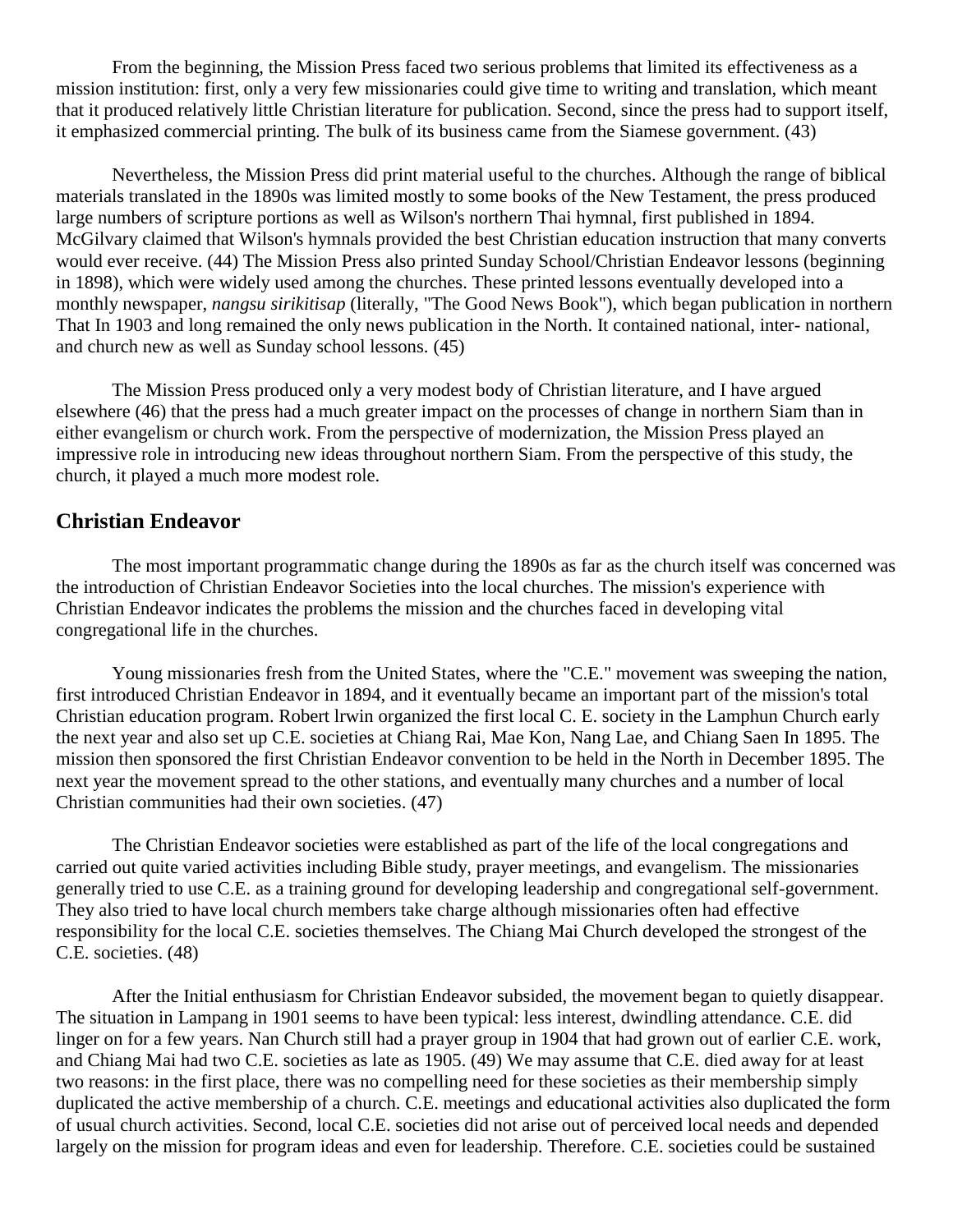only as long as the mission could promote them, and the decade after 1900 proved to be a particularly difficult period for the mission with considerable health and personnel problems.

### **Conclusion**

From the perspective of mission history or from the perspective of the mission's involvement in modernization, the decade of the 1890s was nothing short of remarkable. This handful of men and women, foreigners facing grave climatic limitations in a land not noted for its transportation facilities, opened four new Stations and laid the foundations for numerous institutions. Never numbering more than fifty, they virtually initiated the movement towards "modern" education, medicine, and printing in northern Siam. As they opened each new station, they introduced new technologies into new areas and supported the modernizing efforts of the Siamese government in those regions. [\(50\)](http://herbswanson.com/post.php?pid=47#c3e50)

Yet, from the perspective of the churches, it is more difficult to be as enthusiastic about the results of mission expansionism. While that ideology of expansion drove the Laos Mission to extreme efforts in scattering the seeds of its religious faith and developing institutions that it believed would strengthen the Christian presence In the North, that same ideology left the church with a difficult historical and geographical heritage. For, the Laos Mission constantly reached *beyond* the churches to expand numbers, territory, and institutions. It did not give sufficient concern to the nurture of the churches that already existed because of its incessant need/urge to keep moving on into new territory and new activities. The situation might not have been so serious if the Laos Mission had cultivated or even allowed the emergence of strong local church leadership, but it did not cultivate that leadership. Thus, the churches already established languished for want of leadership and attention while the mission continued to chase the frontiers of its calling.

The geographical heritage of the northern Thai church is indicative of the historical issues at stake. By constantly emphasizing territorial expansion, the Laos Mission created a widely scattered set of small church groups only loosely attached to organized congregations. These groups were generally separated from each other by great distances and were left in social isolation. Thus, many Christians in the 1890s suffered a dual isolation: from other Christians and from the larger society around them.

In effect, the Christian church in northern Siam resembled a balloon, large territorially but without the solidity or substance that a less widespread, more integrated Christian community would have had. In the next three chapters, I will explore the weaknesses of the mission's relationship with its churches in more depth. The point I want to emphasize here as an introduction to those chapters is that the expansionist ideology of the Laos Mission lies at the heart of the communal weakness of the northern Thai church in the 1890s and beyond. It was that ideology, which distracted it from nurturing the churches that it established.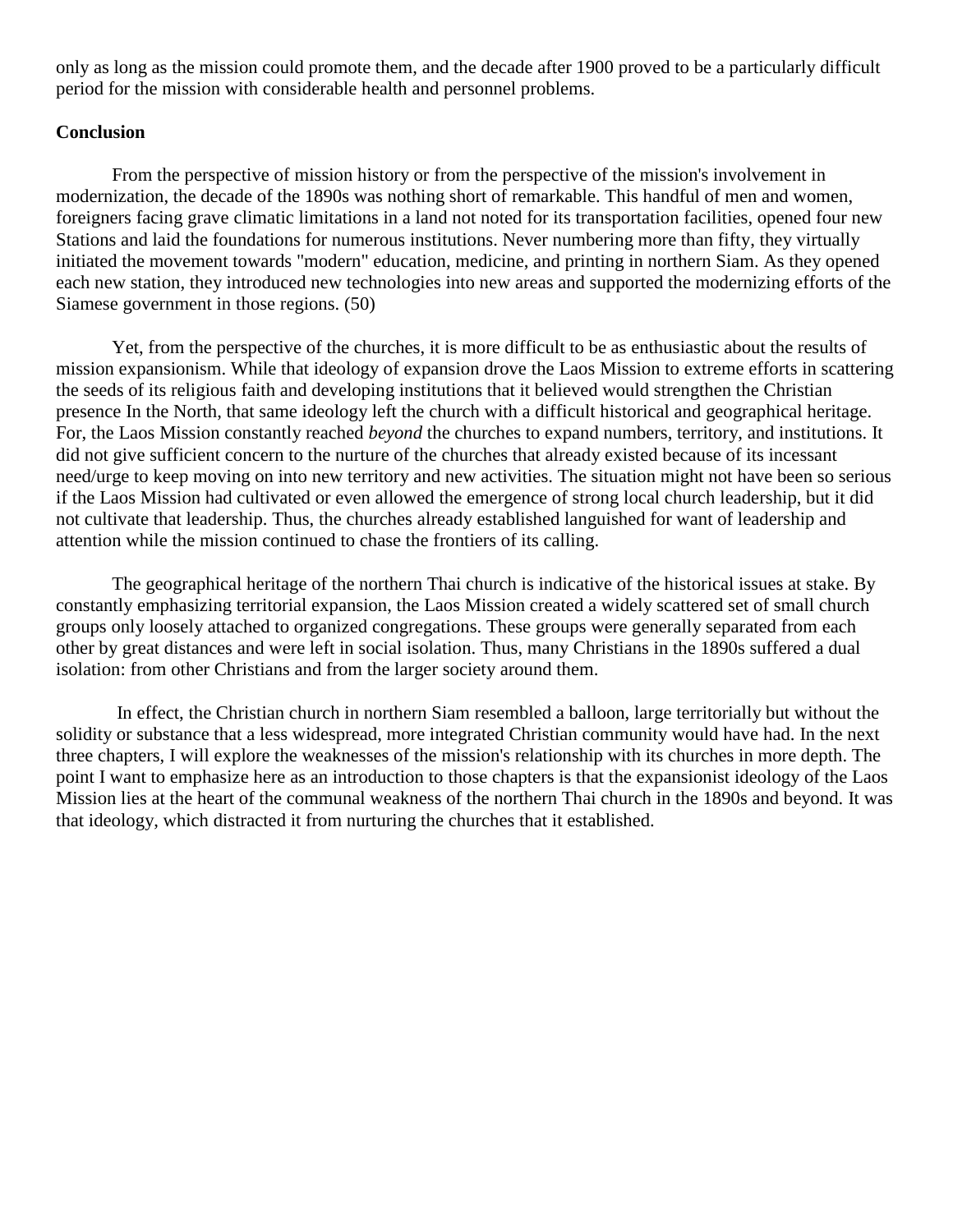# **Part II – Lords of the Harvest**

The Indian Church today is the result of the preaching of the early missionaries interpreted in the light of the organizations which they set up. In the Christian mission, the first thing which the Indian observed was the Christian missionary.

Though the influence of the mission pattern is to be seen in the whole life of the Indian Churches, yet there is a special sense in which the Indian ministry has been influenced by it and which illustrates its limitations.

This attempt to develop the Church without at the same time developing the ministry has deformed the conception of the Church, of the Sacraments, and of the ministry itself.

> Michael Hollis *Paternalism and the Church*, pp. 40, 51

## **Chapter 4 Models for Ministry**

Discussing the importance of leadership for human communities is something akin to trying to discuss the significance of air for life. It is so fundamental, so commonplace, and so elemental that we naturally lose sight of its significance on a day-to-day basis. Yet, the role of the leader is so necessary to us that it is literally a part of our biological make-up. The very idea of a "leaderless" human community is impossible. What could such a thing be? The viability of any human organization depends on its leaders. Those groups with a tradition of good leadership are the ones most likely to have a viable social, institutional, and organizational life.

The purpose of this chapter and the two that follow is to examine in detail the church leadership relations, strategies, and philosophy of the Laos Mission. The Laos Mission itself assigned great importance to developing church leadership as a key to strengthening the churches. Issues of church leadership were inexorably entwined with the sociocultural attitudes of the mission, the nature of northern Thai social structures, and the late nineteenth century missionary movement ideal of establishing self-propagating, self-supporting, and self-governing "native" churches. Ultimately, the issue of church leadership in the northern Thai church had to do with power - who had it and how they exercised it. [\(1\)](http://herbswanson.com/post.php?pid=47#c4e1)

When we examine how an organization or an institution makes its decisions, maintains authority, and structures power relationships, we have reached its nuts-and-bolts center. The facade of organizational philosophy and public relations statements dissolves into the reality of how human relationships are actually structured.

#### **Mission Church Leadership: Its Form**

Throughout the history of the Laos Mission, "church leadership" meant mission leadership of the church. Since leadership is a social role, it is important to begin here with the form, the structure of mission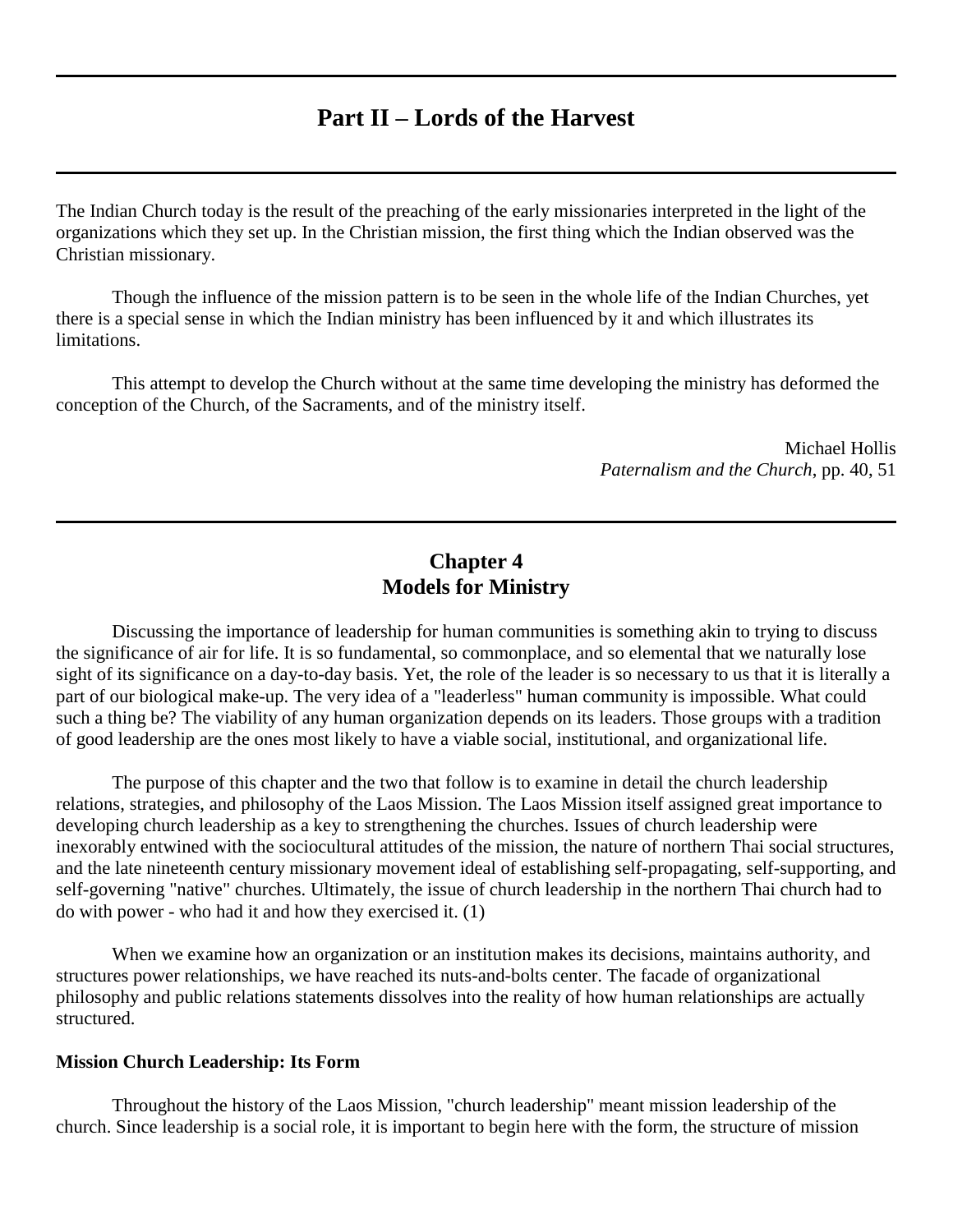leadership of the churches. In later sections, we will look at the mission's understanding of the northern Thai church and then at how the mission actually exercised its leadership.

The most striking single characteristic regarding the mission's exercising leadership responsibility over the northern Thai churches was that its leadership existed prior to and outside of the community it created. In normal situations, societies and communities and their leaders exist together: leaders arise out of the community and have their existence for the sake of the larger community. Leaders are members of the community. They express the cultural milieu of their community. They, normally, share the values, the language, the habits, the prejudices, and the general world-view of the people they lead.

However, the northern Thai church did not even exist when the Laos Mission began in 1867. The mission, rather, "called" into existence the church. Instead of the society raising up leaders for its needs, the situation was reversed: the leaders raised up a church to meet a set of needs defined by the leaders. Furthermore, the leadership, in effect, decided *a priori* how the community should take shape, what its values should be, what activities it should engage in, and what should be the qualifications for membership in the community. [\(2\)](http://herbswanson.com/post.php?pid=47#c4e2)

The result was an abnormal and unnatural relationship between leaders and followers. In a more normal situation, mutual dependency binds leaders and followers together so that the leader cannot move too far away from the needs and wants of the followers. In this case, the leaders could and did exist entirely apart from the followership and derived no power from association with it. That is, leadership in the northern Thai church did not depend upon the church for its training, for its status, or for its livelihood. Quite the opposite. While the leaders were quite independent of those who followed, the followers through their membership in this new community depended on the leaders, the missionaries, for training, for status, and quite often for their livelihood. One-way dependency built itself into the very existence of the Christian community in northern Siam.

Likewise, the skills required for leadership in this unnatural situation did not arise from within the community led. The pre-community leaders brought those skills with them from outside the community and, thus, enhanced the unnatural one-way dependency structure of the community. Those who wanted to be leaders had to learn leadership skills from and become like those who already were leaders. Anything that had been previously learned in the society was likely to be useless, and those who accepted membership in the community, therefore, appeared inept and unskilled because they lacked the skills needed to advance in the community.

The structure of traditional northern Thai society contributed to the further development of a one-way dependency community because it *seemed* to have a structure similar to that of the mission-church structure. Traditional northern Thai society based itself on patron-client relationships in which every individual in the society had a place in the hierarchy of relationships. [\(3\)](http://herbswanson.com/post.php?pid=47#c4e3) People very naturally thought in terms of *phinong* (older-younger) relationships by which each individual had a place above or below those with whom he or she came into contact. Every member of society had a patron, a person socially superior to oneself to whom one owed respect and service.

The members of the Laos Mission scattered about in their stations fit into this social pattern very well. They became members of the patron class. [\(4\)](http://herbswanson.com/post.php?pid=47#c4e4) As late as 1914, William Clifton Dodd noted that most of the converts were former "serfs" who were only just beginning to see the missionaries in a less majestic light as simply leading influential members of the Christian community. [\(5\)](http://herbswanson.com/post.php?pid=47#c4e5) The mission owned large pieces of property upon which it built impressive buildings including massive (by northern Thai standards) homes. This highly visible ownership of land in-and-of-itself lent the missionaries considerable status. In northern Thai society, land meant power over others: power to hire, power to lend, power to be generous or to withhold generosity, power to make merit, and power to make one's children powerful. People admired wealthy landowners for their great merit. [\(6\)](http://herbswanson.com/post.php?pid=47#c4e6)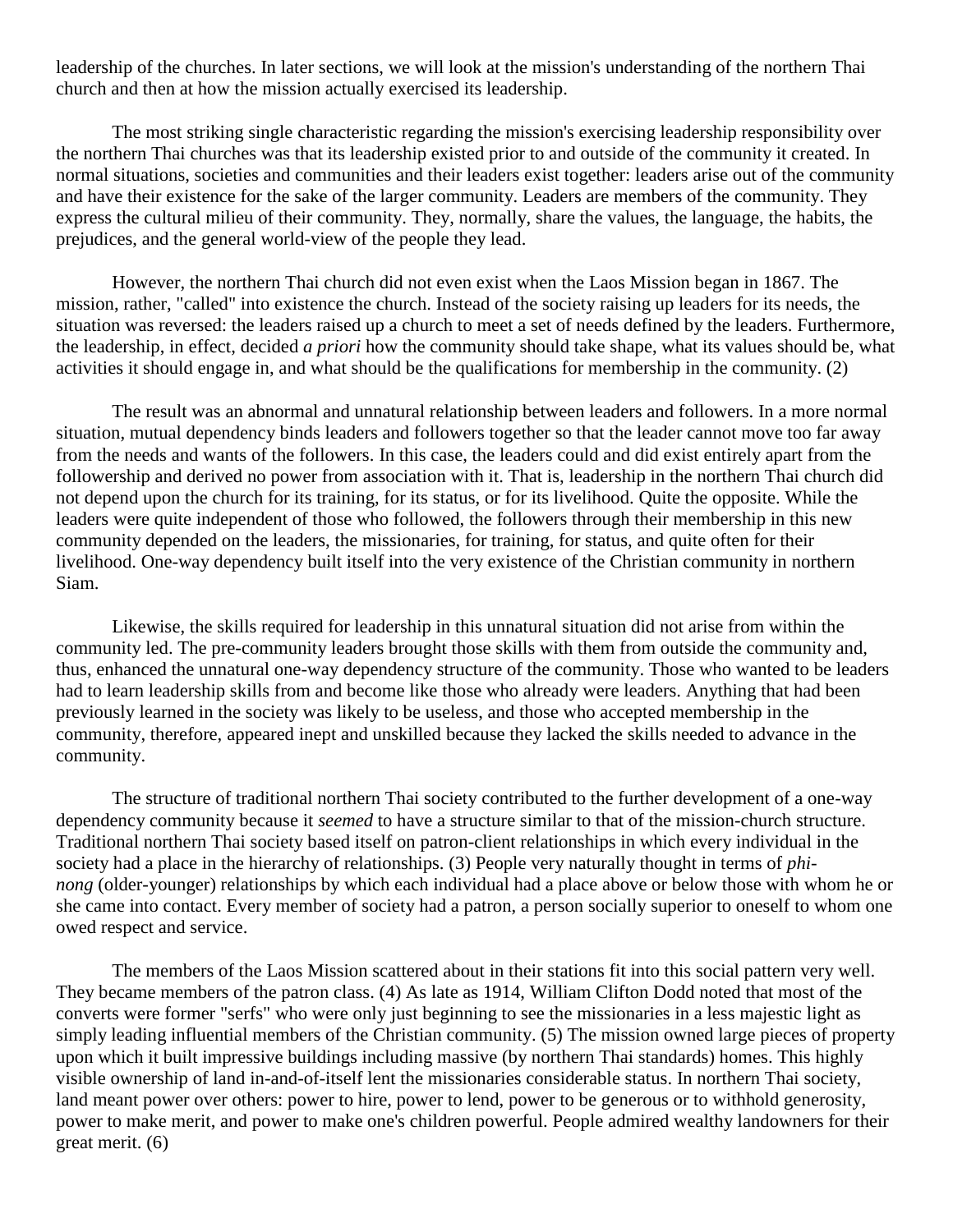The average missionary had a number of personal servants, and the mission employed significant numbers of Christians. It was only "natural" for northern Thai Christians to relate to the members of the mission as patrons. The "unnatural" birth and form of this community meant, however, that the missionaries did not necessarily have to accept the reciprocal obligations expected of natural northern Thai patrons. There was a fundamental lack of communication at a very basic level between the missionaries and their converts: while the converts looked to the missionaries as their patrons, an adult to adult relationship based on reciprocity, the missionaries looked upon the converts as children, a relationship based on one-way dependency.

The dependency of the converts on the mission was even further strengthened by the converts' relationship with the rest of society. Every year, missionary correspondence and reports documented persecution of Christians somewhere in the North. The churches were born in the midst of repression, and even where not overt the repression put social pressure on them. [\(7\)](http://herbswanson.com/post.php?pid=47#c4e7) Thus, the Christian community lived under pressure and needed powerful leadership to protect it. Because of their position in society in which they were accepted as powerful members of the patron class, the missionaries often exerted influence to the benefit of their oppressed converts. [\(8\)](http://herbswanson.com/post.php?pid=47#c4e8)

Finally, convert dependency also grew out of the social situation of the converts: most of them came from the lower classes. We might also add that, as noted in previous chapters, other significant groups of converts included those who were sick and those accused of witchcraft, people who sat at the edges of society. These people all had needs that the mission could fulfill. They were not about to bite the hand that fed them.

In sum, the social situation and historical origins of the Christian church in northern Siam encouraged in a remarkably coherent and consistent way church dependence. The fact that missionary leadership came prior to the church, that it took the form of patronage, and that it led an oppressed minority group of those on the fringes of society gave missionary leadership of the church a unique potency, one the converts could not rival.

## **Mission Church Leadership: Its Doctrine of the Church**

The form mission church leadership took fostered in its churches an unnatural dependence on the mission. The mission's doctrine of the church, further encouraged that dependency relationship. Indeed, the missions doctrine of the church, its ecclesiology, takes its rightful place next to the mission's ideology of expansion as a powerful source of motivation and action. That is, what the missionaries thought about the church in northern Siam strongly informed their relationship with it.

What was the church? As far as the Laos Mission could see, the church was essentially an agency for evangelism. Evangelism was not just one task of the church among others but rather the very reason for the church's existence. [\(9\)](http://herbswanson.com/post.php?pid=47#c4e9) Mission literature generally makes little distinction between evangelism and church activities in general. All church activities, including the visitation and oversight of church members, were taken to be just different forms of evangelism. In the years prior to 1900, mission reports almost always placed church activities under the heading of "evangelism". Mission work assignments assumed that the missionary evangelist worked with and oversaw local congregations in the course of doing evangelism. [\(10\)](http://herbswanson.com/post.php?pid=47#c4e10) In fact, the mission believed that evangelism and church nurture amounted to the same activity: The Nan Station went so far in 1914 as to appoint a "pastor-evangelist" [\(11\)](http://herbswanson.com/post.php?pid=47#c4e11); and the Chiang Mai Station report for 1910 summed the matter up this way: "The church and evangelistic work are necessarily so interrelated that they are practically identical." [\(12\)](http://herbswanson.com/post.php?pid=47#c4e12)

The mission believed that the northern Thai church should be primarily, essentially, and fundamentally an agency for converting the North. This meant that the mission did not, as a rule, look upon its churches as communities but rather as agencies, the "best" agencies, for completing the work of the mission itself. [\(13\)](http://herbswanson.com/post.php?pid=47#c4e13) The Laos Mission's model for the church, then, was the mission itself.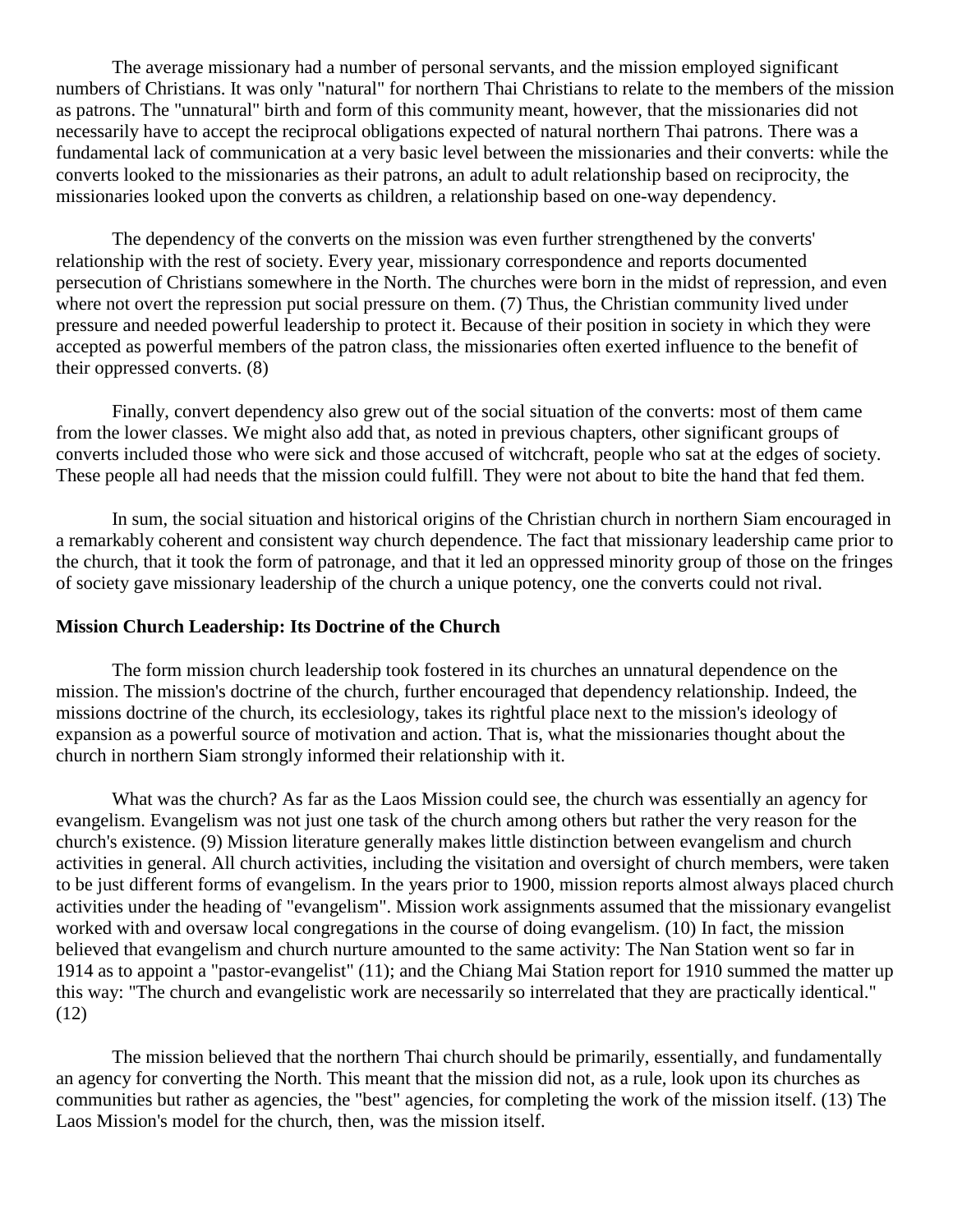Leadership training usually meant preparing church leaders to be evangelists. Those "native" leaders judged to be most successful as church leaders were the ones who won substantial numbers of converts. The mission measured the spirituality of the congregations largely in terms of numerical growth and the strength of Christian communities not yet organized as churches by the numbers of new families and/or individuals joining the community. The ideal, successful, and faithful church was the one actively and successfully engaged in evangelism. The mission also assumed that if a church failed to grow numerically there was something wrong with it. Indeed, they believed the church that did not grow numerically soon began to whither both in numbers and spiritually. [\(14\)](http://herbswanson.com/post.php?pid=47#c4e14)

In trying to understand why the northern Thai church became what it was, it is disconcerting to encounter time-and-again a pattern of Laos Mission activity in which the mission's ideology consistently pulled its attention away from the churches. Just as its expansionist ideology pulled the mission constantly outward and away from the church so its ecclesiology focused its concerns outside of the life of its churches. With its heavy emphasis on evangelism, the mission tended to ignore Christian education, pastoral care, and congregational program within the churches. As we will see, it also drew northern Thai church leadership away from the churches.

According to mission thinking, the northern Thai church was a missionary society, and the best church leadership was that which successfully converted people to Christ. This ecclesiology demonstrated a remarkable confusion of biblical roles in the organization of the church as well as a seriously limited doctrine of the church itself. The mission put Paul rather than Andrew, the apostle-evangelist rather than the bishop-pastor, at the head of the church. It confused apostleship, the spreading of the Good News, with discipleship, the wider task of following Christ in all facets of life, and with the office of "presbyter", the one who governs the church. [\(15\)](http://herbswanson.com/post.php?pid=47#c4e15) The practical result of this confusion of church offices was that those who most closely followed the model of the missionaries, individuals committed to only one of a number of tasks in the church, advanced within the hierarchy of the church. More to the point, the mission and the "native" leadership it developed did not nurture and pastor the churches but rather continued to evangelize them even after conversion. Theoretically, at least, there could be no "shifting of gears" because worship, preaching, Christian education, and other church activities necessarily fell within the province of evangelism. In actual fact, the Laos Mission did continue to evangelize rather than nurture its churches and, paradoxically, it weakened the evangelistic potential of those churches because it failed to create in them strong communities for witness and service.

Interestingly enough, the Laos Mission would have readily agreed that it had to continue to evangelize the church after conversion. This brings us to the second important element in the mission's understanding of the northern Thai church. Just as it, first of all, looked upon that church as being essentially an evangelistic society so, secondly, it defined the church in northern Siam as "child-like". Since the mission regarded northern Thai society as heathen and consequently, uncivilized, it could not help but feel that its converts remained "tainted" with the heathenism of their culture. This, in turn, meant that they were not adults-in-Christ; they had not yet grown up into the Christian faith. Indeed, they were like children in mission eyes because of their supposedly easy-going manner, sloth, lack of hygiene, and propensity to laugh all the time. They were short, too. They lacked discipline. In general, the members of the mission looked upon their converts as child-like, and for them that usually meant "childish". [\(16\)](http://herbswanson.com/post.php?pid=47#c4e16)

The missionary view of the church as being child-like had a deep impact on the life of the church and on the leadership the church itself produced.

First of all, the Laos Mission took a strongly parental and proprietary attitude towards the churches. Missionary literature so endlessly repeats the litany of "our" elders, "our" natives, "our" Christians, "our" churches, "our" evangelists, "our" ministers, "our" helpers, and "our" assistants that one gives up trying to footnote the obvious. Whatever the theory of mission-church relations might be, the mission in practice acted as if the northern Thai church belonged to it as a child belongs to his or her parents. [\(17\)](http://herbswanson.com/post.php?pid=47#c4e17)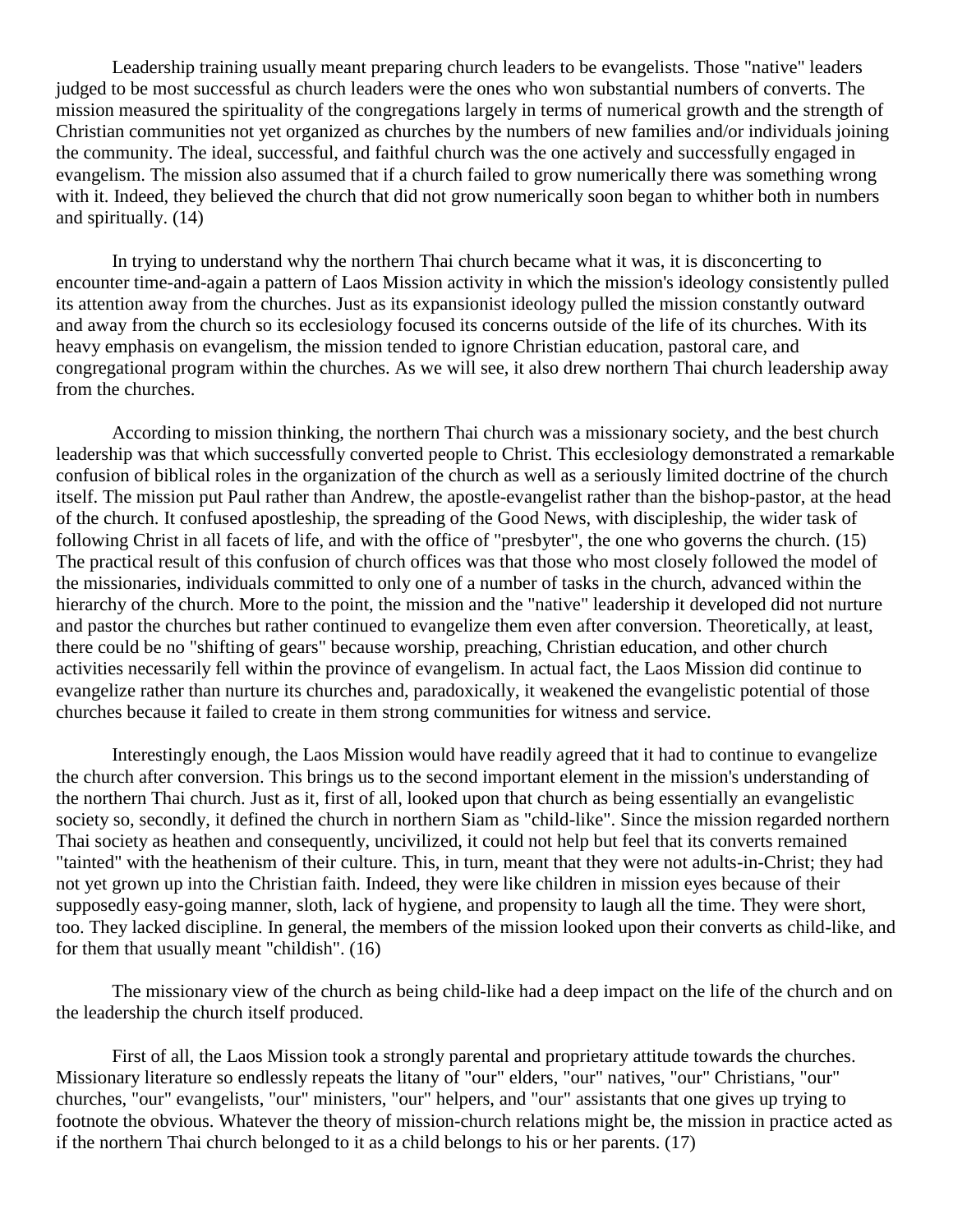Secondly, the churches did not have an independent voice of their own. The Laos Mission largely took important actions and made major policy decisions without even considering consulting the churches. With one notable exception in 1895 (see Chapter 6), the mission dominated the deliberations of the North Laos Presbytery, theoretically the voice of the church, until well into the twentieth century. In fact, the mission continued to make major policy decisions about the life of the church without reference to presbytery throughout its history, for example, the decision it took in 1916 formulating a clearer policy on baptism. [\(18\)](http://herbswanson.com/post.php?pid=47#c4e18) At the local church level, the individual missionaries, appointed as "stated-supplies," completely dominated the life and program of the congregations. They looked upon the elected elders of the church as being "a board of advisors" composed of "native assistants." [\(19\)](http://herbswanson.com/post.php?pid=47#c4e19)

Thus, the church government developed by the Laos Mission did not function in a Presbyterian manner except at the most superficial and formal level. The mission did not adhere to the Calvinist precept that places responsibility for the ordering of church life at least partly in lay hands, in the hands of the churches themselves. [\(20\)](http://herbswanson.com/post.php?pid=47#c4e20) The northern Thai church was run on an episcopal form of church government in which the missionaries exercised (from outside of the church) absolute power over local congregations and virtually acted as selfappointed bishops over groups of congregations. Individual missionaries hired and paid elder-evangelists, assigned duties to elders, settled local disputes, established local schools, and appointed teachers. [\(21\)](http://herbswanson.com/post.php?pid=47#c4e21) The missionaries believed that they had to do these things for the churches because the churches were incapable of caring for themselves. The mission's understanding of the church in northern Siam as child-like carried more weight in its thinking and behavior than did its inherited doctrines of representative church government.

Thirdly, in actual point of fact, the relationship of the convert community of new Christians to the mission did take on the aspect of a parent-child relationship. Just as children depend upon their parents for sustenance and protection, so the "native" Christians tended to cluster around the mission stations and seek their means of livelihood there. The mission encouraged this dependency through its need for teachers, medical assistants, evangelists, personal servants, and skilled craftsmen. It hired Christians whenever possible, and at other times the mission employed potential converts in order to bring them into closer contact with the missionaries themselves.

Although there are no figures available, the mission records indicate that a large percentage of Christians depended entirely or in part on the mission for their income. Thus, situations like that at the Ban Tho Church (organized 1913) arose in which the Mission Press employed half of the men in the congregation. The leadership of the churches was particularly likely to be employed by the mission, as they were the ones who displayed talents the mission valued. In 1906, for example, 140 of the "pick of our Christians" enrolled in the mission's vaccinators' class, which class taught men how to give vaccinations from which, in turn, they received an income. [\(22\)](http://herbswanson.com/post.php?pid=47#c4e22)

This child-like financial dependency of the churches on the mission had a number of repercussions. Briggs expressed particular concern that the mission created a new set of values and appetites in which converts wanted to have a better life, one like the missionaries had. He feared that the mission could not begin to satisfy such appetites. [\(23\)](http://herbswanson.com/post.php?pid=47#c4e23) Furthermore, the dependency of the converts on the mission only served to enhance the already high status of the missionaries in convert eyes. It served to confirm the patron image. At the same time, the financial policies of the mission began to create a hierarchy of privilege and wealth within the church itself. Some "natives", especially household servants, received relatively large salaries from the mission while others did not benefit so greatly from the mission's largess. Finally, some converts developed an expectation that when they needed money the mission would oblige them. They could become resentful of the mission when this expectation was not lived up to. [\(24\)](http://herbswanson.com/post.php?pid=47#c4e24)

Fourthly, since it assumed that converts had a child-like nature, the mission showed little inclination to train them for church leadership. By-and-large, the highest office that the "native" could aspire to was that of missionary "assistant." I mention this point here in passing only to suggest the roots of an issue that we will examine more closely in the next chapter. That is, that the mission simply did not expect and could not believe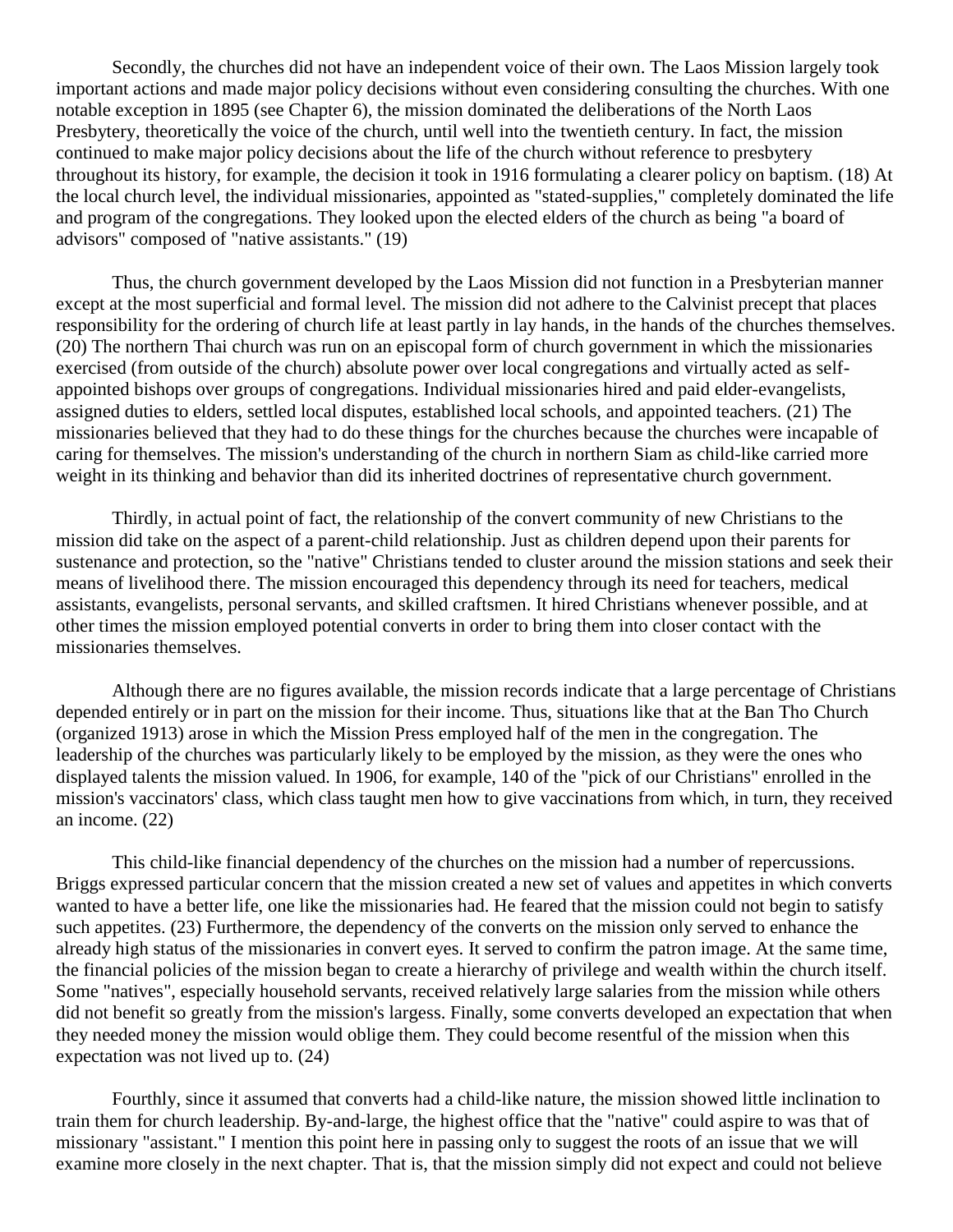that these childish people made good leaders. One does not ask a child to lead. One does not *expect* a child to lead.

Finally, many members of the Laos Mission believed that their presence would be required for many years to come to care for the still immature church. In an official mission statement of 1912 made in response to questions sent by a visiting Board deputation, the mission stated:

The foreign missionary is necessary (and for two or three generations, will continue to be necessary) as leader, teacher, and counselor of the native church, which in the last analysis is the efficient agency for preaching the Gospel to every creature. Without an adequate number of foreign missionaries the growth of the native church will be slow and the evangelization of the entire field will be delayed. [\(25\)](http://herbswanson.com/post.php?pid=47#c4e25)

Once again, the fundamental view of the mission that the church was child-like and its equally fundamental view that the essential task of the church was evangelism meshed, the one supporting the other. The pattern of missionary thinking consistently placed themselves at the head of the church, denigrated the potential role of the "native" leader, and saw their own role, place, and position as being key to the life of the church.

Viewed from within, the mission's understanding of the church had a logical consistency. Yet, the fact that the view was logical does not mean that it reflected the actual potential of the church to create and sustain its own life. Missionary ecclesiology in northern Siam did not begin with the actual situation of northern Thai society and culture or with the real and potential abilities of its converts. It began, rather, with its own ideological perspective that the society was "heathen," "uncivilized". It began with the largely unacknowledged assumption that the indigenous traditional society did not have its own integrity that might contribute something to the creation of a northern Thai church. Given this assumption, the strong dynamic of the ideology of expansion, and the church's dependence on mission leadership, we have all the makings for extreme paternalism. The nature of traditional northern Thai society with its structures of patron-client relationships did not challenge missionary assumptions and attitudes and, superficially, seemed to the missionaries to only confirm what they *already* knew.

At the last, the mission's doctrine of the church in northern Siam only contributed to making the church more fully dependent on the mission.

Before closing this section, we need to look briefly at the way in which the mission physically organized its churches. The "necessity" of mission leadership for the churches plus the geographical distribution of the churches determined the organizational structure of the church.

The distinctive pattern of the northern Thai church throughout the history of the Laos Mission was what I have chosen to call (for want of a better term) the "regional church". The regional church was a widely scattered "church" in which small groups and individual members lived at greater or lesser distances from each other, distances too great for developing a community life. These widely scattered groups and individuals had little to do with each other and were held together as a "congregation" by an itinerant leadership based in one central station. Often these regional churches had several chapels and preaching points and employed a number of men to visit the various groups. Even the smaller churches, which at first glance might not seem to fit this model, had their membership distributed through a number of villages. The church building might not even be located in the community with the highest concentration of Christians. Nearly all northern Thai churches were regional rather than purely local congregations. This form of church structure put a great deal of emphasis on the center of each congregation since the other groups and individuals were often unable to maintain a viable identity of their own. The regional church, then, constantly looked to the top, to the center for leadership. [\(26\)](http://herbswanson.com/post.php?pid=47#c4e26)

Organizationally, in sum, the typical northern Thai "church" was an artificial construct that reflected the unnatural origins of the church by being little more than a conglomerate of scattered groups and persons.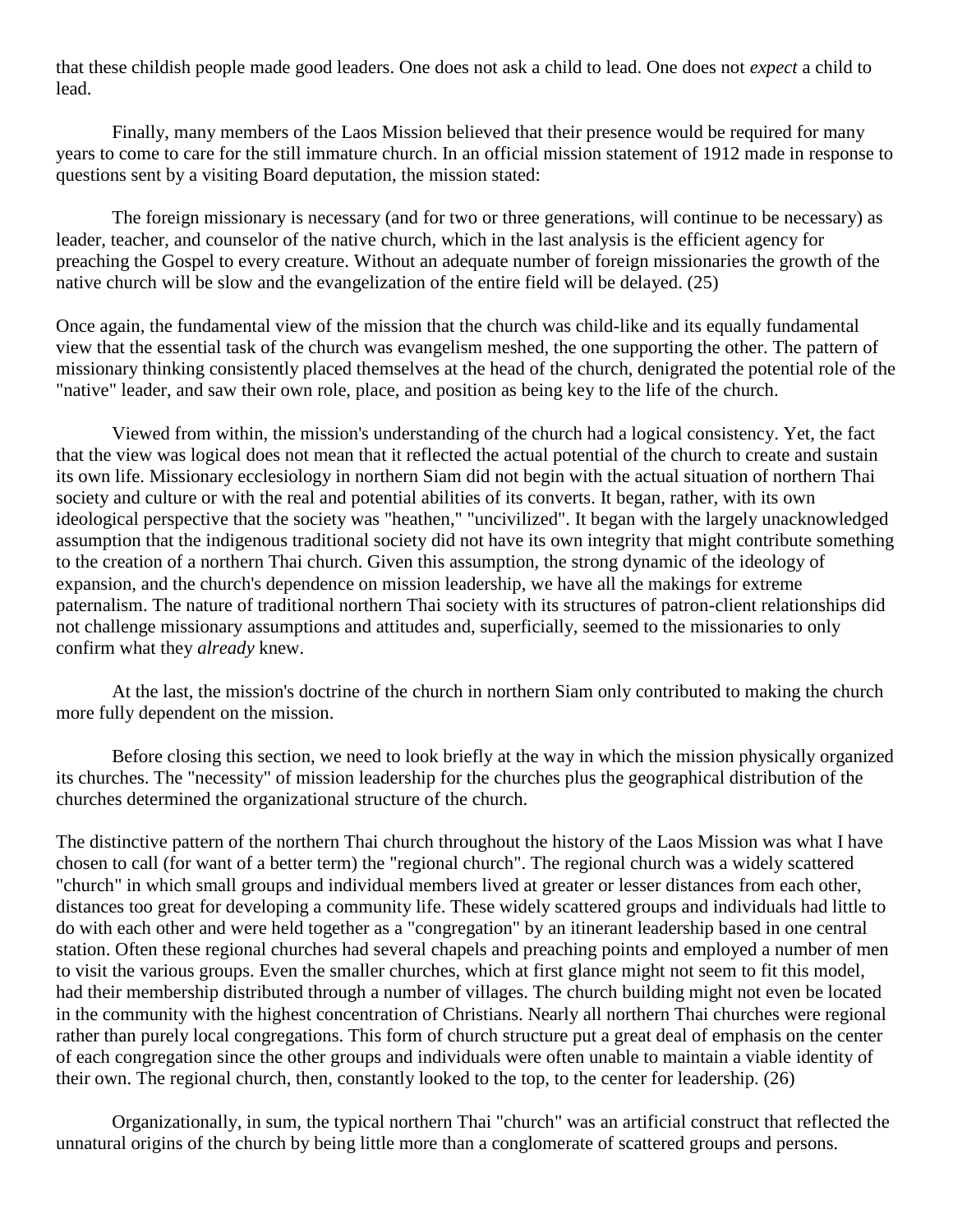#### **Mission Church Leadership: Its Practice**

Churches, like other human communities develop their own styles of leadership, styles that differ. Styles of church government vary by denomination, by culture, and from congregation to congregation. These styles of leadership do not, somehow, suddenly appear full-blown. They accrue through practices developed over the years, a recapitulation of the organization's problem-solving experience. In this section we will look at how missionaries led the northern Thai church and the leadership traditions they created for it.

The Laos Mission had to cope with two very serious limitations on its ability to lead the churches. First of all, there was the problem of health. Secondly, mission structures and procedures further limited the effectiveness of mission church leadership.

#### **Health**

Missionary health... a constant concern... an ever present source of strain, of care, of worry. The inescapable fact of missionary life was that physical and mental breakdowns occurred regularly and posed a constant threat to and limitation on the effectiveness of missionaries.

During the 1870s and 1880s, health problems were a key factor in weakening the mission. Statistics gathered in 1896 show that of the thirty-two times the members of the Laos Mission left on furlough up to that year, in 23 cases (72%) they left because of failing health. More often than not, health furloughs had to be taken before the a missionary finished his or her term. To the date of those statistics, seven missionaries retried because of ill health, five died on the field (one by drowning), and only four resigned for other reasons. In 1908, William Harris surveyed the years 1895 - 1908 and found that, of thirty missionaries assigned to the Laos Mission in the period, nineteen had already resigned, usually for reasons of health. Their average stay was less than six years including furlough time. Statistics collected by Freeman for the last six years of the Laos Mission, 1914- 1920, indicated that in those years 22 missionaries either died (six) or resigned from the mission (sixteen), that is, just over 40% of the total force. Health dominated the causes for resignation. [\(27\)](http://herbswanson.com/post.php?pid=47#c4e27)

A summary of the general state of mission health shows that in the period 1900 - 1910 the work of the mission suffered from a debilitating instability resulting from frequent health problems. In 1900 the mission doctor in Chiang Mai made about five hundred medical calls on station members, one of the worst years in a decade. Records show that the years 1902, 1905, 1907, 1908, 1909, and 1910 were all *especially* bad years. Even into the next decade, health remained a constant worry with years like 1915 and 1916 being unusually difficult. Smaller stations, such as Nan, were hardest hit and sometimes found it difficult to sustain any program at all. Rev. H. Vincent compiled another set of statistics showing a direct correlation between the ideology of expansion and mission health. From November 1905 to August 1908, the eighteen missionaries assigned to Chiang Mai Station all remained in the mission. But of the 38 assigned to other stations exactly half, nineteen, resigned. [\(28\)](http://herbswanson.com/post.php?pid=47#c4e28)

The mission tried to help its members escape the ravages of illness by giving furloughs, periodic visits home. Because numbers of mission personnel were constantly going back to the United States for reasons of health or to take their regular furlough, the mission found it necessary to transfer other members back-and-forth to cover for those absent. Thus, one of the chief characteristics of the Laos Mission was its frequent shifting of personnel. The Denmans, transferred from Chiang Rai to Nan in 1905, wrote of the serious problems facing those so moved: a great deal of time and money wasted in packing and shipping and unpacking; a loss of effectiveness as one's former work was dropped (and suffered or lapsed thereby) and a whole new situation had to be learned; and obstruction of the missionaries' relationships with the people.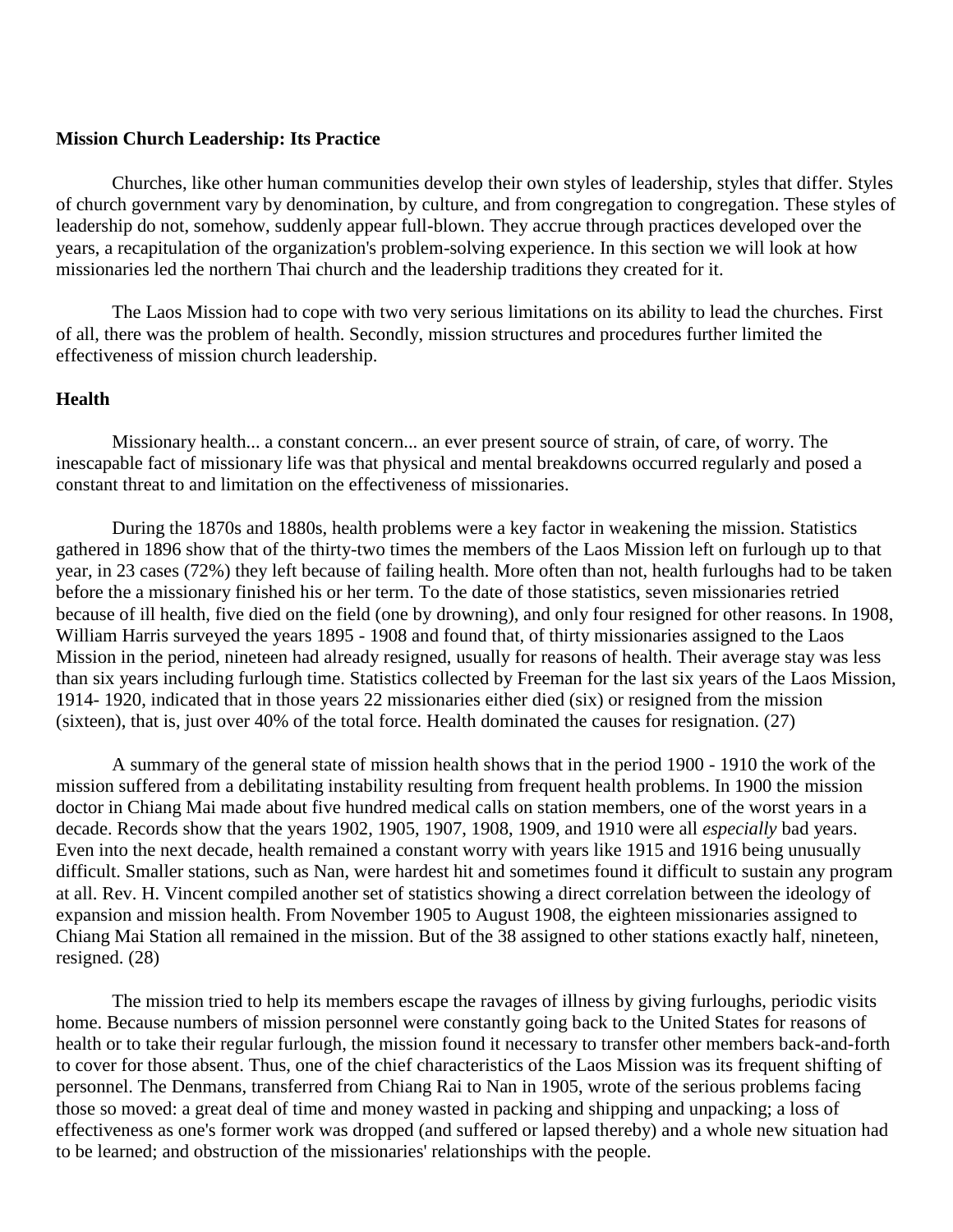In that same year of 1905, Irwin condemned the mission's habit of incessantly transferring its people. In fifteen years including furloughs, Irwin served in five stations. Each time he just began to know his new situation when the mission voted to move him on again. He strongly urged the mission to halt this practice. It didn't. The mission's habit of moving its personnel around caused Dr. Arthur J. Brown, Secretary of the Board, to complain in 1911 about the heavy expenses the mission incurred with all this moving about. He observed that of all of the Board's 26 missions the Laos Mission seemed the most prone to transferring personnel. [\(29\)](http://herbswanson.com/post.php?pid=47#c4e29)

Yet another related problem had to do with the psychological make-up of the missionaries themselves. For them, mission work involved a special calling. Many of them believed in their calling and had a deep commitment to it. They felt driven to expend themselves to fulfill their calling, and many of them gave their time, their energies, and their talents in a sacrificial way. They tended to take on more work than they could carry including a lot of peripheral mission business and administration work. The fact that they did not rely on their "native" assistants for many tasks further burdened them with responsibilities. The Rev. C.R. Callender, a veteran of the mission, wrote in 1911 that because of the fewness of workers and the many opportunities to serve, the Lampang Station members were "...kept pretty close to the danger line of breaking down. "[\(30\)](http://herbswanson.com/post.php?pid=47#c4e30)

Finally, the mission's concern for the health of its members compelled it to engage in activities that consumed great amounts of time that might have otherwise been given to church work. The mission felt that it had to build large, comfortable homes for its missionaries as a preventive health measure. The building and maintaining of those homes took time, energy, and resources. The mission also believed it necessary for the mission to order large amounts of American and European supplies and foodstuffs from Bangkok and overseas to help its members survive the climate. [\(31\)](http://herbswanson.com/post.php?pid=47#c4e31) Rev. William Harris expressed deep concern about all of the administrative time these activities consumed. As the mission's treasurer for many years, he felt that the ordained clergymen of the mission not only lost valuable time that they could have been using for church work but also set a very poor example for the churches because they spent so much time on "secular" concerns. [\(32\)](http://herbswanson.com/post.php?pid=47#c4e32)

The limits of missionary health and related factors had a direct impact on the church because they limited the missionary's time and ability to work with the churches. In different periods, churches such as Chiang Mai, Chiang Dao,

Muang Phrao, Lamphun (all three churches), Chiang Rai (several churches), Mae Dok Daeng, Fang, Nan, Phrae, and Mae Pu Kha, for examples, suffered neglect by the missionary assigned to the church because of health and health-related reasons. Missionary health problems limited the effectiveness of the missionaries themselves in their work with the churches. In the frailty of missionary health, we begin to see some of the implications of the church's unnatural origins and condition. The structures of the church depended on a foreign, unhealthy leadership that *often* did not function effectively or responsibly because it lacked the physical capacity to do so.

### **Mission Structures**

Even if missionary health had not been such an important limiting factor on the mission's ability to lead the churches, that ability would still have been greatly limited by a second factor: the administrative structure of its own organization. The Laos Mission began as a small, uncomplicated two-family organization with no need for elaborate structures. It developed only slowly and did not really begin to expand until after 1890. But, as we have seen, in the decade of the 1890s mission work expanded rapidly both institutionally and geographically. Mission churches grew more rapidly. By the mid-1890s, the administration of the mission became much more complex and required more attention, needed more coordination. [\(33\)](http://herbswanson.com/post.php?pid=47#c4e33)

Over the course of the years, the mission developed a number of organizational mechanisms to cope with its increased load of administration. These mechanisms included the annual mission meeting, the body with the most power, and annual meetings of the North Laos Presbytery, permanent and special committees,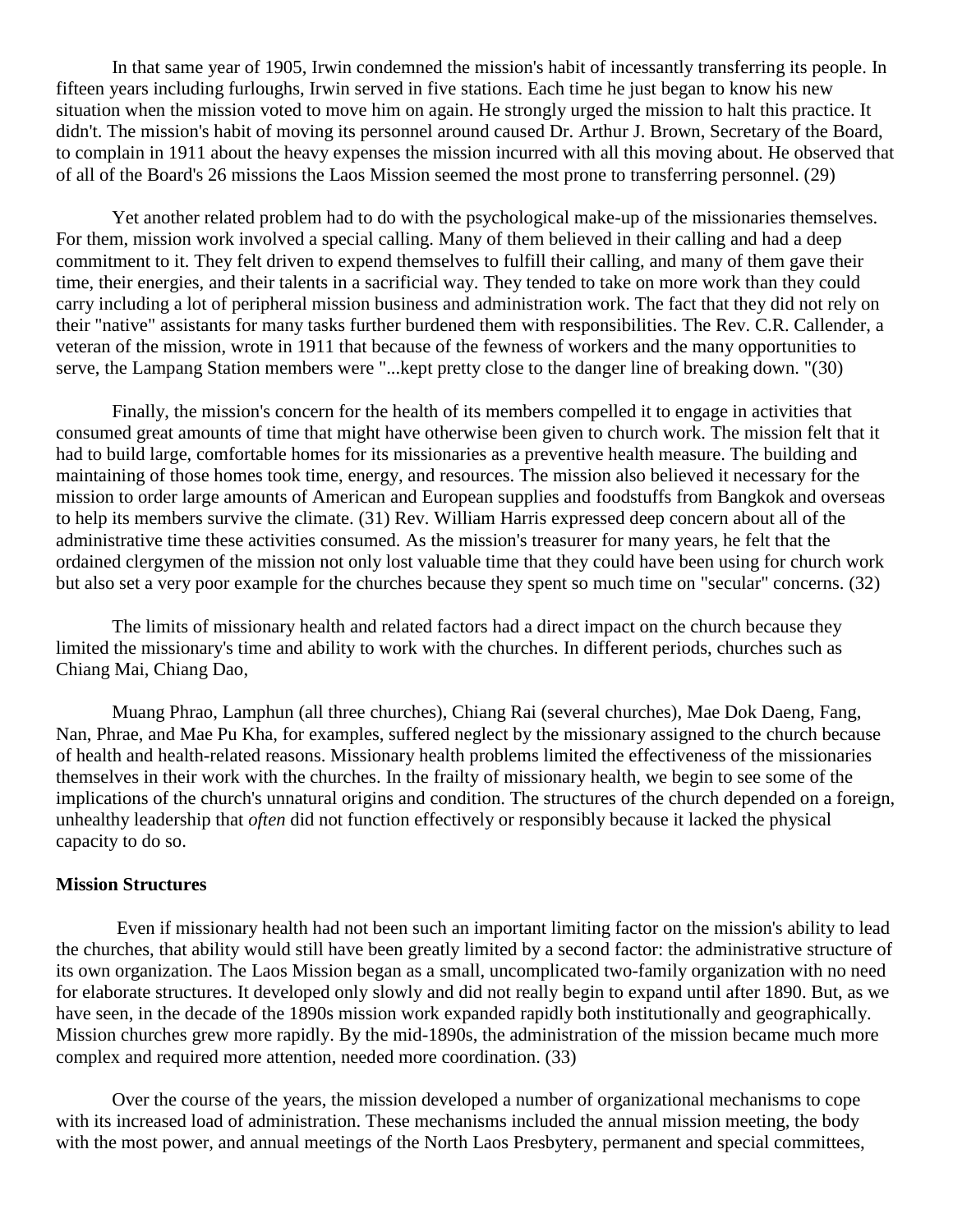and eventually a standing executive committee. The mission appointed from its number a secretary and a treasurer.

Taken in its entirety, this was a weak and cumbersome administrative mechanism. Although, for example, the annual mission meeting could and very occasionally did take effective action to change the basic direction of mission policy and activity, by-and-large it was a poor way to run a mission. First of all, the annual meetings consumed great amounts of time, time that might have been put to use in other ways. The meetings always lasted several weeks, usually about a month including travel time. A great deal of time went into the planning and preparation of the annual meeting, normally held in December. Thus, missionaries were gone from their stations or otherwise engaged in meetings for at least four weeks every year. Secondly, the annual meetings exhibited little continuity from year to year. Those attending changed every year because of furloughs or illness. Thus, policies introduced one year would be dropped, altered, or ignored the next. One group might have a majority or strong minority voice at one meeting and carry through a motion initiating certain policies, but then another group or issue would come up the next year. The previous year's work went ignored. Mission policy flitted from flower to flower, year to year. Thirdly, annual meetings could be as tedious as they were long, and during the 1890s some mission members developed a serious aversion to the annual meeting because every year something divided the mission into warring factions. Interpersonal tensions were commonplace. [\(34\)](http://herbswanson.com/post.php?pid=47#c4e34)

The network of mission committees did not work even as well as did the annual meeting, this in spite of the fact that the mission dealt with specific issues largely by appointing committees to deal with those issues. Many of the committees, standing or special, met only infrequently or not at all because committee members were busy and scattered among distant stations. Even when the committees did function they had little real authority. Although committees were supposed to oversee various aspects of church and mission work, the actual pattern of action was this: the stations took what actions, on property matters for example, they deemed necessary and only then, after the fact, informed the "proper" committee about their decision "requesting" committee consent. Even key committees found it difficult to find time to deal with mission problems. [\(35\)](http://herbswanson.com/post.php?pid=47#c4e35)

In effect, while the missionaries administered the church as strong executives ("bishops"), they left themselves with no effective executive body or individual to administer the mission. The executive officers, secretary and treasurer, had no real authority of their own. The executive committee was not strong either. [\(36\)](http://herbswanson.com/post.php?pid=47#c4e36) McGilvary chose not to impose his will or desires on the mission, especially after the mission began to grow in the 1890s. It is doubtful if he could have done so in any event, since even when he did offer advice (which often proved to be quite insightful) it was not always accepted by the mission. McGilvary served as more of a general model for what the mission held to be the "ideal missionary" rather than as an effective administrative leader. [\(37\)](http://herbswanson.com/post.php?pid=47#c4e37)

As a result of this administrative situation, the Laos Mission drifted with the currents: it had no strong policies, no unified course of action even when a consensus of opinion existed. Changes were fitful and often ineffective. [\(38\)](http://herbswanson.com/post.php?pid=47#c4e38)

In any given situation, the system allowed manipulation by strong individuals or groups who could force through decisions not widely popular. One of the most important examples of this phenomenon was the long battle Dodd and others waged to open and keep open a station at Kengtung in the Shan States. That battlefought both within the mission and with the Board-wasted incredible amounts of time and energy and still, finally, proved to be futile. [\(39\)](http://herbswanson.com/post.php?pid=47#c4e39)

These structures encouraged individual missionaries to go their own ways, to think that they could do almost anything that they wanted to do, and to ignore or even work against stated mission policy. Different stations had different policies and procedures. There was even competition between institutions within the same station where individuals would actually try to undercut the work of colleagues. [\(40\)](http://herbswanson.com/post.php?pid=47#c4e40) The administrative situation of the Laos Mission was chaotic and, in a very real sense, law-less. In a report highly critical of the Laos Mission's weak structure and its members' propensity for going their own way, Dr. Robert Speer observed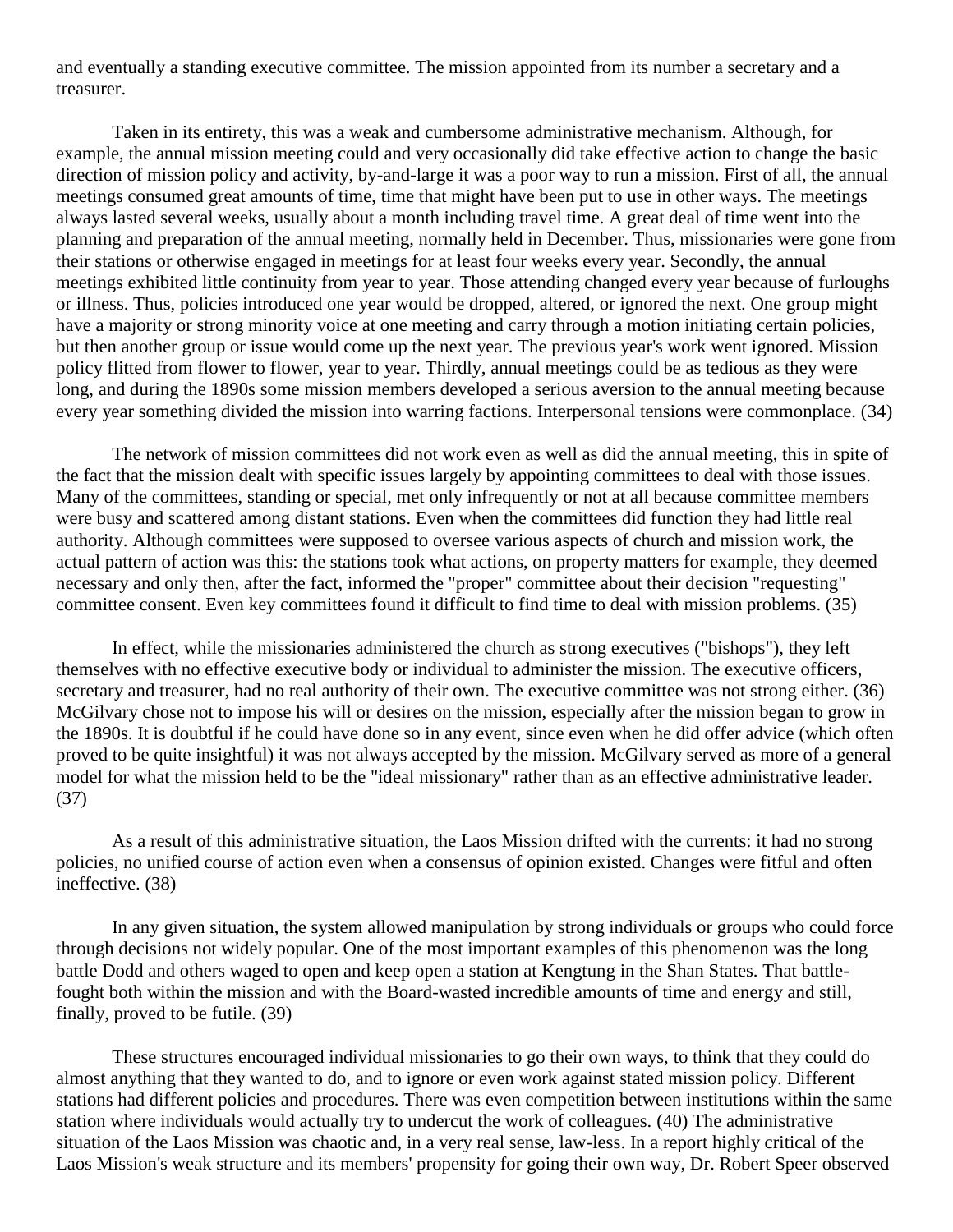that the members of the mission needed to develop "a different attitude toward all constitutional authority both toward the Board and toward the field." [\(41\)](http://herbswanson.com/post.php?pid=47#c4e41)

It was ironic that those very individuals who gave so much effort to "protecting" the churches from errors in doctrine, behavior, and administration should come in for criticism on the charge of lawlessness. In a larger sense, it was ironic that the ones who frequently looked on the "native" church as childish should themselves be so poorly organized, so poorly disciplined, and so inept. In the largest sense, it was tragic that those who suffered the most were the people in the churches.

Interpersonal relationships within the mission only compounded the administrative weaknesses of the mission because the mission tended to be politicized and factionalized. Serious personality conflicts existed with the mission and within the stations. Differences of vision erupted into open conflict. Petty problems assumed disproportionate significance. At some points, life in a station became almost unbearable, a cauldron of conflict and emotion. [\(42\)](http://herbswanson.com/post.php?pid=47#c4e42) All of this caused one young missionary to quote the veteran Dr. Mason, "The mission field is just like a great big family only without the family love. "[\(43\)](http://herbswanson.com/post.php?pid=47#c4e43)

#### **Mission Church Leadership: The Missionary Model Revisited**

The model of local church leadership that grew out of mission ideology, ecclesiology, and practice emphasized distance between leadership and the ones who followed.**Physical distance:** the practical implication of the regional church system was that the leaders of the churches did not live with the churches and seldom even saw them. There is the instructive and not unusual example of the Chiang Rai missionary responsible for oversight of nine churches in fifty villages. In 1916 he spent 150 days touring his field of which he devoted about 100 days (including travel time) in church work. Even if we ignore travel time, that missionary spent just barely eleven days with each church that year, and the actual time he spent with each church must have been considerably less. In spite of this blatant absentee form of pastoral care, the report in which his labors are recorded argues that the northern Thai were still "children" in the matter of self-government. [\(44\)](http://herbswanson.com/post.php?pid=47#c4e44) **Social**  distance: the missionaries moved and lived on a much higher plane than did the average church member and benefited from a conspicuously higher standard of living. **Cultural distance:** in the way they spoke, conducted themselves, ate, and traveled the missionaries stood apart from the language, behavior patterns, and traditions of both the general population and the people of the churches.

The experience of the churches with leadership was one of distance in which the powers-that-were stood far removed from the life of the average Christian and did not participate in their lives. The missionary church leader appeared to be a person of immense wealth who was not tied to the rhythms of plant-and-harvest, plantand-harvest. [\(45\)](http://herbswanson.com/post.php?pid=47#c4e45) In a most profound way the missionary "pastor" functioned as an absentee pastor.

Based on the attitudes and practices of the Laos Mission in its relationship to its churches, the leadership model it provided for them may be summarized in this fashion: it did not respect the integrity nor the rights of the individual churches. It did not make decisions in consultation with the churches nor even see that it should do such a thing. It did not trust the churches. It did not share power. Yet, the Laos Mission did not recognize that *it* had responsibilities to those in authority above it. The members of the mission acted as a law unto themselves. In its relationships within the mission it often showed a lack of cooperation and mutual forbearance. It was an ill-disciplined form of leadership not likely to create strong churches.

Hans-Ruedi Weber succinctly summarized the situation facing the northern Thai church in his general description of the situation of the church living under mission leadership in the missionary era. He writes that the period of missionary guidance of the churches was deadening. It resulted in paternalism, clergy-dominated churches with inactive lay people, an emphasis on institutions, the concentration of power in missionary hands, and an emphasis on buildings. He goes on to say: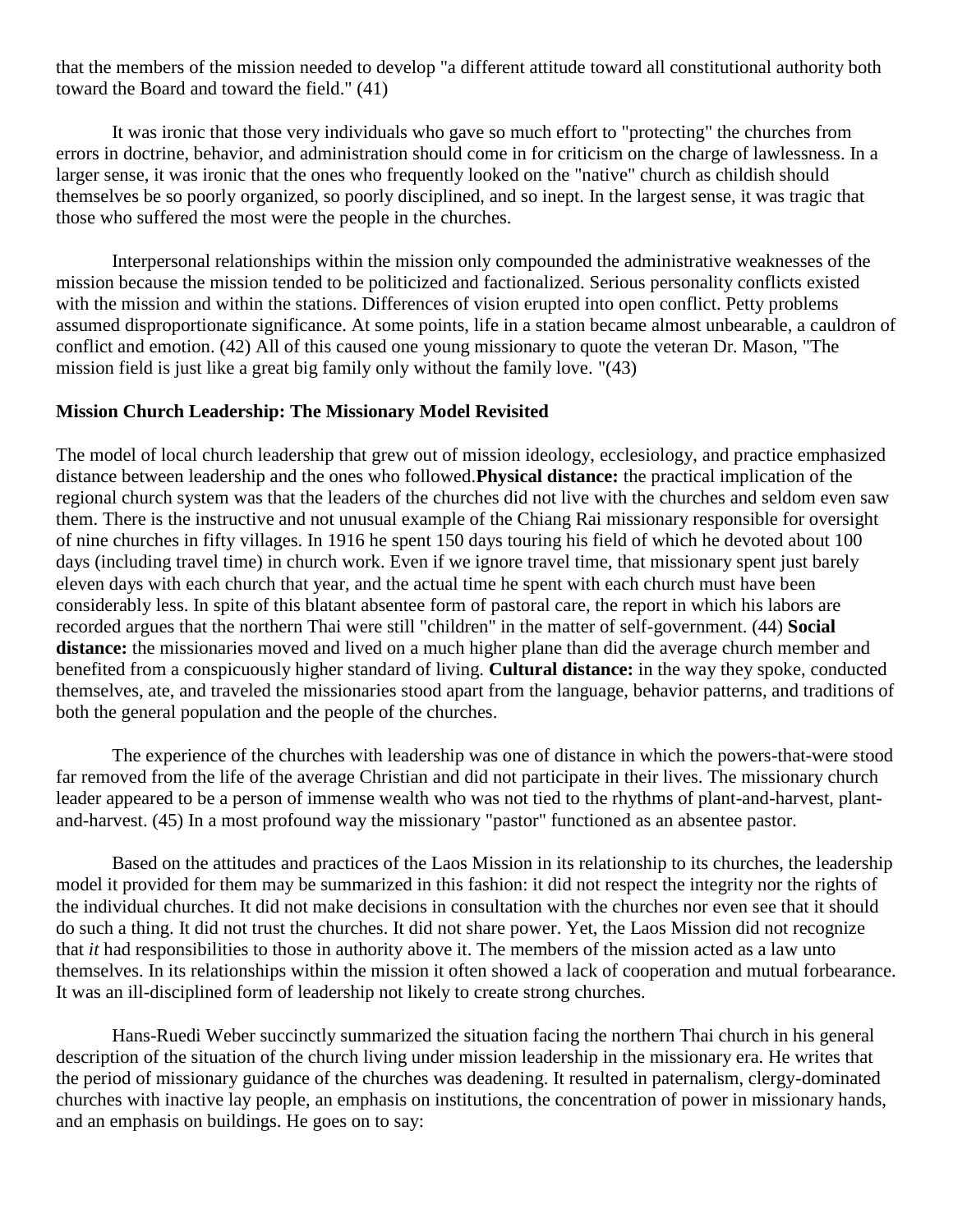But this has happened at the expense of the most important level of church life, the life of the local congregation where most laymen and laywomen get their spiritual food and where they should be helped in their response of obedience to the demands of the gospel. The flock, in its unimportant village church, was left with the poorest quality of shepherds. [\(46\)](http://herbswanson.com/post.php?pid=47#c4e46)

Weber's critique carries this study now on to describe how the mission's model for church leadership actually worked. For, this model, based on distance, distrust, instability, lack of respect, irresponsibility, and ill health did become the style of leadership that the mission developed in the church.

## **Chapter 5 Training for Ministry**

At the end of his career, Daniel McGilvary wrote,

"As I now look back over these years, it is plain to me that the great lack of the mission all the way through has been the lack of well-trained helpers; and for this lack the mission itself is largely to blame." [\(1\)](http://herbswanson.com/post.php?pid=47#c5e1)

One of the fundamental issues that every human community must solve is that of succession: who will follow those now in authority and how will future leaders prepare for leadership? This chapter describes how the Laos Mission dealt with these issues and how it prepared leaders for the church. The chapter follows on from Chapter 4, for the preparation of "native" church leadership depended upon the model for leadership exhibited by the mission itself. That model functioned as an example for performing church leadership and programmed the kind of leadership training provided by the mission. McGilvary's comment is important because it correctly described the failure of the mission to train church leadership while also stating correctly whose failure that was. His comment also contains the most common fallacy in mission thinking about leadership training, namely, that one can prepare leaders by training them to be "assistants".

April 1883. McGilvary had just returned from furlough, rested and restless with new ideas. In his absence, the mission hit a low point, and McGilvary, determined to strike off in new directions, chose as the forum for presenting his new ideas the organizational meeting of the "Chiang Mai Presbytery" (North Laos Presbytery). For some time previously, McGilvary had trained one elder, Noi Intachak, possibly from the Mae Dok Daeng Church, as an evangelist. Now, he wanted to expand his training work into a larger and more formally established program. The purpose of the new program was to train evangelists. McGilvary proposed that the mission hire about six elders at a rate of six rupees (about \$2.00) per month to engage in full-time study of the Bible and in short, practice evangelistic trips. He expected the program to improve the mission's evangelism program and to produce a better corps of evangelists for the future. McGilvary's presentation received enthusiastic support from his three fellow missionaries in presbytery, and they began to make all manner of plans, establish committees, and prepare elaborate sets of rules for the training program. However, on one point they all disagreed with McGilvary: six rupees, they felt, was too high a rate to be paying evangelisttrainees. They cut the amount, over McGilvary's protests, to two rupees per student per month. Four students were selected.

Three of the four chosen, however, declined to take part because they could not support their families on just two rupees per month. They needed more support because they could not farm and attend classes as well. McGilvary was left with only Noi Intachak, his original student, and he died within a year. [\(2\)](http://herbswanson.com/post.php?pid=47#c5e2) The first training attempt failed.

## **Mission Schools and Church Leadership**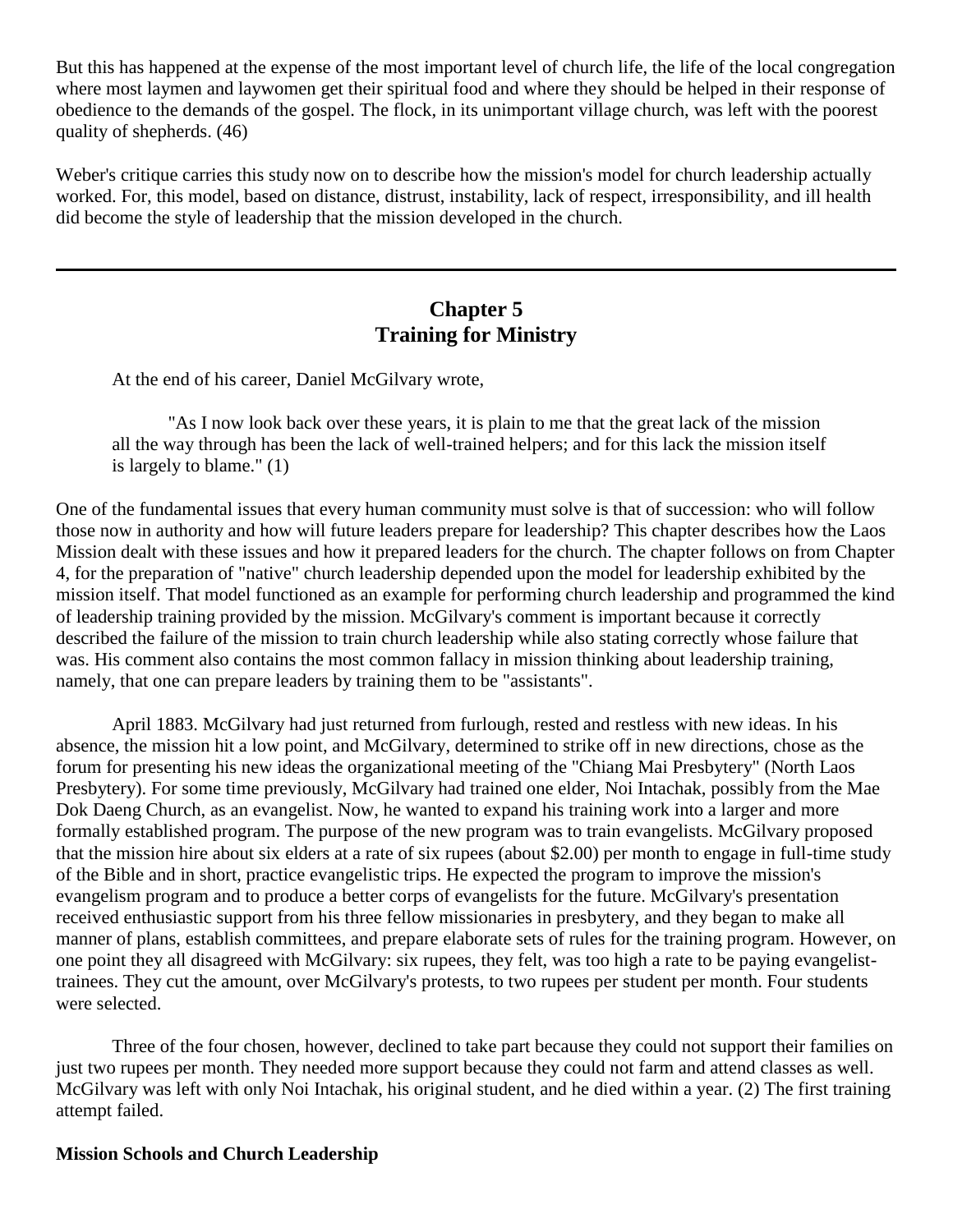In Chapters 2 and 3, I described in brief the beginnings and the development of the mission school system. From the very first mention of the need for schools in 1870, McGilvary justified them as essential to the church. He firmly believed that intelligence and Christianity were necessarily and inevitably associated. [\(3\)](http://herbswanson.com/post.php?pid=47#c5e3) McGilvary and his colleagues in the mission, therefore, easily saw a particular need for church schools in the North where traditional education took place entirely in the temples. They considered the education given in the temples schools to be poor in quality and obviously unacceptable for Christian children. Furthermore, those schools did not educate women, a key educational concern for the mission. Lillian Curtis reasoned that the Christian church needed its own schools in order to strengthen it so that it could fulfill its role as the hope of the "heathen" world. [\(4\)](http://herbswanson.com/post.php?pid=47#c5e4) The mission built its educational policy on its perception of northern Thai society as "heathen," and proposed to free Christians from the bondage of traditional society by providing them with Christian schools. In a larger sense, the mission wanted to "civilize" northern Thai society by educating the church. [\(5\)](http://herbswanson.com/post.php?pid=47#c5e5)

The mission thought it faced one serious problem educationally: first generation Christian converts, the missionaries believed, clung in many ways to the old society they had been converted out of. The first generation retained too many of their old beliefs, ideas, and practices, as well as the forms of their old life, forms fixed too firmly and rooted too deeply to be given up. Therefore, the Christian school system sought to remove Christian children, the second generation, from the environment of their "heathen-like" parents. The mission built boarding schools where Christian children both learned their various subjects and lived in what the mission considered a more fully Christian environment. Since not all children could be placed in the large, centrally located boarding schools, the mission also established smaller village schools in many churches. From 1898 onwards, it was the official policy of the Laos Mission that its schools, boarding and village, were to be primarily for the education of the church. [\(6\)](http://herbswanson.com/post.php?pid=47#c5e6)

More specifically, leadership development (our concern here) served as another crucial justification for the mission's school system. The mission expected that the more capable students in its schools would become leaders of the church. Good church leaders needed the kinds of skills taught in and the level of education provided by the schools. The mission assumed that, very naturally, this better-than-average education would produce better-than-average leadership. [\(7\)](http://herbswanson.com/post.php?pid=47#c5e7) In other words, the mission school system formed the first step in the development of trained, capable church leaders. It provided the pool of talent out of which would surface the church's leadership.

Although the mission schools did produce some church leaders [\(8\)](http://herbswanson.com/post.php?pid=47#c5e8), the school system actually developed into an independent institution that competed with the church for funds and resources. It engaged considerable mission attention, again, competing with the churches for the time and concern of the mission. In 1895, when the mission's school system just began to expand, Briggs expressed concern over the direction of educational trends. He argued for a simpler educational system because the one then developing took too much time away from working with converts. He called on the mission to give more attention to "shepherding the flock." [\(9\)](http://herbswanson.com/post.php?pid=47#c5e9) In fact, the schools did not arise out of the life of the churches even though the mission founded them on the basis of what it perceived to be the needs of the churches. This competing institution quickly developed its own needs, one of the most pressing of which was for teachers to sustain and expand the system. The mission schools tended to siphon off the best students for teachers. [\(10\)](http://herbswanson.com/post.php?pid=47#c5e10) Thus, the strategy of using mission schools to prepare church leadership worked against itself from the beginning. Instead of putting the best potential leaders back into churches, the schools co-opted those individuals for its own purposes.

A second flaw in using a non-church institution to prepare church leadership was that as the years went by the schools more-and-more confused a general "secular" education with Christian education, especially in the "show case" station boarding schools. As the government's schools began competing with the church schools, the central concern of the church schools shifted towards high academic standards and improved physical plants. Religious education in the mission schools eventually formed only one part of a larger curriculum that included general and vocational components as well. The trend and pressure drifted towards improved academic program without a countervailing pressure to improve Christian education in the schools.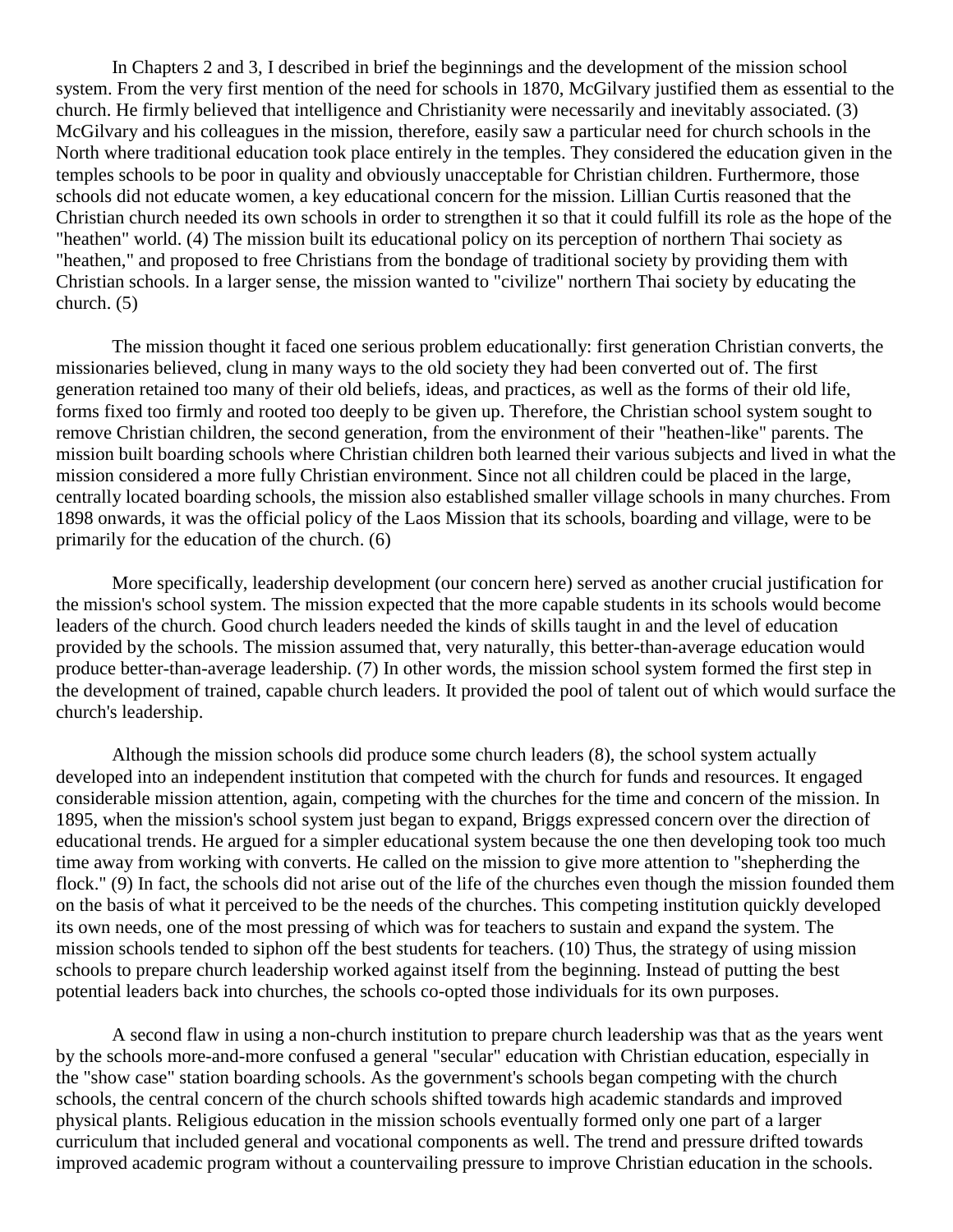The pressure for curriculum development moved away from preparing individuals for church leadership and even away from general Christian education as the mission schools sought to maintain standards in order to attract the best Christian students as well as wealthy Buddhist students. [\(11\)](http://herbswanson.com/post.php?pid=47#c5e11)

A third weakness in using mission schools to prepare church leaders was that the whole idea grew out of a vague concept about the value of education rather than on a carefully thought out strategy for leadership training. It grew out of mission attitudes about "heathen" northern Thai society rather than perceptions about the actual situation and needs of the churches it established in that society. Therefore, when mission educational activities quietly shifted away from Christian education and church leadership training, those functions were lost in the shuffle. [\(12\)](http://herbswanson.com/post.php?pid=47#c5e12) Mission thinking proved itself too nebulous and undirected about the role of the schools in church leadership training to seriously provide coherent training for the churches.

A fourth drawback in relying on mission schools to provide the first step in church leadership training was that large numbers of Christian children never or seldom attended these schools. The Suan Dok community of the Muang Phrao Church had only twenty of its 135 children in school (15%), and that for only a very brief time. That was in 1916, and this was reported to be "typical" of the situation of nearly all Christian communities under the Chiang Mai Station. This was long after the growth of the mission school system began and in the most educationally advanced station of the mission. The situation in the cities appeared to be better. For example, in 1916 Lampang Church reported all but two of its boys were in school. Yet, even here the situation was less rosy than it appeared since average attendance figures for mission schools were frequently considerably lower than enrollment figures. Even where the children were "in" school, they often did not go very regularly. For many years, Christian parents saw little reason to send their children to school, and still another problem that faced many Christians was that they lived far away from the nearest school. [\(13\)](http://herbswanson.com/post.php?pid=47#c5e13) Overall figures are not available, but the weight of mission records indicates that the mission schools' pool out of which leaders emerged was actually quite shallow.

The "strategy" of training church leadership through the mission's schools had precisely the opposite effect of that intended. It did not put the church at the center. It deprived the church of badly needed attention and resources. It took the place of church-oriented Christian education without providing a good replacement at the local level. And the result? The Speer Deputation Team report of 1915 stated that church life was being generally ignored in the work of the Laos Mission. The congregations were poorly organized. They had very few activities. Many of the churches had little or no Christian education. There was almost no Bible study. The churches lost many young people because of this inattention. The report concluded: "If we were to be asked what is the greatest need in Siam, I think we should have to answer that it was the training and use of the church." [\(14\)](http://herbswanson.com/post.php?pid=47#c5e14) Dr. Charles Crooks, writing in 1919, confirmed that the schools failed to serve the church. He observed that the mission education system had no method for directing students towards theological education, church vocations, or even for assuring their continued membership in a church. Freeman suggested that Christian education through the schools actually caused "nominalism", that is, indifference among Christians. The schools simply accustomed children to Christian teaching without "...awakening a real heart religion." The schools only made nominal Christians all the more nominal and hard to reach. [\(15\)](http://herbswanson.com/post.php?pid=47#c5e15)

Up until its last year, then, the Laos Mission failed to train and use the church. It fixed so much of its hope upon the schools as the training ground for the church that when the schools failed to be such there was nothing left. In fact, the Laos Mission violated the integrity of its churches when it established a separate set of institutions to train church leadership. And, in sum, the first level of church leadership training, the mission schools, actually hindered the emergence of a competent church leadership.

## **Try Again: The Training School**

The Laos Mission did not intend that the mission school system carry the burden for training church leadership. As we have already seen, McGilvary committed himself to creating a more formal program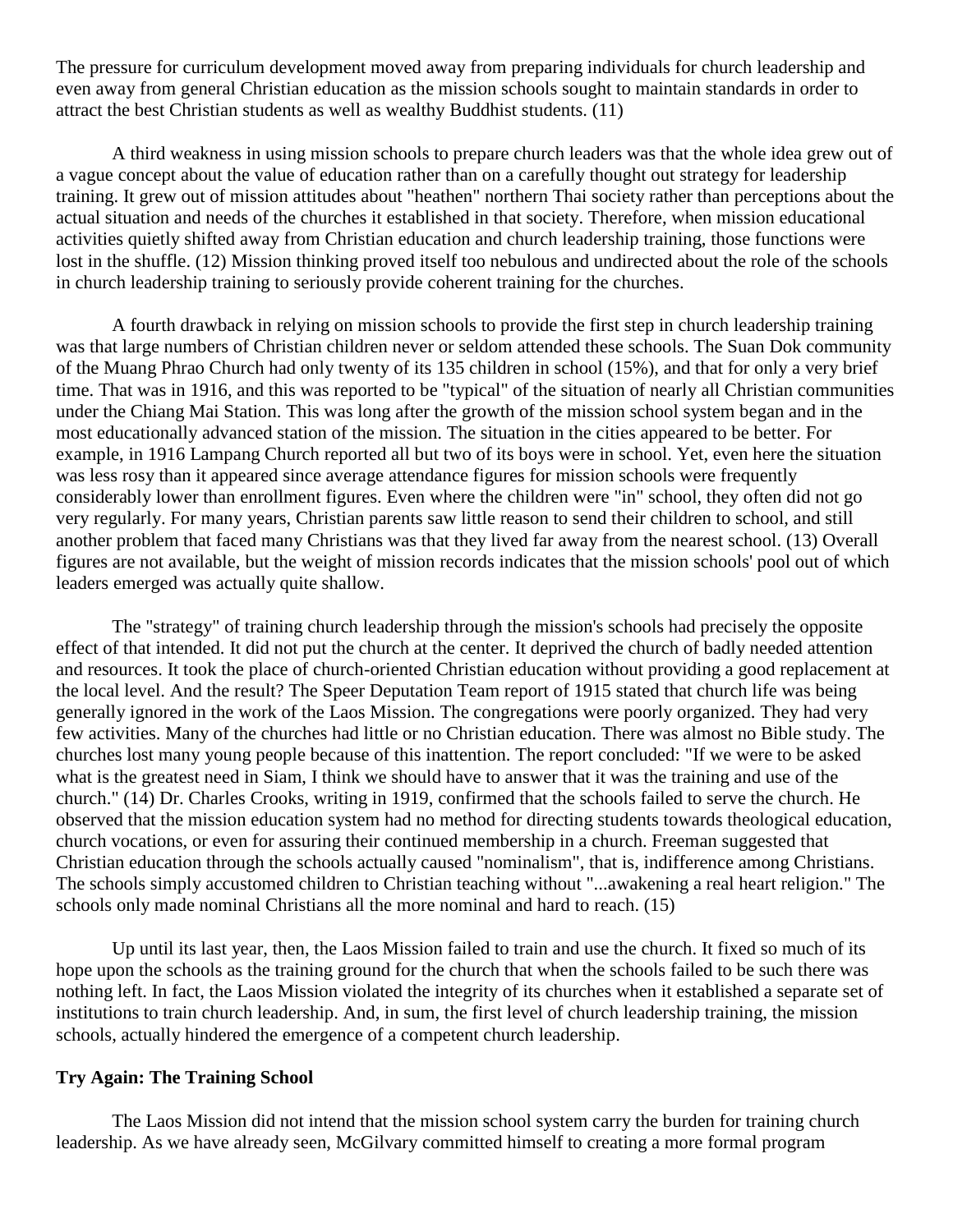specifically for the evangelistic training of church leaders. Even though his proposed program did not work out in 1883, the idea of a training school for elders did not die.

After the reinforcements of 1887 arrived, establishing a training school became possible, and in 1889 the North Laos Presbytery formally opened a training school and appointed the Rev. William Clifton Dodd to start the first class of that school. The first term of his first class began on 28 March 1889 and lasted two months with fourteen pupils meeting five days a week (Tuesday to Saturday noon) to study Genesis, Romans, theological principles, sermon preparation, and evangelism. The students were older men, elders in the churches. The only woman reported to have studied at the training school was Pa Wan, a Bible woman at the Chiang Mai Hospital who began studies in 1890. She wanted to improve her understanding of Christianity. The mission spent a total of one hundred rupees to support the students. The school proposed to train elders in evangelism, and the students devoted their weekends to evangelistic work. [\(16\)](http://herbswanson.com/post.php?pid=47#c5e16) The Training School's popularity grew quite suddenly when word began to spread among the churches that the mission paid students to attend it. The mission did not really want all of this kind of sudden interest, and it had to institute a new policy regarding stipends: only room and board would be paid. Even with the less liberal stipend policy, the number of students rose to 21 in 1890. [\(17\)](http://herbswanson.com/post.php?pid=47#c5e17) By 1891, the Training School taught classes for 25 weeks and had 35 students, many of whom planned to become ordained ministers. One of the most serious problems facing the school was that it lacked textbooks, and Dodd began to prepare course outlines in northern Thai for the students. Nan Ta, the only ordained northern Thai, assisted Dodd making him the first northern Thai theological educator. [\(18\)](http://herbswanson.com/post.php?pid=47#c5e18)

The purpose of the Training School as defined by Dodd was to train evangelistic assistants for the missionaries. Dodd felt that it would take a long time before the school could train enough evangelists to meet the needs of the mission. He also believed that it would be even longer before the mission could trust those evangelists on their own without mission supervision. He did admit that the students could make good evangelists as long as they remained under missionary supervision. [\(19\)](http://herbswanson.com/post.php?pid=47#c5e19)

After an auspicious beginning with large classes, the Training School suffered its first setback in 1891 when the Dodds moved to Lamphun to open a new station there. The school "moved" with them, but when it reopened it had only a handful of students. By July 1892, there were still only eighteen students, half the number that attended in Chiang Mai. Further problems developed as the Dodds began to prepare for their September 1893 furlough. To cover for Dodd, the mission appointed the Rev. Robert Irwin, a relatively new missionary stationed in Lampang, to the Training School. Irwin joined the Dodds in Lamphun in 1893 and took charge of the school when they left. [\(20\)](http://herbswanson.com/post.php?pid=47#c5e20)

Irwin had very different ideas about teaching. Although the purpose of the school remained evangelism training, Irwin used alternative methods for attaining that purpose: he put the advanced class of five students to teaching the less advanced class under the theory that these five men would make better evangelists if they had leadership training and experience. Unlike virtually any other member of the mission, Irwin believed that both the church and the society already had individuals capable of good leadership. In 1894, he introduced another new educational device: he set up a "mock presbytery" with the students playing all of the roles. His mock presbytery established three committees: Evangelism, Education, and Foreign Missions. The students so enthusiastically involved themselves that the Foreign Mission Committee actually, of its own accord, raised money for and sent two students to two distant cities to do evangelistic work. [\(21\)](http://herbswanson.com/post.php?pid=47#c5e21)

The Training School reached something of a pinnacle in 1894 under Irwin, but new problems came up when the mission transferred the school back to Chiang Mai in 1895. Even as the move disrupted the school, it also became embroiled in a controversy between the churches, graduates of the school, and the mission. The "Pastors' Revolt of 1895" will be dealt with in Chapter 6. It is sufficient to say that several ordained graduates of the Training School entered into a dispute with the missionaries at the North Laos Presbytery meeting of December 1895 regarding salaries. Out of the resentment and confusion of that event, the number of students at the Training School in 1896 dropped drastically.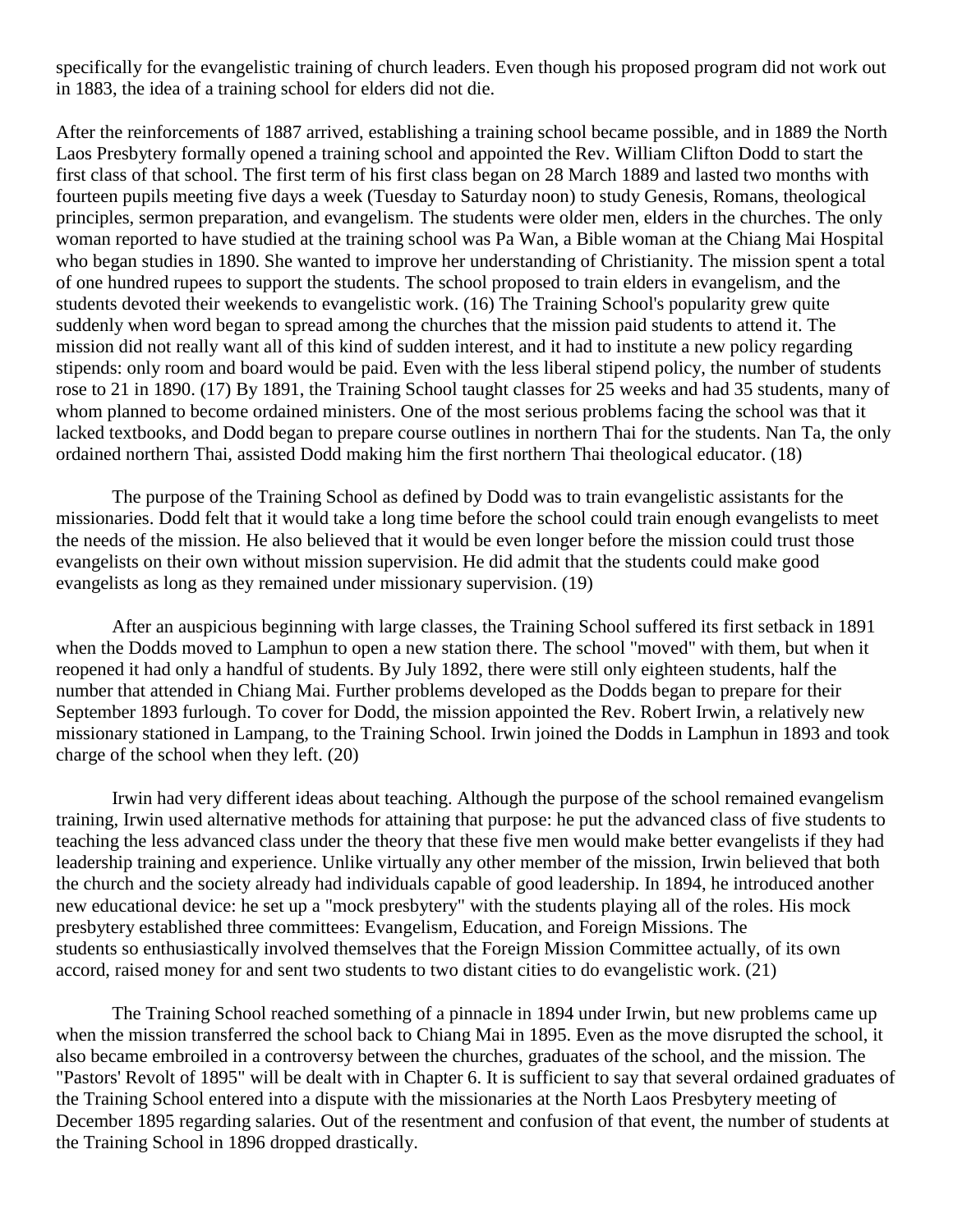In the meantime, Dodd returned in late 1895 and took over the school again. Although mission records are not entirely clear on the matter, it is more than likely that Irwin and his unorthodox methods came under fire in the mission for stirring up feelings in 1895. In any event, he was sent to Nan. And the school fell on hard times as the Dodds moved off to Chiang Rai in 1897 to open that station. [\(22\)](http://herbswanson.com/post.php?pid=47#c5e22) In its brief eight-year existence, the school moved twice, had to cope with two heads that had very different goals and methods, and suffered through the fires of divisive controversy. For most of its existence, it was located at Lamphun on the periphery of the mission. Thus, after 1896 the school ceased to exist in any meaningful sense. Whether it closed because there was no one to take Dodd's place or because the mission decided it wanted no more Training School for a while is not clear.

Nowhere is the effect of missionary ecclesiology on the life of the church more clearly seen than in the history of the Training School. The mission defined the church as an evangelistic agency, which meant that leadership training proposed to equip church leaders with evangelistic skills more useful outside of the church than in it. It taught its subjects with an eye to how those subjects might be used to win converts, as, for example, when the school taught geography because of its usefulness in "disproving" traditional cosmology. [\(23\)](http://herbswanson.com/post.php?pid=47#c5e23) The confusion of roles in which the apostle-evangelist took precedence over the presbyter-pastor meant that training for a competent church leadership did not take place.

And, indeed, as we have already seen, the Training School did not even intend to train leaders at all except in the period when Irwin took over from Dodd. Dodd, the permanent head of the school, did not believe that his students would ever make more than acceptable missionary assistants for many years to come. His belief was a result of the view that the northern Thai church was child-like and would have to depend on the mission for a long time. All of this represented a species of circular thinking: the church is childlike-it cannot lead itself-therefore, we cannot teach people to lead-therefore, we will train them to be assistants-see, they cannot lead-they are like children. Only Irwin questioned the premise of this circular thinking. In the Training School, at least, the students received his more trusting and positive approach with considerable enthusiasm, doing more than even he expected.

#### **Give Up! The Interregnum**

Although mission records continue to refer for some years to the "Training School", the permanent institution with regular teaching and a resident student body went out of existence in 1896. In 1897, the Rev. Howard Campbell, pastor of Chiang Mai Church, took over responsibility for conducting training classes. He held two short sessions with seven students the first session and 21 the second. In the years 1899 and 1900, he ran itinerating training classes with short sessions in a number of Christian villages. This program greatly increased the number of students attending while turning the "school" into more of a lay training institute. [\(24\)](http://herbswanson.com/post.php?pid=47#c5e24)

In the meantime, the Laos Mission reacted negatively to the whole idea of ordaining northern Thai pastors. The crisis years of 1895-1896 and their aftermath, left a sour taste as the mission observed what it thought to be the results of the work of those ordained. (see Chapter 6) An attitude of caution developed: Go Slow. Do not train northern Thai to be pastors as such training and status only goes to their heads, ruins them. This go slow attitude effectively suspended any thoughts of setting up a permanent training program. [\(25\)](http://herbswanson.com/post.php?pid=47#c5e25) Consequently, during the years following 1900 the "school" generally held sessions of only a few weeks under Chiang Mai Station and only for the Chiang Mai churches. In 1903, the numbers attending increased to sixty because a large number of men employed by the mission hospital as vaccinators were sent to the training classes. But as the years went on, the sessions tended to become shorter and shorter. This was largely because so many of the men who might attend the training classes were vaccinators who had to attend monthly training sessions any way. There was less need for the Campbell-run training sessions. By 1909, McGilvary held a single eight-day session. [\(26\)](http://herbswanson.com/post.php?pid=47#c5e26)

After a decade without any serious training program either for evangelism or church work, members of the Laos Mission changed their minds and more-and-more felt the need for a better training program for church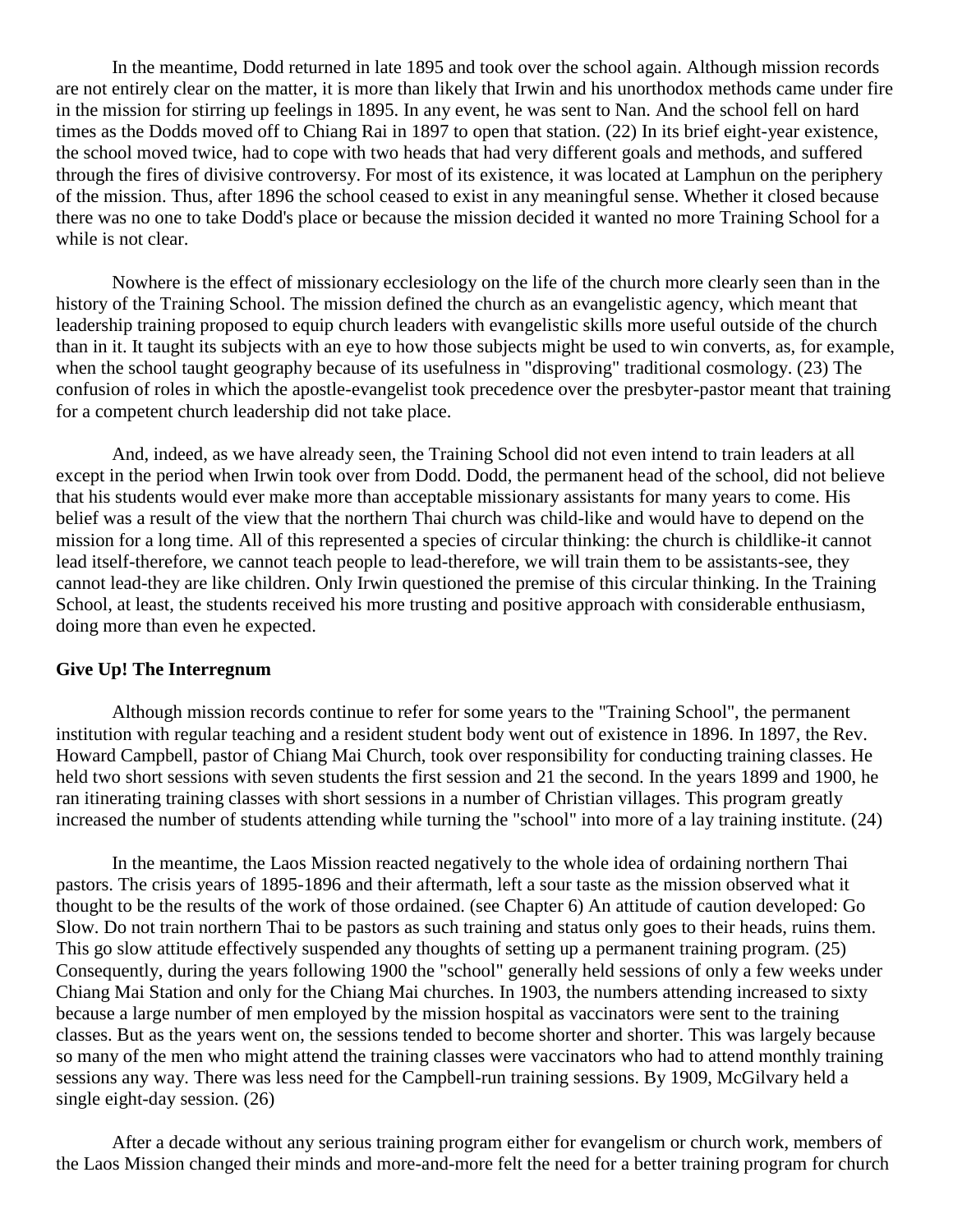leaders. After 1906, changes in their thinking increased, and by 1910 pressure grew in the mission to start up a theological training school for training pastors. In 1912, the Rev. Henry White took up responsibility for developing such a school, and he held the last classes of the "old style" during which he and others taught a total of two hundred students for anywhere from ten days to two months. [\(27\)](http://herbswanson.com/post.php?pid=47#c5e27)

## **Try, Try Again: The Theological Training School**

The Theological Training School grew out of two basic factors. One was the growing sense of urgency in the Laos Mission for theological training for northern Thai church leaders. The second was a gift in 1912 from Mr. H.L. Severance of the Presbyterian Church for \$15,000 to the Board for aiding the development of theological education in northern Siam. [\(28\)](http://herbswanson.com/post.php?pid=47#c5e28)

Although officially begun when White took over responsibility for theological education in 1912, the newly established school really took shape in 1913. In a significant shift in mission thinking, the purpose of the new school differed considerably from that of the old Training School. Unlike the first school, this one had a dual purpose: to provide trained leadership, especially pastoral leadership, for the churches and to promote evangelism. White wrote in his school report for 1913 that the chief function of the school was to train an educated ministry. Evangelism was a secondary concern. [\(29\)](http://herbswanson.com/post.php?pid=47#c5e29) Thus, this school centered its attention on the church.

The Theological Training School faced some initial problems because it lacked facilities during the construction of the Severance Building. Nonetheless, it opened in 1913 with over fifty students in three grades (including six preparing for ordination) and a teaching staff of four-White, Roderick Gillies, Kru Semo, and Elder (soon to be Rev.) Kham Ai. In contrast to the original Training School, the new theological school drew its student body from across the whole church even from as far away as Nan. The school encountered further difficulties of a sort in the next two years. In 1914, White left for furlough and Gillies became ill. Nearly all of the teaching fell to the two northern Thai "assistants", and mission records indicate mild surprise that these two men did as well as they actually did. The formal administration of the school remained in mission hands until White returned in March 1916. Soon after he returned, the school moved into its new facilities. [\(30\)](http://herbswanson.com/post.php?pid=47#c5e30)

Actually, the most serious problem facing the school by 1917 was funding. In spite of assistance from the churches, the school found itself so short of funds that in 1917 it had to cut back the number of students attending to a mere eighteen. It tried to reach others through a "Christian Workers' Conference", something of a throwback to the old days before 1913, which had 25 church leaders in attendance and focused its attention on practical issues of local church life and organization. The school continued in this limited fashion for the next three years. It did attempt to expand its curriculum by involving other missionaries in the teaching of music, hygiene, and special courses from time to time. A new development that began about 1918 took place when a few students began to enter the theological school straight after their graduation from Prince Royal's College, the mission's most important boy's school. The Training School's three grade levels, advanced, middle, and junior, all emphasized biblical studies very heavily but their curriculum also included courses in theology and Christian education (mostly related to Sunday School). On weekends, the students worked with rural churches. Classes were in session in Chiang Mai for nine months of the year. [\(31\)](http://herbswanson.com/post.php?pid=47#c5e31)

In the period 1913 to 1920, then, the Laos Mission finally began to establish a church-oriented program of church leadership training. As of 1920, the prospects of that program appeared to be quite good: it had its own facilities; it had a growing staff that included capable northern Thai; it had students from every station; and it had a core of students preparing for the pastoral ministry. As the Theological Training School entered the 1920s, it began to grow in numbers again, and it provided a desirable institution for theological study for young men interested in becoming pastors of which there seemed to be a growing number. [\(32\)](http://herbswanson.com/post.php?pid=47#c5e32)

Even so, Gillies evaluated the school in this way in 1928: the school was still in evolution, the implications of which were uncertain. It had yet to become a Siamese institution. It had yet to solve its financial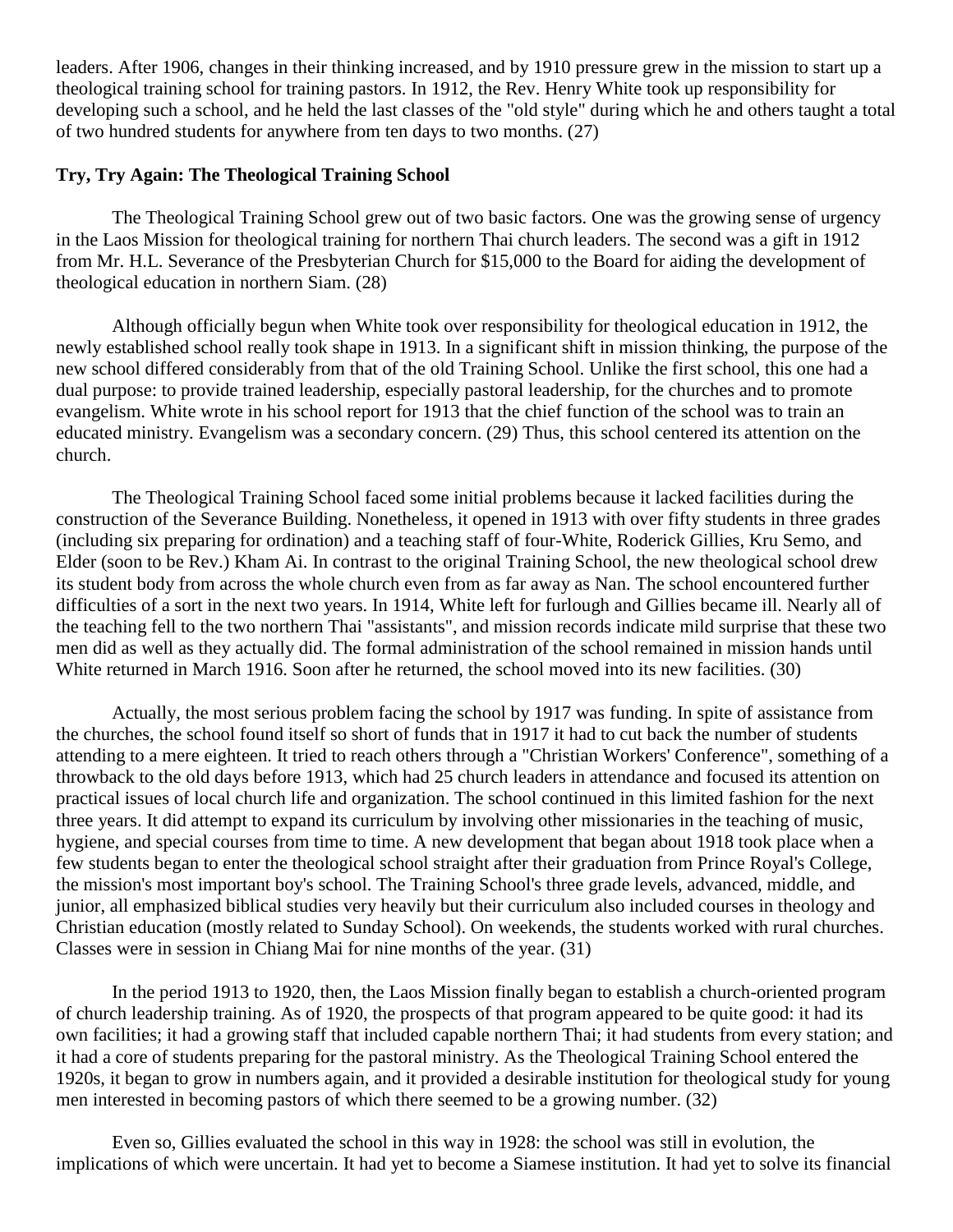problems. Gillies concluded that, "At the end of one hundred years since the Gospel first reached Siam, what confronts us with regard to theological training is not an achievement but rather a complicated problem. "[\(33\)](http://herbswanson.com/post.php?pid=47#c5e33)

The reason theological education remained a "complicated problem" was that in the period after 1910 nothing changed in the mission's attitudes about its churches and theological students. Gillies touched on the heart of the problem when he noted that a way had to be found to make the school "Siamese". The Theological Training School did not belong to the churches. It did not emerge from their concerns and needs. It remained an expression of the paternalistic attitude of the Laos Mission.

#### **The Locus of Instruction**

Leadership training consists of more than developing institutional structures for education. It also includes content. It includes the "message" that those doing the training want to communicate to their students in order to prepare them for leadership. More specifically, it includes the opportunities the mission gave its churches for developing self-reliance in theology. In this section, I assume that the training of church leadership requires a solid, intelligible, and biblical theological base as the locus of instruction. If that base/locus does not exist, the church must fail to be the church.

### **The Case of Phra Intra**

Unfortunately, the historical record is largely silent regarding the beliefs of northern Thai Christians excepting only notable instances where the converts expressed themselves in a manner pleasing to the missionaries. [\(34\)](http://herbswanson.com/post.php?pid=47#c5e34) Therefore, it is difficult to recover the actual theological concerns of the first generations of Christian converts. Existing studies and evidence suggests that their theological orientation and values differed from those of the mission. They remained concerned about the world of *phi* and *winyan* (spirits) and how to cope with these unseen but powerful beings. [\(35\)](http://herbswanson.com/post.php?pid=47#c5e35) In most cases, then, the missionaries did not refer to theological positions differing from their own, and it is difficult to measure closely mission impact on northern Thai theological development.

One intriguing exception to the general silence in mission records regarding indigenous theological ideas in the early northern Thai church is found in Wilson's annual mission report to the Board for 1880. There he mentions one recent convert who had many "fanciful" interpretations of the Bible. In one instance, this convert reportedly claimed that the Hindu god Phra Intra was actually the Angel Gabriel. Somewhat disturbed with this man's unusual ideas about Christian beliefs, Wilson wrote, "...they hardly seem right for him to be saying." Yet, Wilson also noted that the convert's heart was in the right place and that he was an apt learner. Wilson concluded with the thought that the new Christians still had so much to learn and that the mission needed more teachers for them. [\(36\)](http://herbswanson.com/post.php?pid=47#c5e36) In short, Wilson's response was one of mild discomfort, bemusement, and dismissal. He saw only a person with insufficient education in Christian faith (a child-like person) that represented a "problem". In this case and more generally, indigenous expressions of Christian faith were discouraged by the mission with the result that it forced the church to rely on the inadequate resources of the mission for its theological instruction and growth. In 1881, the year following Wilson's comments, both he and McGilvary expressed deep concern over the fact that the church did not receive proper instruction. [\(37\)](http://herbswanson.com/post.php?pid=47#c5e37) They assumed that both the content of instruction and the instruction itself had to come from the mission, as the church was ignorant, in their view, and could have no voice.

### **The Case of Evander McGilvary**

The matter of developing a "correct" theological expression for the northern Thai church became more complicated when a missionary also showed a certain receptivity to traditional religion. The Rev. Evander B. McGilvary, son of the McGilvarys, returned to Chiang Mai with his own family in late 1891 to join the mission in order to translate the Bible into northern Thai. He was well received in the mission not only because of his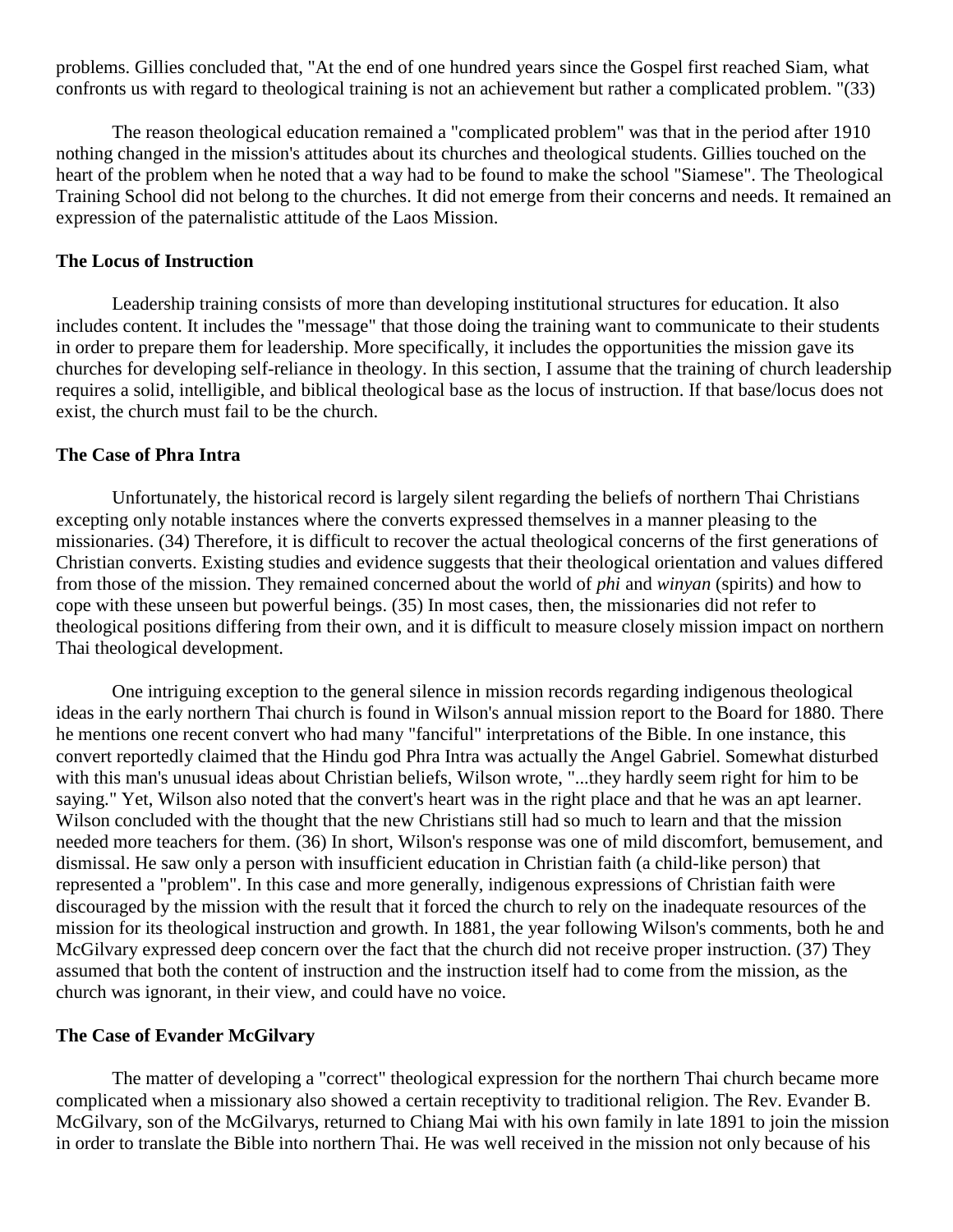parents but also for his own abilities. He soon became a useful member of the mission contributing capably as mission treasurer, sometimes pastor of Chiang Mai Church, and as the mission's Bible translator. [\(38\)](http://herbswanson.com/post.php?pid=47#c5e38)

Evander's understanding of the Bible, however, led to a crisis over his theological views. Just at the time he came to the field, the Presbyterian Church U.S.A. found itself embroiled in a deep controversy over the nature of Scriptures. On the one hand stood those who held to the inerrancy of the Bible while on the other were those who used higher criticism (historical methods) for studying the Bible. Matters came to a head in the General Assembly of 1893 where the Presbyterian Church again affirmed a previous declaration that the inerrancy of Scriptures was a necessary article of belief for Presbyterians. Evander McGilvary strongly disagreed with that position and submitted his resignation to the Board of Foreign Missions.

He believed that the Bible was not inerrant, not without textual error, and that higher criticism was a proper tool for the interpretation of the Bible. Furthermore, he believed that one did not have to be a Christian in order to be saved. In fact, Evander stated that his language teacher, a deeply committed follower of the Buddha, was saved. He resigned because he could no longer remain, to his own way of thinking, an ordained Presbyterian minister while holding views so opposed to those of the General Assembly.

The Laos Mission and its individual members felt torn about Evander's resignation. No one wanted him to resign. The mission wanted the Bible translated as rapidly as possible, and it needed his help in other tasks as well. Yet, the mission's members worried because Evander's views had become known in the U.S. Although about half of them stated their willingness to back him against any action by General Assembly to remove him from the field, a number feared that his presence might weaken support for the mission in the home churches. Others in the mission worried considerably about his influence over the northern Thai church. The churches supported him and even showed some inclination towards his viewpoint. Wilson feared Evander's influence most strongly and wrote that the churches could not decide such issues as Evander raised for them. It was, he wrote, "wicked" to push such issues on the "unsophisticated Laos." [\(39\)](http://herbswanson.com/post.php?pid=47#c5e39) After considerable correspondence, maneuvering, pleading, and confusion, Evander McGilvary and his family left the field in June 1894. [\(40\)](http://herbswanson.com/post.php?pid=47#c5e40)

Before the entire affair died down, five members of the Laos Mission signed a joint letter to the Board requesting that it send no more "liberals" to the field for the sake of mission unity. [\(41\)](http://herbswanson.com/post.php?pid=47#c5e41) Mission letters related to this case show that while most of the mission professed to respect Evander for his stand and sympathized with his concerns, no one agreed with his theological position. In the entire history of the mission, the only other member known to have held similar views also experienced theological difficulties in the mission. Dr. C. C. Hansen of the Lampang Station had a very positive regard for northern Thai culture and religion. Popular with the Christians in Lampang, his views were disapproved of in the mission, and it is likely that he was not reappointed in 1909 because of those views. [\(42\)](http://herbswanson.com/post.php?pid=47#c5e42) In effect, the Laos Mission sought to limit the theological perspectives available to the church to only those that fit under the general rubric of "conservative" and specifically discouraged theological positions that denied the sinfulness of northern Thai society and its traditional religion.

There are certain indications that the church itself felt less uncomfortable with Evander's theology than the missionaries. The correspondence cited above states that the churches supported him and all the Christians wanted him to stay. Nan Ta supported his continued presence on the field. Indeed, Wilson and others worried about the church's susceptibility to such views as Evander held. [\(43\)](http://herbswanson.com/post.php?pid=47#c5e43) We have already noted that the Lampang Christian community respected Hansen, for all of his "unacceptable" views. At the very least, it may be concluded that the churches of the 1890s and early 1900s accepted theological diversity and a more positive view of their own culture and its traditional religion more readily than the mission. While every missionary felt torn about Evander's going or staying, the Christian community wholeheartedly, openly supported his staying.

Nowhere is the mission's "theory" of indigenization of theology more clearly seen than in its development of church music. Many of the missionaries had musical talents that they shared with the church. For them, "indigenization" meant taking Western forms, in this case Western church hymns, and translating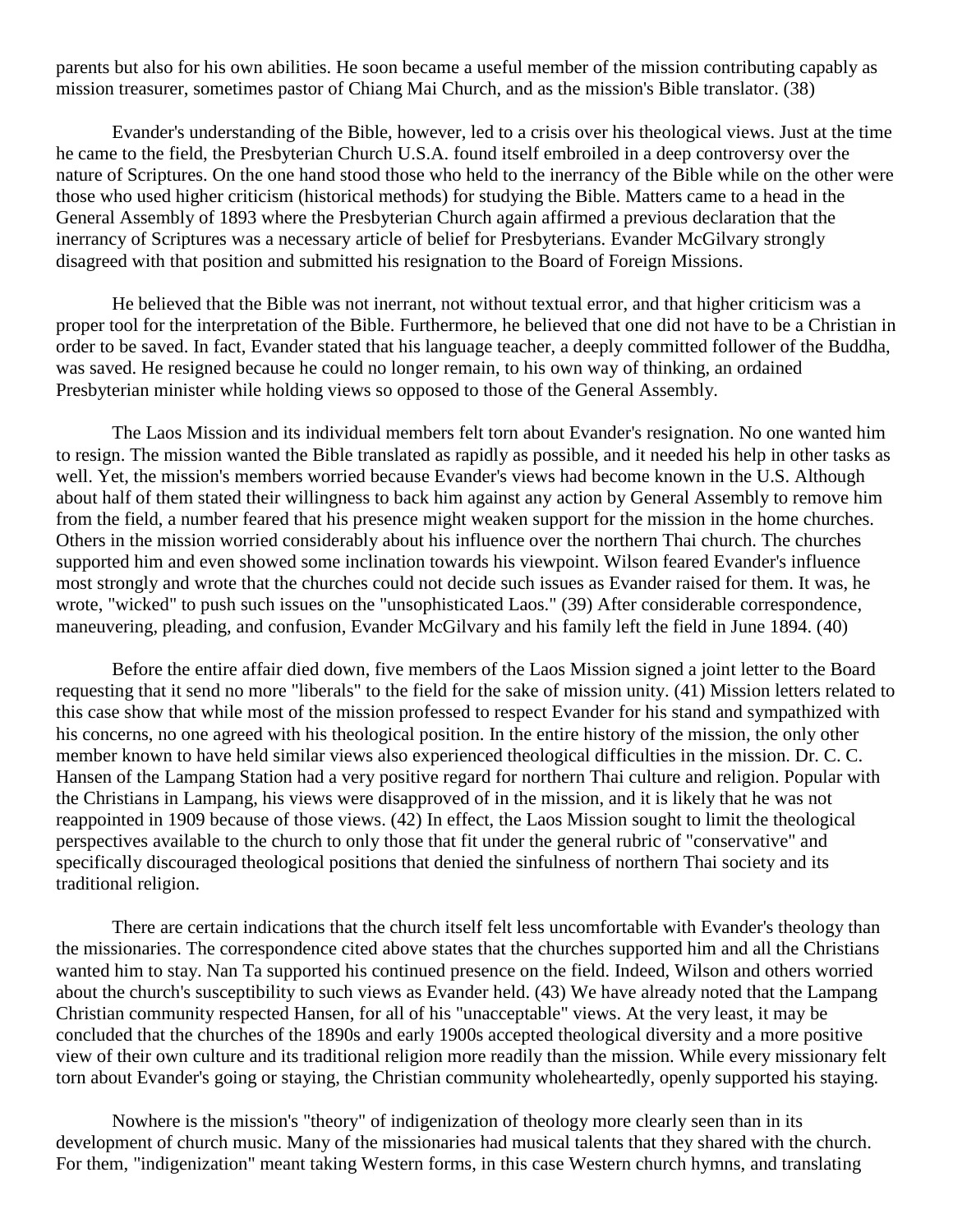them into northern Thai. Otherwise, they assumed without question that Western instruments, musical notation, tunes, and content met the church's needs for its own music. [\(44\)](http://herbswanson.com/post.php?pid=47#c5e44) Indigenization meant simple-minded translation.

By now, we should not be surprised that these specific mission attitudes fit in with its larger ideological and ecclesiological positions. It was all very logical: if northern Thai society was "heathen," filled with darkness and under the control of Satan, no ideas taken from it could possibly be of use. Since northern Thai Christians were child-like, they could not possibly contribute anything to theology. The result also fits into the historical processes at work in the northern Thai church. The church became fully dependent upon the mission for formal, systematic theological understanding, but since the mission had so little time for the churches they left the churches mostly in ignorance, without a coherent theological voice.

### **The Case of the Bible**

Dependence on an over-worked, under-staffed, paternalistic mission had serious repercussions on the northern Thai church in another area. The Laos Mission found it difficult to get to translating the Bible and making it available to the churches. Before the founding of the Mission Press, the mission relied on the Siamese Bible and a few hand-copied northern Thai Scripture portions. Since few people in the North could read Siamese, the mission long sought to establish its own northern Thai press. [\(45\)](http://herbswanson.com/post.php?pid=47#c5e45) (see Chapter 3).

Although the press began in 1892, it did not publish the first two books of the Bible, Matthew and Acts, until the following year. The primary purpose of the two books was evangelistic, but the missionaries were also delighted to have them for use by church members as well. They filled a longtime need. [\(46\)](http://herbswanson.com/post.php?pid=47#c5e46) However, the pace of translation and publication remained slow (see Appendix III), and the whole New Testament did not appear until 1914, at which time Coffins wrote,

At the time of printing this report we are printing 2nd Corinthians which will complete the New Testament in Laos. Perhaps it is not wise to report that it has taken more than twenty years to complete it; due wholly to the fact that our over worked missionaries have had their hands more than full with evangelistic and medical work and the translation of the Scriptures has had to be given a secondary place. [\(47\)](http://herbswanson.com/post.php?pid=47#c5e47)

This slow rate of translation meant that churches received the Bible only in fits and snatches, piecemeal as first one book and then another came off the press. Since most of the Scriptures came out printed as single books (or collections of shorter books), converts did not necessarily even obtain all the portions available at any one time.

Consequently, the church remained largely ignorant of the Bible. For example, in 1900 a group of Chiang Rai Christians earnestly searched the seven books of the Bible available to them in northern Thai for a prohibition against drinking alcohol. Finding none, they started drinking, and the church eventually suspended four of them. [\(48\)](http://herbswanson.com/post.php?pid=47#c5e48) The dilemma and misadventures of the Chiang Rai group may seem somewhat comic and inconsequential were it not for the fact that Christian groups and churches generally displayed ignorance of the Bible throughout the history of the Laos Mission. Dodd tells of two cases: in the first, a missionary assistant mistakenly used a chapter from the Westminster Confession of Faith thinking it was from the Bible. In the second, one Christian advised another to stop reading storybooks and devote himself to the Bible. The "story book" the first man was reading was the Book of Job. [\(49\)](http://herbswanson.com/post.php?pid=47#c5e49)

The mission did not purposefully set out to withhold the Bible from the churches. Considering the circumstances of geography, the problems in establishing the press, and the weight of other commitments, the missionaries did what they could. Yet, because of those circumstances and limitations, the mission could not provide the churches with adequate access to the Bible. Freeman, writing in 1910, admitted that the churches needed more thorough and systematic biblical instruction. However, the pressure of other work on the small Laos mission force prevented it from meeting the need. [\(50\)](http://herbswanson.com/post.php?pid=47#c5e50) The crux of this problem (and many others) originated in the mission's insistence that *it* had to oversee virtually everything. Too busy to translate.. .too busy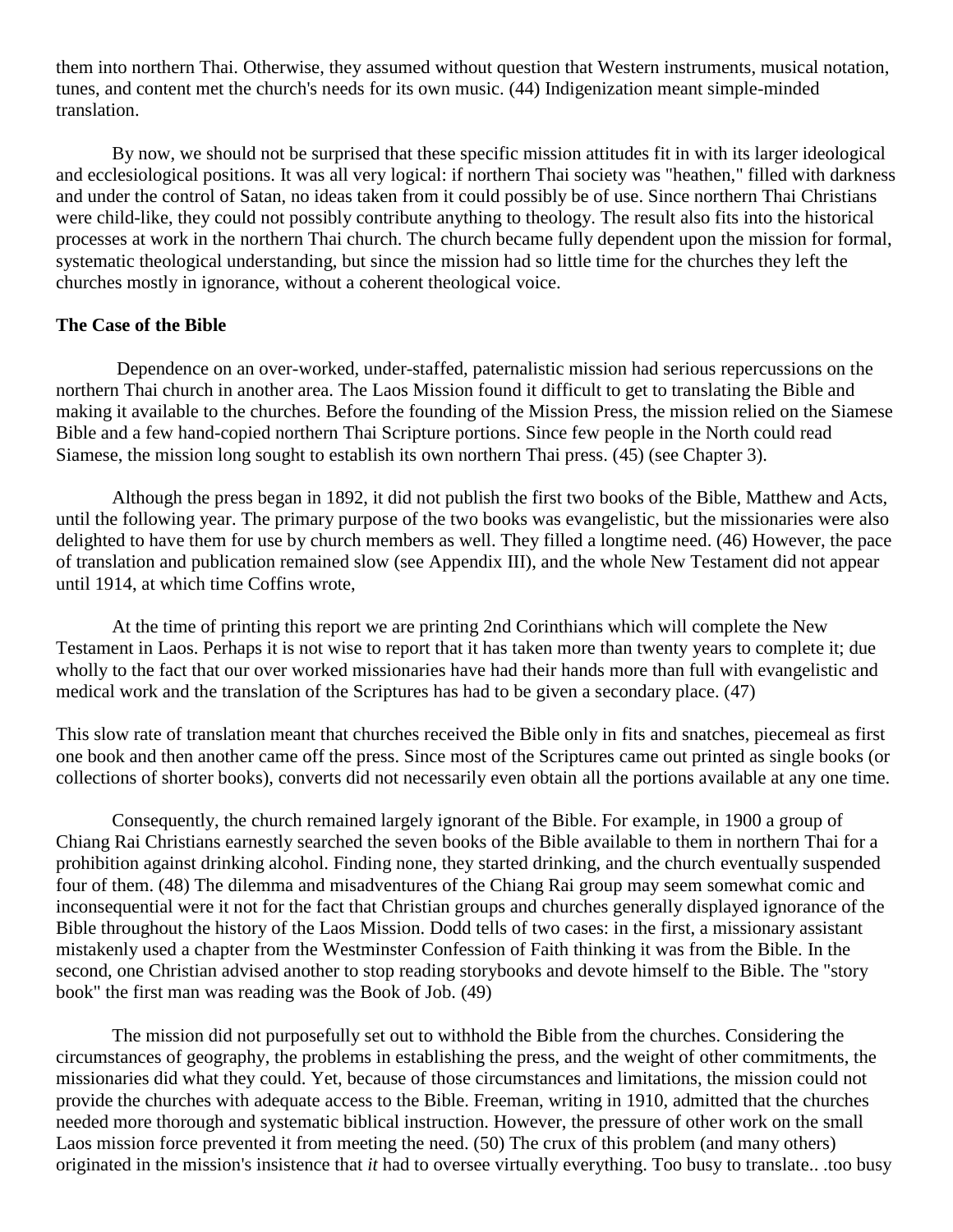to teach.. .and, at the last, too busy too busy too busy to show the "natives" how to do for themselves what it could not do for them.

Although after 1914 the mission did give more attention to Bible distribution within the churches and encouraged more Bible study, there is no evidence that their attention and encouragement had appreciable results. [\(51\)](http://herbswanson.com/post.php?pid=47#c5e51) Even then, this emphasis came nearly fifty years after the founding of the mission and in the closing years of its existence.

#### **Summary**

The northern Thai church was an ignorant church. It lacked access to the Bible. It lacked regular Bible study. It did not know the Bible. It lacked a theological voice of its own. It lacked training in theology. Consequently, what theological expression it had either came from mission or from pre-Christian traditional beliefs. The Laos Mission purposefully limited the theology that the people did hear to one particular Western expression of theology.

Maen Pongudom summarized the situation well in his discussion of the effects of mission attitudes about Thai and northern Thai culture on the church. He concluded that mission attitudes prevented it from cultivating a substantive and effective proclamation of the Gospel and prevented the converts from developing their own theological voice so *they* could proclaim the Gospel effectively. He wrote, "Consequently, the missionary has imprisoned and dwarfed the Gospel."[\(52\)](http://herbswanson.com/post.php?pid=47#c5e52) While stated somewhat polemically, Maen's observation carries weight in light of the historical evidence available. The locus of instruction for church leadership and the laity in general remained firmly in mission hands with a result precisely the opposite of that intended. The mission intended to protect the "purity" of the Gospel from "heathen" influences by dominating the content and the teaching of the Gospel in the North. What it accomplished, in fact, was to prevent the church from discovering its own understanding of the Gospel, thus, leaving it to try to adapt in some vague fashion as best it could beliefs about *phi* and *winyan* to what it understood of Christianity.

#### **Conclusion**

The fact that impresses me personally the most about Laos Mission leadership training is this: in general education, in medicine, and in technology, the various members of the mission performed near wonders in institution building. They introduced an impressive array of changes in the North. They persevered against all manner of obstacles to establish schools, hospitals, and even a press. The Collins', the Harris', the Campbells' and others were competent administrators. McKean built up a hospital and then established the first leprosarium in Siam. Why was it, then, that *this* mission with all of *this* talent and all of *these* institutions failed to establish a credible, stable program for leadership development and theological education ? How was it possible ?

## **Chapter 6 Church and Ministry**

Ideologically, the Laos Mission believed that its convert churches could not provide their own leadership without many years of training and guidance by the mission. The leadership training the mission gave to potential church leaders failed because it did not actually train for leadership, because it emphasized evangelism to the exclusion of pastoral skills, because it failed to root the church in the Bible, and because it eschewed theological creativity and balance. The Laos Mission, then, failed to participate in any meaningful way in the late nineteenth century missionary movement's redefinition of the purpose of that movement. Creative missionary thinking shifted from simply spreading Christianity to the establishing of self-propagating, self-supporting, and self-governing indigenous churches in "non-Christian" areas.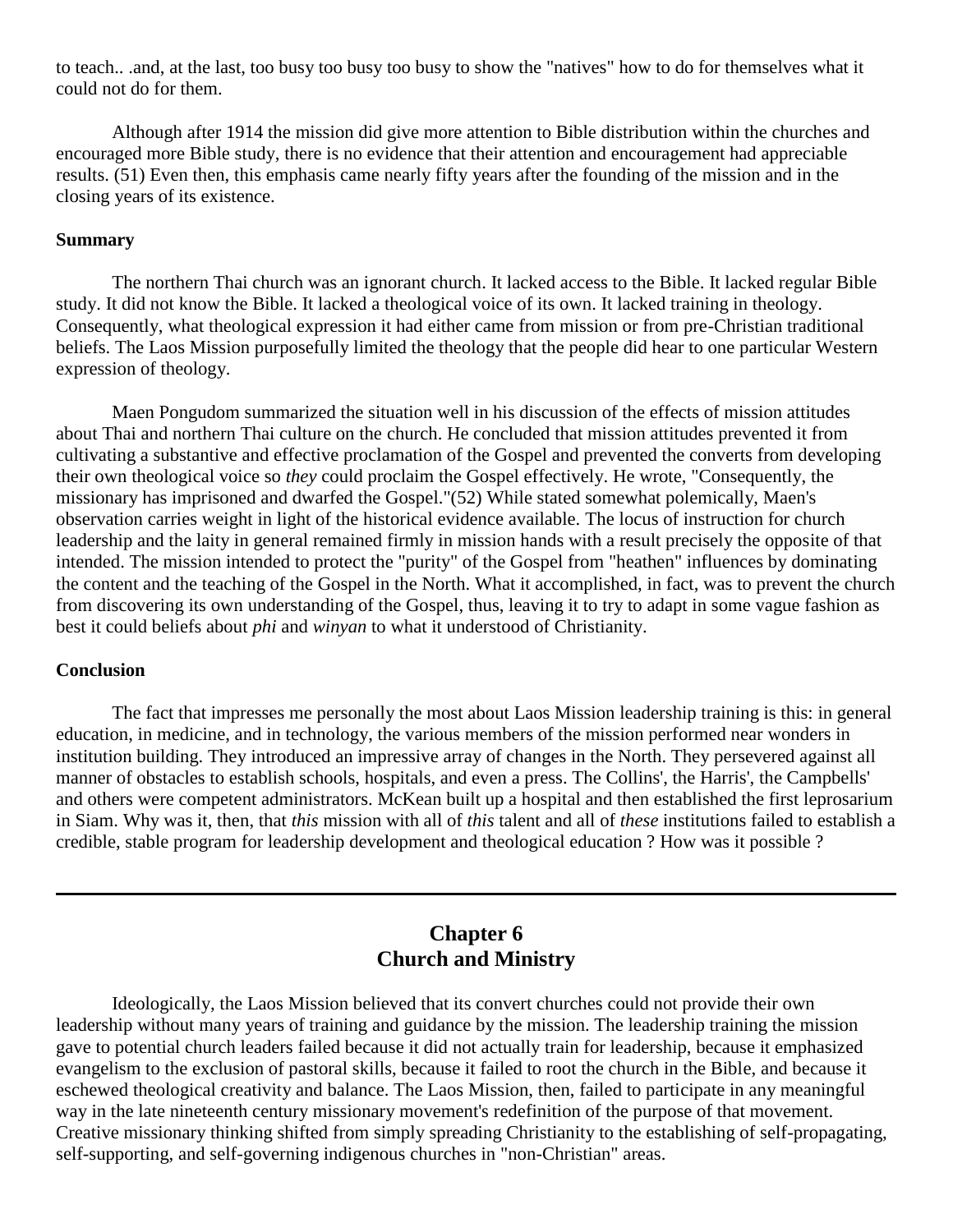This chapter focuses attention on the actual historical development of northern Thai church leadership, especially the clergy, in light of the issues discussed in chapters 4 and 5. Its examination of that development immediately involves us in the larger issues of self-reliance in evangelism, stewardship, and church government. My purpose here is to see how mission ideology and leadership training affected the emergence of indigenous church leadership.

## **The Pastor's Revolt of 1895**

The events of the Pastors' Revolt of 1895 form the most important single complex of events in the history of the northern Thai church since September 1869. Prior to the early 1890s, the church grew without much thought given to planning. The mission showed no concern that the churches either run themselves or have financial responsibility for themselves. But, by 1894 new ideas permeating the international missionary movement began to influence events in northern Siam. The mission itself had grown larger, more complex, and now it entered a time of ferment resulting from the clash between opposing interpretations of how to develop a self-reliant northern Thai church. The importance of these events was that the church and mission came to a fork in the road where the choices were significant change, a break with the past, or continuity, embracing the past.

Nan Ta, who received ordination in 1889 and proved himself to be a capable evangelist and church leader, who impressed and pleased the mission with his work. [\(1\)](http://herbswanson.com/post.php?pid=47#c6e1) Some of its members felt a need for more men like him, and in December 1893 the North Laos Presbytery ordained Kru Wong and "licensed" Noi Lin, both students of the Training School, and made them pastors of the Mae Dok Daeng and Wang Mun Churches, respectively. In the meantime, the understaffed Chiang Mai Station, considerably distracted with the Evander McGilvary case, called upon Nan Ta to take over most of the pastoral duties of the Chiang Mai Church while an elder took over the Sunday School. This was the first time that "First Church" found itself almost entirely in northern Thai hands, and the end of 1894 potentially marked the first signs of the emergence of a pastoral system for the northern Thai church. [\(2\)](http://herbswanson.com/post.php?pid=47#c6e2)

During 1894, several other men at the Training School prepared for the ordained pastoral ministry. Dodd, who opposed ordaining any more northern Thai, happened to be in the U.S., and Irwin's voice as head of the Training School carried considerable weight in the weakened Laos Mission. Irwin saw that the churches needed pastoral leadership and believed that the best way to get that leadership was to train northern Thai Christians for it since it was their work and responsibility anyway. He also believed that the churches could supply enough men for their own leadership. [\(3\)](http://herbswanson.com/post.php?pid=47#c6e3)

Then came the next annual meeting of presbytery in December 1894. According to McGilvary, the presbytery decided to ordain one or two more men, but when they began to select candidates they kept thinking of others nearly as qualified, nearly as ready. Presbytery did not want to discourage or disappoint them, and so it ended up ordaining six more men, for a total of eight, to the ministry while licensing another three. The presbytery assigned all eleven men to pastoral or evangelistic work. [\(4\)](http://herbswanson.com/post.php?pid=47#c6e4) It also voted to assess churches pastored by them for part of the salaries of their pastors since it was felt that the churches should begin to be responsible for paying their own pastors. Irwin, who also served as chairman of the Evangelistic Committee at this time, tried to make a number of financial changes in conjunction with placing pastors in the churches. First of all, he and other Chiang Mai missionaries (including McGilvary) visited the churches to explain the need for selfsupport and create enthusiasm for it. Secondly, Chiang Mai Station sent out a letter to the other stations and churches urging the necessity of self-support. Finally, Irwin reduced the number of paid elder-evangelists and the amount of pay those remaining received. Evidently, in cutting evangelists' pay he also cut off the pay some of the now ordained men received from evangelism, thus making them dependent on the churches for their income. [\(5\)](http://herbswanson.com/post.php?pid=47#c6e5)

Without planning or preparation, the Laos Mission and the North Laos Presbytery embarked in December 1894 on a daring experiment. Considering the fact that only Chiang Mai Station showed any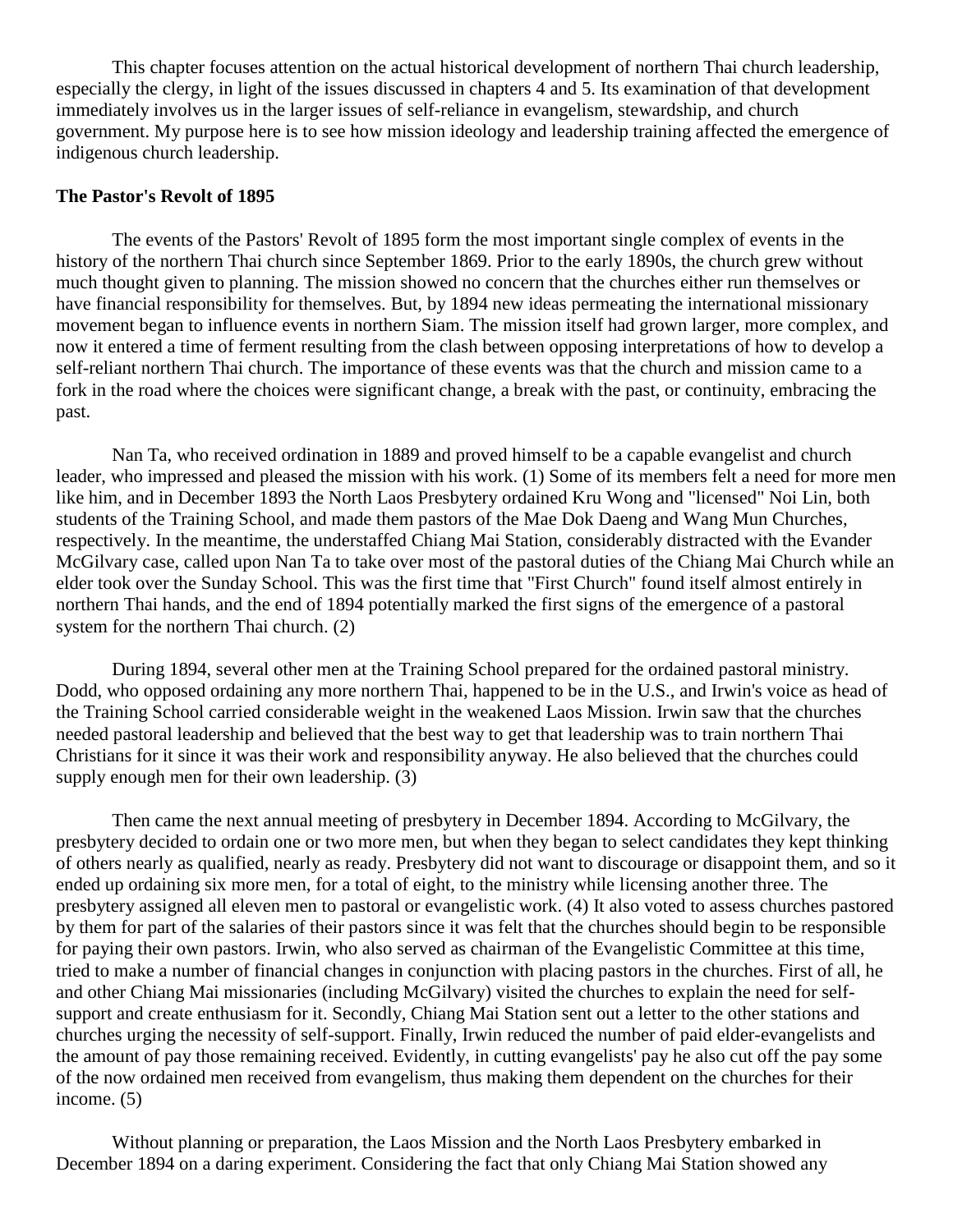enthusiasm for the experiment while missionaries in the other stations opposed the self-support and selfgovernment movement, [\(6\)](http://herbswanson.com/post.php?pid=47#c6e6) things went surprisingly well. For his work in 1894 as "assistant" pastor (though with full responsibility), Nan Ta received a promotion to the office of "co-pastor" of Chiang Mai Church. Seven of the nine men assigned their own churches did well enough to be reassigned to the same churches for 1896. Some of the churches, however, did not respond as well in terms of financial support-although Mae Dok Daeng did pay half of Kru Wong's salary and Chiang Mai paid all of Nan Ta's. [\(7\)](http://herbswanson.com/post.php?pid=47#c6e7) Under the influence of Irwin in Lamphun, the Lamphun, Bethel, and Wang Mun Churches all supported their own pastors in 1896; and even smaller groups in the area pledged to join together and support pastors. Even after Irwin left Lamphun in 1895, both the Lamphun and Bethel Churches sustained their own pastoral leadership until 1899. [\(8\)](http://herbswanson.com/post.php?pid=47#c6e8)

Throughout 1895, however, an undercurrent of unrest built up among the pastors and their churches, and as the year went along Irwin became more-and-more isolated from important elements in the mission and the church. First of all, he ran into trouble with McGilvary over the issue of paid evangelists. McGilvary felt that Irwin had gone too far and too fast and in one or two cases had been unfair about cutting evangelists salaries and reducing the number getting salaries. At the same time, both the northern Thai pastors and the churches were uneasy and unhappy. The pastors felt they did not get enough pay. The churches felt they had to pay too much. And just to make things all the more exciting, the champions of the go-slow faction in the mission, Dodd and Collins, both returned from furloughs. Thus, the Laos Mission itself fragmented into two groups: Irwin and a group of younger and less influential missionaries (Campbell, Denman, and Freeman among them) against the strong voices of the second generation missionaries including especially Dodd, Collins, and Taylor. McGilvary vaguely sided with Irwin, but he displayed less enthusiasm for the changes Irwin sought.



## *Robert Irwin*

Four issues rendered the "deliberations" of presbytery at its annual meeting in 1895 nearly chaotic. One, the northern Thai pastors demanded salaries of thirty baht per month, twice or more their current salaries. Two, the churches refused to pay these salaries although some churches did not object to doing so voluntarily. Three, a number of missionaries expressed anger with Chiang Mai Station for its letter on self-support arguing that Chiang Mai had improperly usurped power in sending it. Four, Irwin's opposition sought to reinstate the old paid evangelists system.

And an amazing thing happened: the eight pastors, with the full support of the eight organized churches, pushed through two motions in the presbytery meeting over the negative votes of the missionaries: first of all, they voted higher salaries for the pastors. Secondly, they voted that the churches could not be forced to pay those salaries, effectively shifting the burden over to the mission. It was a revolution and the only instance in which the churches and their leaders ever took a stand against the missionaries publicly. Eventually, the presbytery appointed a committee of elders and missionaries chaired by Collins to straighten out matters, and the committee arranged compromises on the matter of pastors' salaries (raised, but not as high as wanted) and on paid evangelists (reinstated). Irwin himself played little role in the meeting, as he was quite ill and weakened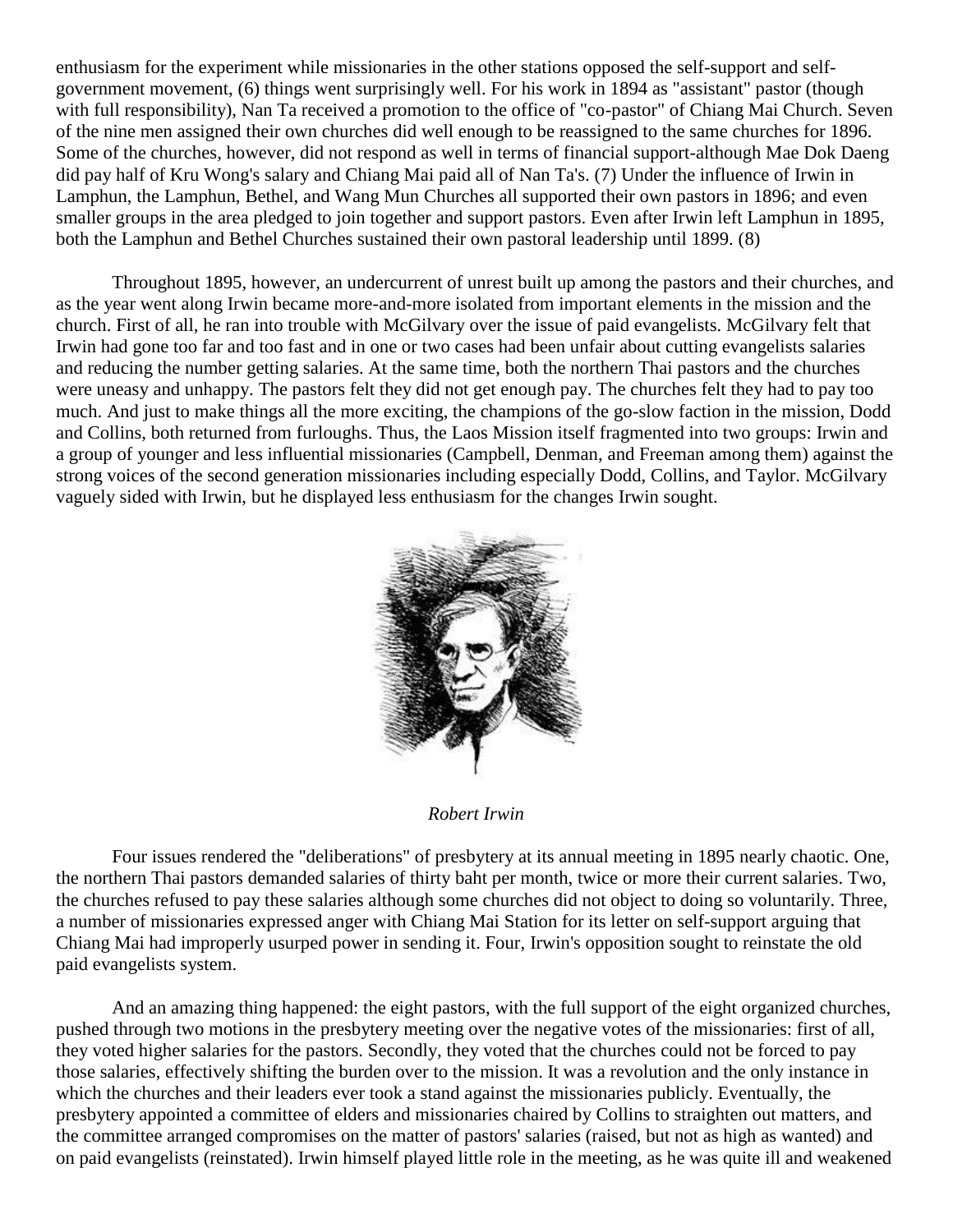by fatigue. The vigor of Dodd and Collins, just back from furlough and in good health, dominated most of the meetings. [\(9\)](http://herbswanson.com/post.php?pid=47#c6e9)

Subsequent correspondence with the Board (which supported Irwin) voiced a number of criticisms of Irwin as his opponents sought to explain what had happened. They wrote that Irwin forced pastors on the churches and then forced the churches to pay for them. They argued that Irwin worked too fast and that the whole scheme for getting pastors into the churches had been only the idea of missionaries. They argued that he upset both the churches and the pastors, none of whom understood what he expected of them. [\(10\)](http://herbswanson.com/post.php?pid=47#c6e10)

An evaluation of the event suggests that the matter was more complex than stated in these criticisms. The presbytery meeting of December 1894 involved no coercion of anyone either in the matter of ordaining pastors or calling on the churches to pay for those pastors. The meeting enthusiastically endorsed the former and accepted the latter. The evidence suggests that the events of 1894 when so many were ordained or licensed did not result from Irwin's "planning" them. Rather, having taken such relatively drastic steps as ordaining men and placing them in churches, Irwin seems to have tried to preserve those gains while also making other changes. He knew that the strongest voices in opposition to his views were absent and that the time he had to effect change was limited. He had only a limited amount of time, and it seems that he used that time for all it was worth.

However, Irwin may be charged with not playing the game wisely. By pushing self-support in which the churches had to pay for their pastors *and* cutting off the funds of the elder-evangelists at the same time, he greatly weakened his standing with church leaders, the leaders from whom he needed support. Irwin must have known from his experience in Lamphun that the churches could have pastors and pay for them - it was not a matter of asking them to do the impossible. He was unwise in confusing the matter of self-government and selfsupport at the local church level with the touchy issue of paid evangelists, a matter of deep concern not only to the evangelists but also to most of the missionaries, people committed to winning converts in numbers. Thus, the issues of self-government and self-support became confused and entangled with other matters that obscured the possibility of self-reliance that Irwin pursued.

As for the other criticisms of Irwin, it is difficult to take them seriously. Every missionary agreed with Irwin's objective of a self-reliant church. Normally, they did not object to pursuing goals of their own without consulting the churches, and the criticism of Irwin that he pursued plans not wanted by the churches rings very hollow in this mission. The whole matter came down, finally, to trust and timing: Irwin believed the churches could be more self-reliant and should be so immediately. Dodd and the dominant voices of the mission believed they could not and should not.

In view of all of this, it is worth noting again that in those churches Irwin worked with personally, the Lamphun churches, considerable progress in financial self-reliance and the creation of a pastoral system took place. The weight of historical evidence consistently supports Irwin's trust *and* his sense of timing.

#### **The Myth of the Incompetent Pastors**

In spite of the fact that Irwin failed to bring about radical changes in northern Thai church history at the time of the Pastors' Revolt, the event itself proved to be a key event in the history of the church, a key "nonturning" point if you will. For out of the event and its aftermath a myth spread about the pastoral abilities of the men ordained in December 1894. Hence, the Pastors' Revolt dominated mission thinking about developing northern Thai leadership for years afterwards.

The "myth" (I use the word in the popular sense) claimed that all of the ones ordained in 1893-1894 failed as pastors and soon gave up pastoral work and active ministry. Speer quoted Laos Mission members as claiming that within a year of placing those men in churches their pastoral relationships had to be dissolved-that is, at the time of the Pastors' Revolt. [\(11\)](http://herbswanson.com/post.php?pid=47#c6e11) Commenting on Kru Chai Ma's failure with the Khamu (see Chapter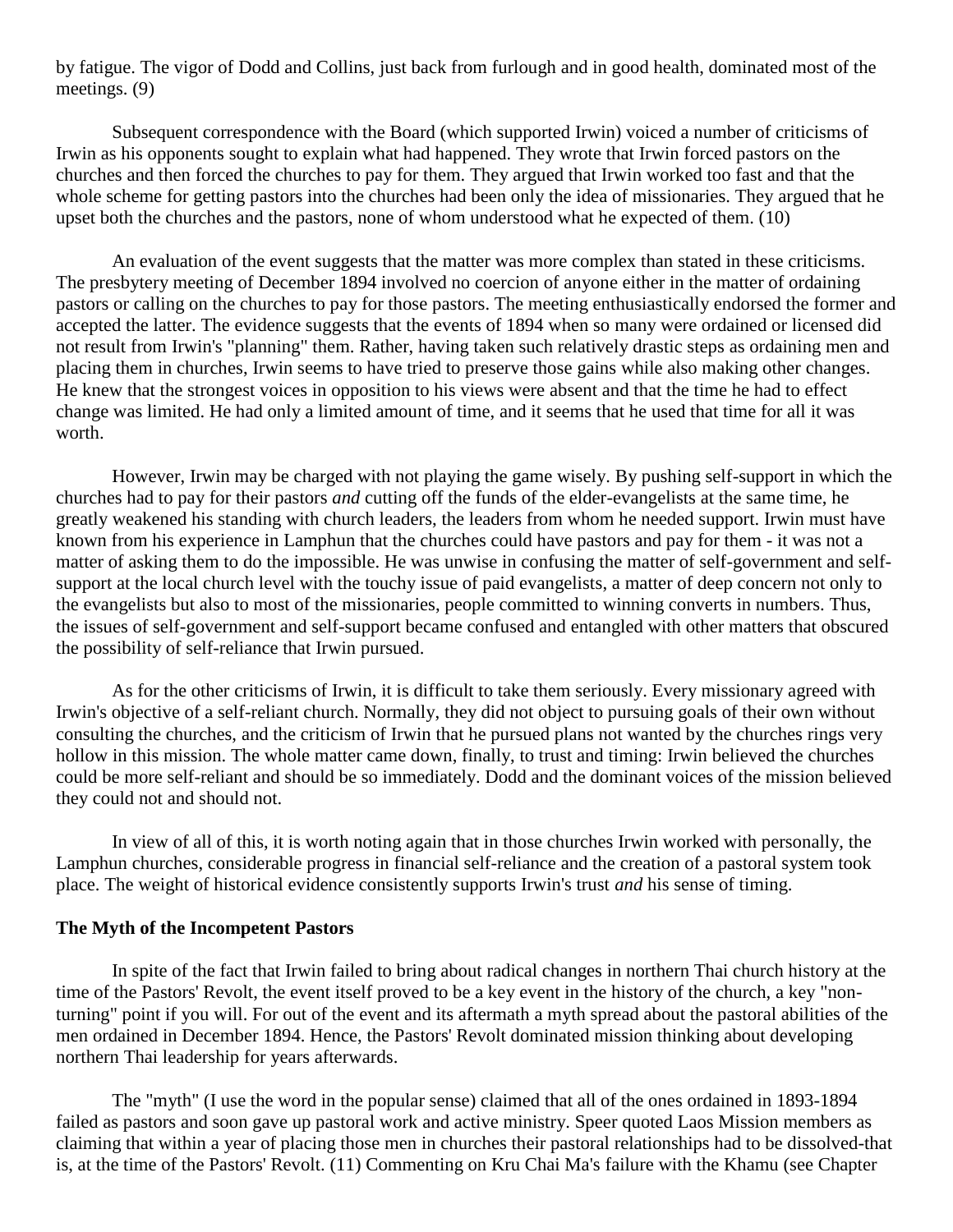3), the Lampang Station Report observed that his moral lapse, "serves as an index of the Laos character and invites caution in developing and using the weak material at our command." [\(12\)](http://herbswanson.com/post.php?pid=47#c6e12) Fourteen years later one missionary commented on the events of 1894-1895 by saying that, "Experience has shown that there are no Lao men as yet competent to be made pastors." [\(13\)](http://herbswanson.com/post.php?pid=47#c6e13)

We have already seen that as one consequence of the events of 1894 -1895 serious theological training lapsed for sixteen years. Was the reaction of the mission to those events and their aftermath warranted? Did that reaction reflect reality? It will serve us well here to briefly look at the careers of the seven pastors ordained in 1893 and 1894.

*Kru Wong*...served Mae Dok Daeng as pastor/stated supply for three years, but he had to leave because of problems with the church, namely, he did very little pastoral visitation. He went to Nan to work with Irwin and started the Christian community at Muang Thoeng where he became embroiled in controversy (see Chapter 3). Inactive from 1903, he retired to Chae Hom and sometimes helped the Christian community there. [\(14\)](http://herbswanson.com/post.php?pid=47#c6e14)

*Kru Lin*...served at Wang Mun for four years, but he did very little work and the people disliked him. He later assisted Dodd in the Kengtung Station for a while, but he was largely inactive from 1898 until his death in 1910. A greedy man, he caused the mission headaches with his demands for help when he migrated with a small group of Christians from Lamphun to the Wiang Pa Pow Church in 1901. [\(15\)](http://herbswanson.com/post.php?pid=47#c6e15)

*Kru Chai Ma* (from Bethlehem Church)...performed ably as an evangelist under the Lampang Station and as an assistant pastor for the Lampang Church for five years. He disappeared from mission records entirely after his "lapse" among the Khamu in 1901. [\(16\)](http://herbswanson.com/post.php?pid=47#c6e16) [It turns out, as I learned later, that Kru Chai Ma stayed on with the Khamu after his infamous "lapse," and the mission did lose all track of him until the 1920s, when it resumed contact with the Khamu. It discovered that he had continued to work as a pastor among the Khamu for all of those years, and one article published in the Presbyterian press in the United States described him as "faithful" and "competent.' See *Presbyterian Magazine* 33 (November 1927), 616.]

*Kru Pook*...served as a very capable pastor at Bethlehem Church and in later years as an evangelist for Chiang Mai Station. When Kru Pook died in 1912, missionaries praised him for his excellence as a pastor and evangelist. [\(17\)](http://herbswanson.com/post.php?pid=47#c6e17) Oddly enough, no one commented that *his* abilities and personality served as an "index" of the "Laos character" as had been said (above) of the lapsed Chai Ma.

*Kru Supa*...worked as an excellent, irreplaceable pastor at Bethel Church until he died in 1900. Although he had his share of problems at Bethel, Kru Supa overcame them to do commendable work and proved himself an invaluable asset in the Lamphun area churches. [\(18\)](http://herbswanson.com/post.php?pid=47#c6e18)

*Kru Pannya*...had some trouble finding himself as a pastor at first. Eventually, he became the outstanding assistant pastor at Chiang Mai Church and an instructor in the Theological Training School. In both of these capacities, he received fulsome praise for the quality of his work, and for a time he took up the mantle of Nan Inta and Nan Ta as *the* single most important northern Thai leader in the church. [\(19\)](http://herbswanson.com/post.php?pid=47#c6e19)

*Kru Chai Ma* (from Mae Dok Daeng Church)....had his problems at first, as well. After a year at Chiang Rai, he moved to the Muang Phrao area to work with the Chiang Dao Church, but he soon lost interest when the church did not pay his salary. However, in about 1901 Chiang Mai Station began to employ him for work in the Chiang Dao-Muang Phrao area, and as the years went by this elderly man became an increasingly capable and respected pastor. [\(20\)](http://herbswanson.com/post.php?pid=47#c6e20)

These were not the men of the myth, but, rather, older men ordained into the pastoral ministry without pastoral training for churches that had no heritage of having pastors and often did not want to pay them. In spite of all of these limitations, they proved themselves able pastors more often than not. Campbell, who witnessed the events of 1895 as a young missionary, commented twenty years later that the mission put these men in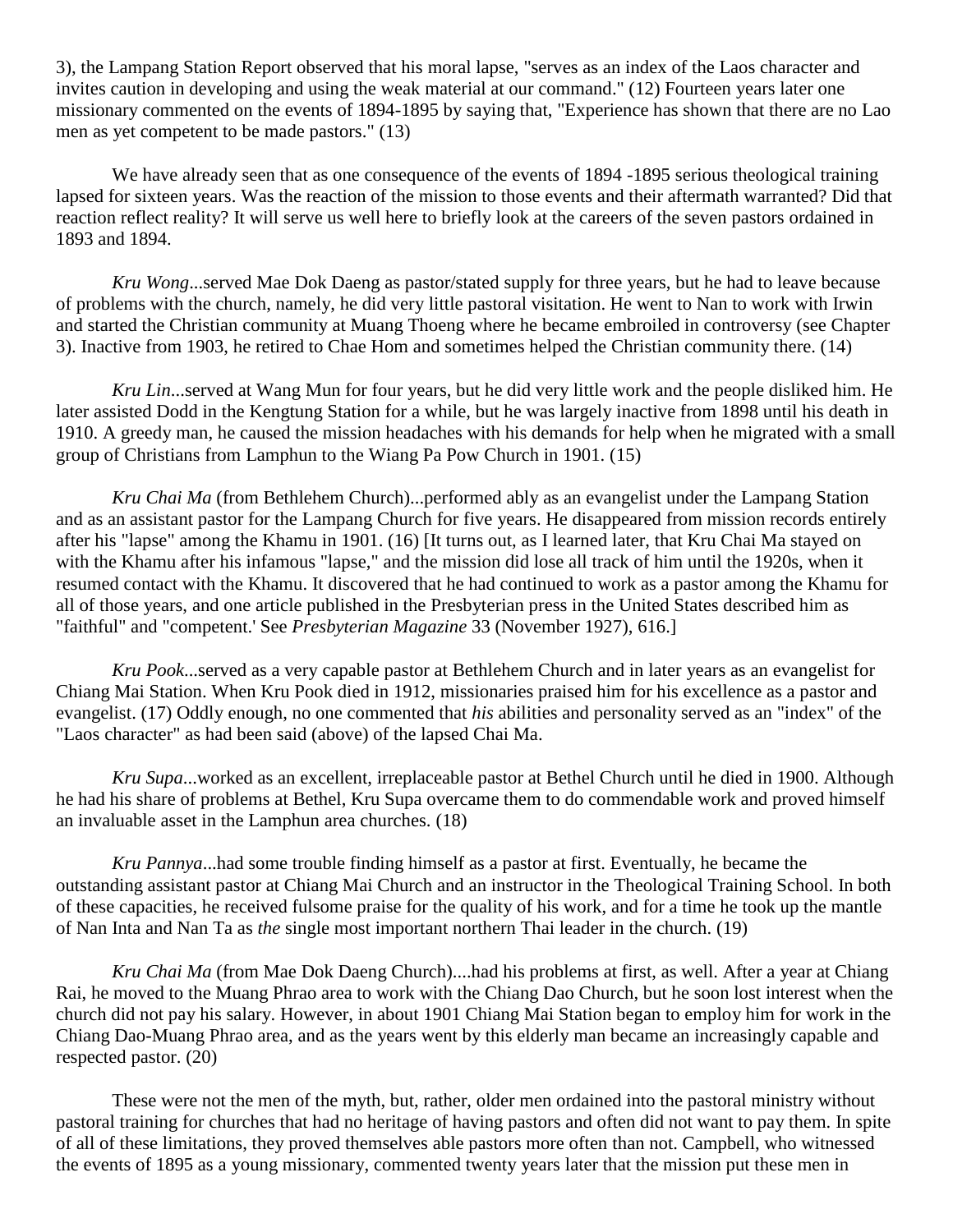churches and left them there with no visits, counsel, or support from the mission. He concluded that with greater mission support a pastoral system could have been made to work in 1895. [\(21\)](http://herbswanson.com/post.php?pid=47#c6e21) The weight of his testimony becomes all the more conclusive when we consider that the three men licensed to preach in 1895 all proved to be capable pastors, particularly Kru Chailangka. [\(22\)](http://herbswanson.com/post.php?pid=47#c6e22) If to this little pot of bubbling leadership we add the many years of service of Nan Ta, we find that out of eleven ordained and licensed men only three proved to be failures as pastors while at least five proved to be from good to outstanding local church pastors.

We now begin to see the depths to which Laos Mission ideology and ecclesiology went: it so rigidly defined the church as child-like that it could not see the plain reality in front of it. And that is prejudice, which is precisely one of the points of this study: that the Laos Mission prejudged the northern Thai church as childlike and, therefore, incompetent, when the facts did not warrant that judgment. Robert Speer, on his official Board visit in 1915, confessed himself "dumbfounded" by this prejudice. He stated that he did not accept, on the basis of Board experience in other mission churches, the statement that the "Laos" could not raise up a capable ordained clergy. He found the mission's belief that it would have to run the church for another fifty to one hundred years "disconcerting." The elimination of pastoral leadership in northern Siam deeply troubled him since such leadership was a source of strength for other "native" churches. [\(23\)](http://herbswanson.com/post.php?pid=47#c6e23) In point of historical fact, Speer had reason for his doubts. The possibility of capable pastoral leadership was there. The mission, simply, failed to accept its existence.

#### **The Myth of the Improvident Churches**

The Pastors' Revolt of 1895 had serious repercussions for the development of pastoral ministry in northern Siam. It also initiated the debate over how the mission could get the churches to take more financial responsibility for themselves. When Irwin began pushing pastors for the churches, he linked with it the idea that the churches should support those pastors. Irwin tried to move even further down the road of self-support when he cut off the paid evangelists, again, arguing that the churches and not the mission should take responsibility for the evangelists. The principle of self-support transformed itself into a debate over means and timing. Appropriately enough, it also gave birth to another long cherished myth.

According to that myth, the mission claimed (and believed) that it had "tried" the Nevius Plan, an advanced program for ecclesiastical and Christian institutional self-support, and it failed. Writing fifty years after the fact, Taylor misremembered many of the events of the Pastors' Revolt of 1895 while contending that the Laos Mission in 1894- 1895 tried the Nevius Plan with the result that mission work came to a "stand-still" for a decade. By claiming that the Nevius Plan did not work in the North, he actually meant that the mission tried to institute financial self-support and failed. They felt that the reason they failed was that the churches were not "ready" for self-support. [\(24\)](http://herbswanson.com/post.php?pid=47#c6e24)

"We tried the Nevius Plan and it failed." This statement betrays a fundamental misunderstanding both of the "Nevius Plan" and actual events in the North. Briefly, the "Nevius Plan" resulted from the work and writing of John L. Nevius, a Presbyterian missionary in China, who in 1885 began publishing his ideas for changing mission work. He became influential in missionary circles, particularly among American Presbyterians, and the best known application of his principles was in Korean Presbyterian missions. Nevius proposed four fundamental goals for mission work: one, missions should keep their churches from depending upon the missions financially; two, missions should emphasize Bible study and Christian education using more knowledgeable Christians to teach the less knowledgeable ones; three, missions should not establish foreign systems of church government and church work; and four, missions should work to improve the economic life/independence of the churches. Nevius did not say that missions should not have paid evangelists although he himself tried to limit the numbers hired. He did support the idea of the churches paying their own pastors when they themselves decided that they wanted pastors. [\(25\)](http://herbswanson.com/post.php?pid=47#c6e25)

In fact, the Laos Mission never applied the "Nevius Plan" in any systematic way although its principles did influence some of the actions of the mission. The rationale behind self-support as pursued by the mission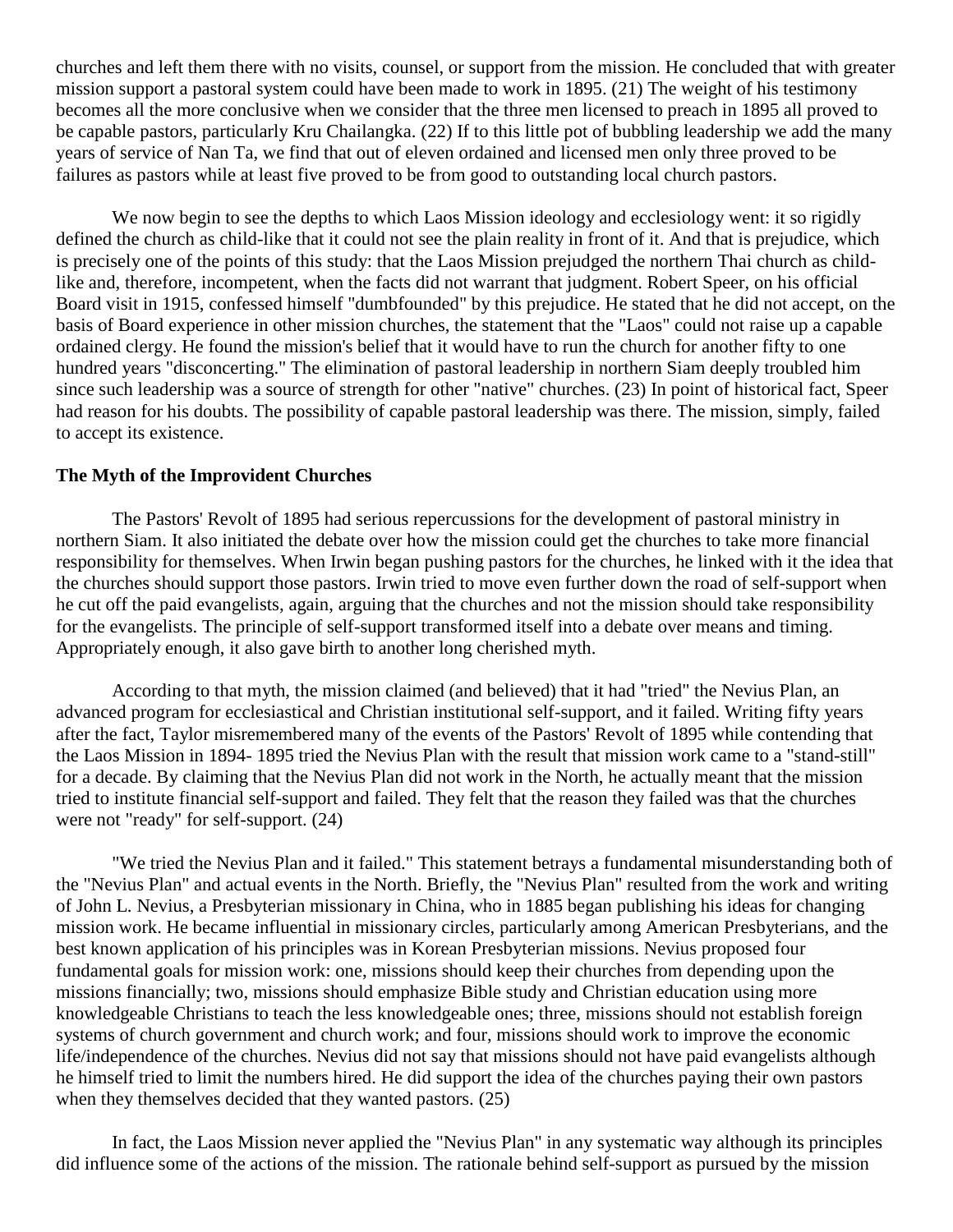and as outlined by Nevius were quite different. Where Nevius emphasized self-support in all facets of church life and especially in Christian education and the Bible, the Laos Mission saw self-support only as a matter of finances. That misunderstanding, however, did not lessen the intensity of the debate between Irwin and his opponents in the mission. For, once again, the matter came down to one of timing. Irwin sought immediate change while Dodd, Collins, Taylor, and others argued for a gradual approach that educated the churches first and won their consent for self-support. [\(26\)](http://herbswanson.com/post.php?pid=47#c6e26)

It is unlikely, in light of later events, that the majority approach of "gradualism" would have made much headway. However, events overseas now intervened: during the 1890s the American economy fluctuated considerably so that by 1897 the Board found it necessary to cut mission budgets. At first, many of the missionaries in northern Siam expressed considerable alarm over the heavy reduction they experienced, but within a short time most of them showed a more positive attitude. The budget cuts had forced the mission to spend less money on paid evangelists and direct local church support with the result that the churches had to take on more financial responsibility for themselves. [\(27\)](http://herbswanson.com/post.php?pid=47#c6e27) Particularly in the matter of paid evangelists, the mission adopted a stringent policy of limiting them to one per station, and more generally it greatly reduced the number of mission employees. [\(28\)](http://herbswanson.com/post.php?pid=47#c6e28)

However, the mission's enthusiasm for fiscal self-support did not last very long. The mainspring of the drive to return to the good old days of numerous mission employees came from the mistaken impression that volunteer evangelism could not win as many converts as paid evangelism. Dr. Peoples, writing in 1903, claimed that the policy of limited paid evangelism instituted in 1897 was "suicidally parsimonious", and as a result, he requested that year's annual meeting to reverse the policy by allowing him two paid evangelists for Nan. A special committee deliberated on the issue and came out in favor of increasing the numbers of paid evangelists as did another special committee appointed in 1905. [\(29\)](http://herbswanson.com/post.php?pid=47#c6e29)

One person, at least, objected to the widespread sentiment to return to the system of mission paid evangelists. In 1904, when the movement back was just beginning, Dr. Briggs pointed out that the mission was about to make a serious mistake in changing its policy because it was bypassing the churches. He felt that the responsibility for evangelism should be in the churches and that the mission should only assist the churches with supplemental funds. They should pay the evangelists they hired themselves. Briggs also concluded that the whole concept of mission paid evangelists violated the principle of self-government by perpetuating the church's subservience to the mission. [\(30\)](http://herbswanson.com/post.php?pid=47#c6e30)

Nevertheless, the mission did gradually shift back to the paid evangelist system and in the process quietly dropped the whole push for self-support. After 1900, mission records hardly mention the matter at all for more than a decade. In 1909, Briggs concluded with some discouragement that the larger issue of self-support would have to wait for at least another generation as the churches were just not prepared for it. Bachtell in Chiang Rai commented in 1916 that the whole idea of self-support was a new one for the northern Thai church. After 1900 the only one who remained committed to the goal of self-support in practice was Irwin who worked towards that goal in Nan and then Phrae.[\(31\)](http://herbswanson.com/post.php?pid=47#c6e31)

The retreat from fiscal self-support for the churches reflected the Laos Mission's primary commitment to evangelism, that is, to the converting of large numbers of non-Christians. The fear expressed by Peoples and Taylor (above) and widely believed in the mission was that unless the mission paid for its evangelism the churches would not engage in it and the numbers would cease. In point of fact, a number of missionaries in the 1890s had pointed out that paid evangelism actually discouraged the church from taking responsibility for evangelism because most Christians saw it as a profession, one they did not get paid for and therefore did not engage in. The paid evangelists (usually elders) themselves discouraged others from doing "free" evangelism and often showed that they worried more about numbers than the quality of conversions of those numbers. [\(32\)](http://herbswanson.com/post.php?pid=47#c6e32) On the other hand, the missionaries themselves observed (in other contexts) that most new Christian groups came into existence through the (unpaid) efforts of converts who took their new faith home with them or Christians who moved into a new village. [\(33\)](http://herbswanson.com/post.php?pid=47#c6e33)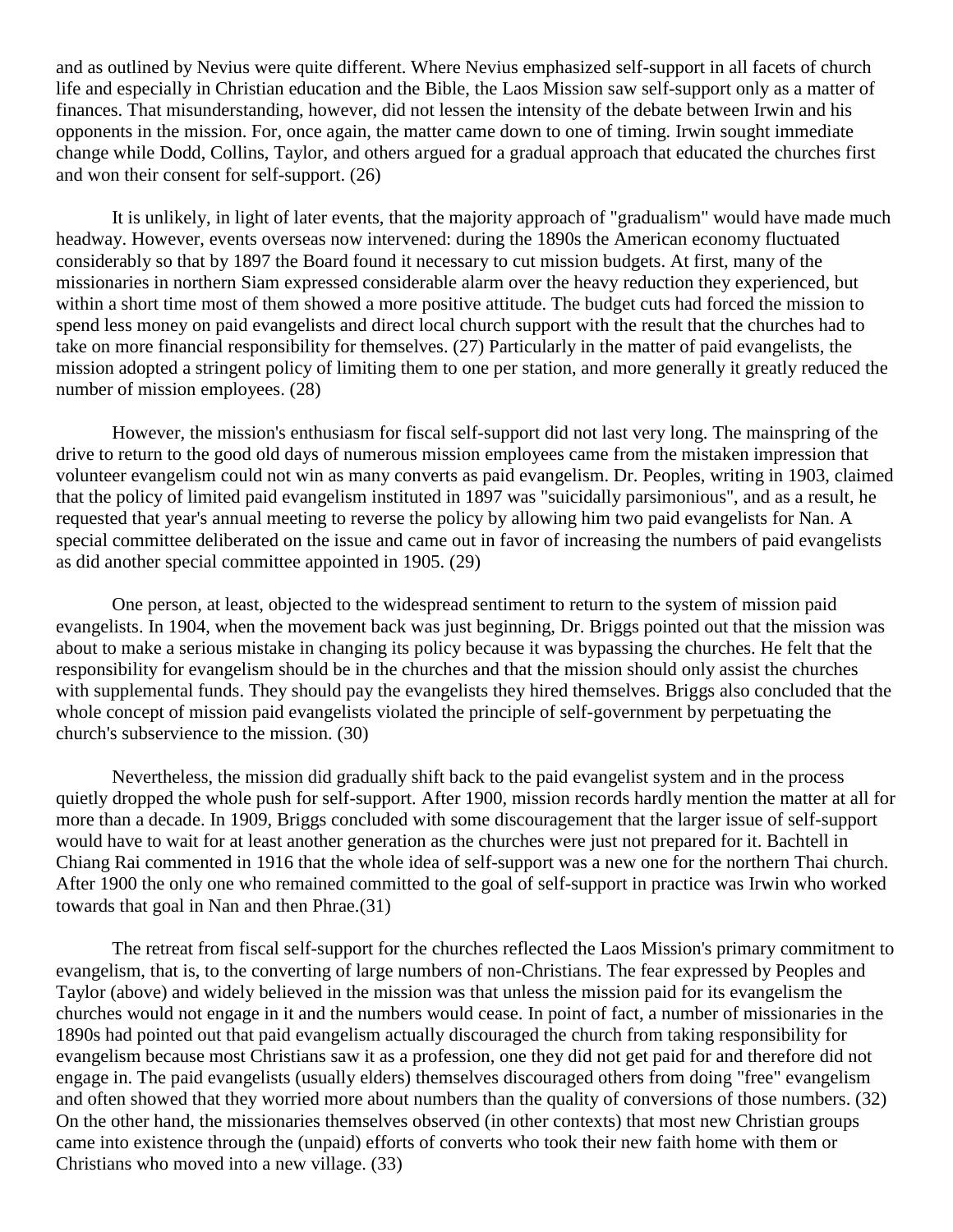Yet the belief persisted that paid evangelism worked better. Campbell wrote in 1913 that the accumulated experience of the mission proved the wisdom of hiring paid evangelists in numbers. [\(34\)](http://herbswanson.com/post.php?pid=47#c6e34) This in spite of the fact that mission statistics indicate that in the period 1899 to 1902, after the brief dip in church growth immediately after the Pastor's Revolt, the churches grew at a rate of 6.4% per year without paid evangelists. In the period 1904 to 1910, after the restoration of the paid evangelism system the churches grew at a lower rate of 5.7%. And the best year for church growth of that period was 1904 when the system had not yet been widely reinstated. (See Appendix II. 1903 is not included because it was a year of serious political instability when conversions dropped sharply. The period after 1910 is also not discussed here because it was a special case. See Chapter 8). While these statistics may not be taken as conclusive, what they do suggest is that no firm evidence for the relative merits of paid evangelism could be taken from actual church growth rates. Indeed, those rates suggested that volunteer evangelism equaled or bettered the numerical rates of church growth of paid evangelism.

It was not a coincidence that the "movement" for self-support lost its steam as the mission reinstated paid evangelism in 1903 and afterwards. The mission felt it could not entrust the churches with evangelism. It also felt that the churches showed little inclination towards supporting themselves more generally. Thus, once again the mission took action to preserve its major concern, evangelism, while acquiescing to the churches' passivity in the matter of self-reliance. The majority in the mission was not willing to sacrifice its conversion rate for a self-governing, self-supporting, self-propagating church because it feared that the sacrifices needed for the latter would destroy the former. Push evangelism! Go slow on the rest! Again, the results of this policy of putting other matters before the life of the church resulted in ultimately frustrating the goals of the mission. The evangelism-over-all policy resulted in, among other negative repercussions, a church that could not sustain evangelism.

Nevertheless, the myths of the incompetent pastors and the improvident churches remained firmly in the minds of a generation of Laos Mission missionaries. The power of the myths was that they confirmed the mission's adherence to structures and procedures that remained unchanged as a result.

#### **Regional Church & Regional Ministry**

Take a core sample of the northern Thai church: Lampang, 1911. The Christians of Lampang Station were organized into two churches, the Lampang Church and the newly founded (1910) Muang Yao Church. The Revs. C.R. Callender and H.S. Vincent served as co-pastors of the city church while its six elders and two deacons functioned as "an efficient board of advisors." The two pastors were just initiating a new scheme by which the two full-time

and three part-time evangelists employed by the station would itinerate through four circuits of villages where the church had members. In addition, the station would continue to send out leaders from the city to lead worship in the various rural groups. During the year, Kru Nan Ti and Elder Noi Kwang from Chiang Mai spent some time working with the rural groups of the church, and Kru Nan Ti proved especially helpful at Chae Hom (under Vincent) where the station planned to establish another church. In addition to these and other native assistants, Kru Noi Wong of the Muang Yao Church, just ordained, also worked with the station. Since he was heavily engaged in itinerating evangelistic work, he spent very little time with his home church. In fact, he spent about six months of 1911 working in Phrae with the church there because they had no resident missionaries. His work was reported to be very good wherever he went. [\(35\)](http://herbswanson.com/post.php?pid=47#c6e35)

This core sample indicates that a regional ministry grew up to serve the "regional church" describes the main features of that ministry:

+ church leadership proceeded from the center, the station and its "city church," outward. Thus, the urban Christian community dominated the rural communities. Church leadership, including pastoral leadership,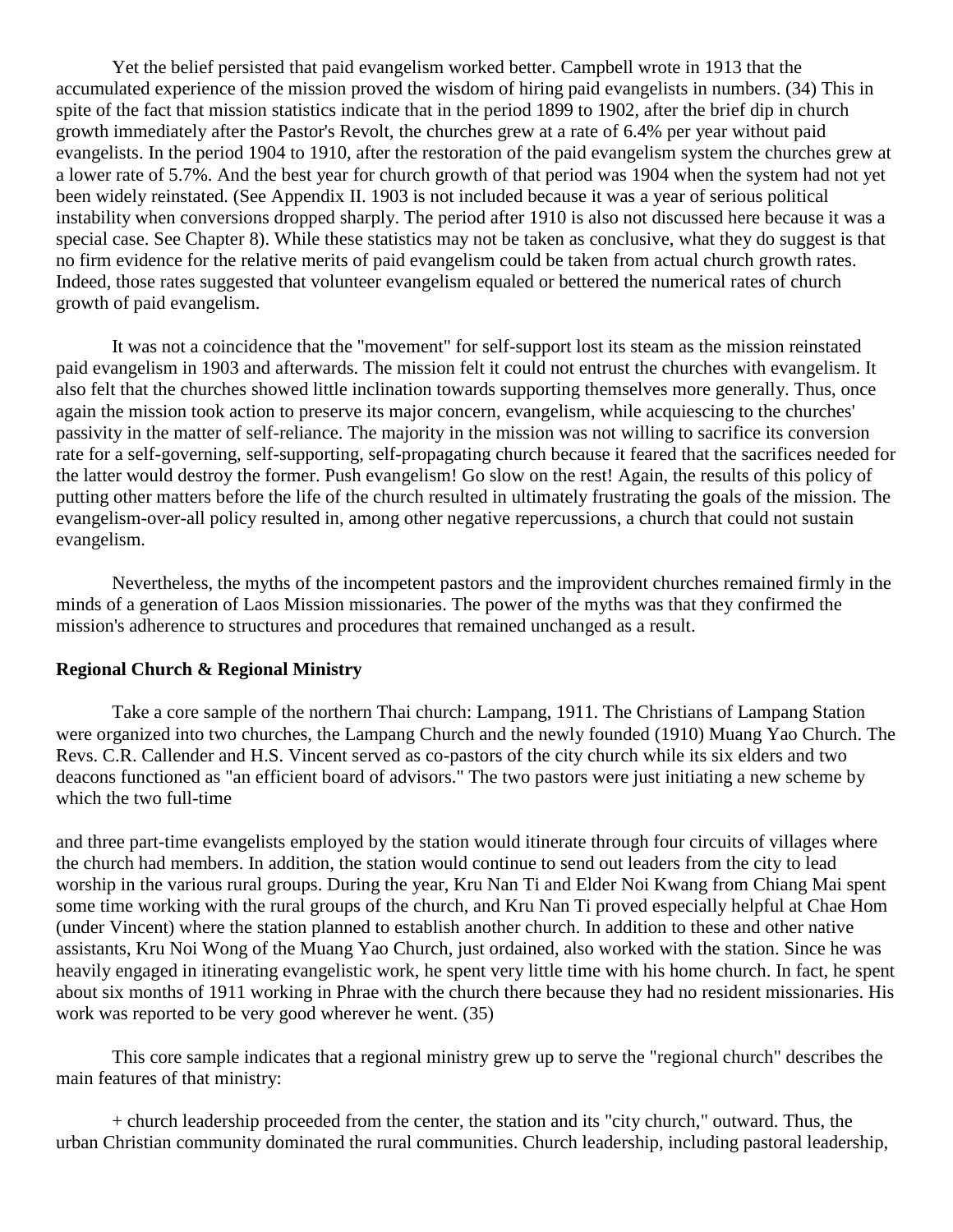was *sent to* churches rather than *called by* the churches. The churches passively *accepted* those sent rather than actively *supported* those called.

+ at the very center of the urban center stood the missionary pastor-evangelist in whom was vested all authority over the Christian communities. The session of the city church functioned as merely an advisory body while those who visited the churches as quasi-pastors were employees of the station. All real power rested in the hands of the missionaries.

+ the model for church leadership and pastoral care came from that of the itinerating evangelistmissionary who moved from community to community.

+ the system removed capable local leaders, such as Kru Noi Wong, from their local churches and gave them itinerating assignments while failing to fill the leadership "breach" left by the absence of a capable local leader.

This system had two important consequences for the churches: first of all, it encouraged dependency on the mission and the city churches for formal leadership and effective program. Secondly, it did not localize the church, which remained, for all practical purposes, institutionally and structurally an amorphous conglomerate of disconnected, scattered small groups.

The regional church system had its roots in the very early days of the church when the missionaries traveled widely, established scattered groups of converts, and often trained convert assistants by taking them along on their evangelistic trips. Always the mission had to work from the center outwards. When new groups of inquirers appeared it served them by sending out elders, and by the mid-1880s the habits of itineration and centralization of authority had taken hold so that when Nan Ta "joined" the mission team he was assigned evangelistic work on the model of the itinerating missionary. The mission's habit of using elders for itinerant evangelism only served to strengthen the system. [\(36\)](http://herbswanson.com/post.php?pid=47#c6e36) The model became increasingly institutionalized in the 1890s, and in 1900 Dodd very aptly described pastoral work as involving a great deal of horseback riding. [\(37\)](http://herbswanson.com/post.php?pid=47#c6e37)

Because of its incorporation into the regional ministry system rather than remaining a purely local church office, the office of elder developed into a surprisingly complex position. When it became apparent that a pastoral system was not emerging in the church, many of the duties and functions of the pastoral office, sometimes including observing the sacraments, fell to the local elders even as they also often worked as itinerant evangelists. It has even been argued that a system where local elders served as de-facto pastors, "...harmonized with the social structures under which the people lived." [\(38\)](http://herbswanson.com/post.php?pid=47#c6e38) In fact, the elders did not evolve into pastor-like figures partly because they lacked pastoral training but also because the regional ministry system co-opted many of the best for work away from the local church. By the mid-1890s, the mission hired significant numbers of elders for itinerating evangelism, and by 1905 large numbers of them had been incorporated into the itinerating vaccinator-evangelist program of the Chiang Mai Hospital. [\(39\)](http://herbswanson.com/post.php?pid=47#c6e39)

The regional ministry model came to fruition in the ministry of Howard Campbell, pastor of the Chiang Mai Church. He developed a team-ministry approach in which he served as senior pastor and supervisor to a team of elders and clergymen. In 1908, for example, the two northern Thai clergymen assigned to the church plus four elders served under him - three in city work and three in rural work. Campbell not only itinerated but also gave much time to counseling and conferring with this team. It was typical of the regional ministry model that he spent about one-third of his time away from Chiang Mai. [\(40\)](http://herbswanson.com/post.php?pid=47#c6e40)

From about 1900 onwards, the few remaining northern Thai clergymen became fully incorporated into the regional ministry system so that they too worked mostly in itinerating situations based in the urban centers. [\(41\)](http://herbswanson.com/post.php?pid=47#c6e41) In sum, the regional ministry created an urban clergy responsible to the mission and distant from the local rural Christian communities. The ordained ministry existed apart from the churches. It was evangelistic in form rather than pastoral.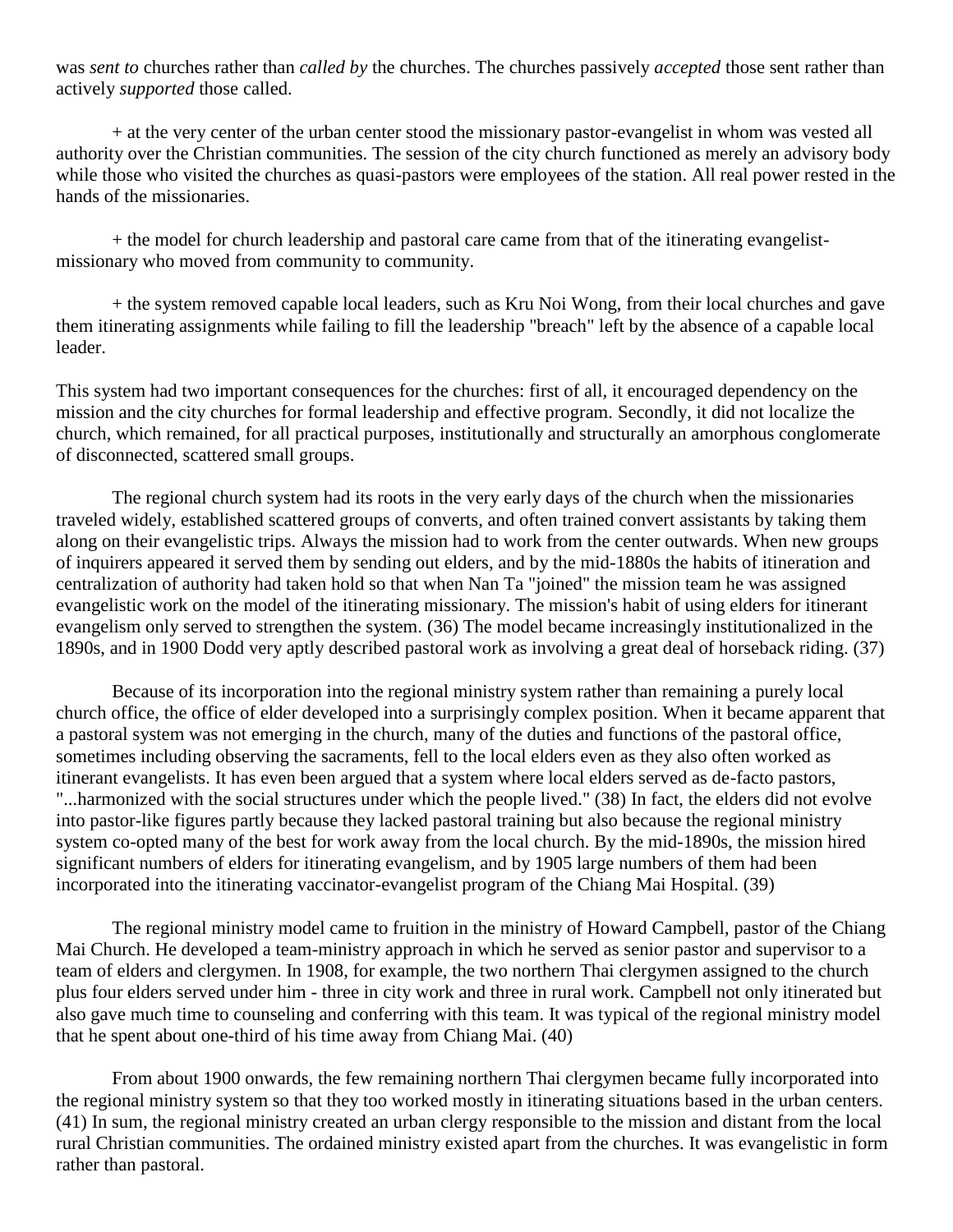

*Howard Campbell*

By the late 1910s, the institutional structures of the Laos Mission, educational and medical, received most of the mission's attention. All members of the Chiang Mai Station except Campbell, for example, were directly and deeply involved in institutional work. [\(42\)](http://herbswanson.com/post.php?pid=47#c6e42) The churches received far less attention. There was, in the closing years of the Laos Mission, no effective attempt nor even any will to attempt to correct the inadequacies of the regional church-regional ministry complex. Therefore, the northern Thai churches remained dependent on outside, foreign, and urban leadership.

Therefore, the northern Thai churches did not develop a tradition or system of strong *local* leadership. The elders and pastors were continually being drawn off to do work other than church work. The direction of "church" leadership was away from the church.

Did it have to be this way ? The events in Phrae after 1900 give some interesting insights into the answer to that question.

## **The Self-Governing Church in Phrae**

Phrae Station opened in 1893, and for the next ten years it went understaffed and suffered through numerous personnel changes and some very difficult interpersonal tensions. It acquired a reputation as the weakest station in the mission, one that added numbers to its church only slowly. The Phrae Church in 1903 had just 151 members that were scattered widely across the countryside. [\(43\)](http://herbswanson.com/post.php?pid=47#c6e43)

In 1904, the mission transferred Irwin to Phrae, and he immediately moved to turn it into an experiment in his confidence in northern Thai church leadership. For a number of reasons, it looked as though the mission might have to close the station, thus Irwin saw that he had an opportunity to prepare the church to run its own life. He started by placing all administrative responsibility for the church in the hands of the Session, improving the church's oversight of local rural groups by having them select their own heads, and turning himself into merely an advisor to the Session. [\(44\)](http://herbswanson.com/post.php?pid=47#c6e44)

During the first year of the experiment (ending June 1905), Irwin felt that the Session did a reasonably good job of running the church. The elders shared in pastoral duties, and even though the rest of the mission predicted that the church could not run itself even for such a short time, things worked out well. The elders were all now able to lead worship and preach, and since all of the ones he had chosen to share in pastoral work had temple religious training he felt sure they could take on this added responsibility. He was sure of success. When the Session asked him to please take back full responsibility for the church, he refused and merely gave them suggestions for improving their administration of the church. [\(45\)](http://herbswanson.com/post.php?pid=47#c6e45)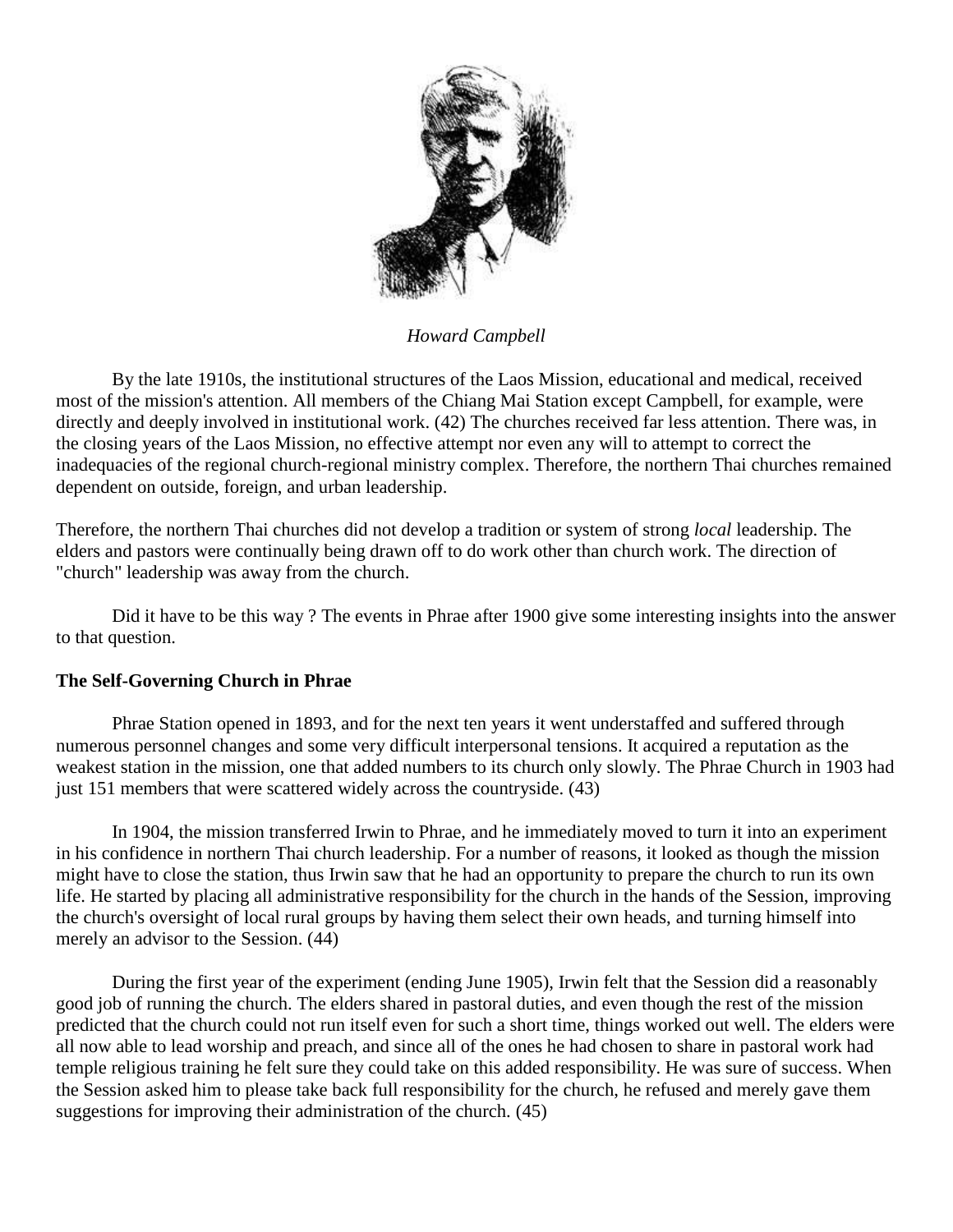He felt particularly proud of the church when, in a unique departure from standard procedures in other stations, the church itself conceived the idea for an all-member convention (then popular in other stations, see Chapter 7) and organized the entire matter without him. Even the question box, usually the preserve of the missionary, was handled by an elder. Irwin felt the church coming alive. [\(46\)](http://herbswanson.com/post.php?pid=47#c6e46) The Session made mistakes, of course, such as when it set up a "permanent trading fund" for church members to borrow from and promptly ran out of money, or when the Session set up a school with insufficient funds. The elders clearly did not want as much responsibility and authority as Irwin gave them, but when pressed again to take it back he again refused. [\(47\)](http://herbswanson.com/post.php?pid=47#c6e47)

In December 1905, the mission closed the Phrae Station, and Irwin returned to the U.S. where he resigned from the mission for reasons of health. Phrae became an out-station of Lampang with Roderick Gillies in nominal charge of the church. Gillies appointed one elder, with permission to administer the sacraments, head of the church. The church was not very happy about all of this claiming that the mission had "orphaned" it. [\(48\)](http://herbswanson.com/post.php?pid=47#c6e48) But, for the next year, 1906, things went along fairly well with Nan Chi serving as moderator of the church and the Session fully responsible for all aspects of its life. Two problems did arise: the Session largely ignored the village groups; and it proved difficult for the Session to discipline church members without a missionary to back them up. The church pleaded for the missionaries to come back. Margaret Gillies, after a visit to Phrae, expressed an opinion of the church quite different from that of Irwin. She pitied the poor people; they acted like sheep without a shepherd. Yet, she did note that they seemed to do a good job on their own in spite of it all. [\(49\)](http://herbswanson.com/post.php?pid=47#c6e49)

Yet, by 1907 Roderick Gillies and the rest of the mission were convinced that the Phrae experiment had already failed and regretted that the mission had ever "abandoned" Phrae. Previously convinced that the experiment could not have worked, the mission now laid plans to reopen the Phrae Station before, as some feared, the church there died. [\(50\)](http://herbswanson.com/post.php?pid=47#c6e50) The whole matter took on urgency when it seemed in 1908 that things were rapidly deteriorating in Phrae. Two more elders quit the church (one had already left previously) and village work remained totally neglected. But, then, reports from Phrae in 1909 showed that the situation had stabilized with Nan Chi, Ai ("Elder brother") Loom, and their wives showing themselves increasingly capable leaders. They still eagerly awaited the promised return of the missionaries; yet, the condition of the church was improved with women's work being particularly strong. [\(51\)](http://herbswanson.com/post.php?pid=47#c6e51)

For a brief five months in 1910, the Callenders re-opened the Phrae Station, but they soon had to leave. The station remained closed. The pace of renewal at Phrae did not suffer, and in 1911 the church had its best year yet made even better with the assistance of the very able Kru Noi Wong from Lampang who spent six months with the church. Not only did the church grow by 31 members, it also established its own boarding school under Noi Chun.[\(52\)](http://herbswanson.com/post.php?pid=47#c6e52) Never had the church itself been stronger or more active than in 1911.

Finally, the mission reopened the Phrae Station in 1912 with two families assigned to it. According to the record, all of the problems the station faced and dealt with during its first year had to do with station administration, buildings and grounds, and medical and educational work. It had to find a new site for the station, build new buildings, and reestablish institutional work. On the other hand, church renewal, the justification for reopening the station, received very little attention. [\(53\)](http://herbswanson.com/post.php?pid=47#c6e53)

At first things seemed to go exceedingly well, as the church increased rapidly because of the medical work of the station during a period of intense epidemic. Growth was rapid enough so that the church group at Ban Pa Pung was constituted as a full church with 95 members in May 1914. Things were not quite as rosy as they seemed, however, and Marie Parks expressed considerable discouragement in 1915: firstly, most of the new converts had been more interested in medicine than religion and showed little interest in spiritual matters; secondly, because of mismanagement of funds the station was left without money for evangelistic, educational, or medical work. An article in the *Laos News,* "official" magazine of the mission, indicated that the Phrae Church and especially the Ban Pa Pung Church both suffered for want of good leadership. Meanwhile, the station largely ignored its two churches because of its heavy load of institutional and administrative work. [\(54\)](http://herbswanson.com/post.php?pid=47#c6e54) Events over the next four years proved Parks' discouragement well founded, and by 1920 the situation had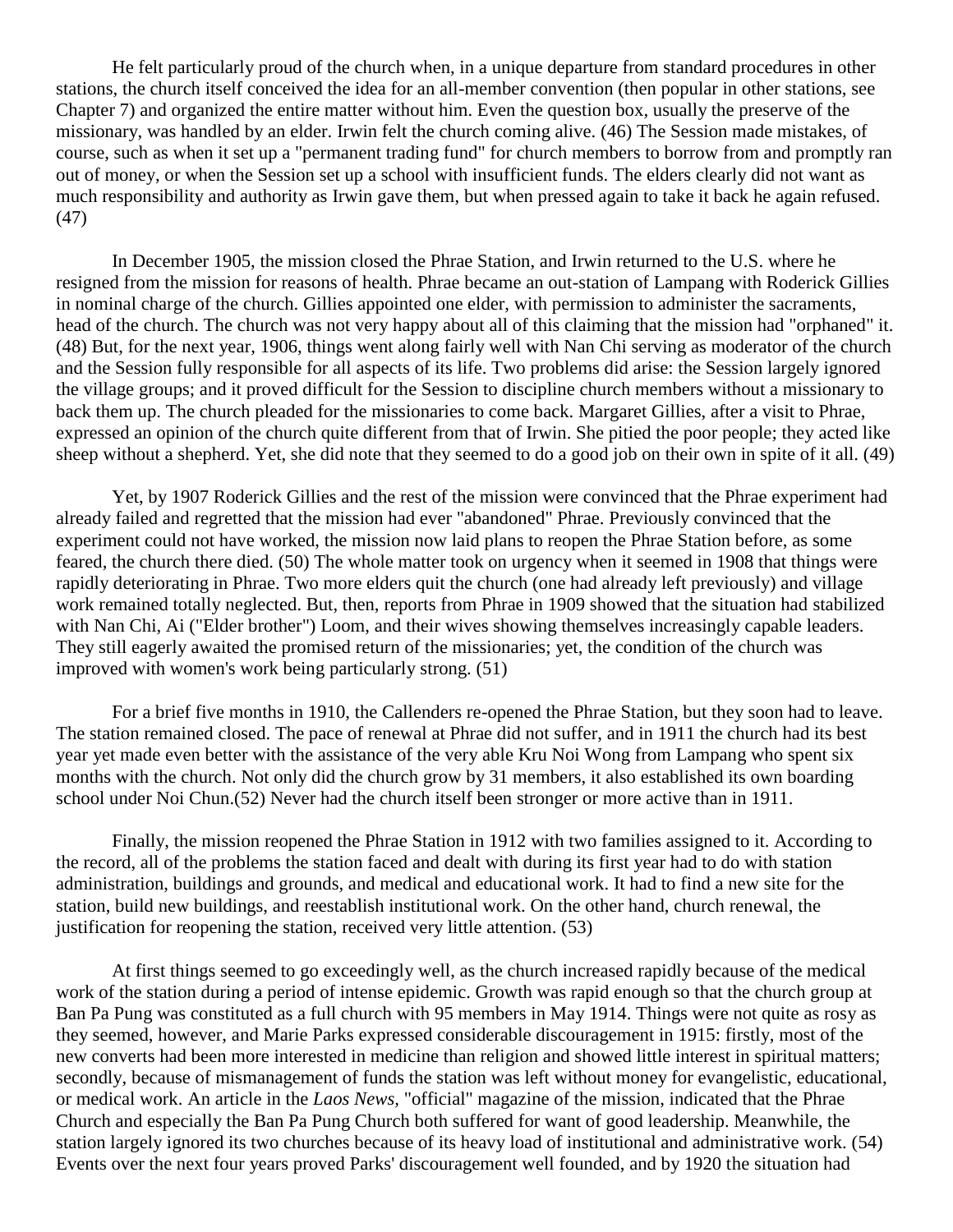gotten nearly out of hand as the Phrae families were reassigned to open the Chiang Rung (Yunnan, China) Station and temporary replacements had to be brought in. [\(55\)](http://herbswanson.com/post.php?pid=47#c6e55)

Irwin's experiment at Phrae was the only instance in which a missionary consciously prepared a church for and gave it responsibility for its own government. The conditions of his experiment were not encouraging. The Phrae Church was weak to begin with and showed no enthusiasm for self-government. Irwin had only two years to work with the church, and for six months of the period he was incapacitated by illness. Furthermore, the other members of the mission did not expect the experiment to succeed and did not really support it. Gillies, one of those skeptical from the beginning, was assigned to look out after the church from his post in Lampang. Thus, Irwin's experiment had to be carried out in the weakest station of the mission, with the weakest church around, and in a general atmosphere of skepticism. It was a formula for failure if ever there was one.

All of these liabilities make the results of the experiment all the more convincing as the record indicates that by 1911 the Phrae Church had made good progress towards self-government. It grew. It developed its own leadership and its own program. The church's situation may not have been greatly exciting in 1911, but it was encouraging. Yet, one missionary commented on that situation to the effect of how much better it would have been, as good as it was, if missionaries had been present! Acknowledging that "native" leadership had performed acceptably, the missionary still assumed that anything the church could do the missionaries could do better. [\(56\)](http://herbswanson.com/post.php?pid=47#c6e56)

Given what actually happened in Phrae, the proposition that the missionaries could run local churches better than local church leadership is hard to accept. What happened was that the missionaries confused the Phrae Church's desire to be irresponsible with what it could actually do on its own. Where Irwin gently refused to allow the Phrae Church to use him as a convenience, the rest of the mission took the plaintive cries from the church for missionary leadership at their face value. They believed that those cries proved the necessity of missionary leadership. The record described above shows that the mission, in actual fact, could *not* lead the Phrae Church better than the church could lead itself. Perhaps, rather, I should say that even poorly trained lay leadership given the opportunity to lead proved to be better than mission "leadership" because the missionaries ignored the church. Between illness, personnel changes, building up the physical plant, and running the institutions, the station had no time left for the church. [\(57\)](http://herbswanson.com/post.php?pid=47#c6e57) Again and again, the pattern of the Laos Mission was that it prevented the emergence of indigenous leadership while failing to exercise that leadership itself.

## **Conclusion**

Self-propagating. Self-supporting. Self-governing. The ideals. One of those patterns in the records of the Laos Mission that eventually sinks in to the researcher thus betraying an underlying tendency in the mission is this: when members of the mission wrote about these three ideals of self-reliance they frequently dropped the last one. They wrote of the goal of a self-propagating and self-supporting church, that is, a truncated "Two-self" movement. [\(58\)](http://herbswanson.com/post.php?pid=47#c6e58) The Laos Mission vigorously avoided doing those things which might actually have resulted in a more self-reliant northern Thai church. Had it not been for Irwin, the historian might draw this conclusion with less certainty. His ministry in Lamphun, in Nan, and in Phrae provided clear evidence for what the northern Thai church could have been given a different mission environment.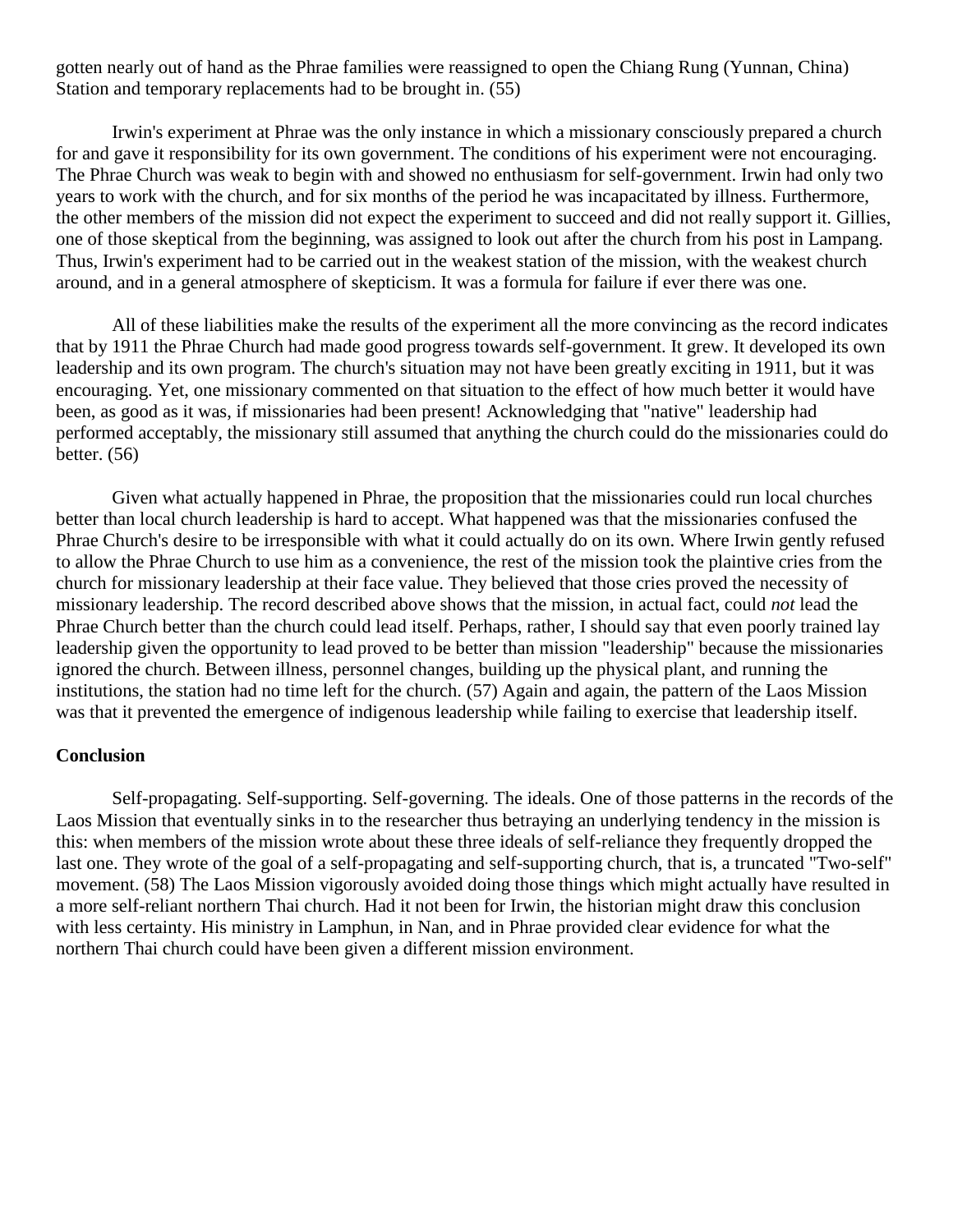## **Part III - Reaping**

The aim of the Church is not to *win* the world, but rather to identify with the world, even to loose itself in the world, in such a way as to bring nearer the kingdom in which the distinction of Church and world will be lost. What is important is the manifesting and propagating of Christ's self-giving love, and the awakening of this in ever wider areas of human society.

> John Macquarrie *Principles of Christian Theology* (1966), pp. 40, 51

## **Chapter 7 The Retrenched Decade (1901-1910)**

After the tumult of the 1890s, the first decade of the new century turned out to be relatively quiet for the northern Thai church and for the Laos Mission. In the 1890s, the mission wrestled with divisive issues such as self-support, self-government, and paid evangelists. While the mission did opt for some changes after 1900, those changes turned out to be short-term ones. The deeper channels of the mission flowing out of the 1870s and 1880s continued on much as they had in the past. Church-mission relationships did not change. The era 1900-1909 became a decade of "confirmation" in which all of the non-changes and the old patterns entrenched themselves more deeply in church and mission.

The regional church-regional ministry pattern was confirmed by the failure to train or ordain new clergymen and by reinstating the paid evangelist system. Membership in the churches grew by 70% from 2257 members in 1899 to 3821 members in 1909, but only three new churches were constituted with the consequence that the church found itself more regionalized and less localized than ever. The mission itself did not grow: there were 42 missionaries assigned to it in 1899 and 43 in 1909. [\(1\)](http://herbswanson.com/post.php?pid=47#c7e1) In fact, unusual amounts of illness made these hard year for the mission. Only in the development of the medical and educational institutions did it seem to make progress.

How little had changed may be seen from the fact that the burning issue throughout the decade had nothing to do with church in the North as such. The expansionist ideology continued to be as strong as in the 1890s, but now the focus had shifted to a new phase: the greater Tai race beyond Siam. [\(2\)](http://herbswanson.com/post.php?pid=47#c7e2)

#### **The Expansionist Ideology Again: The Kengtung Question** [\(3\)](http://herbswanson.com/post.php?pid=47#c7e3)

In the late 1890s, both the Presbyterians in northern Siam and the Baptists in Burma evinced an interest in the Kengtung State, one of the Shan States in eastern Burma. Each denomination believed that God called their church to work there. As might be expected, the chief advocate for expanding the Laos Mission work into Kengtung State was Dodd. Briggs, a fellow member of the Chiang Rai Station, gave his staunch support to Dodd's vision.

They argued that the mission was not called simply to the "Tai" people of northern Siam but rather to the greater Tai race throughout the heartland of Asia. Their argument grew out of the vision inspired by the long tour taken by McGilvary and Irwin in 1893 into Kengtung State. The prospect of opening work there excited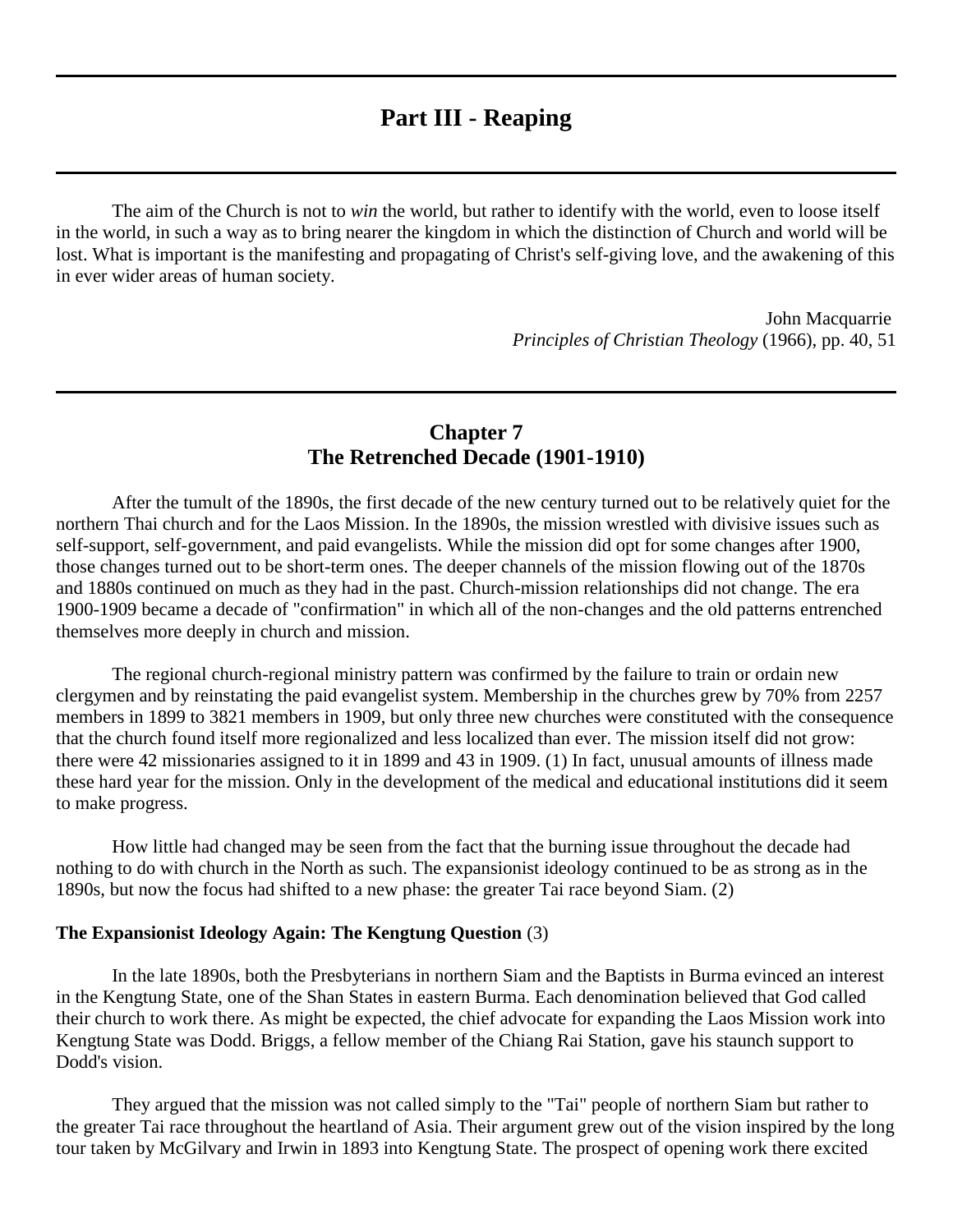Irwin to the extent that he offered to go himself, but the matter came into doubt when the Laos Mission learned that the American Baptist Burma Mission planned to open a station in Kengtung. Irwin's reaction: fine, give the place to the Baptists. Dodd and Briggs, however, rejected that response and urged the Board to move into the area quickly before the Baptists. The Presbyterians, they claimed, could do a much better job there.

From that time onwards, the "Kengtung faction" consistently and frequently called for establishing a Kengtung Station. The mission was more divided. For example, when Dodd took the opportunity of a furlough in 1894 to lobby for Kengtung with the Board in New York, letters from the field showed considerable resistance to expanding at that time. Most felt Kengtung expansion was a good idea but the mission simply could not undertake yet another station. [\(4\)](http://herbswanson.com/post.php?pid=47#c7e4) Over the next eight years the issue came up frequently but nothing happened.

Finally, in 1903 Dodd again visited the U.S. on furlough, and this time he convinced the Board to approve opening a Kengtung Station. He returned to the field in early 1904 with great enthusiasm and with reinforcements for the new station. Several other mission members still expressed their doubts. The problem also arose that the Baptists actually did open a mission station in Kengtung in 1901. Nevertheless, the new twofamily station opened in 1904 with every indication of success. At first, Baptist-Presbyterian relations were cordial; however, strains in the relationship quickly led to open antagonism. The Baptists wanted the Presbyterians out! In 1904, 1905, and again in 1907, the Kengtung Question was the major issue discussed in the annual mission meeting. Dodd and his supporters fought a strong rear-guard action against those on the Board and in the mission who wanted to close down the station. [\(5\)](http://herbswanson.com/post.php?pid=47#c7e5)

The Board finally did order the station closed in 1908 citing financial problems and the comity issue as the reasons. Even prior to this, McGilvary wrote New York to say that he personally felt the mission was working against Providence in the matter of Kengtung. The Dodds, deeply disturbed, moved back to Chiang Rai but kept Presbyterian work alive in Kengtung by making visits there and sending Chiang Rai elders over regularly. [\(6\)](http://herbswanson.com/post.php?pid=47#c7e6)

Dodd did not give up his dream for expanding the work into Burma, China, and French Indochina. His next move came in 1910 when he made a remarkable thousand-mile journey from Chiang Rai through Kengtung and Yunnan to Canton, China, surveying the extent of the Tai ethnic groups in that vast territory. He then proceeded on to America where in early 1911 he gave a rousing presentation of his findings to the Board. For a brief moment, he had the full and enthusiastic attention of the Board for this new, vast, and totally untouched mission field, and the Laos Mission indulged itself in laying grandiose schemes for 25 new stations and 560 missionaries to evangelize the Tai race. [\(7\)](http://herbswanson.com/post.php?pid=47#c7e7) More to the point, Dodd argued that this vast scheme and all further plans for expansion hinged on the reoccupation of Kengtung.

But, then, the months dragged out into years. The old problems of money and the Baptists remained. More reams of correspondence and slavishly prepared and minutely documented reports only wasted more time. The Board lost its enthusiasm for the Tai race. In those heady years of global missionary expansion, China, Korea, and the Philippines excited a greater response than the backward, difficult to reach, and apparently unimportant Tai race. Finally, in June 1913 the Board decided that all Presbyterian work in Kengtung must be closed or turned over to the Baptists. At the same time, it gave permission for opening a station in Chiang Rung, Yunnan Province, China when funds became available. The Laos Mission majority by this time had caught the Dodd-Briggs vision of the greater Tai mission and, consequently, felt intensely disappointed in the Board's decision. Long after 1913, the mission still held on to contacts with its former converts in Kengtung State. [\(8\)](http://herbswanson.com/post.php?pid=47#c7e8)

As one of the goals the mission pursued for its churches after 1900, it tried to involve the churches in "foreign" missions. Irwin encouraged such involvement in the Training School (see Chapter 5). The Lampang Church showed especial interest in Khamu work. The mission now encouraged the churches to provide financial support with the aim not only of supporting the Kengtung work but also of promoting the church's own evangelistic outreach. [\(9\)](http://herbswanson.com/post.php?pid=47#c7e9)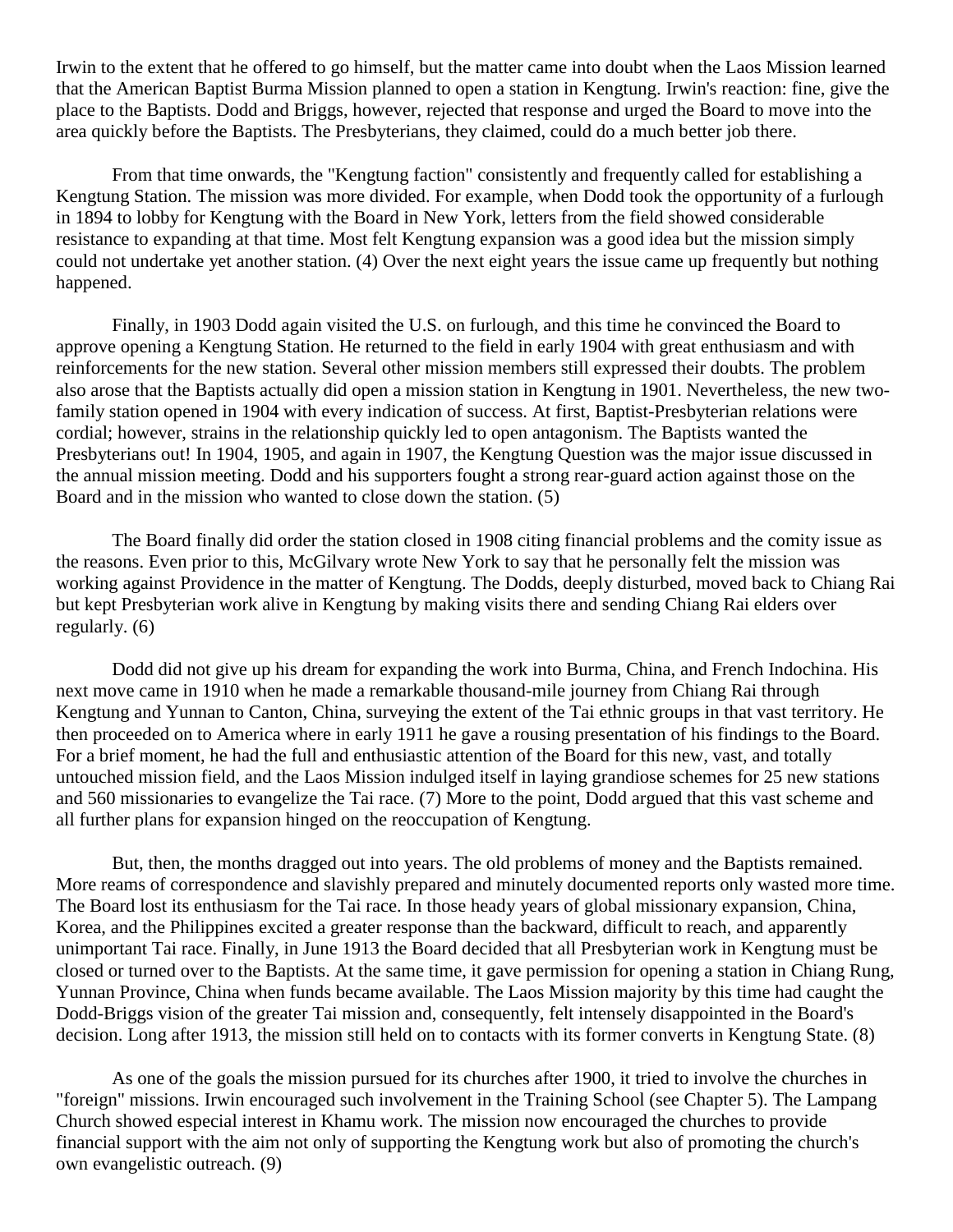Even so, the impact of this extra-Siam phase of mission expansion was mostly negative. First of all, incredible amounts of time went into an imposing array of surveys and reports "proving" that the Presbyterians had a better claim to Kengtung than the Baptists. No single topic or issue in the entire history of the Laos Mission absorbed so much effort and time as the Kengtung Question. Yet, not one single line of even one report or letter contributed to strengthening or ministering to the existing churches in the North. In a decade when the development of the churches in the area of self-reliance lost momentum and the mission itself was weak, the distraction of Kengtung only contributed to the loss of momentum and the weakness. One faction in the mission realized this and opposed rushing into Kengtung, but the passionate zeal of Dodd and his supporters always won the day (within the mission) for expansion.

Secondly, the Kengtung Station drained off two families, the Dodds and the Callenders, badly needed elsewhere, in a period when the mission was understaffed and over-extended even within Siam. It also wasted many months of time per year for others, such as Dr. Peoples, who were called to serve on committees and commissions regarding the Kengtung Question. [\(10\)](http://herbswanson.com/post.php?pid=47#c7e10)

Thirdly, the Kengtung Question further weakened the overall work of the mission precisely because it caused divisions and hard feelings within the mission. Many resented the tactics of Dodd and Briggs, for example, when Briggs threatened to resign at one point if the mission did not vote to support the Kengtung Station before the Board. And the whole issue also caused tension between the mission and the Board further distracting all from attending to the problems of the churches.

All-in-all, the Kengtung Question of whether or not the Laos Mission should have a station in Kengtung State and push expansion northward out of Siam proved to be a potent distraction that brought into sharp relief the self-defeating side of the expansionist ideology: while the purpose of mission work was to "convert the heathen" and create a "native" church, expansionism constantly drew the mission away from that purpose by consuming its energies in touring, itineration, surveying, station building, and *then* starting the process all over again further down the road. It is paradoxical: the motivation, spreading the Gospel, that brought the missionaries into the North transformed itself into the ideology of expansionism, which then prevented effective evangelism and church work.

#### **Institutional Development**

While the Laos Mission invested a great amount of its time and effort trying to maintain the expansionist momentum of the 1890s, the only area in which it did maintain that momentum was in institutional growth. By 1909, Chiang Mai Station had enlarged on its two schools and hospital with the Boys' School, renamed Prince Royal's College, shifted to a new site on the east side of the Mae Ping River. In 1908, the station set out on a new institutional venture when Dr. McKean started a leprosarium on an island in the Mae Ping River. Lampang Station likewise maintained and expanded its schools and medical work. Chiang Rai was in the process of building its Overbrook Hospital and by 1909 had a Boys' and a Girls' School both developing rapidly. Nan Station had a more permanent if still inadequate hospital/dispensary set-up and had finally established a permanent school although it was still not stable at the end of the decade. Only Phrae, under northern Thai lay leadership (see Chapter 6), lagged in the matter of institutions.

The real measure of the growth of the institutions was in missionary assignments. Of its 37 missionaries in 1909 who had definite assignments, the mission assigned ten to medical work, ten to educational work, six were on furlough, four did translation/literature work, two managed the press, and only five members of the mission took as their primary assignment church and evangelistic work. These figures are all the more impressive when compared with those of 1899 when of 33 missionaries with specific primary assignments, nine engaged in "evangelism" which included church work while thirteen had institutional assignments. [\(11\)](http://herbswanson.com/post.php?pid=47#c7e11) While some of those assigned other work gave considerable time on weekends and vacations to visiting rural Christian groups, they were limited in what they could do. Effectively, the mission put more than four time the emphasis on institutional work that it did on church and evangelistic work. The missionaries themselves observed that the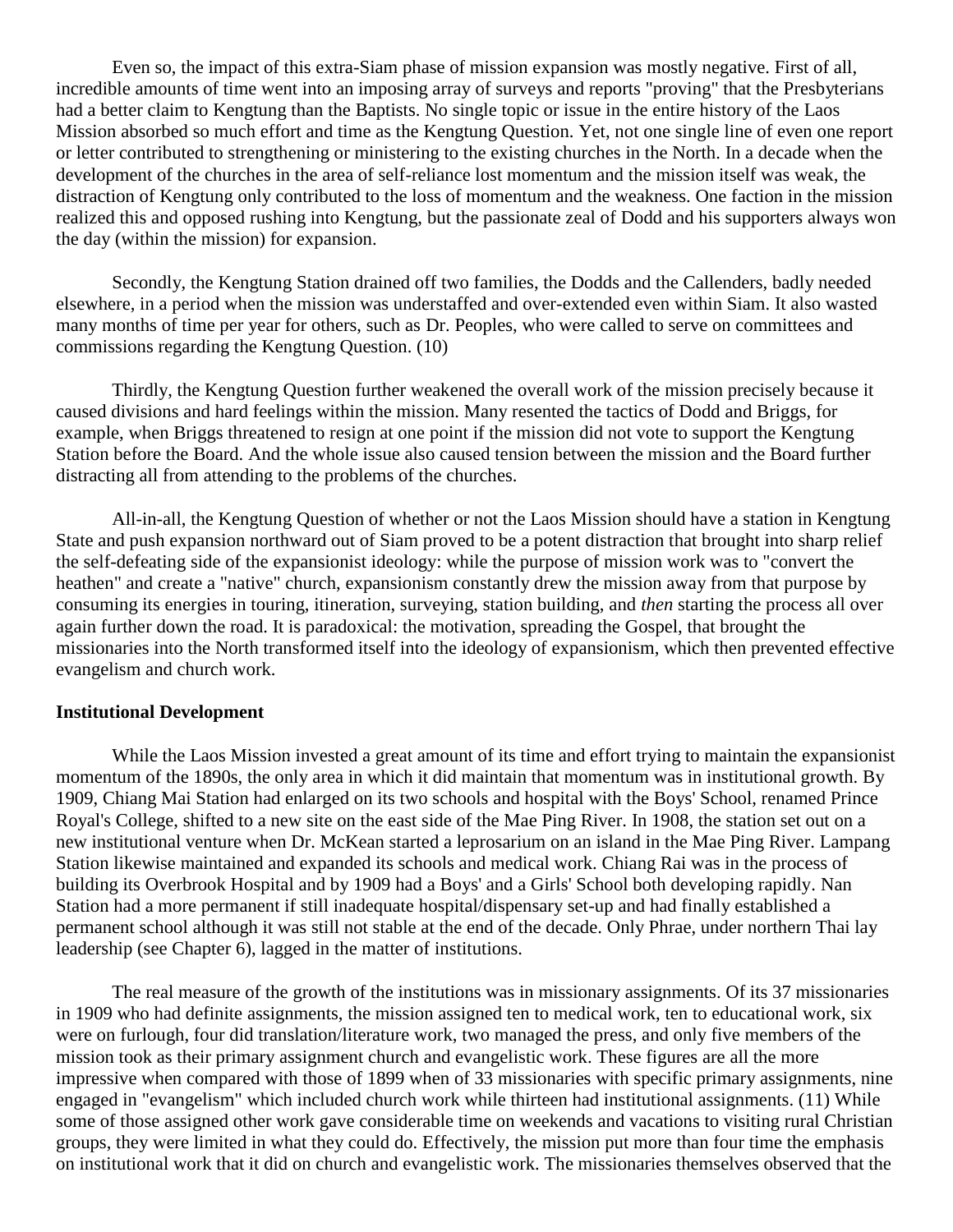institutions grew in their demands during the decade while church work received less attention and developed less rapidly. [\(12\)](http://herbswanson.com/post.php?pid=47#c7e12)

An important thing happened in this decade: as the churches languished and the institutions grew amidst the great distraction of Kengtung, the northern Thai Christian community found itself with two foci rather than one. Mission attention and resources centered on the medical and educational institutions, which, in turn, became the centers of patronage and employment in the Christian community. The institutions became powerful magnets, and we will see in a latter section of this chapter that these magnets caused a major Christian migration away from Lamphun towards Chiang Mai. Consequently, the church did not encompass the Christian community but had to compete with the institutions, founded entirely outside of its jurisdiction, for the attention of that community. The church diminished in importance in the Christian community as the institutions grew.

#### **The Church 1900-1909**

The Laos Mission found itself trapped in its conflicting commitments to the two foci of the Christian community's life, the church and the institutions. Even as it committed itself to the institutions, the mission wanted to strengthen the churches; and it did try to take steps to that end.

**Mission and Church.** As the 1890s drew to a close and the Laos Mission came to think that its northern Thai clergymen could not pastor the churches (see Chapter 6), it stopped ordaining northern Thai into the ministry. Yet, it also saw the need for a better system of church supervision because the churches and rural Christian groups did not receive sufficient attention. Thus, in 1896 the North Laos Presbytery established a Committee on Presbyterial Oversight chaired by McGilvary and composed entirely of missionaries. The purpose of the committee was to create better understanding between the mission and the churches, to encourage self-support, and to oversee the churches. Although it had a great deal of authority, the committee failed to solve the problem of how to give more attention to the churches. By 1900, the mission felt even more urgently the need to work more closely with its churches, and to have a more direct supervisory role in their administration; but it took until 1903 for the mission to structure a closer relationship. In that year it ordered every station to divide its churches into districts with one missionary assigned responsibility for each district. The mission instituted, in effect, a formal structure for church governance without even referring the matter to presbytery. It created a*de facto* episcopacy with missionaries serving as bishops. [\(13\)](http://herbswanson.com/post.php?pid=47#c7e13)

After 1903, most of the missionaries related to institutions fell into the pattern of giving weekends and holidays to working with the churches. Mission reports and correspondence after 1903 suggests that the mission made consi-derable effort to work more closely with the churches. Even so, the whole system of weekend pastorates did not function effectively. More distant churches and groups continued to be ignored. The weight of other work plus the constant struggle with illness hampered all church work. Although more structured, the "new" system instituted in 1903 did nothing more than confirm the patterns of church and mission relations that first arose in the 1870s. It confirmed the primacy of the mission over the churches while ignoring for most of the decade the issues and principles of self-government and self-support. This system of missionary supervision over churches also drove out the hope of a "native" pastoral system growing up without actually providing very much pastoral care for the churches.

**The North Laos Presbytery.** After its official founding in 1885, the North Laos Presbytery remained closely linked to the mission since all of the ordained missionaries sat as members of it. According to later accounts, presbytery meetings, held in December with the annual mission meeting, were largely a matter of form attended by the "natives" at the behest of the mission. The fact that the meetings fell right around harvest time made them more than inconvenient for the men attending. However, after the tense meeting of 1895, the presbytery drifted into a period of decay in which it met only occasionally mostly just to rubber stamp mission decisions. Finally, the annual mission meeting of 1906 received a report from its Committee on Laos Presbytery which recommended that presbytery should begin meeting regularly at a time other than December. The next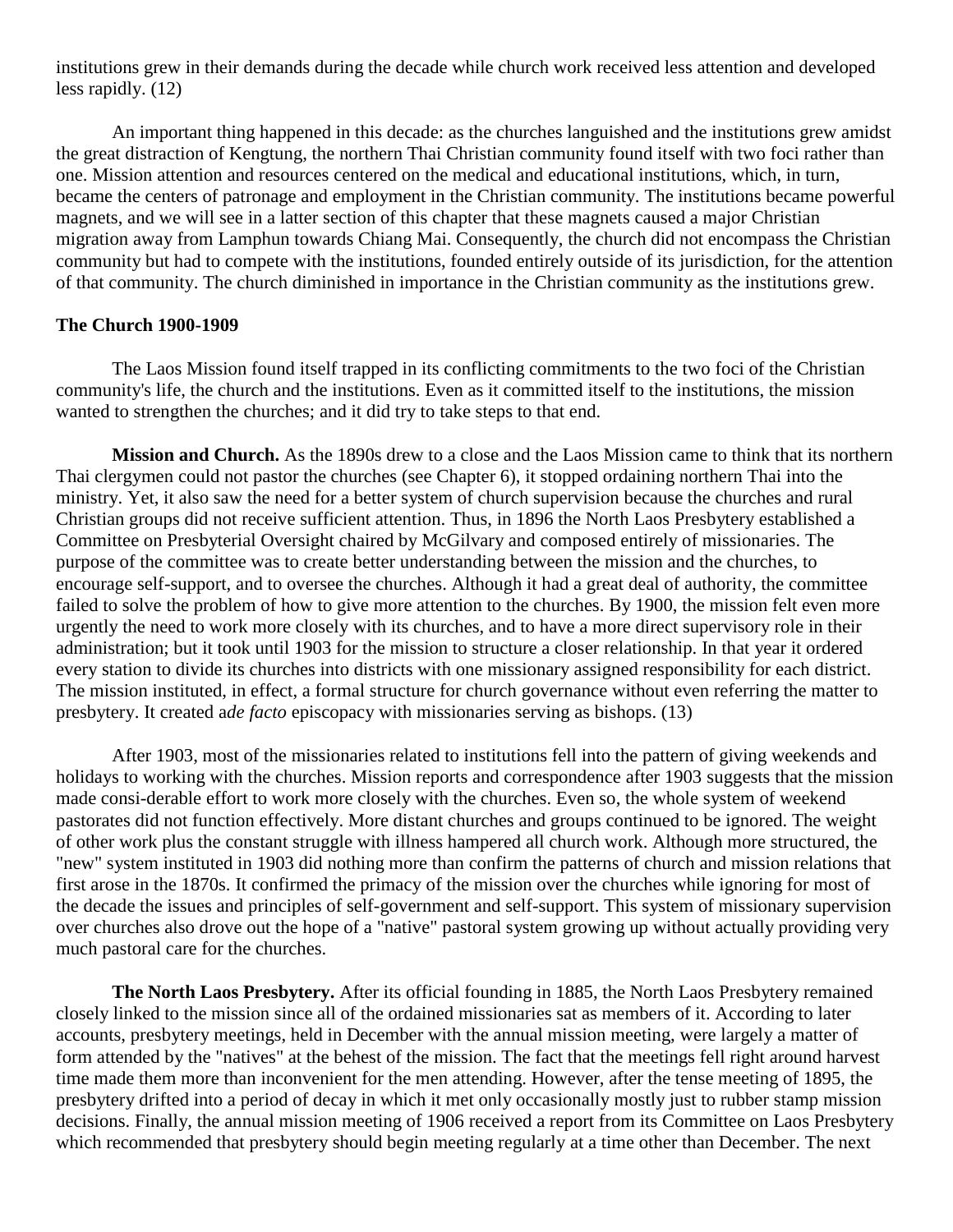year, the presbytery called a special meeting for December in order to reestablish the presbytery on a firmer basis.

In March 1908, the presbytery held its first meeting in the "new" era. Although the number of missionaries attending was still fairly large, the presbytery showed its more northern Thai character by focusing on key issues relevant to the life of the local churches including the very thorny issue of intermarriage with Buddhists. [\(14\)](http://herbswanson.com/post.php?pid=47#c7e14) Since the mission wanted the presbytery to be more of an independent body, presbytery decided that it would hold its 1909 meeting away from the mission centers. It met at Wiang Pa Pao, and of twenty delegates only three were missionaries. The meeting elected Kru Pannya moderator and discussed the invitation of Siam Presbytery to appoint a committee to investigate the establishment of a national Siamese church. It also considered sending its own "missionaries" into French territory to work with the Khamu. [\(15\)](http://herbswanson.com/post.php?pid=47#c7e15)

The 1910 meeting elected Kru Semo as moderator and again discussed key issues for the life of the church. More than ever, the presbytery took on a northern Thai identity. By and large, the presbytery continued to develop in this direction in later years although after 1911 the missionaries again took greater part in its deliberations. [\(16\)](http://herbswanson.com/post.php?pid=47#c7e16)

In actual fact, while the rebirth of the presbytery did give the church greater voice, and, perhaps, a new sense of its own identity, it did not give the church greater authority over its own life. Something more than merely cosmetic, the change did not effect the system of church government. The locus of authority and the source of funds did not change. The growing influence of the institutions did not change. Thus, unlike the traditional Presbyterian system in which presbytery reigns supreme over local churches, the North Laos Presbytery never actually exercised sovereignty over its churches.

**New Movements in the Church.** Even though the churches continued to labor under insufficient pastoral care, changes did take place in them. There was movement.

The first of these movements was the holding of *station conventions* organized by the missionaries for strengthening the churches, giving them a greater sense of unity, introducing new ideas and projects, and involving the churches in planning and carrying out activities. Chiang Mai Station organized the first conventions in 1903 and 1904. These proved such a great success that in 1905 all five stations held them. In 1906 only Lampang, Nan, and Chiang Rai held conventions, and the Chiang Mai Station held the last recorded convention in 1907 at Mae Dok Daeng.

These conventions brought together as many church members from throughout a station as possible for several days of meetings, services, and activities. Besides worship and entertainment, the meetings included opportunities for discussions on important topics, Bible study, health education, asking questions about faith, and participating in evangelistic work. [\(17\)](http://herbswanson.com/post.php?pid=47#c7e17)

Generally reported as successful, useful, and entertaining, there is no record of a convention being held after 1907. It is likely that conditions in the mission after that period hindered holding further conversions since the years 1908 and 1909 were particularly bad years for missionary health. They were also lean years financially. More than likely, the stations had neither the will nor the money to conduct conventions after 1907. [\(18\)](http://herbswanson.com/post.php?pid=47#c7e18)

A second movement that swept the churches in this decade was the *chapel building* movement. Even in 1867, McGilvary wanted a chapel as evidence of the permanency of Christianity in the North. The mission built its first chapel on a corner of station property in 1876; from that time on other churches and village Christian groups built small bamboo chapels from time to time. Chiang Mai Church occupied its permanent building in 1891, and in 1890 Chiang Mai Station included groups in 22 village that held regular worship of which nine had their own chapels. [\(19\)](http://herbswanson.com/post.php?pid=47#c7e19)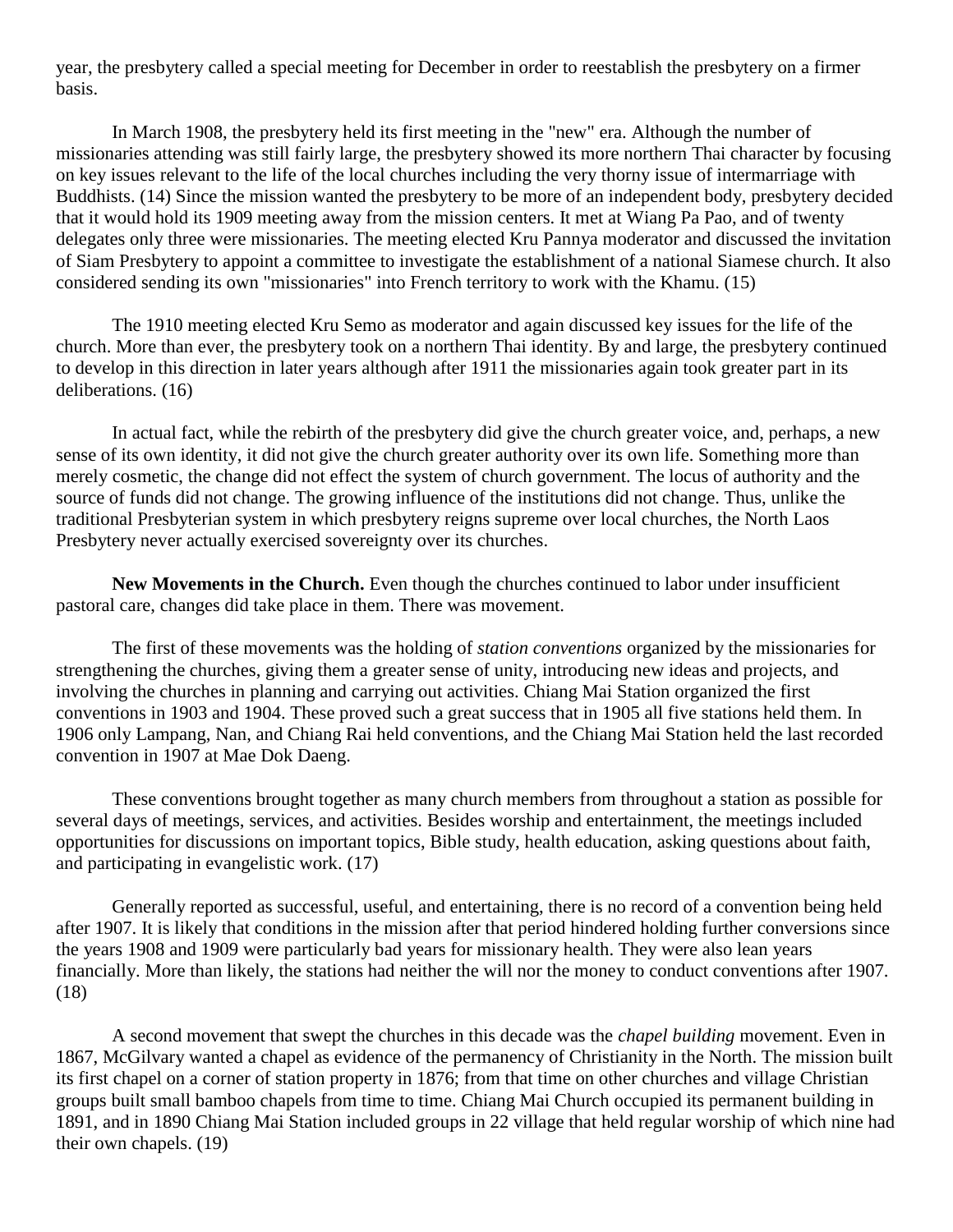The real movement in chapel building began after 1900, and especially after 1903 a passion for erecting church buildings swept the church. Many of those chapels remained simple structures, but a significant number were constructed of more permanent materials. The mission supported and promoted this movement for three reasons: first of all, it felt that involving the churches in building programs made them more active and selfreliant; secondly, the buildings "proved" that Christianity was here to stay; and, thirdly, the missionaries believed that good church buildings attracted more converts as Buddhist society tended to judge Christianity by the quality of its buildings. [\(20\)](http://herbswanson.com/post.php?pid=47#c7e20)

In this period, at least twenty new chapels were erected in eighteen organized churches. The most impressive of these was the Hyde Park Chapel in Nan built along Western architectural lines with stained glass windows. The building was completed in 1908 with the aid of overseas funds. [\(21\)](http://herbswanson.com/post.php?pid=47#c7e21)

The chapel building movement showed that the Christian community now had enough "mass" to build its own buildings. Although the regional church framework remained potent as ever, the village Christian communities began to fill out somewhat. Communities remained scattered but were larger than previously. The chapel building movement also provides further insight into the mission's "theory of indigenization" (see Chapter 5 also). In the case of chapels, the mission accepted without question northern Thai cultural values regarding the place of beautiful, elaborate/ornate buildings in religion-values that paralleled the missionaries' own society, which also constructed elaborate religious structures. The Laos Mission unquestioningly accepted and pursued a basic northern Thai cultural value even while branding the society and culture as "heathen." Whereas Buddhist temples represented darkness and evil to the mission, it readily accepted the *value* by which such buildings were desired. This meant, in effect, that the mission attacked the form while accepting the basic content of the underlying values behind those forms. Indigenization, then, was a matter of changing forms to protect the "purity" of the church but accepting basic values so as to remain evangelistically attractive to non-Christians.

The third church-wide movement in the North in this era was the *rural parish schools* movement. Realizing that its highly valued educational system did not reach into the rural areas very well, the mission encouraged a "second level" of schools, ones located in the villages and run by the churches. The first mention of such a school goes back to 1885, but the actual movement to establish village schools throughout the church began about 1902. The movement sought to put a Christian school within the reach of every Christian child and to form the basis for a church-wide educational system. In 1903, Chiang Mai Station had twelve village schools while Chiang Rai had one. In 1904, the mission included fourteen day schools with sessions of from three to eight months each. [\(22\)](http://herbswanson.com/post.php?pid=47#c7e22)

Although the schools often started with the assistance of or at the instigation of missionaries, the churches administered the schools and often funded them (at least in part) as well. One of the most difficult problems facing these schools was finding teachers, and the schools often had to depend on young people who had studied for some time at one of the boarding schools. The curriculum varied considerably but tended to emphasize hymn singing, Bible memorization, and simple academic subjects especially reading. The schools generally used the traditional rote memorization method of instruction so that the mission found it difficult to maintain the level of quality it desired in them. School buildings were usually made of simple bamboo or teak. The students sat on the floor and had very few textbooks. The schools were primarily for Christians although Buddhist children did attend. [\(23\)](http://herbswanson.com/post.php?pid=47#c7e23)

In 1908, six years after the village school system started to grow, the mission's educational system included five boarding schools, 23 village and urban day schools, and three training schools totaling 1096 students. It was not until 1912 that the village students formed a truly significant part of this system:

Their number rose from 350 in 1911 to 801 (out of a total of 1677 in all schools) in 1912. This sudden increase may be attributed to a mission attempt to compete with the rapidly expanding government-sponsored system of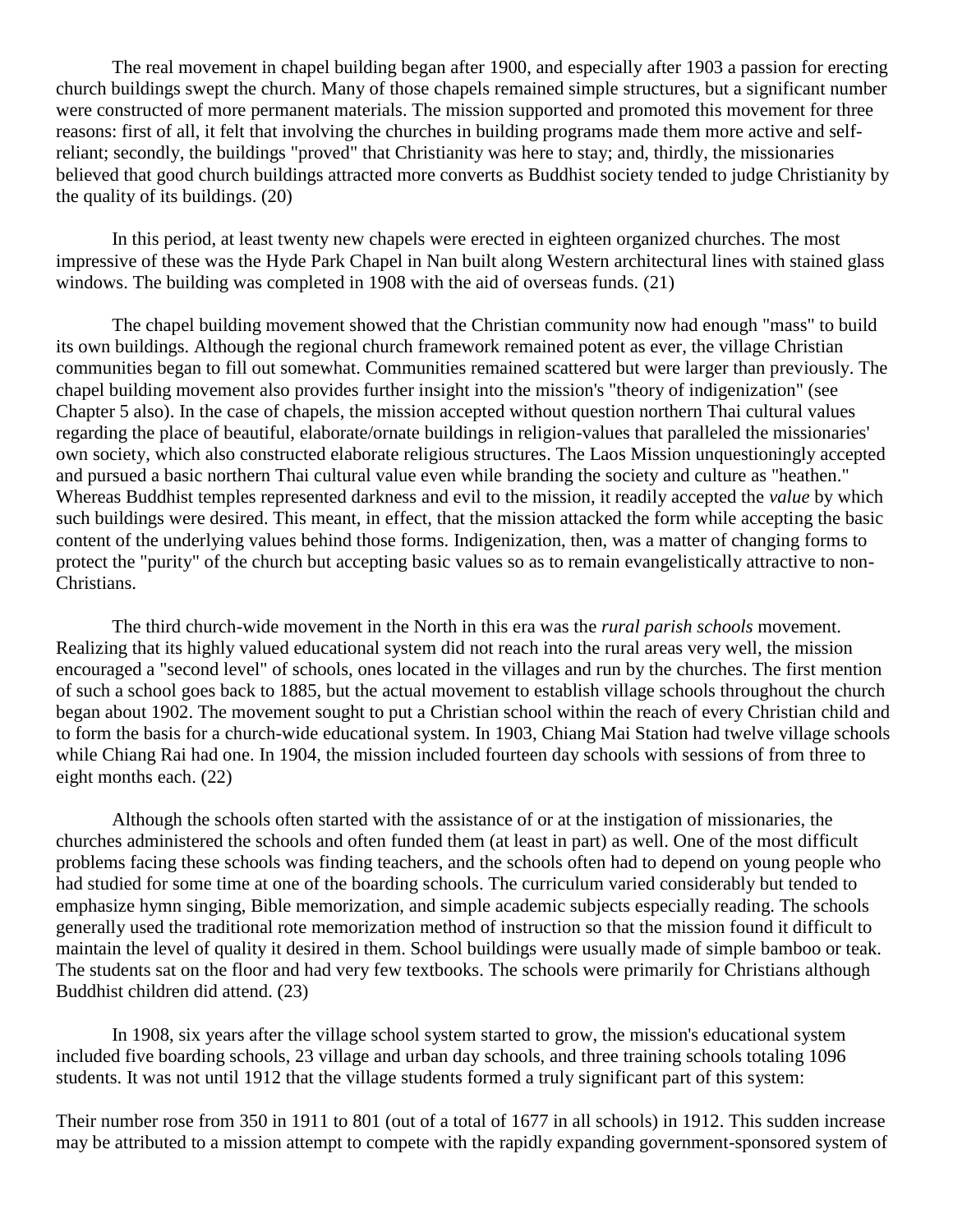temple and public schools. The growth in the village schools was tempered by the fact that in many of them, the ones without direct mission supervision, the terms were short and the pupils fewer. [\(24\)](http://herbswanson.com/post.php?pid=47#c7e24)

While it is difficult to evaluate some aspects of the village schools, they did represent a positive change in the churches particularly because they often grew out of the desire of village people for a better education for their children-a desire just then emerging. [\(25\)](http://herbswanson.com/post.php?pid=47#c7e25) Unlike other mission institutions these schools were located in the churches, run by and for the churches. They represented an attempt to get some Christian education, at least for the children, into the churches. Even though they depended on the urban schools for teachers, some support, and to continue the education of better pupils, the schools represented an exercise in self-reliance in church work in the North. They further symbolized the growth of the rural communities into groups large enough to actually sustain their own educational programs, however humble.

**Church migrations** represent the last movement of the decade I will discuss here. Two congregations experienced serious changes because their members migrated to other areas.

Although all three of the Lamphun area churches experienced migration problems after 1900, that migration affected the Wang Mun Church the most seriously. The movement of Christians out of the area began in 1901 when Noi Lin and a group of nine families moved from Wang Mun to Wiang Pa Pao for economic reasons. By 1906 half of the Wang Mun people and a total of about 75 Christian families from all three of the Lamphun churches had relocated themselves in and around Chiang Mai. Migration continued until at least 1908, leaving the Wang Mun Church in a very weakened condition. [\(26\)](http://herbswanson.com/post.php?pid=47#c7e26)

Freeman, the resident missionary in Lamphun, cited three reasons for this migration of Christians away from Lamphun: first of all, mission employment in Chiang Mai, especially at the Mission Press, attracted many; secondly, the desire for a better life and higher income compelled many to go to the Chiang Mai area for jobs or land; and, finally, the students sent to the Chiang Mai schools from Lamphun usually stayed in Chiang Mai. [\(27\)](http://herbswanson.com/post.php?pid=47#c7e27)

The Chiang Saen Church, still one of the strongest and most independent of the churches, also experienced migration. The congregation suffered for the fact that most of its members lived on the French side of the Mekong River and were denied contact with the mission by French authorities. Finally, in 1906 eight of the Christian families decided to move over to Pa Kuk in British territory, and twenty non-Christian families moved with them. At first, the church had trouble settling in to its new site, but it soon recovered and grew rapidly. In 1917, the church had ninety members and still had a reputation for strong leaders and a strong congregational life. [\(28\)](http://herbswanson.com/post.php?pid=47#c7e28)

During this decade the presbytery established only two new churches in northern Siam: in 1902 it organized the Muang Phrao Church, which split off from Chiang Dao. And in January 1906, it reorganized the Chiang Rai Station churches by adding substantial territory to the Wiang Pa Pao Church, reducing the territory of Chiang Rai Church, and creating the Nang Lae Church. In 1906, the Kengtung Station established a church, which remained on mission rolls for many years but eventually quietly faded away. [\(29\)](http://herbswanson.com/post.php?pid=47#c7e29)

#### **Church and Society**

As seen in Chapters 1 and 2, the church faced serious problems in its relations with society from the day that Nan Inta received baptism. Not only was the new religion closely linked with foreigners in the general public's mind, but it also challenged traditional society and beliefs in many ways. After 1900, the church continued to experience repression, especially in those areas where it had only recently entered. [\(30\)](http://herbswanson.com/post.php?pid=47#c7e30) And eventhough the general impression we have is that outright repression and persecution was less intense, the church still had to face certain issues in maintaining its life in the midst of a Buddhist society.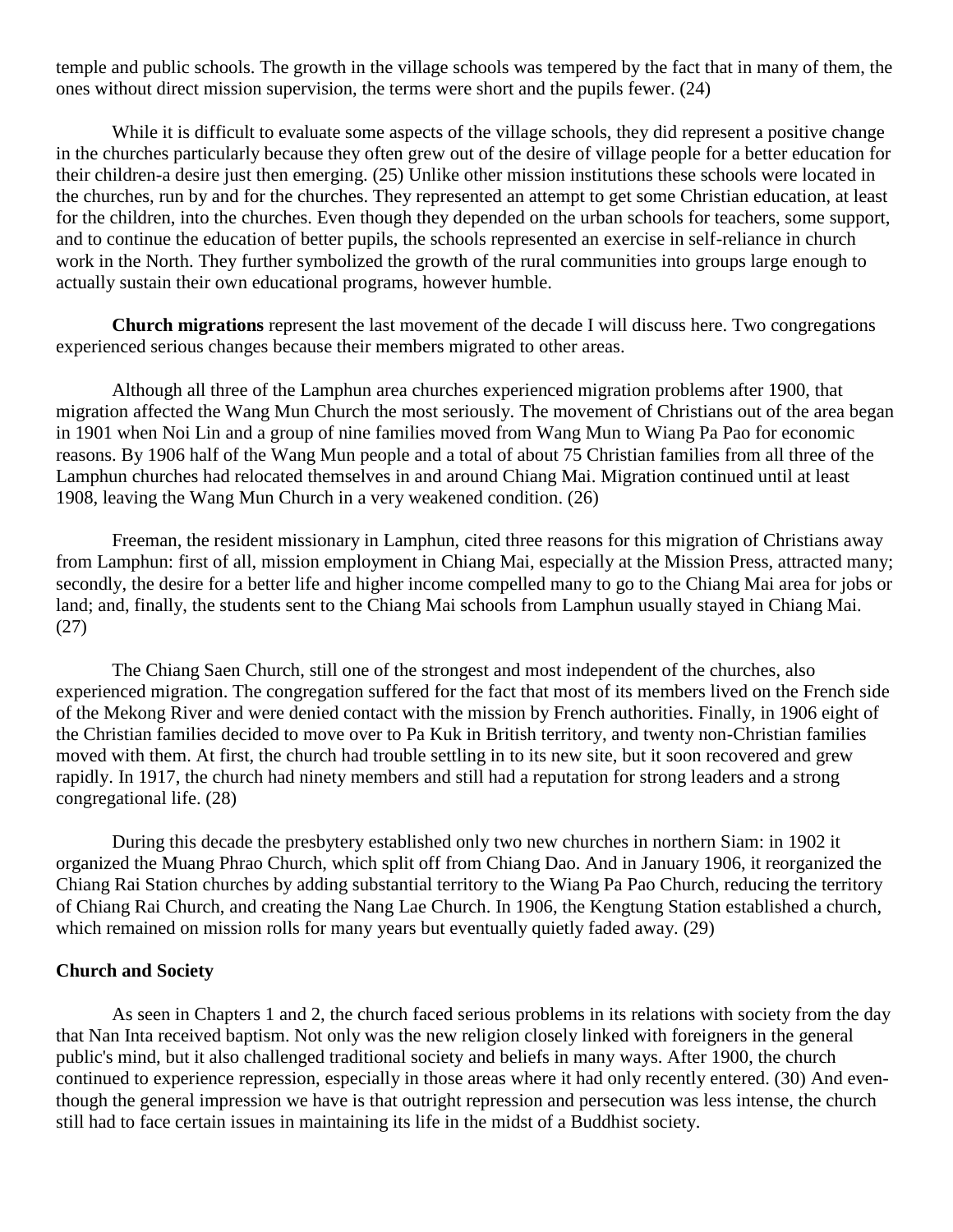**The Shan Rebellion.** The Shan Rebellion of 1902 represented a crisis in the life of the church. That rebellion started in Phrae when a group of Shans (from what is now eastern Burma) rose in rebellion against the Siamese authorities, killing many Siamese and pressing the local Chaos into support of them. Suddenly, the Christian community had to choose between loyalty to the Siamese central government, with which there existed widespread dissatisfaction, or the representatives of rebellion. The Christians lived in all of the areas-Phrae, Nan, Lampang and Chiang Rai -threatened by rebellion, and it did not help matters for them that the Laos Mission was again in yet another period of internal weakness.

In all known cases, the Christian community sided with the Siamese, and in some instances it actively assisted the government in suppressing the rebellion. In Phrae itself, for examples, Christians helped ethnic Siamese escape the city while the Christians themselves refrained from looting. Siamese authorities in Muang Thoeng showed particular pleasure with the Christians there because they were virtually the only ones who did not flee the city when attack seemed likely. Briggs reported that in Chiang Rai Christians played an important role in carrying government dispatches, in uncovering and reporting a plot against the authorities, and in setting a calming example for others. [\(31\)](http://herbswanson.com/post.php?pid=47#c7e31)

Thus, like its missionary patrons, the northern Thai church showed a solid inclination to support the Siamese government's policy of centralizing its power in the North. The impression that the Christian community stood in the forefront of the forces of the economic, social, and political modernization in northern Siam is strengthened by its response to the Shan Rebellion. In any event, that response distinguished it from the larger society, which had no particular love for Bangkok. The tiny Christian minority saw its interests allied with and tied to the most powerful agent, the Siamese government, for social change in the North. [\(32\)](http://herbswanson.com/post.php?pid=47#c7e32)

**Intermarriage.** Whenever Christians gathered to discuss their concerns and problems, one of the issues they always brought up was that of Christian-Buddhist marriages. These marriages were often short and unhappy, and the mission discouraged them because it found it difficult to teach or maintain the "sanctity of marriage" in them. The missionaries also worried that Christian children might come under "bad" influences. Christians themselves disagreed on whether or not one should marry a non-Christian, and one of the sources of unhappiness in many such marriages was that the Christian spouse sometimes put pressure on the non-Christian to convert. The Buddhist spouse often resisted. McGilvary observed in 1904 that the problem of marriage prevented some young people from converting to Christianity. [\(33\)](http://herbswanson.com/post.php?pid=47#c7e33)

Thus, those social and family problems that faced the very first generation of converts back in the 1870s remained a problem forty years later. Christians continued to be socially isolated and their religion a source of interpersonal tension. One of the peculiarities of the Christian minority was that its minority status had no ethnic foundation, and since it was scattered geographically as well, the community remained quite vulnerable to social pressure and tension. That tension often followed the individual Christian right into her or his home.

**Legal Status.** Like every other facet of traditional society, the legal system in the North grew out of the religious center of society. The legal status of Christians, again a problem since Nan Inta frustrated his patron by his refusal to work on the Sabbath, also continued to be an issue. As late as 1905, the local government in Phrae still forced Christians to do corvee labor on Sundays, something that so greatly disturbed the Christian community that at one stage it considered passive resistance to such orders even if it meant going to jail.

The Christians in Lampang faced a similar problem. The Chao Muang there required that all of his subjects perform corvee labor except on the Buddhist lunar holy days, which seldom coincided with Sundays. The Christian community dealt with the problem by asking the resident missionary, Taylor, to intercede for them and request that Christians be allowed to pay a tax in place of the labor. Later, when the Siamese Commissioner moved to institute just such a system for all of Lampang, he asked Taylor to convince the Christians to pay immediately as an example to others. He also asked Taylor to have the Christians inform him immediately if they discovered instances in which the Chao Muang tried to obstruct the new taxation system by continuing to demand corvee labor. A delegation from Chae Hom, led by a Christian, did later report to Taylor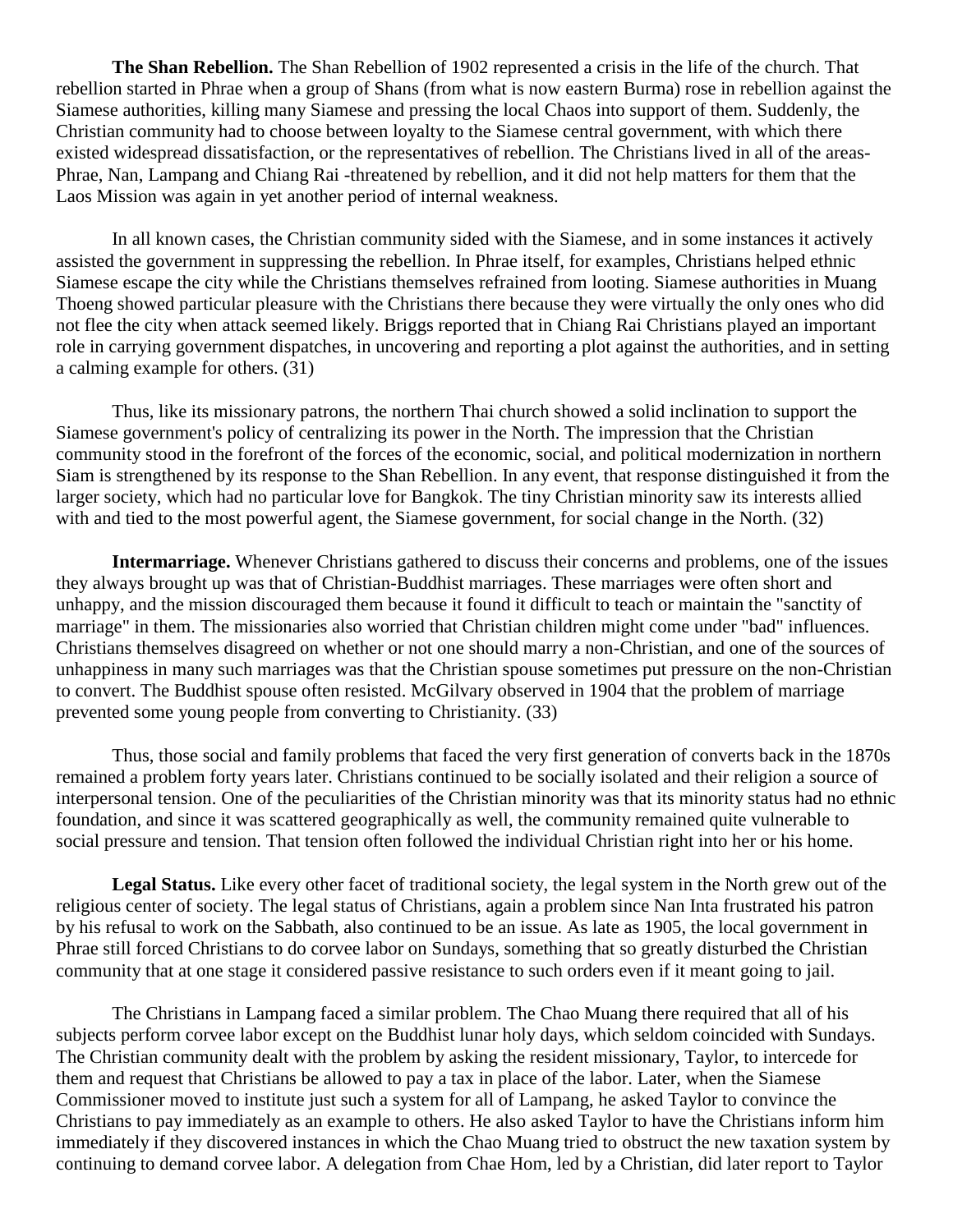that the Chao Muang unfairly demanded rice from them. Taylor reported the case to the Commissioner who corrected the situation.

This example gives us an interesting insight into how the Christians stood in the northern Thai legal system. While in tension with traditional political structures, the Christians had an advantage in the evolving situation because of their "allegiance" to a patron, the missionary, who was allied to other agents of modernization and centralization, notably the Bangkok government. One is particularly struck by the way in which the Siamese Commissioner actively cultivated the assistance of the Christians both as examples for responsible conduct and as "spies" against the Chao Muang. As in the more general case of the Shan Rebellion, these events in Lampang add even further weight to the conclusion that the Christian community had everything to gain and little to lose in the growing power of the Siamese government over the North.

Nevertheless, the Christians remained a legal anomaly. They faced a particular problem when called upon to give evidence in courts-of-law as the oaths taken normally had to be sworn before a Buddha image. In 1907 the mission appointed a committee to lobby the northern authorities for modification of those oaths. There is no evidence that the committee was successful, but there are cases recorded in which Christians did not have to take the Buddhist oaths. [\(34\)](http://herbswanson.com/post.php?pid=47#c7e34)

Thus, the legal situation of the Christian community was a mixed affair in which the community suffered in some ways for being a minority religion while deriving certain benefits in other ways through their association with an influential patron.

**Medical Care and the Church.** Because "native" medicine included the uses of charms and spirit propitiation, the mission as a matter of course forbid its converts from accepting traditional medical aid. As long as the Christians had missionary medicine within reach medical assistance posed no particular problem. However, many Christians lived at a distance from mission centers and could not avail themselves of mission medical services. These people faced a serious temptation to seek traditional cures when they became ill. Thus, for example, the Chiang Dao Church lost a number of families in 1903 because someone in each family fell ill and the families called in traditional doctors. Chiang Dao seldom received missionary or medical evangelist visits. The Phrae Church faced the same problem in 1906 when the Phrae Station closed. Individuals immediately went back to using the traditional cures because there was no missionary present to help them. And the Christian community in Fang, a great distance from the nearest mission station, experienced precisely the same problem. [\(35\)](http://herbswanson.com/post.php?pid=47#c7e35)

Mission doctors and/or their medical assistants constantly traveled into the country-side to treat ailing Christians, and one of the motivations for developing a system of medical evangelists was to keep local Christian groups from being dependent for medicine on traditional cures. Since medicine was one of the primary tools of missionary evangelism and people converted because of it, when mission medicine was no longer available to Christians the gravitational pull back to traditional ways became all the more difficult to resist.

**Summary.** In each of the above issues, the heart of the social issue facing the northern Thai church was that it stood apart from the rest of society. To what extent the Christian community believed, as the missionaries believed, that the larger society was evil and satanic is difficult to ascertain. I have suggested earlier (see Chapter 5) that their beliefs were likely to have actually been closer to those of the surrounding society than to the missionaries. Nevertheless, practically they felt themselves to be different, to have an identity distinct from the rest of their society. The structures of society around them, familial, legal, and medical frequently did not recognize the validity of that identity and almost never honored it. It did not sympathize with the Christian community's "peculiarities" of religious expression.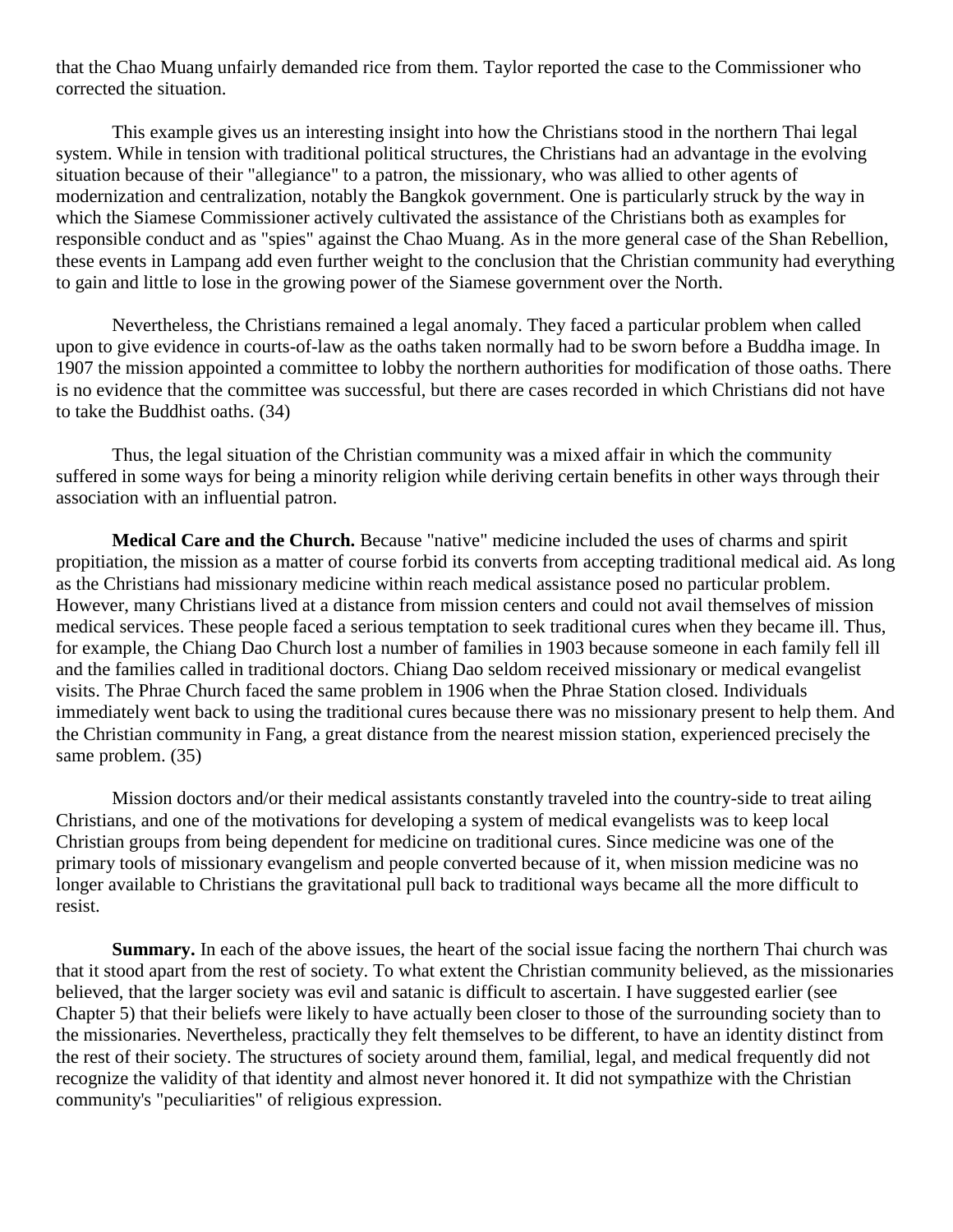The social issues related to being a Christian kept coming up in presbytery meetings and in the station conventions. For the Christians, the key issue of the day referred not to expansionism nor institutional development but how to maintain their Christian identity in that unsympathetic environment.

## **Conclusion**

1900 to 1909 was in many ways a dull decade for the church. The great fiery debates of the decade, over Kengtung, happened far away from the church. The creative growth of the decade, in the institutions, also took place at a distance from the church. The only experiment in serious change, the Phrae experiment, came to nothing. It was profoundly a decade of stagnation. No new ministers. Only two (not counting Kengtung) new churches. Potential changes such as station conventions or the revived presbytery had little long-term results.

It was the "wait-and-see", "slow-but-sure" decade. And, as we look back across the years to this decade, it has a special relevance all of its own. This decade was an eloquent reply to the ferment for change fomented in the years 1894-1895. By delaying theological education for another decade while cementing into place the ineffective regional church-regional ministry system and confirming all meaningful power in mission hands, this decade slowed the development of a self-reliant northern Thai church. Even at the beginning of the decade some missionaries felt the malaise in church work that had set in noting that the momentum and hope of a decade earlier had been lost. [\(36\)](http://herbswanson.com/post.php?pid=47#c7e36)

And, yet, the shards of the shattered vase of necessary and needed change still littered the landscape. In presbytery and in the station conventions, the church experimented with a voice of its own, testing issues and concerns of its own. That had not happened in the 1890s except, momentarily, in the cataclysm of the Pastors' Revolt. The churches established and party financed their own educational institutions for the first time, institutions that emerged from their own perceived needs. Christian communities coalesced and built up their own infrastructure of property and buildings. And, almost offstage from the great events of the decade, came the muted call (from the Siam Presbytery) for discussions towards the formations of a national church. The call somehow was lost in the shuffle. But there it was...the first faint glimmer of an alternative to another fifty or one hundred years of mission rule.

# **Chapter 8 The Stagflated Decade (1911-1920)**

In some ways, the decade following 1910 seemed more alive and exciting than the previous ten years. The 1910s were a period of ferment, unrest, and new ideas during which the Laos Mission attempted to make up for the "lost decade" of 1900-1909 by founding the Theological Training School, by resuming the ordaining of northern Thai clergy, and by opening a new drive for self-support among the churches. Robert Irwin made a reappearance as the dynamic agent of the American Bible Society. The years 1911-1914 showed a remarkable surge in church growth statistics while the mission also established closer ties with the Siam Mission and developed a program for women.

Meanwhile, the older leadership of the mission started to die away. Both church and mission experienced a deep sense of loss in 1911 as first Wilson and then McGilvary died. Leading figures of the "second generation" soon followed these two great first generation men. Collins died in 1917. Briggs and Dodd, the great advocates of expansion, died in 1919. Sarah Campbell and Dr. Peoples died the following year.

In truth, however, even in this decade of ferment the swelling river of continuity out of the past flowed more strongly than ever. If anything, the northern Thai church received less attention from a Laos Mission distracted by other matters. The grandiose plans of this decade had to do mostly with expansion and institutions.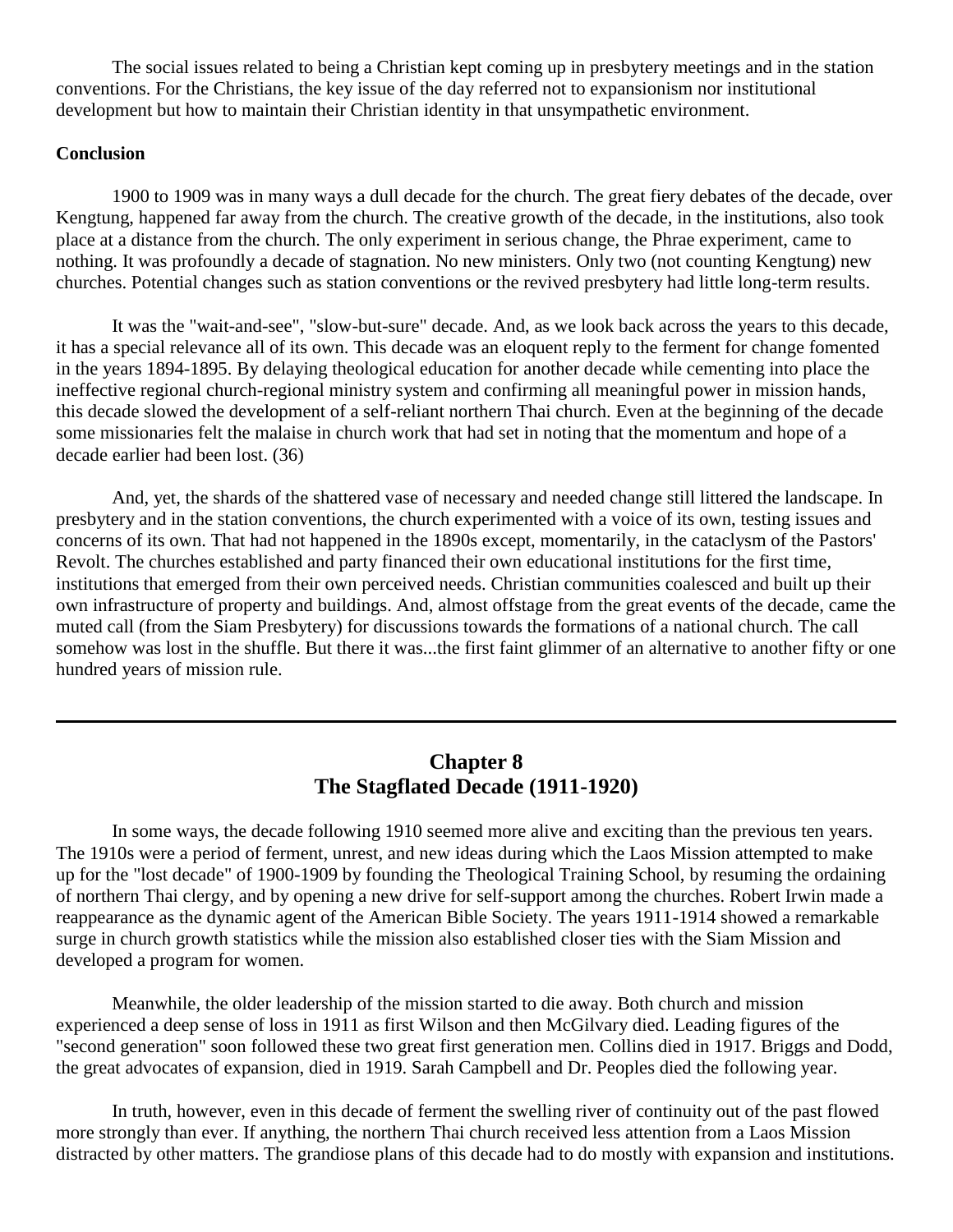The age-old limitations on mission effectiveness did not change in the least while the trend after 1903 whereby institutional missionaries spent weekends and vacations with churches reversed itself.

The record of the 1910s, then, was one of rampant stagnation...the economists call it "stagflation."

#### **Wagons Ho! On to Yunnan**

The Kengtung Question spilled over past 1910 until the Board decision in June 1913 brought the overt Kengtung territorial dispute between the Baptists and Presbyterians to an end. Yet, even as the Kengtung Question came to a weary close, the Laos Mission looked around for other possible areas of expansion beyond the boundaries of Siam. The siren call of expansion lost none of it potency, and the mission had options aplenty: it still planned to open at least one station in Yunnan Province, China, where a large population of Thai Lu, ethnic cousins of the northern Thai, lived. It also entered into discussions with the Siam Mission over the possibility of opening Presbyterian work in northeast Siam, which both missions understood to be the responsibility of the Siam Mission. However, when the Laos Mission agreed in 1915 to assign the Freemans to the Siam Mission for the purpose of opening a station in the Northeast, the Board promptly rejected the whole notion as financially impossible. [\(1\)](http://herbswanson.com/post.php?pid=47#c8e1)

Another arena of expansionist interest was French Indochina. Ever since local French authorities refused Laos Mission members permission to work with the Khamu (see Chapter 3), the mission had searched for a way to reverse that decision. But by 1912, "feelers" put out by the Board through international ecumenical circles and through diplomatic channels in Washington failed to resolve the situation. Brown advised the mission that the French might not object to a "quiet" entry, and so having failed to get into Indochina across the Mekong, the mission decided to go through the "front door", Hanoi. In the first half of 1913, Dodd and Vincent made a Board-sanctioned tour of "Tonkin" to ascertain the prospects of Presbyterian mission work with the Tai peoples of Indochina. The prospects seemed good although it was clear that such a mission could not be officially or obviously related to a mission in Siam. The French would not likely tolerate that. Whatever hope the Laos Mission might have had for starting something in Indochina was quickly dashed, however, after the Board received Dodd and Vincent's report. Brown, Board Secretary, wrote that while the Board would have sanctioned Laos Mission-based expansion into French Laos, it could not agree to starting a whole new mission in Indochina. Soon thereafter, word came back to the Board through diplomatic channels that the French government absolutely opposed any proselytizing in Laos. [\(2\)](http://herbswanson.com/post.php?pid=47#c8e2)

Northeast Siam? Beyond reach. French Indochina? Closed. That left Yunnan. Even here the prospects for a new station seemed slight. In 1913, Brown reported that even though the Board sanctioned the eventual opening of a station at Chiang Rung in Yunnan, the time had not yet come. And throughout the next three years the mission could not move on the matter in spite of plans it made, appointments it made, and survey trips it authorized. [\(3\)](http://herbswanson.com/post.php?pid=47#c8e3) There was no money. In late 1916, the mission again officially urged the Board to give permission for Chiang Rung. Initially, the Board responded negatively to this plea because it still had no funds for Chiang Rung. However, within days of that negative reply a second letter arrived announcing that the Board had just received a check for \$40,000 from a private estate and agreed to apply part of the check to opening a station in Chiang Rung. The mission hurriedly laid its plans and in September 1917 had missionaries on the field in Chiang Rung starting the station. [\(4\)](http://herbswanson.com/post.php?pid=47#c8e4) As might be expected, the hard work of establishing the new station occupied most of the time of those missionaries who, consequently, had little time for evangelistic work. Among other problems, the new station lacked good evangelists, building supplies, good personal servants, and the confidence of the local people. [\(5\)](http://herbswanson.com/post.php?pid=47#c8e5)

Just as in the case of Kengtung so now in the case of Chiang Rung, mission expansion exacted from the northern Thai church a price. Expansion proved itself to be a decade long distraction. From 1910 to 1913, the mission fought for its dream of returning to Kengtung, only to lose. From 1914 to 1916, the mission directed its energies towards obtaining permission to open a station in Chiang Rung. Then, from 1917 to the end of the decade, it had to staff and fund its new and very distant station. Expansion began costing the churches in 1913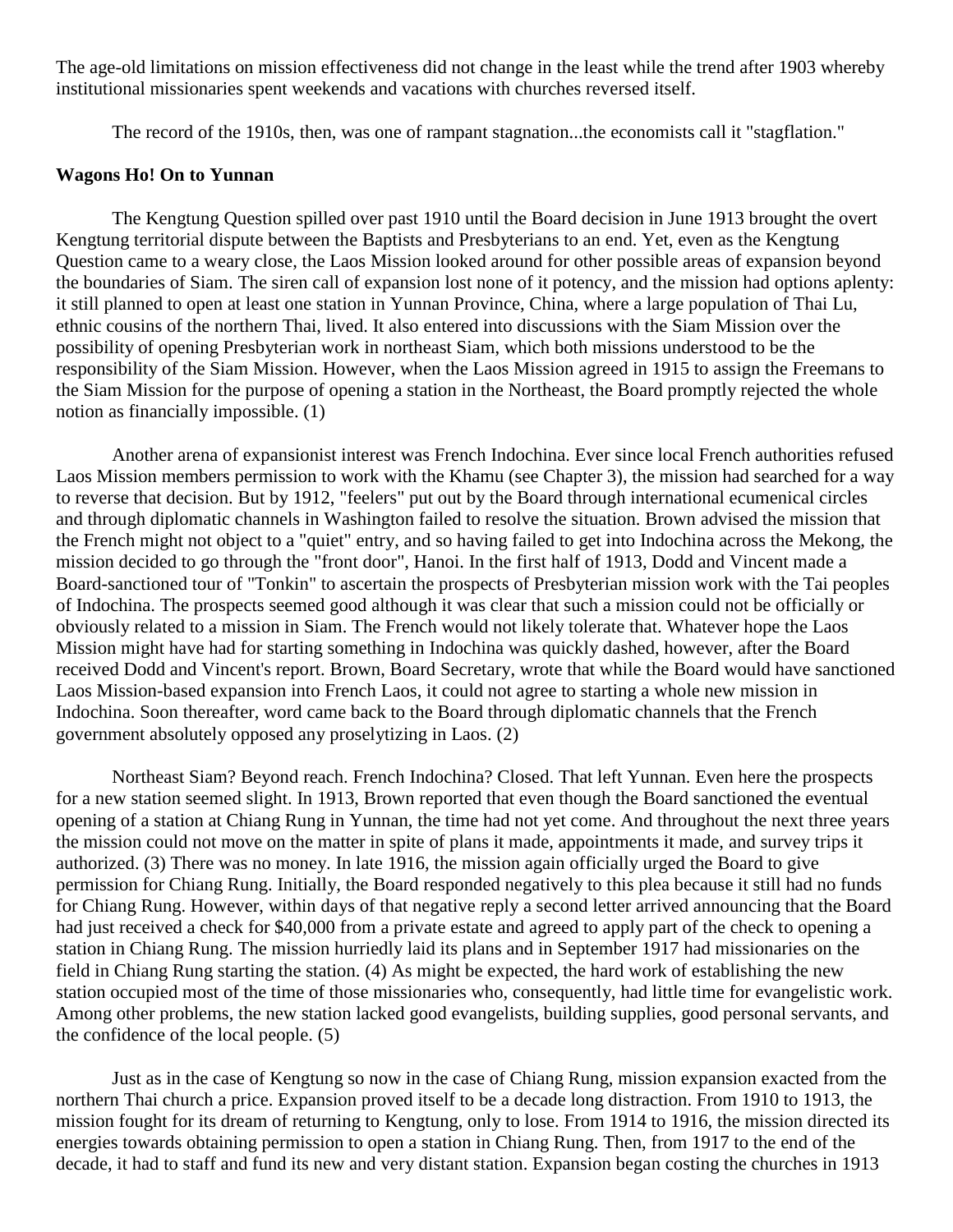when Dodd and Vincent made their Indochina tour while both the Chiang Rai and Lampang stations went without staff to carry out church work during their months' long absence. After the Chiang Rung Station opened, it depended on the northern Thai church for financial assistance and, more especially, evangelists. In 1919, three mission stations sent a total of nine evangelists for varying periods of time. In 1920, the already weak Phrae Station came to a virtual halt when the mission sent two families from there to Chiang Rung (see Chapter 6). [\(6\)](http://herbswanson.com/post.php?pid=47#c8e6) As in previous decades, the northern Thai church continued to depend for its leadership, its program, and even its income on a mission, which devoted inordinate amounts of time and resources to a "plan" of expansion that ignored the life of the churches already established.

#### **Grandiose Plans**

In 1911, an exasperated Arthur J. Brown sent out a circular letter to all Presbyterian missions deploring their constant demands for and reliance on money. In their letters, the missions demanded more money. On their furlough visits to New York, Presbyterian missionaries called for more money. Brown went on at length about the "perils of an undue reliance upon money and re-enforcements." [\(7\)](http://herbswanson.com/post.php?pid=47#c8e7) In the years after 1911, Brown must have sighed and shaken his head over letters from northern Siam as the Laos Mission hatched one grandiose and expensive plan after another. In expansion, the mission sought to do everything everywhere all at once...the Northeast... Indochina... Yunnan, and we have already seen that in 1912 it concocted a fabulous master plan to occupy the Asian interior with 25 stations in 25 years (see Chapter 7). The silence from New York on that one was deafening.

But there were other plans. Take, for example, the proposal for a "Laos Christian University": this scheme appeared during the visit of the Bradt delegation in 1912. The mission wanted a university with three faculties (Arts & Sciences, Theology, and Medicine) at an initial cost of about \$475,000. Brown replied, "...we are a little dazed by the proposal of one Mission that the Board commit itself to a definite program of over a million and a quarter ticals for the educational and medical equipment of a single mission." He called it an "impracticable program," which violated previous policy decisions about the development of the church in the North. [\(8\)](http://herbswanson.com/post.php?pid=47#c8e8)

At the time the mission sought its Christian University, it also undertook to convince the Board to support, if not the whole scheme, at least the founding of a medical college. Once again, the Board lacked funds, and Brown questioned the mission's ability to manage such an institution. Nevertheless, the mission went right ahead with its plan and actually inducted a class of seven medical students under Dr. Cort in 1915. The mission tried to run the school out of its available funds, but by 1920 this scheme too had to be abandoned. [\(9\)](http://herbswanson.com/post.php?pid=47#c8e9)

The significance for the church of most of the great proposals of the decade was that they had nothing to do with the churches. Nearly all of the plans and the creative thinking of the decade centered on the institutions. In a conference held in New York in 1910 at which the Laos Committee and the Executive Committee of the Board met with Dr. McKean and Mabel Gilson, the Board worked out a program of development specifically for the northern Thai church. The conference found that the churches lacked adequate leadership, depended too heavily on the mission, and that the mission did not have adequate resources (financial or personnel) to carry the churches. The conference then stated that, "It is vital that we should at once take measures to secure a larger native force...We shall never see a strong and self reliant native church unless we have the right kind of men to lead it; and we shall never have these men unless we have schools to develop them." The conference proposed four recommendations. Three of them had to do with strengthening existing educational institutions in Chiang Mai or setting up new ones. Only one recommendation, for the establishment of a theological training school, focused on the church. And even here the method of assistance was to set up another institution rather than work within the churches directly. [\(10\)](http://herbswanson.com/post.php?pid=47#c8e10)

The decade closed with yet another example of the potency of the Laos Mission's institutional orientation, an orientation shared by the Board of Foreign Missions in New York. In 1916, the Board approved a special funding drive for the two Siam missions, the "Siam Extension Fund". The fund totaled \$50,000 and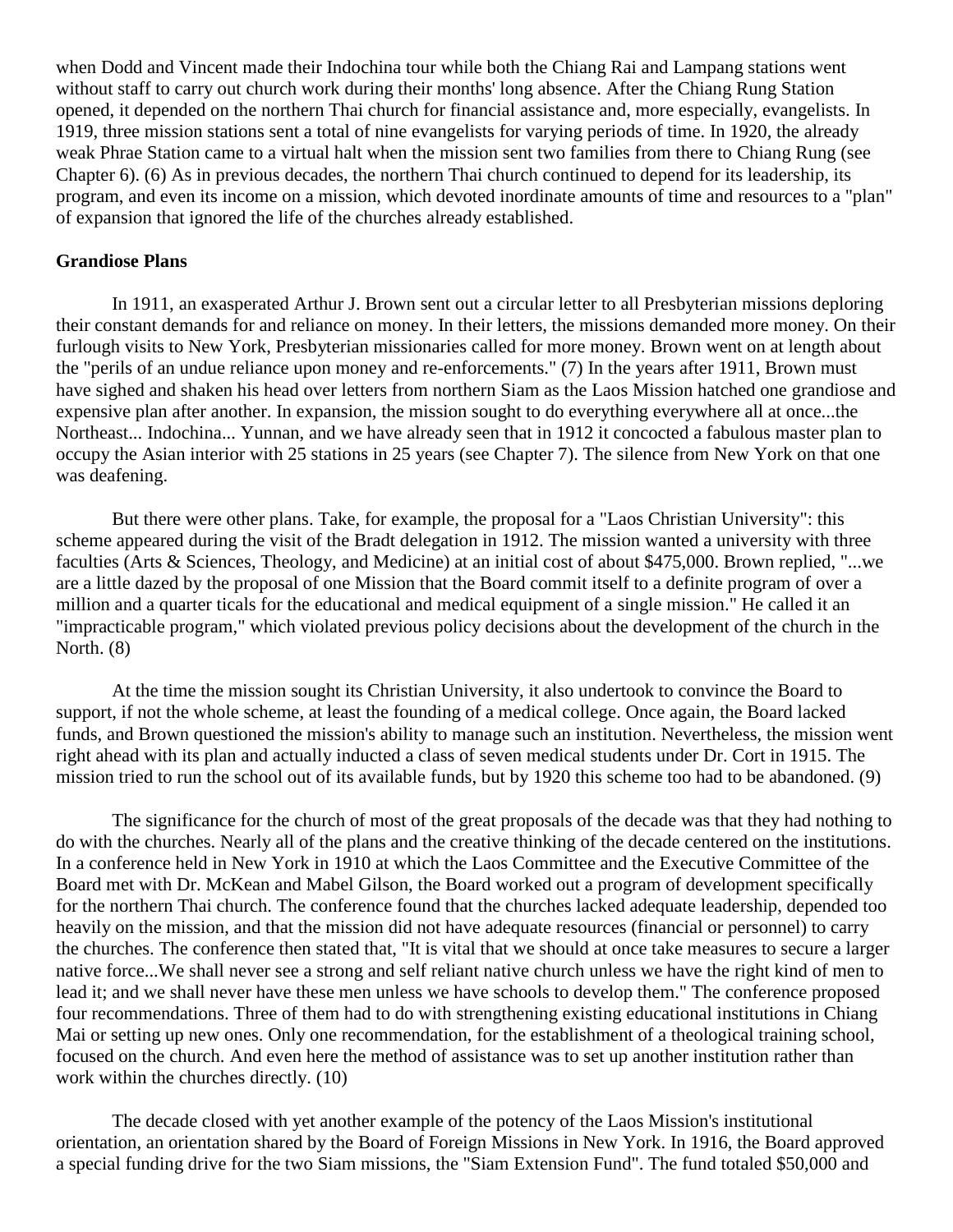took some time to collect, but in 1920 the Board in consultation with the missions prepared a budget for the extension fund. Just at 70% of the allotted funds went for institutional expansion and development. Another 21% was designated for "evangelism" which may have included church work as well. The remaining 9% fell under the categories of new stations and church buildings. [\(11\)](http://herbswanson.com/post.php?pid=47#c8e11)

The churches could not compete with the institutions for mission attention. In October 1916, for example, Julia Hatch returned to the field to do full-time village women's work with the rural churches, a task she had proven herself adept at in Phrae two decades earlier (see Chapter 3). Hardly had she begun her work, however, when the Chiang Mai Girls' School lost its principal. The mission immediately moved Hatch from Chiang Rai to that position, a move that she herself made reluctantly. [\(12\)](http://herbswanson.com/post.php?pid=47#c8e12) By 1920, then, the central focus of the Laos Mission was solidly on its mission educational and medical institutions. Institutional thinking became a habit that could hardly be questioned, let alone broken.

#### **Great Growth**

The impression one has from the records of the day, however, is that the Laos Mission after 1910 did not quite appreciate how dominated by institutional needs it had become. There *seemed* to be a great deal going on in the churches. A number of new initiatives for developing the church appeared during the last decade of the mission. Never did church work seem so hopeful, particularly in the earlier years of the decade when the church experienced a great burst of growth.

In the latter part of 1911, reports filtered out of the North telling of a serious epidemic of "malignant malarial fever". The center of the epidemic was located in the area of the Bethlehem Church to which the Chiang Mai Station hurriedly sent Noi Intah, a Chiang Mai elder, to distribute medicine and care for the sick. Collins, "pastor" of the church, reported hundreds of people dying in the vicinity. As Noi Intah gave treatment, he exhorted non-Christians to give up their animism and accept Christianity. Some two hundred adults did so making 1911 the most fruitful year for accessions in the mission's history. [\(13\)](http://herbswanson.com/post.php?pid=47#c8e13)

The epidemic continued into 1912, and Dr. McKean tagged it the worst epidemic of malaria in the North since 1880. Small pox also appeared. The mission sent out its own teams of medical evangelists under the direction of Collins and Campbell and also supplied vaccine for the government's relief work. Conversions to Christianity mushroomed. A jubilant mission opened its 1912 report saying, "The Station reports of the North Laos Mission for 1912 are cheery, hopeful, aggressive in an unwonted degree. The Lord of the Harvest has granted us a larger share of His ingathering than ever before." The church grew by 1,044 members in 1912 so that at the end of that year one of every four Christians in the church joined it in 1912. [\(14\)](http://herbswanson.com/post.php?pid=47#c8e14) The mission's Epidemic Committee (Collins, McKean, and Campbell) confidently predicted future conversion rates several times as high if only the Board could get them money for more medicine and more medical evangelists. [\(15\)](http://herbswanson.com/post.php?pid=47#c8e15)

The Board found it difficult to respond. The Siamese government hampered the Board's efforts to collect humanitarian aid from sources such as the Red Cross by denying it needed assistance in the North. [\(16\)](http://herbswanson.com/post.php?pid=47#c8e16) In a rather curious letter dated 5 September 1912, Briggs reprimanded Brown for seeking humanitarian aid especially through cooperation with the Siamese government. Briggs wrote that the government knew the mission used this epidemic as an opportunity for converting people; and, therefore, it would rather allow hundreds die than permit assistance to be channeled through the mission. The mission very consciously used its funds where it expected the most converts, and therefore it should not, concluded Briggs, use philanthropic moneys.  $(17)$ 

The Board also attempted to collect funds in American church circles, but very little money came in because church people there deplored the way in which the Laos Mission seemed to be buying converts among the ill. The Board received protest letters about a circular written from the Laos Mission claiming that with more funds it could convert people at the rate of about two dollars per convert. Brown trusted that the mission simply worded the statement poorly and did not actually intend to buy converts. [\(18\)](http://herbswanson.com/post.php?pid=47#c8e18)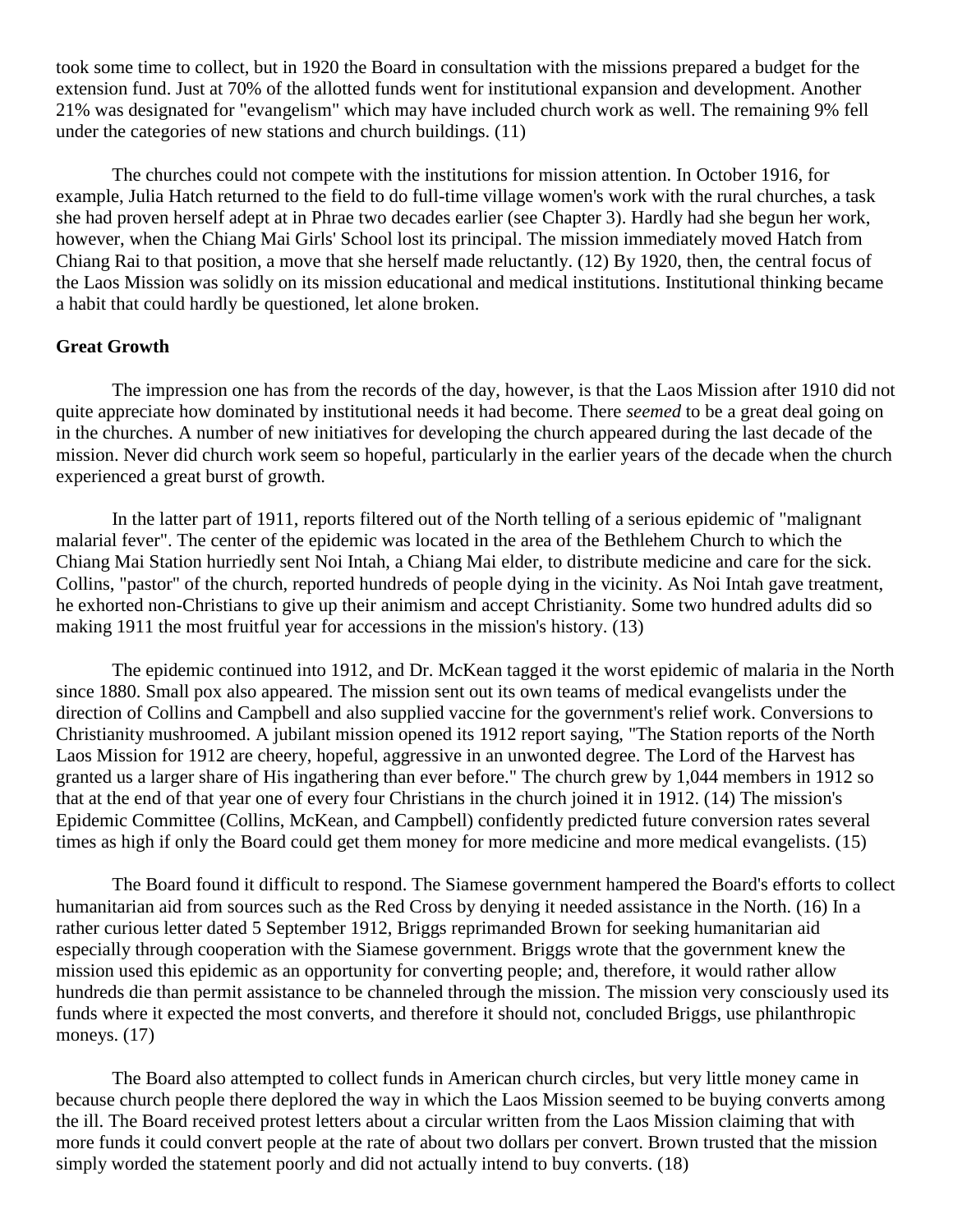Although the epidemic affected many areas in the North including Lampang and Phrae, the highest rates of conversion because of the epidemic took place in the Chiang Mai Station, notably at Bethlehem, Mae Pu Kha, and in sections of the Chiang Mai Church itself, especially at Ban Tho and San Pong. The San Pong community grew large enough to form its own church in May 1914. Most of the converts were impoverished by the epidemics. [\(19\)](http://herbswanson.com/post.php?pid=47#c8e19)

By 1913, the epidemic began to abate in some areas, and each of the next two years found it dying away. From 1915 on, even in those areas where epidemic conditions still existed, such as in Chom Thong to the south of Chiang Mai, people did not convert even when they accepted mission medical assistance. The epidemic ended by 1916, and in that year the churches showed little growth. Indeed, various missionaries began to grumble once again about the lack of evangelistic zeal among the average church members. Harris wrote, "But one cannot but note the fact that our Christian people have not advanced as far as we could wish in assuming personal responsibility for the spread of the Kingdom. [\(20\)](http://herbswanson.com/post.php?pid=47#c8e20)

The missionaries in some cases attributed their evangelistic success in the years from 1911 to 1914 to the fact that the epidemic and famine conditions of the country shattered many peoples' confidence in spirit propitiation. In those areas served by the mission's medical services, it must have been evident that those who took the medicine recovered while many of those who did not died. [\(21\)](http://herbswanson.com/post.php?pid=47#c8e21) It is likely that missionary medicine resulted in a large number of conversions for other reasons as well: in the first place, it was much more widely available than previously; secondly, after 1910 the Christian community experienced more social acceptance than previously thus making people more willing to take Christian medicine; and, finally, the "forces" of change were much stronger in the North by 1910 so that people would likely have been more receptive to its use in any event.

The contrast between 1914 and 1916 in terms of numerical growth is quite striking, (see Appendix II). Although some mission members argued that the converts from the epidemic period did not drop away when it ended, what evidence we have does not agree. First of all, one has the impression that some of the figures given for conversion were a bit inflated. For example, Collins claimed that the Bethlehem Church grew by over 300 members in May 1912 alone. But, then, he later gives a three-year total (1912 - 1914) of only 346 conversions at Bethlehem based on his personal annual reports. But, *then*, he gives as his *single* figure for the three years only 240 (in the 1914 personal report) while stating that the church had less than a dozen "backsliders."[\(22\)](http://herbswanson.com/post.php?pid=47#c8e22) Total church enrollment figures for the Bethlehem congregation actually dropped in 1915 as the result of a "major" roll revision, which indicates that people dropped out of the churches at a rate greater than conversions, an almost unheard of phenomenon in the church's past experience. Smith estimates that about 31.4% of all accessions in the period 1911-1914 were lost in the years after 1914. [\(23\)](http://herbswanson.com/post.php?pid=47#c8e23)

Thus, the great numerical expansion of 1911-1914 came to a crash with a resounding whimper. Hughes has concluded that in the years after 1914 the reasons why people converted to Christianity prior to that time lost potency even as Siamese nationalism began to assert that in order to be "truly Thai" one must also be a Buddhist. [\(24\)](http://herbswanson.com/post.php?pid=47#c8e24) After this brief period of explosive growth, the church in northern Thailand entered a long period in which it hardly grew at all.

#### **The Church After 1910**

The rapid growth of the churches in the early years of the decade resulted in a significant number of new churches. In all, the North Laos Presbytery established seventeen churches between March 1912 when the Ban Tho Church was organized and February 1916 when it established the Fang Church (see Appendix I). Although the manner in which these churches were pastored and otherwise led did not change, what was reported of the Suan Dok Church (Chiang Rai Station) may have been more generally true. The church's missionary "pastor" reported that the people of the church showed more interest in its affairs and felt that it was more theirs after it became an independent congregation. Whether such feelings were widespread or more than just a passing fancy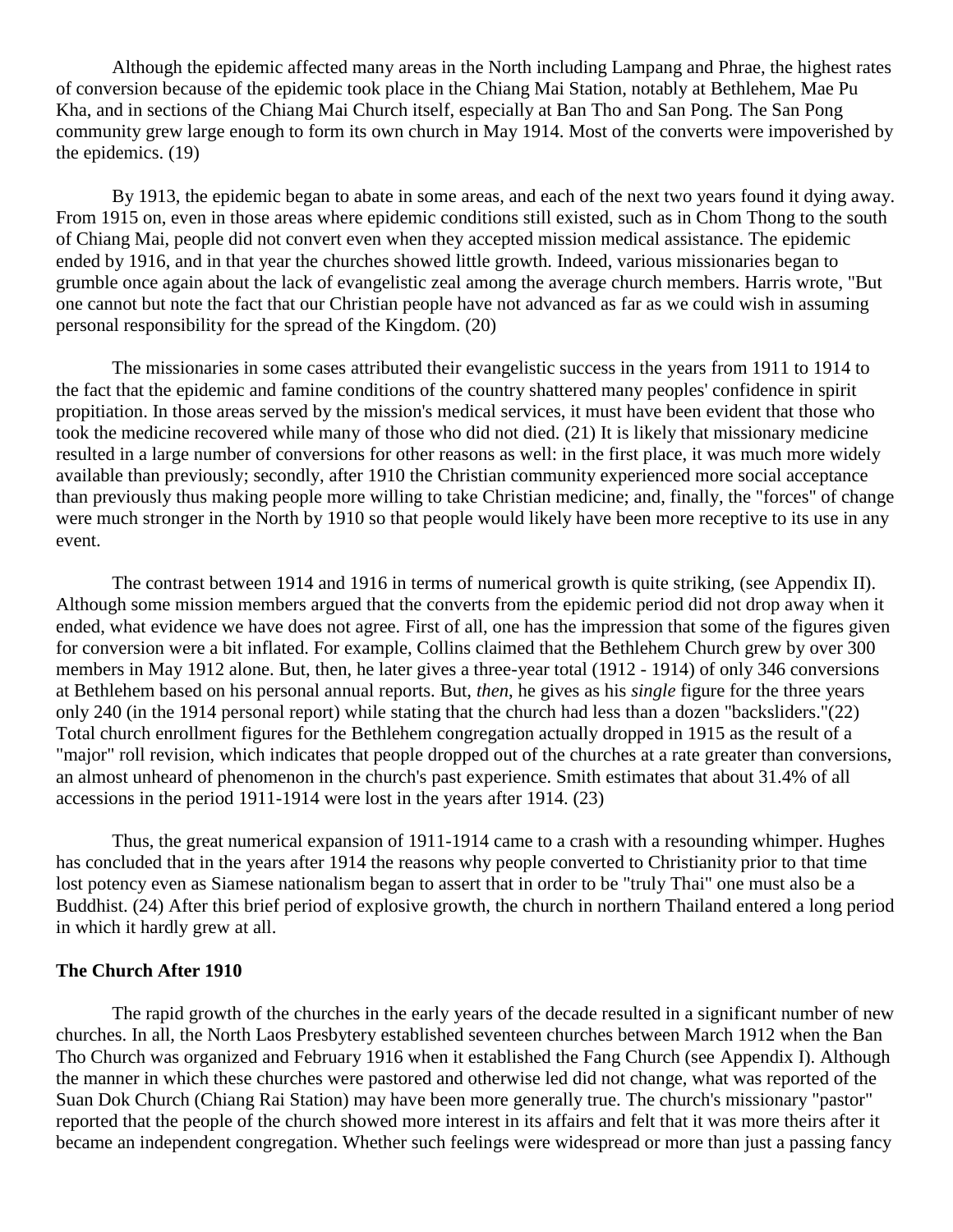is impossible to judge, but the observation itself does suggest how distant and unreal the prior regional church might have seemed to local Christian communities. [\(25\)](http://herbswanson.com/post.php?pid=47#c8e25)

Symbolic of the permanency and growing age of the churches was the way in which they found more acceptance in society. In 1911, King Vajuravudh, only recently crowned, distributed large standing clocks to the churches and institutions in the North in memory of his father, King Chulalongkorn. Churches invited their non-Christian neighbors to special dedicatory services, which helped to impress upon those neighbors the fact that the King himself held Christians in favor. Throughout the decade repression of Christians dropped, and the missionaries observed that the Christians were more socially acceptable than in earlier years. [\(26\)](http://herbswanson.com/post.php?pid=47#c8e26)

Otherwise, the churches after 1910 engaged in much the same activities as they had in the previous decade. The chapel building movement continued as before and gained new impetus in 1915 when so many new churches were organized. The city churches in both Lampang and Chiang Rai built large new chapels partly with overseas funds, and just as before chapel building remained a major activity at the local church level. In like fashion, the village school movement also grew and remained the other primary activity of most churches. However, even after the village church school system expanded in 1912 (see Chapter 7), these little schools still had problems maintaining the quality of education the mission desired. Teachers were extremely difficult to obtain, and when the government raised teacher qualifications the problem only became worse. [\(27\)](http://herbswanson.com/post.php?pid=47#c8e27)

Schools and buildings... these formed the foundation of an active congregation. Thus, for example, in 1911 Chiang Rai Station reported that the Christian community at Muang Phan showed the marks of a strong Christian life and concluded that God was transforming lives in that church. The evidence provided for that conclusion included: one, a new church building; two, an interest in education; and, three, respect in the larger community. [\(28\)](http://herbswanson.com/post.php?pid=47#c8e28)

Another activity that churches engaged in during the decade was the distribution of Scripture portions. Scripture distribution by the churches came into its own when Robert Irwin returned to Siam as an Agent of the American Bible Society Agency for Siam and Laos and assumed full control of the agency in October 1912. Irwin placed a large number of "colporteurs" in the stations of the Laos Mission where they were under missionary supervision. They distributed tens of thousands of tracts and Scriptures throughout the North. Irwin himself made frequent trips to the North visiting stations, teaching the Bible, and conducting training programs in local churches. As far as the churches were concerned, Irwin not only involved them in literature distribution to a greater extent than ever before but also gave considerable time to working in them. He even went so far as to fill in from time to time in areas, Lamphun for example, temporarily without missionary supervision. [\(29\)](http://herbswanson.com/post.php?pid=47#c8e29)

Overall, one might summarize the decade of the 1910s for the churches as one of stability that generally continued the patterns of the previous decade. The great period of conversions in 1911-1914 increased the bulk of the Christian community even as that community settled somewhat more comfortably into society, a society itself having to cope with more and more change each year. Although it had greater access to the Bible than previously (see Chapter 5), the church did not change for that fact. By the end of the decade, village churches had less contact with missionaries, but their traditions and forms were so well developed that the dwindling contact, never intensive anyway, made little difference. The patterns and directions were set. Inertia did the rest.

## **Ethnic Outreach**

**The Karens.** Laos Mission awareness of the Karen went all the way back to McGilvary whose interest in them clashed with Kawilorot's fear that a missionary-Karen axis might cause him political problems. He blocked contact with the Karen. Thereafter, the Laos Mission showed little interest in the Karens whom they assumed to "belong" to the Baptists in Burma. In fact, the mission readily accepted a small cluster of Baptist Karen churches near Lampang and even made occasional visits to them. Prior to 1910, the only known Karens belonging to churches of the mission were one small group of four or five families living in Thung Tom, south of Chiang Mai. [\(30\)](http://herbswanson.com/post.php?pid=47#c8e30)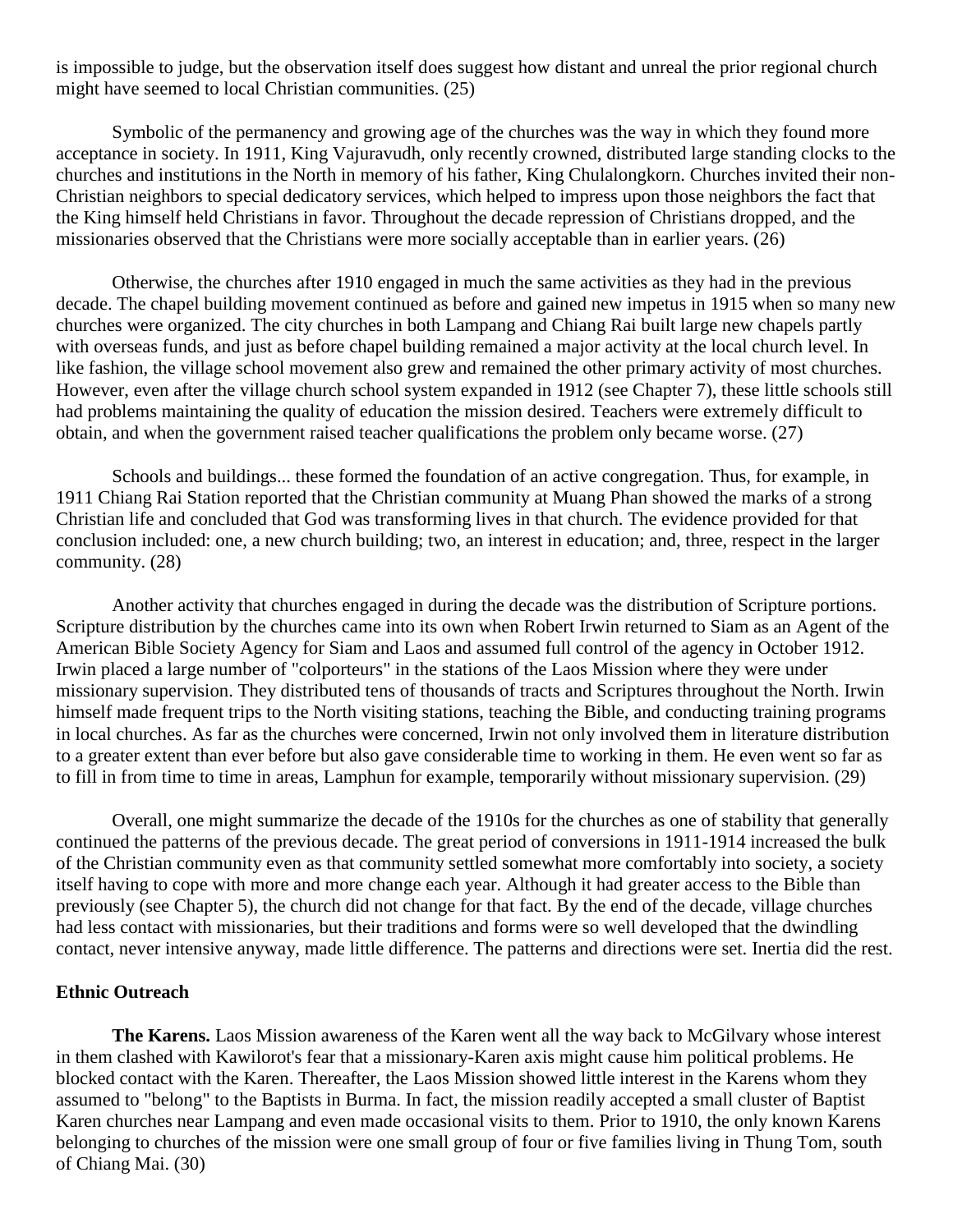Things might have continued in this manner had not the Freemans in Lamphun discovered a number of Karen villages in the Wang Mun Church area that showed some previous contact with Christianity. They reported two villages seeking instruction, and during 1914 seven Karens came down to Lamphun for two weeks to study with them. In 1915, six young Karens spent half of the year with the Freemans. In the meantime, Freeman convinced Kru Enny (or Annie), an ordained Karen Baptist minister residing in Chiang Mai, to visit these Karen villages (in 1914). Kru Enny showed little enthusiasm or interest, thus justifying, in Freeman's mind, Presbyterian involvement with them. Freeman felt that the Presbyterians could better help them find a place in northern Thai society. Eventually, the Freemans baptized one village and placed it under the care of Wang Mun Church, which sent evangelists to visit it and other Karen villages. [\(31\)](http://herbswanson.com/post.php?pid=47#c8e31)

Even as the Freemans started their modest Karen Presbyterian community, another missionary found his visits to the Karen Baptists north of Lampang somewhat disquieting. Hartzell visited the three Karen churches in 1916. He found that no missionary had visited them since 1908 and that, while one of the original four villages had fallen back into "heathenism," the other three displayed a very active Christian life - without any outside support. They even had their own pastors. Hartzell wrote, "They receive no financial help whatsoever from outside and I marvel at the work we have seen here because I know of no Presbyterian church in Siam of which this is true." Hartzell later asked a northern Thai elder if his church could survive without missionary visits for eight years. The elder replied that his congregation would die in half that time! Hartzell observed, "I trust that he was mistaken, but that fact remains that we have something to learn from our Baptist friends and they are to be congratulated on such work." [\(32\)](http://herbswanson.com/post.php?pid=47#c8e32)

**The Chinese.** Reports of Chinese converts in northern Siam go as far back as 1893 when the Lampang Church received a single Chinese member. Sometime later when the church accepted another Chinese member the family of this convert became so agitated that they murdered him. Lamphun in 1907 and Nan in 1908 both saw some interest among the Chinese in Christianity, but nothing seems to have come of it in either city, although one man did convert in Nan. [\(33\)](http://herbswanson.com/post.php?pid=47#c8e33)

The first movement toward Christianity among the Chinese in the North began in Lampang with the conversion of seven young men in 1913 through contacts with the station's schools and hospital. The station developed further contacts with the Chinese community in that same year when Vincent received an invitation from Chinese residents in Lampang to join in forming a "Republican Club." However, the event that actually gave impetus to the movement towards Christianity in Lampang and other northern cities was the visit of Dr. Tien Sueh, a member of Third Church in Bangkok, sent under the auspices of the American Bible Society. He presented the Christian message in Chinese for the first time in the North, and his visit resulted in a considerable number of conversions. [\(34\)](http://herbswanson.com/post.php?pid=47#c8e34)

From 1914, the churches in Lampang, Chiang Mai, Nan, and Phrae received numbers of Chinese converts. By July 1914, a total of thirty had been received throughout the mission, and at the end of 1914 Lampang alone had 43 Chinese members, all merchants or shopkeepers. The Chiang Mai Market Chapel provided a center for the Chiang Mai Church Chinese, as did the market dispensary in Lampang for Chinese Christians there. Although the total number of converts was not large, the mission saw in them a hopeful pattern for future growth. [\(35\)](http://herbswanson.com/post.php?pid=47#c8e35)

Within a short time, however, some missionaries began to refer to the "Chinese Question" as troublesome cultural differences between the urban, mercantile Chinese converts and the mission-shaped northern Thai church community emerged. It turned out that many of these merchants had wives in China as well as in Siam. Most of them refused to close their shops on Sundays, and some of them sold liquor in those shops. The various stations showed particular concern when the "ill-disciplined" Chinese started to influence northern Thai Christians as well. In Nan, for instance, northern Thai women members began going to market on Sunday, citing the "example" of the Chinese converts. Although reluctant to move too strongly against the Chinese for fear of losing them, the mission finally decided that it had to be firm in matters of discipline or the whole church would suffer. By 1919, most Chinese names had been stricken from the rolls of the various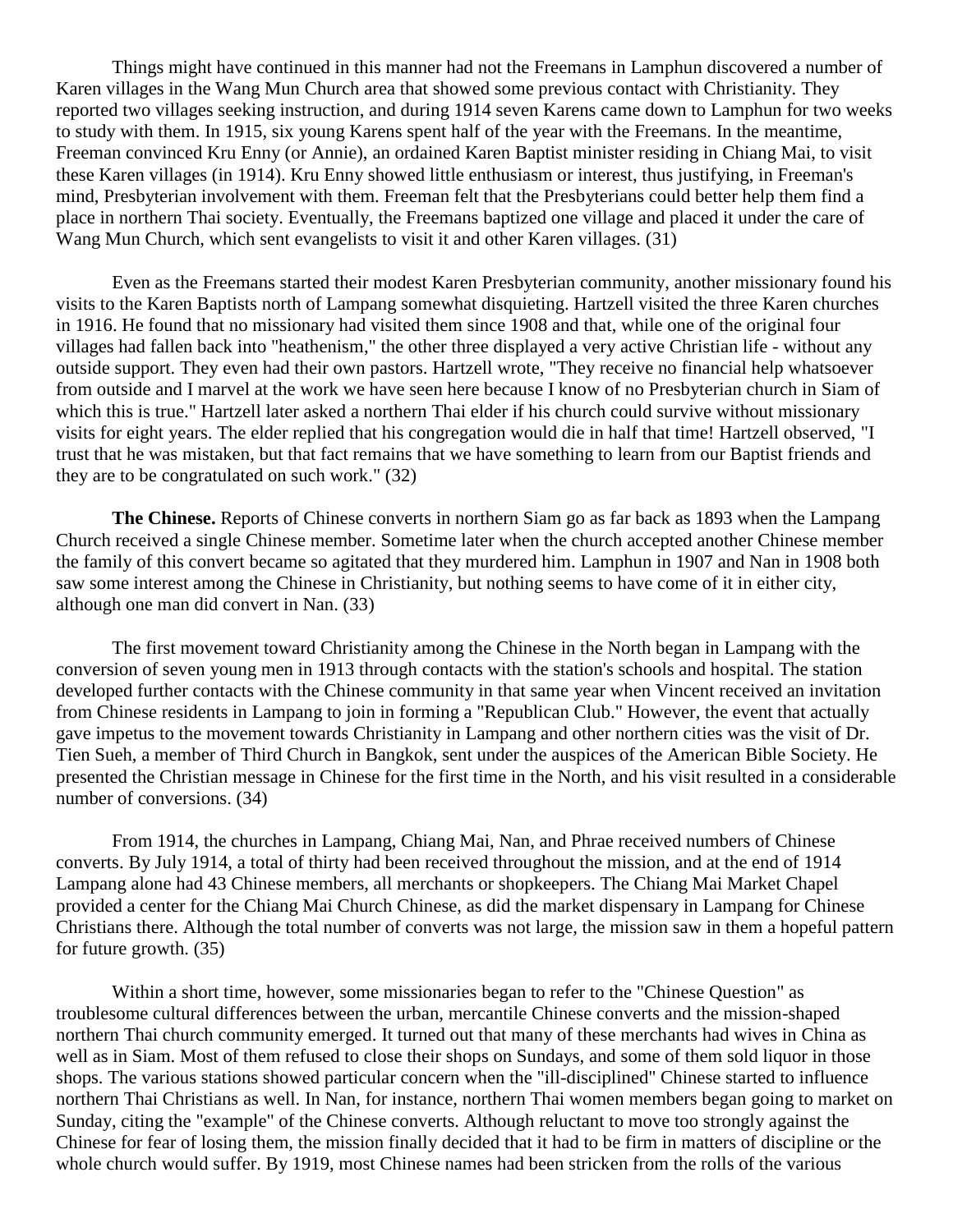churches, [\(36\)](http://herbswanson.com/post.php?pid=47#c8e36) ending what had appeared to be the most hopeful source of church growth after the end of the epidemics.

## **The Birth of Women's Work**

In the aftermath of the Speer Delegation visit in 1915, mission women's work headed the list of "departments" that came in for more attention and organization. Prior to this decade, women's work, such as it was, meant mostly women's education, a concern that went all the way back to the 1870s when Sophia McGilvary started her little class of girls. Women did not have separate organizations of their own for the most part although they usually did not study with men in Sunday school or other educational programs. Only Julia Hatch appears to have worked with women in a context wider than the classroom.

One of the most enthusiastic of those engaged in women's education was Emma Freeman at Lamphun. She conducted classes in biblical education and in literacy in all three of the Lamphun churches with a considerable degree of success. In the years after 1900, a few other mission women began to receive specific assignments to "women's work". Dora Belle Taylor, for example, had that assignment in 1907 in Lampang and set up a group called the "Women's Aid and Missionary Society." At the same time, other missionary women came to the North to engage themselves specifically in women's work, one of the first after Julia Hatch being Elizabeth Carothers who took over from Taylor in Lampang in 1908. She enrolled a total of 81 women (Christian and non-Christian) in literacy and Bible classes taught by "Bible" women under her direction. [\(37\)](http://herbswanson.com/post.php?pid=47#c8e37)

Women's work remained a fitful, uneven matter in the mission, dependent on the abilities, time, and inclination of the women missionaries ("the wives") in any given station, until the annual mission meeting of 1915. At that time, the women met separately to lay plans for women's work, and they recommended to the stations that each woman missionary should personally train one woman for evangelistic work and also literacy and Bible classes. This meeting ended with the organization of the "Women's Guild of the North Siam Mission" which took as its aim the promotion of women's work. The Guild elected Ada Collins president.

The various stations took immediate steps to carry out these recommendations. They formed groups of "King's Daughters" (usually school girls), circles, and literacy and Bible classes. In the Phrae Church, for example, women's work included regular meetings of the women with programs that included Bible study, instruction in prayer, overseas-missions studies, or instruction in hygiene. The Chiang Mai Church branch of the Women's Guild organized itself in June 1916 with the women of the mission giving talks to explain the purpose of the new organization. Sixty women and children attended. [\(38\)](http://herbswanson.com/post.php?pid=47#c8e38)

In acknowledgment of her great influence over the rest of the mission in women's work, Freeman followed Collins as president of the Guild. More than ever, it promoted literacy and Bible study as the core of women's work. There is some indication that the actual purpose behind much of this educational activity was the preparation of women for their own leadership in women's work and also to "broaden" their understanding of the world. The Guild also promoted the more extensive use of women as evangelists and colporteurs. [\(39\)](http://herbswanson.com/post.php?pid=47#c8e39)

As was so often the case in this decade, the apparently innovative development of women's work provided little change from the past. Rather, the Women's Guild, entirely organized and run by missionaries, simply extended work already being done in some areas to others. Even then, excepting only Freeman's work at Wang Mun and Bethel, the Guild limited itself to the city churches. It did not touch rural women, and overall the Guild displayed all of the attitudes and weaknesses common to the whole mission.

## **Where Have All the Clerics Gone?**

After 1895, the Laos Mission failed to take the steps needed to develop a viable ordained ministry for the churches. Indeed, the mission stopped ordaining men into the ministry entirely while it transformed those already ordained into "regional ministers" on the model of the missionaries themselves. However, even prior to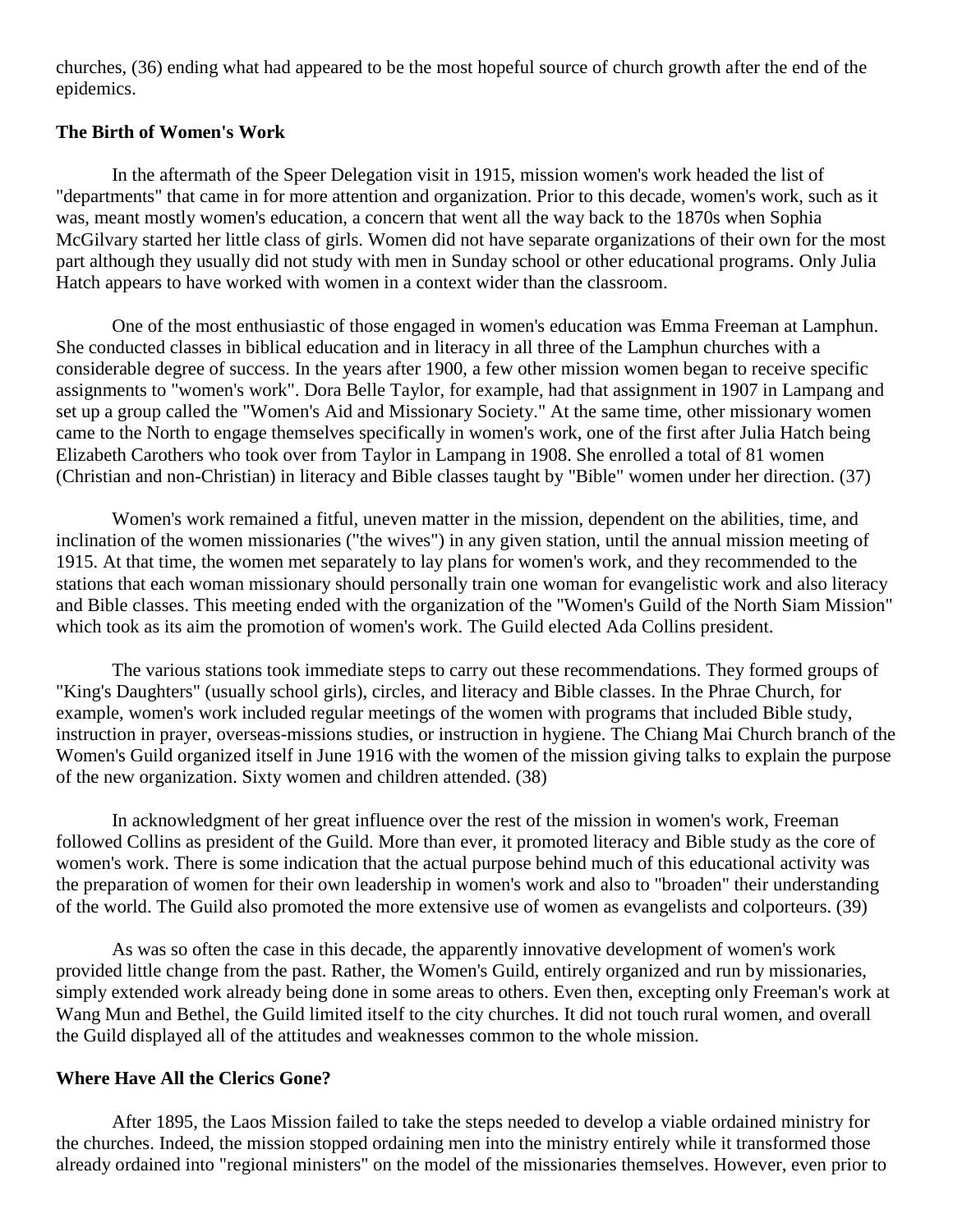1910, the mission realized that it could not continue to pursue a policy of not ordaining northern Thai (see Chapter 5). As the few ordained men died, grew old, or fell away, the missionaries felt a greater and greater need to place adequately trained ordained pastors in the churches. In response to this need, the mission founded the Theological Training School to prepare those pastors. [\(40\)](http://herbswanson.com/post.php?pid=47#c8e40) It also began to ordain a few men once again.

Of the eight men ordained by the North Laos Presbytery in the nineteenth century, only three remained active in 1910 and one of those three, Kru Pook, died shortly thereafter, in 1912. [\(41\)](http://herbswanson.com/post.php?pid=47#c8e41) Kru Chai Ma, in his 70s, continued his effective but limited pastoral work with the Muang Phrao and Chiang Dao Churches, where he also engaged in evangelistic work from time to time. [\(42\)](http://herbswanson.com/post.php?pid=47#c8e42) Kru Pannya played a much more active role in church affairs. Aside from his duties as assistant pastor for rural groups of Chiang Mai Church, he also assisted at the Theological Training School and sat on a number of presbytery committees. [\(43\)](http://herbswanson.com/post.php?pid=47#c8e43)

In 1911 the presbytery ordained its first clergymen since December 1894 when it ordained Kru Noi Wong of the Muang Yao community, Kru Semo, and Kru Nan Ti, who died shortly thereafter. Interestingly enough, of these three only Kru Semo entered into pastoral work as Kru Noi Wong and Nan Ti both worked as station assistants in evangelism although each did work with local churches on occasion. Semo served as the assistant pastor of the Chiang Mai Church's city congregation. He preached regularly and had quite a reputation as an outstanding preacher. He was considered competent enough by the mission to be left in charge of the congregation (under Harris' nominal supervision) when Campbell went on furlough in 1916. [\(44\)](http://herbswanson.com/post.php?pid=47#c8e44)

Prior to 1920, the presbytery ordained only two other men, both in 1915. After ordination, Nan Luang continued to carry out his duties as the evangelist and director of the Market Chapel in Chiang Mai until his death just two years later in 1917. Kru Kham Ai joined the pastoral team at Chiang Mai Church where he shared in the itinerating duties as well as in assisting teaching in the seminary. [\(45\)](http://herbswanson.com/post.php?pid=47#c8e45)

The Chiang Mai triumvirate of Pannya, Semo, and Kham Ai often received praise from the mission for their abilities and their development as church leaders. They gained respect when they filled in capably at the seminary in its early days (see Chapter 5), and Campbell credited them along with Kru Chai Ma for much of the development of the Chiang Mai Station's work during 1917. [\(46\)](http://herbswanson.com/post.php?pid=47#c8e46) By-and-large, the five clergymen (including Kru Noi Wong) seemed to satisfy the wants and standards of the mission more than had the group ordained earlier. Yet, none of these five served as full-time pastors of churches in their own right. With the lone exception of the aging Chai Ma, the mission assigned all of its ordained men to positions that included duties other than pastoral work and usually included heavy doses of itineration.

Since the ordained clergy did not serve as pastors living with and serving in just one congregation, the mission had to find a way to fill the breach. Among other things, it now pressed elders into service in a new office usually referred to as the "pastoral assistant". The first mention of pastoral assistants appeared in 1911 when the Nan Church hired a "native assistant" to conduct home visitation and visit out-villages on Sundays. Most likely it was Nan No, an elder, who received this assignment-at least, it was he who was recorded in 1914 as being the pastoral assistant in Nan. By 1917, Nan No directed a team under missionary supervision that included five itinerating evangelist-pastors. [\(47\)](http://herbswanson.com/post.php?pid=47#c8e47) Chiang Rai also experimented with the pastoral assistant model in 1915, but within a year the evangelist elder, Nan Sao, appointed to the position proved unsatisfactory and the station discontinued the experiment. Phrae appointed Elder Loom assistant pastor in 1919 with preaching and pastoral duties. [\(48\)](http://herbswanson.com/post.php?pid=47#c8e48) The other station church that maintained a pastoral assistant over a number of years like Nan was Lampang, which first discovered its need for such an office after the very useful visit of Kru Nan Ti to Lampang in 1911. By 1914, Lampang Church had its own assistant pastor, an elder who visited church members, supervised various church groups, and took charge of the church when the missionary pastor went on tour. It is not certain, but Noi Chanta, pastoral assistant in 1919, may have filled that position from at least 1914 onwards. [\(49\)](http://herbswanson.com/post.php?pid=47#c8e49)

Very occasionally, village churches copied the pastoral assistant model of leadership. For example, Kru Peng of the seminary served the San Pong Church as "assistant pastor" for at least two years, engaging in both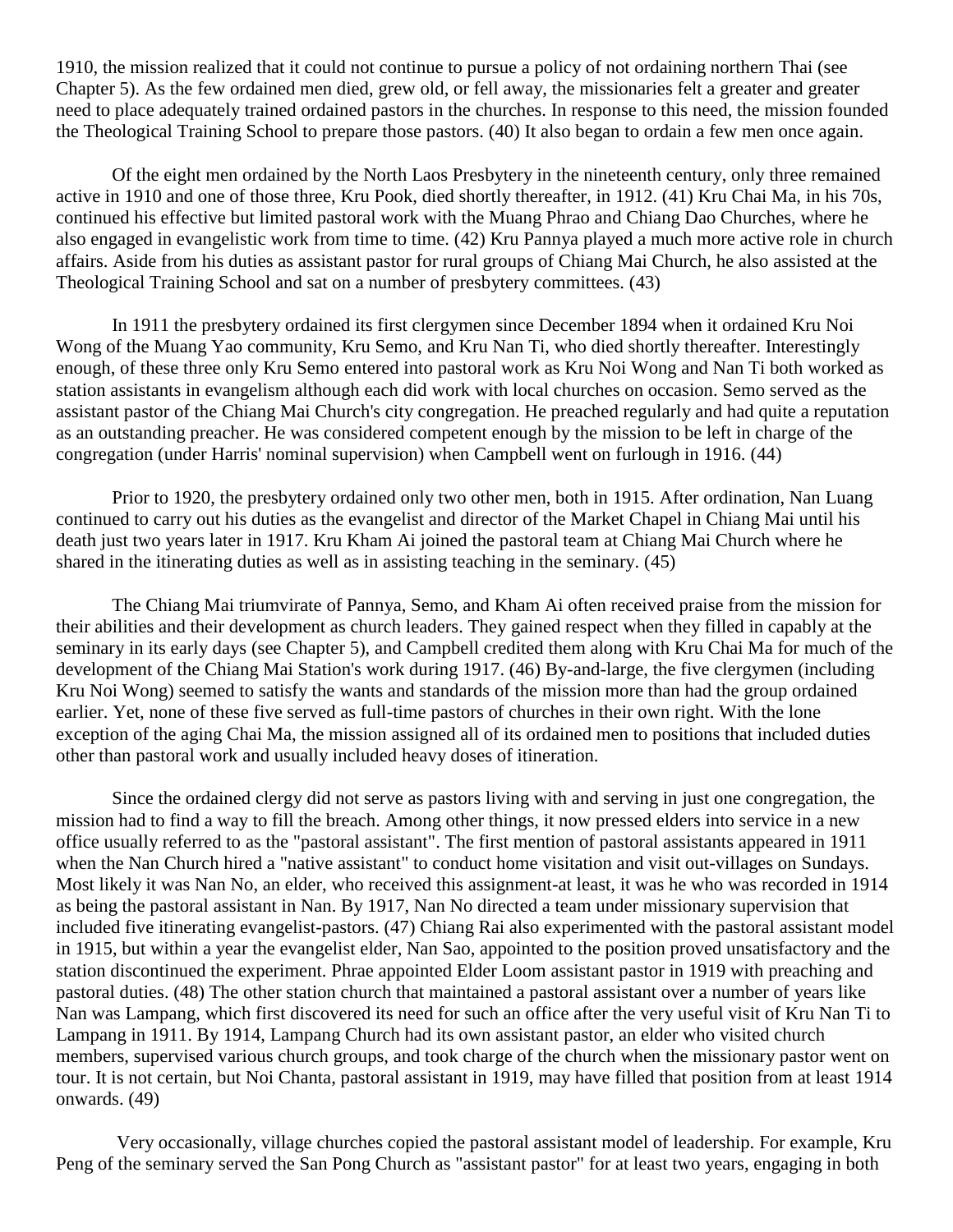Christian education and pastoral work with good effect. However, more typical of the pastoral work done in this decade was the system for regional pastoral care worked out in the Chiang Rai Station. In some of its churches, capable elders doubled as pastors. More generally, the station hired two assistants to visit the churches and conduct evangelistic work too while the American Bible Society supplied three colporteurs and the station an additional three medical evangelists, all of whom had contact with the churches. [\(50\)](http://herbswanson.com/post.php?pid=47#c8e50)

Mission records show that the missionaries spent less and less time visiting the churches as the decade progressed. The causes for this change included the passing away of some older missionaries, individuals more committed to church visitation, the increasingly heavy burden of institutional work, and a willingness to turn more direct church work over to northern Thai church leaders. In Chiang Mai Station, the seminary students absorbed much of the responsibility for church work: each student spent his weekends with rural churches performing essentially pastoral tasks in those churches. In addition to sending out evangelists, itinerating assistants, and students, the various stations maintained contact with the churches through special conferences attended by church leaders and station employees. The purpose of these "church workers' conferences" was to make plans, give instructions, and introduce new ideas to the churches. [\(51\)](http://herbswanson.com/post.php?pid=47#c8e51)

Even though the missionaries slowly withdrew from immediate contact with rural churches, the fundamental system for church governance and maintenance remained the same. The churches continued to be run from the top down and the center out, as it were. The only difference from the past decades was that in this last decade of the mission the mission created another layer of functionaries between itself and the churches. It had always sent out itinerating evangelists and station assistants, including ordained men, to visit the churches. It had always relied to a large extent on local elders to keep things running between missionary visits. Now, it relied more heavily on intermediaries than previously without otherwise giving up its control/supervision/authority over the churches. It did not change its fundamental relation-ship with the churches. While giving a somewhat larger role to church leaders, it maintained the regional church system with its centralization of power.

# **In Grave Danger: Self-Support**

For well over a decade after the great self-support drive around the turn of the century (see Chapter 6), the Laos Mission did little to push the matter of self-support and stewardship among its churches. Although there were scattered attempts to initiate more faithful financial giving after 1910, the first innovation in stewardship did not come until 1916 when Beebe in Phrae introduced the "envelope system" of using small envelopes for weekly church offerings. Beebe reported that the envelope system resulted in a 23% increase in giving in Phrae. He presented the "Phrae system" at presbytery in April 1916, and other congregations picked up the idea so that by 1919 most of the churches in the North used it. Meanwhile, the mission and presbytery initiated a second important change in stewardship in 1917. They established a "Central Fund" to be collected from the churches for the purpose of supporting theological education and paying pastors of churches. The initial response to the Central Fund by the churches seemed to be good. [\(52\)](http://herbswanson.com/post.php?pid=47#c8e52)

Then came a bombshell. In a stern letter dated 8 November 1918, Arthur J. Brown, after reading the reports of both missions in Siam from the perspective of self-support, wrote that, "...I must frankly confess that I am somewhat disturbed." He found that total northern Thai church giving (including missionary personal giving) amounted to only about 15 cents per church member per year. He found that amount "disconcertingly small". He discounted the argument that the northern Thai church was too poor to do more. Much poorer churches in Africa and Asia gave several times the northern Thai church figure. Indeed, the average for all 26 Presbyterian missions ran to 73 cents per member per year. Brown then posed the question, "Is there not grave danger that the Christian Church *(sic.)* in Siam will not be placed upon a solid foundation and will not be a permanent force unless its members assume larger responsibility for it?" [\(53\)](http://herbswanson.com/post.php?pid=47#c8e53)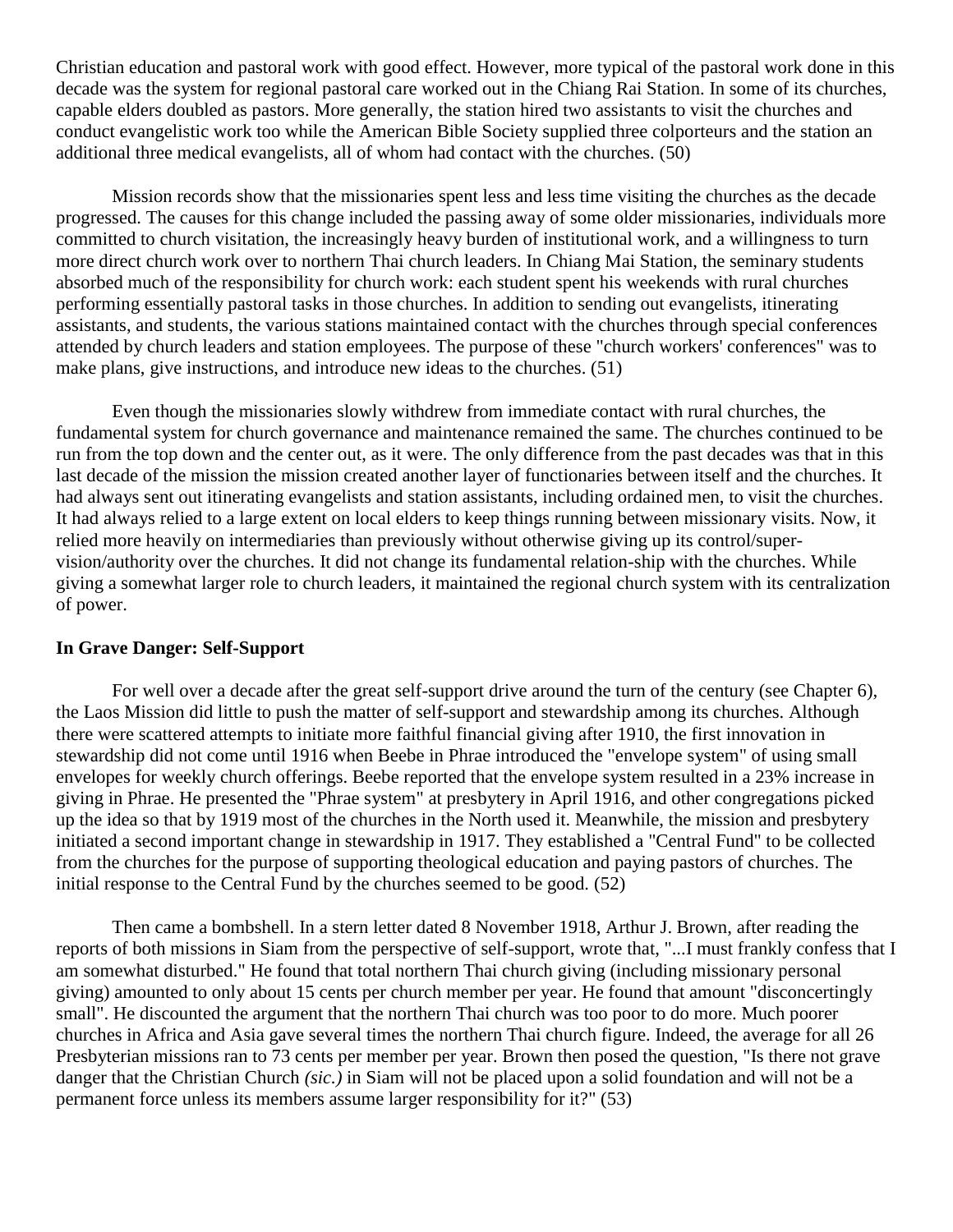Brown's letter had the desired effect as it drove the mission and the presbytery to a more serious consideration of the church's stewardship responsibility. In particular, the churches increased their support for the Central Fund, and some even started pledging to the fund. [\(54\)](http://herbswanson.com/post.php?pid=47#c8e54)

## **Church and Society**

In its last decade, the Laos Mission initiated a number of new programs and undertakings, which seemed to indicate that the mission had finally achieved some direction and purpose, in spite of the pessimistic attitude of some members of the mission (see Chapter 9). In women's work, theological education, ordination of northern Thai clergy, development of local church leadership, self-support, access to the Bible, and expansion into China, the mission seemed to be generating some steam at last. As we will see in Chapter 9, the mission was also in the midst of negotiating a union with the Siam Mission that gave many hope for a more effective and well-organized mission for the whole nation.

In fact, we have already seen that in many of these matters in which there seemed to be change, those changes were more apparent than real. Yet, at least, there was movement... ideas... activity. And there did seem to be a sense that, perhaps, finally some of the old thinking that had taken root well before 1895 was truly beginning to change.

Symbolic, perhaps, of the change in thinking and direction slowly appearing was the founding of the "Leper Church" in 1913 at the Mission Leprosarium outside of Chiang Mai. Founded by Dr/ McKean in 1908, the Leprosarium had a quite amazing impact on its patients who almost without fail converted to Christianity. Whereas (as we have seen), many converts accepted Christianity out of a sense of need that had little to do with religious concerns the leper converts converted more out of a sense of gratitude and as an expression of the liberation and acceptance they experienced through mission leprosy work. They soon gained a reputation as sacrificial givers, and they became the chief source of consistent growth after 1915. In a very real sense, here was church and mission at its best, accepting unconditionally the ones society deemed the least acceptable. In this simple act of mercy, church and mission questioned a deadening social value while bringing hope to the hopeless. [\(55\)](http://herbswanson.com/post.php?pid=47#c8e55)

And...yet...even as some things on the surface changed...those deeper channels of continuity flowed...flowed with a torrential strength...carrying even the unwilling into a future so much like the past.

# **Chapter 9 In Retrospect**

As the reader may have perceived already, this study is as much about the present as it is about the past. I want to account for the present, for the world we are living in as I type these words. I want to understand it. This present first started to take shape in the past so that understanding the present means understanding the past. The past does not so easily divide itself into neat fragments such as, say, 1867 to 1920, the boundaries of this study. It moves on, accepting each days events, and weaving them into the larger fabric of historical patterns and themes.

Conversely, in a case such as this one where the subject studied is one in the "near past," the past is observable in the present. Not only is it a part of the present, but also the present serves to a certain extent as evidence for what the past was. Only 64 years separate this study from the end of the period under discussion, a period which in-and-of-itself showed amazing continuity from the 1870s down to 1920. Does the pattern of events in northern Thai church history described in this study make sense in light of those 64 years? What, in other words, is the underlying continuity between 1920 and 1984?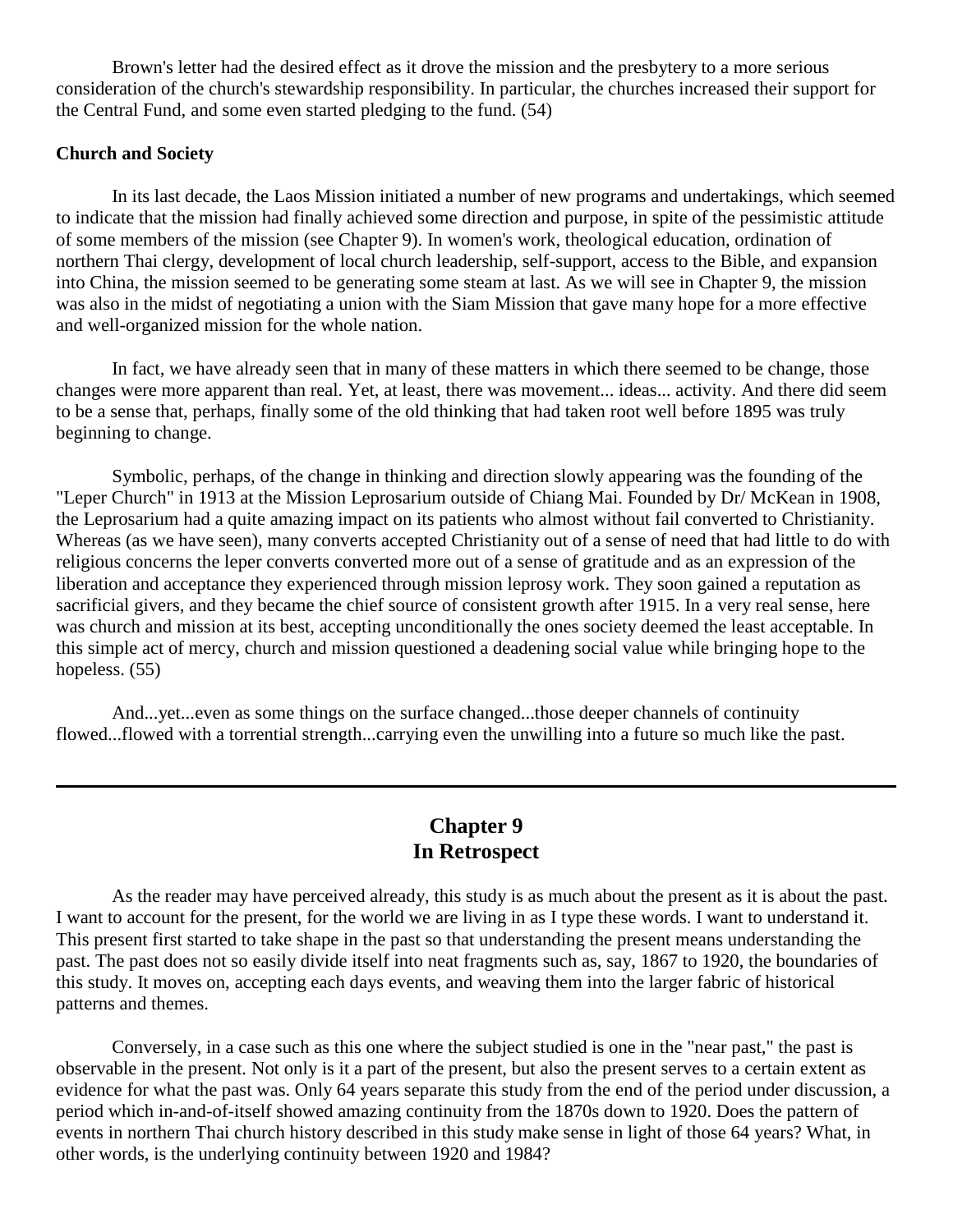These questions have special importance for me. First of all, I believe that the condition and situation of the churches in northern Thailand has not changed in any fundamental sense since 1920. Secondly, I am convinced after my research into this subject that those who argue that the church here is the way it is *because* of Thai culture ("The Thai' are like 'that') have no *historical* grounds on which to base their assertions. The northern churches have the shape they now have because of the interaction of the Laos Mission with northern Thai culture, an interaction initiated and dominated by the mission. A different approach and attitude on its part would have resulted in a much different kind of church in the North.

In order to sustain these two points, I need to draw out, at least to some extent, the actual relationship of the life of the church under the Laos Mission to its present life. In order to do this, I will first of all describe the process by which the mission came to an end, for that process further underlines the failure of the Laos Mission to foster a strong indigenous northern Thai church. Then, I will use later evaluative reports from the 1930s and one from the 1970s to show how basic themes from before 1920 have continued down to the present.

#### **The End of the Mission**

In November 1910, Arthur J. Brown wrote to the two missions in Siam suggesting that they consider joining one another in a "federative" relationship. He named a number of benefits, but the one that surely caught the eye of those in Siam indicated that the two missions would have a stronger voice in New York if they spoke with a joint voice. Within a year, members of both missions took up Brown's "suggestion" and proposed that the missions at least set up a joint council. As a first step, Campbell and Gillies met with two representatives of the Siam Mission in Bangkok in September 1912. They recommended that the joint conference become a Joint Council. That recommendation passed both missions, and the Joint Council met for the first time in July 1913 to consider plans for closer cooperation between the two missions; at its second meeting in 1913 the Joint Council recommended that each mission change its name to, respectively, the "North Siam Mission" and the "South Siam Mission." One reason for this change was that Prince Damrong, the Minister of the Interior and one of the most influential figures in the government, complained about the northern mission clinging to the word "Laos," which did not refer to any geographical or political division in the now fully united nation. The missions duly made these changes, and from December 1913 the Laos Mission became the North Siam Mission. [\(1\)](http://herbswanson.com/post.php?pid=47#c9e1)

Impetus for further change came from the visit of the high-powered official delegation of the Board led by Dr. Robert Speer in 1915. Speer urged the two missions to join together in full organic union. In his benchmark critical evaluation of the work of the mission (see Chapters 4 and 6, above), Speer raised an issue that at first seemed unrelated to mission union but soon became intimately related: the issue of administrative reform for the North Siam (Laos) Mission. He demonstrated the need for some far-reaching changes. A number of members of the mission had long felt that the mission desperately needed a better organizational structure, among them Dr. Briggs. Briggs expressed his delight in Speer's critique of the mission even as he continued to criticize it himself for its lack of cohesiveness, direction, and constancy in policy. He particularly agreed with Speer's highly revealing comment that the mission was twenty years behind the times. [\(2\)](http://herbswanson.com/post.php?pid=47#c9e2)

It took another three years for the issues of mission union and North Siam Mission administrative reform to become fully entangled. In 1918, a dejected and anxious Dr. Charles Crooks, a member of the mission's Executive Committee and a former Mission Secretary, wrote, "The method of conducting our work and business in the Mission has come to such a condition that we are going to precipitate an irremediable calamity upon ourselves." [\(3\)](http://herbswanson.com/post.php?pid=47#c9e3) Freeman and Taylor, veterans of the mission, joined Crooks in decrying the massively chaotic, inefficient, and divisive administrative "structure" of the mission, and these men now proposed a startling departure towards reform. As they saw it, the whole issue of full union with the South Siam Mission had become intertwined with the issue of reform, whereby the smaller northern stations, especially Lampang Station, favored union as a means to achieve mission reform. The majority in the Chiang Mai Station, on the other hand, opposed union and reform because the present semi-chaotic situation worked to the favor of the bigger, more influential Chiang Mai Station. It had more pull in the struggle for power, personnel, and money in the mission. The "unionists" proposed that if Chiang Mai continued to obstruct union each of the smaller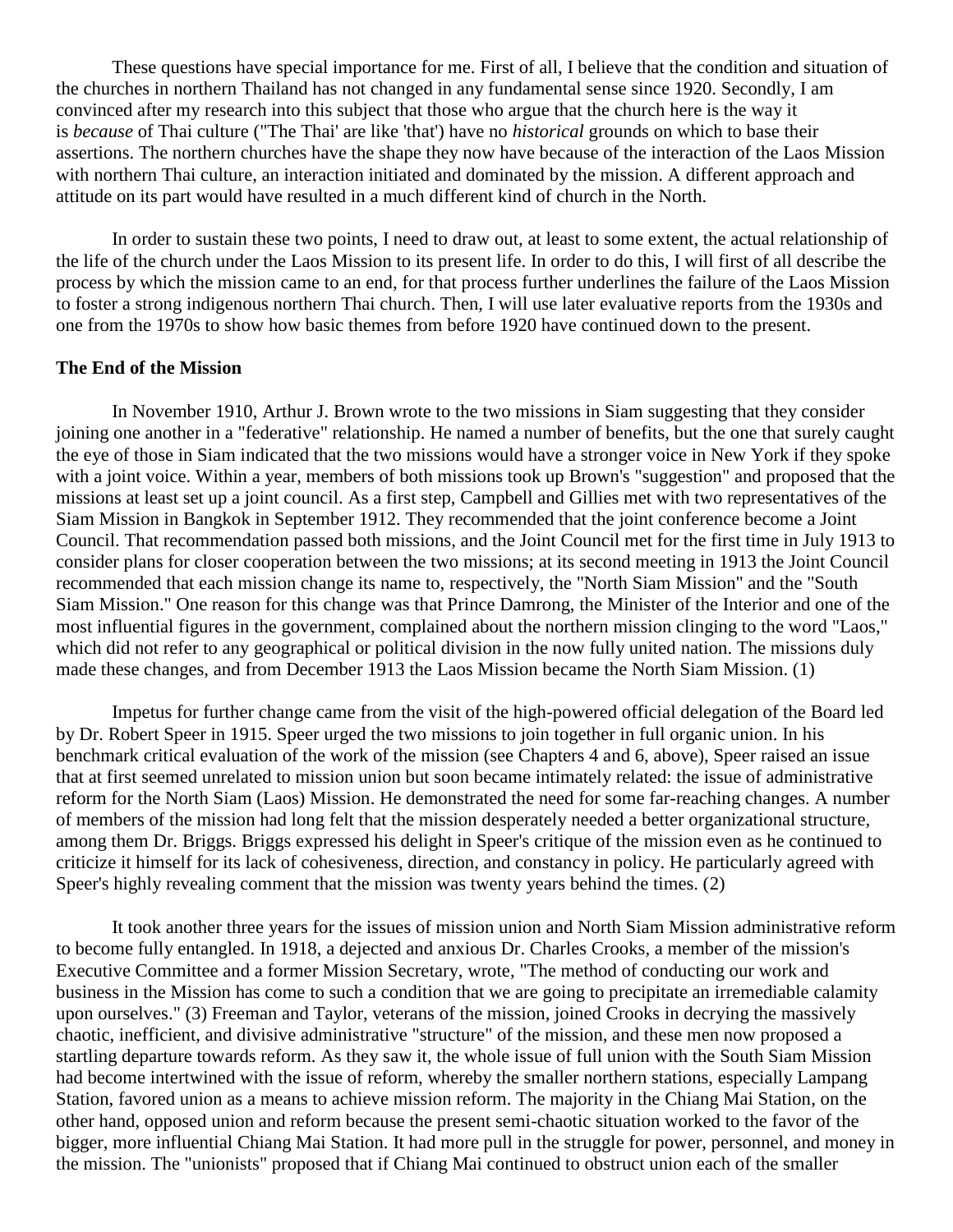stations should vote to leave the North Siam Mission and join the South Siam Mission, thus leaving Chiang Mai to herself! Things had become that tense, divided, and chaotic. [\(4\)](http://herbswanson.com/post.php?pid=47#c9e4)

This maneuver proved unnecessary. The sequence of events in late 1919 and early 1920 is unclear, but what is certain is that the Board voted that as of 1 April 1920 the two missions were to be united as one Siam Mission. [\(5\)](http://herbswanson.com/post.php?pid=47#c9e5) It took the rest of 1920 to effect the merger, but as of 1920 the Laos Mission came to an end and with it the history of the northern Thai church as a distinct thread in the history of the Church. [See Author's [Note\]](http://herbswanson.com/post.php?pid=48)

## **After the End**

In his announcement to the Siam missions of the Board's decision to unite them, Brown ended with the following words:

The history of each mission has been one of toil and devotion which the Church will long remember. They are now to be merged into a new chapter which we trust, by the blessings of God, will become even richer in interest and achievement than the chapters which describe the pioneer days and the development of the Missions thus far. [\(6\)](http://herbswanson.com/post.php?pid=47#c9e6)

With these words, Brown quietly aligned himself with those who sought union as a means of reform. How did things work out?

#### **1930s**

In 1934, the year that the North Siam Presbytery (formerly North Laos Presbytery) joined with the South Siam Presbytery to found the Church of Christ in Siam, the American Presbyterian Mission conducted an extensive self-survey led by a team of three, the Rev. Paul A. Eakin, Bertha Blount McFarland, and the Rev. Pluang Suddhikham. [\(7\)](http://herbswanson.com/post.php?pid=47#c9e7) Only one of a number of evaluations conducted from the late 1920s onwards, this survey had the honor of being the most extensive and authoritative statement of the condition of the church and the mission to that date. It also had the official sanction of the mission, which in its annual meeting accepted all but three of the 73 recommendations made by the Survey Committee.

The report began by observing that the mission itself "just growed" without any plan or scheme behind it. It then went on to discuss the mission's "evangelistic" work by which the report meant the state of the Church of Christ in Siam. As in the days of the Laos Mission, this report continued the tradition that confused the tasks of pastoring and strengthening the church with evangelism. That did not change. The report observed that the Church of Christ in Siam,

...is far from ready to bear its three-fold task of self-government, self-propagation and self-support. Obviously one of the Mission's imperative duties at the present moment is to train and guide and strengthen its leaders so that they may carry their three-fold responsibility.

Nothing had changed. The Church of Christ in Siam still lacked the leadership it needed to sustain its own life, to be self-reliant. And the mission still held to the paternalistic notion that the church could become self-reliant only through the initiative and leadership of the mission itself.

The survey then proceeded to a district-by-district survey of the Church of Christ in Siam. The three northern districts together comprised 75% of the total membership of the church. Of District One (Chiang Mai), the report said that the district had an important financial role to play in the larger church because the mission paid one-fourth of all of its salaries in Chiang Mai and that mission salaries comprised an important source of income for the church. The trend is clear: once again the old pre-1920 form held in which the church still depended on the mission for its sustenance: Patron... client.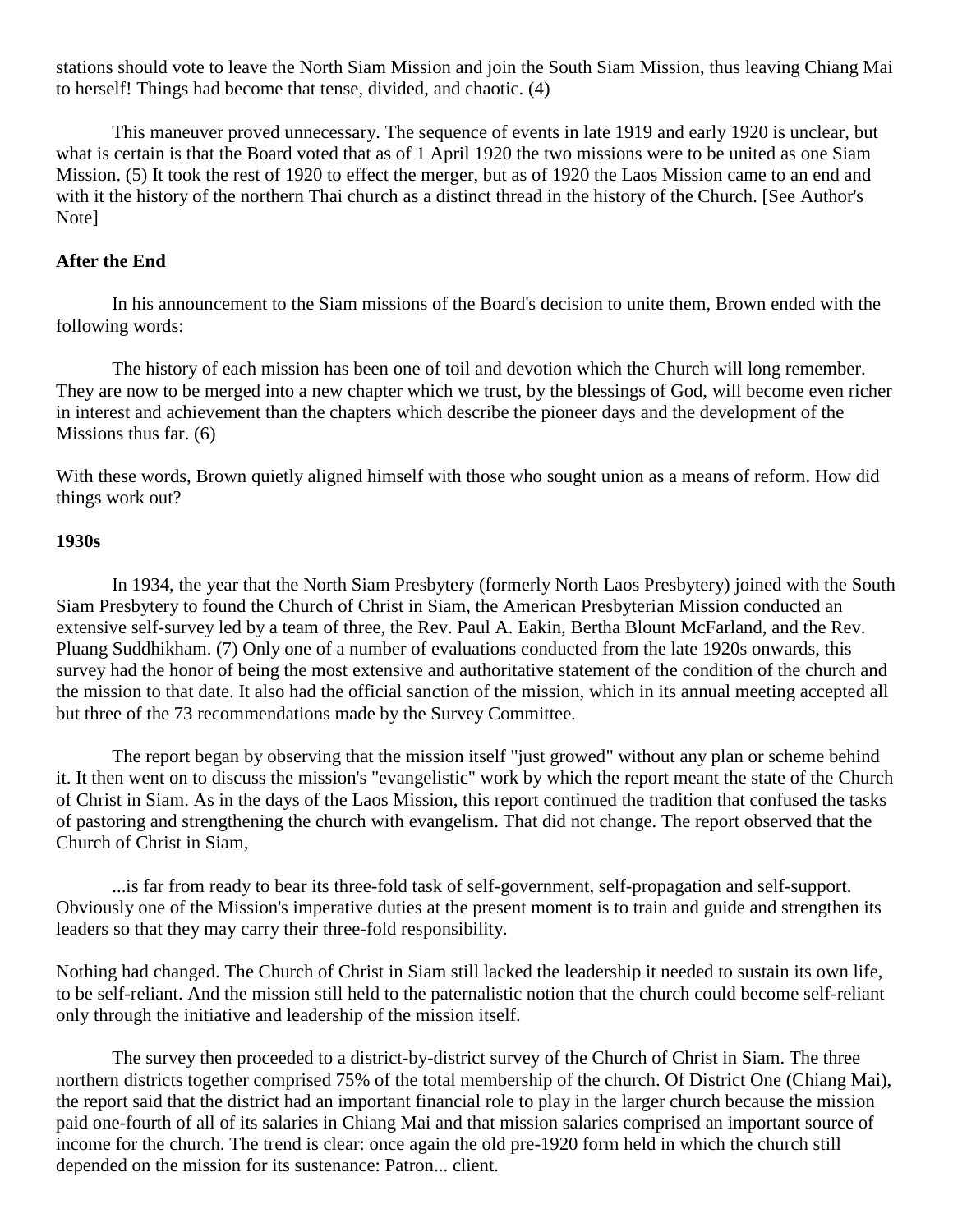Of District Two (Chiang Rai-Lampang), the report observed that, "In both places, but far more in Chieng Rai than Lampang, the policy of giving special privileges to the Christians has crippled it as a selfsupporting Christian Church." The leadership did not measure up to that in District One either. When the report came to District Three (Phrae-Nan), it used the bluntest language yet to describe Phrae: "Phrae is unquestionably the sickest spot in the Mission, and the missionaries there have the hardest task without a doubt." These words sound familiar. Phrae, the report claimed, suffered from a lack of continuity in mission leadership and long periods without resident missionaries. The report went on to say, "There is no National leadership worthy of the name." After all of the promises prior to 1912 that mission reoccupation of Phrae would solve its deepest problems and answer the cry for help from the church there, 22 years later the situation in Phrae was as bad as ever. Between 1893 the 1934 the best year in the history of the church in Phrae was *still* 1911, six years after Irwin moved it towards self-reliance. In the years after 1911, the mission very effectively stymied the emergence of church leadership.

In its discussion of theological education, the report struggled with the issue of pastoral leadership for the churches. A few years previously, the churches engaged in yet another round of chapel building, mostly brick chapels. One would have expected, according to the report, that the churches should then turn to hiring pastors for themselves. They could afford pastors. In fact, the churches showed no interest in having pastoral leadership. They wanted village church schools for their children. In short, the local church leadership situation had not changed in the fourteen years since the end of the Laos Mission. Furthermore, the Survey Committee proposed to deal with the lack of local church pastoral leadership by training young men in the seminary to be both teachers and pastors. The report noted that few of the seminary's graduates lasted very long in pastorates.

With regards to institutional work, the report acknowledged that that work threatened to overwhelm "evangelistic" work because it presented more immediate needs. The report made the following crucial observation about the relationship of educational and medical mission work to "evangelistic" work: The government was forcing higher standards for both schools and hospitals while competing with them by its own system of education and medicine.

The evangelistic group has been subject to no outside amalgamating force, and as a result shows the least cohesion and the least general plan in its effort...The foreign missionary in all departments of work has been so overburdened with the multiplicity of detail that he has found it hard to maintain his place of spiritual leadership.

The missionary aim of leading men into the presence of God was hard to do, the report stated, in the face of the missionaries' daily routine.

Just as in the "old days" of the Laos Mission, the mission invested so much concern in maintaining its institutional establishment that the churches languished spiritually and administratively. While maintaining that the church could achieve self-reliance only through the leadership of the mission, the report also pointed here to the factor making such leadership ineffective: the mission retained its predisposition to put its institutions ahead of the church.

Nowhere were the mission's priorities more clearly described than in the 73 recommendations the Survey Committee presented to deal with the multitude of problems facing the church and mission. Of those, exactly ten had to do with strengthening the church, five had to do specifically with evangelism, and 56, that is 78%, dealt with institutional needs and development.

Finally, the set of maps appended to the report showed that the basic physical-geographical structure of the church did not change between 1920 and 1934. The mission established few new churches. By-and-large, the church remained a "regional church" composed of clusters of small communities dependent on distant centers for program and leadership.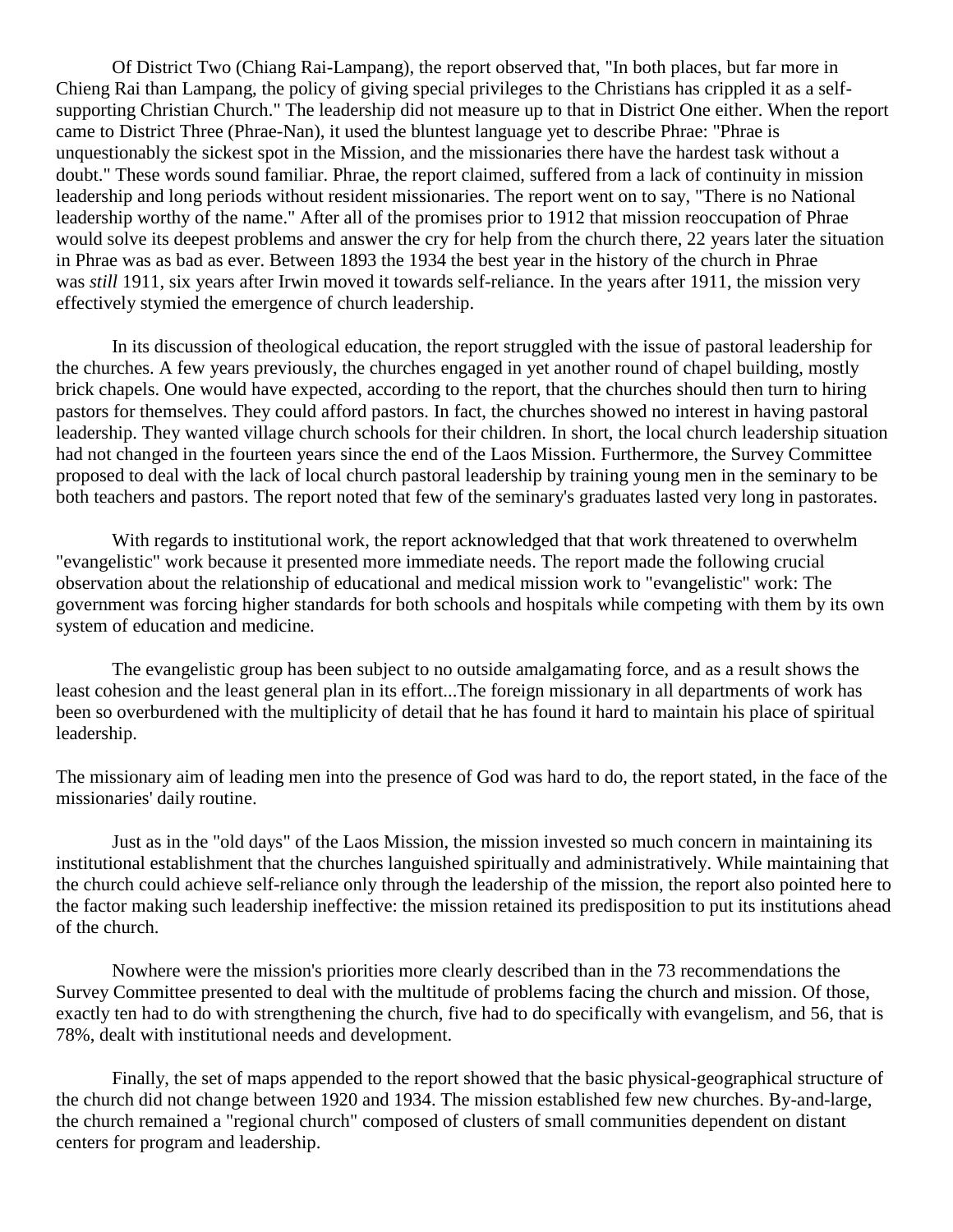Every other report of the era [\(8\)](http://herbswanson.com/post.php?pid=47#c9e8) substantiated this picture of the church as given in the 1934 Survey Committee report. The report made by George Trull to the Board in 1930 indicated that the now united mission displayed all of the weaknesses of misadministration, disunity, and squabbling that had so hindered the work of the old Laos Mission. [\(9\)](http://herbswanson.com/post.php?pid=47#c9e9) In the deepest, most profound sense, nothing had changed since 1920.

#### **1970s**

The history of the church in Siam/Thailand moved a long ways in the 45 years between 1934 and 1979. Depression. War. Post-War mission restoration. The dissolution of the American Presbyterian Mission into the Church of Christ in Thailand. The 1970s appeared to be a much different world.

The appearance, however, was deceiving. In 1979, the Rev. Brian Morgan in a report on his observations as a missionary described the state of the northern Thai churches he had visited over several years. He found those churches suffering in a state of spiritual malaise... few had pastors...few wanted them. Church leaders, lay and ordained, showed little understanding of the nature of the pastoral ministry... preaching tended to be evangelistic in tone...poor in quality. The average church conducted few activities. Poorly qualified, untrained teenage girls usually conducted what little Christian education existed. Church leaders lacked training. They did not understand what it meant to be "the Church." They had little sense of a personal ministry. The church at every level seemed to be going nowhere... to be divorced from its own culture...to be locked into a self-perpetuating cycle of mediocre leadership and program. [\(10\)](http://herbswanson.com/post.php?pid=47#c9e10)

The most revealing "document," the most descriptive "statement" of the way in which the Laos Mission established and maintained the northern Thai church up until 1920 is the northern Thai church of today.

#### **And a Personal Response**

When I studied the history of modernization in Nan, I "discovered" the Rev. Hugh Taylor, a bluff, opinionated, but very competent almost grandfatherly figure. Then, when I studied the history of the Chiang Mai Mission Press and its role in northern Thai modernization, I "discovered" the Rev. David G. Collins, a quieter man than Taylor and harder to get to know through the records. Yet, he was obviously a talented man and a competent administrator. Both of these men loved and cared for the church. Both gave of themselves sacrificially on the field. In as much as I know them, I like them.

Yet...yet...yet, in the year that I have devoted to preparing this study, my opinion about their *work with the church* has changed considerably; and not just them, but to one degree or another, all of the members of the Laos Mission. Like most, I suppose, I really did assume that some flaw in the Thai personality was at the heart of the weak little churches I became involved with in the Church of Christ in Thailand. Up front I tried not to say that, but I think that at heart I really did believe it. But, then, I started this study. And the more I read the more my whole outlook shifted. Something went very wrong here, something that did not happen in many other fields to the same degree as it happened here. It was almost as if all of the folly of the international missionary movement was distilled and then decanted in one mission field, the Laos Mission. Maybe, after all, there was something to Briggs' charge that the Board sent its least likely candidates to Siam. [\(11\)](http://herbswanson.com/post.php?pid=47#c9e11).

The summary of everything that I read is this: the Laos Mission persisted in demeaning, decapitating, dismembering, and ignoring the church it was supposed to train *up,* to raise *up*.

How do we understand missionary actions? How can we put those actions into terms that "explain" why the Laos Mission of the Presbyterian Church created such a truncated little excuse of a church? For me, personally, purely historical interpretations still do not cut to the heart of the matter. In trying to understand what was done to the northern Thai church, I start with the basic theological concepts of Law and Grace.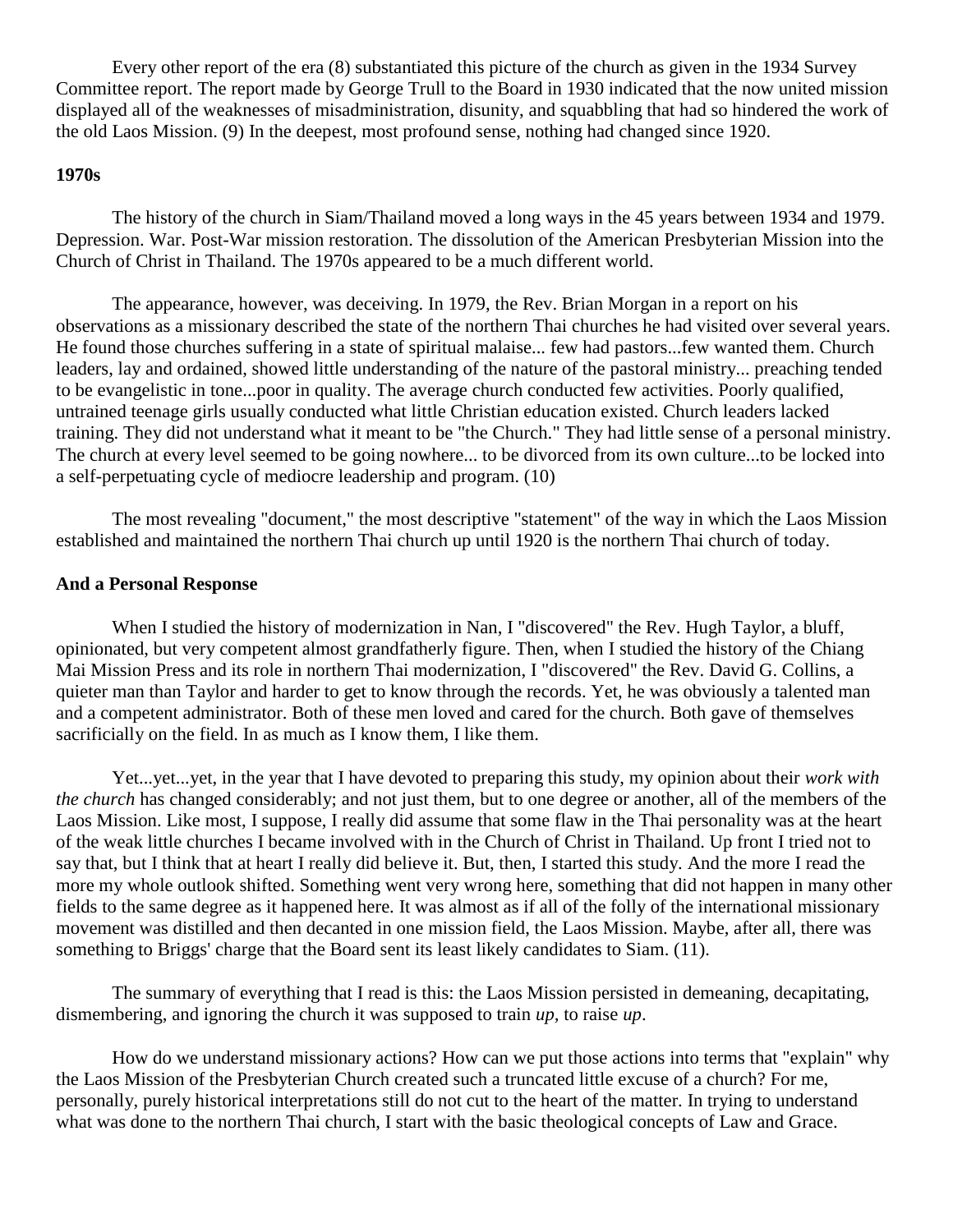In Acts 10: 1-11,18, Peter is brought to a very fundamental encounter with the weight of his Jewish heritage, his past. In a vision, God places before Peter all manner of "unclean" animals and orders Peter to eat them. No! Responds Peter. No! Unclean! Heathen! As a practicing Jew, Peter could not eat those things, which were legally and ritualistically impure. Three times God put these unclean animals in front of Peter and three times ordered him to eat. Peter refused. And each time God enjoined Peter not to call unclean what God declared to be clean. Immediately after the vision Peter is called off to the home of Cornelius, a heathen Roman Gentile, and there a most astounding thing takes place: the Holy Spirit indwells in a group of impure Gentiles just as if they were clean, pure! The lesson is clear: these Gentiles did not have to go through circumcision, did not have to place themselves under the Mosaic Law in order to be saved. They did not have to remove themselves from the Roman community and enter the Jewish community in order to be saved.

One of the great debates in the New Testament church was over the issue of who could be admitted to the church and under what circumstances. The "Judaizers" upheld the principle that in order to become a Christian one must become a Jew first: be circumcised, accept the Law, and worship with the Jewish community according to its measure. The New Testament finally rejects this view and put trust in God's saving Grace in its place.

So what? Its like this: trapped in a Presbyterian-ish legalism, the members of the Laos Mission failed to understand the biblical freedom of expression of faith that allowed a Roman to *be* a Roman and a Christian and that might, just might, allow a northern Thai convert to begin his journey of faith with comparisons of Phra Intra and Gabriel. The Laos Mission appointed itself the protector of the purity of the church in a way strikingly similar to the Judaizers, those who insisted on preserving the Jewish purity of the Christian sect. They failed to understand that their own faith profoundly reflected their culture and not some mysterious, extracultural absolute dogmatic system. The Laos Mission did not take the step *towards* the northern Thai converts that Peter took *towards* Cornelius. It did not accept God's sovereignty in Thai culture. It could not eat what was "unclean".

Peter, Paul, and the early church accepted God's call to freedom. In spite of their own deeply ingrained prejudice against dirty, unclean Gentiles, they allowed divine grace to transform their definition of who could belong to the church. That is precisely what did *not* happen in northern Siam. The Laos Mission preached and lived a religion of Law... do this! ... don't do that!

Legalism led the members of the Laos Mission down a tortured path of indirection and misdirection. It led them to define northern Siam as heathenish, the realm of Satan. It led them to mistrust the converts because of their former association with Satan. It led them to assume that they had to "Christianize" and "Americanize" the culture to free it from Satan which meant they had to establish schools and hospitals and a printing press. It led them to scamper across the countryside in a futile attempt to be everywhere at once saving everyone last week.

So like the Judaizers. They were so like the Judaizers, the ones who said that in order to be a Christian you must *first* be a Jew. The Laos Mission said by its actions and attitudes that in order to be a Christian you must sing like us, sit like us, preach like us, build like us, learn like us, believe like us, and, ultimately, be like us.

The Judaizers lived by the Jewish Law and in that Law saw their salvation. They believed that if they lived in certain ways, subscribed to certain beliefs they could by their own effort create for themselves a "right relationship" with God. By keeping the Law, they thought that they could maintain themselves as ritually pure individuals, which meant that they kept themselves pure and acceptable to God. The New Testament rejected this theological strand in the early church as failing to understand the ministry of Christ and the meaning of the Good News. The New Testament affirms that we cannot do anything to attain a state of purity in God's eyes. Indeed, the only thing we can do is to accept divine grace and trust in it... and we will be transformed (slowly, painfully, screaming and kicking, resisting) by it. Letting go of our desire to save ourselves and our constant concern for ourselves will free us from the conditions that make our "salvation" impossible.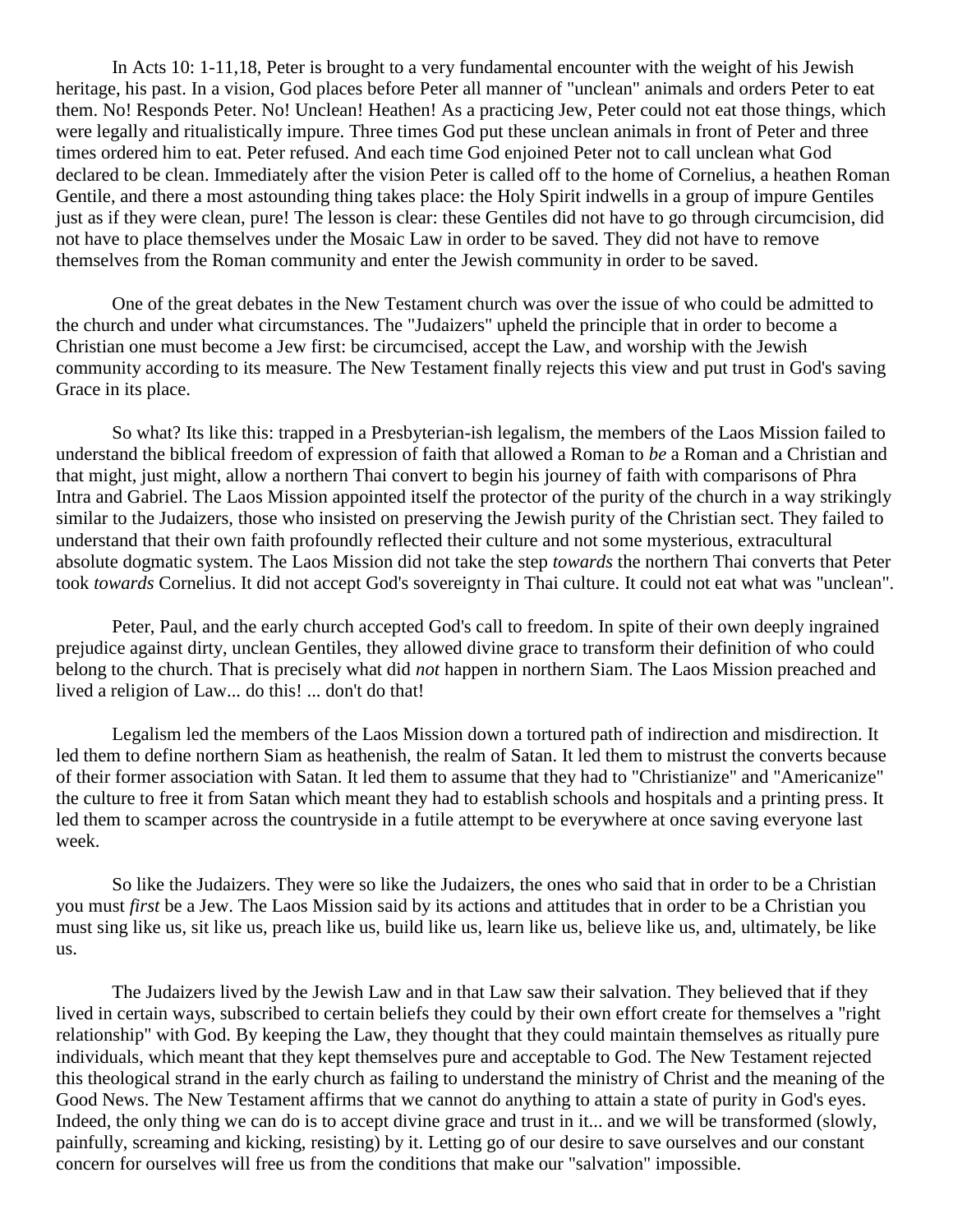The ultimate sadness one experiences in spending a year with the records of the Laos Mission is this: the realization that for all of their admirable qualities and intense dedication, the missionaries in the North from 1867 to 1920 were trying to save the northern Thai church by their own efforts. They strived to protect its purity...but they were not themselves pure. They struggled to make sure that it believed what it should believe...but that only confused believing in doctrines with trusting in grace (a rather common modern Christian heresy). They placed before the northern Thai church a whole set of moral injunctions that they said must be followed in order to be a Christian, to be saved. Central to these injunctions was the one that said keep the Sabbath! Somehow in all of their devotion they missed the fact that Christ himself broke the Sabbath and showed no concern when his disciples did so. What concerned him was the attitude of those who thought that keeping the Sabbath was more important than helping others. (Luke 6: 1-11).

It is ironic...having condemned northern Thai animism as satanic...the Laos Mission simply preached its own form of spirit propitiation in which it tried to convince God that by its purity of doctrine and behavior it deserved to be in his Church. Anyone who has worked with rural church people knows that the seeds of the Law have been planted very deeply in the church here. To sit...in a circle of church members... discussing Galatians. To say that nothing we can do will save us...to say that God gives us His grace freely...and to hear the response: "Oh, Acharn, you know that is not true. You Know That We Must Live Right Or We Will Go To Hell." In a church that is dominated by Law, Grace is considered a heresy!

While it may not be the place of the historian to offer advice about the future, I do feel that the historian must share his or her thoughts on the meaning of the past for the present.

The point is that the history of the northern Thai church during the period of the Laos Mission leaves one feeling more hopeful than hopeless concerning the possibility of the church here. Robert Irwin demonstrated that the church here could be alive, faithful, and self-reliant. In four situations-the Training School, the Lamphun churches, the Nan Church, and the Phrae Church-he created conditions, which allowed the northern Thai church to show that it did have the resources to do for itself what the mission could not do for it. The fact that, finally, nothing ever came of his ministry in the North was not the failure of the church but of the mission. Particularly in the case of Phrae, there is no question but what the majority in the mission considered him na-ve and foolish. The whole fabric of northern Thai church history in that period shows that he was quite correct in his estimation of the ability of the church to run itself. He was the only missionary we know of who was not swayed by the desire of *this*church to escape from its freedom. Where others confused the desire on the part of many northern Thai Christians to be cared for by missionaries with their own belief that the church could not run its own life, Irwin knew it could and simply ignored its desire not to. Who was naive?

The present state of the church in northern Thailand has very little to do with northern Thai culture. There is nothing in the culture that mitigates the growth of a vital Christian church in the North. Time-andagain, I have heard both foreigners working with the Church of Christ in Thailand and members of the C.C.T. themselves conclude that some weakness in the church reveals a Thai cultural trait. Thus, they argue that it is simply "the Thai way" to not have capable local pastors... Rubbish! The church today does not have such a system because of specific events and actions in the years from 1895 onwards that had only to do with the unwarranted prejudices of the Laos Mission. The fact that few northern Thai churches have had regular pastoral care is *not* indicative of the nature of Thai culture. It is a heritage of the missionary past. And so on... The church today is legalistic, some argue, because it is still trapped in Buddhist culture. Nonsense! The early church was far more trapped in an aggressive legalistic culture and was still discovered by Grace. The legalism of the church in the North is part of its missionary heritage. Others will say that the church has failed to be a vitally growing, evangelistic force because "the Thais" are not aggressive enough, they lack fire. Ridiculous! Look to the missionary past and the manner in which the Laos Mission failed to cultivate a vital church that could carry on its own evangelism.

The fact, in the end, is that the human cultures found in every nation and people do limit us and hamper us in our journey towards trust in divine grace. There is nothing magical or strange in that. Eventually, the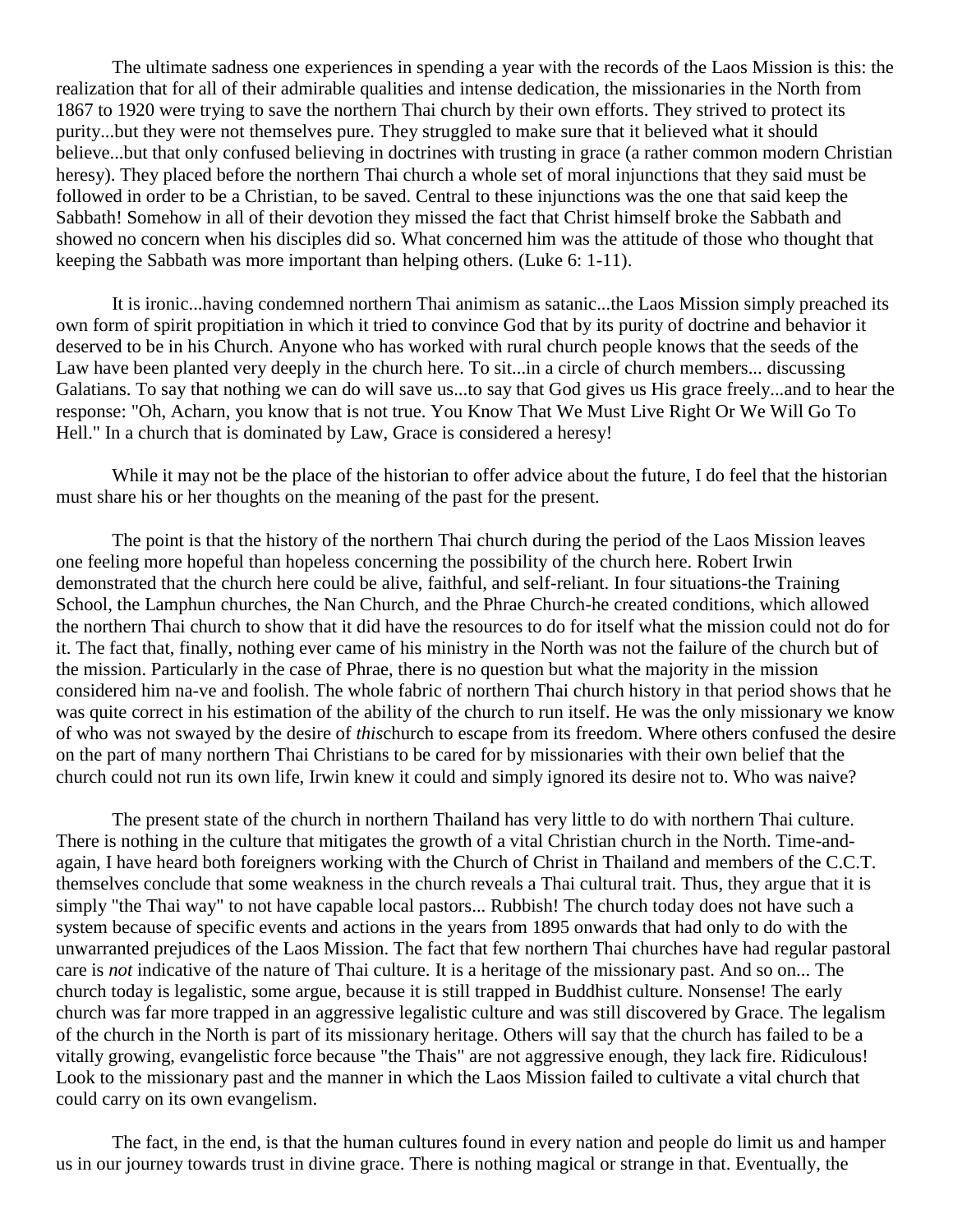whole Thai church must come to grips with the particular limitations that its real culture actually imposes upon it. My point is this: virtually all of those things, which people now believe are limitations on the church imposed by its culture, are nothing of the sort. In nearly every case, they represent only excuses people make to explain things out of their ignorance of the church's past.

The question that remains to be explored is the question of why the church in Thailand, in this case the Church of Christ in Thailand, has not yet discovered a strong, creative, faithful life, particularly at the local level. The second point I want to make here is that in spite of the hope I alluded to above the church still faces serious historical limitations on its witness within Thai society.

For, at the last, I would argue that the Laos Mission and the churches it created in the past continue to influence the church in the present to the extent that the serious weaknesses of the contemporary church may be traced back to the years prior to 1920. This is not comforting. The past has brought to the church of the present some very pressing and very difficult issues that have gone unresolved for over a century. They persist...these century-old issues...they persist through all of the superficial changes of each year. I refer the reader back to the first section, "Aftermath 1870- 1875," of Chapter 2. That section identified seven patterns of northern Thai church history that had their beginning in that short period of time. It is positively astounding how relevant those patterns are to the present-day situation of northern Thai churches.

**One**. The churches continue to be alienated from their culture, walled off in their own ghettoes, their own institutions, their own vocabularies and rituals. Whether individual Christians believe it or not, the church continues to *act* as if Thai culture is incompatible with Christian faith. It has not yet found a way to communicate the Gospel to Thai society that is both meaningful and liberating for that society. It immediately rejects for use in Christian circles any form or item that it identifies as "Buddhist," thus cutting itself off from the hearts of other people. I have often told the story of a young boy I met in Bangkok while on a search for a particular home: he said to me, "A lot of Christians live around here." Just to make a little conversation with the boy, I asked him, "And what about you? Are you a Christian?" He replied, "No, I'm a Thai." Until the church faces the fact that it is *still* a foreigner's religion in the eyes of the people, it cannot witness to the Cross in this society. Until the day comes when the church ceases to **act** as if its Buddhists neighbors are "heathen," the church will not be able to tell them of Christ's love in a meaningful and redemptive fashion.

**Two**. The stories one continues to hear today indicate that the contemporary convert to Christianity still experiences alienation from family and friends in many instances. Those stories suggest that many families still live in tension. Many nominal Christians find it easier to just melt back into the general crowd of nominal Buddhists.

**Three**. One continues to note in the church and its institutions a ready willingness to use foreign money for things that it cannot do for itself. At a deeper level, it is quite noticeable that Thai Christians frequently assume that things European and American are necessarily better than things Thai. And, at an even deeper level, it would be interesting for someone to study employment patterns in northern Thai churches. It is likely that a large number of northern Thai Christians still depend on former mission institutions (or ones founded more recently) for their income, in part or in whole. The patterns of dependency remain potent as does a certain sense of inferiority that agrees others can do "it" (whatever "it" happens to be) better than the Thai church can. Old habits of mind die only with great difficulty.

**Four**. The old Laos Mission stressed Law. Grace has not yet become operative in the life of the Thai church. Just as the Laos Mission, being less than pure, tried to protect the purity of the church, so now the church itself is still trying to attain its own purity by holding to legalistic patterns (at least, outwardly).

**Five**. The northern Thai church today, as Morgan observed above, continues to preach and conduct itself in an evangelistic manner. Its ideal is rapid growth though it has had no experience of rapid growth except in isolated instances since before 1920. One of its main activities remains the annual evangelistic services of the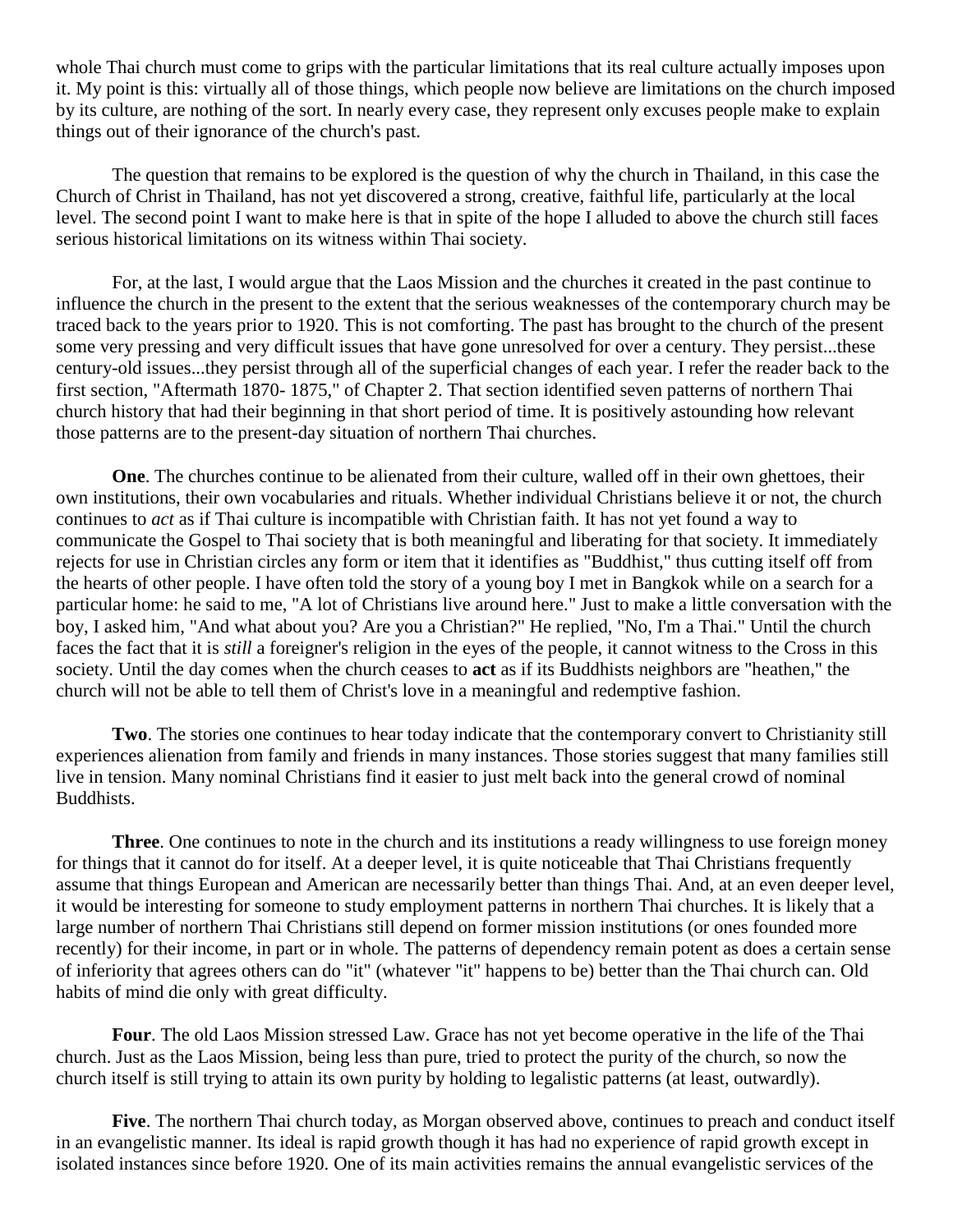institutions and some churches. There is no pastoral ideal...it has been driven out by the incessant need to talk/shout/yell about Christ. At weddings, funerals, or wherever a group of dedicated Christians has "a shot" at a bunch of Buddhists one is likely to hear verbal witnessing for Christ. The church *still* does not know how to think of itself in any terms but those of a missionary society. And for just as long as it does not understand itself *as a church* with a full life to live, just so long will its evangelism fail-along with the rest of its life.

**Six**. One of the most serious weaknesses of the Laos Mission throughout its history was that it failed to localize church leadership. Rather, it depended on a centralized urban leadership to go out to the churches-when they had time. In fact, the present-day rural churches still depend for program and leadership upon that urban leadership, which is located largely in the big city institutions. Local church leadership remains largely ineffective, without any clear idea what it should do or how it should do it. Many churches still depend on urban clergymen to perform the sacraments-when they can get around to it. The visit of the big city cleric to the rural church is treated as a big event. While the "Princes of the Church" may no longer be tall, thick, and white, they still do wear urban clerical garb and live far from the lives of the rural churches. One is constantly aware of how little effective voice the rural churches have in the councils of the church and how "loud" the voices of institutional representatives normally are.

They call it the "dead hand of the past", but it is more like a potent, living fist.

For as long as the churches fail to deal with this past, the serious limitations that the Laos Mission imposed upon the church-and which the church acceded to, usually without complaint-will continue to hamper its ministry, denude it of effective leadership, and leave it the ugly step-sister of the all-powerful institutions, educational and medical.

For the most part, I do not believe that history offers us "lessons" by which we profit. Rather, it tells us about ourselves. It is the honest back-looking search for understanding for the sake of looking forward. Yet, I do think that the history of the northern Thai church may well contain one lesson for the present. If so, it is this: *the only place where one can effectively begin to assist the church in Northern Thailand to a life more faithful to its calling is by working in, with, and through local churches.*For all of its weaknesses, the church remains the primary witness to the core of love at the center of reality that we Christians call "God" without much understanding of what we might mean by the word. Thus, the church here can be the church only as it rids itself of the influence of the so-called "Christian" institutions. It will be the church only when it raises up its own leadership that resides in the churches. It will be the church only as it ends its dependence on foreign money, foreign ideas, foreign theologies and expressions of faith.

In a sense, it is easy to give ringing calls for Reform! Change! And with some study, it is relatively easy to describe, as I have tried to do here, why the churches in the North are facing the problems they are now facing: The disconcerting thing is, however, that when one begins to consider specific ways by which the present situation can change one discovers that the patterns of the past make effective changes extremely difficult. The past *is* a living past that has insinuated itself into our present and created a portion of the present out of its own cloth. It has left to the present organizational and behavioral structures that have a great stake inthings-as-they-now-are. Thus, one necessity for the reformation of the northern church is that the whole role of the institutions be reevaluated and reduced. Yet, the very ones most likely to resist reducing the place of the institutions are the ones who now dominate the councils of the church and thus must authorize reducing their own role. It is in such ways that the past imprisons the present and preserves its own ways.

Thus, one cannot help but feel both hopeful and pessimistic about the future of the churches in northern Thailand (and the whole country). They can have a vital, liberating, servant-oriented ministry in their society. The only thing that prevents that witness from taking place is the heritage of the church in which it had to take second-place to many other concerns that *seemed* to strengthen it when, in fact, they only distracted church leadership from its tasks of pastoring and nurturing the community.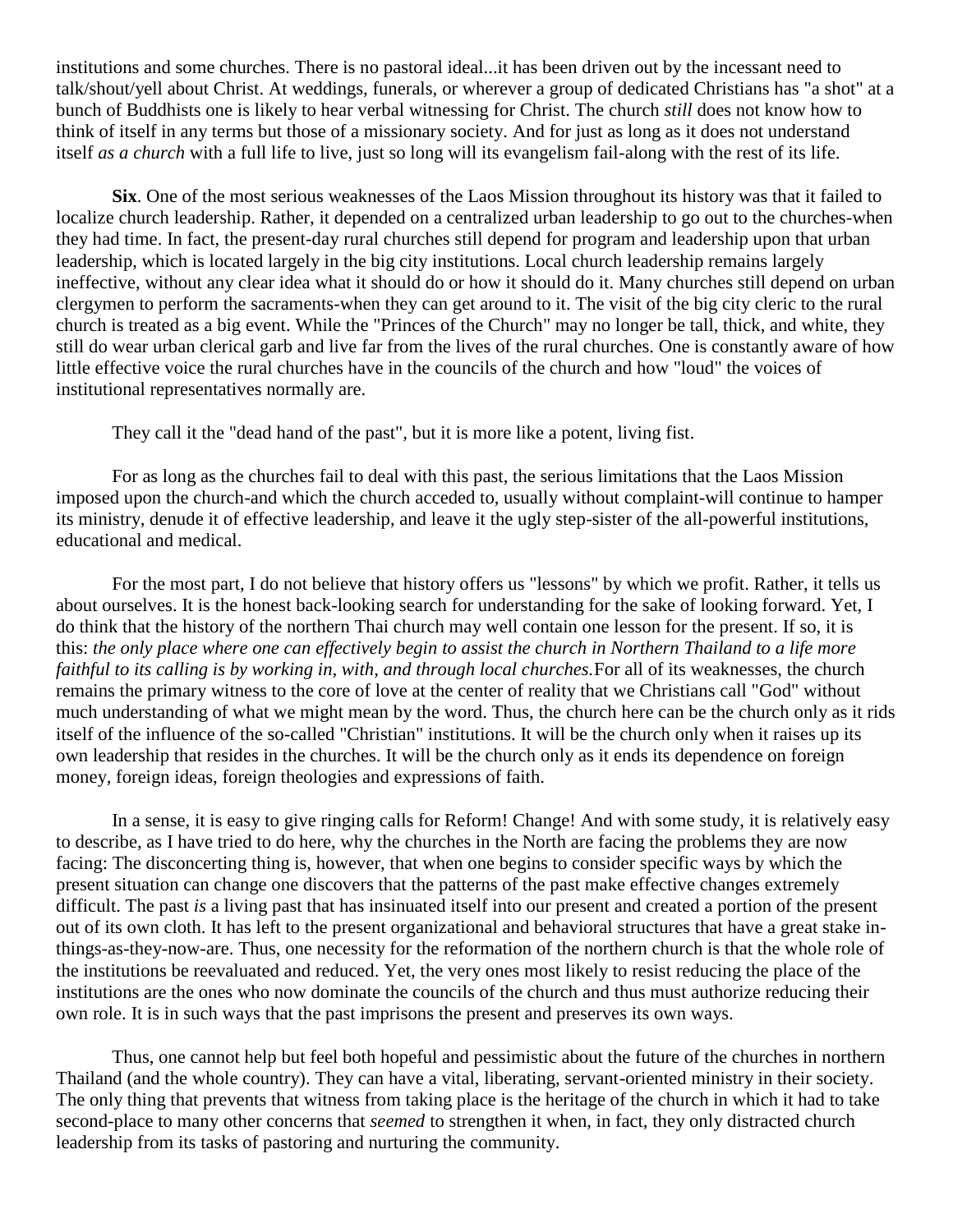NEW DIRECTIONS... we have to think in terms of new directions. Not just in laying big plans, but in how church leaders use time. Begin with the local church. Always begin with the local church. What is it like? What are its needs? Let me say just one more time: start with the local church: teach it the Bible, teach it the meaning of ministry, and show it how to structure its own life and activities meaningfully. Seek new modes of worship. By holding to this starting point, those in positions of responsibility in the churches will already begin to change the deadening patterns of the past.

The thing I truly enjoy about the study of history is that once having done the research on a particular topic one realizes how many more topics there are to be studied, avenues to travel down from that original topic. Let me close this book by urging on you, my patient readers, the need for much, much more study of Thai church history. There are points at which this present study is so superficial and inadequate compared with our *need* to know that I despair at ever getting to the heart of things. If you want to know the truth, I did not write all of this so much to answer your questions as I did to open up the possibility of asking further questions and engaging in more debate. There is so much the church needs to know - but it does not yet know.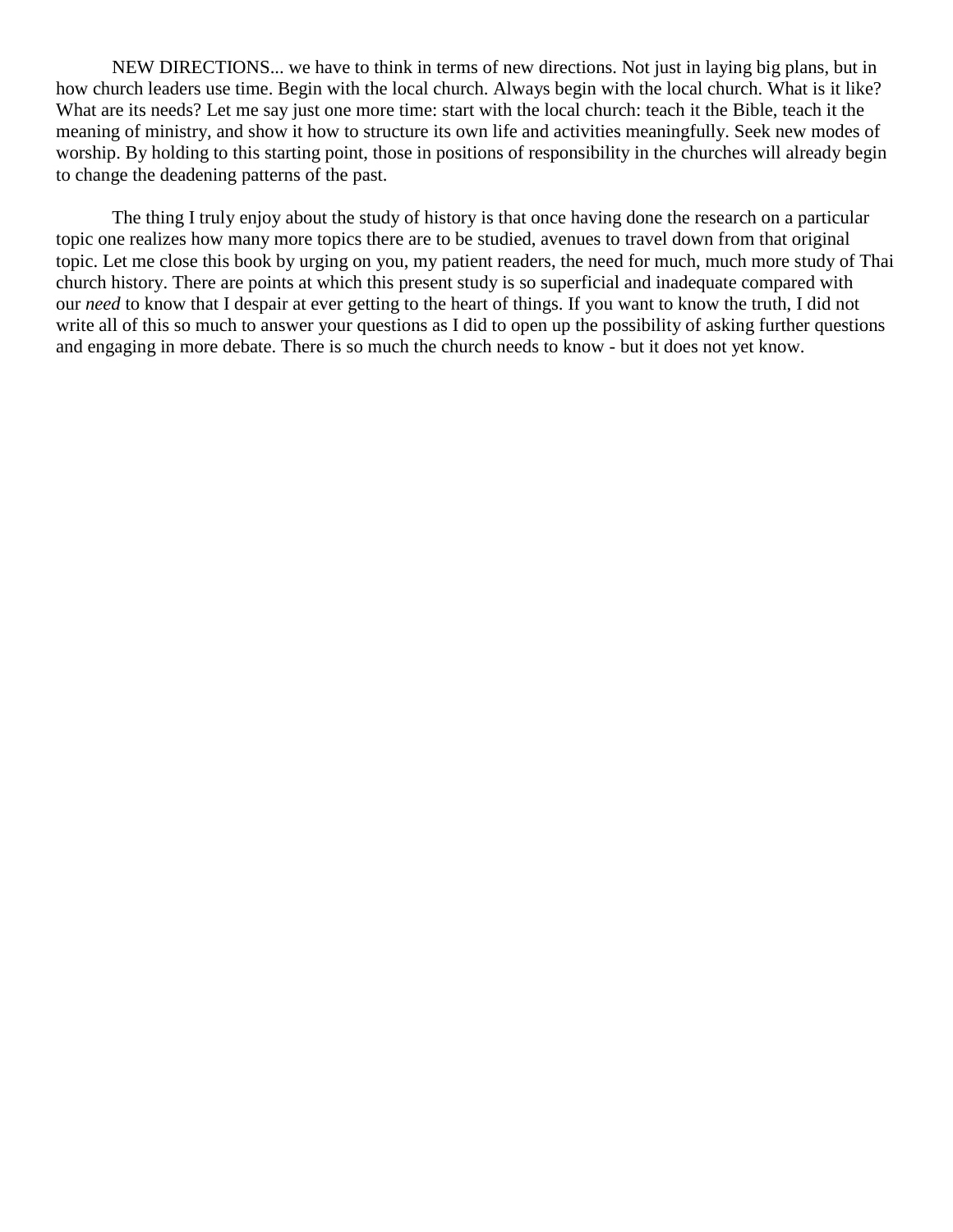# **Appendices**

| <b>Appendix I: Northern Thai Churches 1868-1920</b> |  |  |  |
|-----------------------------------------------------|--|--|--|
|-----------------------------------------------------|--|--|--|

|     | <b>Church</b>             | <b>Date Founded</b> |     | <b>Church</b>                | <b>Date Founded</b> |
|-----|---------------------------|---------------------|-----|------------------------------|---------------------|
| 1.  | Chiang Mai                | 18 Apr 1868         | 20. | Nong Fan                     | 1910                |
| 2.  | Bethlehem                 | 11 Jul 1880         | 21. | Ban Tho                      | 10 Mar 1912         |
| 3.  | Lampang                   | Oct. 1880           | 22. | Chae Hom                     | 7 Apr 1912          |
| 4.  | Mae Dok Daeng 25 Dec 1880 |                     | 23. | Leper Church                 | Jun 1913            |
| 5.  | Chiang Saen               | ca. Apr 1888        | 24. | Mae Kha Wak                  | Jun 1913            |
| 6.  | Chiang Rai                | 13 Apr 1890         | 25. | San Pong                     | 31 May 1914         |
| 7.  | Lamphun                   | 25 Dec 1891         | 26. | Ban Pa Pung                  | May 1914            |
| 8.  | Wiang Pa Pao              | Jan 1892            | 27. | Chiang Kham                  | 17 Sep 1914         |
| 9.  | Chiang Dao                | 5 Nov 1893          | 28. | Muang Pan                    | Aug 1915            |
| 10. | San Sai                   | 21 Mar 1894         | 29. | <b>Ban Tah Nong</b><br>Khwai | Aug 1915            |
| 11. | Phrae                     | 22 Mar 1894         | 30. | Chai Sathan                  | Aug 1915            |
| 12. | Mae Pu Kha                | 1 Jul 1894          | 31. | Moon Muang                   | Aug 1915            |
| 13. | Wang Mun                  | 1895                | 32. | Nong Bua                     | Aug 1915            |
| 14. | Bethel                    | 1895                | 33. | Sri Chai Mun                 | Aug 1915            |
| 15. | Nan                       | Sep 1896            | 34. | Sri Ngam                     | Aug 1915            |
| 16. | Muang Phrao               | 1902                | 35. | Thung Tom                    | Aug 1915            |
| 17. | Nang Lae                  | Jan 1906            | 36. | Suan Dok                     | 12 Sep 1915         |
| 18. | Muang Yao                 | 26 Jun 1910         | 37. | Fang                         | 27 Feb 1916         |
| 19. | Chang Kham                | 1910                |     |                              |                     |

Sources: Records of the Board of Foreign Missions and *Laos News* & *North Laos News*

# **Appendix II: Membership Statistics of the Laos Mission, 1869-1920**

| Year | <b>Members</b> | Year | <b>Members</b> | Year | <b>Members</b> | Year | <b>Members</b> |
|------|----------------|------|----------------|------|----------------|------|----------------|
| 1869 | 5              | 1882 | 83             | 1895 | 2000(a)        | 1908 | 3705           |
| 1870 | 5              | 1883 | 150            | 1896 | n.a.           | 1909 | 3821           |
| 1871 | 5              | 1884 | 151            | 1897 | n.a.           | 1910 | 4038           |
| 1872 | 6              | 1885 | 241            | 1898 | 2110           | 1911 | 4412           |
| 1873 | $\overline{4}$ | 1886 | 322            | 1899 | 2257           | 1912 | 5218           |
| 1874 | $\overline{4}$ | 1887 | 430(a)         | 1900 | 2440           | 1913 | 6299           |
| 1875 | 4              | 1888 | 590            | 1901 | 2557           | 1914 | 6934           |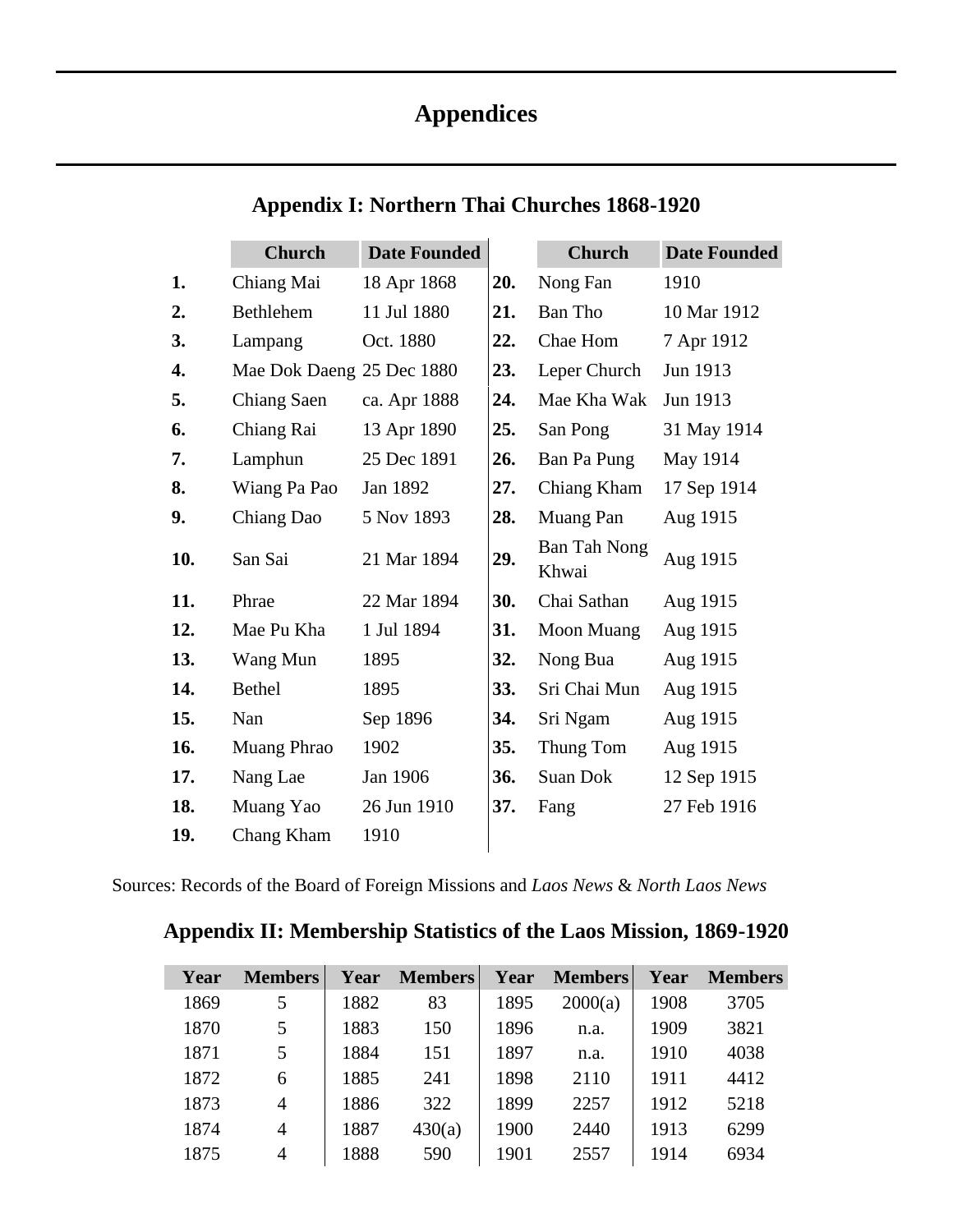| 1876 | 9   | 1889 | 722  | 1902 | 2706 | 1915 | 6630 |
|------|-----|------|------|------|------|------|------|
| 1877 | 21  | 1890 | 884  | 1903 | 2738 | 1916 | 6647 |
| 1878 | 31  | 1891 | 1113 | 1904 | 2959 | 1917 | 6786 |
| 1879 | 49  | 1892 | n.a. | 1905 | 3078 | 1918 | 6571 |
| 1880 | 83  | 1893 | n.a. | 1906 | 3273 | 1919 | 6686 |
| 1881 | 127 | 1894 | 1836 | 1907 | 3494 | 1920 | 6649 |

(a) estimated from incomplete figures

l

Sources: Chiang Mai Church Sessional Records, the Records of the American Presbyterian Mission, Eakin Papers, & Records of the Board of Foreign Missions.

| Year  | <b>Book</b>   | Year  | <b>Book</b>           | Year         | <b>Book</b>       |
|-------|---------------|-------|-----------------------|--------------|-------------------|
| 1893: | Acts          | 1906: | Isaiah                | 1910:        | Romans            |
|       | Matthew       |       | Ruth                  |              | 1912: Revelation  |
| 1894: | Luke          |       | Jonah                 |              | 1913: Hebrews     |
|       | John          |       | <b>Galatians</b>      | $1914:$ $1&$ |                   |
|       |               |       |                       |              | Thessalonians     |
|       | Psalms        |       | Colossians            | 1915:        | II Samuel         |
| 1898: | Genesis       |       | Philemon (a)          |              | Esther            |
| 1900: | James         |       | <b>I&amp;II</b> Peter |              | 1916: Deuteronomy |
| 1901: | Philippians   |       | I II & III John       |              | 1919: Malachi     |
| 1904: | Mark          |       | Jude                  |              |                   |
|       | I& II Timothy | 1908: | Exodus                |              |                   |

**Appendix III: Dates for Publication of Books of the Northern Thai Bible**

(a) probable date of publication

Source: Records of the Board of Foreign Missions.

Titus | I Samuel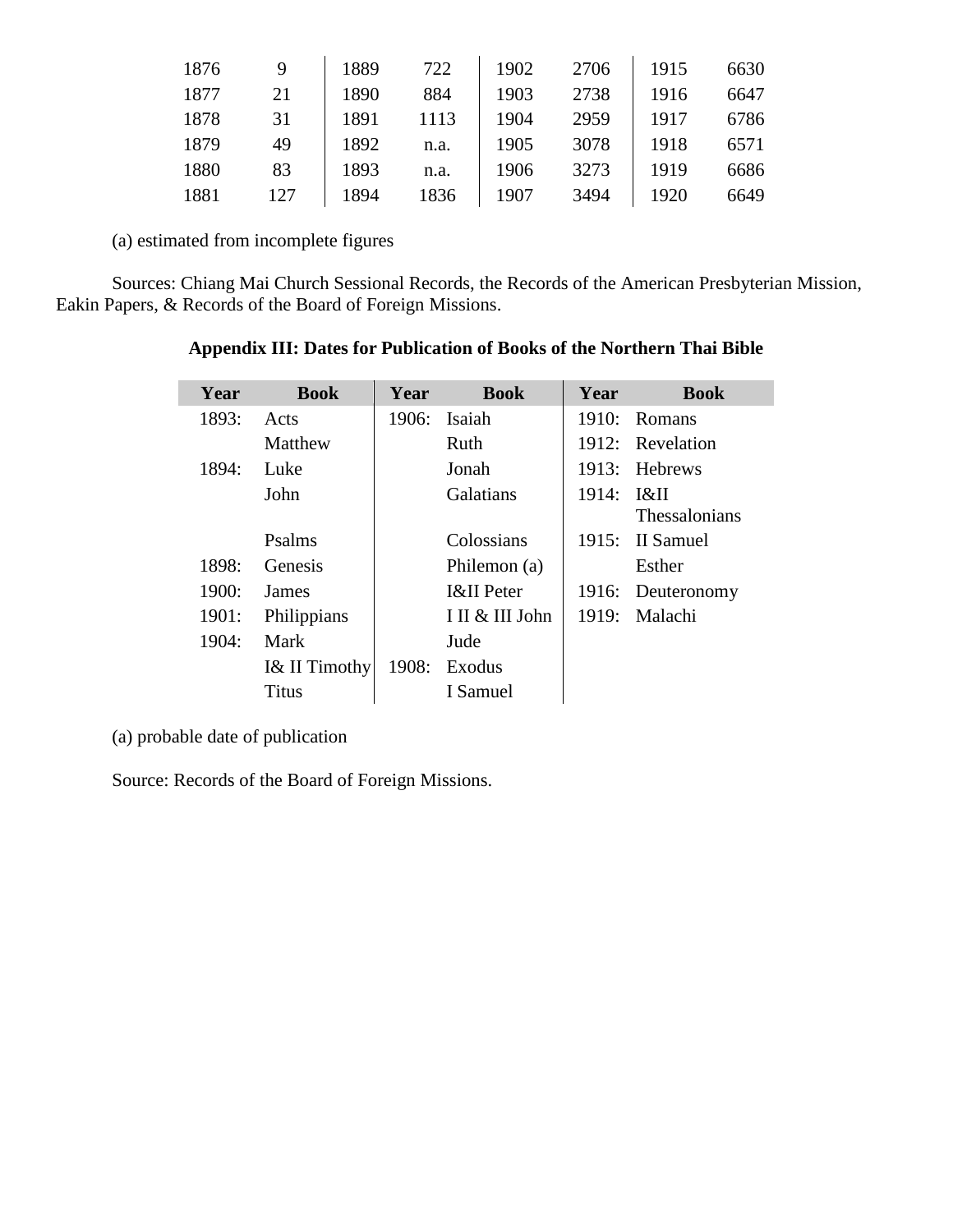# **Bibliography**

This bibliography includes only those resources directly related to northern Siam and the northern Thai church, excepting only a few useful entries not about those fields. All of the entries about northern Siam and the northern Thai church are available at the Payap College Archives

# **Primary Resources**

# **Records Groups**

Records of the American Missionary Association. Microfilm. The originals are at the Amistad Research Center, Dillard University, New Orleans USA.

Records of the American Presbyterian Mission. At the Payap College Archives.

Records of the Board of Foreign Missions of the Presbyterian Church in the United States of America. Microfilm. In two Series. The originals of Series I (1840-1910) no longer exist. The originals of Series II (1911-1930) are at the Presbyterian Historical Society, Philadelpha USA.

Papers of Dan Beach Bradley. Microfilm. The originals are at the Oberlin College Archives, Oberlin, Ohio USA.

Papers of Paul A. Eakin. At the Payap College Archives.

Research Papers of Maen Pongudom. Photocopies of originals at the Presbyterian Historical Society, Philadelphia USA.

# **Other Sources**

"Findings of the Bangkok Conference called by John R. Mott." Bangkok: Bangkok Times Press, 1929.

*Laos News* 1904-1916. Became the *North Siam News* 1917-1919.

Morgan, Brian. "A Brief Description of C.C.T. Rural Congregational Life." Chiang Mai: typescript, 1979.

National Christian Council. Minutes of Meeting, 1940.

*Siam Outlook* 1921.

*Siam Repository* 1869-1873.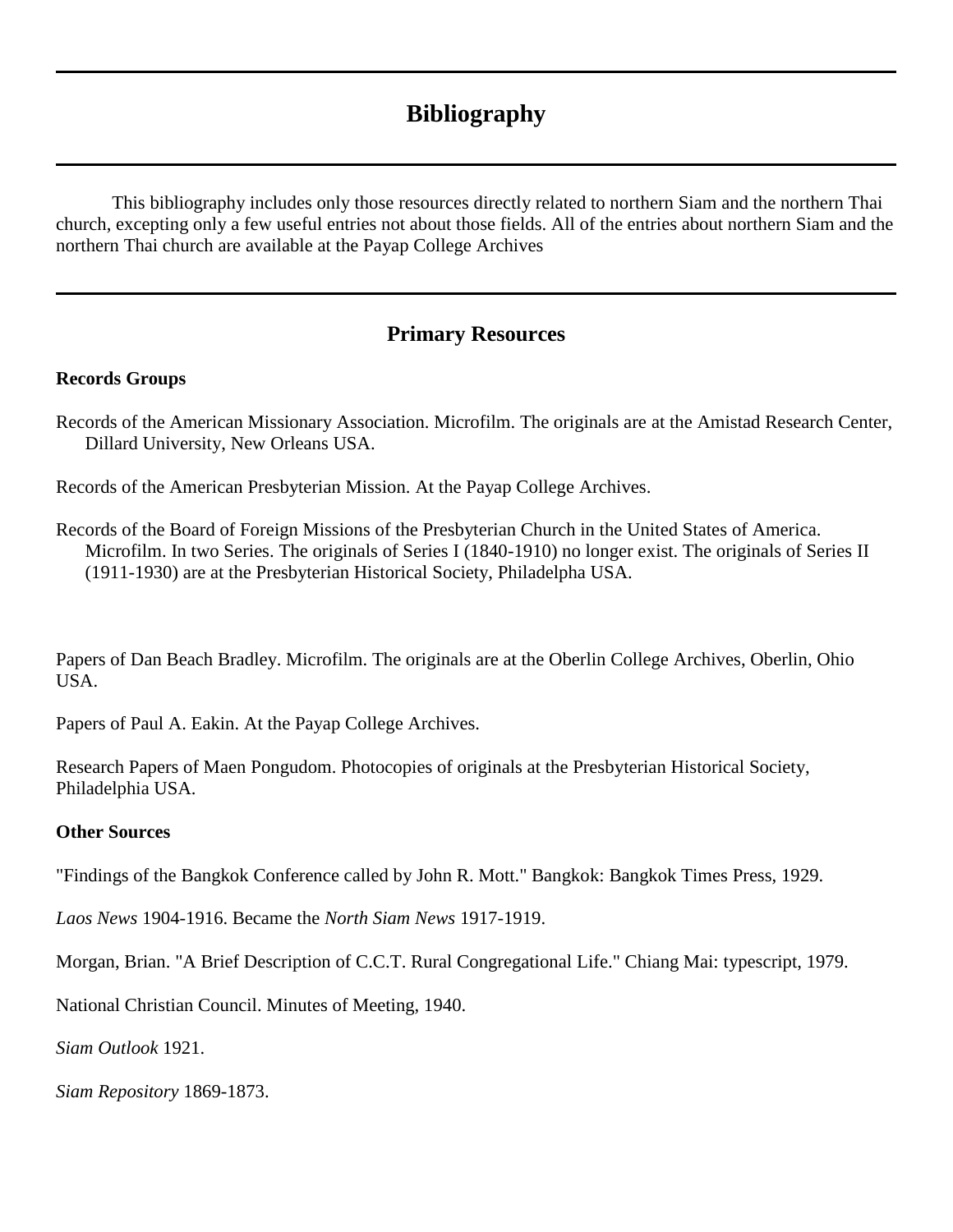#### **Secondary Resources**

Backus, Mary (ed.). *Siam and Laos as Seen by Our American Missionaries*. Philadelphia: Presbyterian Board of Publication, 1884.

Bock, Carl A. *Temples and Elephants*. London: Martin Searle and Rivington, 1884.

Bradt, Charles Edwin, William Robert King, and Herbert Ware Rehard, *Around the World Studies and Stories of Presbyterian Foreign Missions*. Wichita: The Missionary Press, 1912.

Briggs, William A. "Missions Among the Laos of Indo-China-1," *Missionary Review of the World* XII (April 1899).

Brown, Arthur Judson. *Rising Churches in Non-Christian Lands*. New York: The Presbyterian Department of Missionary Education, 1915.

Chayan Hiranpan. "The History of the San Sai Church, (in Thai). Chinag Mai: typescript, 1984.

Curtis, Lillian Johnson. *The Laos of North Siam*. Philadelphia: Westminster, 1903.

Dodd, William C. *The Tai Race*. Cedar Rapids, Iowa: Torch Press, 1923.

Dunbar, Janice E. "ABS History. Distribution. Abroad. Siam, 1901-1930." New York: American Bible Society, typescript, n.d.

Freeman, John H. *An Oriental Land of the Free*. Philadelphia: Westminster, 1910.

Hallet, Holt S. *A Thousand Miles on an Elephant in the Shan States*. London: William Blackwood and Sons, 1890. Hanna, Claralice. Letters From Hazel. Typescript, 1983.

Hollis, Michael. *Paternalism and the Church: A Study of South Indian Church History*. London: Oxford, 1962.

Hovemyr, Anders. "Apropos The Kengtung Question'." Chiang Mai: typescript, 1983.

Hughes, Philip J. "Christianity and Culture: A Case Study in Northern Thailand." Chiang Mai: doctoral thesis, South East Asia Graduate School of Theology, 1983.

Hughes, Philip J. *Proclamation and Response: A Study of the History of the Christian Faith in Northern Thailand*. Chiang Mai: Payap College Manuscript Division, 1982.

McDonald, N.A. *Siam*. Philadelphia: Alfred Martien, 1871.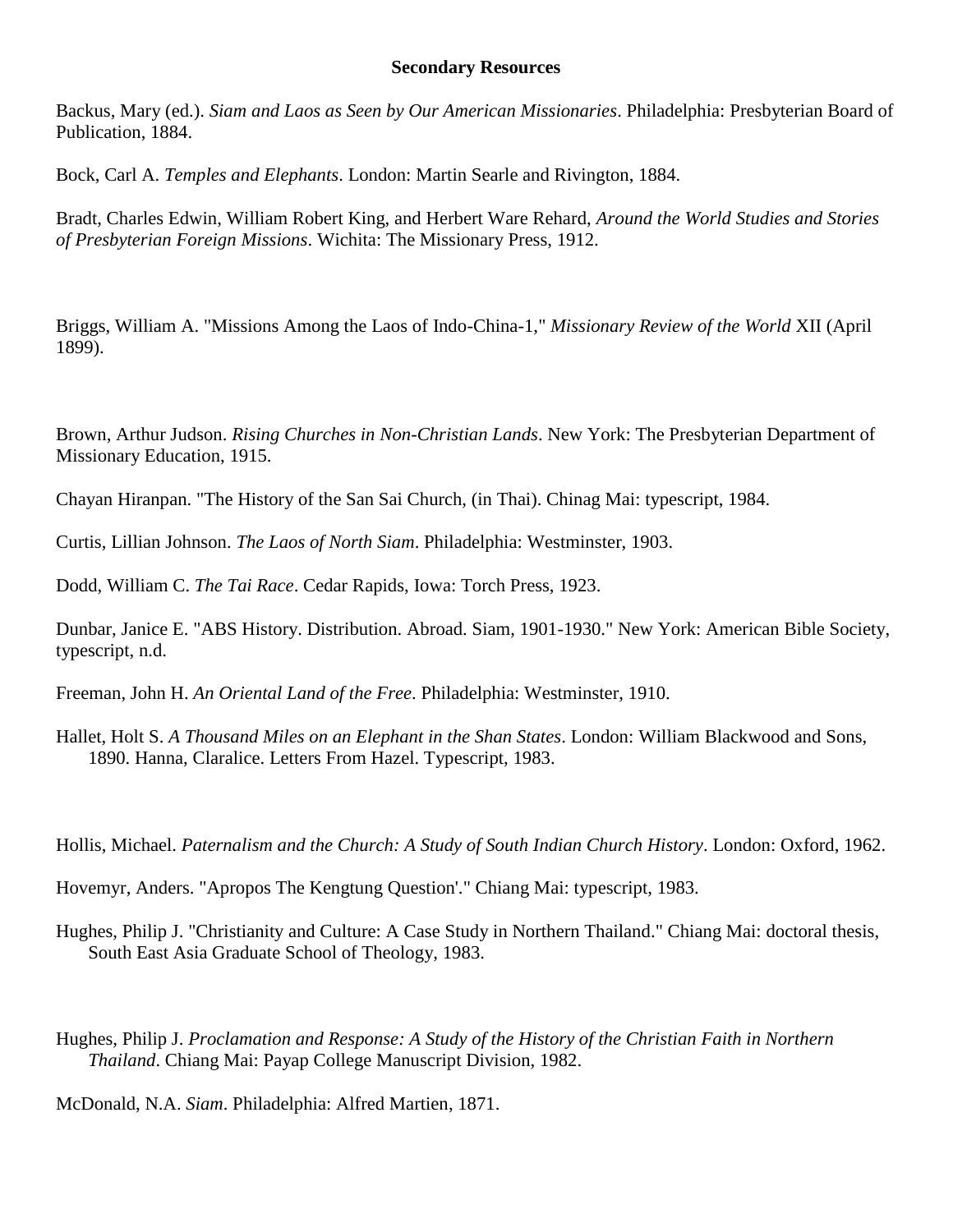McFarland, George Bradley (ed.) *Historical Sketch of Protestant Missions*. Bangkok: Bangkok Times Press, 1928.

McGilvary, Daniel. *A Half Century Among the Siamese and the Lao*. New York: Revell, 1912.

Maen Pongudom. "Apologetics and Missionary Proclamation." Dunedin, New Zealand: doctoral thesis, University of Otago, 1979.

Peabody, Helen. *Mary Margaretta Campbell: A Brief Record of a Youthful Life*. Cincinnati: Silvius and Smith, 1881.

Renard, Ronald D. Kariang: "History of Karen-T ai Relations From the Beginnings to 1923." Honululu: doctoral thesis, University of Hawaii, 1980.

Smith, Alex G. *Siamese Gold: A History of Church Growth in Thailand*. Bangkok: Kanok Bannasan, 1982.

Speer, Robert E. *Christianity and the Nations*. New York: Revell, 1910.

Speer, Robert E., Dwight H. Day, and David Bovaird. *Report of Deputation*. New York: Board of Foreign Missions, 1916.

Swanson, Herbert R. "Advocate and Partner: Missionaries and Modernization in Nan Province, Siam, 1895- 1934." *Journal of Southeast Asian Studies* 13, 2 (September 1982): 296-309.

Swanson, Herbert R. "The Kengtung Question: Presbyterian Mission and Comity in Eastern Burma, 1896- 1913." *Journal of Presbyterian History*60,1 (Spring 1982): 59-79.

Swanson, Herbert R. "This Seed: Missionary Printing and Literature as Agents of Change in Northern Siam, 1892- 1926." Presented at the Seminar on Change in Northern Thailand and the Shan States 1886 -1940, Payap College, 20-25 June 1983.

Taylor, Hugh. *A Missionary in Siam*. 2 vols. San Francisco: typescript, 1947.

Wakeman, Esther. "History of Sri Ngam Church." Chiang Mai: typescript, 1984.

Wells, Kenneth E. *History of Protestant Work in Thailand 1828-1958*. Bangkok: Church of Christ in Thailand, 1958.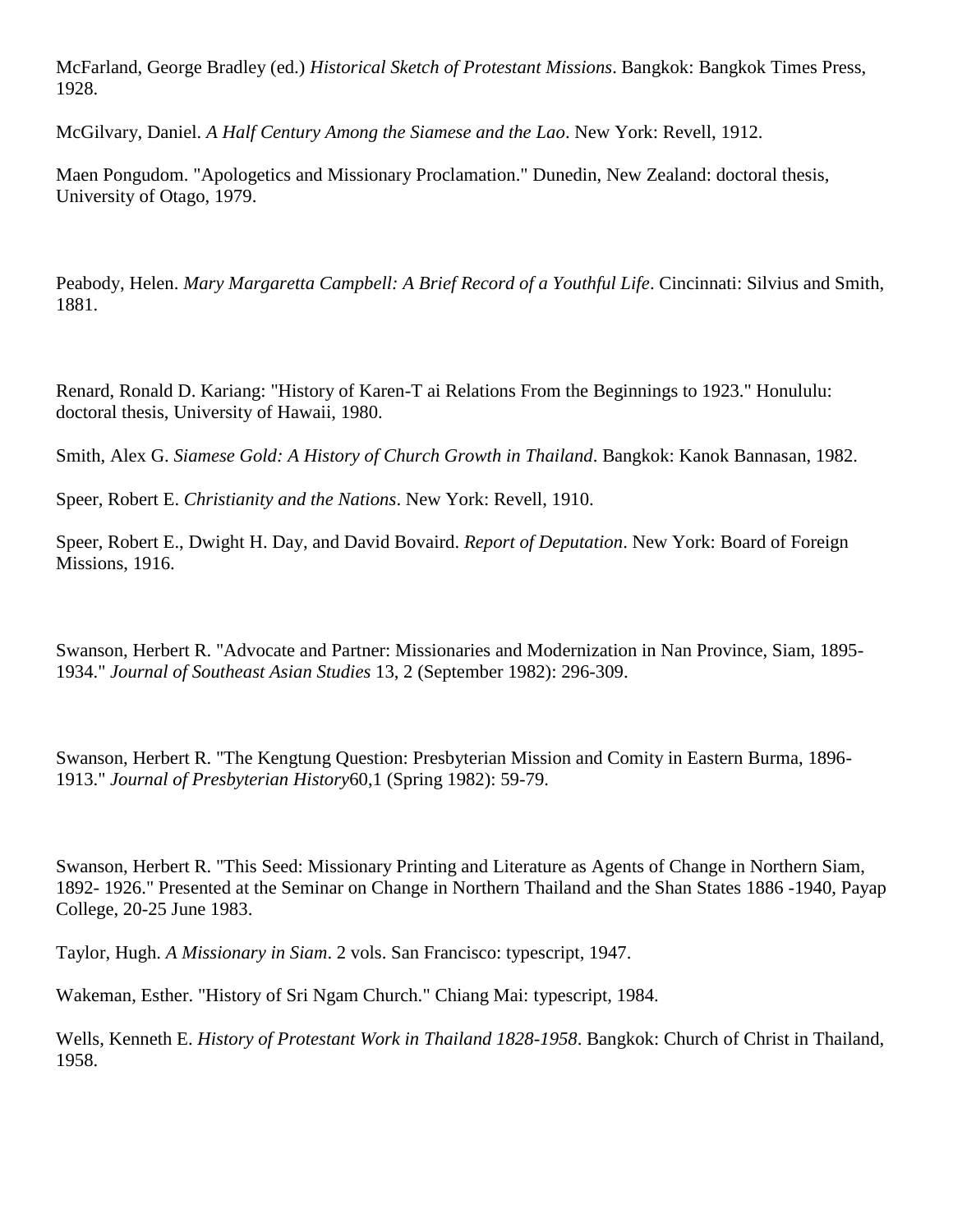# **End Notes**

These notes have been abbreviated in order to conserve space. For complete citations the reader should consult the Bibliography. Abbreviations are used to cite primary sources. They are as follows:

| <b>AMA</b> | Records of the American Missionary Association |
|------------|------------------------------------------------|
| <b>APM</b> | Records of the American Presbyterian Mission   |
| <b>BFM</b> | Records of the Board of Foreign Missions       |
| <b>DBB</b> | Papers of Dan Beach Bradley                    |
| LN         | Laos News                                      |
| <b>NSN</b> | North Siam News continues LN.                  |
| <b>PAE</b> | Papers of Paul A. Eakin                        |
| <b>RPM</b> | <b>Research Papers of Maen Pongudom</b>        |

All references to primary resources are for BFM unless otherwise noted. Series One is indicated by a volume number (e.g. v.22) Series Two is indicated by a folder reference code (e.g. 84-1-la).

Volume numbers for *LN*-*NSN* are not consistent. With the April 1916 issue, the volume numbers were mistakenly reduced by one year. That issue should have been numbered as XIII, 2, but it was mistakenly assigned XII, the same as the second number for 1915. From 1916 onwards all issues reflect the new (mistaken) enumeration.

## **[Introduction](http://herbswanson.com/post.php?pid=43#1984)**

[1] McGilvary, *Half Century*, 1912.

[2] Hughes, *Proclamation and Response*, 1983; Swanson, "Kengtung Question," 1982, "This Seed," 1983, and "Advocate and Partner," 1982.

[3] McFarland, *Historical Sketch*, 1928, contains much useful material, but it must be used with care. The same is true of Wells, *Protestant Work*, 1958, and Smith, *Siamese Gold*, 1982, more recent secondary works.

[4] Hans Küng, *The Church* (NY: Image Books, 1967): 23. Itatlics in the original.

[5] Peter Berger and Thomas Luckmann, *The Social Construction of Reality* (Harmondsworth, Middlesex: Penguin, 1966): 72.

[6] Paul Tillich, *Systematic Theology*, III (Chicago: University of Chicago, 1963): 384.

#### **[Chapter 1](http://herbswanson.com/post.php?pid=44#c1)**

[1] See McGilvary, *Half Century*, 20-21.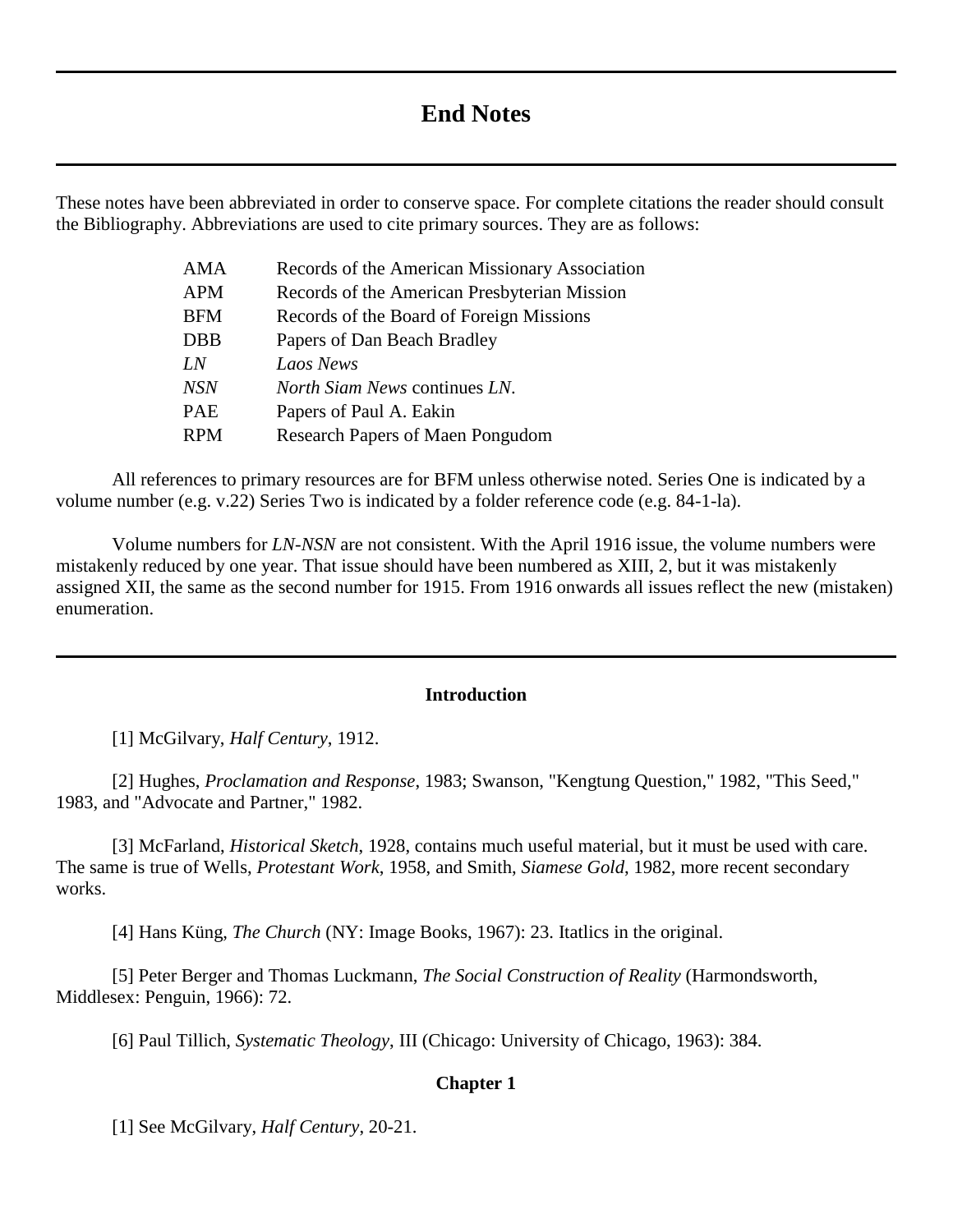[2] Daniel Boorstin, *The Americans: The Democratic Experience* (NY: Random House, 1973): 566.

[3] Based on the draft copy of Prasit Pongudom's history of the Church of Christ in Thailand in preparation.

[4] See McFarland, *Historical Sketch*, 10-11.

[5] For an impressionistic and entertaining account of the trials and tribulations of foreign life in Bangkok in those years, see William Bradley, *Siam Then: The Foreign Colony in Bangkok Before and After Anna* (Pasadena: William Carey Library, 1981).

[6] See McGilvary to Executive Committee, 10 Feb 1864, v. 2; and McFarland, *Historical Sketch*, 113.

[7] House to Lowrie, 6 Oct 1854. v. 2.

[8] Bradley to Whipple, 6 Dec 1859 and 15 July 1859, AMA; McGilvary to Executive Committee, 10 Feb 1864, v. 2; Whipple to Bradley, 2 July 1861, DBB.

[9] McGilvary, *Half Century*, 19-52.

[10] McGilvary, *Half Century*, 52, 57; and McGilvary to Lowrie, 9 Oct 1862, v. 2.

[11] McGilvary, *Half Century*, 59-65; and McGilvary to Executive Committee, 10 Feb 1864, v. 2.

[12] McGilvary, *Half Century*, 64; and McGilvary to Lowrie, 13 Feb 1864, v. 2.

[13] McGilvary to Executive Committee, 10 Feb 1864, v. 2; and House to Lowrie, 6 Oct 1854, v. 2.

[14] McGilvary to Irving, 28 July 1866, v. 3.

[15] McGilvary to Irving, 10 Sep 1866, v. 3.

[16] McGilvary to Irving, 19 Apr 1867, and 9 July 1867, v. 3; and McGilvary, *Half Century*, 77-80.

[17] McGilvary to Brethren, 20 Nov 1867, v. 3; and McGilvary, *Half Century*, 90-91.

[18] Laos Mission to Executive Committee, 30 Sep 1868, v. 3.

[19] McGilvary to Irving, 12 Jan 1869, v. 3; and McGilvary, *Half Century*, 96-99.

[20] McGilvary to Irving, 12 Jan 1869, and 1 Mar 1869, v. 3.

[21] McGilvary, *Half Century*, 99-101; and McGilvary, "Long Ago-the First Laos Believer," *LN* V, 2 (April 1908): 46-49.

[22] *Siam Repository* 2,1 (1870): 123-24.

[23] McGilvary to Irving, 1 Nov 1869; Wilson, Mission Annual Report 1870, v. 3; and Wilson to Bradley, 7 July 1869, 84-2-lb.

[24] Wilson to Irving, 3 Jan 1870, v. 3.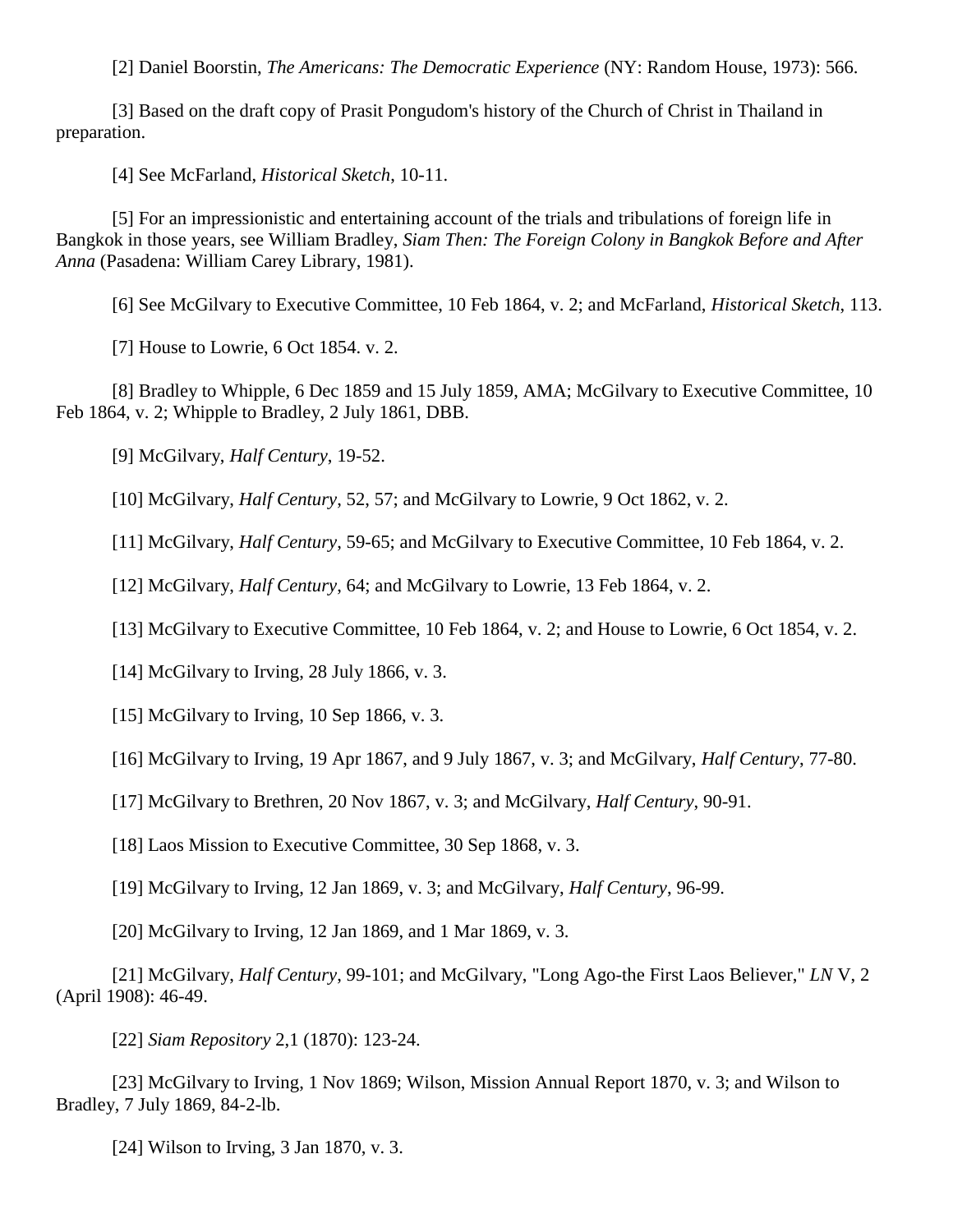[25] Based on McGilvary, *Half Century*, 102-117; and "Sessional Records of the First Presbyterian Church of Chiang Mai," 16-23, APM. See also McGilvary to Irving, 1 Nov 1869, v. 3; and Wilson to Irving, 3 Jan 1870, v. 3.

[26] McGilvary to Irving, 27 Jan 1869, and 1 March 1869, v. 3.

[27] "Sessional Records," 22.

[28] Based on McGilvary, *Half Century*, 118-139; and McDonald, Siam, 183-201.

[29] Bradley to Sarah and Dwight, 7 June 1870, DBB.

[30] McGilvary to Irving, 1 Nov 1869, v. 3.

[31] See Hughes, *Proclamation and Response*, 14ff; Wilson's comments on the Christian converts' poor quality and lack of spirituality are in Wilson to Irving, 25 May 1882, v. 4; and the comments that many converts became Christian only for social or financial gain are in Bock, *Temples and Elephants*, 200.

#### **[Chapter 2](http://herbswanson.com/post.php?pid=44#c2)**

[1] The concepts of traditional society and modernization used here are based on the work of Peter Berger. See Berger, *Pyramids of Sacrifice* (London: Alien Lane, 1974) and Peter Berger, Briggite Berger, and Hansfried Kellner, *The Homeless Mind* (Harmondsworth, Middlesex: Penguin, 1973). For the relationship of the Laos Mission to modernization see Swanson, "Advocate and Partner," 1982, and "This Seed," 1983.

[2] See McGilvary to Irving, 10 Apr 1872, and 4 Dec 1872, v. 3; and "Sessional Records," 24-29.

[3] Wilson to Irving, 1 Sep 1873, v. 3.

[4] McGilvary to Irving, 11 Mar 1871, v. 3.

[5] Wilson to Irving, 1 Sep 1873, v. 3.; and Wilson, Mission Annual Report 1873, v. 3.

[6] Wilson to Executive Committee, 30 Sep 1874, v. 3; and "Sessional Records," 35.

[7] See "Sessional Records" for years 1870-1875; and Wilson to Irving, 12 Fob 1880, v. 4.

[8] McGilvary to Irving, 1 Nov 1875, v. 3.

[9] Wilson, Mission Annual Report 1873, v. 3; and McGilvary *Half Century*, 69.

[10] McGilvary, *Half Century*, 150.

[11] "Sessional Records," 38-40; McFarland, *Historical Sketch*, 120; and McGilvary to Irving, 12 Aug 1876, v. 3.

[12] McGilvary to Irving, 11 Dec 1876, v. 3; and McGilvary, Mission Annual Report 1876, v. 3.

[13] McGilvary to Irving, 12 Aug 1876, v. 3.

[14] McGilvary to Irving, 12 Aug 1876, v. 3; and McGilvary to Irving, 9 Oct 1876, v. 4.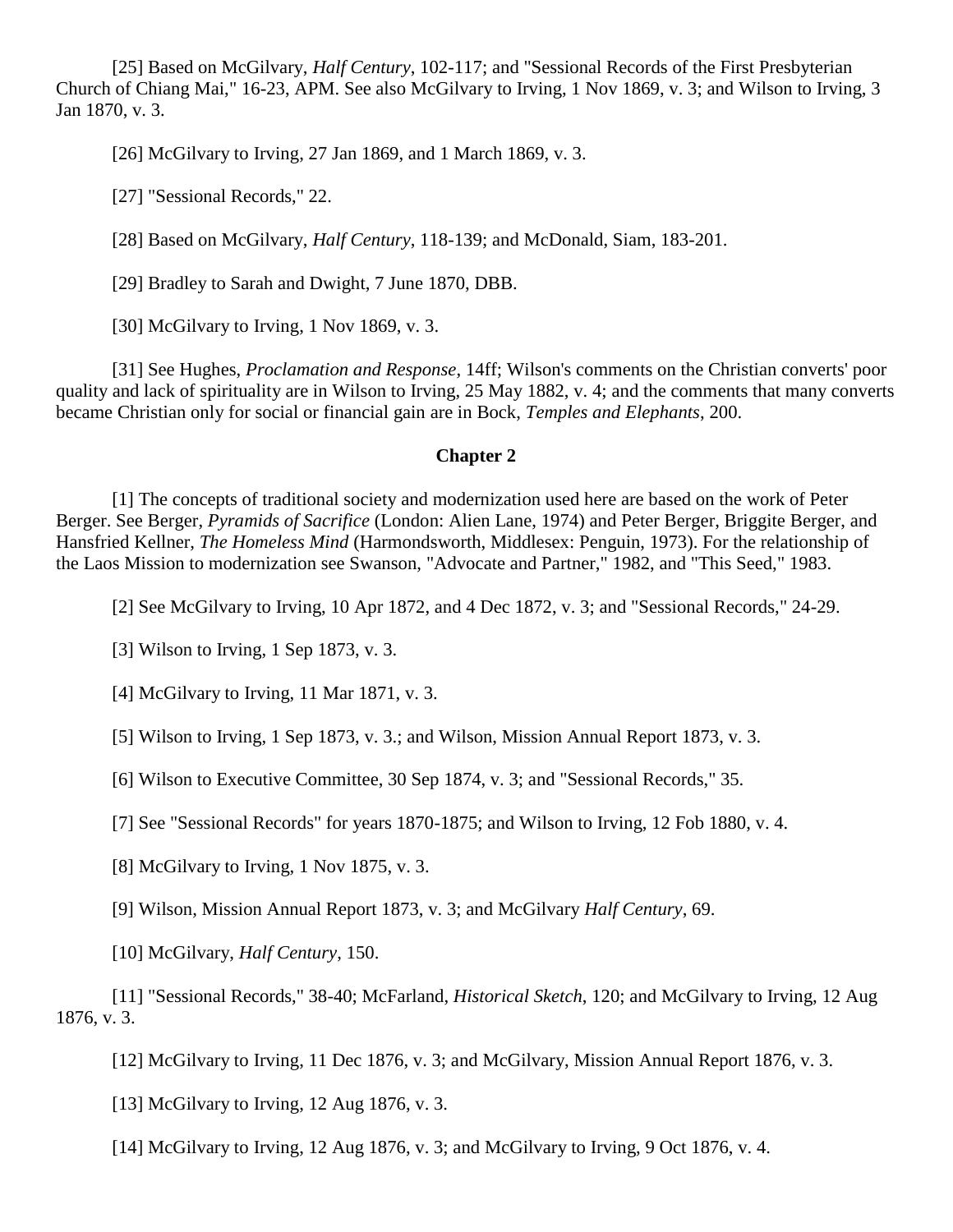[15] McGilvary to Irving, 11 Dec 1876, v. 3; "Sessional Records," *passim***;** and McGilvary to Irving, 1 Mar 1877, v. 3.

[16] "Sessional Records," 51-53.

[17] "Sessional Records," 56-59.

[18] "Sessional Records," 54-55.

[19] McGilvary, *Half Century*, 217.

[20] In 1885, the Rev. Chalmers Martin referred to the "Proclamation of Religious Liberty" issued "by the King of Siam," Martin to Irving, 9 June 1885, v. 5. A book on missions in Siam published the year before asserted that the Edict was issued by the King for all of the North and "by implication" applied to the entire Kingdom, Backus, *Siam and Laos*, 409. Freeman in 1910 called the Edict "the charter of their liberties" for the northern Thai Christians, Freeman, *Oriental Land*, 115. The general misunderstanding regarding the author and the significance of the Edict has continued down to the present. See Horace W. Ryburn, "Tomorrow Was Born Yesterday," an address to the Bangkok Rotary Club, 2 Feb 1961 (Bangkok: typescript, 1961): 3; and Smith, *Siamese Gold*, 72 which follows Backus cited above.

[21] This discussion is based on McGilvary, *Half Century*, 207-220.

[22] McGilvary, *Half Century*, 217-220.

[23] Wilson to Lowrie, 23 July 1880, v. 4; and McGilvary to Irving, 19 Nov 1880, v. 4.

[24] Wilson to Irving, 10 Oct 1882, and 27 Dec 1882, v. 4.

[25] Irwin to Speer, 15 Sep 1894, v. 11.

[26] For example, see Martin to Irving, 9 June 1885, v. 5; and McGilvary to Mitchell, 22 July 1886, v. 5.

[27] Wilson, Mission Annual Report 1879, v. 4; Wilson to Irving, 14 Jan 1880, v. 4; and McGilvary, *Half Century*, 225-228.

[28] Peabody, *Campbell*, 24-28; and Campbell to Irving, 20 Oct 1879, v. 4.

[29] Wilson, Mission Annual Report 1880, v. 4.

[30] Wilson to Lowrie, 23 July 1880, v. 4: and K.M. Wilson to Irving, 24 Aug 1880, v. 4.

[31] Peabody, Campbell, 27-28; McGilvary, *Half Century*, 199-201; "Sessional Records," 77-80; McGilvary to Irving, 19 Nov 1880, v. 4; Wilson to Irving, 30 Dec 1881, v. 4; and Peoples to Mitchell, 14 Jan 1886, v. 5. See also, Taylor to Jessup, 26 Sep 1890, v. 7.

[32] McGilvary, *Half Century*, 195; "Sessional Records," 59-64, 71-73, 81-82, 93-94; and McGilvary to Irving, 1 Oct 1877, v. 4.

[33] Wilson to Irving, 14 Jan 1880, and 1 Jan 1881, v. 4.

[34] Wilson to Lowrie, 12 June 1880, v. 4.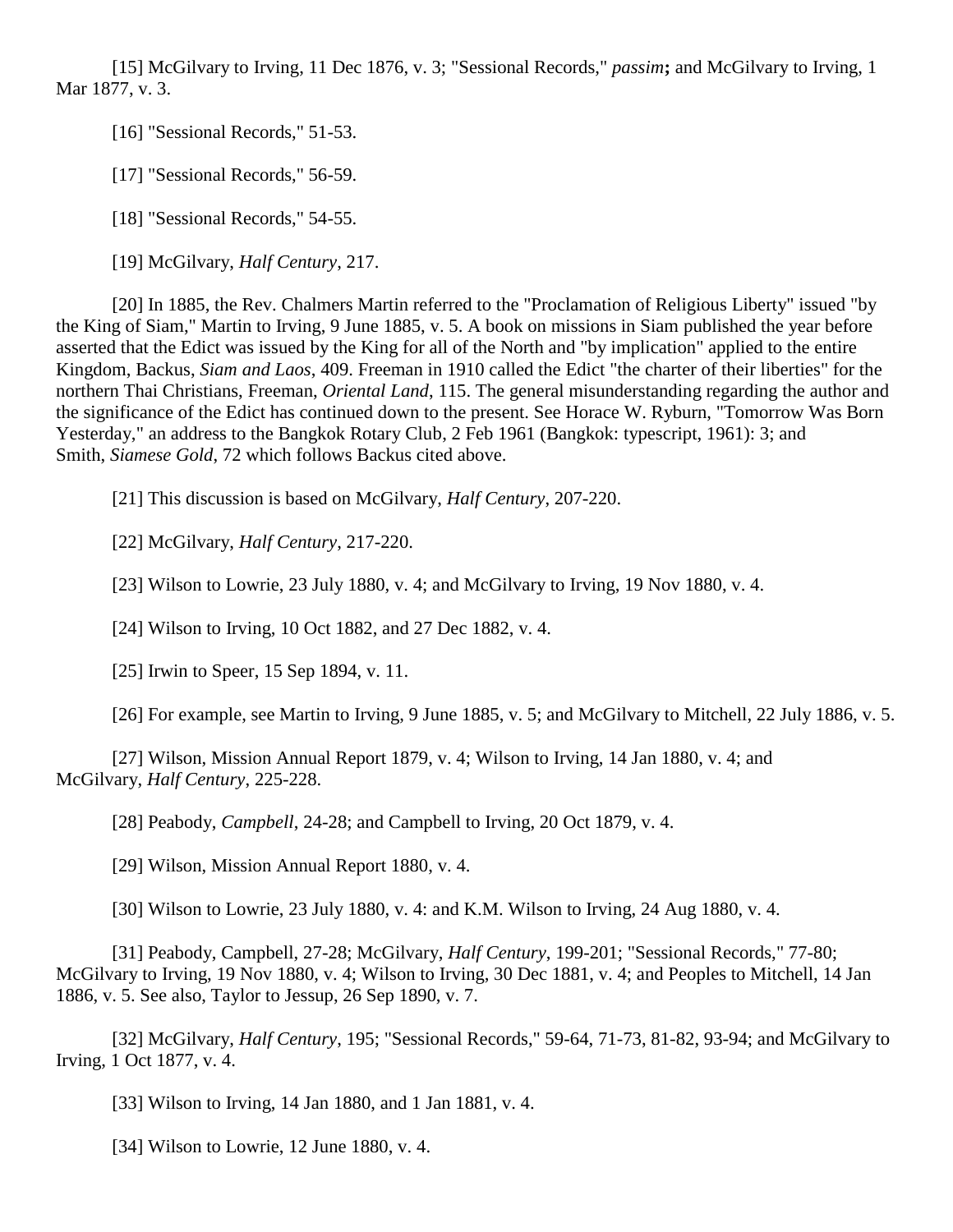[35] Dodd, Chiang Mai Station Annual Report 1890, v. 22.

[36] McGilvary, *Half Century*, 203-206. See also, Hughes, Proclamation and Response, 15-17.

[37] Peabody, Campbell, 45-47; McGilvary, *Half Century*, 236; and Wilson to Irving, 22 Nov 1880, v.

4.

[38] Wilson to Irving, 1 Aug 1882, and 31 Aug 1882, v. 4.

[39] Wilson to Irving, 25 May 1882, v. 4; and S.C. Peoples, "Rev. Daniel McGilvary, D.D. An Appreciation," *LN* VIII,4(Oct 1911): 119. See also, McGilvary to Irving, 18 Jan 1881, v. 4.

[40] McGilvary, *Half Century*, 242-243.

[41] Mission Annual Report 1885, v. 5.

[42] See McGilvary to Borad, 20 May 1885, v. 5; Martin to Irving, 31 Aug 1885, v. 5; Dodd to Mitchell, 17 Dec 1889, v. 7; and esp. McGilvary, *Half Century*, 287.

[43] McGilvary, *Half Century*, 230-232.

[44] McGilvary to Irving, 31 May 1884, and 16 Mar 1885, v. 5; Peoples to Mitchell, 14 Jan 1886, v. 5; Mission Annual Report 1885, v. 5; and McGilvary, *Half Century*, 262-264.

[45] Peoples to Mitchell, 14 Jan 1886, v. 5; Peoples to Martin (copy), 2 May 1887, v. 6; Peoples to Mitchell, 26 June 1888, v. 6; and Wilson, Lampang Station Annual Report 1888, v. 22.

[46] Martin to Irving, 9 June 1885, v. 5; Martin to Mitchell, 21 July 1885, v. 5; Martin to Irving, 31 Aug 1885, v. 5; Mission Annual Report 1885, v. 5; and Interview with Tip Sri Laum, Tape, at the Payap College Archives, 1980.

[47] McGilvary to Mitchell, 3 July 1885, v. 5.

[48] Mission Annual Report 1885, v. 5.

[49] Wilson to Irving, 1 Jan 1881, and 2 June 1881, v. 4; and Wilson to Irving, 5 March 1884, v. 5.

[50] Martin to Mitchell, 20 Apr 1886, v. 5; McGilvary to Mitchell, 6 July 1886, and 22 July 1886, v. 5; and McGilvary, *Half Century*, 276-282.

[51] McGilvary, *Half Century*, 289-291, 315; Collins, Annual Mission Report 1888, v. 22; and Dodd to Mitchell, 17 Dec 1889, v. 7.

[52] McGilvary, "The Laos Prisoner, "[l 889], v. 7; McGilvary, Mission Annual Report 1889, v. 22; Collins to Mitchell, 9 July 1889, and 26 July 1890. v. 7; and McGilvary, *Half Century*, 300-304.

[53] McGilvary to Irving, 31 Dec 1870, v. 3.

[54] Westervelt to Mitchell, 6 Nov 1888, v. 6.

[55] Collins to Mitchell, 27 Mar 1888, v. 6; and Collins to Mitchell, 9 July 1889, v. 7.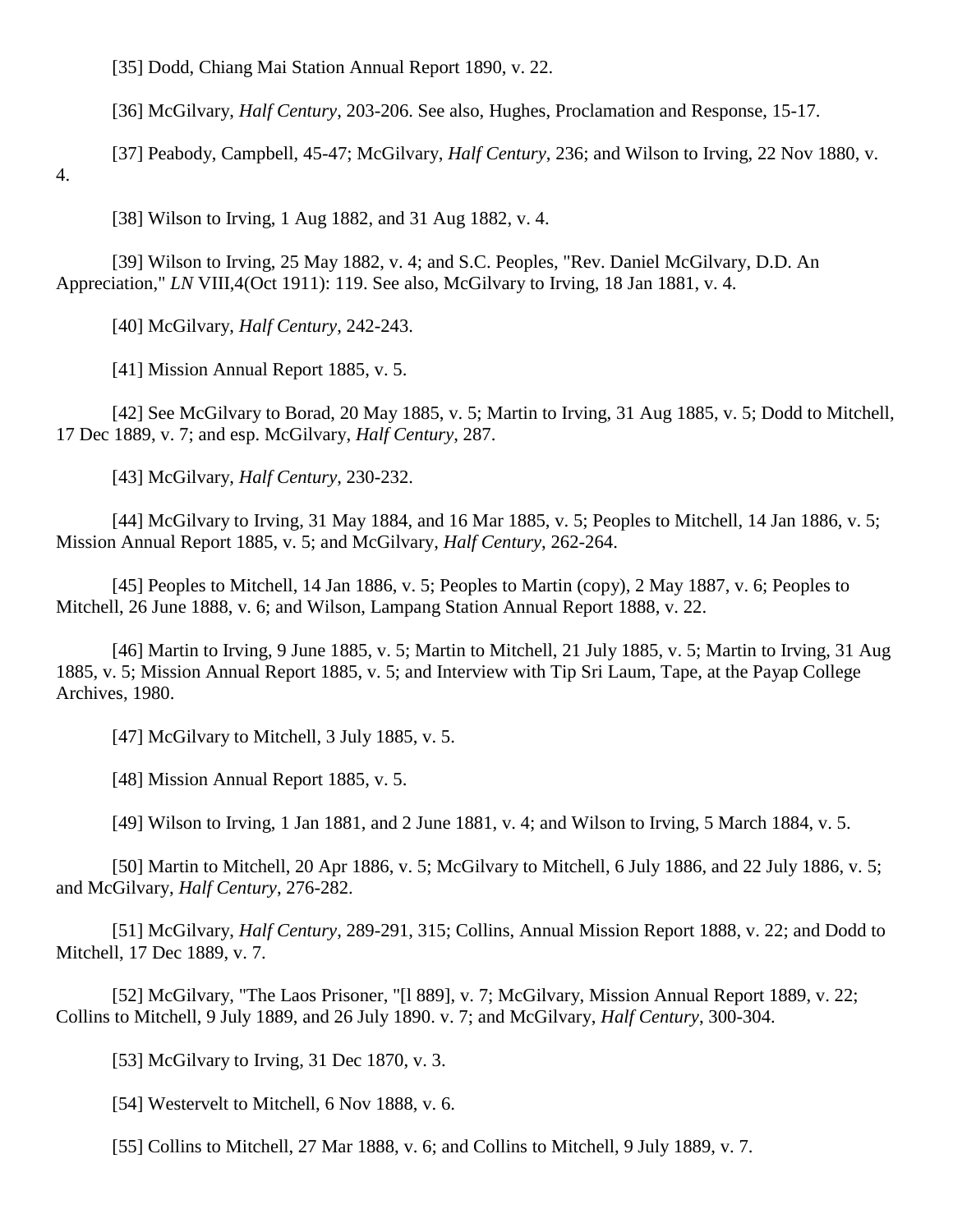[56] Dodd, "A Kansas Boom In Laosland," [Oct 1888] , v. 6.

[57] Taylor to Jessup, 26 Sep 1890, v. 7; Fleeson to Mitchell, 20 Oct 1891. v. 8; and Fleeson to Mitchell, 2 May 1892, v. 9.

### **[Chapter 3](http://herbswanson.com/post.php?pid=44#c3)**

[1] House to Lowrie, 6 Oct 1854, v. 2.

[2] See Irwin to Mitchell, 7 July 1891, v. 9; Briggs to Mitchell, 12 Dec 1892, v. 9; and Denman, Chiang Mai Station Annual Report 1897, v. 19.

[3] Maen, "Apologetics," 36-38.

[4] Dodd to Mitchell, 9 Fob 1891, v. 8; Briggs to Grant, 20 June 1893, v. 9; Callender to Friends, 9 May 1899, v. 15; 'The Laos Mission Letter for the Quarter Ending July 31, 1900," v. 16; McGilvary, Chiang Mai Station Annual Report 1889, v. 22; Briggs to Brown, 15 Apr 1903, v. 272; Mason to Brown, 28 Aug 1918, 84-l-9c; Lampang Station Annual Report 1907, v. 281; Cort to Brown, 11 Oct 1916, 84-l-8b; Denman, Chiang Rai Station Annual Report 1897, v. 19; C.W. Mason, 'Temptation Strong in Time of Sickness," *LN* IV,4 (Oct 1907): 132; Mr. & Mrs. Crooks, Personal Annual Report 1915, 84-l-7b; Freeman, Collins, & White, Laos Mission Annual Report 1912, 84-l-5a.

[5] For examples, see J.L. Hartzell, "Evangelistic Touring in Lakawn Province," *LN* XII, 3(July 1916): 81; W. A. Briggs, "Missions Among the Laos," 268; Speer, Deputation, 18; Maen, Apologetics, 36-38, 46.

[6] See Swanson, "Kengtung Question," 1982.

[7] Dodd to Mitchell, 26 Jan 1891, v. 8.

[8] Martin to Irving, 31 Aug 1885, v. 5; Dodd, "A Kansas Boom in Laosland," [Oct 1888], v. 6; Collins to Mitchell, 18 Dec 1888, v. 6; and McGilvary, *Half Century*, 266-269.

[9] Dodd to Mitchell, 26 Jan 1891, v. 8; Dodd to Mitchell, 15 Sep 1891, v. 9; McKean to Mitchell, 17 Sep 1891, v. 9; and Dodd to Mitchell, 18 Oct1891, v. 9.

[10] Dodd to Mitchell, 26 Nov 1891, and 8 July 1892, v. 9; Dodd, Tai Race, 263; Irwin, Lamphun Station Annual Report 1893, v. 22; Peoples to Speer, 16 Aug 1894, v. 11; and Irwin, Lamphun Station Annual Report 1895, v. 22.

[11] Irwin to Speer, 10 Jan 1896, v. 13; Campbell, Chiang Mai Station Annual Report 1897, v. 19. And see Lamphun File, PAE.

[12] Taylor to Mitchell, 10 Jan 1892, v. 9; Briggs to Mitchell, 25 Jan 1892, v. 9; and Dodd to Mitchell, 20 Jan 1893, v. 9.

[13] Taylor to Mitchell, 4 Apr 1890, v. 7; and McGilvary, *Half Century*, 309.

[14] Briggs to Grant, 12 Mar 1893; and Peoples to Grant, 13 Apr 1893, v. 9.

[15] Briggs to Grant, 20 June 1893, and 17 July 1893, v. 9.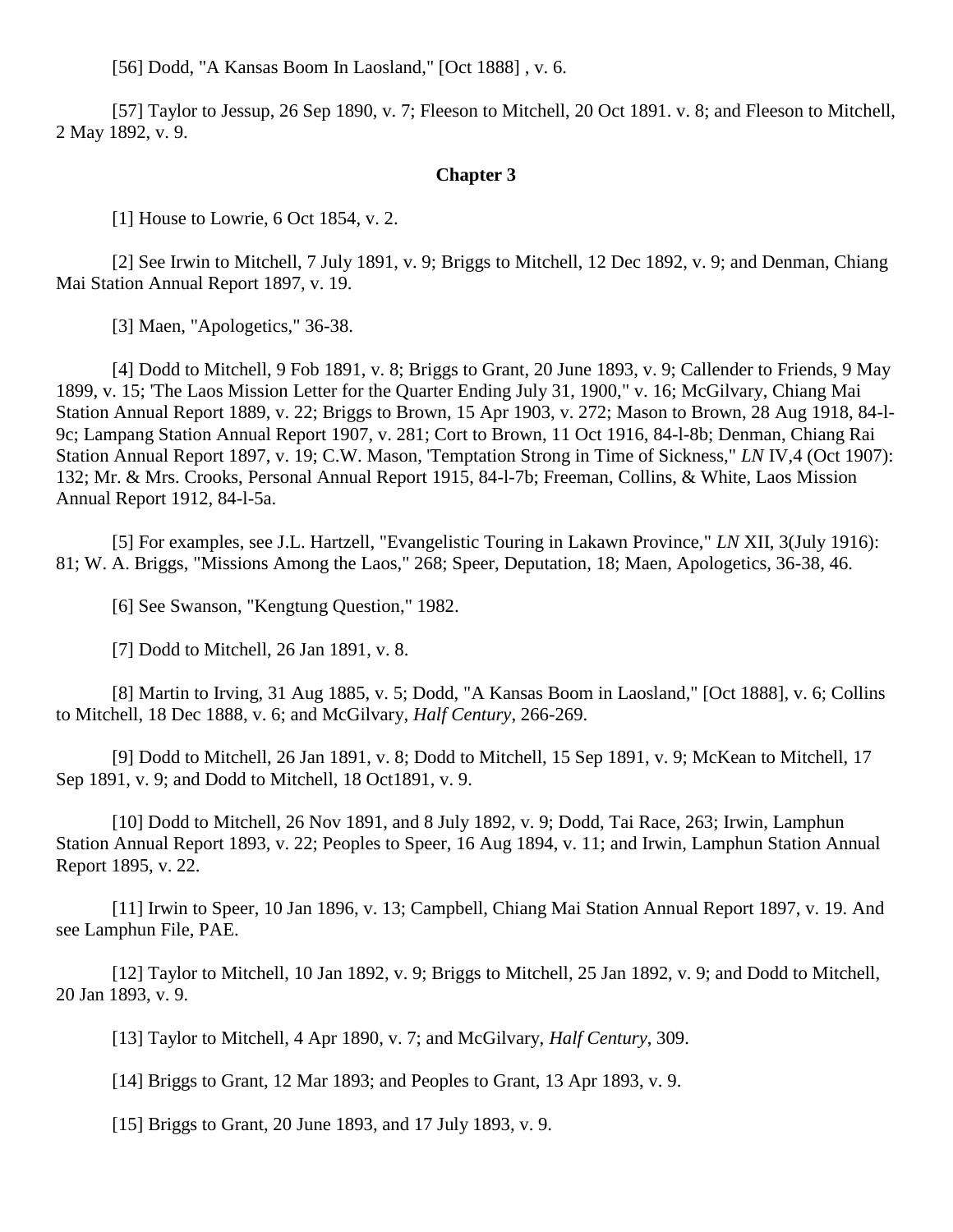[16] Briggs to Speer, 27 Mar 1894, v. 9; Shields to ?, 30 Aug 1894, v. 9; Anabelle K. Briggs to Speer, 31 Oct 1894, v. 11; Briggs to Speer, 29 Nov 1894, v. 11; Lillian Shields, Phrae Station Bimonthly Report, 24 Jan 1895, v. 11; Shields to Board, 14 May 1895, v. 11; and Briggs to Speer, 26 Sep 1895. v.11.

[17] Irwin to Speer, 10 Jan 1896, v. 13; Thomas to Friends, 23 Feb 1896. v. 13; Thomas to Labaree, 16 Oct 1897, v. 13; and Hatch to Labaree, 16 Oct 1897, v. 13.

[18] Hatch to Labaree, 16 Oct 1897, v. 13; Mission Bimonthly Letters, Oct 1897, v. 19; and Callender, "Report of the Comm. of the whole re Disposition of Forces,"[Jan 1899], v. 15.

[19] Thomas, Phrae Station Annual Report 1898, v. 22; Shields to Brown, 30 Aug 1898, v. 15; Hatch to Brown, 11 Jan 1899, v. 15; Shields to Brown, 17 Oct 1899, v. 15; and, Mission Bimonthly Letters, Aug 1899, v. 15.

[20] See Phrae File, PAE.

[21] Virtually every secondary account dates the opening of the Nan Station as 1894. That date is incorrect as Peoples spent only a few weeks in Nan that year. The correct date is 1895. For the opening of Nan see Briggs to Speer, 27 Mar 1894, v. 9; Peoples to Speer, 30 Apr 1894, v. 11; Briggs to Speer; 17 Aug 1894, v. 11; Peoples to Dulles, 8 Jan 1895, v. 15; Irwin to Brown, 20 Sep 1898, v. 15. See also the Nan File, PAE; and McGilvary, *Half Century*, 158.

[22] Peoples to Labaree, 12 Nov 1896, v. 13; Freeman to Friends of the North Laos Mission, 18 Apr 1896, v. 13; Fleeson to Labaree, 6 Aug 1897, v. 13; and Peoples to Brown, 21 Apr 1898, v. 15.

[23] Peoples, Nan Station Annual Report 1897, v. 19; Irwin to Brown, 28 July 1899, v. 15; Mission Bimonthly Letters, Aug 1899, v. 15; and Irwin to Brown, 23 Sep 1899, v. 15.

[24] Irwin to Brown, 23 Sep 1899, v. 15; and Mission Station Reports 1899, v. 16.

[25] Briggsto Fenn, 17 Apr 1902, v. 22; Mission Station Reports 1900, v. 281; and Chiang Rai Station Annual Report 1901, v. 281.

[26] Chiang Mat Station Annual Report 1896, v. 22; and Dodd to Mitchell, 20 Jan 1893, v. 9.

[27] Phraner to Speer, 14 Mar 1894, and 31 May 1894, v. 11; Denman to Labaree, 2 Sep 1896, v. 13; Denman, Chiang Rai Station Annual Report 1897, v. 19; Wilson, Mission Annual Report 1897, v. 19; Mission Bimonthly Letters, May 1898, v. 22.

[28] Mission Station Reports 1899, v. 16; Dodd to Labaree, 25 Oct 1897, v. 13; and Mission Bimonthly Letters, Apr 1899, v. 22.

[29] Collins to Mitchell, 26 July 1890, v. 7; the Chiang Mai File, PAE; Evander B. McGilvary, Chiang Mai Station Annual Report 1892, v. 22; Phraner to Speer, 31 May 1894, v. 11; Mission Bimonthly Letters, Nov 1898, v. 22; Campbell Chiang Mai Station Annual Report 1897, v. 19; McGilvary to Brown, 16 Feb 1899, v. 15; and "The Laos Mission Letter for the Quarter Ending April 30, 1900," v. 16.

[30] Nellie McGilvary, Chiang Mai Station Annual Report 1894, v. 22; and Chayan, "San Sai Church," 1984.

[31] Taylor to Mitchell, 22 Sep 1891, v. 9; and Wilson, Lampang Station Annual Report 1894, v. 22.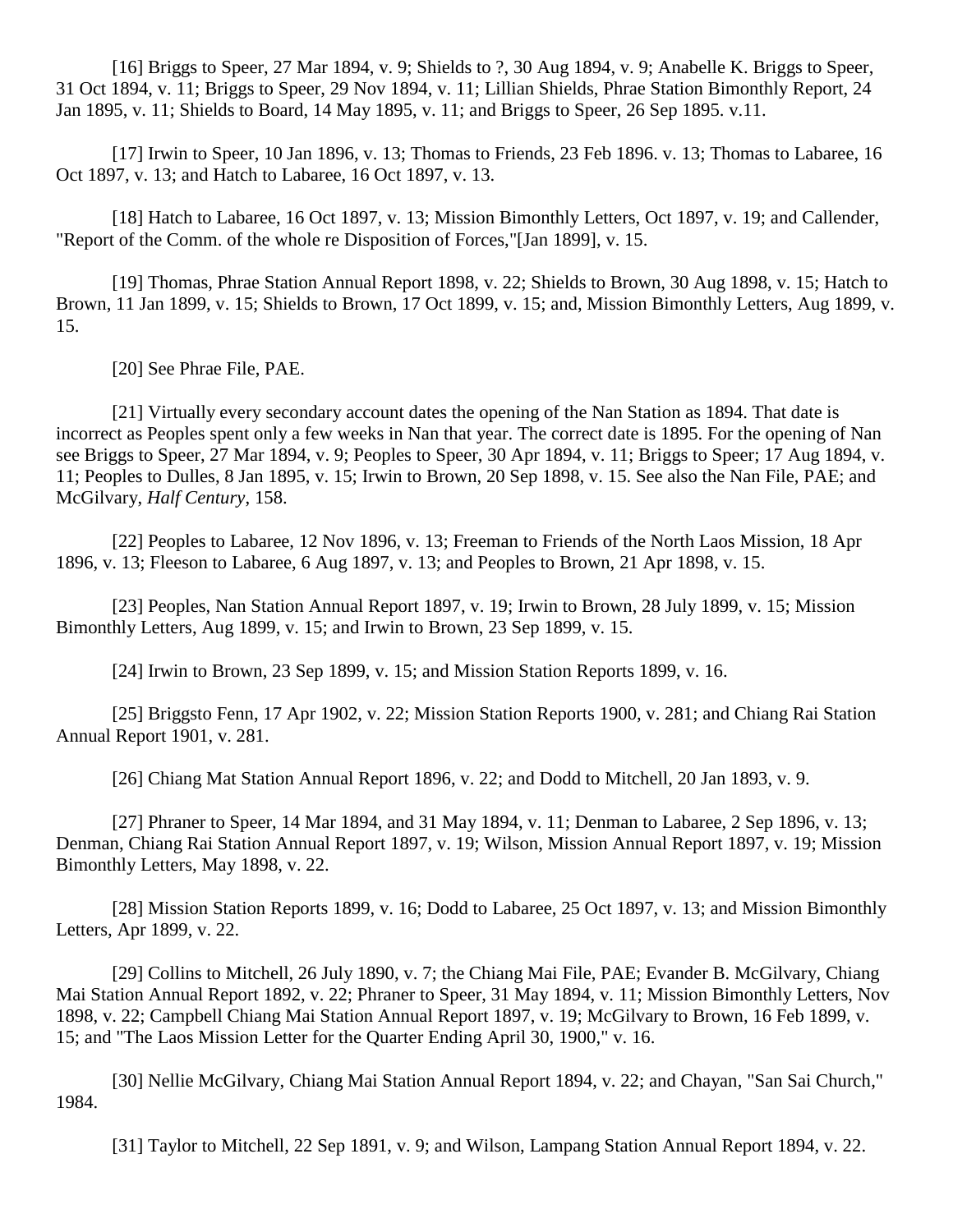[32] Nellie McGilvary, Chiang Mai Station Annual Report 1894, v. 22.

[33] See Swanson, "Kengtung Question," 70.

[34] McGilvary, *Half Century*, 276; and Phraner to Young People's Society of Christian Endeavor, Presbyterian Church, New Rochelle, NY, 8 Aug 1891, v. 9.

[35] Evander McGilvary to Mitchell, 25 Feb 1892, v. 9; McKean to Mitchell, 10 Mar 1892, v. 9; Irwin, "The Northern Laos Field," 15 Feb 1893, v. 9; Dodd to Labaree, 10 May 1897, v. 13; Nellie McGilvary, Chiang Mai Station Annual Report 1894, v. 22; and Mission Bimonthly Letters, Apr 1899, v. 22. McGilvary incorrectly dates his first contact with the Lahu as 1891, in *Half Century*, 322-326.

[36] Chiang Rai Station Annual Report 1901, v. 281; Mission Annual Report 1905, v. 281; and Dr. & Mrs. Briggs, Personal Annual Report 1905, v. 281.

[37] Chiang Rai Station Annual Report 1907, v. 281; Dodd, Mission Annual Report 1908, v. 281; Chiang Rai Annual Report 1910, v. 281; Bachtell, "Out-Village Work in Chieng Rai Province, "*LN* XII, 1 (Jan 1915): 9; Dodd, Chiang Rai Station Annual Report 1915, 84-l-8a; Bachtell, "Out-village Work in Chieng Rai Province For The Year 1917," 84-1-10a; and Bachtell, Personal Annual Report 1915, 84-l-7b.

[38] Mission Station Reports 1900, v. 281; McGilvary to Brown, 25 Aug 1898. v. 15; and McGilvary, *Half Century*, 393-394, 402-410.

[39] Mission Station Reports 1900, v. 281; McGilvary to Brown, 4 Jan 1899. v. 15; Curtis to Brown, 9 Jan 1899, v. 15; and Mission Bimonthly Letters, Aug 1899, v. 15.

[40] "The Laos Mission Letter for the Quarter Ending Jan 31, 1900," v. 15; Mission Station Reports 1900, v. 281; Chiang Mai Station Annual Report 1901, v. 281; and Lampang Station Annual Report 1904, v. 281.

[41] Chiang Mai Station Annual Report 1904, v. 281; Campbell, Personal Annual Report 1904, v. 281; Dodd, Mission Annual Report 1908, v. 281; Dr. & Mrs. Briggs, Personal Annual Report 1909, v. 281; Mrs. C.H. Crooks, "Notes From Lakawn," *LN* XI, 4 (Oct 1914): 115-116; *LN* XII, 4 (Oct 1916): 90; and Irwin to Haven (copy), 10 Oct 1918, 84-1-10a.

[42] Mission Station Reports 1899, v. 16.

[43] This discussion of the Mission Press is based largely on Swanson, "This Seed," 1983. See also in reference to the rationale for the press Taylor to Mitchell, 11 Feb 1890, v. 7; Fleeson to Mitchell, 22 Feb 1890, v. 7; and Irwin to Mitchell, 7 July 1891, v. 9.

[44] Irwin to Mitchell, 7 July 1891, v. 9; McGilvary, *Half Century*, 381, 423; and McGilvary, "Rev. Jonathan Wilson, D.D., An Appreciation," *LN* VIII, 3 (July 1911): 81.

[45] See Mission Bimonthly Letters, March, May, and July 1898, v. 22; Swanson, "This Seed," 11; and Mrs. Charles Crooks, "The Lao Christian News - Vernacular," *NSN* XIII, 3 (July 1917): 78-79.

[46] Swanson, "This Seed," 1983.

[47] Irwin, Lamphun Station Annual Report 1895, v. 22; Denman, Chiang Mai Station Annual Report 1895, v. 22; Thomas to Friends, 1 Jan 1896, v. 13; Mckean to Speer, 30 Mar 1896, v. 13; Peoples to Labaree, 12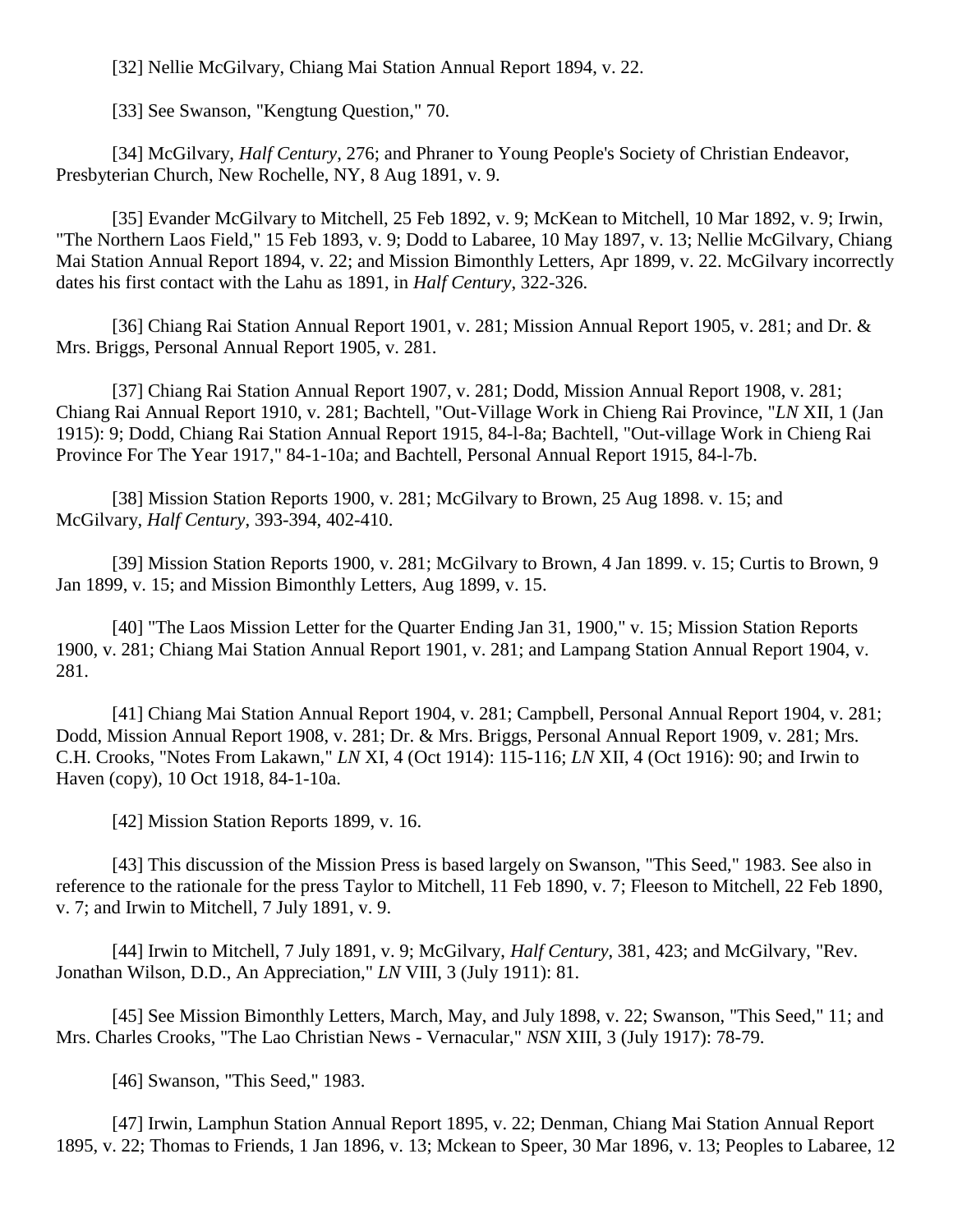Nov 1896, v. 13; Thomas to Friends, 23 Feb 1897, v. 13; Lampang Station Bimonthly Letter, Feb 1897, v. 13; and "The Laos Mission Letter for the Quarter Ending Jan 31, 1900," v. 16.

[48] Dodd to Labaree, 25 Oct 1897, v. 13; Hansen to Brown, ca. May 1899 , v. 15; Mission Bimonthly Letters, Oct 1897, v. 19; and Denman, Chiang Mai Station Annual Report 1895, v. 22.

[49] Nan Station Annual Report 1904, v. 281; and "Native Evangelistic Work," *LN*II, 1 (Jan 1905): 11.

[50] As one example, see Swanson, "Advocate and Partner," 1982.

# **[Chapter 4](http://herbswanson.com/post.php?pid=45#c4)**

[1] For two cogent statements regarding the importance of developing "native" church leadership and self-reliance in Presbyterian missions see Brown, Rising Churches, 168ff; and Speer, Christianity and Nations, 127ff.

[2] See Brown, Rising Churches, 24.

[3] See Lucien M. Hanks, "The Thai Social Order as Entourage and Circle," in Skinner and Kirsch (eds.), *Change and Persistence in Thai Society* (Ithaca: Cornell, 1975): 197-218**.**

[4] See Hughes, *Proclamation and Response*, 17 - 19: and J.C. Millikan, "Report of Visit to Siam, 1923," RPM.

[5] Dodd, Chiang Rai Church Annual Report 1914, 84-l-7a.

[6] Jack M. Potter, *Thai Peasant Social Structure* (Chicago: University of Chicago, 1976): 51-56.

[7] See Brown, Rising Churches, 52ff.

[8] See Swanson, "Advocate and Partner," 302-304, for a description of missionary status in society.

[9] Harris to Brown, 8 June 1898, v. 15; and *LN* IX, 1 (Jan 1912): 15.

[10] For example, Mission Station Reports 1899, v. 16; and Briggs, "Report of Comm of Whole on Assignment of Work," 1897, v. 19.

[11] Peoples, Nan Station Annual Report 1914, 84-l-7a.

[12] Chiang Mai Station Annual Report 1910, v. 281.

[13] See Speer, *Christianity and Nations*, 133-134.

[14] For examples see, Chiang Rai Station Annual Report 1907, v. 281; Hartzell, Lampang Station Annual Report 1914, 84-l-7a; Collins', Personal Annual Report 1916, 84-l-8b; Callender, Phrae Station Annual Report 1914, 84-l-7a; Chiang Mai Station Annual Report 1906, v. 281. See also mission evaluations of the Mae Dok Daeng Church from the 1880s onwards in which years with many converts were designated "good years" and years with few or none were labelled "bad years": Martin to Mitchell, 21 July 1885, v. 5; Dodd to Mitchell, 15 Jan 1892, v. 9; and William Harris, Personal Annual Reports 1900, 1905, 1907, v. 281.

[15] L.E. Elliot-Binns, *Galilean Christianity* (London: SCM, 1956): 54-61.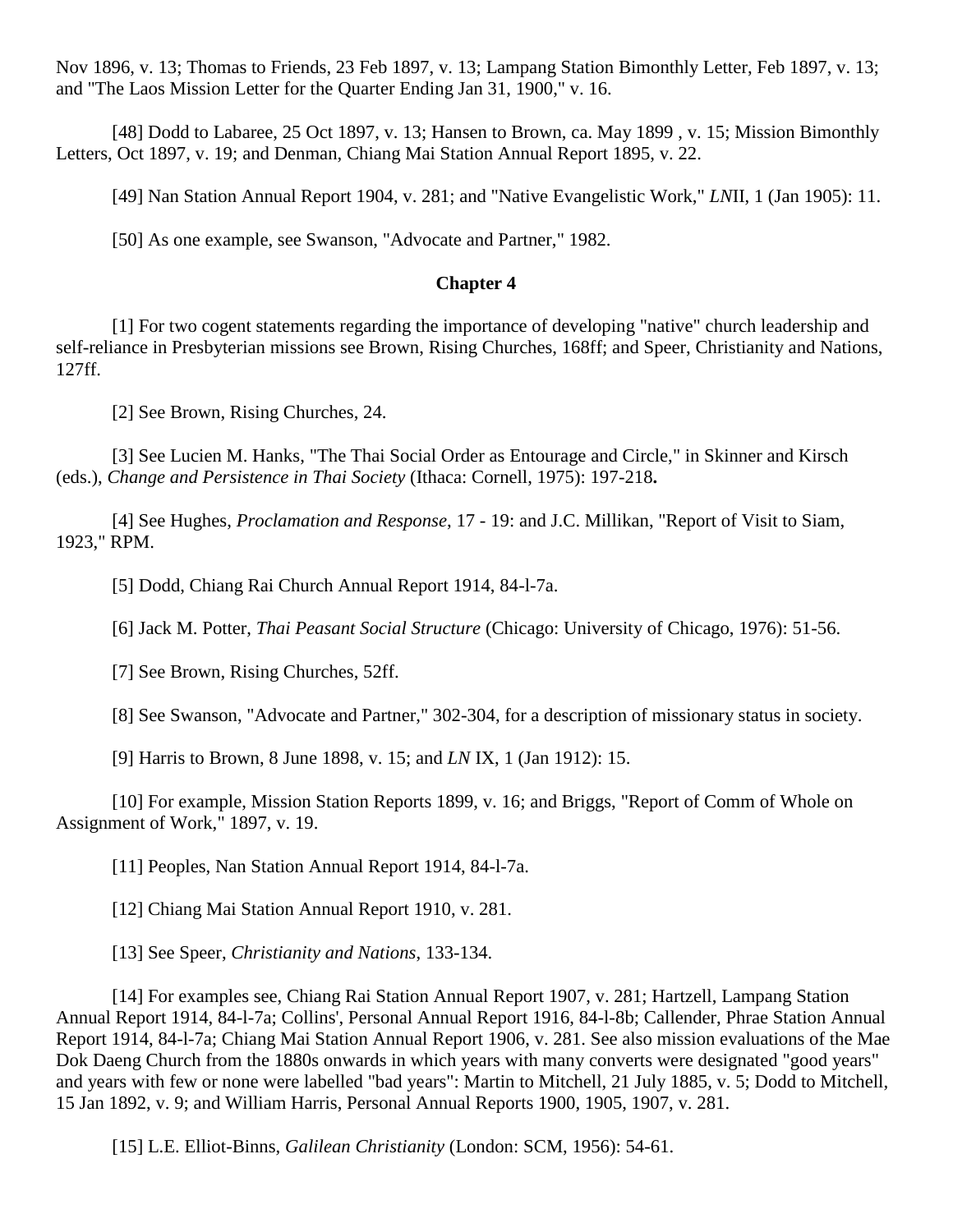[16] See Van Vrenken, "Siam and Laos Impressions," *LN* IV, 1 (Jan 1907): 18; H.S. Vincent, "Leaving Laos Land for our First Furlough," *LN* VI, 3 (Aug 1909): 81; Daisy Campbell, "First Impressions," *LN* VIII, 2 (Apr 1911): 47-49; Dodd to Mitchell, 20 Jan 1893, v. 9; Taylor to Brown, 18 July 1899, v. 15; Chiang Mai Station Annual Report 1901, v. 281; Niederhauser, Chiang Rai Station Annual Report 1916, 84-l-9a; and Bachtell, "Out-Village Work in Chieng Rai Province," *LN* XII, 1 (Jan 1915): 10-11.

[17] for an excellent description of this same type of missionary attitude in India see Hollis, *Paternalism*, 1962.

[18] McMullin, Lampang Station Annual Report 1916, 84-l-9a. See also Presbytery work assignments for 1900: of nine committees with a total of 31 members only six places were assigned to northern Thai (five to Kru Pannya alone). The key committee, Church Oversight, had no northern Thai members. "Assignment of Work 1900," v. 280. For other examples of the mission making church policy decisions unilaterally see Mission Annual Meeting Minutes 1901, 1903, v. 280.

[19] Callender, Lampang Station Annual Report 1911, 84-l-4a; and Freeman, Collins, & White, Mission Annual Report 1912, 84-l-5a.

[20] See R.C. Reed, *History of the Presbyterian Church of the World* (Philadelphia: Westminster, 1912): 2, 12, 19, 22-23, concerning Presbyterian church government from that period.

[21] Chiang Rai Station Annual Report 1904, 281; *LN* **X,** 4 (Oct 1913): 92; Speer, *Deputation*, 109; and Briggs, "Missions Among the Laos," 272.

[22] Shields to Brown, 30 Aug 1898, v. 15; Freeman, "A Country Parish in Laos," *LN* III, 4 (Oct 1906): 63-65; Dodd to Brown, 23 Mar 1900, v. 16; and Chiang Mai Station Annual Report 1906, v. 281.

[23] Briggs to Speer, 26 Sep 1895, v. 11.

[24] Callender, Lampang Church Annual Report 1912, 84-l-5a; Shields to Labaree, 24 June 1897, v. 13; and Briggs to Fenn, 17 Aug 1902, v. 271.

[25] *LN* IX, 1 (Jan 1912): 16-17. For similar statements see Park, Nan Boys' Industrial Training School Annual Report 1907, v. 281; Briggs to Brown, 15 Apr 1903, v. 272; Speer, Deputation, 110-111; and Curtis, The Laos, 326.

[26] For a few representative descriptions of the regional church structure see: Dodd to Mitchell, 15 Jan 1892, v. 9; Taylor to Dennis, 27 Jan 1896, v. 13; Shields to Brown, 17 Oct 1899, v. 15; Chiang Rai Station Annual Report 1906, v. 281; Briggs, "Another Laos Convention," *LN* II, 4 (Oct 1905): 93-94; Palmer, "Evangelistic Work for the New Missionary," *LN* IV, 2 (Apr 1907): 64-68.

[27] Data collected in the file "Correspondence and Statistics, Shortening Term of Service in Laos," 1894-1896, v. 21; Harris to Brown, 20 July 1908, v. 277; and Freeman to Brown, 11 June 1920, 84-1-11c.

[28] Irwin to Brown, 20 Sep 1898, v. 15; Vincent to Brown, 13 Aug 1908, v. 277; Briggs to Brown, 20 June 1902, v. 271; Harris to Brown, 30 Aug 1905, v. 273; Freeman to Brown, 1 Nov 1907, v. 276; Briggs to Brown, 17 June 1909, v. 278; Mission Annual Report 1915, 84-1-7; and Vincent to Brown, 13 Aug 1908, v. 277.

[29] Dr. & Mrs. Denman, Personal Annual Report 1905, v. 281; Irwin, Personal Annual Report 1905, v. 281; and Brown to Laos Mission, 9 Oct 1911, APM.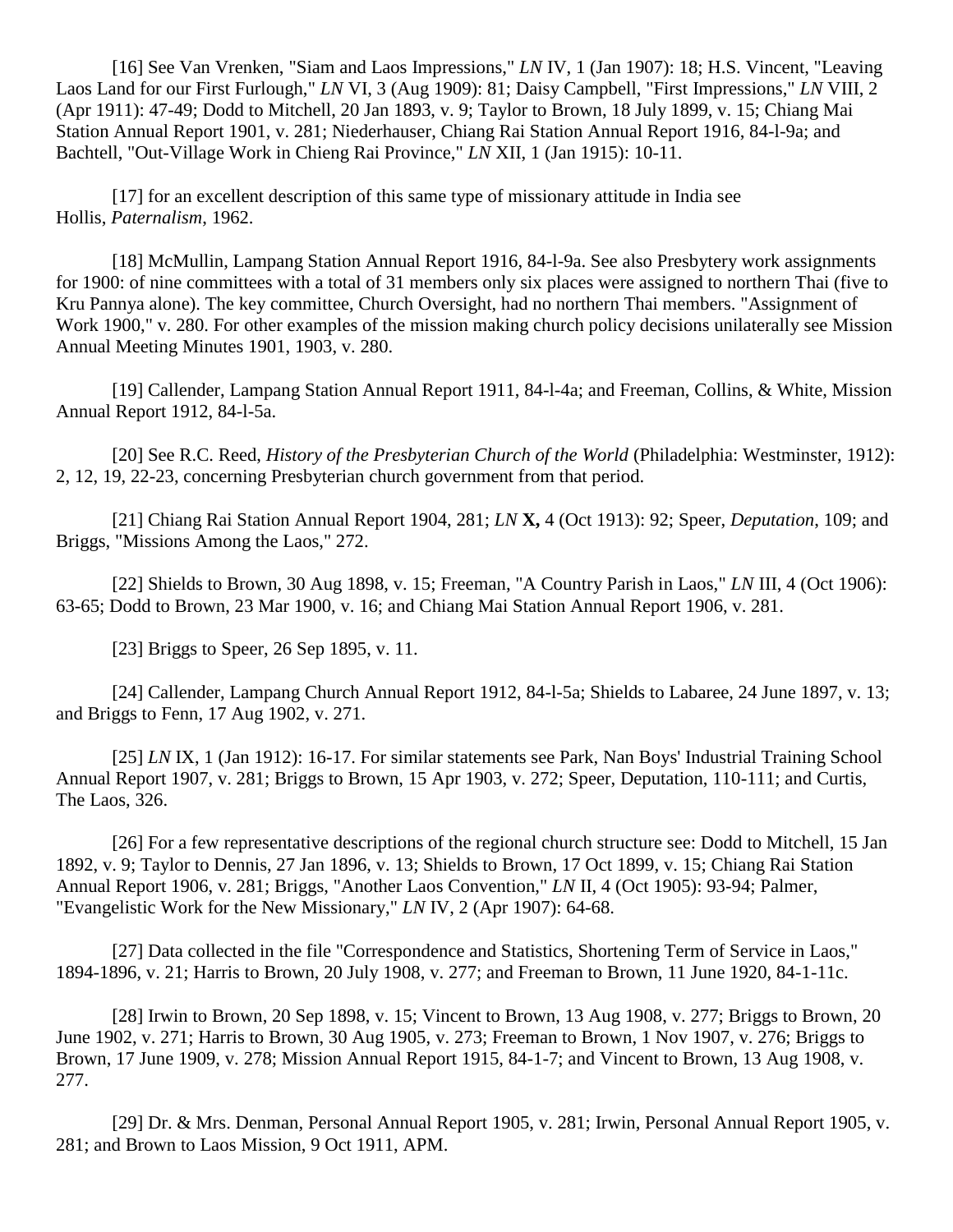[30] Callender, Lampang Station Annual Report 1911, 84-l-4a.

[31] Chiang Mat Station Annual Report 1890, v. 22; Chiang Mai Station Annual Report 1907, v. 281; Thomas to Friends, 23 Feb 1897, v. 13; and Mission Bimonthly Letters, Mar 1898, v. 22.

[32] Harris to Labaree, 5 Feb 1897, v. 13.

[33] Campbell to Speer, 5 Sep 1895, v. 11.

[34] McGilvary, *Half Century*, 416-417; Thomas to Friends, 7 Dec 1898, v. 15; Irwin, Nan Station Annual Report 1898, v. 22; Hatch to Brown, 11 Jan 1899, v. 15; Denman to Brown, 5 Jan 1904, v. 273; Crooks to Brown, 26 Dec 1914, 84-l-5c; and Harris to Brown, 2 Jan 1917, 84-l-8c.

[35] Taylor to Brown, 5 Sep 1912, RPM. See Mission Annual Meeting Minutes 1901-1910, v. 280.

[36] Speer, *Deputation*, 67-68, 105.

[37] See Swanson, "Kengtung Question," 1982.

[38] Speer, *Deputation*, 67-68, 105.

[39] George H. Trull, "Report to the Presbyterian Board of Foriegn Missions on Visitation to Siam February 3 to 26, 1930," RPM; and Swanson, "Kengtung Question," 63-64, 75.

[40] See Trull Report above; and Hanna, Letters From Hazel, 28.

[41] Speer, *Deputation*, 76.

[42] Hanna, *Letters from Hazel*, 24-27; Thomas to Labaree, 27 Jan 1897, v. 13. For one particularly tense year, 1902, see Briggs to Brown, 20 June 1902, v. 271; Briggs to Fenn, 17 Apr 1902, v. 271; Callender to Brown, 11 Mar 1902, v. 271; and Thomas to Brown, 29 May 1902, v. 271.

[43] Brunner to Home Folks, 18 Apr 1914, in Hanna, *Letters from Hazel*, 19.

[44] Niederhauser, Chiang Rai Station Annual Report 1916, 84-l-9a; and Bachtell, Personal Annual Report 1916, 84-l-8b.

[45] Compare Hollis, *Paternalism*, 45-46.

[46] Hans-Ruedi Weber, "The Younger Churches," in Stephen Charles Neill and Hans-Ruedi Weber (eds.), *The Layman in Christian History* (London: SCM, 1963): 347-8.

#### **[Chapter 5](http://herbswanson.com/post.php?pid=45#c5)**

[1] McGilvary, *Half Century*, 287, and see 414-415.

[2] McGilvary to Irving, 26 Apr 1883, v. 4; and McGilvary, *Half Century*, 257-260.

[3] McGilvary to Irving, 31 Dec 1870, v. 3; and McGilvary, *Half Century*, 21.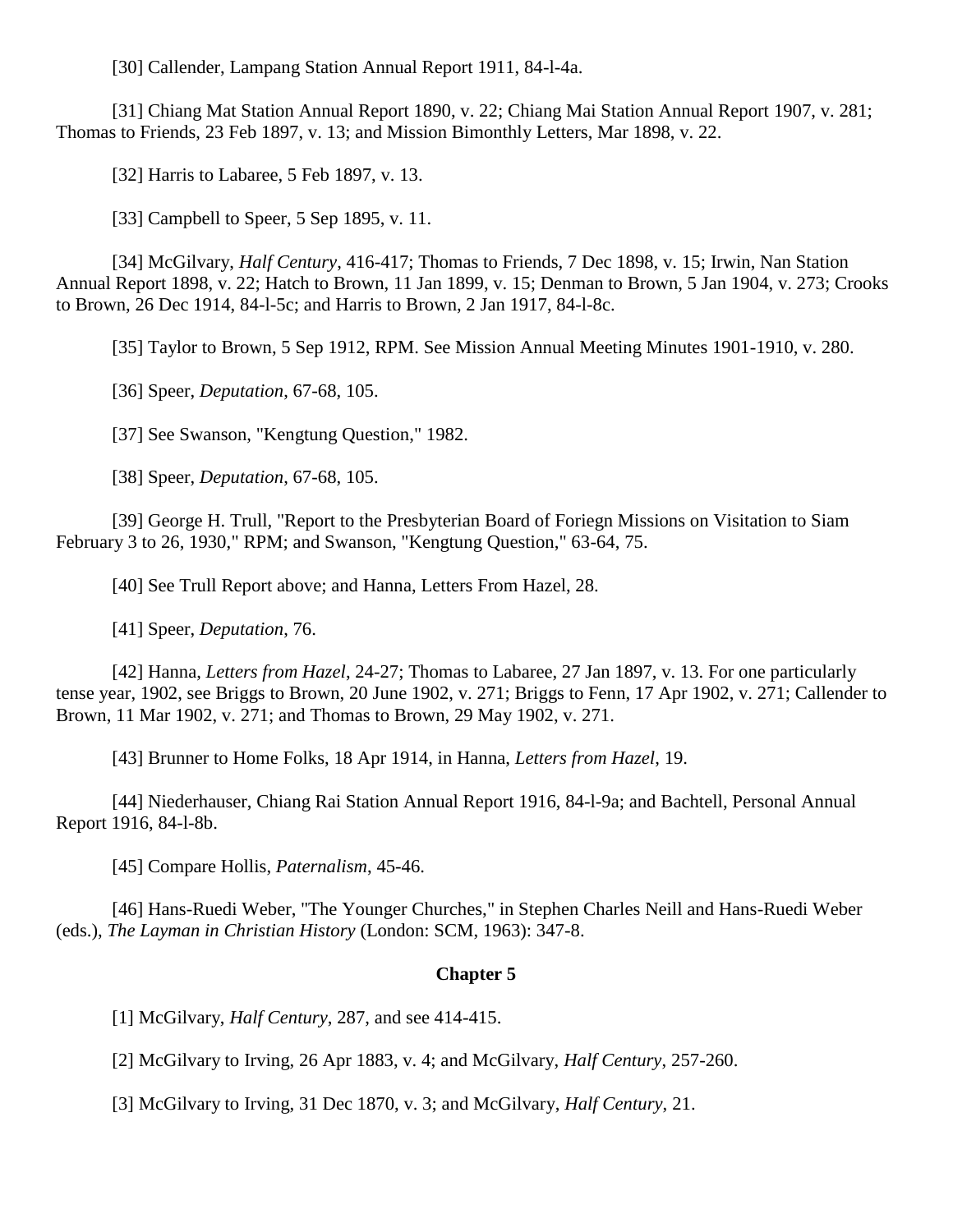[4] Curtis, *The Laos*, 300-301. See also Harris, "The Educational Problem in Laos," *LN* V, 3 (July 1908): 74-77; and Van Vrenken, "The Girls' School in Nan," *LN*VIII, 4 (Oct 1911): 135-136.

[5] For examplesee, Van Vrenken, "School Notes and Impressions," *LN* VII, 4 (Oct 1910): 126 - 128; and White, "The Aim and Value of Mission Enterprise," *LN*VIII, 1 (Jan 1911): 14-17.

[6] See Thomas to Friends, 27 Oct 1897, v. 13; Gilson, "A Trip to Muang Pao, "*LN* V, 3 (July 1908): 82-83; Mrs. Hugh Taylor, "Thoughts and Impressions on Educational and Religious Matters," *LN* XI, 1 (Jan 1914): 19-21; Nan Boys' School Annual Report 1911, RPM; Park, Nan Boys' Industrial Training School Annual Report 1907, v. 281; and Freeman to Brown, 26 Dec 1898, v. 15.

[7] Van Vrenken, "School Notes and Impressions," *LN* VII, 4 (Oct 1910): 126-128; W.A. Briggs quoted in *LN* VII, 1 (Feb 1910): 16; Rev. & Mrs. Vincent, Personal Annual Report 1908, v. 281; and McGilvary to Brown, 23 Jan [l910J, v. 278.

[8] Starling, Chiang Mai Station Annual Report 1911, 84-l-4a.

[9] Briggs to Speer, 17 June 1895, v. 11.

[10] Beebe, Chiang Rai Station Annual Report 1920, 84-l-13a.

[11] Anabelle Briggs, "The Educational Question in Chieng Rai," *LN* VI, 3 (Aug 1909): 71 - 73; Freeman, Collins, & White, Mission Annual Report 1912, 84-l-5a; Nan Station Annual Report 1913, 84-l-6a; and Bachtell, Chiang Rai Station Annual Report 1914, 84-l-7a.

[12] See Girls' School section of Chiang Mai Station Annual Report 1915, 84-l-8a.

[13] See Freeman, Mission Annual Report 1913, 84-l-6a; White, Chiang Mai Station Annual Report 1916, 84-l-9a; Cort to Brown, 11 Oct 1916, 84-l-8b; McMullin, Lampang Station Annual Report 1916, 84-l-9a; Niederhauser, Chiang Rai Station Annual Report 1916, 84-l-9a; Hatch to Brown, 11 Jan 1899, v. 15; and Lampang Station Annual Report 1906, v. 281.

[14] Speer, Deputation, 68. Compare C.C. Zimmerman and Mrs. Geo. B. McFarland, "Extracts From Report on Siam," 11, RPM.

[15] Crooks to Brown, 28 July 1919, 84-1-10c; and Freeman, Lampang Station Annual Report 1919, 84l-12a.

[16] Dodd to Mitchell, 30 Dec 1889, v. 7; and Dodd, Tai Race, 262-623.

[17] Dodd to Jessup, 10 Apr 1890, v. 7; and Dodd, Chiang Mat Station Annual Report 1890, v. 22.

[18] Dodd to Mitchell, 4 May 1891, v. 8; Chiang Mat Station Annual Report 1891, v. 22; and Mission Training School Annual Report 1891, v. 9.

[19] Dodd to Mitchell, 26 Jan 1891, v. 8.

[20] Dodd to Mitchell, 29 Apr 1892, and 8 July 1892, v. 9.

[21] Irwin to Speer, 15 Sep 1894, v. 11; Irwin, Training School Annual Report 1893, v. 22; and Irwin, "The Northern Laos Field," 15 Feb 1893, v. 11.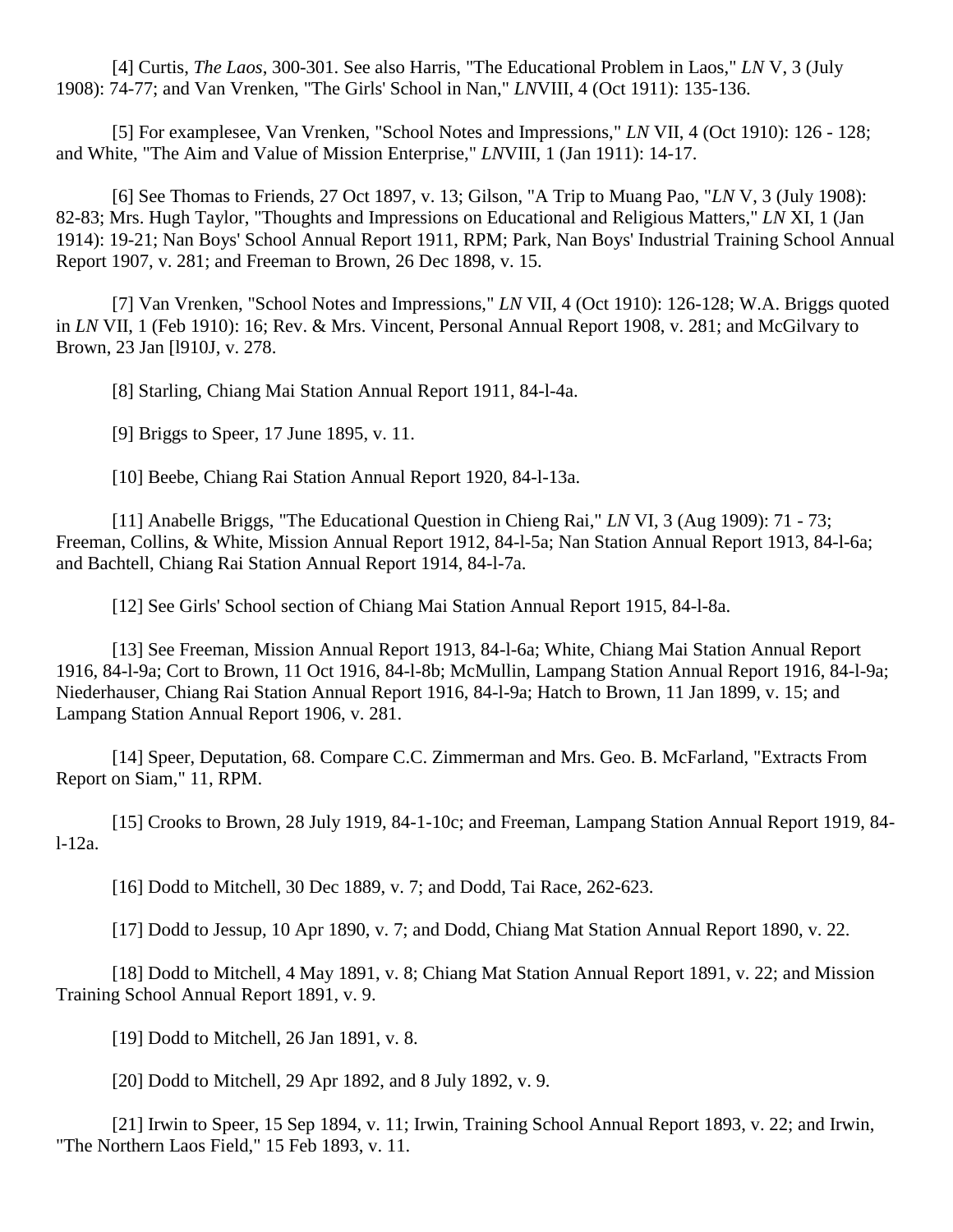[22] Dodd to Speer, 5 Mar 1896, v. 13; Dodd to Labaree, 13 July 1896, v. 13; Dodd to Speer, 25 Mar 1896, v. 22; and Irwin, Personal Annual Report 1905, v. 281.

[23] Mission Training School Annual Report 1891, v. 9.

[24] Campbell, Chiang Mai Station Annual Report 1897, v. 19; Mission Bimonthly Letters, Nov 1898, v. 22; Campbell, Training School for Christian Workers Annual Report 1899, v. 22; and Mission Stations Reports 1900, v. 281.

[25] Mission Annual Meeting Minutes 1903, v. 280; Lampang Station Annual Report 1901, v. 281; Callenderto Brown, 11 Mar 1902, v. 271; and McGilvary to Brown, 28 Sep 1904, v. 273.

[26] Chiang Mai Station Annual Reports 1903, 1904, v. 281; Freeman, Mission Annual Report 1907, v. 281; and White, Mission Annual Report 1909, v. 281.

[27] See Campbell to Brown, 4 Jan 1906, and 21 June 1906, v. 274; Callender to Brown, 13 Oct 1910, v. 278; and "The Laos Mission," [l912] 84-l-5a.

[28] Freeman, Collins, & White, Mission Annual Report 1912, 84-l-5a.

[29] White, Theological Training School Annual Report 1913, 84-l-6a.

[30] Freeman, Mission Annual Report 1913, 84-l-6a; Nan Station Annual Report 1913, 84-l-6a; Chiang Mai Station Report 1914, 84-l-7a; Chiang Mai Station Report 1915, 84-l-8a; and White, Chiang Mai Station Report 1916, 84-l-9a.

[31] White, Theological School Annual Report 1917, 84-1-10a; Winella Callender, Phrae Station Annual Report 1918, 84-1-11a; White, Chiang Mai Station Annual Report 1918, 84-1-11a; and White, Theological School Annual Report 1918, 84-1-11a.

[32] See *Siam Outlook* I, 1 (July 1921): 21, 27.

[33] McFarland, Historical Sketch, 232-233.

[34] See Wakeman, "Sri Ngam Church," 14.

[35] See Maen, Apologetics, 143-148; Hughes, Christianity and Culture, 1983; and Wakeman, "Sri Ngam Church," 1984. cf. Noi Wong & Roderick Gillies, "Evangelist Noi Wong's Encounter with Some Evil Spirits," *LN* VI, 1 (Feb 1909): 30-32.

[36] Wilson, Mission Annual Report 1880, v. 4.

[37] McGilvary to Irving, 18 Jan 1881, v. 4; and Wilson to Irving, 1 Aug 1882, v. 4.

[38] McGilvary, *Half Century*, 337; Evander B. McGilvary to Mitchell, 7 Jan 1892, v. 9; Briggs to Speer, 17 June 1894, v. 11; and Peoples to Speer, 21 May 1894, v. 11.

[39] Wilson to Speer, 12 June 1894, v. 11.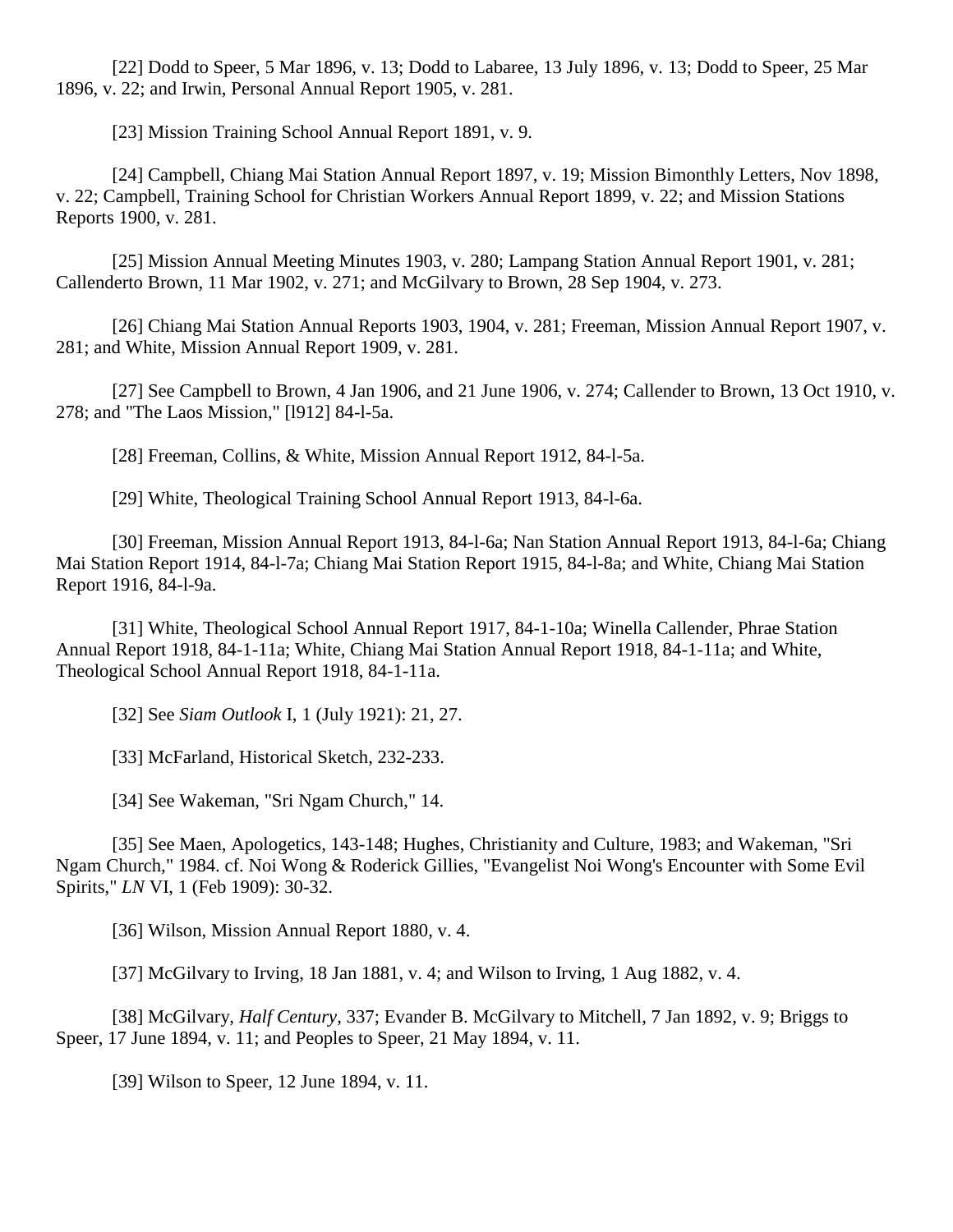[40] This discussion is based on BFM correspondence, v. 11, esp. Taylor to Speer, 14 May 1894, Phraner; *et. al*. to McGilvary (copy), 15 May 1894; Peoples to Speer, 21 May 1894; Wilson to Speer, 12 June 1894; Briggs to Speer, 17 June 1894; and Evander B. McGilvary to Dulles, 11 May 1894.

[41] Phraner *et. al.* to Board, 24 May 1894, v. 11.

[42] Gillies to Brown, 8 Oct 1909, v. 278.

[43] Taylor to Speer, 14 May 1894, v. 11.

[44] "The Laos Mission Letter for the Quarter Ending April 30, 1900," v. 11; and Briggs to Dulles, 22 Dec 1893, v. 9.

[45] Mission Annual Report 1873, v. 3; Martin to Mitchell, 20 Apr 1886, v. 5; Dodd to Mitchell, 20 Dec 1888, v. 6; Collins, Mission Annual Report 1885, v. 22.

[46] Phraner, Chiang Mai Station Annual Report 1893, v. 22; and Taylor, Lampang Station Annual Report 1893, v. 22.

[47] Collins, Mission Press Annual Report 1914, 84-l-7a.

[48] Mission Stations Reports 1900, v. 281.

[49] Dodd, *Tai Race*, 262.

[50] Freeman, *Oriental Land*, 160.

[51] Dodd, Chiang Rai Church Annual Report 1915, 84-l-8a; *NSN* XIII, 2 (May 1917): 67; Hartzell, "The Lakawn City Church," *NSN* XIII, 2 May 1917 : 63-67; Bachtell, "Out-Village Work in Chieng Rai Province," [l916], 84-l-9a; and Mission Press Annual Reports 1911-1920, BFM.

[52] Maen, *Apologetics*. 148.

# **[Chapter 6](http://herbswanson.com/post.php?pid=45#c6)**

[1] Evander B. McGilvary, Chiang Mai Station Annual Report 1892, v.22.

[2] Nellie McGilvary, Chiang Mai Station Annual Report 1894, v. 22.

[3] Irwin, "The North Laos Field," 15 Feb 1893, v. 9.

[4] McGilvary, *Half Century*, 377-378; and Irwin to Speer, 31 May 1895, v. 11.

[5] Denman, Chiang Mai Station Annual Report 1895, v. 22; Campbell to Speer, 5 Sep 1895, v. 11; McGilvary, *Half Century*, 379; and Irwin to Speer, 14 Apr 1896, v. 13.

[6] Campbell to Speer, 5 Sep 1895, v. 11.

[7] Denman, Chiang Mai Station Annual Report 1895, v. 22.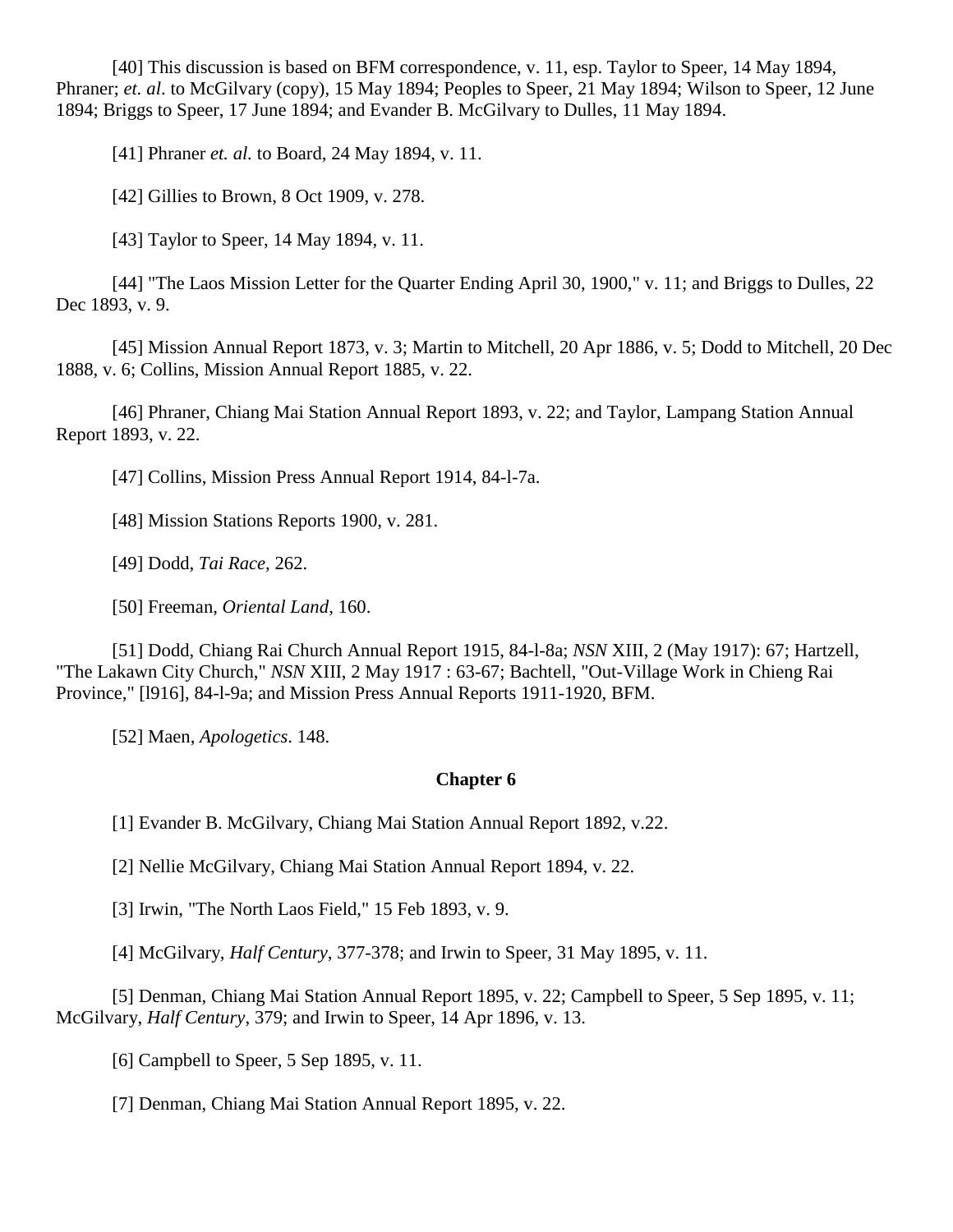[8] Irwin, Lamphun Station Annual Reports 1894, 1895, v. 22; Briggs, Lamphun Station Annual Report 1896, v. 22; Mission Bimonthly Letters, May1898, June 1899, v. 22.

[9] This narrative is based on Thomas to Friends, 1 Jan 1896, v. 13; Irwinto Speer, 21 Feb 1896, v. 13; Dodd to Speer, 5 Mar 1896, v. 13; Freeman to Speer, 14 Apr 1896, v. 13; Irwin to Speer, 14 Apr 1896, v. 13; Denman to Speer, 20 May 1896, v. 13; Dodd to Labaree, 13 July 1896, v. 13; and McFarland, *Historical Sketch*, 229.

[10] Dodd to Speer, 5 Mar 1896, v. 13.

[11] Speer, *Deputation*, 108-109.

[12] Lampang Station Annual Report 1901, v. 281. See also Briggs to Fenn, 17 Apr 1902, v. 271; and McGilvary to Brown, 28 Sep 1904, v. 273.

[13] Speer, *Deputation*, 109.

[14] Irwin, Lamphun Station Annual Report 1894, v. 22; McGilvary, Chiang Mai Station Annual Report 1896, v. 22; Mission Bimonthly Letters, Nov 1898, v. 22; and Carothers, Personal Annual Report 1909, v. 281.

[15] Mission Bimonthly Letters, June 1899, v. 22; Chiang Rai Station Annual Report 1901, v. 281; and Dodd, Mission Annual Report 1908, v. 281.

[16] Lampang Station Bimonthly Letter, Feb 1897, v. 13; Curtis, Lampang Station Annual Report 1897, v. 19; and Lampang Station Annual Report 1901, v. 281.

[17] Wilson, Mission Annual Report 1897, v. 19; and Freeman, Collins, & White, Mission Annual Report 1912, 84-l-5a.

[18] Mission Bimonthly Letters, May 1898, June 1898, Nov 1898, v. 22; and Wilson, Mission Annual Report 1897, v. 19.

[19] Wilson, Mission Annual Report 1897, v. 19; Dodd, Mission Annual Report 1908, v. 281; and White, Chiang Mai Station Annual Report 1916, 84-l-9a.

[20] Enclosure in Irwin to Speer, 31 May 1895, v. 11; McGilvary, Chiang Mai Station Annual Report 1896, v. 22; Chiang Mai Station Annual Report 1901, v. 281; and White, Chiang Mai Station Annual Report 1916, 84-l-9a.

[21] Speer, *Deputation*, 111-112.

[22] McGilvary, Chiang Mai Station Annual Report 1896, v. 22; Briggs, Lamphun Station Annual Report 1896, v. 22; and Mission Bimonthly letters, June 1899, v. 22.

[23] Speer, *Deputation*, 110-111.

[24] Taylor, *Missionary*, I, 168-173.

[25] Taken from Charles Alien dark, *The Nevius Plan for Mission Work: Illustrated in Korea* (Seoul: Christian Literature Society, 1937): 23, 24-41.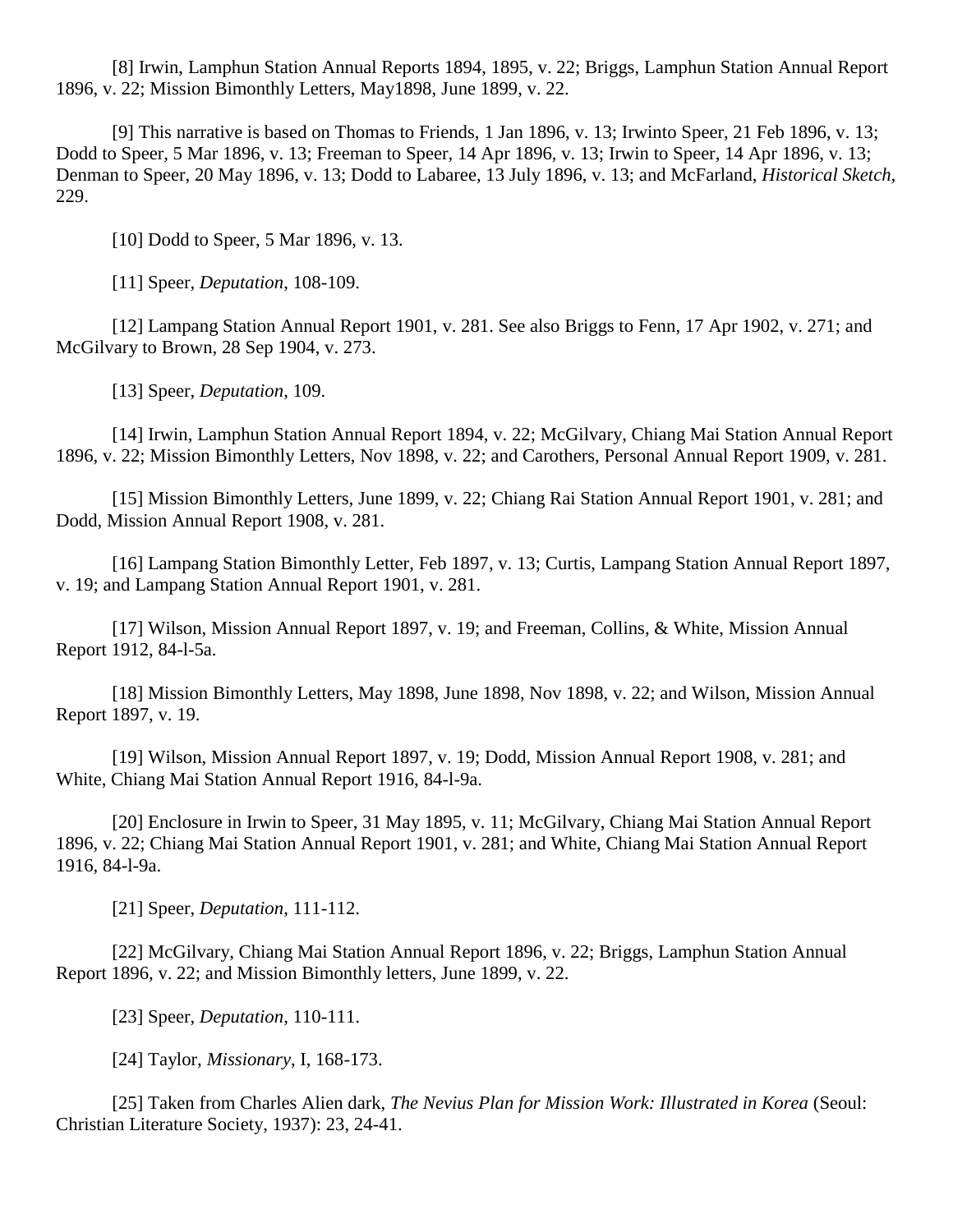[26] Irwin to Speer, 21 Feb 1896, v. 13; Dodd to Speer, 5 Mar 1896, v. 13; and Dodd to Labaree, 13 July 1896, v. 13.

[27] Curtis to Labaree, 29 May 1897, v. 13; Thomas to Labaree, 28 June 1897. v. 13; Freeman to Brown, 2 Feb 1898, v. 15; Taylorto Brown, 11 July 1898. v. 15; and Chiang Mai Station Annual Report 1901, v. 281.

[28] Irwin, Nan Station Annual Report 1898, v. 22; *wd* Smith, Siamese Gold, 109-110.

[29] Mission Annual Meeting Minutes 1903, 1905, v. 280; and Peoples to Brown, 31 Dec 1903, v. 272.

[30] Briggs to Brown, 18 Feb 1904, v. 273; and Briggs, Address to Annual Mission Meeting, Dec 1903, no. 67, v. 272.

[31] Briggs to Friends, July 1909, v. 278; Chiang Mai Station Report 1901, v. 281; Irwin to Brown, 28 July 1899, v. 15; and Irwin to Brown, 20 Aug 1904, v. 273.

[32] Irwin to Speer, 21 Feb 1896, v. 13; Harris to Speer, 20 Apr 1896, v. 13; Curtis to Brown, 21 June 1898, v. 15; Denman, Chiang Mai Station Report 1895, v. 22; Mission Bimonthly Letters, Apr 1899, v. 22; and Irwin, Phrae Station Annual Report 1904, v. 281.

[33] McGilvary, Personal Annual Report 1903, v. 281; McGilvary to Lowrie, 12 June 1880, v. 4; *LN* VII, 1 (Fob 1910): 10; and Smith, *Siamese Gold*, 120-122.

[34] Campbell, Personal Annual Report 1913, 84-1-5b.

[35] Callender, Lampang Station Annual Report 1911, 84-l-4a.

[36] Smith, *Siamese Gold*, 84; McFarland, *Historical Sketch*, 279; McGilvary, Mission Annual Report 1876, v. 3; Wilson, Mission Annual Report 1879, v. 4; McGilvary to Mitchell, 3 July 1885, and 18 Aug 1885, v. 5; Martin to Irving, 31 Aug 1885, v. 5; Taylor, Lampang Station Annual Report 1893, v. 22; and Evander B. McGilvary, Chiang Mat Station Annual Report 1892, v. 22.

[37] Dodd, Personal Annual Report 1900, v. 281.

[38] McFarland, *Historical Sketch*, 230; and Dodd, "Narrative of the State of Religion within the Bounds of the Presbytery of North Laos for the Year ending November 30th. 1890," v. 22. See also Chiang Rai Station Annual Report 1904, v. 281; and Callender, Phrae Station Annual Report 1914, 84-l-7a.

[39] Mission Annual Report 1905, v. 281; and White, Personal Annual Report 1905, v. 281.

[40] Campbell, Personal Annual Report 1908, v. 281; *LN* VI, 1 (Feb 1909): 5-6; Chiang Mai Station Annual Report 1904, v. 281; Chiang Mat Station Annual Report 1914, 84-l-7a.

[41] For descriptions of the work of the clergy see Mission Annual Report 1902, v. 281; Campbell, Personal Annual Report 1908, v. 281; Dodd, Mission Annual Report 1908, v. 281; Starling, Chiang Mai Station Annual Report 1911, 84-l-4a; Callender, Phrae Station Annual Report 1914, 84-l-7a; and White, Chiang Mai Station Annual Report 1916, 84-l-9a.

[42] Preston, Chiang Mai Station Annual Report 1917, 84-1-10a; and Preston, White, and Hatch, Mission Annual Report 1918, 84-1-11a.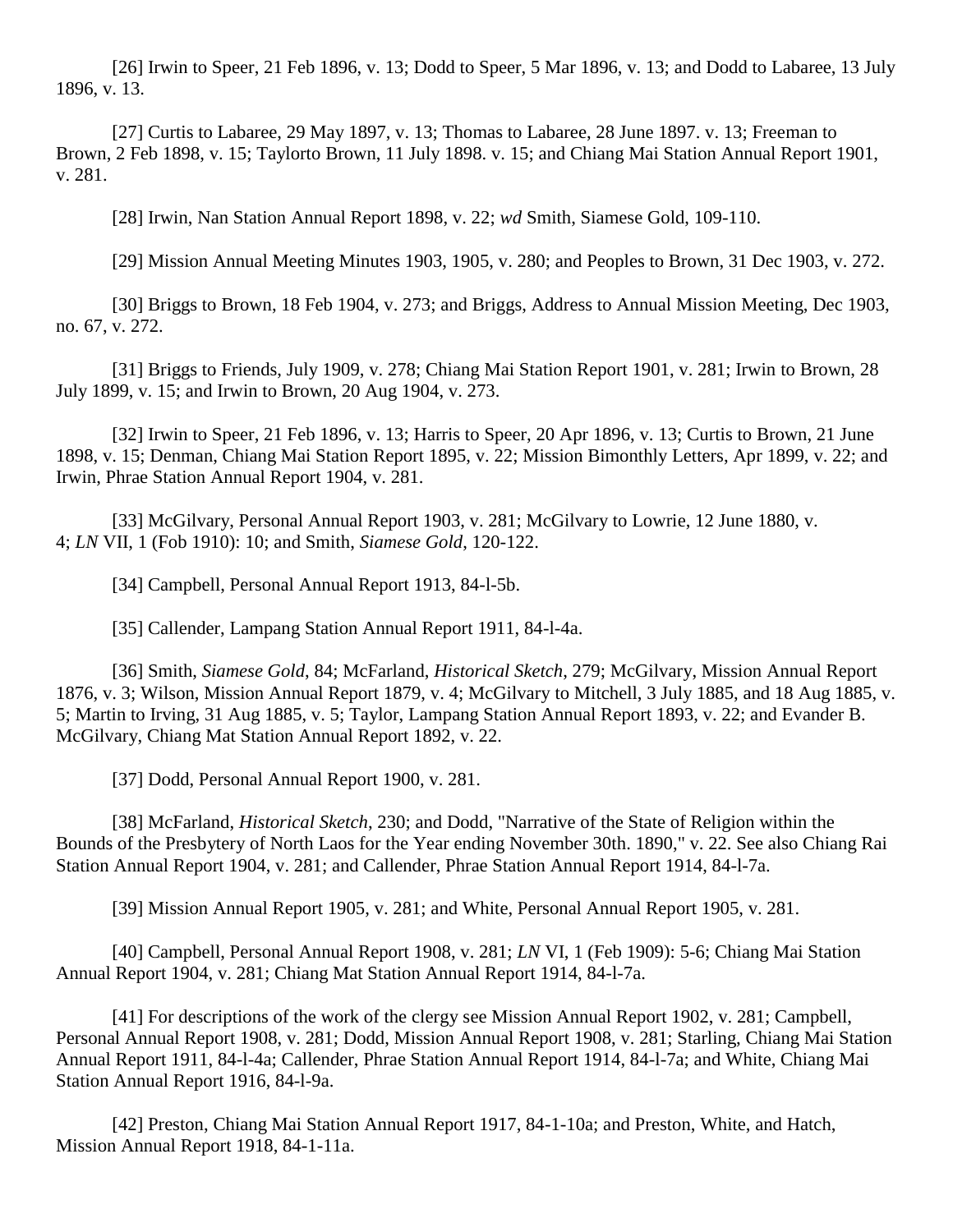[43] Mission Station Reports 1900, v. 281; Phrae Station Annual Report 1901, v. 281; Mission Annual Report 1902, v. 281; and *LN* I, 1 (Jan 1904): 31.

[44] *LN* I, 4 (Oct 1904): 92; and Irwin to Brown, 20 Aug 1904, v. 273.

[45] Irwin to Brown, 16 Jan 1905, and 3 July 1905, v. 274; *LN* II, 2 (Apr 1905): 8, 18; and *LN* II, 4 (Oct 1905): 77.

[46] Irwin to Brown, 7 Nov 1905, v. 274; and Florence B. Crooks, "An Unexpected Convention," *LN* III, 1 (Jan 1906): 13-15.

[47] *LN* III, 1 (Jan 1906): 31, 35-36.

[48] Crooks to Brown, 9 Jan 1906, v. 275; Brown to Irwin, 30 Oct 1906, v. 275; Mission Annual Meeting Minutes 1905, v. 280; and *LN* III, 1 (Jan 1906): 35-36.

[49] Phrae Annual Report 1906, v. 281; and Mrs. Roderick Gillies, "A Tour in Pre," *LN* III, 4 (Oct 1906): 69-72.

[50] Taylor to Brown, 28 Dec 1907, v. 276; Freeman, Mission Annual Report 1907, v. 281; and *LN* IV, 3 (July 1907): 71-72.

[51] White, Mission Annual Report 1909, v. 281; *LN* V, 4 (Oct 1908): 98; and *LN* VI, 1 (Feb 1909): 38- 39.

[52] *LN* VII, 2 (May 1910): 34-35; "Churches of Lakawn Station," *LN* VII, 1 (Jan 1911): 13-14; and Callender, Lampang Station Annual Report 1911, 84-l-4a.

[53] Freeman, Collins, & White, Mission Annual Report 1912, 84-l-5a; and Gillies, "Odds and Ends from Pre," *LN* IX, 3 (July 1912): 99-101.

[54] Park, Phrae Station Annual Report 1915, 84-l-7a; Beebe, "Report of Pa Pung Church," 84-l-8a; and Cort, Personal Annual Report 1913, 84-l-5b.

[55] Beebe, Phrae Station Annual Report 1916, 84-l-9a; Winella Marks Callender, Phrae Station Annual Report 1918, 84-1-11a; and Freeman, Phrae Station Annual Report 1920, 84-l-13a.

[56] *LN* IX, 1 (Jan 1912): 5.

[57] "Twenty Years after in Pre," *LN* **X,** 3 (July 1913): 58; and Taylor to Brown, 28 Dec 1907, v. 276.

[58] For examples see Curtis, *The Laos*, 300-301; Freeman, *Oriental Land*, 167; and *LN*, VII, 1 (Feb 1910): 16.

# **[Chapter 7](http://herbswanson.com/post.php?pid=46#c7)**

[1] Mission Station Reports 1899, v. 22; and White, Mission Annual Report 1909, v. 281.

[2] See Dodd, Tai Race, for one of the fullest expressions of the mission's dreams for expansion beyond Siam.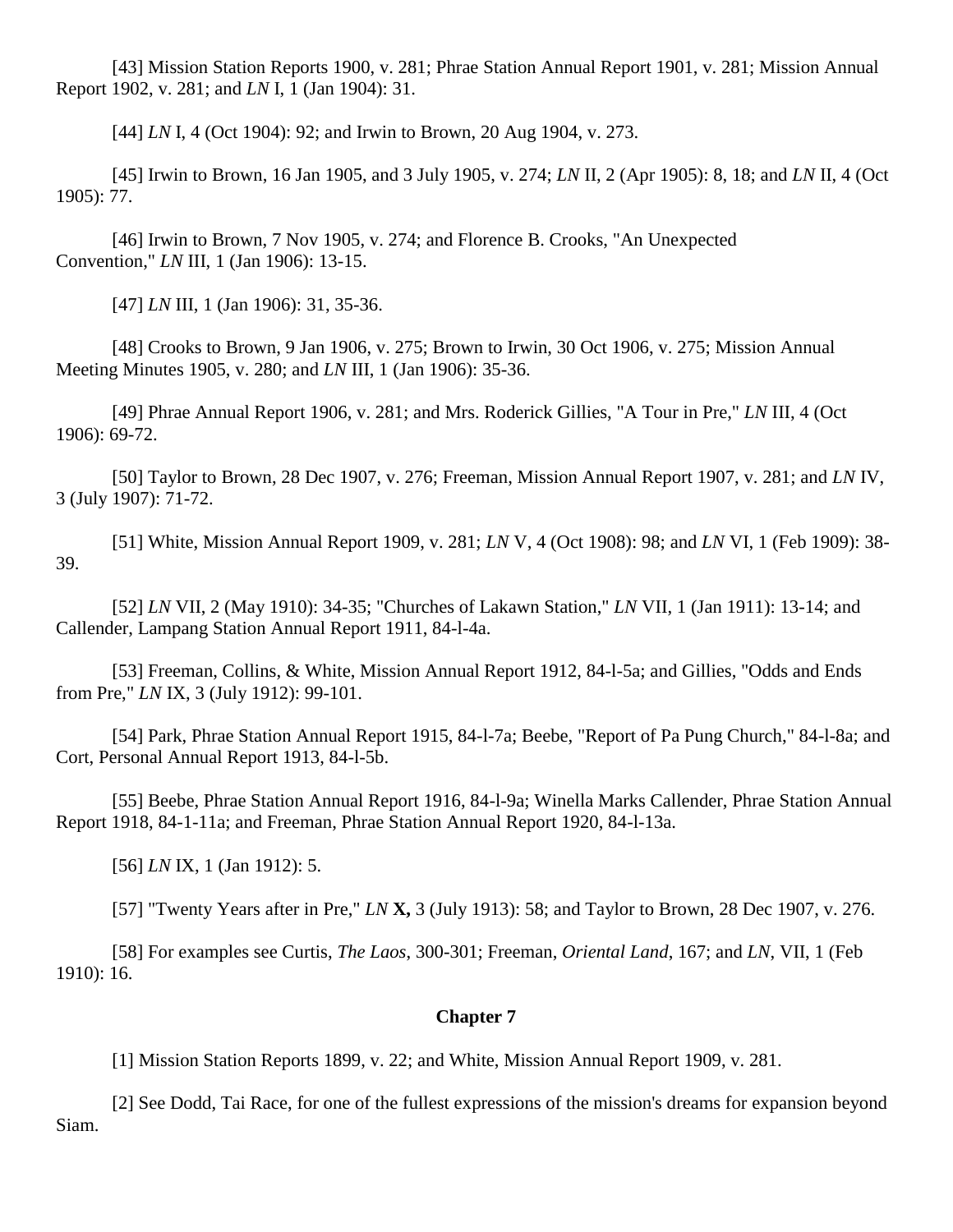[3] Based on Swanson, "Kentung Question," 1982.

[4] See Peoples to Speer, 16 Aug 1894, v. 11; Briggs to Speer, 30 Aug 1894, v. 11; and Irwin to Speer, 14 Jan 1895, v. 11.

[5] Mission Annual Meeting Minutes, v. 280; and Nan Station Report in Freeman, Mission Annual Report 1907, v. 281.

[6] McGilvary to Brown, 25 Dec 1907, v. 276; and White, Mission Annual Report 1909, v. 281.

[7] Bradt, *Around the World*, 145-149.

[8] Mason, Chiang Rung Station Annual Report 1918, 84-1-11a.

[9] For example see *LN* VIII, 1 (Feb 1910): 13.

[10] Briggs to Brown, 15 Apr 1903, v. 272; and Freeman, Mission Annual Report 1907, v. 281.

[11] See Mission Annual Reports esp. 1899, 1906, 1908, and 1909.

[12] Chiang Mat Station Annual Report 1904, v. 281; 'The Presbytery of Laos," *LN* V, 2 (Apr 1908): 51- 52; and *LN* V, 1 (Jan 1908): 2-3.

[13] Campbell, Chiang Mat Station Annual Report 1897, v. 31; Harris to Brown, 8 June 1898, v. 15; Briggs, "Mission Among the Laos - I," 272; and Mission Annual Meeting Minutes 1903, v. 280.

[14] Mission Annual Meeting Minutes 1906, v. 280; Taylor, Personal Annual Report 1906, v. 281; and "Presbytery of Laos," *LN* V, 2 (Apr 1908): 49-52.

[15] Meeting of North Laos Presbytery," *LN* VI, 2 (May 1909): 59 - 60; and "The Presbytery of North Laos in Session at Muang Pre," *LN* VII, 2 (May 1910): 46.

[16] "The Presbytery of North Laos in Session at Muang Pre," *LN* VII, 2 (May 1910): 45-49; Callender, "Quotations from Pre Letter," *LN* VII, 2 (May 1910): 49-51; Taylor, "Some Nan Touring Notes," *LN* VII, 4 (Oct 1910): 130-131; *LN* VIII, 2 (Apr 1911): 40; *LN* X, 3 (July 1913): 51; "Ye Editor's Corner," *LN* XII, 2 (Apr 1915): 31; and *LN* XIII, 2 (May 1917): 58-60.

[17] See *LN* I, 1 (Jan 1904): 9-10; Katherine Denman, "A Laos Feast of Tabernacles," *LN* I, 3 (July 1904): 62 - 65; Margaret Wilson, "First Christian Convention in Lakawn," *LN* II, 2 (Apr 1905): 24-26; Daisy B. Park, "The First Christian Convention in Nan," *LN* II, 3 (July 1905): 48-50; and McKean, "The Mae Dawk Dang Convention," *LN* IV, 2 (Apr 1907): 45-48.

[18] Palmer to Brown, 3 Aug 1908, v. 272; McKean to Brown, 30 July 1908, v. 272; and Briggs to Brown, 17 June 1909, v. 278.

[19] Wilson to Irving, 2 Dec 1867, v. 3; McGilvary to Irving, 17 Dec 1867, v. 3; McKean, Chiang Mai Station Annual Report 1891, v. 22; and Dodd, Chiang Mai Station Annual Report 1890, v. 22.

[20] *LN* I, 1 (Jan 1904): 4, 12-13; and "Chieng Mai Convention," *LN* II, 2 (Apr 1905): 30.

[21] Dodd, Mission Annual Report 1908, v. 281; and *LN* V, 1 (Jan 1908): 9.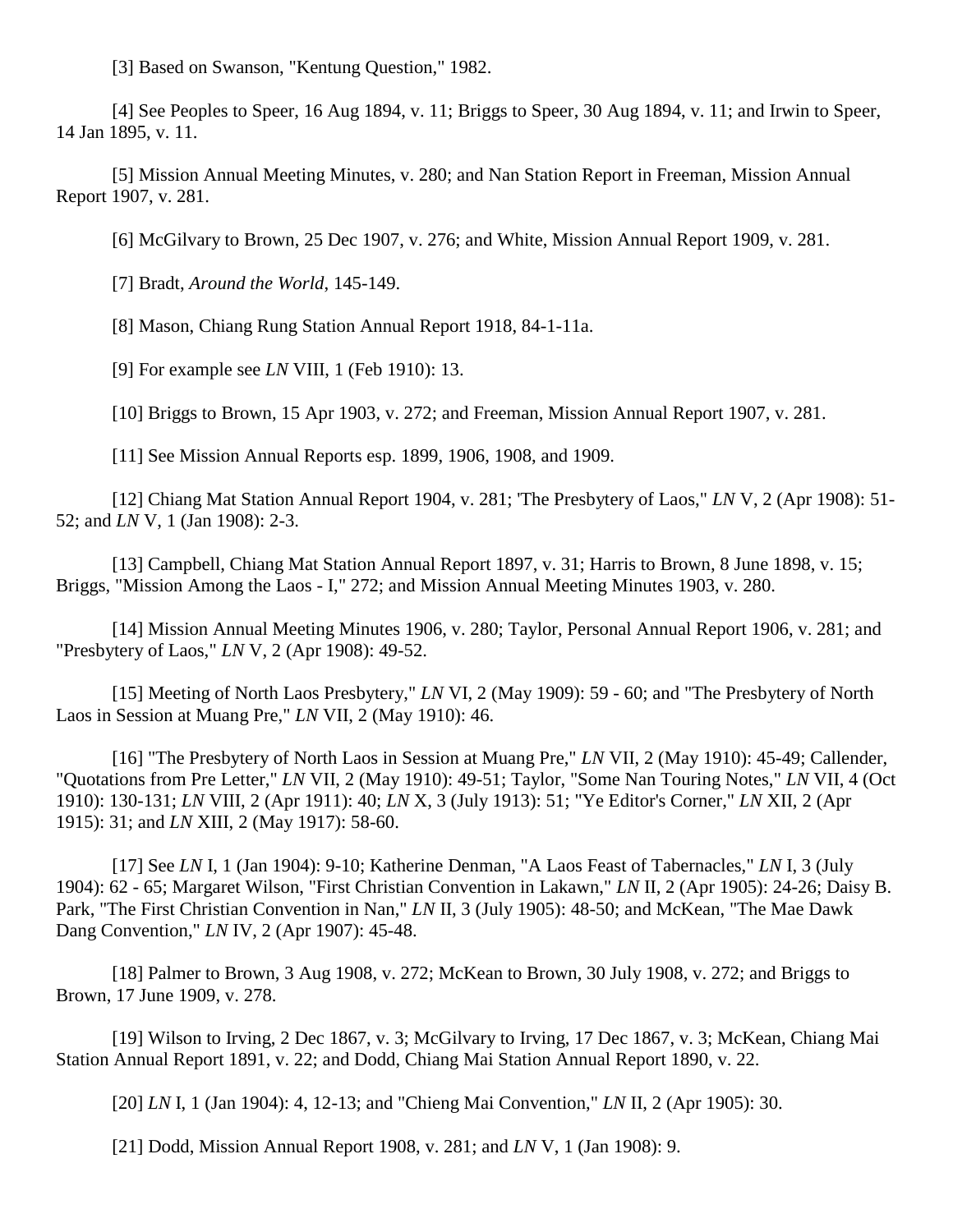[22]*LN* I, 1 (Jan 1904): 16-17, 18, 19; and "Teaching them to Observe all Things," *LN* II, 1 (Jan 1905): 23-26.

[23] "Teaching them to Observe all Things," *LN* II, 1 (Jan 1905): 23-26; "Our Mother Church," *LN* II, 2 (Apr 1905): 29; "Evangelistic Work in Chieng Rai Field," *LN* II, 3 (July 1905): 57-58; *LN* II, 3 (July 1905): 63; Campbell, "Pay Schools in Chieng Mai Station," *LN* III, 3 (July 1906): 24-28; *LN* IV, 1 (June 1907): 6; *LN* V, 1 (Jan 1908): 2 - 3; Mrs. Henry White, "A Day School in Laos," *LN* IV, 3 (July 1906): 80-82; and Mrs. J.W. McKean, "The Education of the Buddhist Boy," *LN* V, 3 (July 1908): 84-86.

[24] *LN* VI, 1 (Feb 1909): 4; and Freeman, Collins, & White, Mission Annual Report 1912, 84-l-5a.

[25] *LN* IV, 1 (Jan 1907): 6; and *LN* V, 1 (Jan 1908): 2-3.

[26] Chiang Rai Station Annual Report 1901, v. 281; Briggs to Fenn, 17 Apr 1902, v. 271; Freeman to Ware, 26 Jan 1907, v. 276; Chiang Mai Station Annual Report 1906, v. 281; Rev. & Mrs. Freeman, Personal Annual Report 1906, v. 281; and Dodd, Mission Annual Report 1908, v. 281.

[27] Freeman, "A Country Parish in Laos," *LN* III, 4 (Oct 1906): 63-65.

[28] Chiang Saen Church Annual Report 1906, v. 281; Freeman, Mission Annual Report 1907, v. 281; Dodd, Mission Annual Report 1908, v. 281; and *LN* XIII, 3 (July 1917): 73-74.

[29] Mission Annual Report 1902, v. 281; White, Mission Annual Report 1909, v. 281; Chiang Rai Station Annual Report 1906, v. 281; and Freeman, Mission Annual Report 1907, v. 281.

[30] For example see White to Brown, 11 July 1906, v. 275; Nan Report in Mission Station Reports 1900, v. 281; and Mission Annual Report 1905, v. 281.

[31] Mission Annual Report 1902, v. 281; and Chiang Rai Station Annual Report 1903, v. 281.

[32] See Swanson, "Advocate and Partner," 1982, and "This Seed," 1983 on missionary support for and participation in the process of political centralization.

[33] Denman, "Lights and Shadows of Two Days," *LN* II, 1 (Jan 1905): 27-30; "The Presbytery of Laos," *LN* V, 2 (Apr 1908): 50-51; Irwin to Brown, 7 Nov 1905, v. 274; Freeman, "Four Laos Weddings," *LN* I, 2 (Apr 1904): 51-52; and McGilvary, Personal Annual Report 1904, v. 281.

[34] Irwin to Brown, 7 Nov 1905, v. 274; Taylor, Missionary, I, 180- 184; Mission Annual Meeting Minutes 1907, v. 280; and *LN* VI, 3 (Aug 1909): 70.

[35] "With Powder and Pill," *LN* I, 3 (July 1904): 79-80; Campbell Personal Annual Report 1903, v. 281; "Some Things for Which to Pray," *LN* III, 1 (Jan 1906): 33-36; Mrs. Roderick Gillies, "A Tour in Pro," *LN* III, 4 (Oct 1906): 71; Mason, "Temptation Strong in Time of Sickness," *LN* IV, 4 (Oct 1907): 131-132; and *LN* IX, 3 (July 1912): 77-78.

[36] Callender to Brown, 11 Mar 1902, v. 271.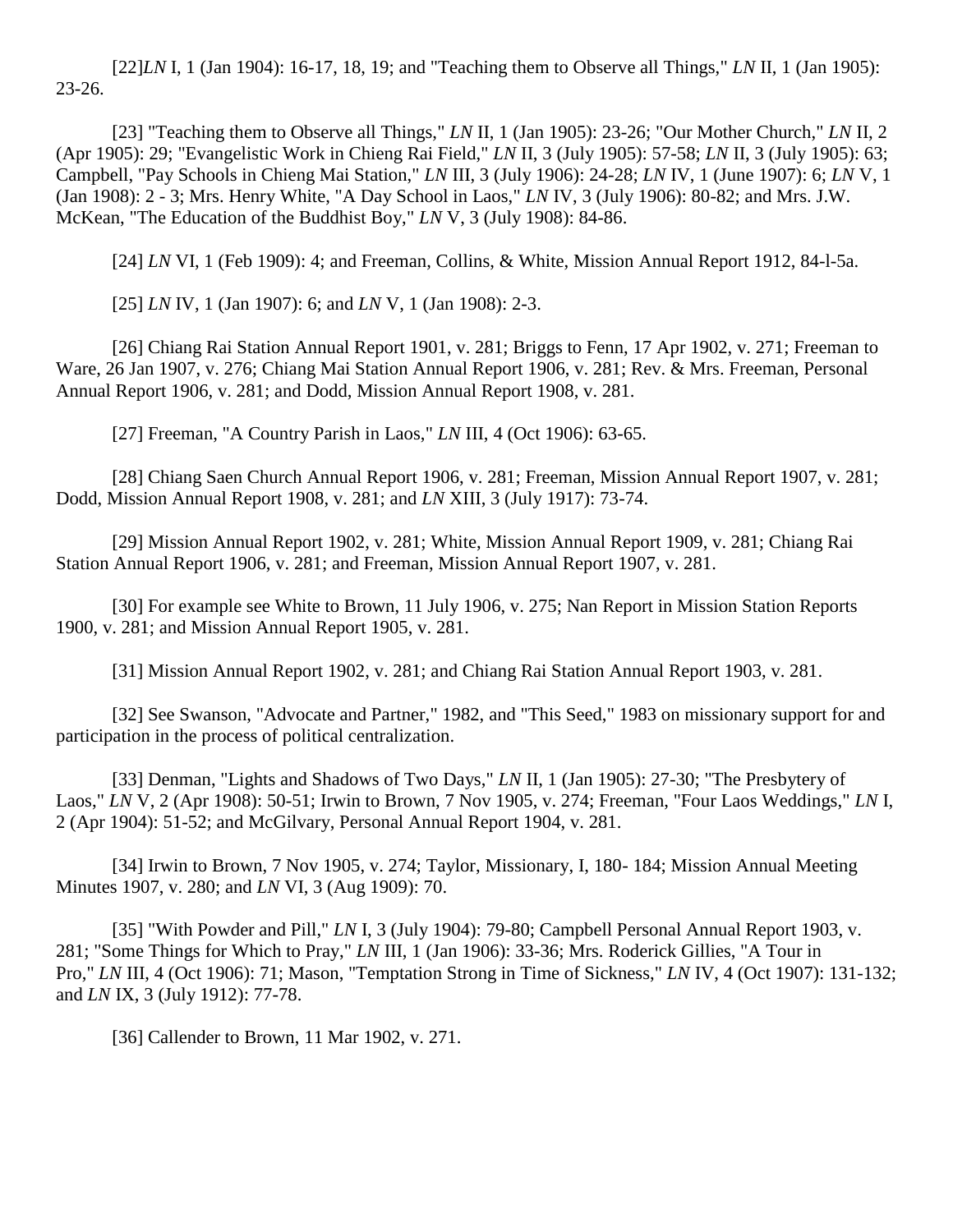#### **[Chapter 8](http://herbswanson.com/post.php?pid=46#c8)**

[1] Callender to Brown, 23 Dec 1912, 84-l-3c; Siam Council Minutes, 5 July 1913, APM; "Annual Meeting of the Mission," *LN* XII, 1 (Jan 1915): 16-17; and Brown to North Siam Mission, 18 Mar 1915, 84-2 la.

[2] Brown to Laos Mission, 9 Nov 1912, APM; Dodd & Vincent to Board, 7 May 1913, APM; Brown to Laos Mission, 9 July 1913, APM; and Brown to Laos Mission, 15 Oct 1913, APM.

[3] Brown to Laos Mission, 16 Dec 1913, APM; Taylor to Callender, 29 July 1914, APM; Dodd & Lyon to Members of the North Siam Mission, 20 Oct 1914, APM; Crooks to Brown, 25 Jan 1915, 84-l-6c; "Evangelistic Efforts in Many Fields," *LN* XII, 3 (July 1915): 63;"Chieng Rung the Capital of the Sipsong Punna," *LN* XII, 3 (July 1915): 70-74; and "Action Regarding the Opening of Chieng Rung," *LN* XIII, 1 (Jan 1916): 5-8.

[4] Brown to North & South Siam Missions, 5 Jan 1917, and 17 Jan 1917, APM; Dodd, Tai Race, 182; *NSN* XIII, 4 (Oct 1917): 111; and Preston, Chiang Mai Station Annual Report 1917, 84-1-10a.

[5] Mason to Brown, 28 Aug 1918, 84-l-9c; Dodd, Tai Race, 197; and Mason, Chiang Rung Station Annual Report 1918, 84-1-1 la.

[6] *LN* X, 4 (Oct 1913): 81, 82; Freeman, Laos Mission Annual Report 1913, 84-l-6a; Dodd, Chiang Rung Station Annual Report 1919, 84-l-12a; Callenders, Personal Annual Report 1920, 84-l-12b.

[7] Brown to Missions, 18 May 1911, APM.

[8] Brown to Laos Mission, 20 May 1913, APM.

[9] Brown to Laos Mission, 16 Sep 1913, APM; *NSN* XIV, 1 (Jan 1917): 6; Crooks to Brown, 28 July 1919, 84-1-10c; and Crooks to Brown, 6 Apr 1920, 84-1-11c.

[10] Brown to Laos Mission, 7 Apr 1910, APM.

[11] Brown to North & South Siam Missions, 9 Mar 1920, APM; and Dodd to Brown, 5 July 1916, 84-l-7c.

[12] Hatch, Personal Annual Report 1917, 84-l-9b.

[13] Collins to Brown, 13 Dec 1911, 84-l-2c; and Collins, Personal Annual Report 1911, 84-l-3b.

[14] Freeman, Collins, & White, Mission Annual Report 1912, 84-l-5a; and McKean, Chiang Mat Station Medical Annual Report 1912, 84-l-4b.

[15] Freeman, Mission Annual Report 1913, 84-l-6a; Callenderto Brown, 24 Oct 1913, 84-l-4c; Campbell to Friends, 8 May 1913, 84-l-4c; and Campbell, Personal Annual Report 1913, 84-l-5b.

[16] Brown to Laos Mission, 10 June 1912, and 20 June 1912, APM.

[17] Briggs to Brown, 5 Sep 1912, 84-l-3c.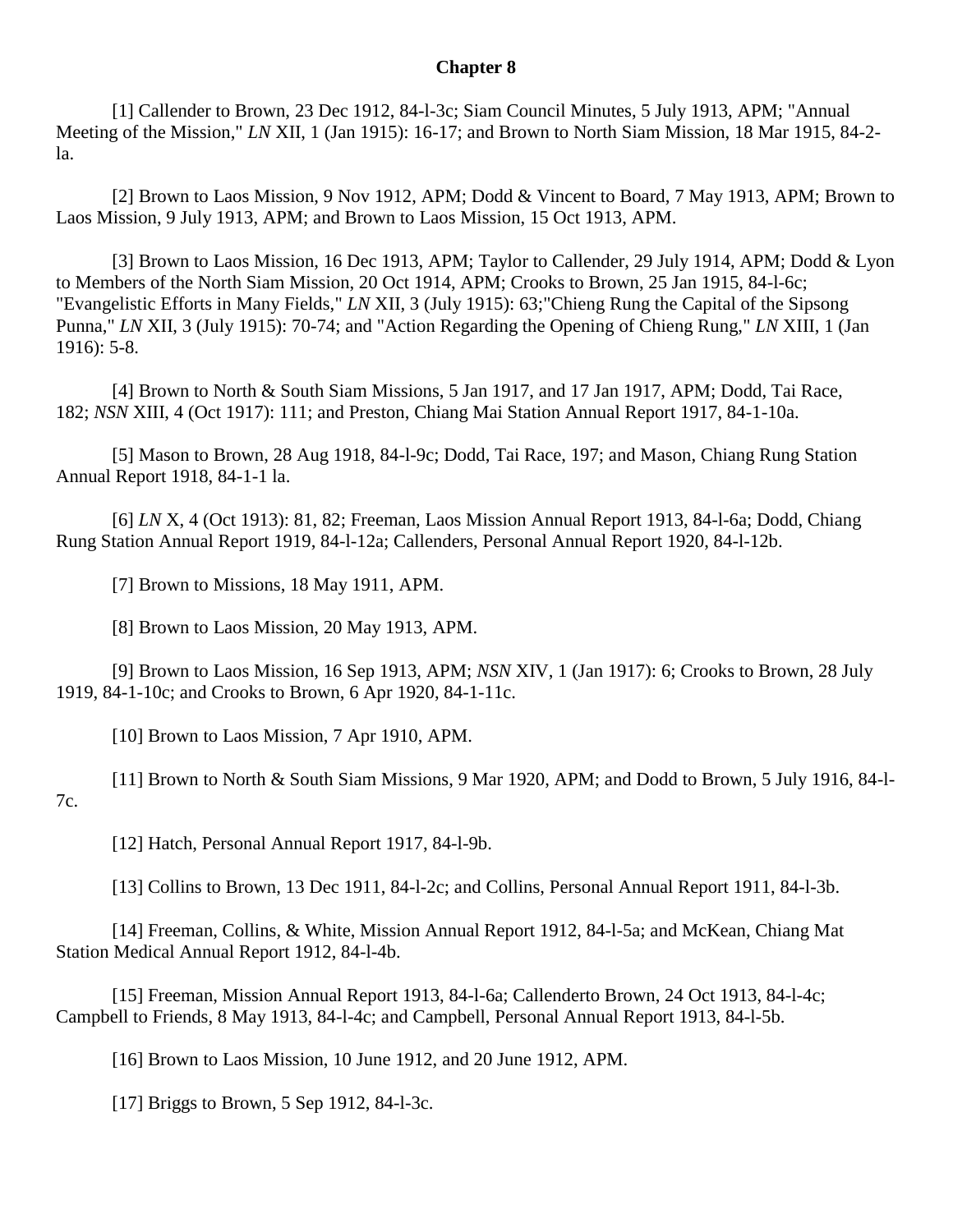[18] Brown to Laos Mission, 16 Sep 1913, APM. See Brown to Laos Mission, 10 Oct 1912, 14 Apr 1913, and 24 June 1913, APM.

[19] Collins, "Great Awakening Within the Bounds of the Bethlehem Church," *LN* IX, 2 (Apr 1912): 60- 65; Collins, "Large Ingathering in the Bethlehem Church," *LN* IX, 3 (July 1912): 88-90; Gillies, "A Sunday at 'Baw Sang' The Village where they built the Well," *LN* X, 3 (July 1913): 70-72; *LN* X, 3 (July 1913): 53; Van Vrenken to Brown, 5 Mar 1914, 84-l-5c; and *LN* X, 3 (July 1913): 41-42.

[20] Harris, Personal Annual Report 1916, 84-l-8b. See also "Ye Editor's Corner," *LN* XII, 2 (Apr 1915): 31; White, Chiang Mai Station Annual Report 1916, 84-l-9a; Cort to Brown, 11 Oct 1916, 84-l-8b; Mason to Brown, 30 Sep 1916, 84-l-8b; and Freeman, Mission Annual Report 1913, 84-l-6a.

[21] Callenders' Personal Annual Report 1912, 84-1-4b; Callender to Brown, 1 Feb 1912, 84-1-3c; and Starling, Chiang Mai Station Annual Report 1911, 84-l-4a.

[22] Collins, Personal Annual Reports 1912, 1913, and 1914, BFM.

[23] See Smith, Siamese Gold, 142, 219, 228; Mission Annual Statistical Report 1915, 84-2-6.

[24] Hughes, *Proclamation and Response*, 22ff.

[25] Bachtell, Personal Annual Report 1915, 84-1-6b.

[26] Freeman, Personal Annual Report 1911, 84-l-3b; Crooks', Personal Annual Report 1912, 84-l-4b; and Hartzells, Personal Annual Report 1915, 84-l-7b.

[27] "Evangelistic Efforts in Many Fields," *LN* XII, 3 (July 1915): 67-69; Whites, Personal Annual Report 1911, 84-l-3b; "Personal and Otherwise," *LN* XII, 3 (July 1916): 70; "Personal and Otherwise," *LN* XII, 2 (Apr 1916): 39; Niederhauser, Chiang Rai Station Annual Report 1916, 84-l-9a; White, Chiang Mai Station Annual Report 1918, 84-1-1 la; and Beebe, Chiang Rai Station Annual Report 1920, 84-l-13a.

[28] Briggs, Chiang Rai Station Annual Report 1911, 84-l-4a.

[29] Dunbar, "ABS History," 1, 23-27; Swanson, "This Seed," 15, 25; Callenderto Brown, 13 Feb 1912, 84-l-3c; Campbell, Personal Annual Report 1914, 84-l-6b; Bachtells, Personal Annual Report 1918, 84-1-10a; and Beebe, Personal Annual Report 1919, 84-1-11b.

[30] Renard, "Kariang," 147; Hovemyr, "Apropos," 1983; and White, Chiang Mai Station Annual Report 1918, 84-1-1 la.

[31] Freemans, Personal Annual Report 1914, 84-l-6b; "During the Hot Season," *LN* XII, 3 (July 1915): 60; Freeman to Brown, 19 Mar 1914, and 13 July 1914, 84-l-5c; and *NSN* XIV, 2 (May 1918): 39.

[32] Hartzell, "Evangelistic Touring in Lakawn Province," *LN* XII, 3 (July 1916): 79-80; and Hartzells, Personal Annual Report 1916, 84-l-8b.

[33] Taylor, Lampang Station Annual Report 1893, v. 22; Freeman to Ware (copy), 20 Sep 1907, v. 276; and *LN* V, 3 (July 1908): 64-65.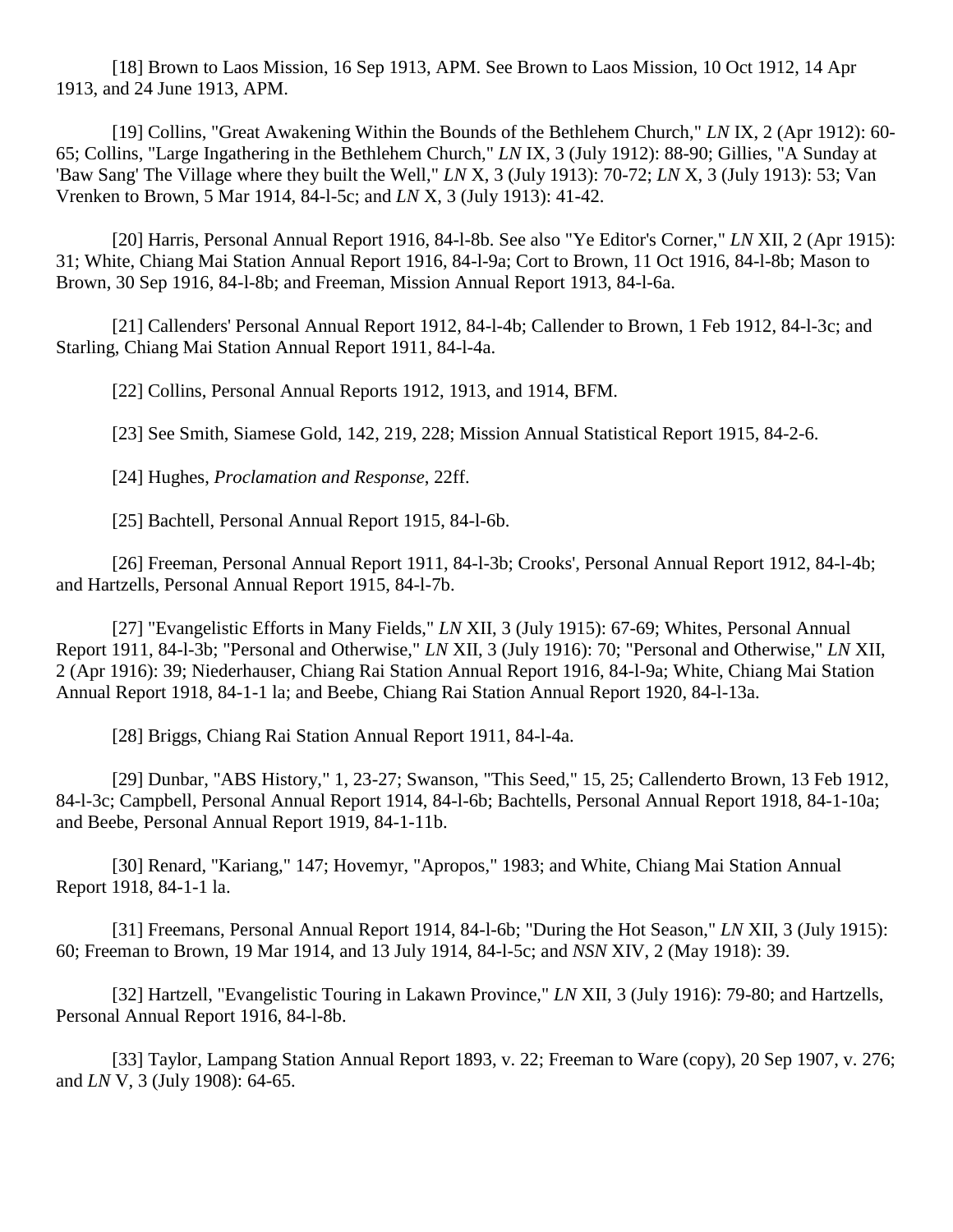[34] Freeman, Collins, & White, Mission Annual Report 1912, 84-l-5a; Crooks, Lampang Station Annual Report 1913, 84-l-6a; Freeman, "The Exceptional Population of Northern Siam," *LN* XI, 3 (July 1914): 82-83; and "Personal and Otherwise," *LN* XI, 3 (July 1914): 76.

[35] Freeman, "The Exceptional Population of Northern Siam," *LN* XI, 3 (July 1914): 82-83; Hartzell, Larnpang Station Annual Report 1914, 84-l-7a; Mason, "The Chieng Mai Market Preaching Hall," *LN* XI, 3 (July1914): 95-96; and "Evangelistic Efforts in Many Fields," *LN* XII, 3 (July1915): 66-67.

[36] Marie Park, "Phrae Station Annual Report 1915, 84-l-7a; Hartzell to Speer, 23 Aug 1916, 84-l-7c; Taylor to Speer, 1 July 1915, 84-l-6c; and Freeman to Trull (copy), 23 May 1919, 84-1-10c.

[37] Freemans, Personal Annual Report 1904, v. 281; Hansen, "Work for the Native Women and children at Lakawn Laos Siam," 1907, v. 281; Dodd, Mission Annual Report 1908, v. 281; and *LN* IX, 1 (Jan 1912): 13,

[38] "Woman's Work for Women in North Siam," *LN* XIII, 1 (Jan 1916): 8-9; Beebe, Phrae Station Annual Report 1916, 84-l-9a; Cole, "Far Echoes of the Annual Meeting of the North Siam Mission," *LN* XII, 2 (Apr 1916): 49; "Personal and Otherwise," XII, 3 (July 1916): 59-60; *NSN* XIII, 2 (May 1917): 39; Starling, Nan Station Annual Report 1917, 84-1-10a; and Hartzells, Personal Annual Report 1916, 84-l-8b.

[39] Lampang Station Annual Report 1918, 84-1-11a; "Personal and Otherwise," *LN* XII, 4 (Oct 1916): 95.

[40] Freeman, Collins, & White, Mission Annual Report 1912, 84-l-5a.

[41] Collins, Personal Annual Report 1912, 84-l-4b.

[42] Starling, Chiang Mai Station Annual Report 1911, 84-l-4a; Callender, Phrae Station Annual Report 1914, 84-l-7a; and *NSN* XIV, 2 (May 1918): 58.

[43] Starling, Chiang Mai Station Annual Report 1911, 84-l-4a; Preston, Chiang Mai Station Annual Report 1917, 84-1-10a; and Campbell, Personal Annual Report 1918, 84-1-10a.

[44] Starling, Chiang Mai Station Annual Report 1911, 84-l-4a; Callender, "Pre and Lakawn Notes," *LN* VIII, 3 (July 1911): 91-92; Callender, Lampang Station Annual Report 1911, 84-l-4a; Collins, Personal Annual Report 1912, 84-l-4b; Callender, Phrae Station Report 1914, 84-l-7a; Preston, Chiang Mai Station Annual Report 1917, 84-1-10a; and Harris, Personal Annual Report 1916, 84-l-8b.

[45] "The Presbytery of North Siam," *LN* XII, 3 (July 1915): 79; "Personal and Otherwise," *LN* XII, 4 (Oct 1916): 89; and *NSN* XIII, 3 (July 1917): 72.

[46] Chiang Mai Station Annual Report 1915, 84-l-8a; and Campbell, Personal Annual Report 1917, 84 l-9b.

[47] Starling, Nan Station Annual Report 1917, 84-1-10a; *LN* IX, 1 (Jan 1912): 6; Beach, Nan Station Annual Report 1915, 84-l-8a; and *NSN* XIV, 1 (Jan 1918): 23.

[48] Dodd, Chiang Rai Church Annual Report 1915, 84-l-8a; Niederhauser, Chiang Rai Station Annual Report 1916, 84-l-9a; Dodd, Personal Annual Report 1915, 84-l-7b; Briggs Personal Annual Report 1916, 84-l-8b; and Phrae Station Annual Report 1919, 84-l-12a.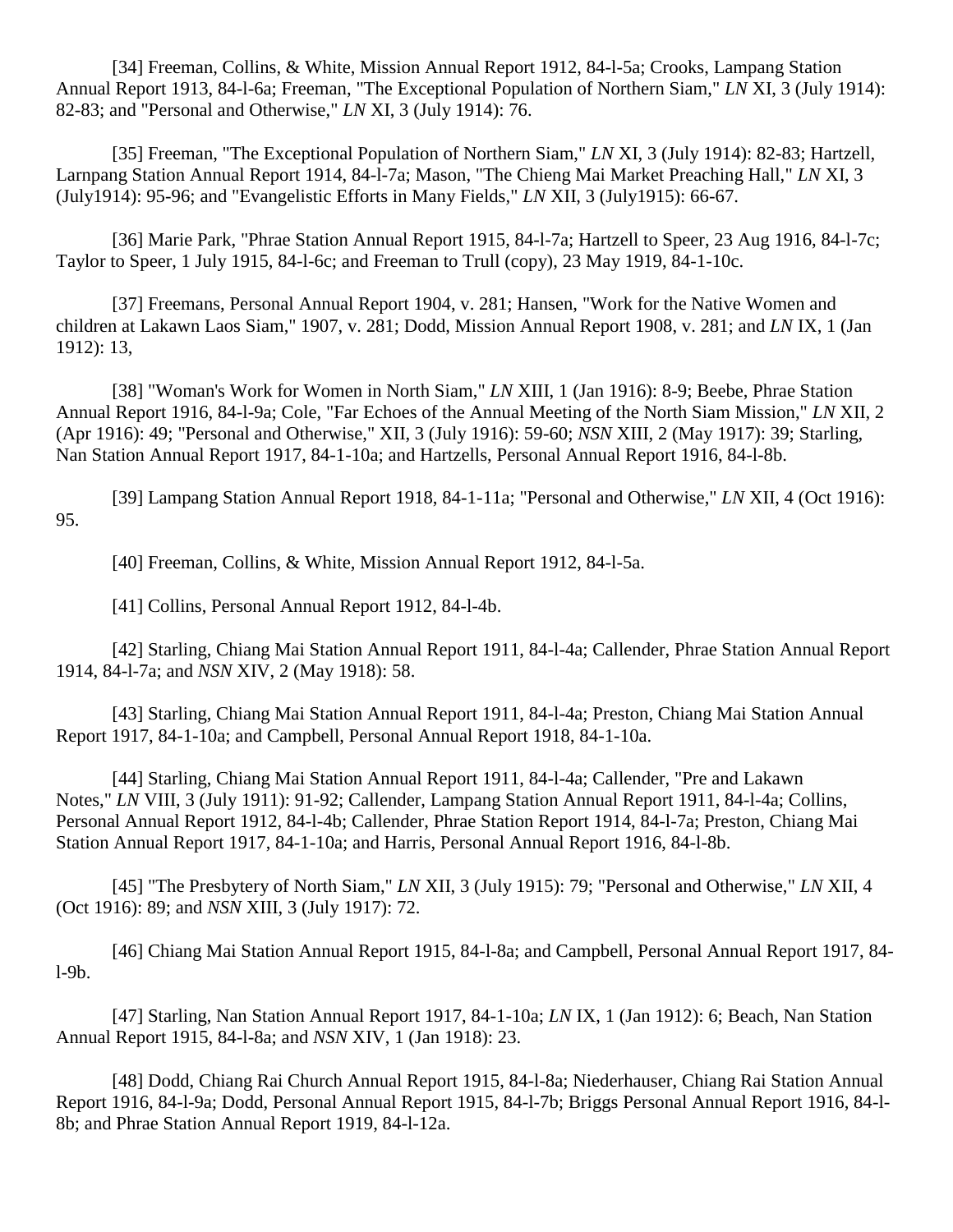[49] Callender, "Pro and Lakawn Notes," *LN* VIII, 3 (July 1911): 91 - 92; Hartzell, Lampang Station Annual Report 1914, 84-l-7a; Hartzell to Speer 23 Aug 1916, 84-l-7c; "Personal and Otherwise," *LN* XII, 2 (Apr 1916): 37; and Freeman, Lampang Station Annual Report 1919, 84-l-12a.

[50] Gillies', Personal Annual Report 1920, 84-l-12b; Bachtell, "Out Village Work in Chiang Rai Province," *LN* XII, 1 (Jan 1915): 8-11.

[51] White, Chiang Mai Station Report 1918, 84-1-11a; Bachtell, Personal Annual Report 1915, 84-l-7b; *NSN* XIII, 4 (Oct 1917): 125-126; Gillies, "Conferences of Elders and Christian Workers," *NSN* XIII, 4 (Oct 1917): 128-130.

[52] McMullin, Lampang Station Annual Report 1911, 84-l-9a; Beebe, Phrae Station Annual Report 1916, 84-l-9a; *LN* XII, 2 (Apr 1916): 45; and Gillies to Brown, 16 July 1919, 84-1-10c.

[53] Brown to North and South Siam Missions, 8 Nov 1918, APM.

[54] Gillies to Brown, 16 July 1919, 84-1-10c; Campbells, Personal Annual Report 1919, 84-1-11b; Gillies', Personal Annual Report 1919, 84-1-11b; and Preston to Trull, 13 Oct 1919, 84-1-10c.

[55] Smith, *Siamese Gold*, 123-124.

### **[Chapter 9](http://herbswanson.com/post.php?pid=46#c9)**

[1] Brown to Siam and Laos Missions, 25 Nov 1910, APM; Cooper to Callender, 12 Oct 1911, APM; Briggsto Brown, 9 Nov 1911, 84-l-2c; Joint Conference Minutes, 5 July 1913, and 10 Oct 1913, APM; and Brown to Laos Mission, 19 May 1914, APM.

[2] Freeman to Brown, 1 July 1915, 84-l-6c; Hartzell to Speer, 22 Sep 1915, 84-l-6c; Briggs to Brown, 9 Nov 1911, 84-l-2c; and Briggs to Speer, 17 June 1915, and 26 July 1915, 84-l-6c.

[3] Crooks to Day, 20 Apr 1918, 84-1-9c.

[4] Crooks to Brown, 28 July 1919, 84-1-10c; Freeman to Brown, 16 July 1919, 84-1-10c; and Crooks to Brown, 6 Apr 1920, 84-1-11c.

[5] Brown to North and South Siam Missions, 9 Mar 1920, APM.

[6] Brown to North and South Siam Missions, 9 Mar 1920, APM.

[7] Eakin, McFarland, & Pluang, "Report of the Survey Committee," Oct 1934, APM.

[8] See "Findings of the Bangkok Conference called by John R. Mott," (Bangkok: Bangkok Times Press, 1929); George H. Trull, "Report of the Presbyterian Board of Foreign Missions on Visitation to Siam February 3 to 26, 1930," RPM; C.C. Zimmerman and Mrs. George B. McFarland, "Extracts From Report on Siam," 1931, RPM; and "Statements of Aims and Objects," National Christian Council Meeting Minutes 1940 (Bangkok: typescript, 1940): 5-7.

[9] George H. Trull, "Report to the Presbyterian Board of Foreign Missions on Visitation to Siam February 3 to 26, 1930," RPM.